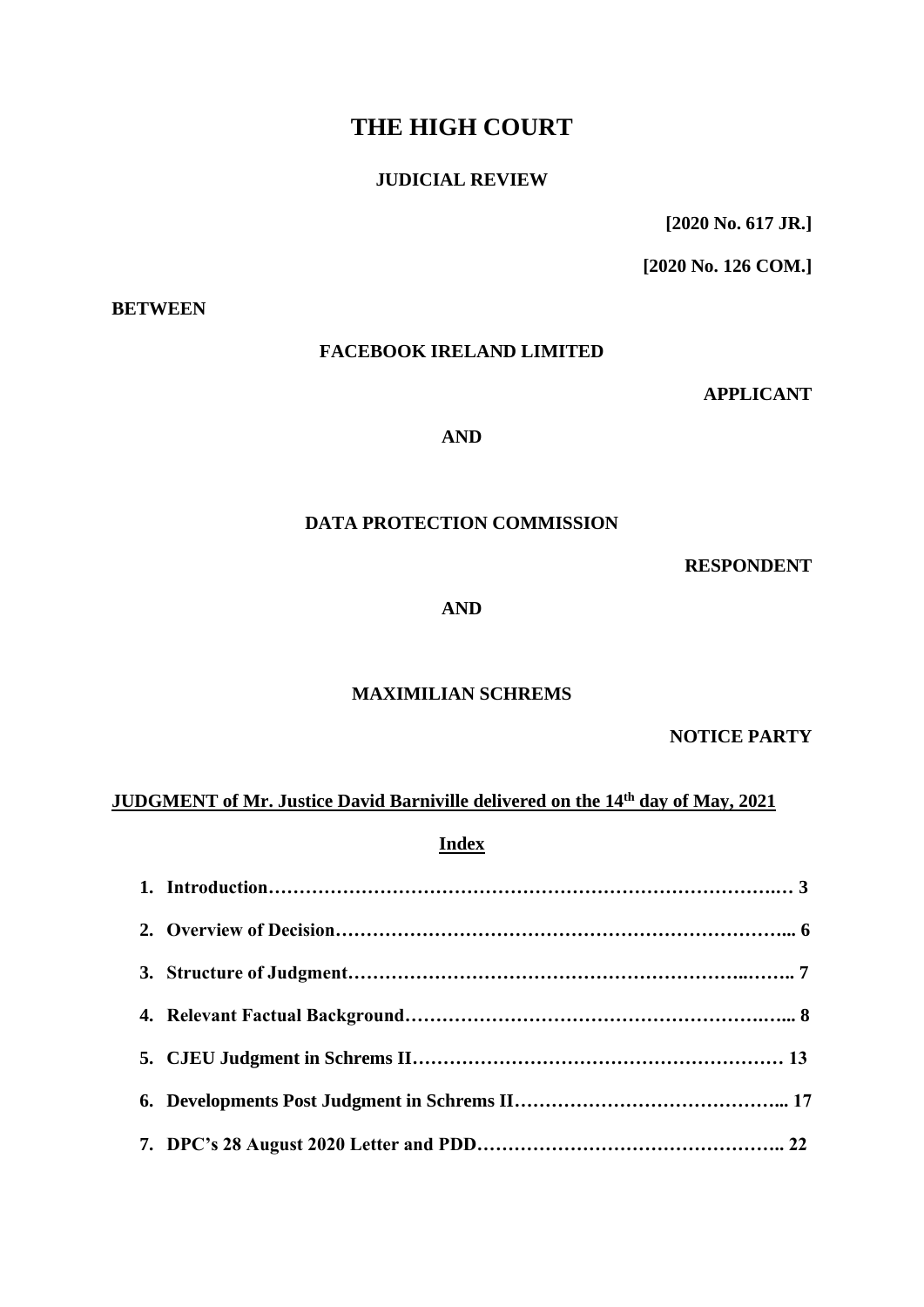| 8. Correspondence Post the DPC's 28 August 2020 Letter and PDD 35                |
|----------------------------------------------------------------------------------|
|                                                                                  |
|                                                                                  |
|                                                                                  |
| 12. Whether PDD/DPC's Procedure is Amenable to Judicial Review 53                |
| 13. Alleged Failure by DPC to Conduct an Investigation/Inquiry Before Reaching a |
|                                                                                  |
| 14. Alleged Departure by DPC from Published Procedures/Breach of Legitimate      |
|                                                                                  |
| 15. Alleged Breach of Fair Procedures: 21-Day Period for Submissions 114         |
| 16. Alleged Breach of Fair Procedures: Premature Judgment 132                    |
| 17. Alleged Breach of Fair Procedures: Involvement of Commissioner at            |
|                                                                                  |
| 18. Single Decision to Cover Infringement and Corrective Measures: Ultra Vires   |
|                                                                                  |
| 19. Failure to Await Guidance from EDPB and/or Failure to Take Timing of EDPB    |
|                                                                                  |
| 20. Alleged Discrimination/Breach of FBI's Right to Equality: Inquiry into FBI   |
|                                                                                  |
|                                                                                  |
|                                                                                  |
|                                                                                  |
|                                                                                  |
|                                                                                  |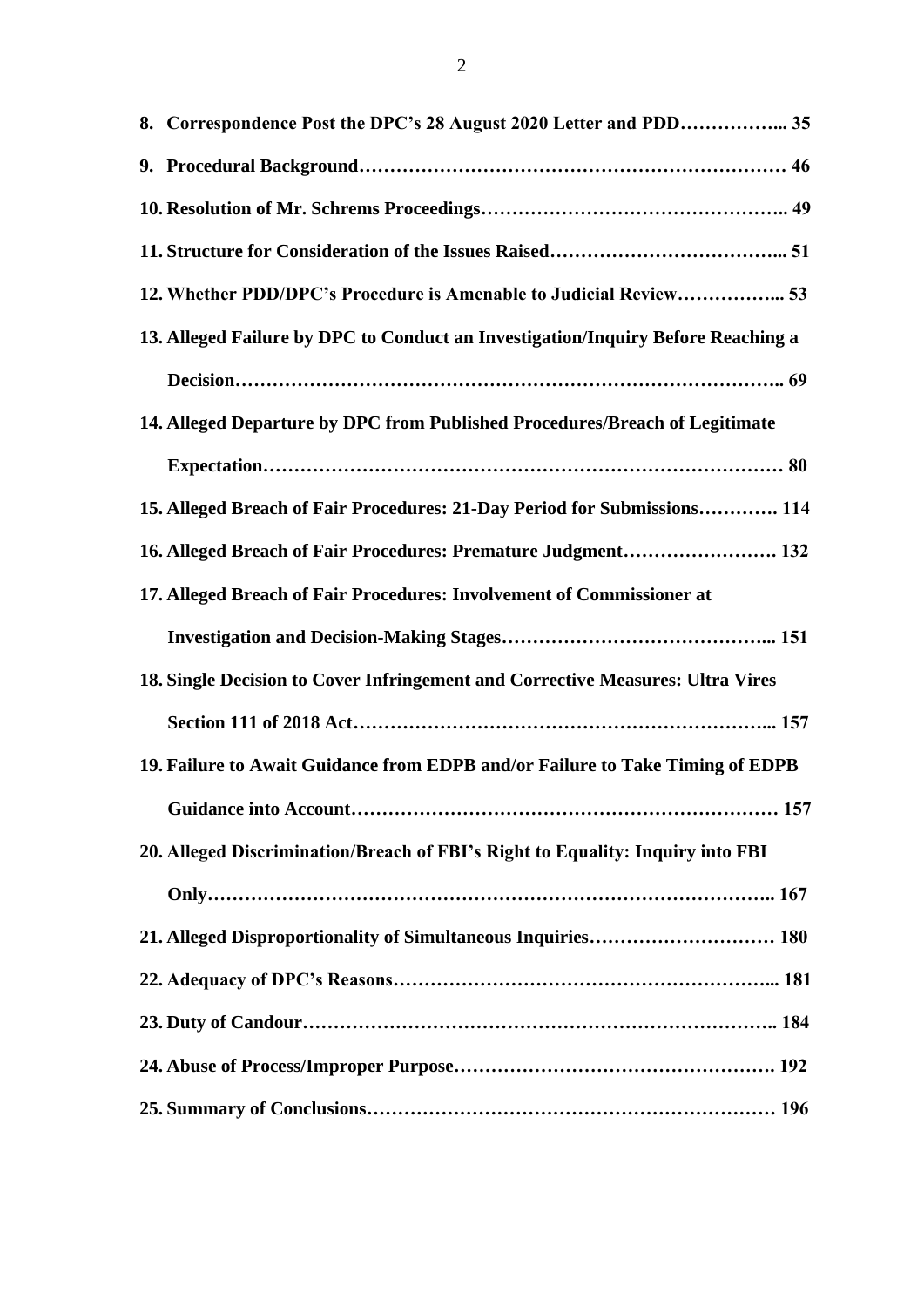#### **1. Introduction**

1. On 16<sup>th</sup> July, 2020, the Court of Justice of the European Union ("CJEU") delivered its landmark judgment in Case C-311/18 *Data Protection Commissioner v. Facebook Ireland Ltd and Maximilian Schrems* (commonly now referred to as *"Schrems II"*) on a reference from the High Court (Costello J.). This case is about what happened after that judgment.

**2.** Following the judgment in *Schrems II*, the Data Protection Commission ("DPC") decided to commence an *"own volition"* inquiry under s. 110 of the Data Protection Act, 2018 (the "2018 Act") to consider whether the actions of Facebook Ireland Ltd ("FBI") in making transfers of personal data relating to individuals in the European Union/European Economic Area are lawful and whether any corrective power should be exercised by the DPC in that regard. The DPC decided to commence the inquiry by issuing a "Preliminary Draft Decision" ("PDD") to FBI on  $28<sup>th</sup>$  August, 2020.

**3.** FBI took issue, on several grounds, with the decision by the DPC to commence the inquiry by means of the PDD and with the procedures adopted by the DPC. Mr. Schrems, who had made a complaint and a reformulated complaint to the statutory predecessor of the DPC, the Data Protection Commissioner, under the Data Protection Act, 1988 (the "1988 Act"), which had ultimately led to the reference by the High Court to the CJEU leading to the judgment in *Schrems II*, also took issue with the DPC's decision and procedures on a number of grounds, some of which overlapped to an extent with the grounds advanced by FBI.

**4.** Both FBI and Mr. Schrems brought judicial review proceedings in respect of the PDD and the procedures adopted by the DPC. Each applied successfully to be joined as a notice party to the other's judicial review proceedings. Both proceedings were entered in the Commercial List. FBI's proceedings were heard by me over five days between 15<sup>th</sup> December and 21<sup>st</sup> December, 2020, following which they were adjourned to allow further affidavit evidence to be provided by the DPC. Mr. Schrems' proceedings were due to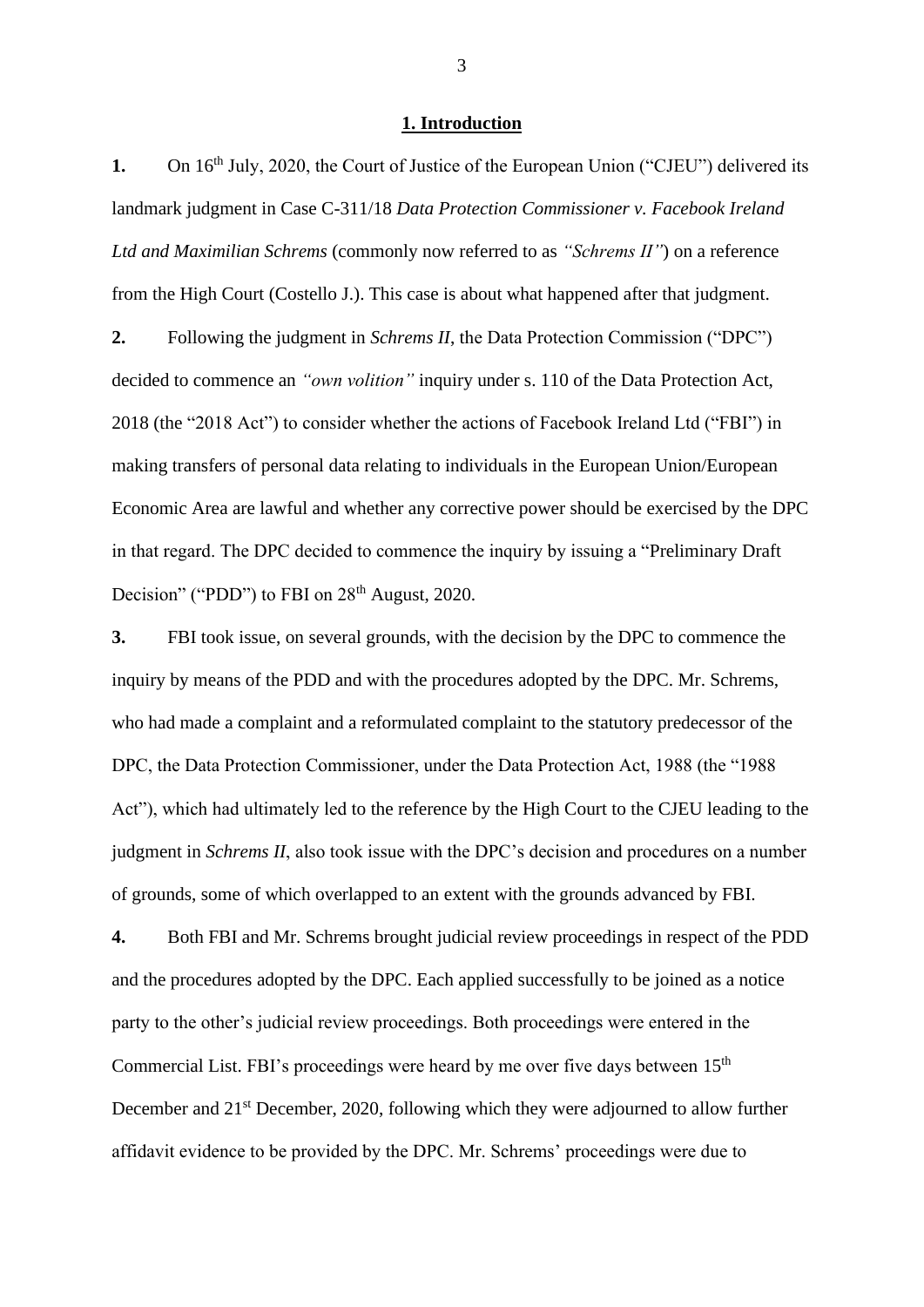commence on 13th January, 2021. However, they were resolved between Mr. Schrems and the DPC shortly prior to hearing, on terms to which it will be necessary briefly to refer later in this judgment.

**5.** FBI contends that the DPC's decision to issue the PDD and to adopt the procedure which it has adopted should be quashed, and declarations should be made by the court, on several grounds. At the outset, FBI asserts that the DPC's decision and the procedures adopted by it are amenable to judicial review. It then says that the DPC's decision and the procedures are unlawful on several grounds, including being in breach of the provisions of the 2018 Act and Regulation (EU) 2016/679 of the European Parliament and of the Council of 27th April, 2016 (the "GDPR") by virtue of the DPC's failure to conduct any investigation before issuing the PDD; a breach of FBI's legitimate expectation that procedures published by the DPC in its 2018 Annual Report and on its website, and followed by the DPC in other inquiries, would be followed in respect of the DPC's inquiry; breaches of FBI's right to fair procedures, including premature judgment of the issues by the DPC and a failure to afford sufficient time to FBI to make submissions to the DPC; a failure by the DPC to take into account relevant considerations and, in particular, to await publication by the European Data Protection Board ("EDPB") of guidance/recommendations to assist controllers and processors as regards the use of what are called *"supplementary measures"* to ensure adequate protection for data subjects when transferring data to third countries; a breach of FBI's right to equal treatment and non-discrimination; a breach of the DPC's obligation to act proportionately by subjecting FBI to simultaneous inquiries (namely, the *"own volition"* inquiry and the complaint made by Mr. Schrems. FBI also alleges a breach by the DPC of its duty of candour in the manner in which it has defended the proceedings.

**6.** In response, the DPC contends that the decision to issue the PDD is not amenable to judicial review (although it accepts that the procedures which it decided to follow are so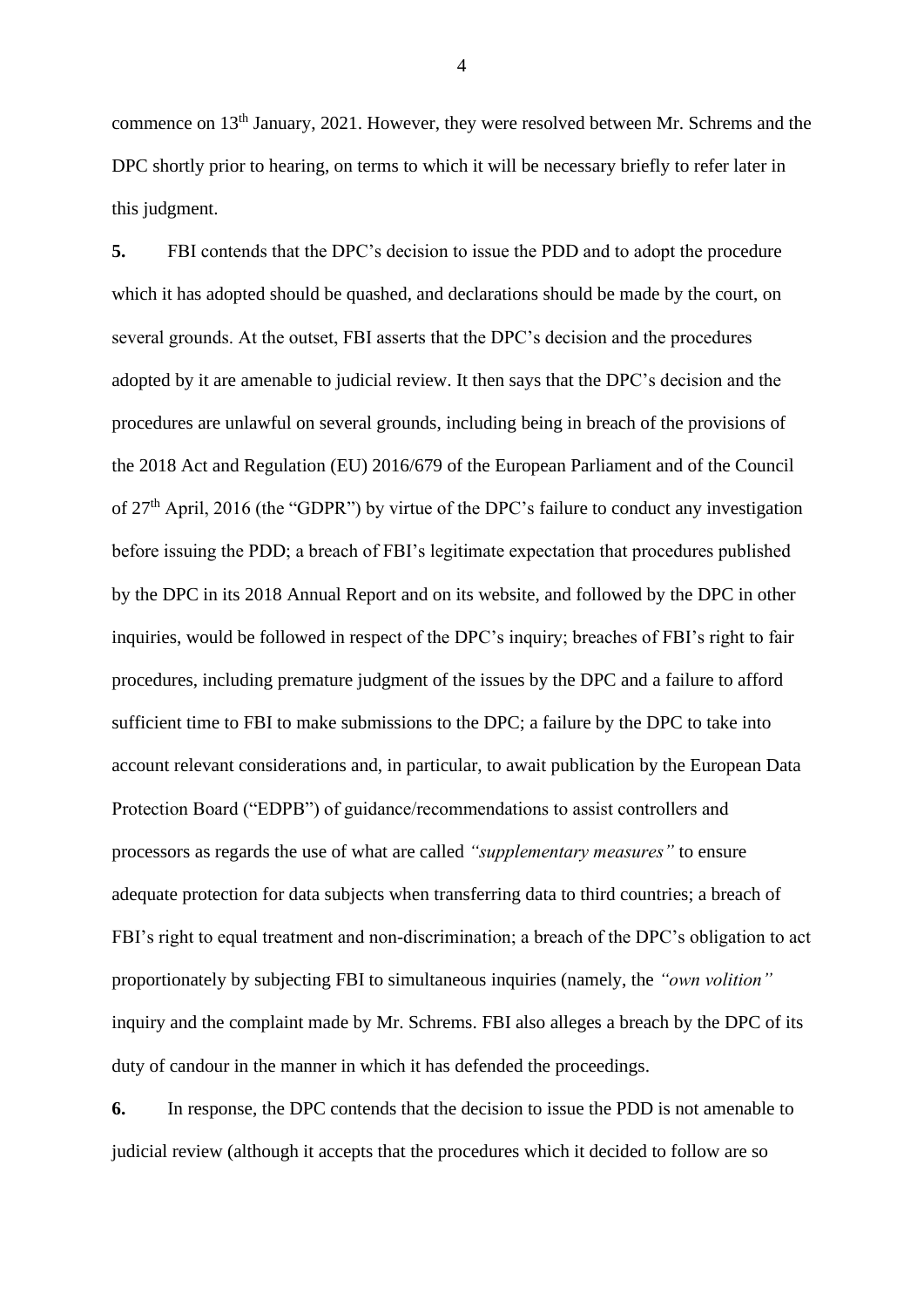amenable). It initially maintained that the proceedings amounted to an abuse of process by FBI and advanced that claim in its pleadings and in its written submissions but ultimately withdrew the point at the hearing. In response to the grounds advanced by FBI, the DPC contends that FBI is fundamentally mistaken when it asserts that no investigation was carried out by the DPC before issuing the PDD and further maintains that FBI was invited to make submissions on the facts and on the law and to provide such further information as it felt necessary in response to the preliminary views set out in the PDD. The DPC relies on the fact that it was in possession of a vast amount of information in light of the procedural history leading up to the judgment of the CJEU in *Schrems II*. The DPC disputes the contention that FBI had a legitimate expectation that any particular procedure would be followed by it arising from the description of an *"illustrative"* process in its 2018 Annual Report and on its website or by virtue of any practice adopted by it. It also disputes the allegations of premature judgment and contends that the views set out in PDD were expressly stated to be preliminary only and subject to such submissions on the facts and on the law which FBI were invited to make. It further disputes the allegations of breaches of fair procedures, and asserts that no extension of time was sought by FBI to make a submission in response to the PDD and that no extension of time was refused by the DPC. The DPC confirmed at the hearing of proceedings that, in the event that FBI failed in its proceedings, the time allowed for FBI to put in its submissions would run from the resumption of the inquiry and that the DPC would consider any reasoned request for an extension of time. The DPC further maintains that it was and is entitled and obliged to proceed as it has done, notwithstanding the absence of guidelines or recommendations from the EDPB (which recommendations were put out for consultation on 10<sup>th</sup> November, 2020). The DPC disputes the allegations of unequal treatment and discrimination. It also disputes the contention that there is a breach of any obligation of proportionality by reason of the existence of the inquiry and the ongoing complaint by Mr.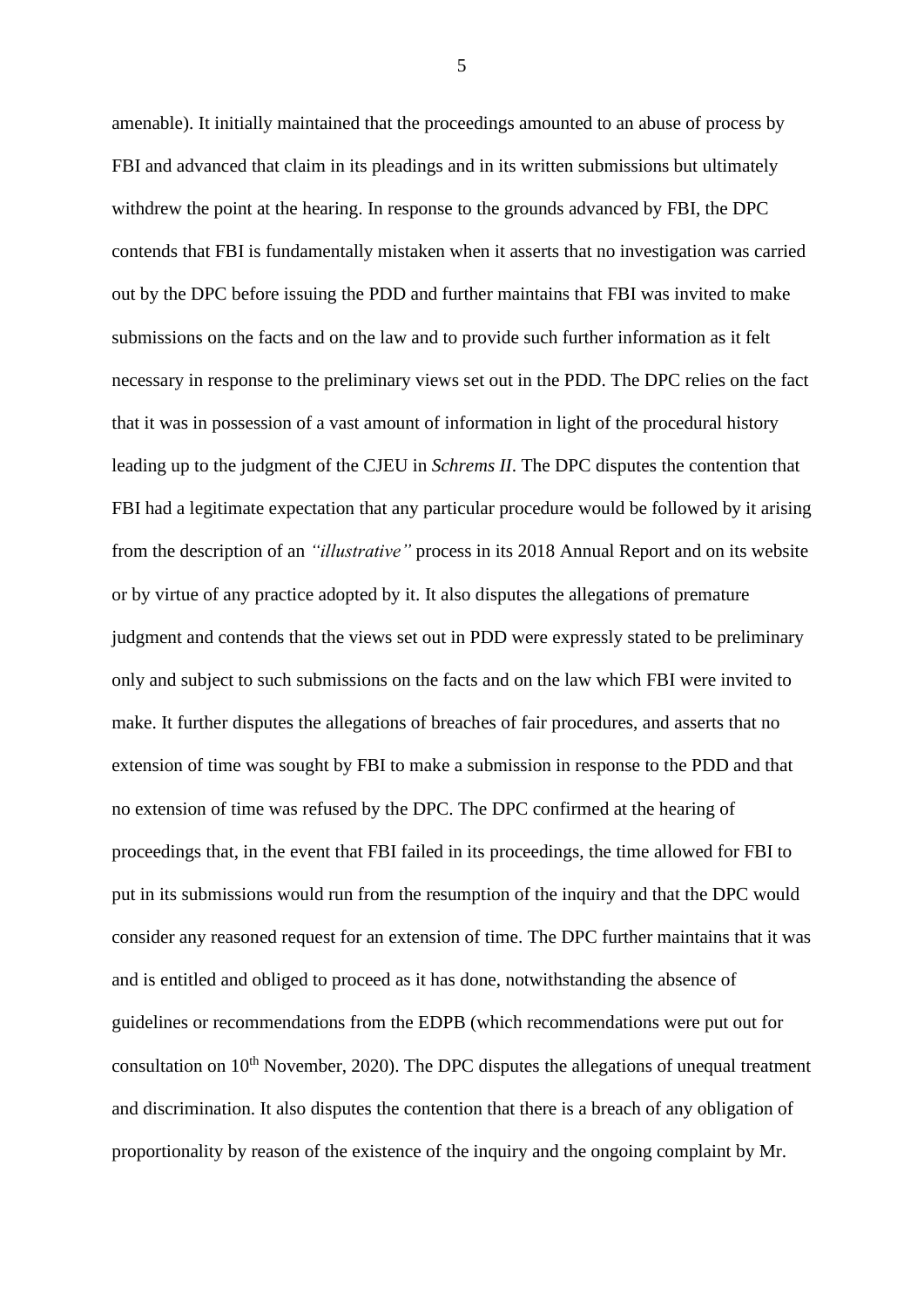Schrems. It further disputes that there was any breach of the duty of candour in its defence of the proceedings.

**7.** For his part, as a notice party in these proceedings, Mr. Schrems supports the quashing of the PDD on the grounds that it infringes his legitimate expectation that his complaint would be determined by the DPC following the CJEU's judgment in *Schrems II*. He also supports FBI's complaints in relation to the disproportionality of the DPC conducting simultaneous inquiries. However, Mr. Schrems opposes the reliefs being sought by FBI on the grounds of an alleged departure by the DPC from its published procedures in issuing the PDD and commencing the own-volition inquiry. He also disagrees with FBI that the DPC was obliged to await publication of EDPB guidance before proceeding with the inquiry. Mr. Schrems stressed the obligation on the DPC under the GPDR and the judgment of the CJEU in *Schrems II* to act expeditiously. Consistent with that contention, Mr. Schrems disputes FBI's case that it was afforded insufficient time to make submissions to the DPC in response to the PDD.

**8.** As can be seen from this brief summary of the respective contentions of the parties, several important issues of national administrative law arise for consideration in these proceedings as well as significant issues of EU law arising from the GDPR and from the judgment of the CJEU in *Schrems II*. It should be noted, however, that what is at issue in these proceedings are the procedural rights and obligations of FBI, the DPC and Mr. Schrems in the context of the DPC's inquiry post the judgment of the CJEU in *Schrems II* and not the merits of the preliminary views expressed by the DPC in the PDD.

#### **2. Overview of Decision**

**9.** As I explain in detail in this judgment, I have concluded that the decisions of the DPC, to commence the inquiry, to issue the PDD and to adopt the procedures notified to FBI and Mr. Schrems are amenable to judicial review. However, having so concluded, I have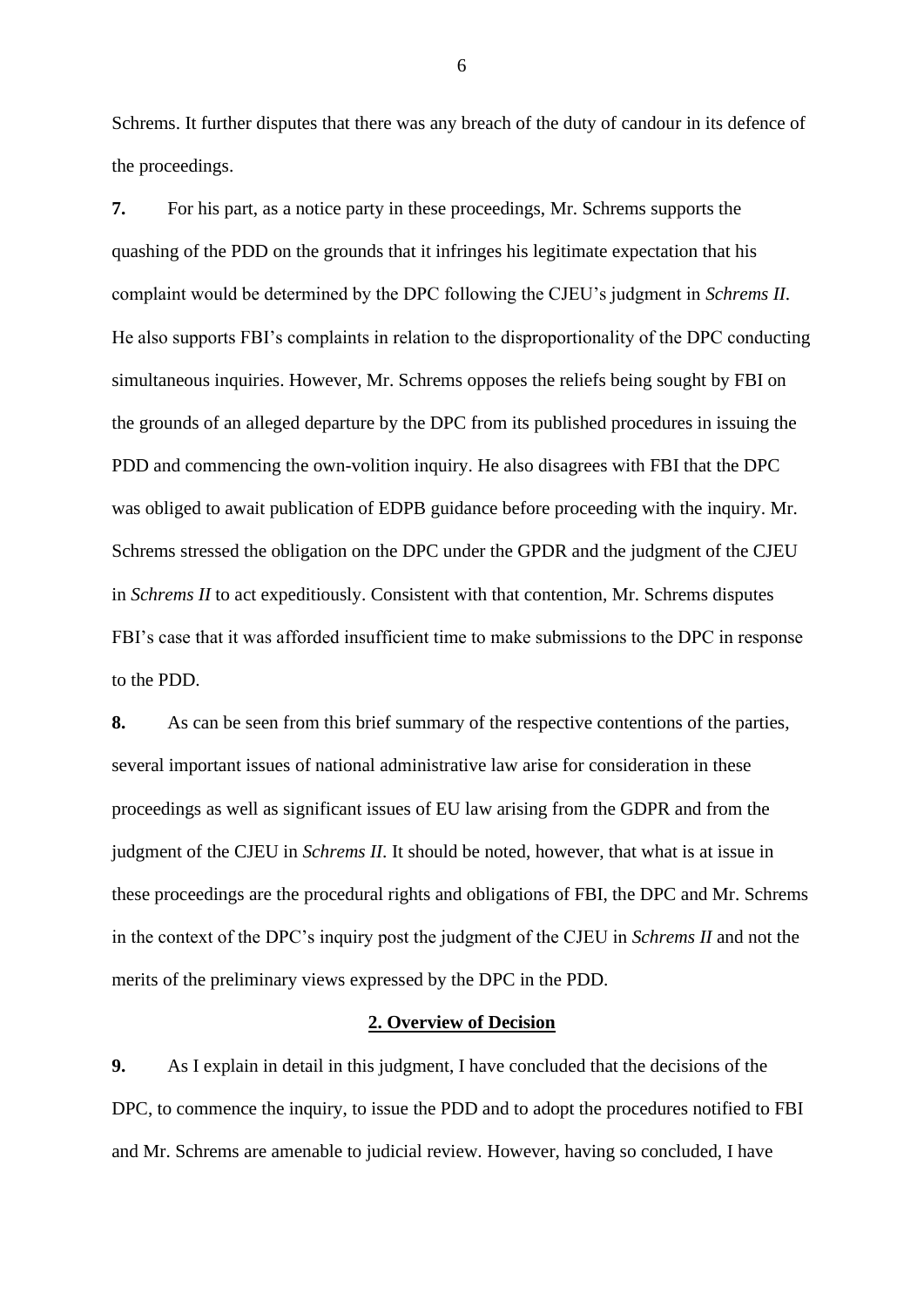proceeded to consider each of the grounds of challenge advanced by FBI to impugn the PDD and the procedures adopted by the DPC. I have concluded that FBI must fail on those grounds of challenge and that it is, therefore, not entitled to any of the reliefs claimed in the proceedings.

**10.** I have, however, made certain comments on the manner in which an allegation of abuse of process was made by the DPC and withdrawn at the hearing and on the refusal by the DPC to provide certain information requested by FBI during the course of the proceedings. I have indicated that I will hear further from counsel as to what, if any consequences, should flow from those comments.

#### **3. Structure of Judgment**

**11.** It will first be necessary to set out in some detail the relevant factual background leading up to the DPC's decision to commence an own-volition inquiry and to issue the PDD in late August, 2020 following the judgment of the CJEU in *Schrems II*. It will then be necessary to consider the correspondence exchanged between the parties prior to the commencement of the proceedings in mid-September, 2020. I will then outline the relevant procedural history of the proceedings and refer in that context to the terms on which the separate proceedings commenced by Mr. Schrems were resolved as between him and the DPC in mid-January, 2021. After that, I will address the respective contentions of the parties as to the amenability of the judicial review of the decision of the DPC to issue the PDD and to adopt the procedures adopted in respect of its inquiry. I will then turn to consider each of the grounds of challenge advanced by FBI in the proceedings and set out my conclusions in respect of each of those grounds. Finally, I will consider the allegation of abuse of process by the DPC and the allegation made by FBI of breach of the duty of candour by the DPC. I will then provide a summary of my conclusions.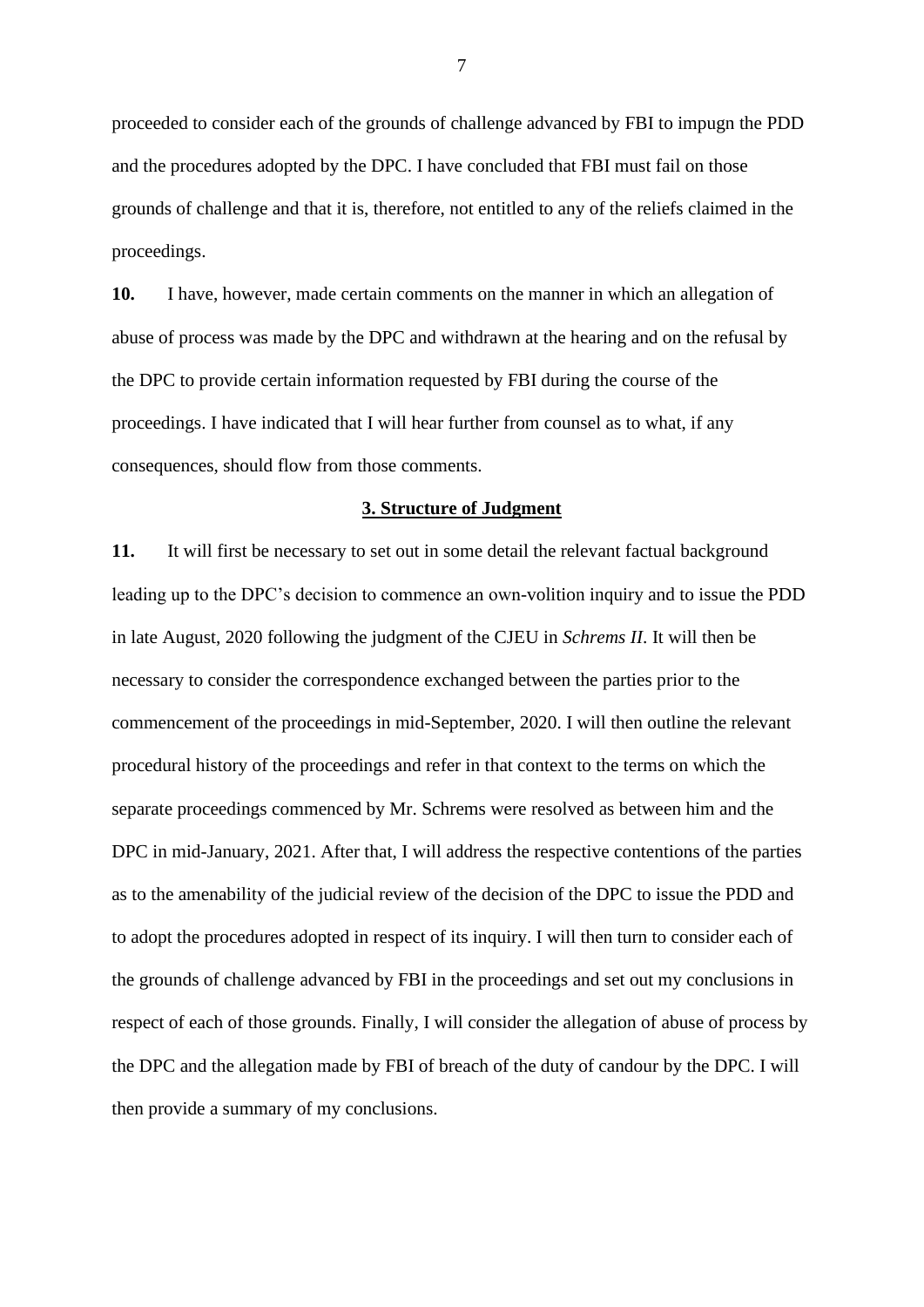#### **4. Relevant Factual Background**

**12.** The applicant, FBI, is a company incorporated in Ireland which has its registered office and principal place of business in Dublin. It is a subsidiary of Facebook Inc., a US corporation. FBI provides the Facebook and Instagram social networks in the European region. The European headquarters and central administration of the Facebook and Instagram business in the EU is in Dublin.

**13.** The DPC was established pursuant to, and for the purposes of carrying out functions under, the 2018 Act, with effect from  $25<sup>th</sup>$  May, 2018. It is the supervisory authority in Ireland within the meaning of, and for the purposes specified in the GDPR. It is the successor to the Data Protection Commissioner who was appointed under the 1988 Act (for ease of reference, where necessary, I will refer in this judgment to the Data Protection Commissioner also as the "DPC"). Although provision is made under the 2018 Act for the appointment of up to three members, only one member (known as a commissioner) has been appointed, Ms. Helen Dixon (referred to as the "Commissioner" or "Ms. Dixon", depending on the context). **14.** Mr. Schrems, an Austrian national who resides in Austria, is a privacy and data rights activist. He has been a user of the Facebook social network since 2008.

**15.** In June, 2013, Mr. Schrems made a complaint to the DPC in relation to the processing of his personal data by FBI. He contended that the transfer of his personal data by FBI to Facebook Inc. in the US for processing was unlawful under national and EU law. He requested, in essence, that FBI be prohibited from transferring his personal data to the US on the ground that the law and practice in the US did not ensure adequate protection of personal data held in its territory against the surveillance activities carried out by public authorities in the US.

**16.** The DPC declined to investigate Mr. Schrems' complaint, deeming it to be unsustainable in law by reason of the fact that the European Commission had adopted a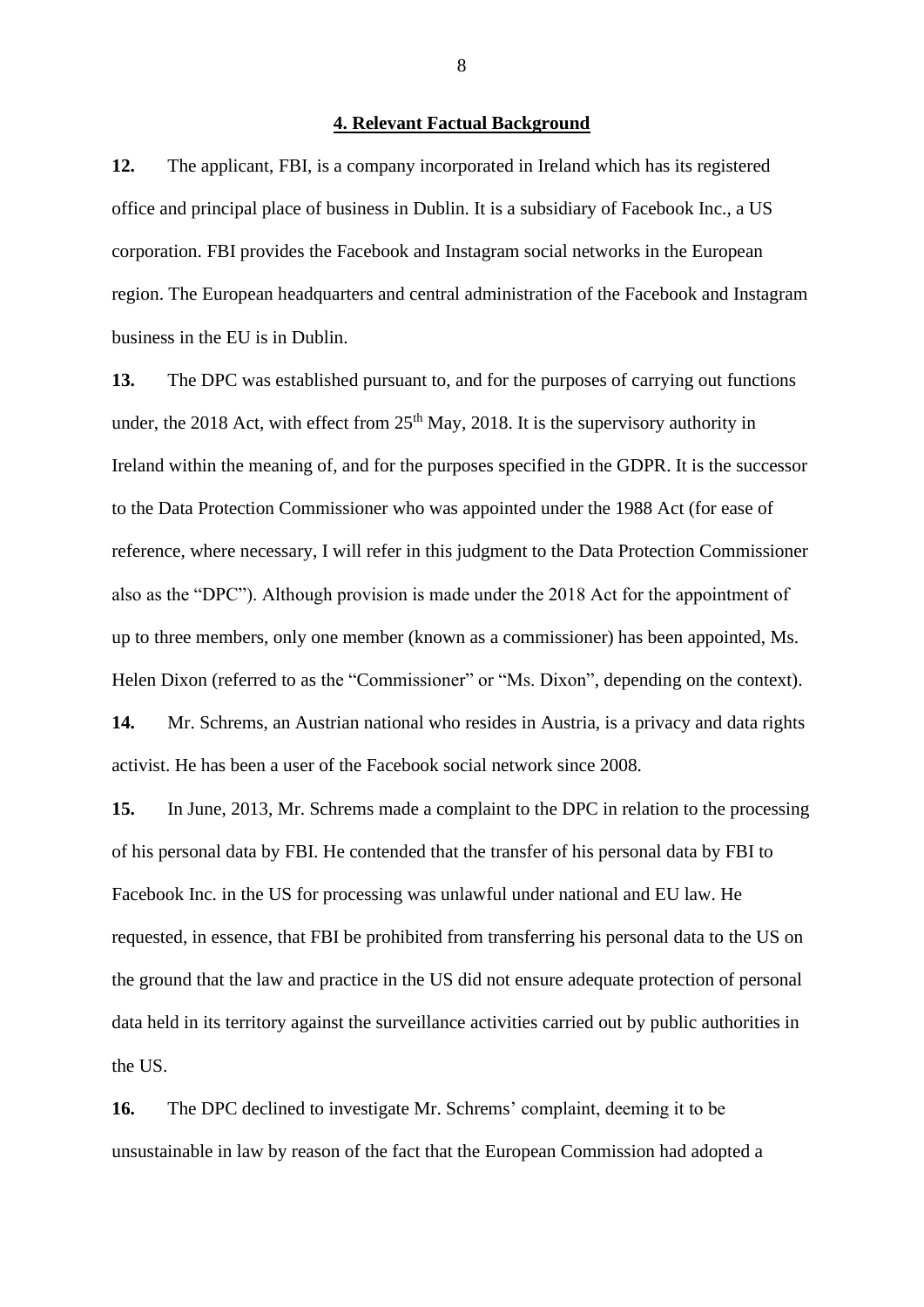decision in July, 2000 under Directive 95/46/EC of the Parliament and of the Council (the "Directive"), namely, Decision 2000/520/EC (the "Safe Harbour Decision" or "SHD"), in which it found, in effect, that the US did ensure an adequate level of protection for personal data from the surveillance activities of the authorities there.

**17.** Mr. Schrems brought judicial review proceedings in the High Court in October, 2013 challenging the DPC's refusal to investigate his complaint and seeking an order directing the DPC to do so and to decide his complaint on its merits.

**18.** In June, 2014, the High Court (Hogan J.) referred a number of questions to the CJEU under Article 267 TFEU on issues concerning the interpretation and validity of the SHD. The CJEU gave its judgment on that reference on 6th October, 2015: Case C-362/14 *Maximilian Schrems v. Data Protection Commissioner* ECLI:EU:C:2015:650 ("*Schrems I*"). The CJEU held (*inter alia*) that the SHD was invalid.

**19.** Following the judgment in *Schrems I*, the High Court (Hogan J.) made an order on 20<sup>th</sup> October, 2015 quashing the decision of the DPC to refuse to investigate Mr. Schrems' complaint and remitting the complaint to the DPC who, through counsel, undertook that the matter would be *"investigated promptly with all due diligence and speed"*.

**20.** The DPC invited Mr. Schrems to reformulate his complaint in light of the CJEU judgment in *Schrems I* and in light of the fact that the SHD had been found to be invalid in that judgment. Mr. Schrems submitted a reformulated complaint on 1st December, 2015. There followed an extensive exchange of correspondence between the DPC and FBI and between the DPC and Mr. Schrems between December, 2015 and May, 2016 when the DPC issued a draft decision to which reference will shortly be made.

21. In the course of the correspondence between the DPC and FBI, on 22<sup>nd</sup> January, 2016, FBI provided a submission to the DPC setting out a legal analysis of the legal bases for FBI's transfer of personal data to Facebook Inc. in the US since the judgment of the CJEU in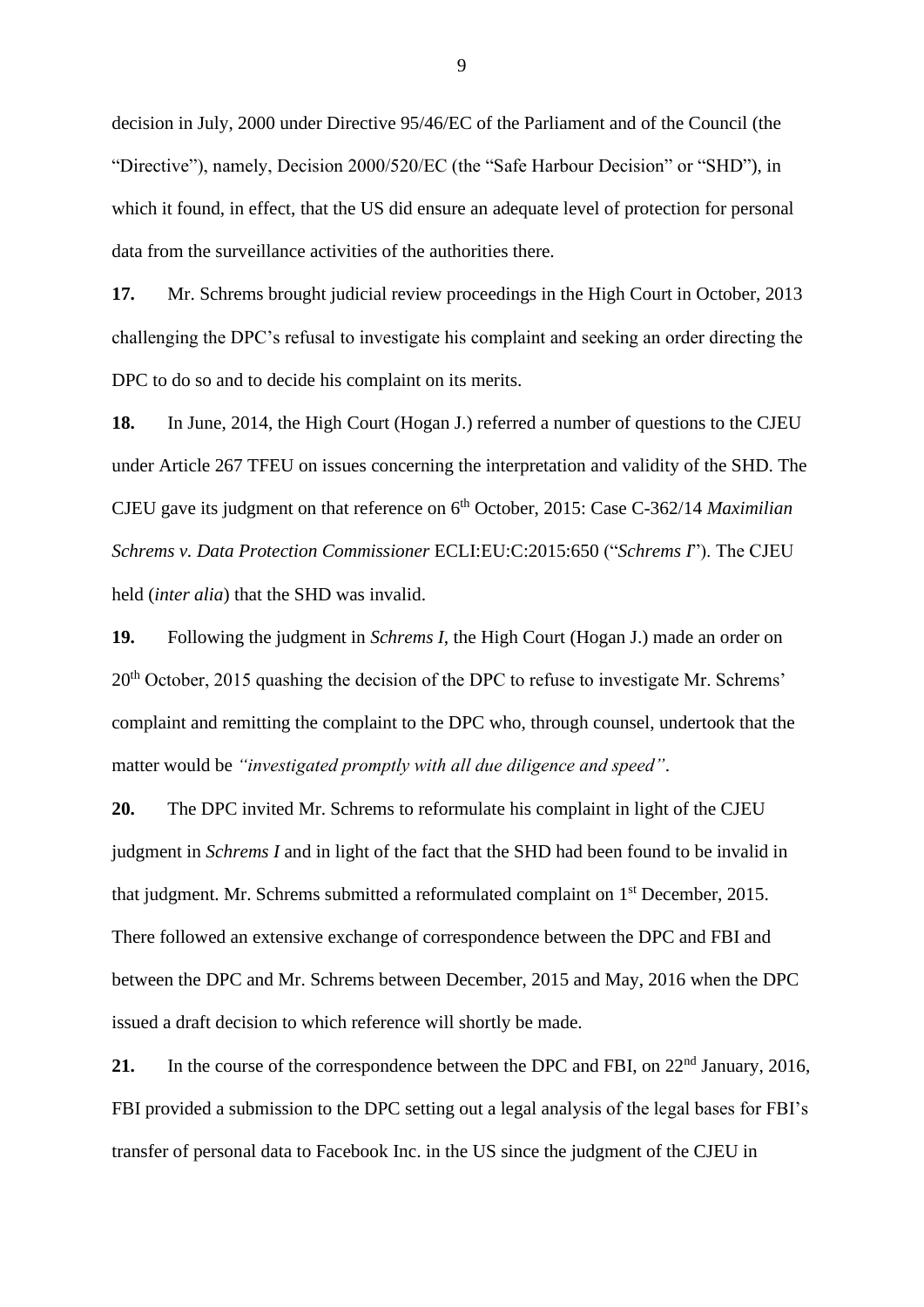*Schrems I* and one further proposed legal basis. That submission was not furnished at the time to Mr. Schrems and was, apparently, only seen by him for the first time when he received a copy with FBI's judicial review papers in these proceedings. In very brief summary, the three legal bases identified by FBI in that submission were (a) transfers pursuant to standard contractual clauses ("SCCs") (or model contractual clauses ("MCCs"), as they were referred to in the submission) derived from three European Commission decisions made under Article 26 of the Directive (the "SCC Decisions"), including, in particular, Commission Decision 2010/87/EU (the "SCC Decision"); (b) transfers with the consent of the data subject (under a derogation contained in Article 26(1)(a) of the Directive); and (c) transfers under the contractual necessity derogation under Article 26(1)(b) of the Directive. The proposed further basis is not relevant for present purposes.

22. On 24<sup>th</sup> May, 2016, the DPC wrote to FBI and Mr. Schrems enclosing a draft decision of that date (the "draft decision"). In her covering letter, the DPC stated that she had formed the view on a *"preliminary basis"* and subject to consideration of further submissions to be made by the parties that Mr. Schrems' contention that SCCs could not lawfully be relied upon in respect of transfers of personal data of EU citizens to the US was well founded and that the SCC Decisions were likely to offend against Article 47 of the Charter of Fundamental Rights of the European Union (the "Charter"). However, the DPC stated that any question impugning the validity of the SCC Decisions could not be determined by her or by the national courts and that, having regard to the judgment of the CJEU in *Schrems I*, she intended to commence proceedings in the High Court seeking a declaration that the SCCs were invalid as a matter of EU law and seeking a reference to the CJEU for the purposes of establishing the validity or otherwise of the SCC Decisions. It is unnecessary to outline the contents of the draft decision, save to note that the DPC set out her view, pending receipt of further submissions, that the SCC Decisions were likely to offend against Article 47 of the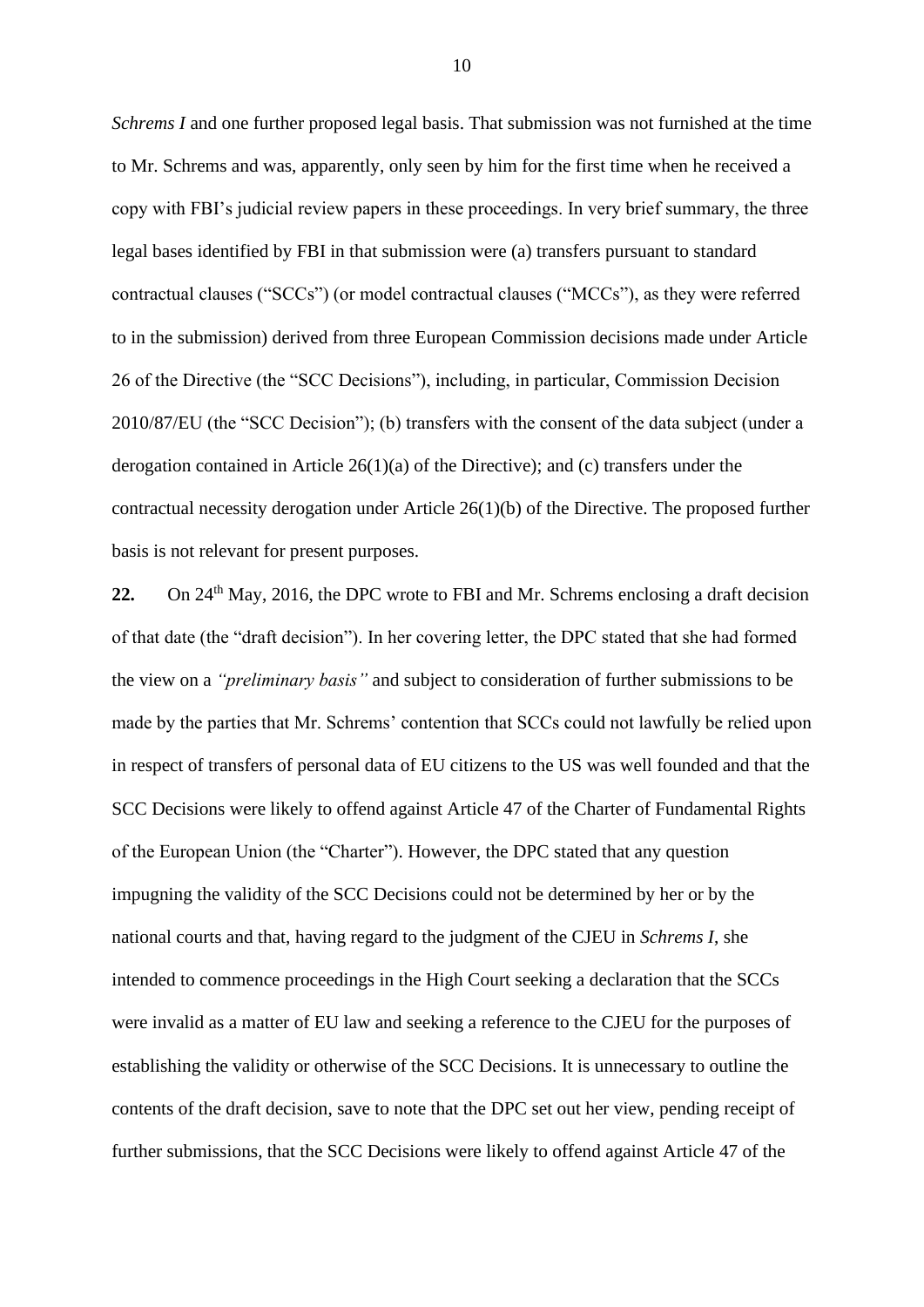Charter by purporting to legitimise the transfer of the personal data of EU citizens to the US in the absence of a *"complete framework for any citizen to pursue effective legal remedies in the US"* (para. 64). The DPC considered that she was bound by the judgment of the CJEU in *Schrems I* to bring proceedings and to seek a reference for a preliminary ruling to the CJEU. The DPC stated that she could not conclude her investigation without obtaining a ruling of the CJEU on the validity of the SCC Decisions and that a final decision would be issued by the DPC following conclusion of the proceedings which she intended to issue (para. 67). At the conclusion of her letter of  $24<sup>th</sup>$  May, 2016, the DPC stated that, on the conclusion of the proceedings *"and having first considered such submissions as may be made by the parties, I will then deliver a final decision in relation to the subject matter of Mr. Schrems' complaint"*.

23. The DPC commenced proceedings in the High Court on 31<sup>st</sup> May, 2016, naming FBI and Mr. Schrems as co-defendants (the "DPC Proceedings"). The PDD, the subject of these proceedings, summarises the steps taken in the proceedings and attaches a chronological overview of the procedural steps taken in the proceedings, an analysis of the evidence given and the submissions made in the proceedings and a list of the *"main body of material"* before the High Court. As well as participation by FBI and Mr. Schrems, there were four *amici curiae* who participated in the proceedings, namely, Business Software Alliance, Digital Europe, Electronic Privacy Information Centre and the US Government. Evidence was given by five experts in US law. The hearing extended over 22 days. The High Court (Costello J.) delivered a very detailed judgment on 3rd October, 2017: *Data Protection Commissioner v. Facebook Ireland Ltd and Maximilian Schrems* [2017] IEHC 545. The High Court decided to refer a series of questions to the CJEU under Article 267 TFEU. There were further hearings in the High Court in relation to certain of the factual findings made by the High Court and in relation to the terms of the questions to be referred. A slightly revised version of the High Court judgment was issued on  $12<sup>th</sup>$  April, 2018. On  $4<sup>th</sup>$  May, 2018, the High Court made an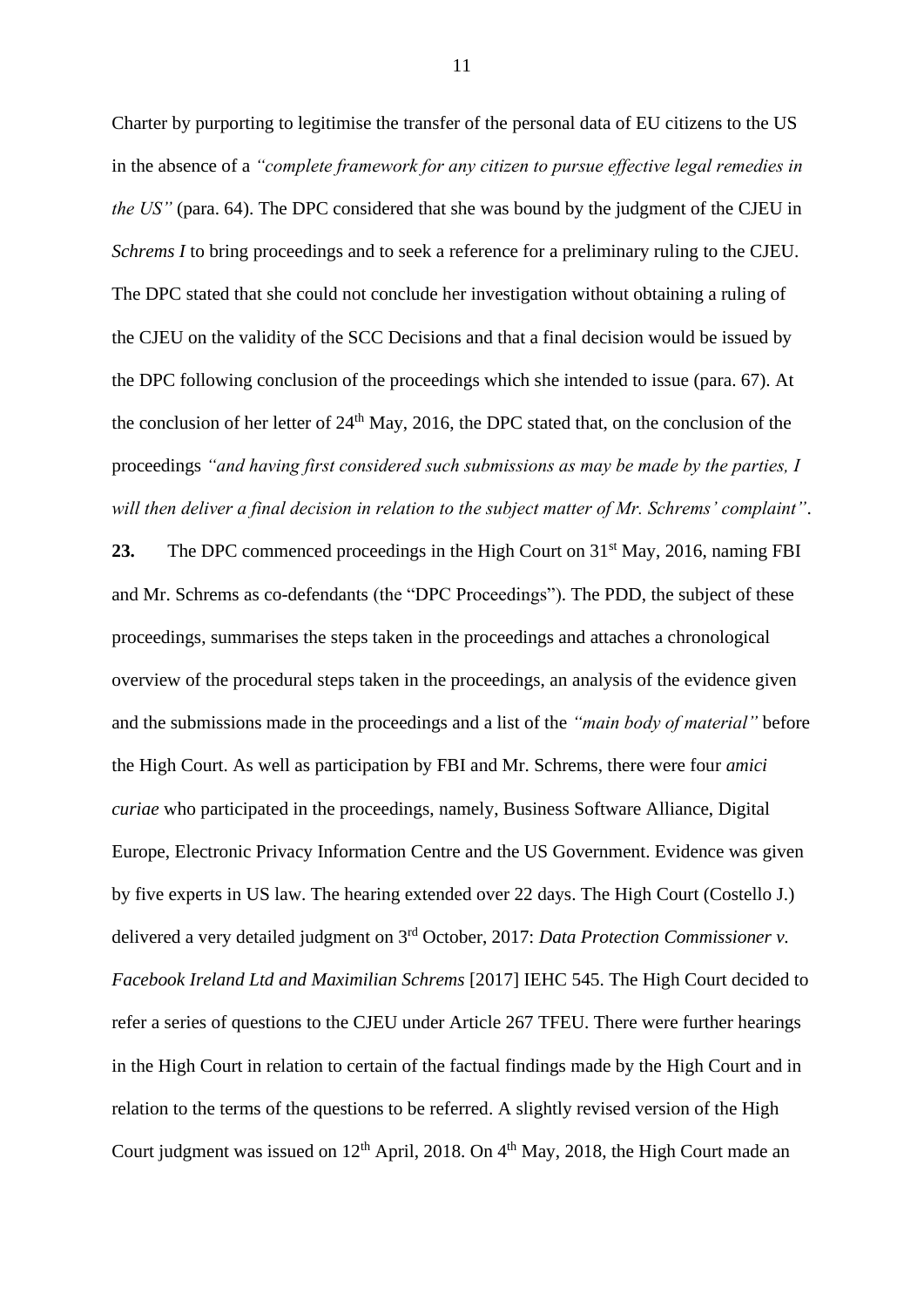order referring the questions to the CJEU for preliminary ruling. FBI appealed to the Supreme Court. There was an issue as to whether an appeal was possible. The Supreme Court heard the appeal in January, 2019 and on 31st May, 2019 it dismissed the appeal: *Data Protection Commissioner v. Facebook Ireland Ltd and Maximilian Schrems* [2019] IESC 46.

**24.** Shortly after the DPC commenced the DPC Proceedings, the European Commission adopted Commission Implementing Decision (EU)  $2016/1250$  of  $12<sup>th</sup>$  July,  $2016$  pursuant to Article 25(2) of the Directive on the adequacy of the protection provided by the EU-US Privacy Shield (the "Privacy Shield Decision"). Under Article 1 of the Privacy Shield Decision, the European Commission decided that, for the purposes of Article 25(2) of the Directive, the US ensured an adequate level of protection for personal data transferred from the EU to organisations in the US under the EU-US Privacy Shield. The EU-US Privacy Shield was constituted by certain principles issued by the US Department of Commerce in July, 2016 and official representations and commitments contained in certain other documents.

**25.** Another significant development occurred while the DPC Proceedings were ongoing. The GDPR and the 2018 Act came into force on  $25<sup>th</sup>$  May, 2018.

26. The CJEU heard the reference from the High Court in the DPC Proceedings on 9<sup>th</sup> July, 2019. Among the intervening parties of the hearing was the US. Prior to the hearing, the CJEU issued a series of questions to the US to be answered in writing and requested the parties and interested persons to concentrate their oral submissions on certain questions. The information requested by the CJEU from the US prior to the hearing included information concerning measures based on certain provisions of US law and practice, including s. 702 of the Foreign Intelligence Surveillance Act (the "FISA"), Executive Order 12333 ("EO 12333") and Presidential Policy Directive-28 ("PPD 28") and the safeguards which had force of law in the US and were applicable to EU citizens in respect of those measures. The parties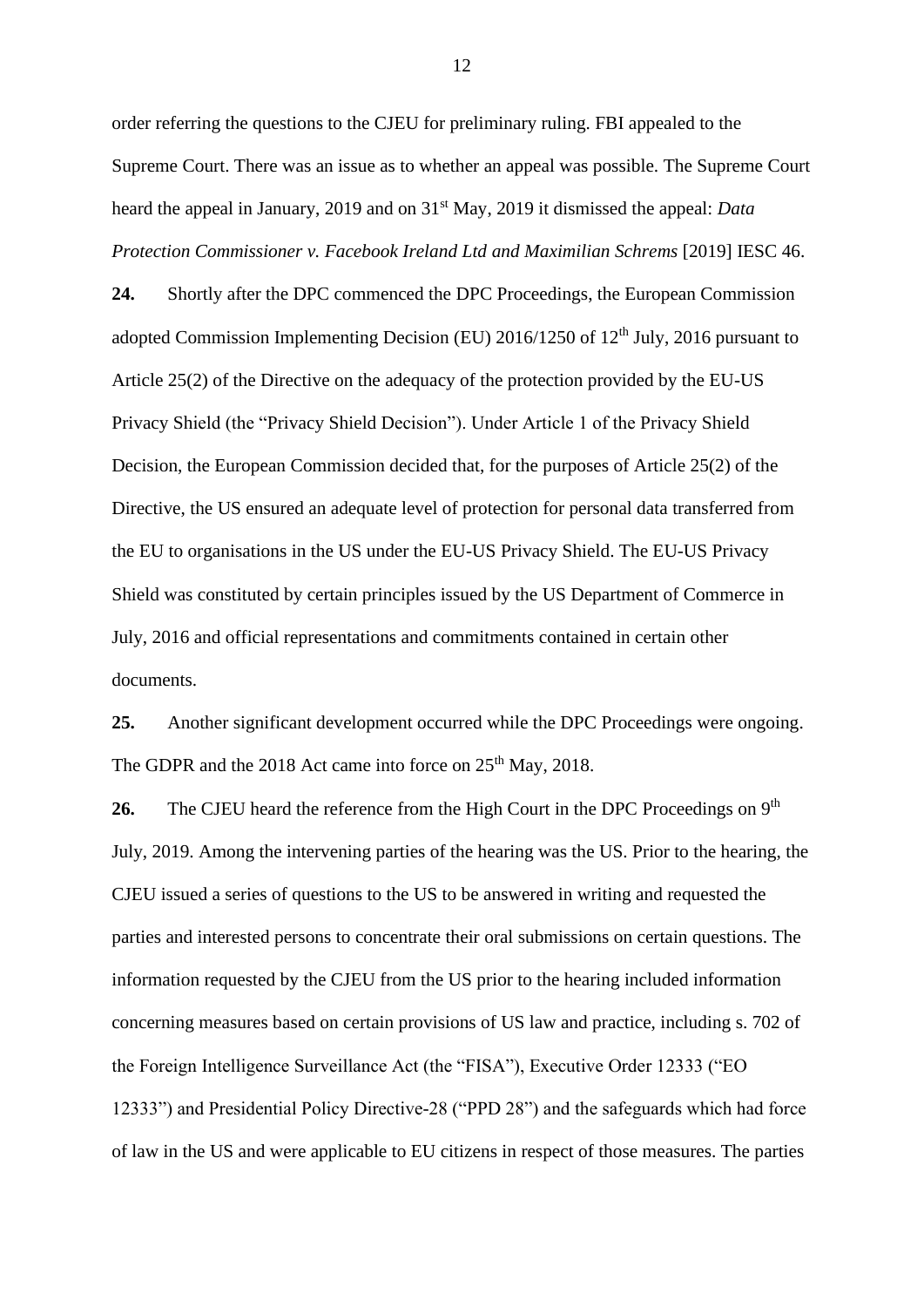and interested parties were also requested to submit their observations on the replies of the US Government to those questions.

#### **5. CJEU Judgment in Schrems II**

27. The CJEU gave its judgment in *Schrems II* on 16<sup>th</sup> July, 2020. It will be necessary later in this judgment to refer to certain aspects of the judgment in *Schrems II* in more detail. It is sufficient for the purpose of this factual background to refer to some of those aspects. Although the questions referred by the High Court for preliminary ruling by the CJEU were posed by reference to the provisions of the Directive, as the Directive was repealed and replaced by the GDPR with effect from 25<sup>th</sup> May, 2018, before the DPC had adopted a final decision on Mr. Schrems' complaint, the CJEU decided that the questions referred by the High Court had to be answered in light of the provisions of the GDPR rather than those of the Directive.

**28.** Among the conclusions and rulings made by the CJEU were the following:-

(1) Articles  $46(1)$  and  $46(2)(c)$  of the GDPR had to be interpreted as meaning that the appropriate safeguards, enforceable rights and effective legal remedies required by those provisions must ensure that data subjects whose personal data are transferred to a third country pursuant to standard data protection clauses (SCCs) are afforded a level of protection *"essentially equivalent to that guaranteed within the European Union by* [the GDPR]*, read in the light of the Charter"*. The CJEU held that to that end, the assessment of the level of protection afforded must take into consideration the contractual clauses agreed between the controller or processor established in the EU and the recipient of the transfer established in the third country and, with regard to access by the public authorities of the third country to the personal data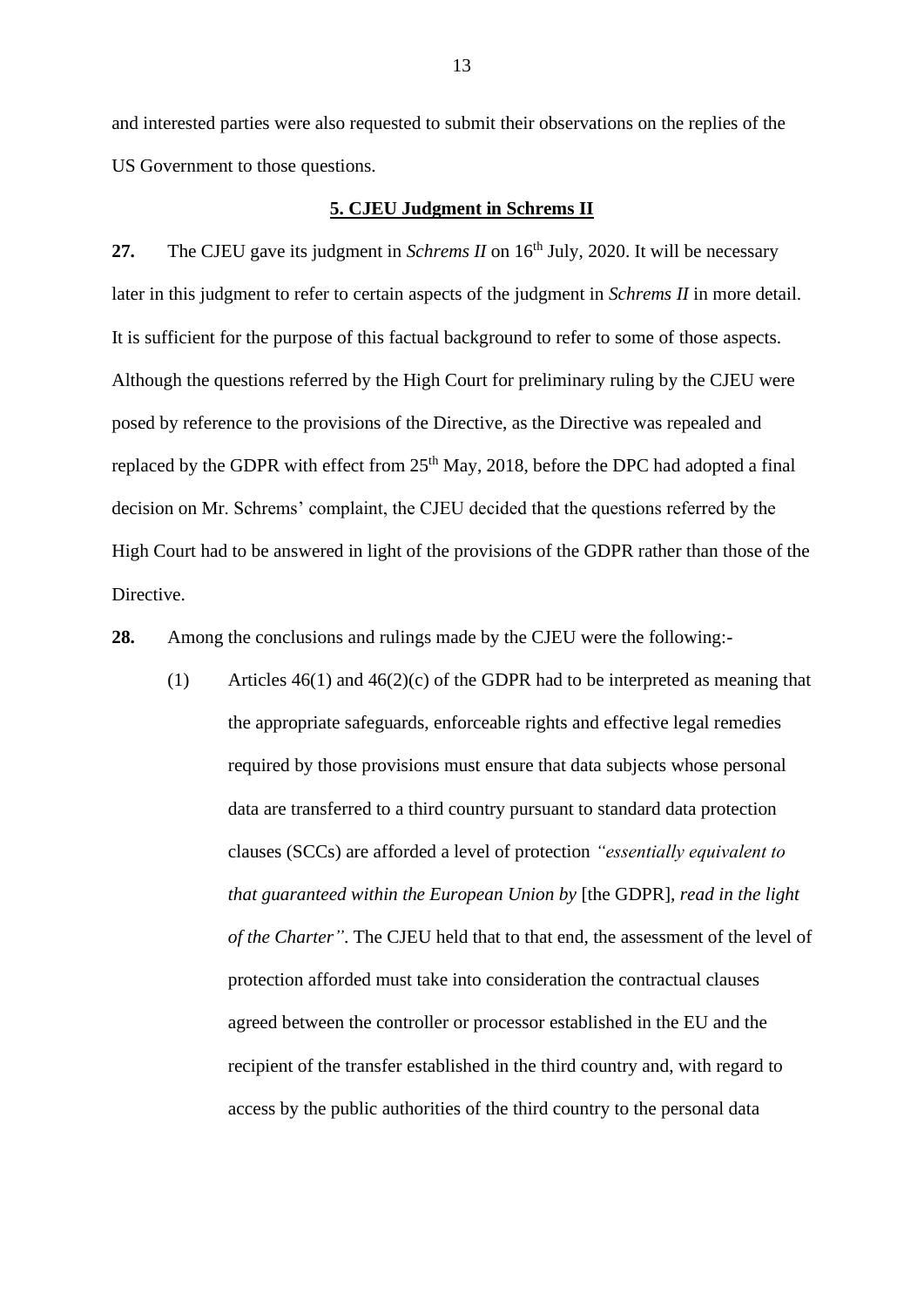transferred, the relevant aspects of the legal system of that country, including those set out in Article 45(2) of the GDPR (para. 105).

- (2) Articles  $58(2)(f)$  and (j) of the GDPR had to be interpreted as meaning that, unless there is a valid Commission adequacy decision (under Article 45(3)), the competent supervisory authority is required to suspend or prohibit a transfer of data to a third country which is made pursuant to SCCs adopted by the European Commission if, in the view of the supervisory authority and in light of all of the circumstances of the transfer, the SCCs are not or cannot be complied with in the third country and the protection of the data transferred which is required by EU law (and, in particular, by Articles 45 and 46 of the GDPR and by the Charter) cannot be ensured by other means, where the controller or processor has not itself suspended or ended the transfer (para. 121).
- (3) SCCs are not capable of binding the authorities in the third country, as they are not parties to the relevant contracts (para. 125). Depending on the law and practices in force in the relevant third country, the recipient of a transfer of personal data from a controller or processor established in the EU may be in a position to guarantee the necessary protection of the data solely on the basis of the SCCs but, in other cases, the SCCs might not constitute a sufficient means of ensuring, in practice, the effective protection of personal data transferred to the relevant third country. The CJEU held that that was the case where the law of the third country allows its public authorities to interfere with the rights of the data subjects to which the data relates (para. 126). Having considered the relevant provisions of the GDPR, the CJEU held that it was for the controller or processor to verify on a case by case basis whether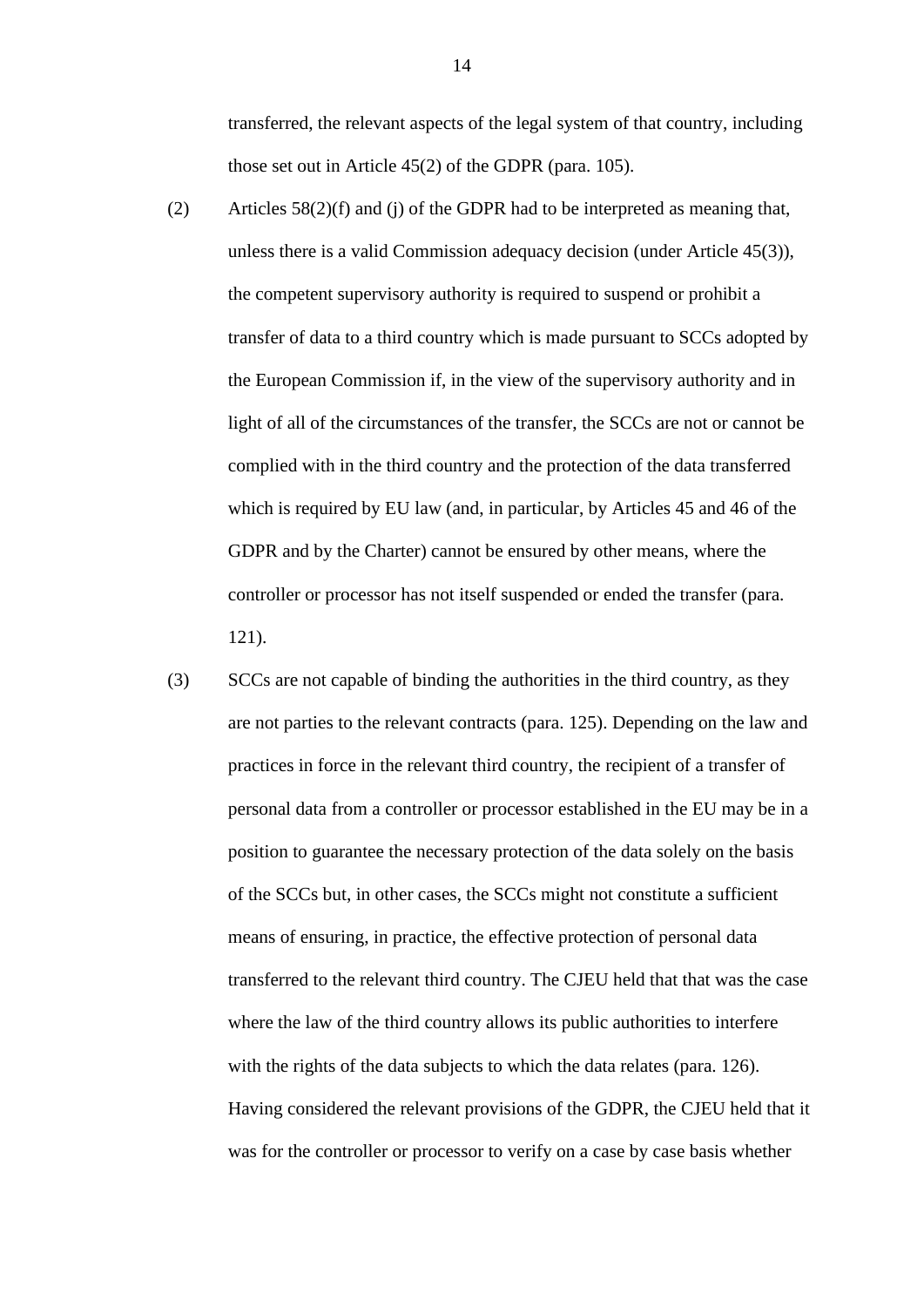the law of the relevant third country ensured adequate protection under EU law of the personal data transferred pursuant to the SCCs by providing, where necessary, additional safeguards (para. 134). The Court held that where the controller or processor established in the EU is not able to take *"adequate additional measures to guarantee such protection"*, it or, failing that, the competent supervisory authority, is required to suspend or end the transfer of personal data to the relevant third country (para. 135).

(4) The CJEU held that the mere fact that the SCCs do not bind the authorities of third countries to which personal data may be transferred cannot affect the validity of the SCC Decision and that such validity depends on whether, in accordance with the requirements of Articles  $46(1)$  and  $46(2)(c)$  of the GDPR, interpreted in the light of Articles 7, 8 and 47 of the Charter, the SCC decision incorporates *"effective mechanisms that make it possible, in practice, to ensure compliance with the level of protection required by EU law and that transfers of personal data pursuant to the clauses of such a decision are suspended or prohibited in the event of the breach of such clauses or it being impossible to honour them"* (para. 136 and 137). Having reviewed the terms of the SCC Decision, the CJEU held that Article 4 of the SCC Decision, read in the light of recital 5 of the European Commission's Implementing Decision 2016/2297, supported the view that the SCC Decision did not prevent the competent supervisory authority from suspending or prohibiting a transfer of personal data to a third country pursuant to the SCCs. It held that the competent supervisory authority may be required under Articles 58(2)(f) and (j) of the GDPR to suspend or prohibit such a transfer if, in light of all the circumstances of the transfer, the SCCs are not or cannot be complied with in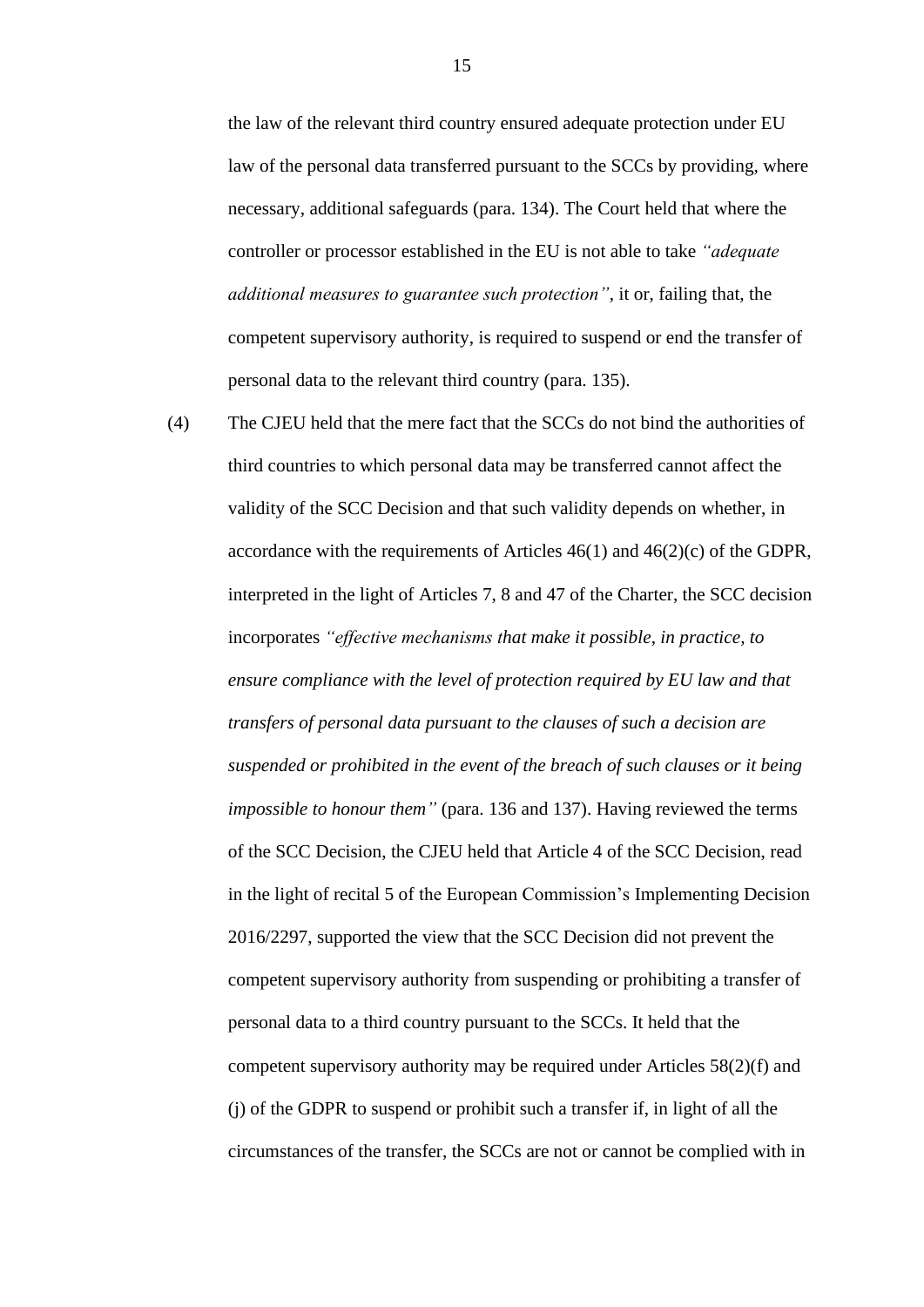the third country and the protection of the data transferred which is required by EU law cannot be ensured by other means, where the controller or a processor has not itself suspended or put an end to the transfer (para. 146). The CJEU held, therefore, that the SCC Decision provides for effective mechanisms which, in practice, ensure that the transfer of personal data to a third country pursuant to the SCCs in the SCC Decision is suspended or prohibited where the recipient of the transfer does not comply with those clauses or is unable to comply with them and that, therefore, the SCC Decision, considered in light of Articles 7, 8 and 47 of the Charter, was not invalid.

(5) However, the CJEU held that the Privacy Shield Decision was invalid in that, having considered the relevant provisions of the law and practice of the US, the Court held that, in finding that the US ensured an adequate level of protection for personal data transferred from the EU to organisations in the US under the EU-US Privacy Shield, the European Commission had disregarded the requirements of Article 45(1) of the GDPR, read in the light of Articles 7, 8 and 47 of the Charter (paras. 198 and 199). The Privacy Shield Decision was held, therefore, to be invalid. The CJEU further held that the annulment of the Privacy Shield Decision was not liable to create a *"legal vacuum"* in light of the provision for derogations contained in Article 49 of the GDPR. It held that Article 49 set out the conditions under which transfers of personal data to third countries could take place in the absence of an adequacy decision under Article 45(3) of the GDPR or appropriate safeguards under Article 46 of the GDPR (such as SCCs) (para. 202).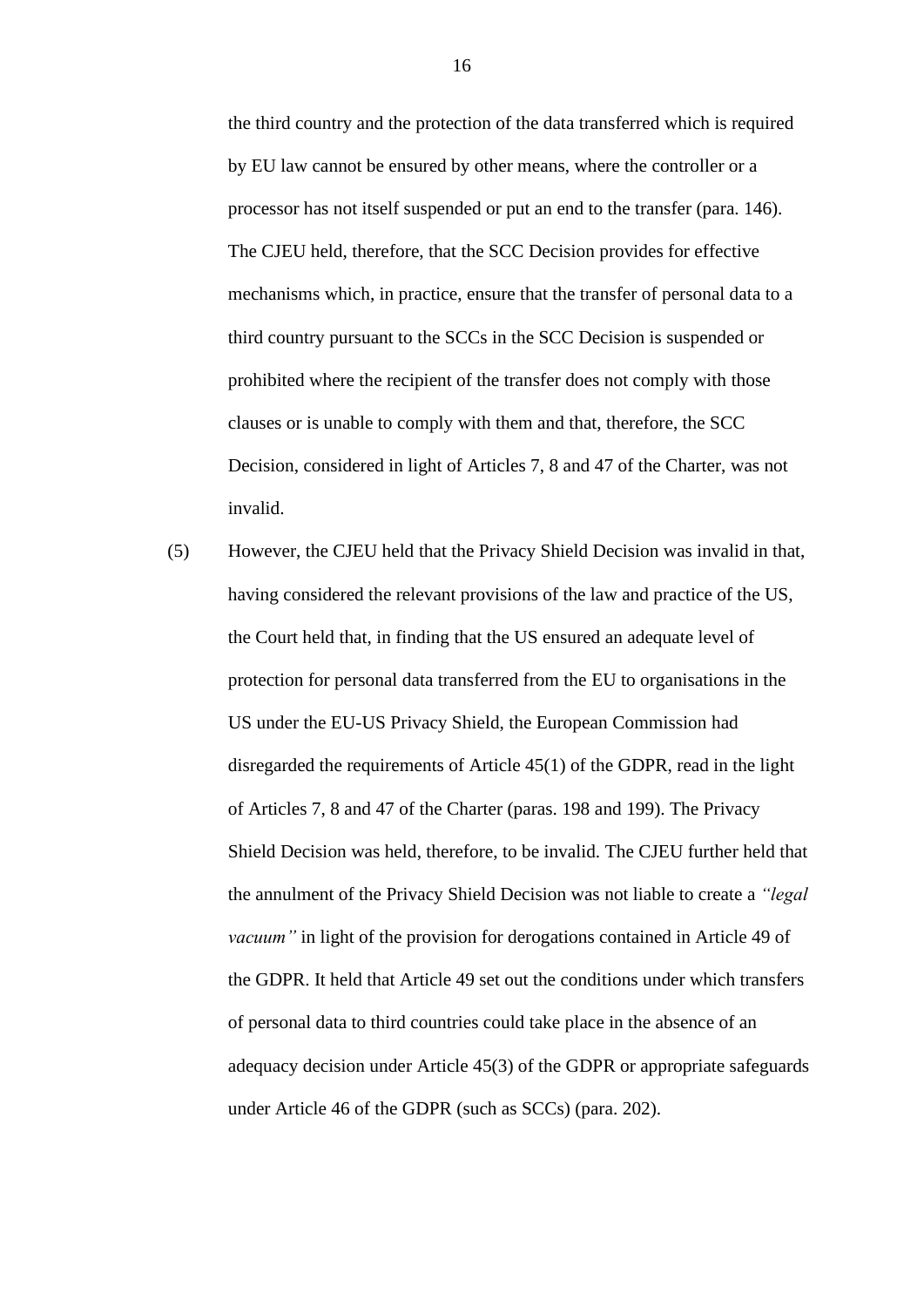#### **6. Developments Post Judgment in Schrems II**

**29.** The judgment of the CJEU in *Schrems II* was undoubtedly a very significant one. All parties were agreed on that. In correspondence with Mr. Schrems' solicitors, Ahern Rudden Quigley ("ARQ"), after the judgment, the DPC's solicitors, Philip Lee, described the judgment as being *"transformative of the law as it relates to EU/US data transfers"* (letter from Philip Lee to ARO dated  $24<sup>th</sup>$  July, 2020). That description was repeated in the DPC's letter to ARQ dated 10<sup>th</sup> September, 2020.

**30.** The DPC issued a statement on the day of the CJEU judgment which included the following comments:-

*"Reflecting the complexity of many of the legal issues it addresses, the judgment (and, indeed, the case as a whole) has many layers, each of which will require careful consideration in the coming days and weeks.*

*So, while in terms of the points of principle in play, the Court has endorsed the DPC's position, it has also ruled that the SCCs transfer mechanism used to transfer data to countries worldwide is, in principle, valid, although it is clear that, in practice, the application of the SCCs transfer mechanism to transfers of personal data to the United States is now questionable. This is an issue that will require further and careful examination, not least because assessments will need to be made on a case by case basis.*

*As well as providing clarity on points of substance, today's judgment also contains important statements of position relating to matters of process, to include the allocation of responsibility between data controllers and national supervisory authorities when it comes to ensuring that the rights of EU citizens are protected in*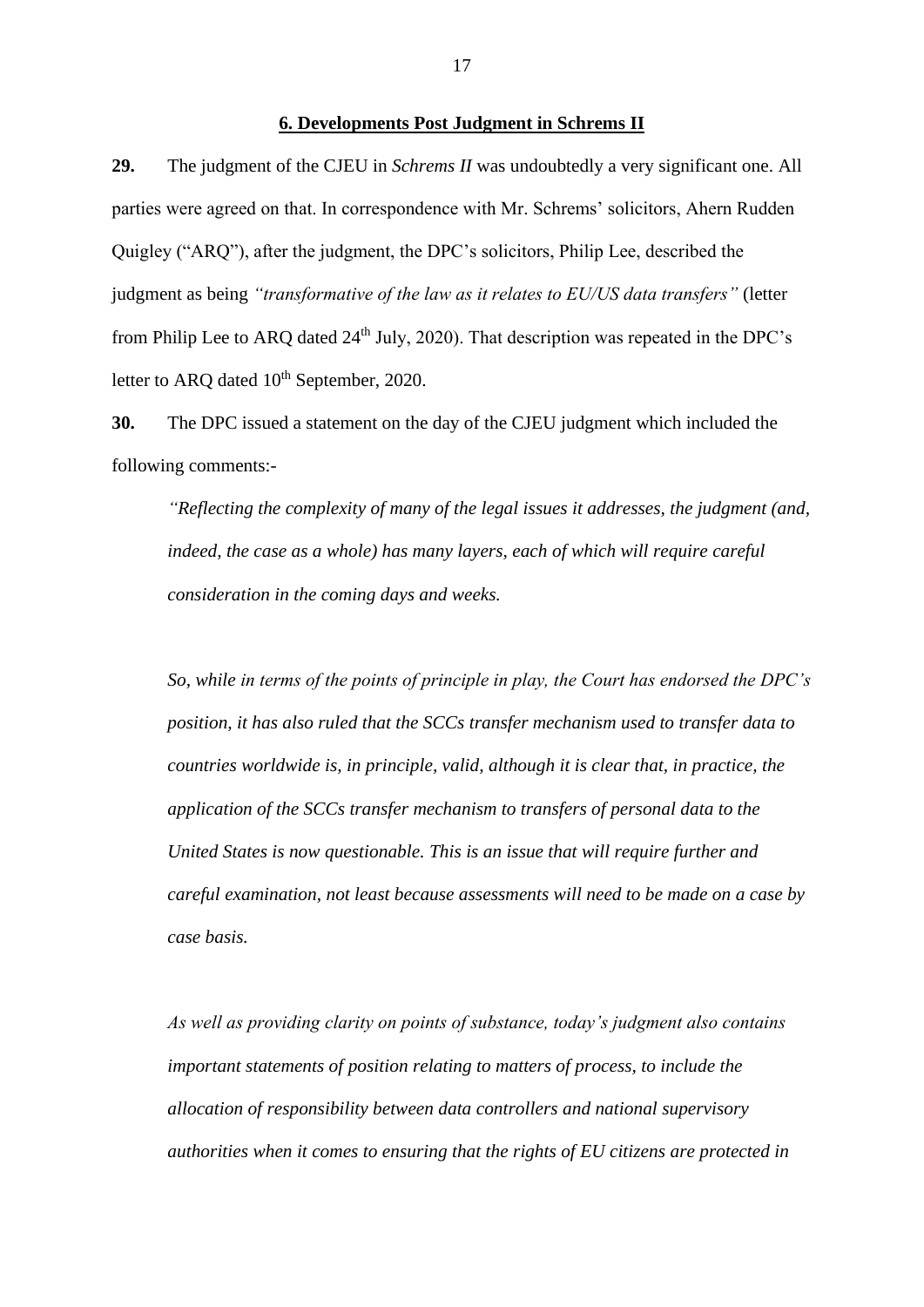*the context of EU/US data transfers. While noting the Court's reference to the fact that a supervisory authority could not suspend data transfers while an adequacy decision – such as Privacy Shield – was in force, the DPC acknowledges the central role that it, together with its fellow supervisory authorities across the EU, must play in this area. In that regard, we look forward to developing a common position with our European colleagues to give meaningful and practical effect to today's judgment."*

**31.** The EDPB (which was established under Article 68 of the GDPR and consists of representatives of the supervisory authorities in each Member State, as well as the European Data Protection Supervisor) issued a document on 23<sup>rd</sup> July, 2020 which answered a number of questions arising from the CJEU's judgment in *Schrems II* (the "FAQ document"). It is only necessary to refer to a few of the questions in the FAQ document. In response to Question 5 which asked: *"I am using SCCs with a data importer in the US, what should I do?"*, the EDPB stated:-

*"The Court found that US law (i.e., Section 702 FISA and EO 12333) does not ensure an essentially equivalent level of protection.*

*Whether or not you can transfer personal data on the basis of SCCs will depend on the result of your assessment, taking into account the circumstances of the transfers, and supplementary measures you could put in place. The supplementary measures along with SCCs, following a case-by-case analysis of the circumstances surrounding the transfer, would have to ensure that U.S. law does not impinge on the adequate level of protection they guarantee.*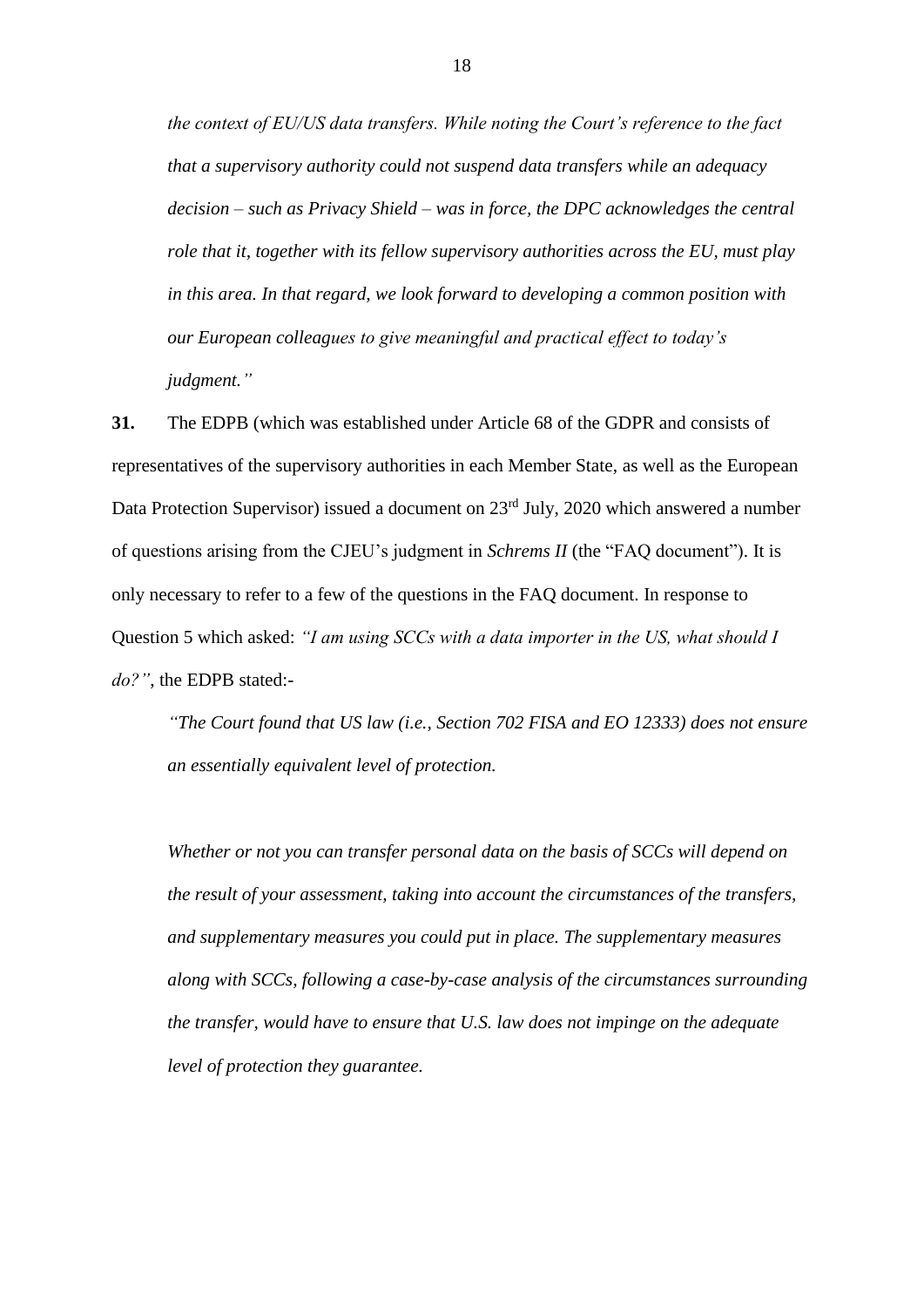*If you come to the conclusion that, taking into account the circumstances of the transfer and possible supplementary measures, appropriate safeguards would not be ensured, you are required to suspend or end the transfer of personal data. However, if you are intending to keep transferring data despite this conclusion, you must notify your competent* [supervisory authority]*."* (FAQ document, pp. 2-3)

**32.** Another question (Question 8) asked about whether reliance could be placed on one of the derogations contained in Article 49 of the GDPR to transfer data to the US. The answer given was that it is still possible to transfer data from the EEA to the US on the basis of derogations contained in Article 49 provided that the conditions contained in that Article apply. The EDPB then addressed transfers based on consent, those necessary for the performance of a contract between the data subject and the controller and those necessary for important reasons of public interest (FAQ document, p. 4).

**33.** Question 10 asked: *"What kind of supplementary measures can I introduce if I am using SCCs or BCRs* [binding corporate rules] *to transfer data to third countries?"*. The answer given was as follows:-

*"The supplementary measures you could envisage where necessary would have to be provided on a case-by-case basis, taking into account all the circumstances of the transfer and following the assessment of the law of the third country, in order to check if it ensures an adequate level of protection. The Court highlighted that it is the primary responsibility of the data exporter and the data importer to make this assessment, and to provide necessary supplementary measures.* 

*The EDPB is currently analysing the Court's judgment to determine the kind of supplementary measures that could be provided in addition to SCCs or BCRs, whether legal, technical or organisational measures, to transfer data to third*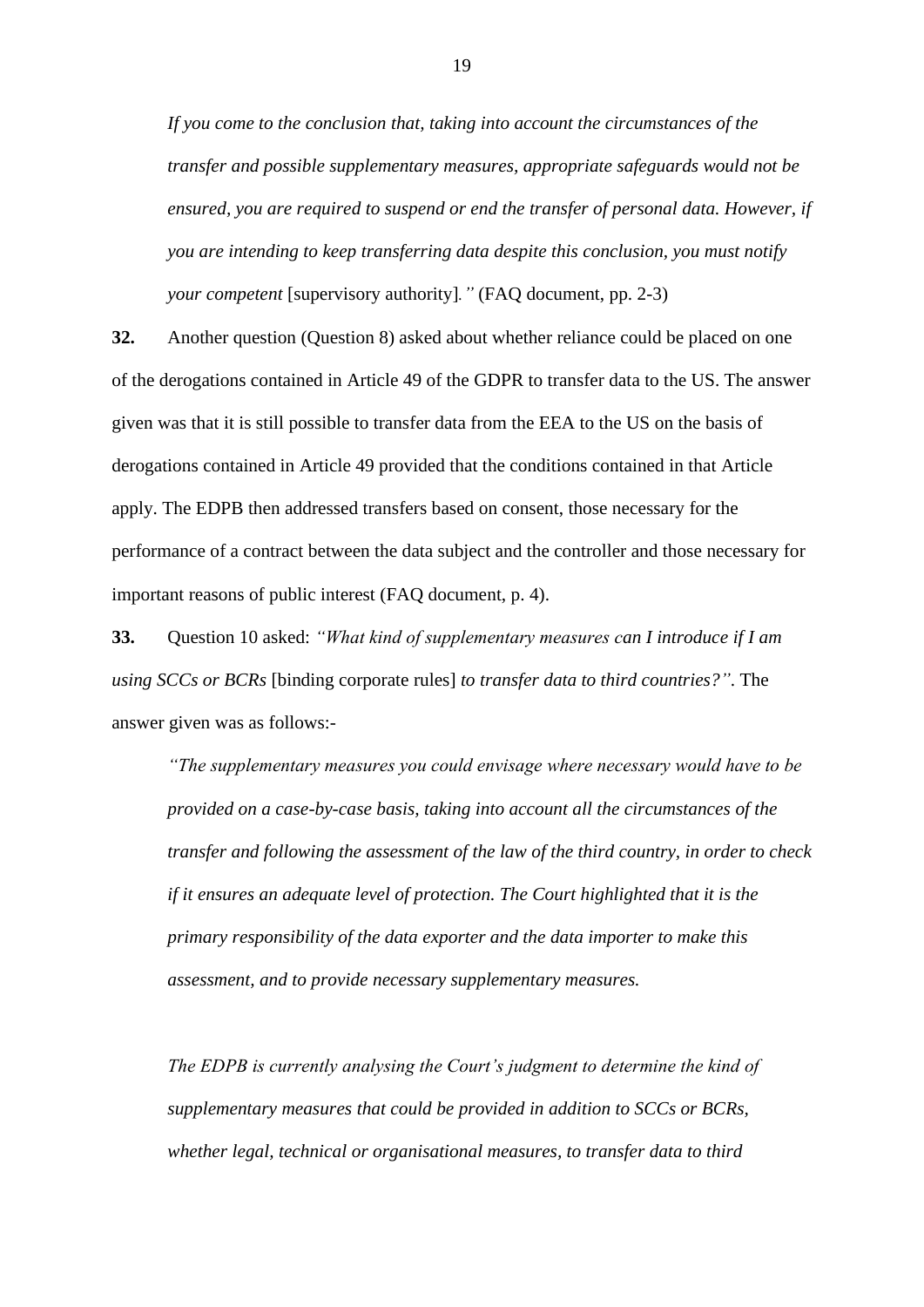*countries where SCCs or BCRs will not provide the sufficient level of guarantees on their own.* 

*The EDPB is looking further into what these supplementary measures could consist of and will provide more guidance."* (FAQ document, p. 5)

**34.** One of the grounds of challenge advanced by FBI is that the DPC should have awaited provision of the guidance referred to in response to Question 10 before proceeding with an inquiry into FBI's reliance on the SCCs or that, at least, the fact that guidance from the EDPB was to be issued was a relevant consideration which ought to have been taken into account by the DPC when deciding to commence the inquiry and to issue the PDD.

**35.** In the period between the date of the CJEU's judgment in *Schrems II* (16<sup>th</sup> July, 2020) and the date on which the DPC made the PDD and wrote to FBI on 28<sup>th</sup> August, 2020, correspondence was exchanged between ARQ, Mr. Schrems' solicitors, and the DPC and between ARQ and FBI's solicitors, Mason Hayes and Curran ("MHC"). It is necessary to touch on aspects of this correspondence before turning to the PDD.

**36.** Following the judgment in *Schrems II*, Mr. Schrems wrote to the DPC on 20<sup>th</sup> July, 2020 seeking to ascertain the steps which the DPC proposed taking to resolve his complaint. In its response on behalf of the DPC on  $24<sup>th</sup>$  July, 2020, Philip Lee made the comment that the CJEU's judgment in *Schrems II* was *"transformative of the law as it relates to EU/US data transfers"*. The letter noted that the procedural means by which the findings of the CJEU were to be implemented was *"not without complexity"* and that the parties' right to due process had to be respected. Philip Lee further stated that the DPC was *"expediting matters to the greatest possible extent"*. ARQ responded on  $27<sup>th</sup>$  July, 2020 requesting the DPC to take certain actions immediately, including providing any documentation provided to the DPC by FBI since June, 2013 relevant to Mr. Schrems' complaint and requesting FBI to clarify the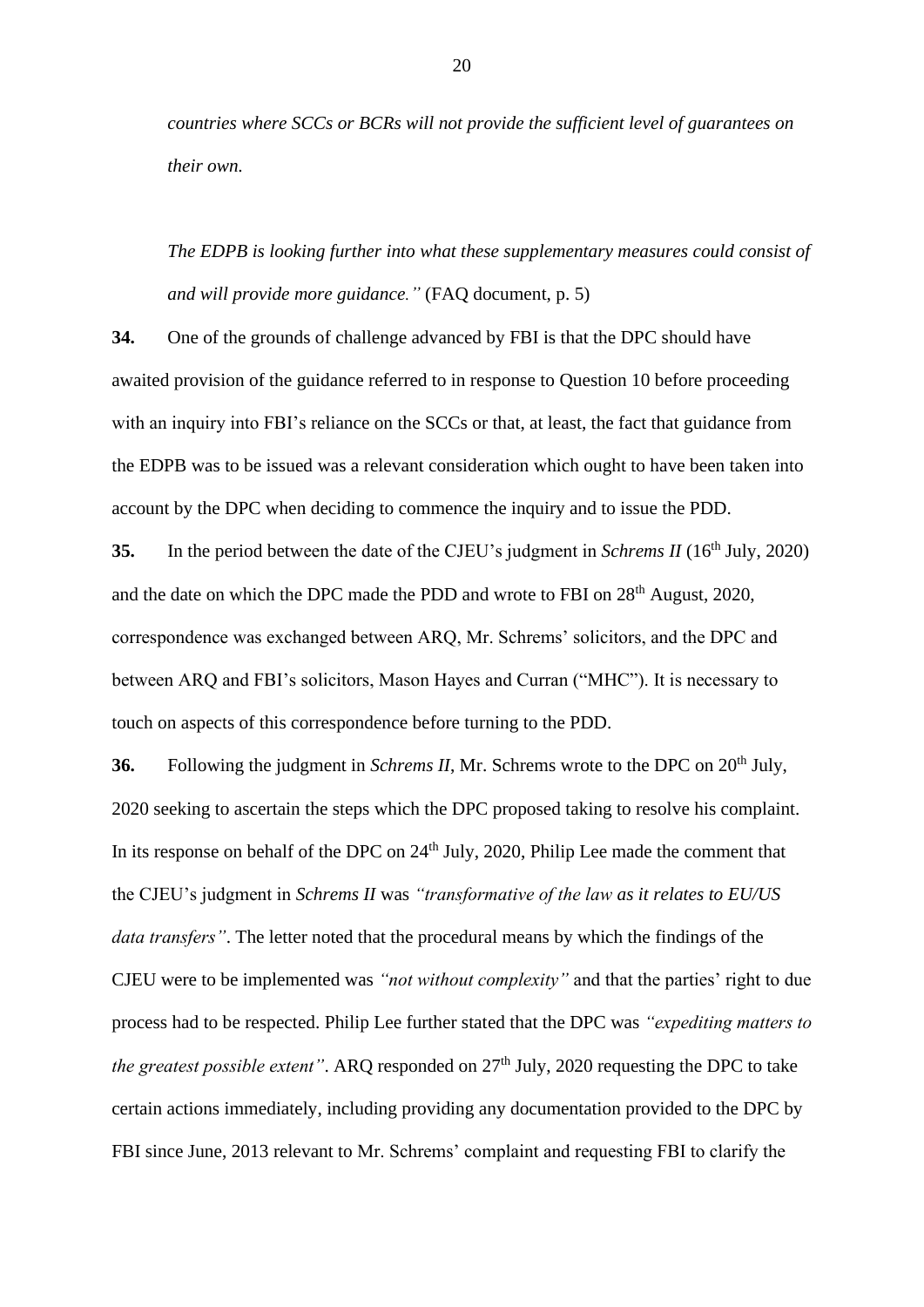legal basis on which it was relying for its EU-US data transfers. Philip Lee responded on  $10<sup>th</sup>$ August, 2020 noting that the DPC's consideration of the means by which it would give full effect to the CJEU's judgment was being *"expedited to the greatest possible extent"* and that that work was continuing apace.

**37.** ARQ also wrote to MHC, FBI's solicitors, on 5<sup>th</sup> August, 2020 requesting that FBI clarify the precise legal basis on which FBI was relying for the EU-US data transfers of Mr. Schrems' personal data and requesting a copy of the current SCCs and any other agreement or supplementary agreement which FBI may be using. It was asserted that FBI was obliged to provide that information under certain provisions of the GDPR and under the SCCs. Certain information was also sought in relation to the extent to which Facebook Inc. was subject to relevant provisions of US law. MHC replied on  $19<sup>th</sup>$  August, 2020 (it seems that similar questions were directly sent by Mr. Schrems to FBI and were responded to by FBI, although that exchange of correspondence was not exhibited). In response to the request that FBI clarify the recipients and the legal basis on which FBI was relying for the EU-US data transfers of Mr. Schrems' personal data, MHC pointed to a section of FBI's Data Policy referring to the sharing of information and the transfer of data as part of its global services. It referred to the relevant section of FBI's Data Policy which noted *"among other things, that one of the core data uses necessary to provide Facebook's contractual services is 'to transfer, transmit, store, or process your data outside the EEA, including to within the United States and other countries'"*. I observe, but draw no conclusions from the observation that, although not expressly referring to one of the derogations contained in Article 49 of the GDPR, this may have been intended to be a reference to the necessity derogation contained in that Article. MHC enclosed an extract of the SCCs entered into between FBI and Facebook Inc. in relation to the transfer of European region user data. MHC declined to furnish the other information sought in relation to the application of the stated provisions of US law to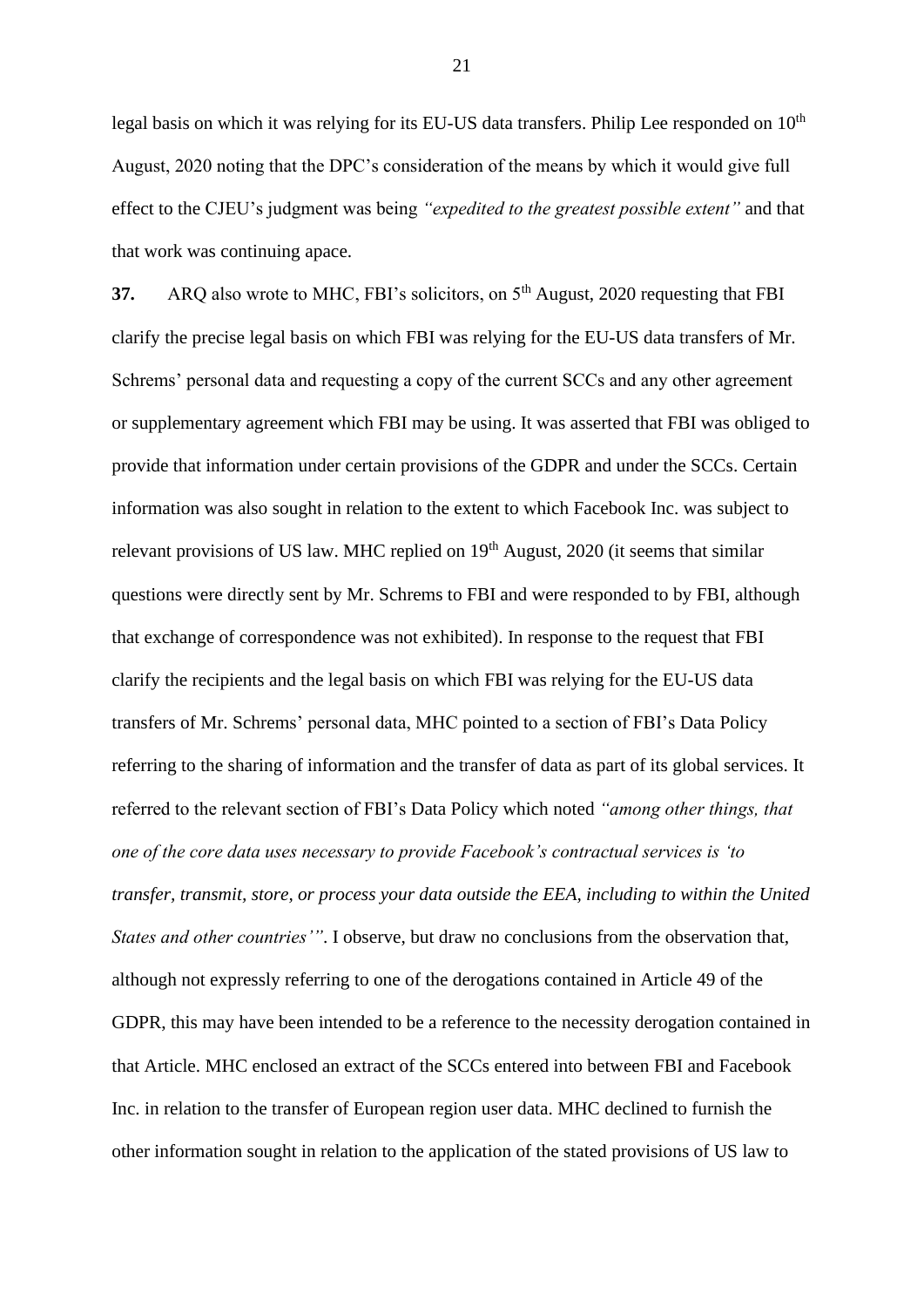Facebook Inc. on the basis that it was contended that that information fell outside the scope of the Articles of the GDPR relied on in ARQ's letter. In the final paragraph of the letter, MHC stated that:-

*"As explained in the 'How do we operate and transfer data as part of our global services?' section of* [FBI's] *Data Policy…, information controlled by* [FBI] *will be transferred or transmitted to, or stored and processed in, the United States or other countries outside of where your client lives for the purposes described in the data policy. These data transfers are necessary to provide the services set forth in the Facebook terms of service and to globally operate and provide these services. If your client does not want his personal data to be transferred in the context of providing and operating the Facebook service, he can delete his account at any time…"*

**38.** ARQ replied to MHC on 21<sup>st</sup> August, 2020 asserting that FBI had not explicitly specified the precise legal basis and the identity of the recipients and jurisdictions to which FBI sends Mr. Schrems' personal data. ARQ set out the basis for those assertions and raised some further queries, including a query as to the exact processing operations which it is said were necessary to provide the Facebook service globally. MHC replied on 25<sup>th</sup> August, 2020 asserting that FBI had already provided Mr. Schrems with all of the information to which he was entitled under the GDPR and that there was no other reason why Mr. Schrems was entitled to more information.

#### **7. DPC's 28 August 2020 Letter and PDD**

**39.** It appears that while the DPC was in correspondence with ARQ, on behalf of Mr. Schrems, after the CJEU judgment in *Schrems II*, in response to correspondence initiated by Mr. Schrems, there was no correspondence between the DPC and FBI until the DPC's letter to FBI dated  $28<sup>th</sup>$  August, 2020 which enclosed the PDD. That is a critical letter which merits close attention in light of the claims advanced in the proceedings by FBI concerning the PDD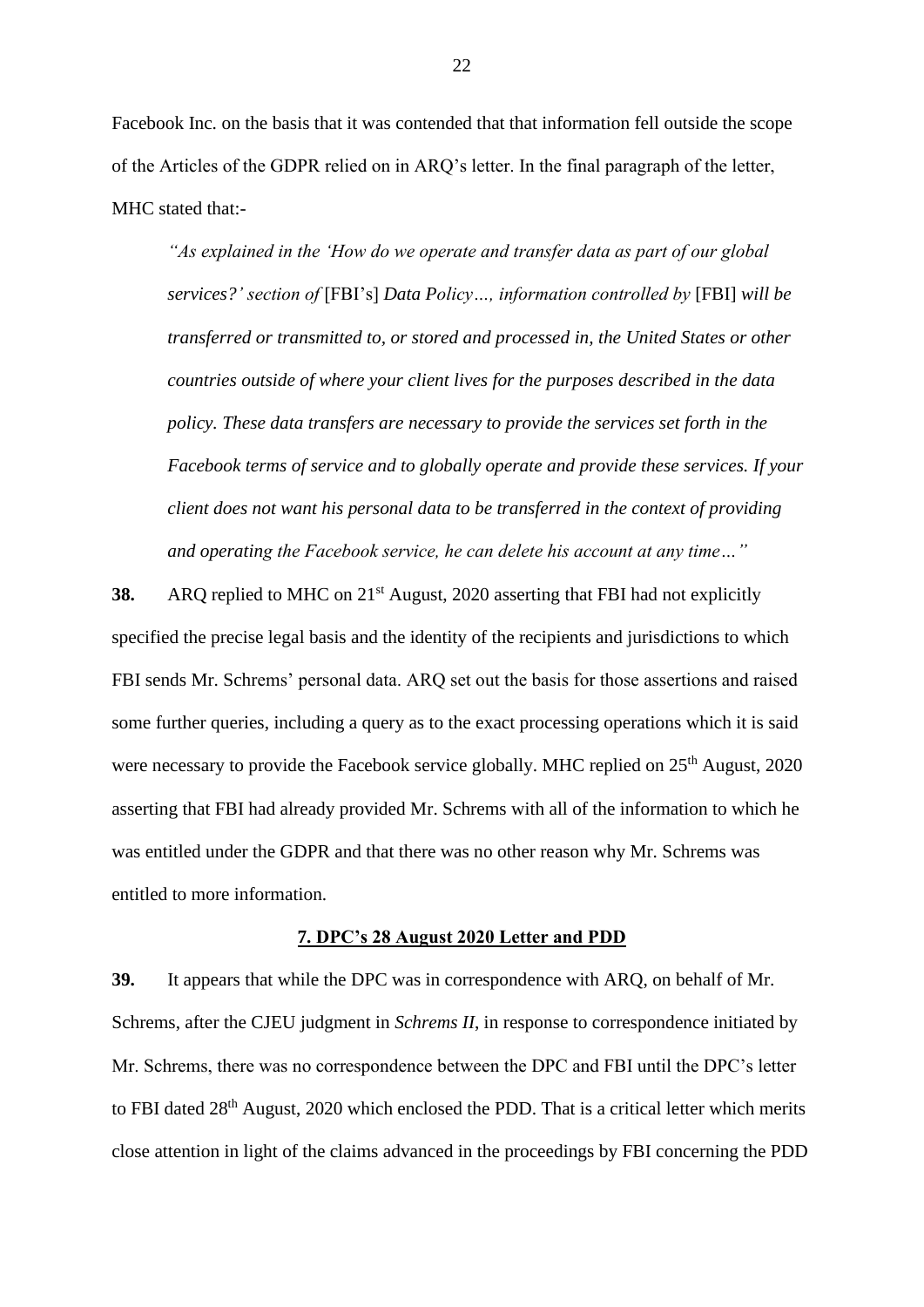and the procedures adopted by the DPC. I will refer first to the DPC's letter of 28<sup>th</sup> August, 2020 and will then consider the PDD itself.

#### **(a) DPC's 28 August 2020 letter**

**40.** In its letter to FBI of 28th August, 2020, the DPC stated that it had given *"very careful consideration"* to how it had to proceed, both generally and more specifically in respect of Mr. Schrems' reformulated complaint, in light of the CJEU's judgment in *Schrems II*. The DPC observed that, having considered the judgment and the issues raised, it considered it appropriate that the DPC would undertake an own-volition inquiry to be conducted pursuant to s. 110 of the 2018 Act and Article 60 of the GDPR. It stated that, on the conclusion of that inquiry, the DPC would *"in turn, review and consider such further other steps as may be required to conclude its ongoing investigation into Mr. Schrems' complaint"*. It recorded that in coming to the decision to commence an inquiry under s. 110, the DPC had regard, amongst other things, to the following:-

- (i) The fact that Mr. Schrems' complaint was formulated by reference to the Directive:
- (ii) The contents of and the findings in the CJEU's judgment in *Schrems II*;
- (iii) The extent to which the analysis contained in the CJEU's judgment was conducted by reference to the GDPR; and
- (iv) The DPC's *"preliminary view"* that data transfers between FBI and Facebook Inc. involve cross-border processing of personal data relating to users of the Facebook network who are resident in the EU/EEA.

**41.** The DPC noted that it had prepared a PDD which was enclosed with the letter. The stated purpose of the PDD (according to the letter) was *"to set out the background and basis for the inquiry and to identify the issues the subject of the inquiry"*, which issues would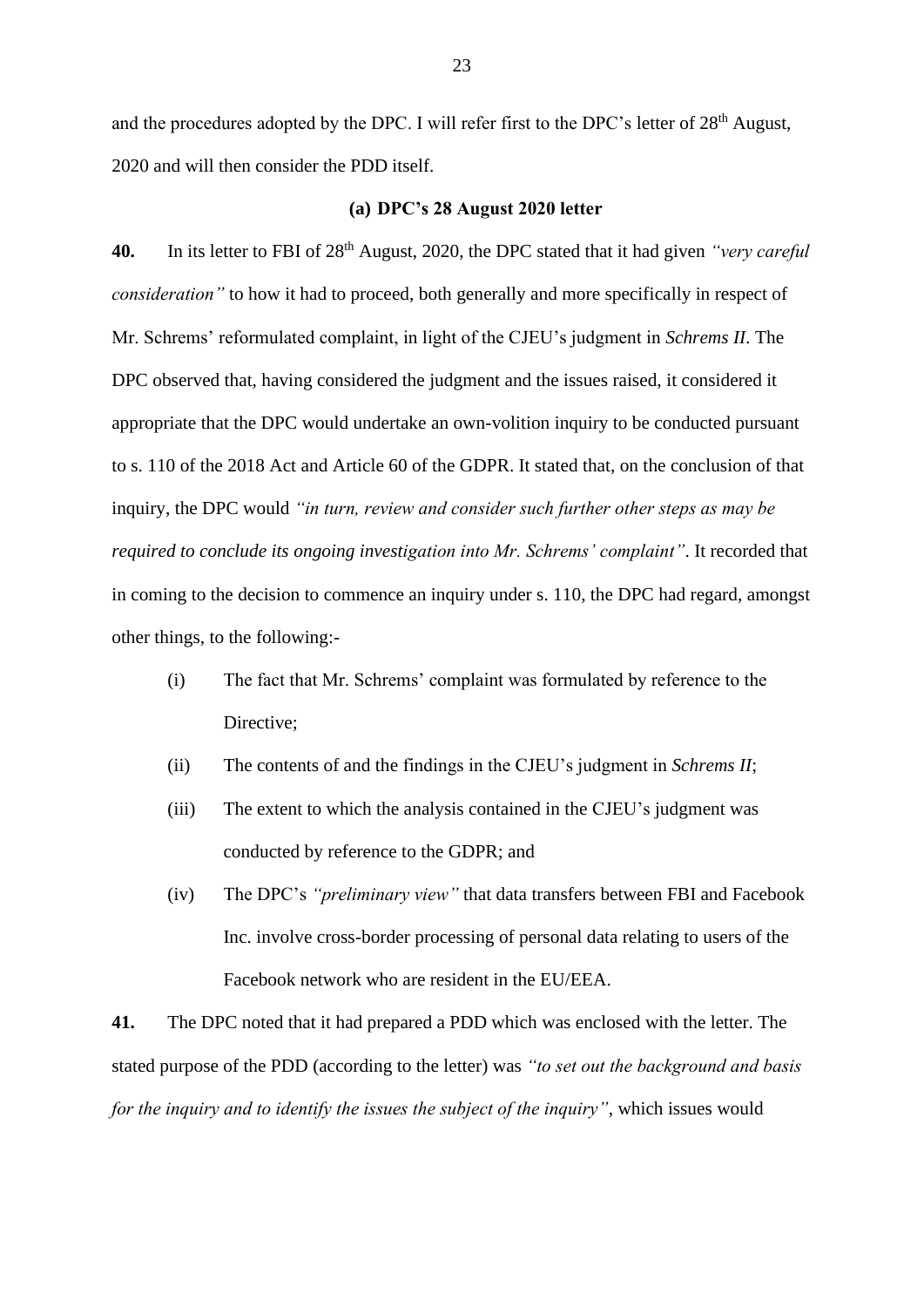ultimately have to be determined under the co-decision-making process in Article 60 of the GDPR. The letter continued:-

*"With a view to assisting FBI in making targeted submissions, the* [PDD] *sets out the* [DPC's] *preliminary views on the issues arising, prior to the formulation of any draft decision for the purpose of GDPR Article 60. That is to say, the document serves as a preliminary draft of a draft decision which, having first received and considered such submissions as may be received from FBI, the* [DPC] *will make for the purposes of GDPR Article 60."*

The DPC stated that the views set out in the PDD were *"as expressly stated therein – preliminary in nature"* and it emphasised that *"no action will be taken by the* [DPC] *pursuant to* [the PDD]*"*.

**42.** The DPC invited FBI to submit a response to the issues referred to in the PDD within a period of 28 days from the date of the letter. The DPC acknowledged that:-

*"…FBI may make submissions in relation to any of the factual and legal matters addressed in the document, and in relation to the* [DPC's] *preliminary view on both the lawfulness of the actions of FBI in respect of its transfers of users' data from the EU/EEA to the United States, and on the question as to whether or not any one or more of the corrective powers set out in Article 58(2) of the GDPR should be exercised (and, if so, which such power(s) should be exercised)."*

**43.** The letter then stated that FBI's response will be *"carefully considered"* by the DPC, following which a draft decision will be prepared pursuant to Article 60(3) of the GDPR and issued to the other supervisory authorities (in other Member States). Pausing there for a moment, the PDD enclosed with the letter was described in the letter as a *"preliminary draft of a draft decision"*. The *"draft decision"* is what the DPC said it would prepare, having considered FBI's submissions, and that that *"draft decision"* is what would be issued to the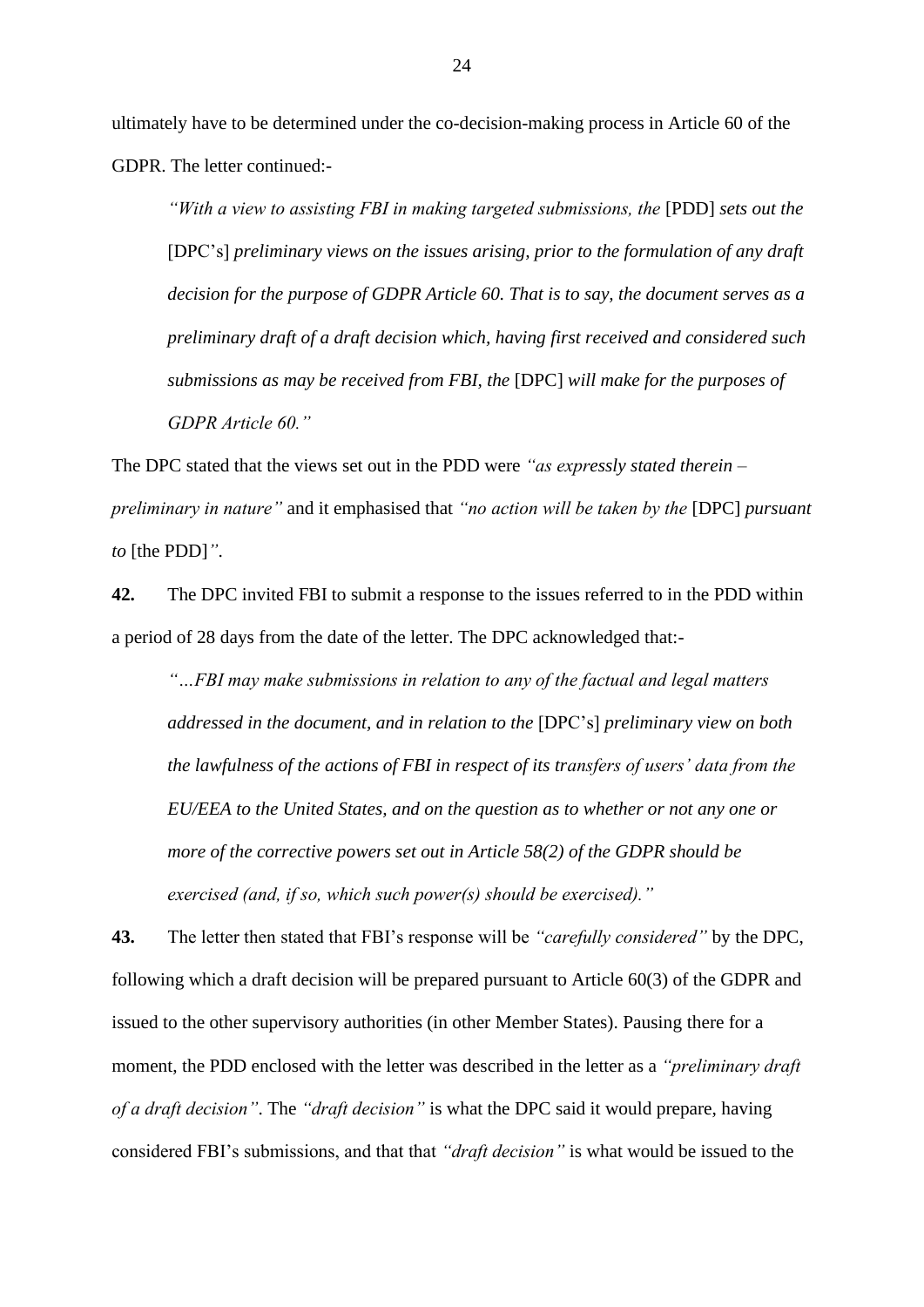other supervisory authorities under the Article 60 cooperation and consistency procedure contained in the GDPR.

**44.** The DPC informed FBI that it would notify Mr. Schrems of the inquiry *"as it is undoubtedly relevant to the* [DPC's] *ongoing investigation into* [Mr. Schrems' complaint]*"*. The DPC stated, however, that it was proposing to progress the own-volition inquiry to a conclusion and then review and consider whether any other steps may be required to conclude its ongoing investigation into Mr. Schrems' complaint. The DPC noted that as the inquiry is an own-volition inquiry, it was not its intention to accept submissions from Mr. Schrems. I observe here that that position changed under the terms of settlement of the judicial review proceedings brought by Mr. Schrems. The DPC concluded its letter by reiterating its request for a response from FBI within the 21-day period referred to.

#### **(b) The PDD**

**45.** The PDD is the prime target and central focus of FBI's proceedings. FBI does, of course, also challenge the procedures adopted by the DPC and other aspects of the inquiry commenced by the DPC. It is appropriate, therefore, to highlight a number of aspects of the PDD. It will be necessary to refer to some of these later when considering the grounds of challenge maintained by FBI. In that context, it is necessary to consider the PDD as a whole rather than to focus on selected parts or extracts.

**46.** In the introduction section of the PDD, the DPC identifies the two purposes of the document. The first is to notify FBI that the DPC *"is commencing"* an own volition inquiry pursuant to s. 110 of the 2018 Act to consider two issues: (1) whether FBI is acting lawfully and, in particular, in a manner compatible with Article 46(1) of the GDPR in making transfers of personal data relating to individuals in the EU/EEA using or interacting with FBI's services to Facebook Inc. pursuant to SCCs based on clauses set out in the SCC Decision, following the judgment of the CJEU in *Schrems II* and (2) whether, and if so,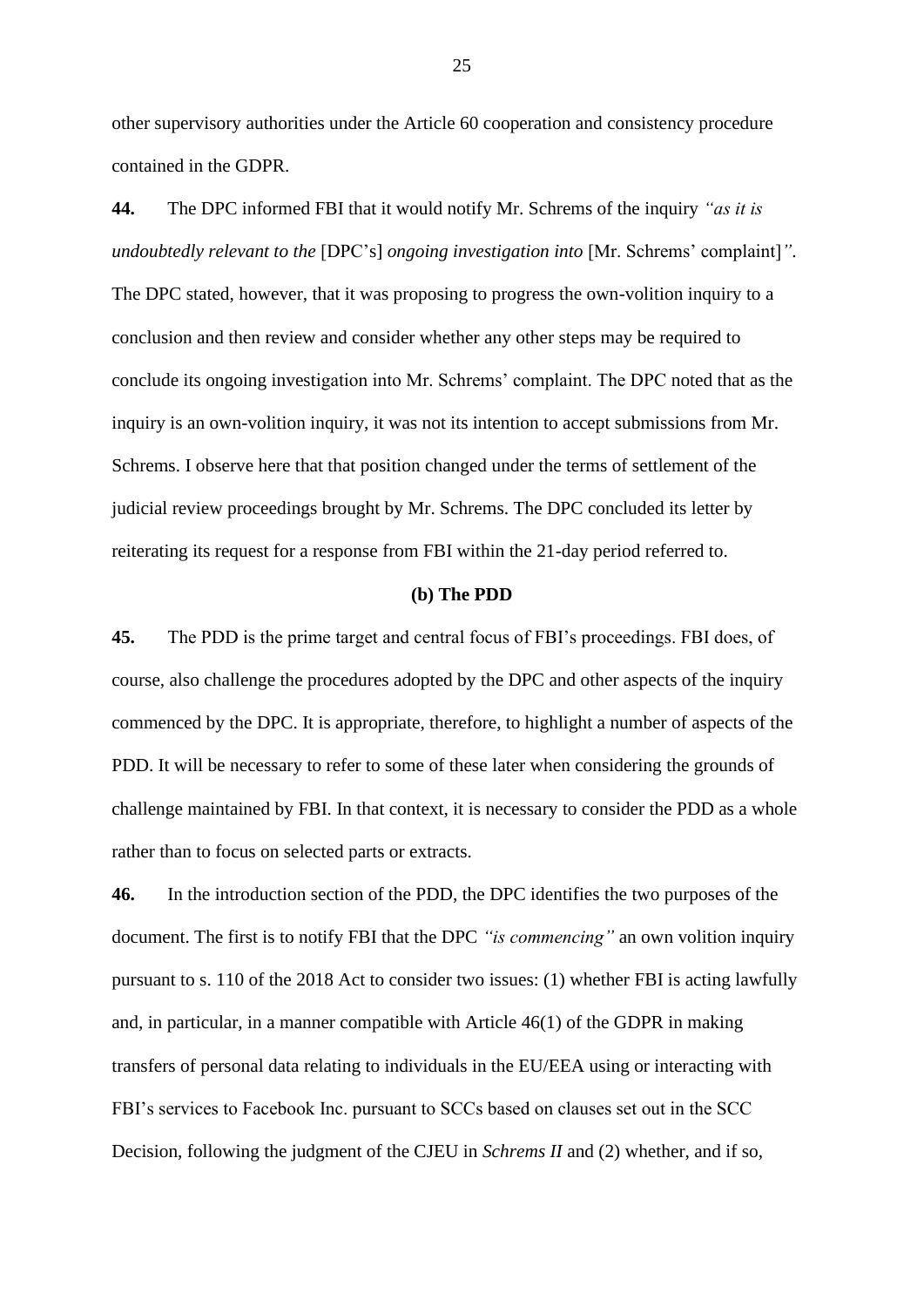which corrective power should be exercise by the DPC pursuant to Article 58(2) of the GDPR in the event that the conclusion is reached that FBI is acting unlawfully and infringing Article 46(1) (PDD, para. 1.2). The second identified purpose of the PDD is to set out *"the background and basis for the inquiry"* and to present the DPC's (Ms. Dixon being the sole decision maker of the DPC in this context) *"preliminary view"* on the issues arising prior to the formulation of a *"draft decision"* for the purposes of Article 60 of the GDPR. It is stated that the PDD *"serves as a preliminary draft of a draft decision which, having first received and considered such submissions as may be received from FBI, the [DPC] will make for the purposes of GDPR Article 60"*. That is why the document is described as a *"preliminary draft decision"* or PDD (para. 1.3).

**47.** Paragraph 1.4 of the PDD states that the inquiry and the PDD arise in the context of the judgment in *Schrems II* and the DPC Proceedings in which, the PDD notes, *"multiple parties participated, voluminous factual and expert evidence was adduced, and extensive legal submissions were made"* (para. 1.4).

**48.** At para. 1.5, the PDD states that the document comprises *"a preliminary view only"* and that *"no action will be taken by the* [DPC] *pursuant to its contents"*. At para. 1.6, the PDD states:-

*"Rather, as already indicated, the purpose of the document is to inform FBI that the inquiry is being commenced, to set out the background and basis for conducting the inquiry, and to indicate* [the DPC's] *preliminary views, in order to assist FBI in making targeted submissions to the* [DPC] *in the inquiry on the issues arising."* (para. 1.6)

**49.** At para. 1.7 of the PDD, it was proposed that FBI would be afforded a period of 21 days from the date of the PDD to submit its response to the PDD. The PDD states that that period appeared to the DPC to be reasonable given that the judgment in *Schrems II* was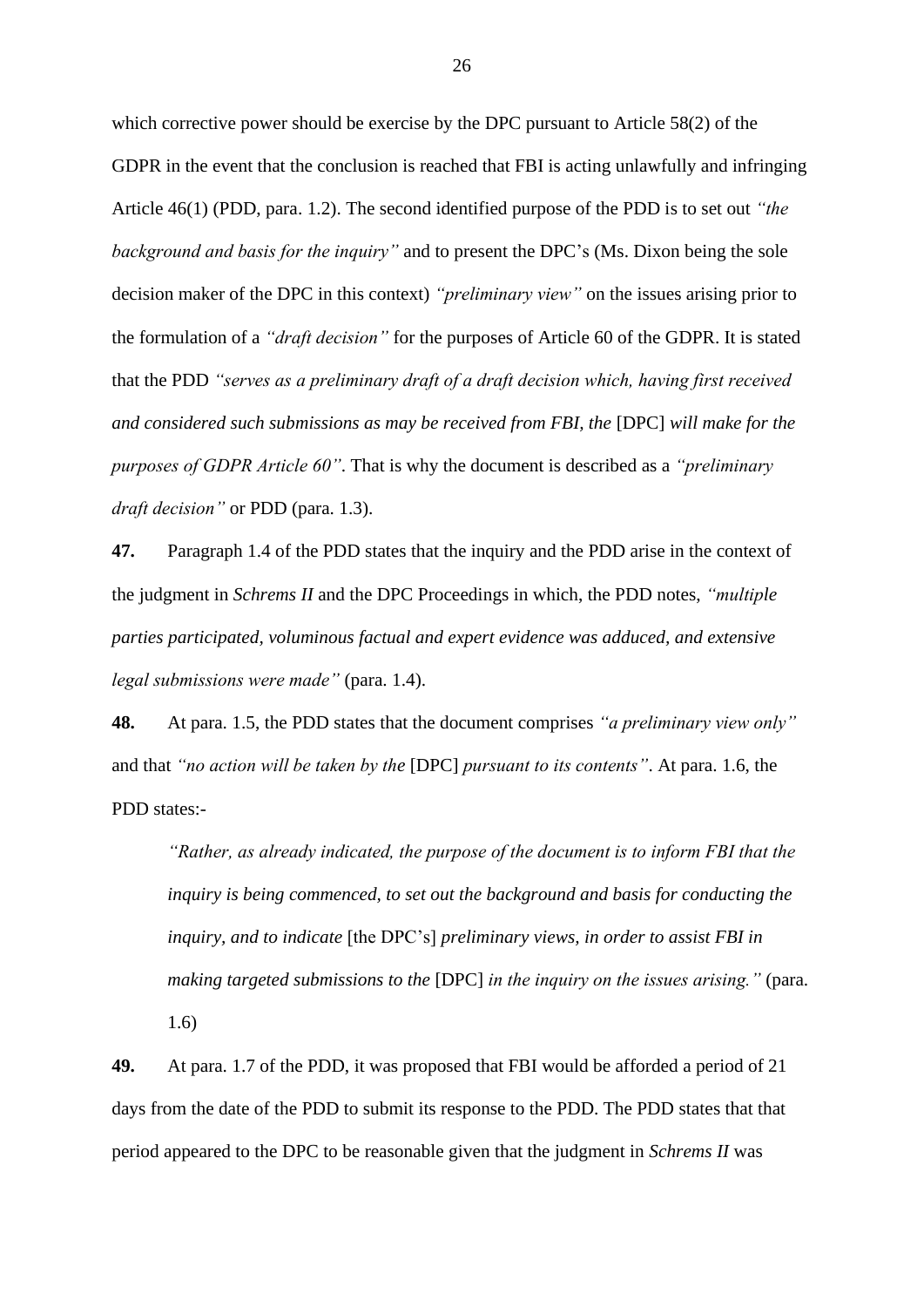delivered on 16th July, 2020 and given that FBI had *"a great deal of familiarity"* with the issues arising (para. 1.7). The PDD states (at para. 1.8) that the DPC would then *"carefully consider"* FBI's response. It then states (at para. 1.9) that the DPC would issue a *"draft decision"* pursuant to Article 60(3) of the GDPR and it was the DPC's *"preliminary and provisional view"* that the processing of personal data at issue involved *"cross-border processing"* (para. 1.9).

**50.** At para. 1.10, the PDD states:-

*"The contents of such a draft decision will necessarily reflect this present* [PDD], *FBI's submissions in response thereto, and my careful consideration of same. In this regard, I wish to emphasise that it is acknowledged that FBI may wish to make submissions in relation to any of the factual and legal matters arising in this* [PDD]*, and in relation to my preliminary view on both the lawfulness of FBI's actions in making the data transfers and on any corrective power to be exercised by the [DPC].*" (para. 1.10)

**51.** At para. 1.11, the PDD states:-

*"Consequently, this* [PDD] *preserves in full FBI's right to make such submissions as it may wish and ensures that I will have an opportunity to give full consideration to any such submissions in due course."*

**52.** The PDD contains a summary at paras. 1.12 to 1.13. At para. 1.12, it states for the reasons set out below and *"subject to such submissions as FBI may make"*, the DPC's *"preliminary view"* is that, given the CJEU's findings in *Schrems II* and *"all of the circumstances of which the* [DPC] *is aware"*:-

(1) The data transfers at issue are made in circumstances which fail to guarantee a level of protection to data subjects which is *"essentially equivalent"* to that provided by EU law and, in particular, by the GDPR read in light of the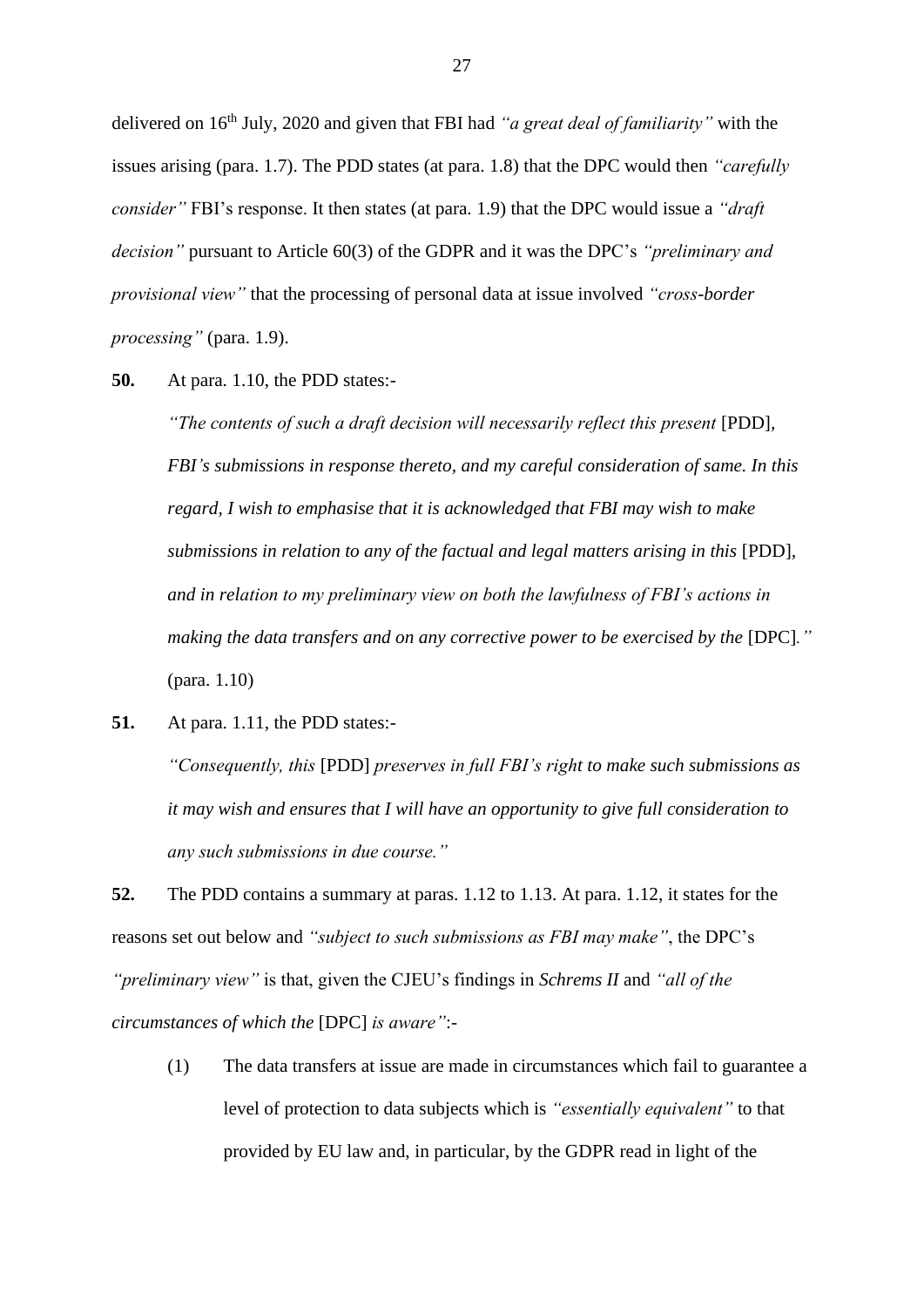Charter and that, in making those transfers, FBI is infringing Article 46(1) of the GDPR; and

(2) The DPC is, therefore, considering proposing that the data transfer should be suspended pursuant to its powers under Article 58(2)(j).

**53.** At para. 1.13, the PDD states that the DPC will notify Mr. Schrems of the inquiry *"as it is undoubtedly relevant to the* [DPC's] *ongoing investigation"* into Mr. Schrems' complaint and that the DPC was proposing to progress the inquiry to a conclusion and, at that point, consider further or other steps which may be required to conclude the investigation into the complaint and that it was not the DPC's intention to accept submissions from Mr. Schrems in the course of the inquiry (as noted earlier, that position has changed in light of the settlement of Mr. Schrems' proceedings). It was also stated that the DPC would notify the EDPB that the DPC had commenced the inquiry.

**54.** At paras. 1.14 to 1.25, the PDD identifies the sources and materials considered by the DPC. At para. 1.14, the PDD states that, in commencing the inquiry and in reaching the *"preliminary view"*, the DPC has had regard to a range of material including, of course, the judgment in *Schrems II*. Reference is also made to the provisions of Articles 13 and 14 of the GDPR and to the transparency obligations which the DPC asserts FBI is under and also to the Transparency Guidelines adopted by the Article 29 Working Party. In light of the asserted transparency obligations, it is noted, at para. 1.21 of the PDD, that the DPC consulted the information made available to users on the Facebook website in its Data Policy and Facebook's Transparency Report and its Statement of Rights and Responsibilities (the "SRR") (paras. 1.21-1.22). At para. 1.23, it is stated that the DPC also had regard to evidence adduced and the submissions made in the DPC Proceedings and to the findings in the judgment of the High Court (Costello J.). It lists a number of the affidavits sworn on behalf of FBI in those proceedings (para. 1.23). At para. 1.24, the PDD states that the DPC also had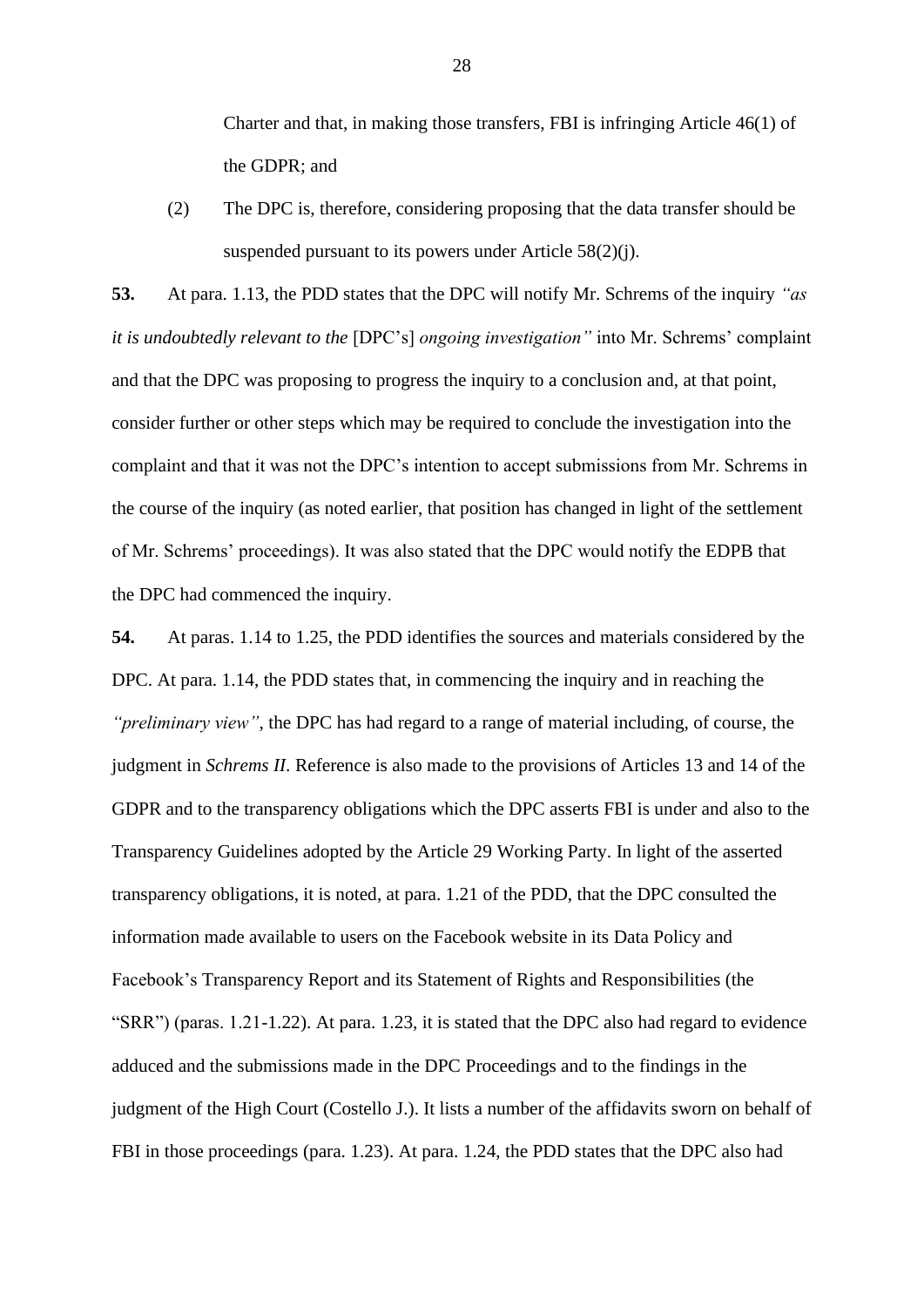regard to Data Transfer and Processing Agreements between FBI and Facebook Inc. from 2015 and 2018.

**55.** At para. 1.25, the PDD states:-

*"Obviously, the affidavits referenced above were delivered some four years ago at this point. FBI will of course have an opportunity to direct me to any additional and/or updated factual material to which I ought to have regard when submitting its response, and I will, of course, have regard to same."*

**56.** The PDD then provides a detailed factual and procedural background to the CJEU's judgment in *Schrems II* and to the inquiry (paras. 2.1 to 2.41). It sets out the DPC's functions and powers relevant to the inquiry (paras. 3.1 to 3.24). There is then a section on the DPC's position as the lead supervisory authority under the GDPR (paras. 4.1 to 4.21) in which certain *"preliminary views"* of the DPC are set out, which are expressly stated to be *"subject to such submissions as FBI may make"* (para. 4.1), concerning the issues as to whether the data transfers involve *"cross-border processing"* and whether the DPC is to be considered the *"lead supervisory authority"* in respect of the data transfers.

**57.** The PDD then sets out (at paras. 5.1 to 5.34) what the DPC has identified as the legal provisions relevant to EU-US data transfers. In that context, it refers to certain provisions of the Charter (including Articles 7, 8 and 47), the SCC Decision and the SCCs annexed to that Decision.

**58.** At paras. 6.1 to 6.7, the PDD sets out what the DPC considers to be the *"current factual position relating to the data transfers"*. At para. 6.1 of the PDD, it is stated that:-

*"It appears to be clear that FBI makes the data transfers and that it does so pursuant to SCCs."*

Reference in that context is made to the Data Policy and to the statement there that FBI uses SCCs. I would observe that there is also a reference in the Data Policy to the data transfers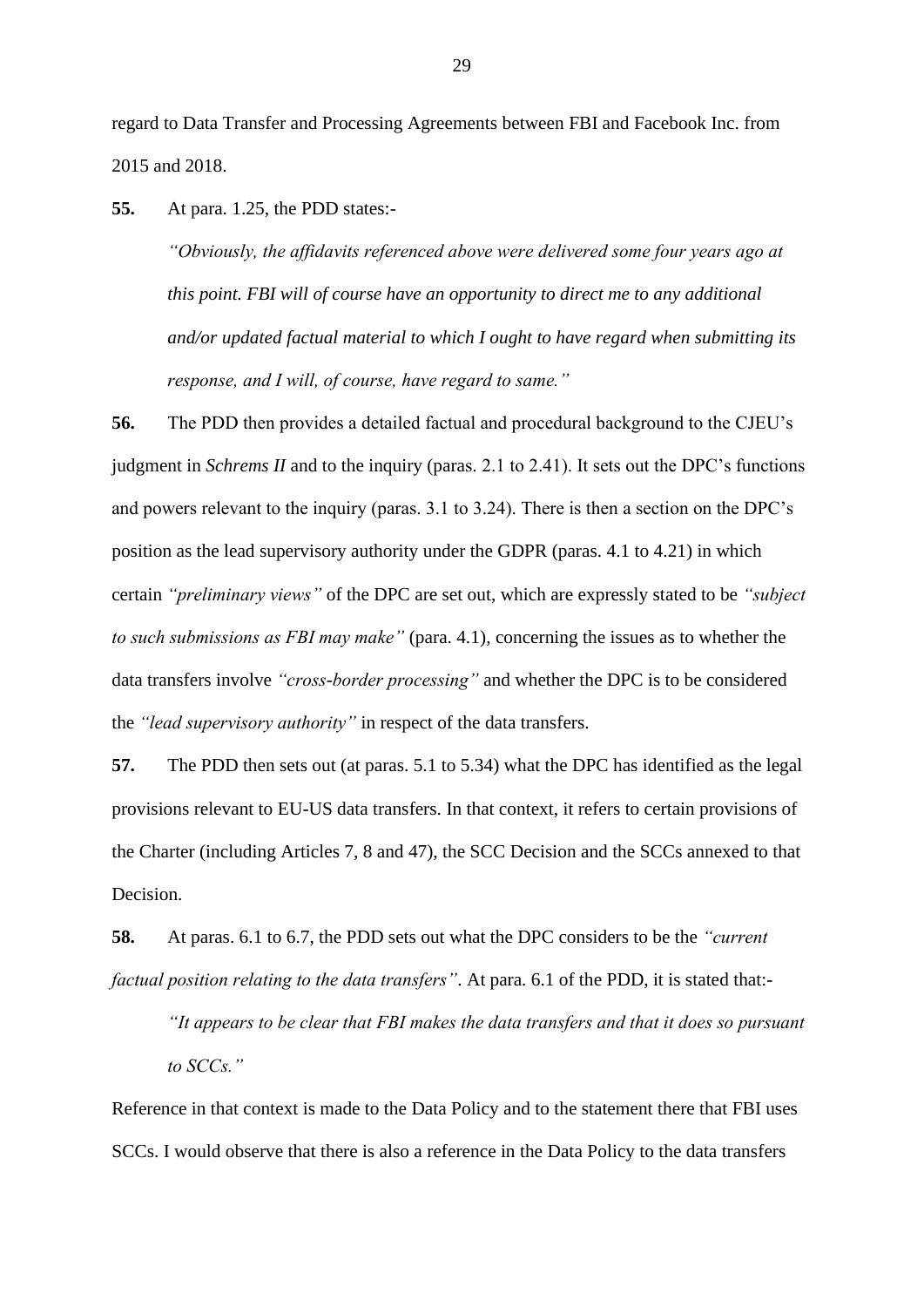being *"necessary to provide the services set forth in the Facebook terms…, and to globally operate and provide our products to you"*. FBI asserted at the hearing that this is a reference to one of the derogations contained in Article 49(1) of the GDPR, namely, the derogation contained in Article 49(1)(b) where the transfer is *"necessary for the performance of a contract between the data subject and the controller…"*.

**59.** At para. 6.3 of the PDD, reference is made to SCCs and to a hyperlink in the Data Policy to a webpage containing an explanation of SCCs, where it is said that when transferring data from the EEA for processing in a territory outside the EEA which does not have the same statutory levels of data protection as the EEA, FBI utilises the SCCs approved by the European Commission *"in order to ensure that your data has equivalent levels of protection"*. At para. 6.5, the PDD states:-

*"It is clear therefore from the data policy that, as a matter of fact, the data transfers are taking place pursuant to the SCCs."*

**60.** Reference is made at para. 6.6 to a statement published by FBI on its platform on  $17<sup>th</sup>$ August, 2020 to the effect that in light of the judgment in *Schrems II*, FBI *"intends to utilise SCCs to effect the transfer of certain other categories of personal data from the EU/EEA to the US that, up to now, were the subject of transfers to the US effected under Privacy Shield"*. At para. 6.17, the PDD states that *"as a matter of fact, it appears that: (1) FBI makes the data transfers pursuant to the SCCs; (2) FBI complies with US law, and this includes complying with access requests made by the US Government when such access requests are made in accordance with US law"*.

**61.** Section 7 of the PDD sets out the *DPC's "preliminary view on the lawfulness of the transfers"* (paras. 7.1 to 7.66). At para. 7.1, the PDD notes that a number of the findings in the CJEU's judgment in *Schrems II "are critical both in respect of the framework that I must adopt when assessing the lawfulness of the data transfers and in respect of the substance of*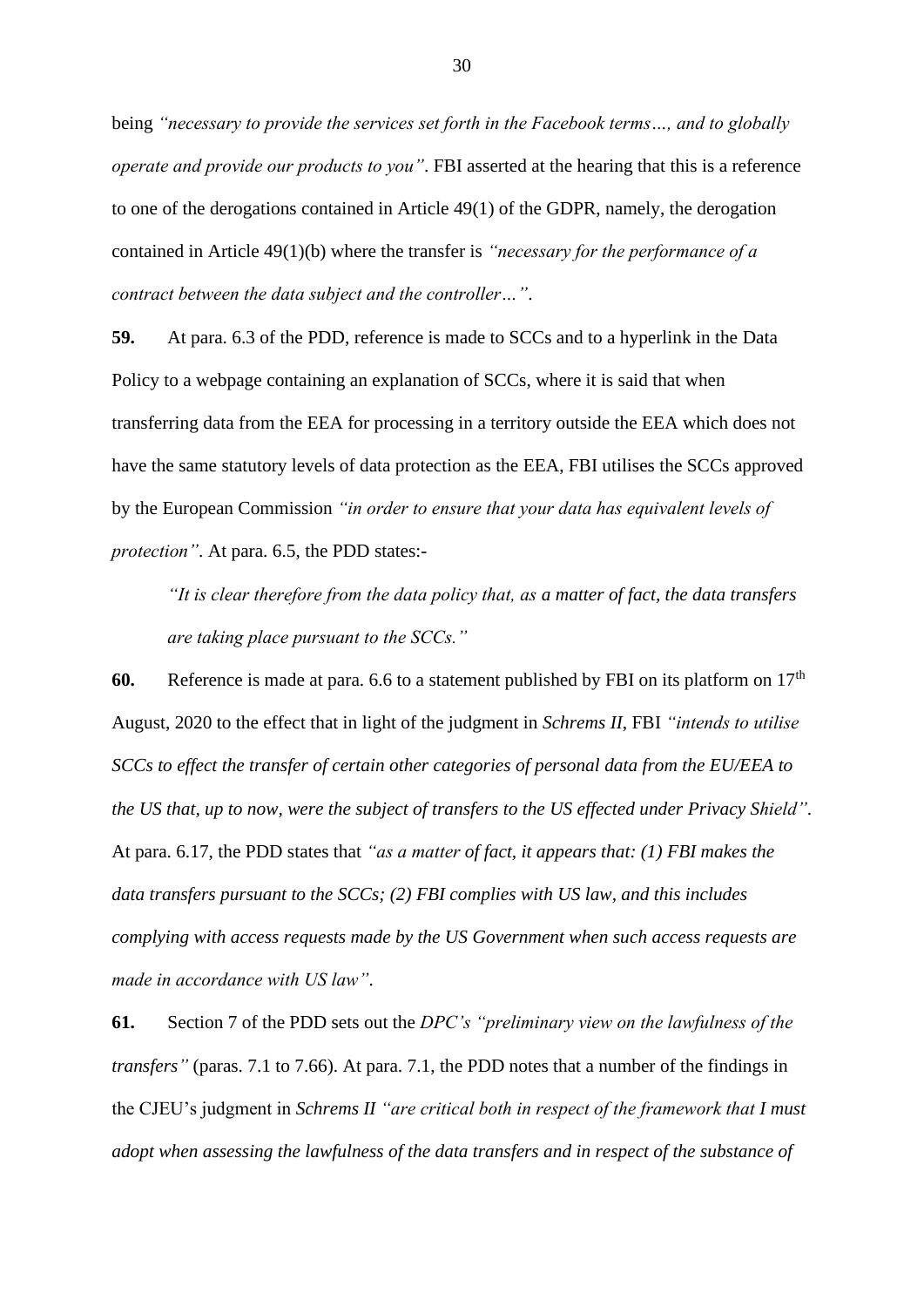*that assessment itself"*. There is then a discussion of certain of the provisions of the GDPR and the judgment of the CJEU. At para. 7.18 of the PDD, the DPC provides a summary of the framework for its assessment of the lawfulness of the data transfers on a preliminary basis. Paragraph 7.18 provides as follows:-

*"In summary, therefore, arising from these findings in the judgment, it appears to me – subject to such submissions as FBI may make – that I must consider:*

- *(1) Whether US law provides a level of protection that is essentially equivalent to that provided by the GDPR, read in light of the fundamental rights in the Charter;*
- *(2) If not, whether the SCCs can compensate for any inadequacies in the protection afforded by US law; and*
- *(3) If not, whether there are any supplemental measures in place which can compensate for any inadequacies in the protection afforded by US law."*

**62.** In considering whether US law provides an essentially equivalent level of protection to that provided by the GDPR (paras. 7.19-7.49), the PDD notes that the judgment in *Schrems II* makes a number of findings which are binding on the DPC and reference is also made to findings of fact as to US law made by the High Court (Costello J.), which it is stated were endorsed by the Supreme Court and accepted by the CJEU (paras. 7.19-7.21). In the summary at the end of that part of the PDD, the following is said (at paras. 7.48-7.49):-

- *"7.48 I am obviously bound by the detailed analysis and accompanying findings of the CJEU in the judgment.*
- *7.49 I am therefore bound to conclude that US law does not provide a level of protection that is essentially equivalent to that provided by the EU law."*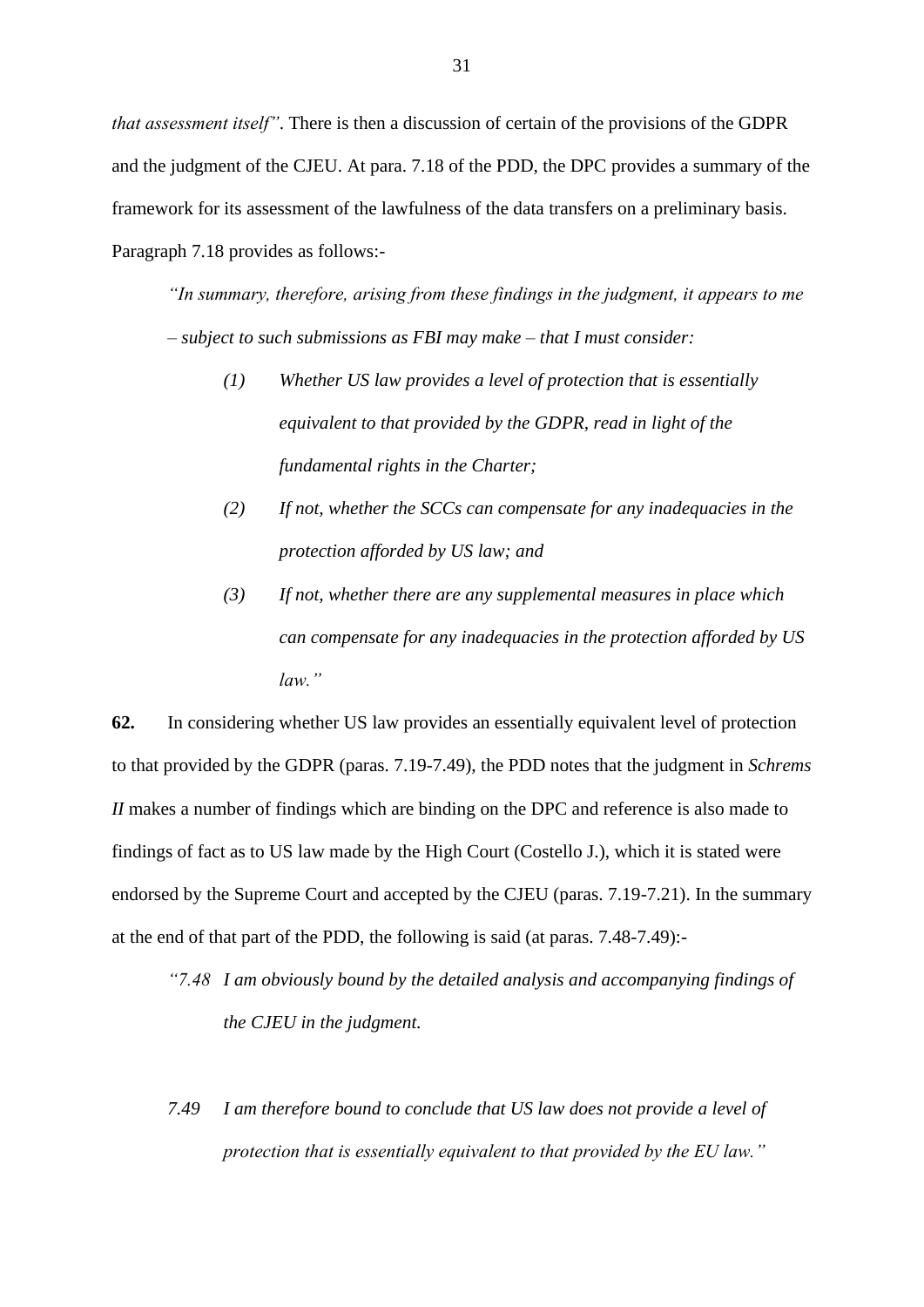**63.** The PDD then considers *"whether the SCCs can remedy the inadequate protection afforded by US law"* (paras. 7.50-7.60). At para. 7.51, the PDD states that it appears to the DPC that *"in this respect also, the issue has already been determined by the CJEU"* in its judgment in *Schrems II*. Paragraph 7.52 of the PDD refers to what is termed a *"critical finding*" of the CJEU at para. 126 of its judgment. At para. 7.53 the PDD notes that the CJEU has *"clearly found"* that, in circumstances where the law of a third country allows its public authorities to interfere with the rights of the data subjects to which the data relate *"SCCs will not suffice to guarantee the necessary protection of the data"* (para. 7.53). Then, at para. 7.54, the PDD states:-

*"Given that the CJEU found that US law interferes with the rights of data subjects under Articles 7, 8 and 47 of the Charter…, it necessarily follows that SCCs cannot compensate for the inadequacies in the level of protection afforded by US law."*

**64.** At para. 7.55, it is stated that given the *"clear findings of the CJEU"*, it did not appear to the DPC to be necessary to analyse that issue further. The PDD goes on to state (at para. 7.56) that even if the CJEU had not made the finding at para. 126 of its judgment, *"it is obvious that the SCCs cannot address inadequacies of the protection afforded by US law"*. Then at para. 7.60, the PDD states:-

*"Accordingly, it is my preliminary view – subject to such submissions as FBI may make – that the SCCs cannot compensate for the inadequate level of protection provided by US law."*

**65.** The PDD then considers *"whether there are supplemental measures that could address the inadequate protection provided by US law"* (at paras. 7.61-7.64). At para. 7.61 of the PDD, it is stated that the DPC is *"not aware of any supplemental measures adopted by FBI which would address the inadequate protection provided by EU law"*. It is noted (at para. 7.62) that *"no such measures are identified in the Data Policy or the SRR"* as, it is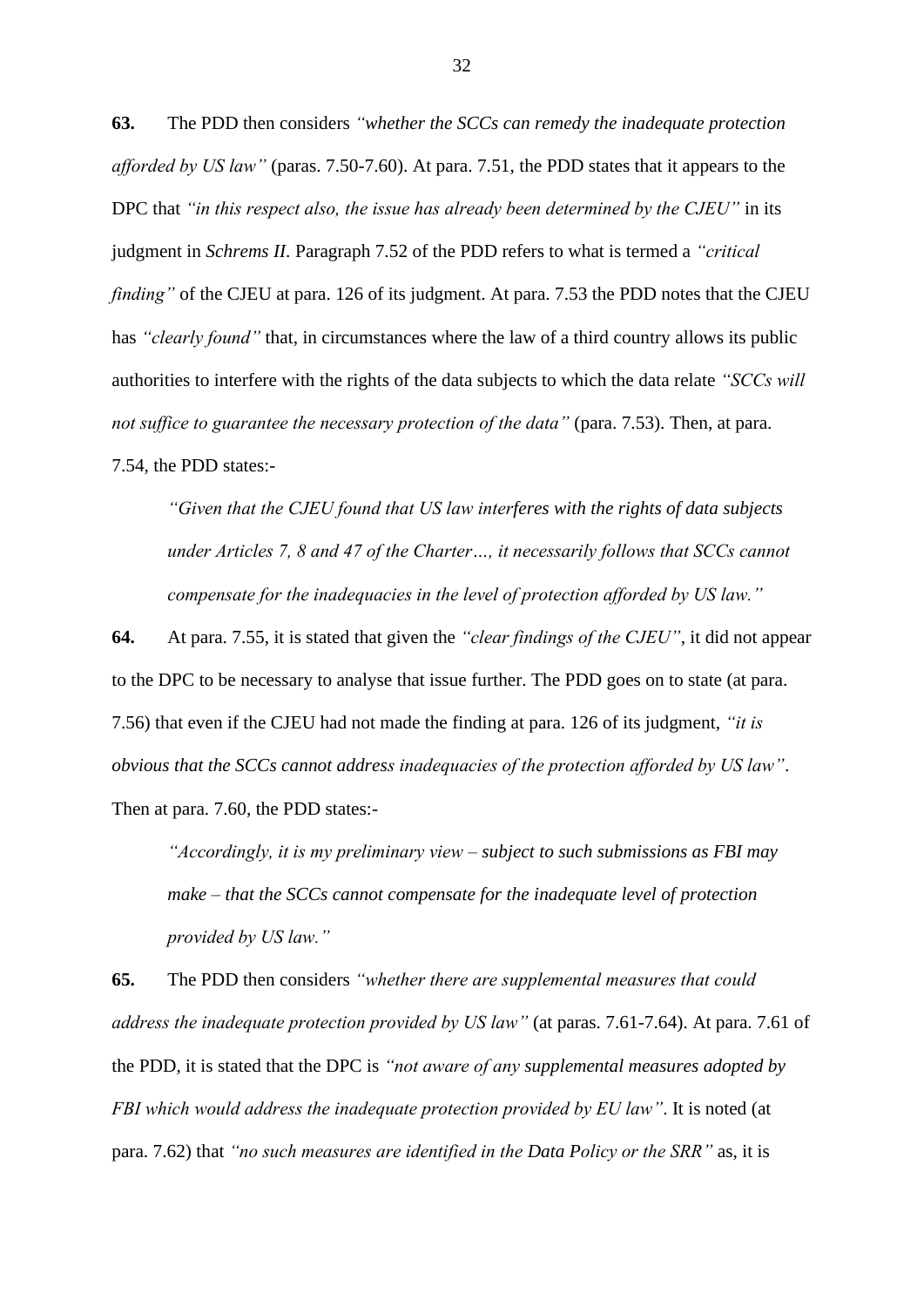observed, would be expected, having regard to the requirements of Articles 13 and 14 of the GDPR.

**66.** The PDD provides a summary of the DPC's preliminary views in respect of the matters referred to at para. 7.18, at para. 7.65 which states as follows:-

*"In summary, therefore, it is my preliminary view – subject to such submissions as FBI may make – that:*

- *(1) US law does not provide a level of protection that is essentially equivalent to that provided by EU law;*
- *(2) SCCs cannot compensate for the inadequate protection provided by US law; and*
- *(3) FBI does not appear to have in place any supplemental measures which would compensate for the inadequate protection provided by US law."*

**67.** The PDD then states (at para. 7.66) that in making the data transfers at issue, *"it appears to me, subject to such submissions as FBI may make, that FBI is infringing GDPR Article 46(1)"*.

**68.** The PDD then sets out in s. 8 the DPC's *"preliminary view on appropriate corrective power"*. At para. 8.1, it states that, in its judgment in *Schrems II*, the CJEU has provided *"very clear guidance"*. The PDD then addresses the *"obligation of an EU controller or processor to suspend EU/US data transfers"* and refers to para. 135 of the CJEU's judgment in *Schrems II* and para. 144 of the Advocate General's Opinion. At para. 8.5 of the PDD, it is stated that *"it is only where the EU controller fails to guarantee the required protection, that the supervisory authority is required to take action"*. Then, at para. 8.6, the PDD states:-

*"…I have afforded FBI a period of 21 days from the date hereof in which to make submissions. If, contrary to the preliminary views expressed herein, it is the position*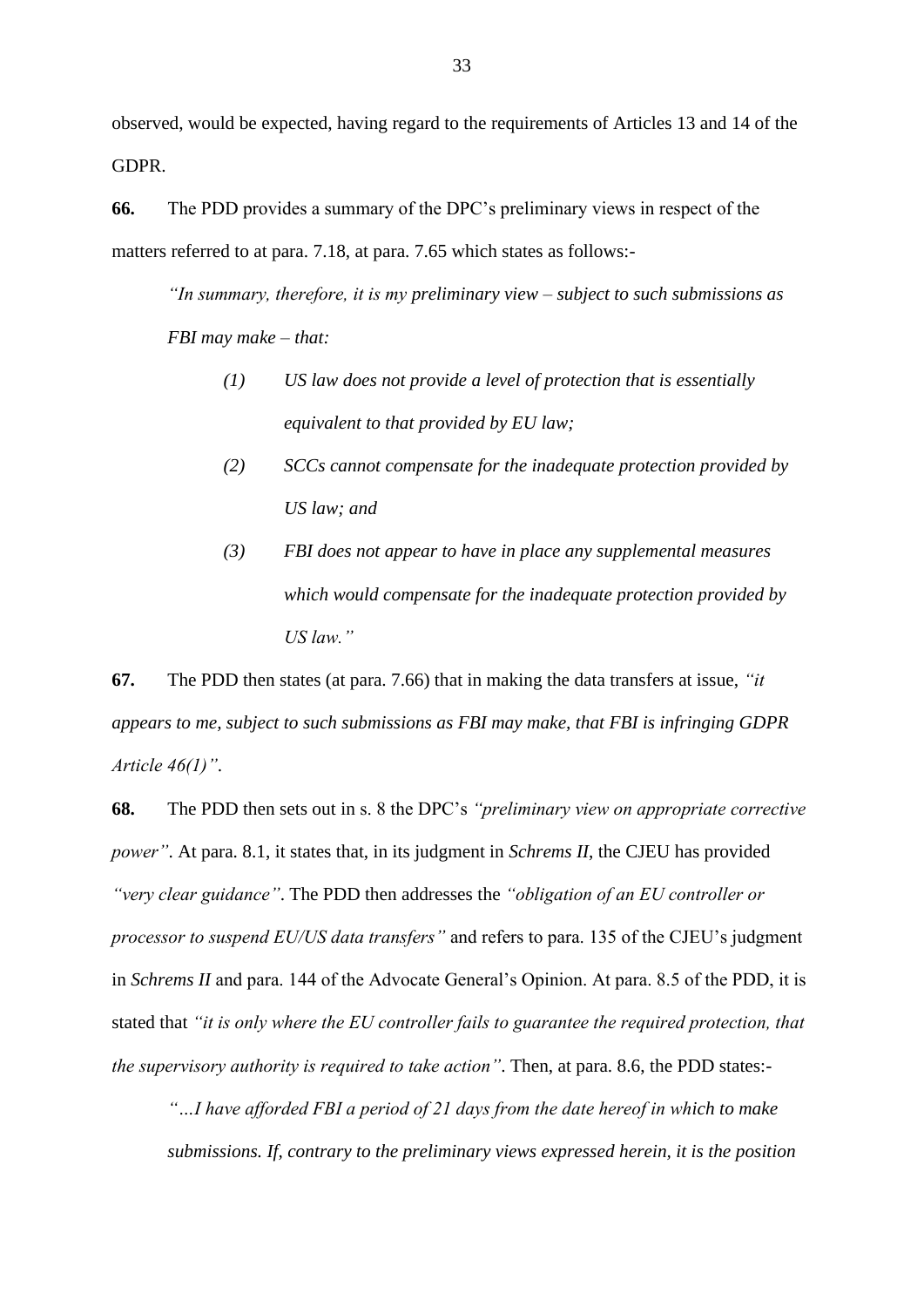*of FBI and Facebook that the legislation of the US enables Facebook to comply with the SCCs, I would ask FBI to set out, in particular, in the context of its submissions, the basis upon which it, and Facebook, maintain that position, and the basis upon which they have verified that the level of protection required by EU law is respected in the US."*

**69.** The PDD then considers (at paras. 8.7-8.16) the issue of "*corrective power*" and notes (at para. 8.7) that in the event that the DPC maintains its *"preliminary view"* following consideration of FBI's submissions and in the event that the data transfers are not suspended or ended by FBI, the DPC has a range of corrective powers under Article 58(2) of the GPDR. The PDD says (at para. 8.8) that the *"clear preference"* of the CJEU is for a supervisory authority (such as the DPC) to suspend or end unlawful data transfers. Reference is then made in the subsequent paragraphs to parts of the judgment of the CJEU in *Schrems II*. The PDD then states (at para. 8.13) that given the *"clear terms"* of the CJEU's judgment and the circumstances of the data transfers, and having considered Article 83(2) of the GDPR, it appears to the DPC *"subject to such submissions as FBI may make, that a suspension of data transfers would likely be appropriate"* (para. 8.13).

**70.** A number of matters considered relevant by the DPC in that regard are set out at para. 8.14. At para. 8.15 of the PDD, it is stated that in the event that the DPC maintains its *"preliminary view"* that FBI is infringing Article 46(1) of the GDPR in making the data transfers and *"subject to such submissions as FBI may make"*, the DPC would regard it as appropriate to propose suspension of the data transfers under Article 58(2)(j). At para. 8.16, it is stated that suspension appeared to be a *"proportionate response in all the circumstances"* and that the DPC would not propose imposing a ban on the data transfers as it may be possible that measures could be adopted by FBI to address the deficiencies identified earlier in the PDD.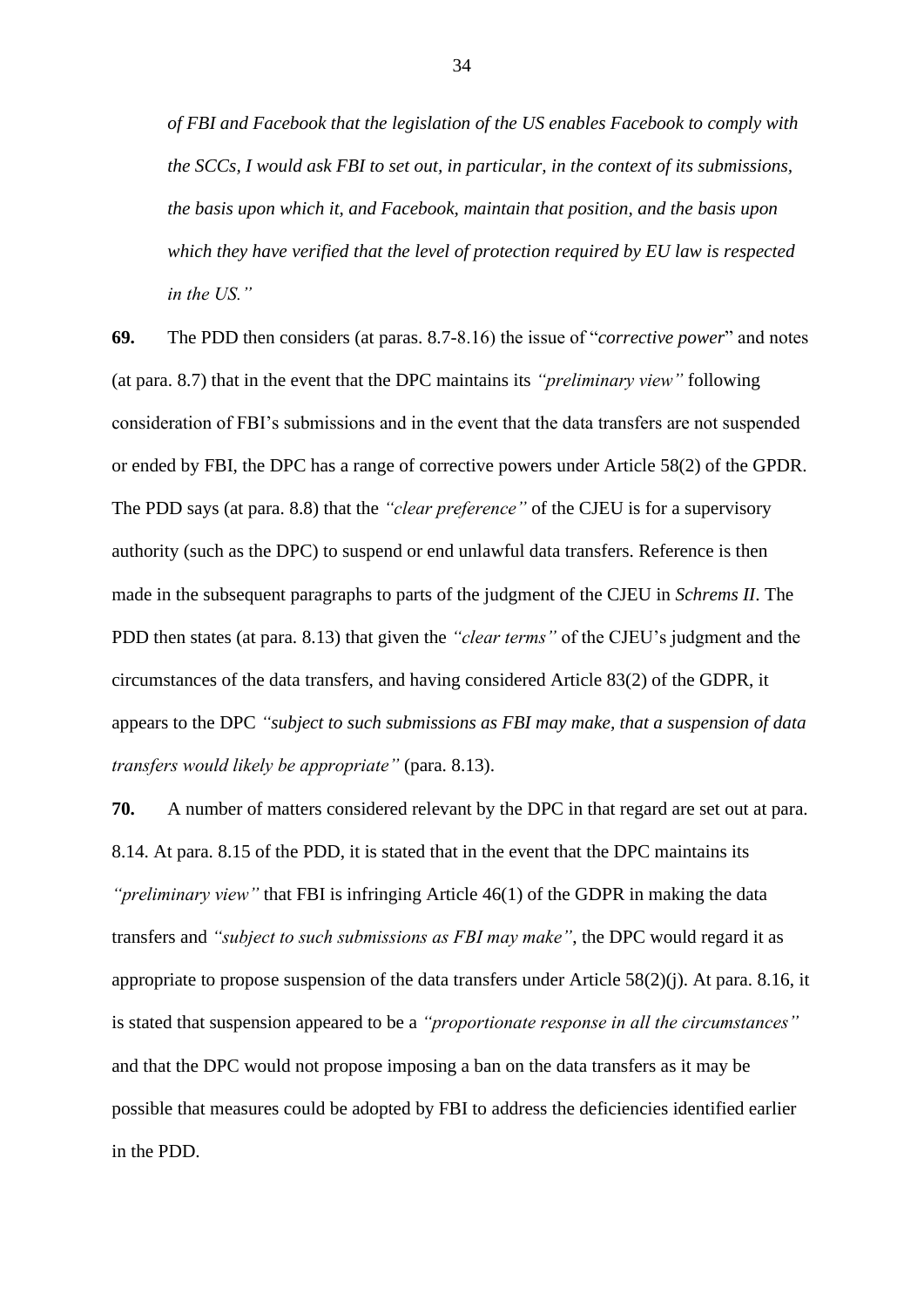**71.** Finally, the PDD sets out at s. 9 the *"next steps"*. At para. 9.10, it is stated that the PDD involves *"a preliminary view only and is subject to such submissions as FBI may make"*. The PDD invited submissions from FBI within 21 days (i.e. by 5.00pm on 18<sup>th</sup>) September, 2020) (para. 9.2). Paragraph 9.3 states that the DPC will *"carefully consider FBI's submissions"* and issue a *"draft decision"* pursuant to Article 60(3) of the GDPR. Reference is then made in the following paragraphs (paras. 9.4 to 9.11) to the process under Article 60 of the GDPR which requires the DPC to circulate a draft decision to other supervisory authorities concerned by the processing of personal data (within the meaning of Article 4(22) of the GDPR) for their opinion and to take due account of their views.

#### **8. Correspondence Post the DPC's 28 August 2020 Letter and PDD**

**72.** Immediately on receipt of the DPC's letter of 28<sup>th</sup> August, 2020 and the PDD, MHC sent an email to the DPC that same day raising an issue concerning the confidentiality of material relating to FBI held by the DPC. FBI was concerned to ascertain what information the DPC intended to provide, or had already provided, to Mr. Schrems. The DPC replied on 31<sup>st</sup> August, 2020. In that letter, the DPC stated that the PDD had not been shared with Mr. Schrems or with the organisation in which he is involved and that it was not intended to share the document with them. However, it was stated that as the inquiry was *"clearly relevant"* to the DPC's ongoing consideration of Mr. Schrems' reformulated complaint, Mr. Schrems had been notified of a number of *"basic matters"*, namely:-

- *"- The fact of the present inquiry and the issues now under examination;*
- *- The fact that the* [DPC's] *preliminary views have been put to* [FBI]*, and that*  [FBI] *has been invited to make submissions within a defined time period of 21 days; and,*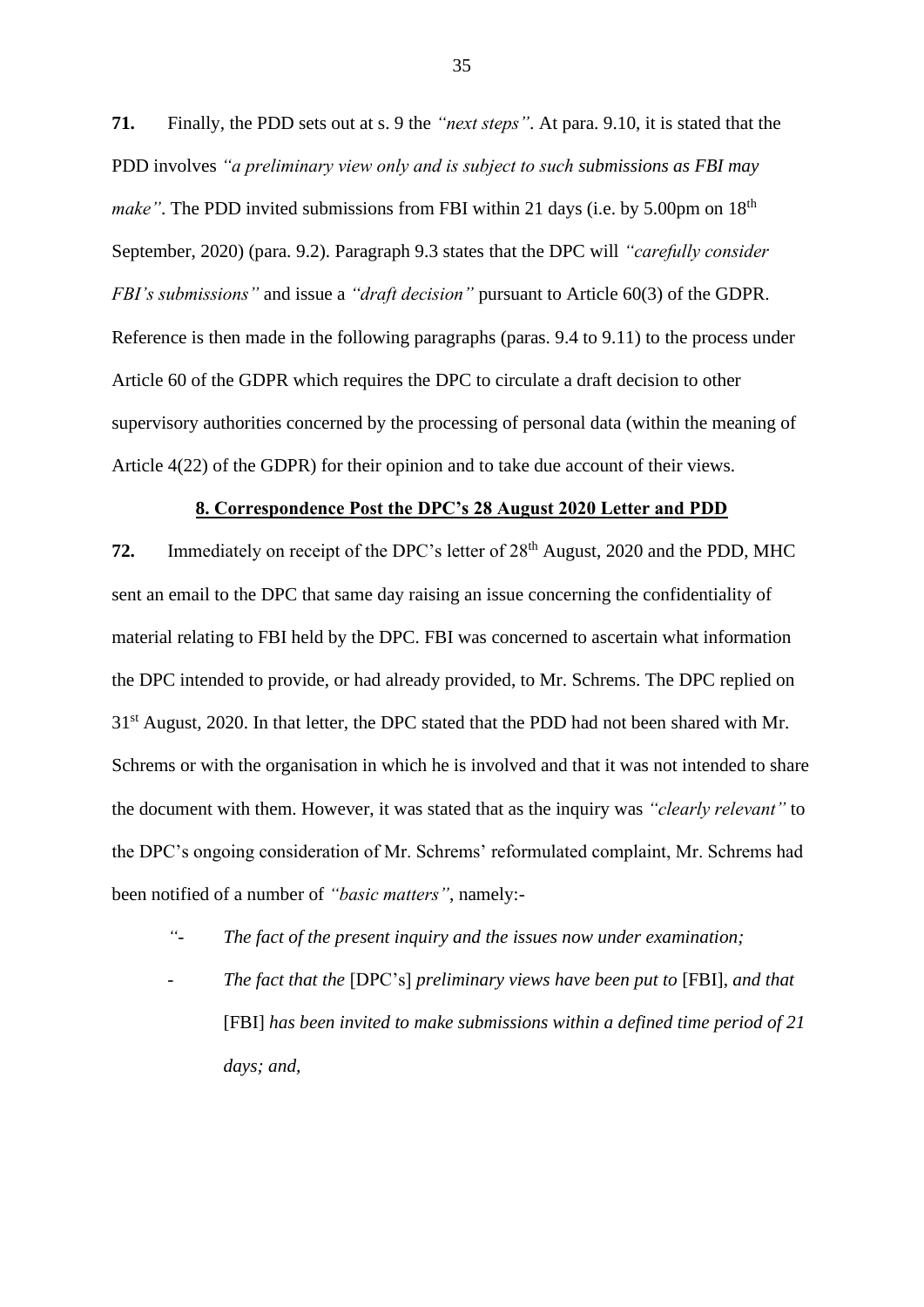*The fact that, on receipt of such submissions, their contents will be carefully considered, and a draft decision prepared and submitted to the procedure provided for by GDPR Article 60."*

**73.** It was stated that the context in which the information was provided to Mr. Schrems had also been outlined to him and that the information provided was confidential and should not be disclosed to any third party. It was further stated that the EDPB had been informed of certain matters, although that position was subsequently corrected in subsequent letters from Philip Lee to MHC dated 4<sup>th</sup> November, 2020 and 11<sup>th</sup> November, 2020.

74. In its letter to Mr. Schrems dated 31<sup>st</sup> August, 2020, the DPC referred to its decision to commence the inquiry to consider the two issues referred to in the DPC's letter to FBI of 28th August, 2020 and in the PDD and noted that the DPC had set out its *"preliminary views"* on those issues. The letter stated that FBI had been invited to submit its written response within 21 days and that that response would be *"carefully considered"* by the DPC following which a *"draft decision"* would be prepared under Article 60(3) of the GDPR and issued to the other supervisory authorities concerned. The letter then stated:-

*"It is anticipated that a draft decision will be submitted to the Article 60 procedure within a period of 21 days of receipt of the above referenced submissions from FBI."*

It was further stated that the DPC would *"in turn, review and consider such further or other steps as may be required to conclude its ongoing investigation into your complaint"*. The DPC informed Mr. Schrems that it was not intended to call for further submissions from him, that the DPC would *"review and, if necessary, determine* [Mr. Schrems'] *complaint following the completion of the inquiry described above"* and that Mr. Schrems would be given an opportunity to make a submission to the DPC at that point prior to the determination of his complaint. The letter concluded by acknowledging that the inquiry described in the letter was relevant to the DPC's ongoing handling of Mr. Schrems' complaint.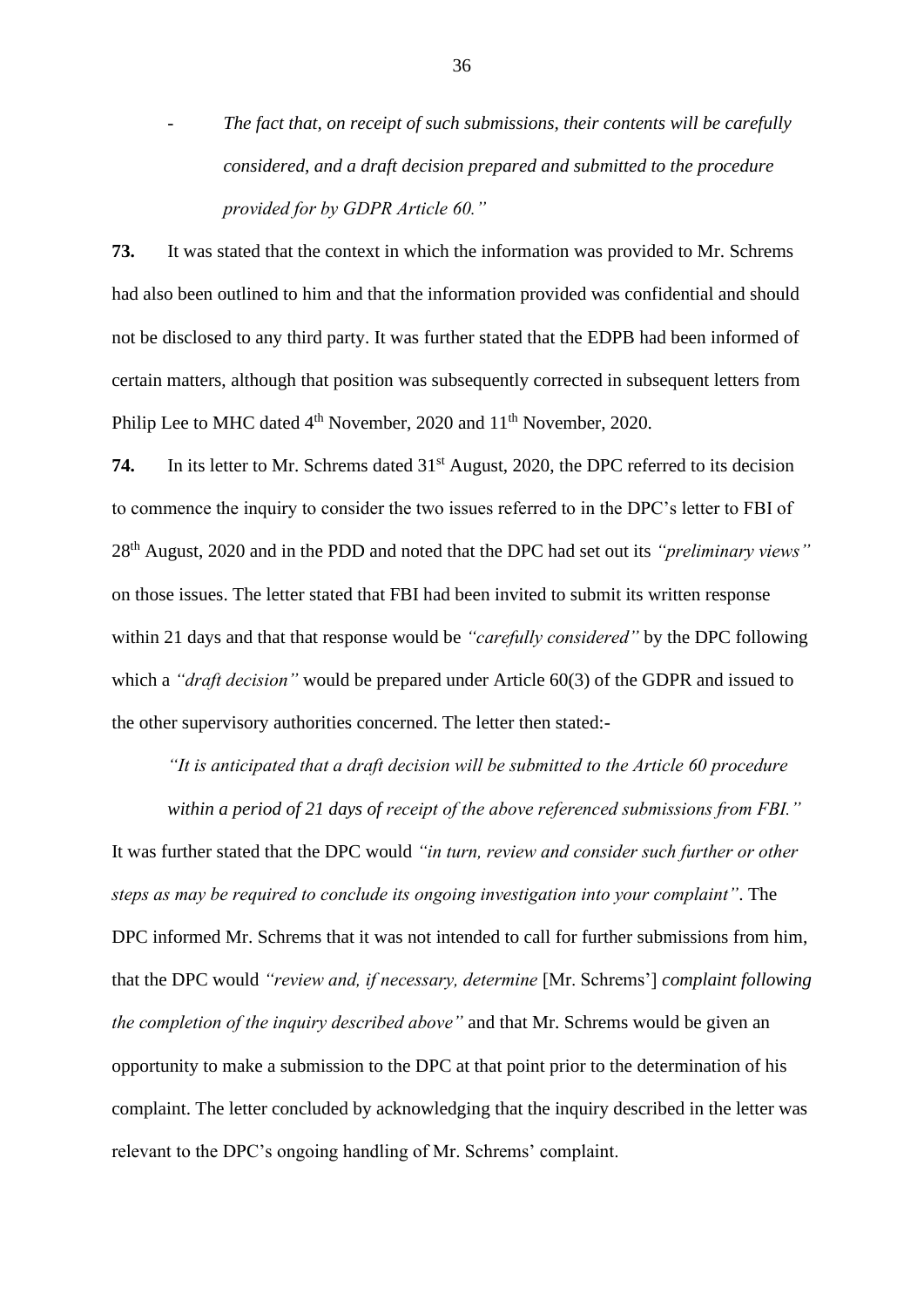**75.** The DPC did not inform MHC that it had told Mr. Schrems, in the letter of 31<sup>st</sup> August, 2020, that the DPC *"anticipated"* that a draft decision would be submitted to the Article 60 procedure within 21 days of receipt of FBI's submissions. The failure to do so was relied upon by FBI in support of a number of the grounds of challenge advanced by it in the proceedings.

**76.** MHC wrote to the DPC on 1<sup>st</sup> September, 2020 in response to the DPC's letter of 28<sup>th</sup> August, 2020 and the PDD. The letter expressed surprise at the procedure which the DPC was planning to adopt in the proposed inquiry and at the fact that the DPC had already reached *"preliminary conclusions"* before factual or legal submissions had been sought from FBI. It was contended that that appeared to depart from the DPC's *"published approach to statutory inquiries and the actual approach which* [the DPC had] *adopted in other inquiries to date"*. It noted that this was the first opportunity which FBI had to correspond with the DPC on the matter since the CJEU's judgment in *Schrems II* which had made *"a number of novel and complex findings"* in respect of which neither the EDPB nor the DPC had set out any guidance *"as to what supplemental measures should be adopted to support data transfers pursuant to SCCs"*. The letter than stated that should the final decision reached in the inquiry reflect the views and conclusions set out in the PDD, it was likely to have *"very significant implications"* for FBI including *"potentially its ability to provide its services"* and was also likely to be the case for many other data exporters.

**77.** The letter then addressed the timeframe within which submissions were requested by the DPC from FBI as follows:-

*"Whilst our client appreciates the need for your office to address the judgment in an appropriate and timely manner, in light of the above* [FBI] *cannot reasonably be expected to be in a position to respond in any meaningful way within the three-week timeframe provided. This is especially true given that* [FBI]*, like all other data*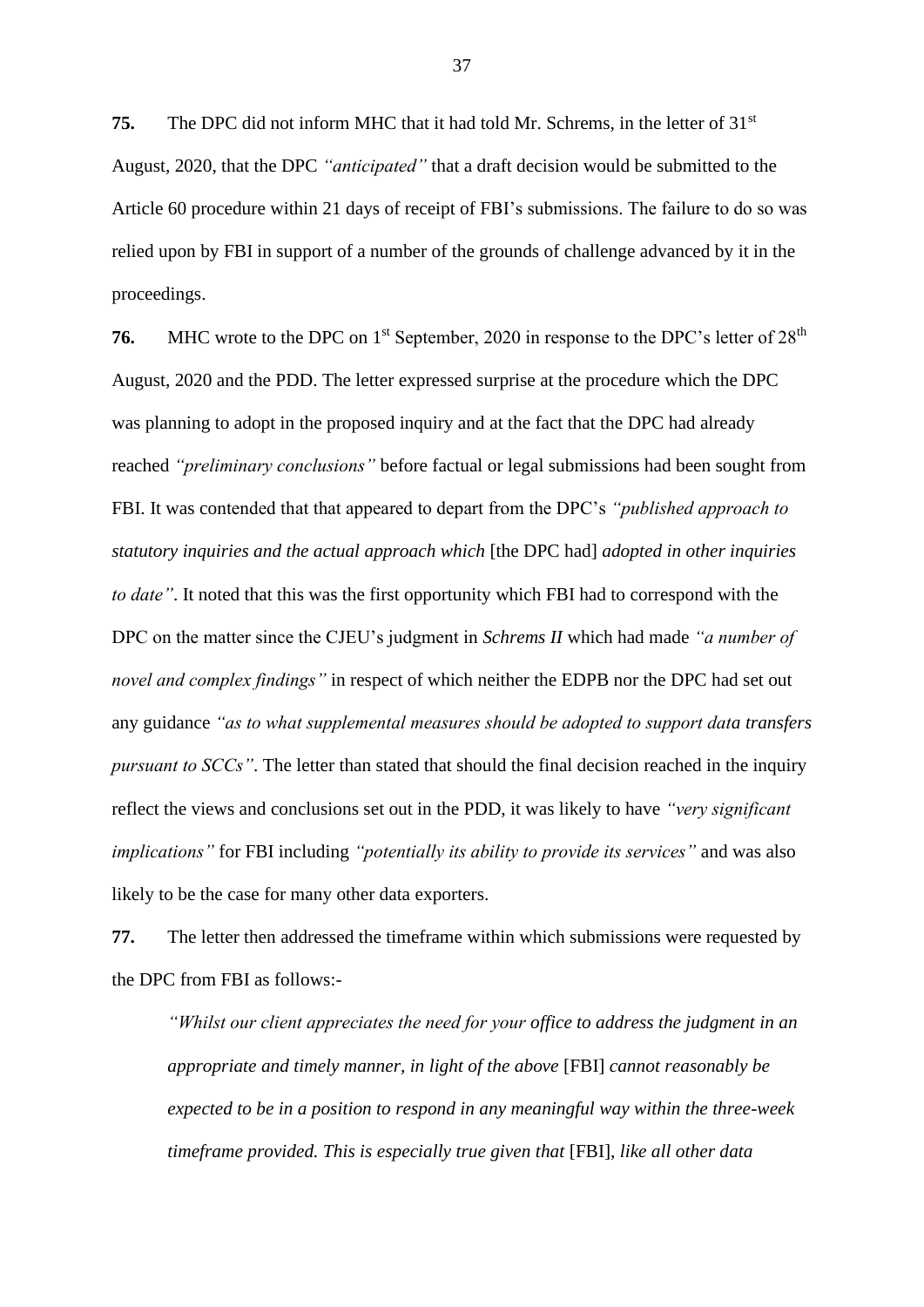*exporters currently relying on SCCs, still awaits further regulatory guidance on this issue following the judgment (which it had understood to be forthcoming)."*

Reference was made in that context to the FAQ document issued by the EDPB following the judgment in *Schrems II*. An issue arises in the proceedings as to whether this statement amounted to a request on behalf of FBI for an extension of time to put in its submissions and that is an issue which I consider later in the judgment.

**78.** The letter then suggested that in the *"particularly unusual circumstances"*, MHC was proposing a telephone conversation between the DPC and FBI to discuss the *"preliminary conclusions"* and the DPC's *"expectations"* of FBI in response. The letter concluded by noting that FBI would have to consider and take advice in relation to all of the options open to it in respect of the inquiry and in respect of the DPC's decision to prepare the PDD at that stage and that it was reserving all of its rights in that regard. The letter noted that FBI was not to be taken as agreeing to or acquiescing in anything set out in the DPC's letter of  $28<sup>th</sup>$ August, 2020 or in the PDD.

**79.** The DPC replied to MHC on 3rd September, 2020. With regard to the procedures adopted by the DPC in the inquiry, the DPC referred to s. 110(1) and s. 12(8) of the 2018 Act and to the discretion of the DPC in relation to the format of the inquiry and in relation to its procedures. It was stated that the DPC had not adopted a *"'published approach' comprising a fixed set of procedures which are in turn applied, rigidly and uniformly, in all statutory inquiries"* and that the DPC was satisfied that the procedure being adopted was *"entirely appropriate"*.

**80.** The letter than addressed the *"preliminary views"* expressed by the DPC in the PDD and disputed the characterisation of those views as being *"conclusions"*. The letter stated:-

*"As will be clear from the contents of the* [PDD]*, no conclusions have been drawn by the* [DPC] *at this point. On the contrary, the document makes clear that, by its*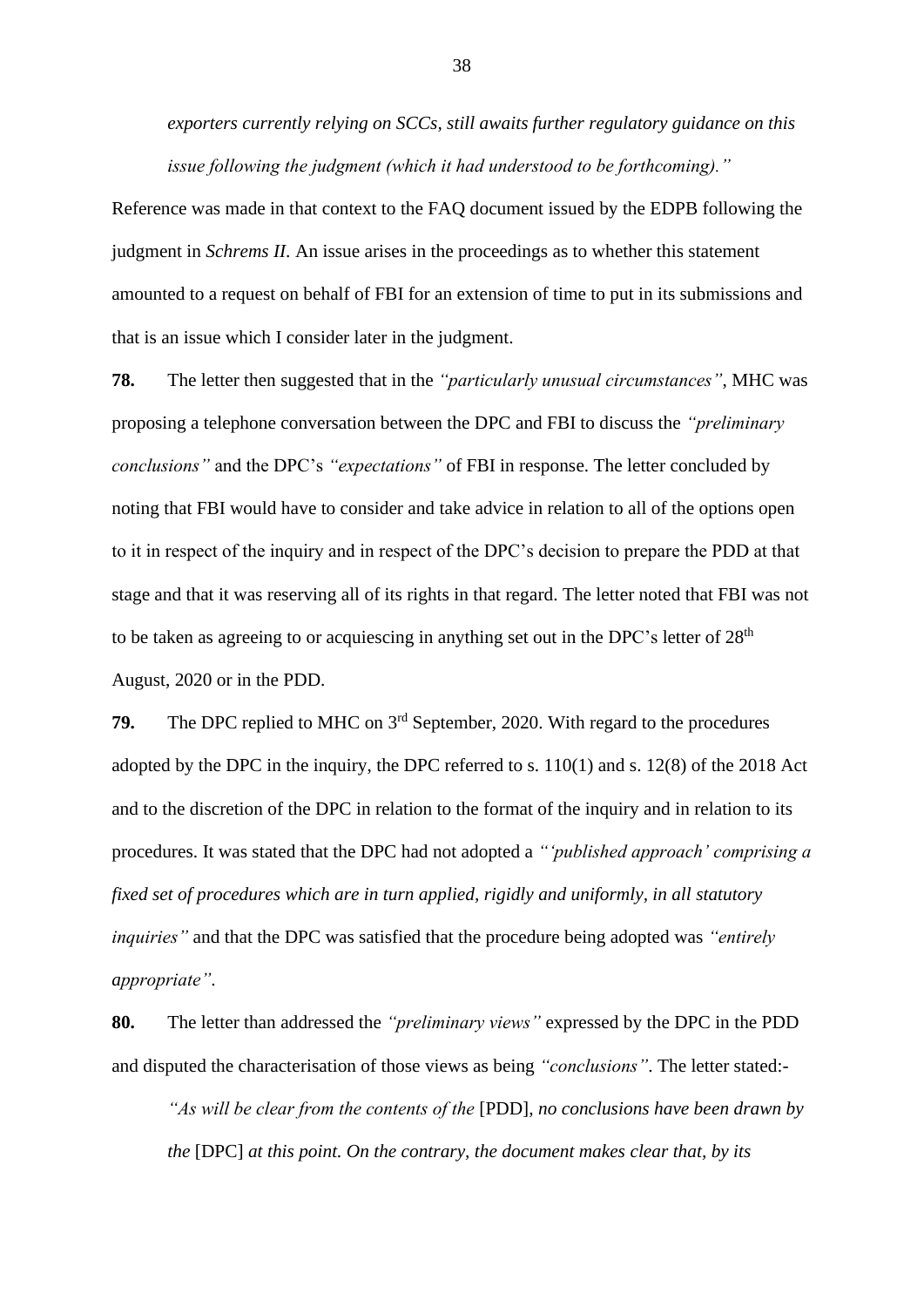*expression of its views on a preliminary basis, the* [DPC] *had provided* [FBI] *with a reference point against which it may make targeted submissions on all such matters of fact and/or law as it considers relevant to the issues under examination in the inquiry. The* [DPC] *will carefully consider such submissions and, thereafter, will prepare a draft decision for submission to the process provided for at GDPR Article 60."*

**81.** FBI takes issue with the request in the letter for *"targeted submissions"* which repeated similar references in the DPC's letter of 28<sup>th</sup> August, 2020 and in the PDD itself. It suggests that the use of that term indicates a frame of mind on the part of the DPC which devalues or diminishes the extent of the submissions which the DPC was expecting to receive and reinforces the complaints made by FBI in the proceedings of premature judgment and other breaches of fair procedures by the DPC.

**82.** Under the heading *"Regulatory Guidance"* in the letter of 3rd September, 2020, the DPC rejected the contention that it was necessary for the DPC to await publication of guidance by the EDPB or by the DPC itself in relation to the judgment in *Schrems II* before the DPC could formulate its own position. In that context, the DPC asserted that FBI had published material updating its users and customers in relation to its transfer arrangements and made no reference in that material to FBI's reliance or intended reliance on additional or supplementary measures to the SCCs. The DPC further contended that the CJEU had clearly identified the obligations imposed on parties engaging in transfers of personal data under SCCs and that compliance with those obligations was not contingent upon the publication of guidance in relation to the CJEU's judgment. The DPC asserted that the *"timing of publications of guidelines by the EDPB"* was not of relevance "*in the present context*". Again, FBI takes issue with the approach taken by the DPC in this letter and contends that not only was the timing of the publication of guidance by the EDPB relevant, but that the DPC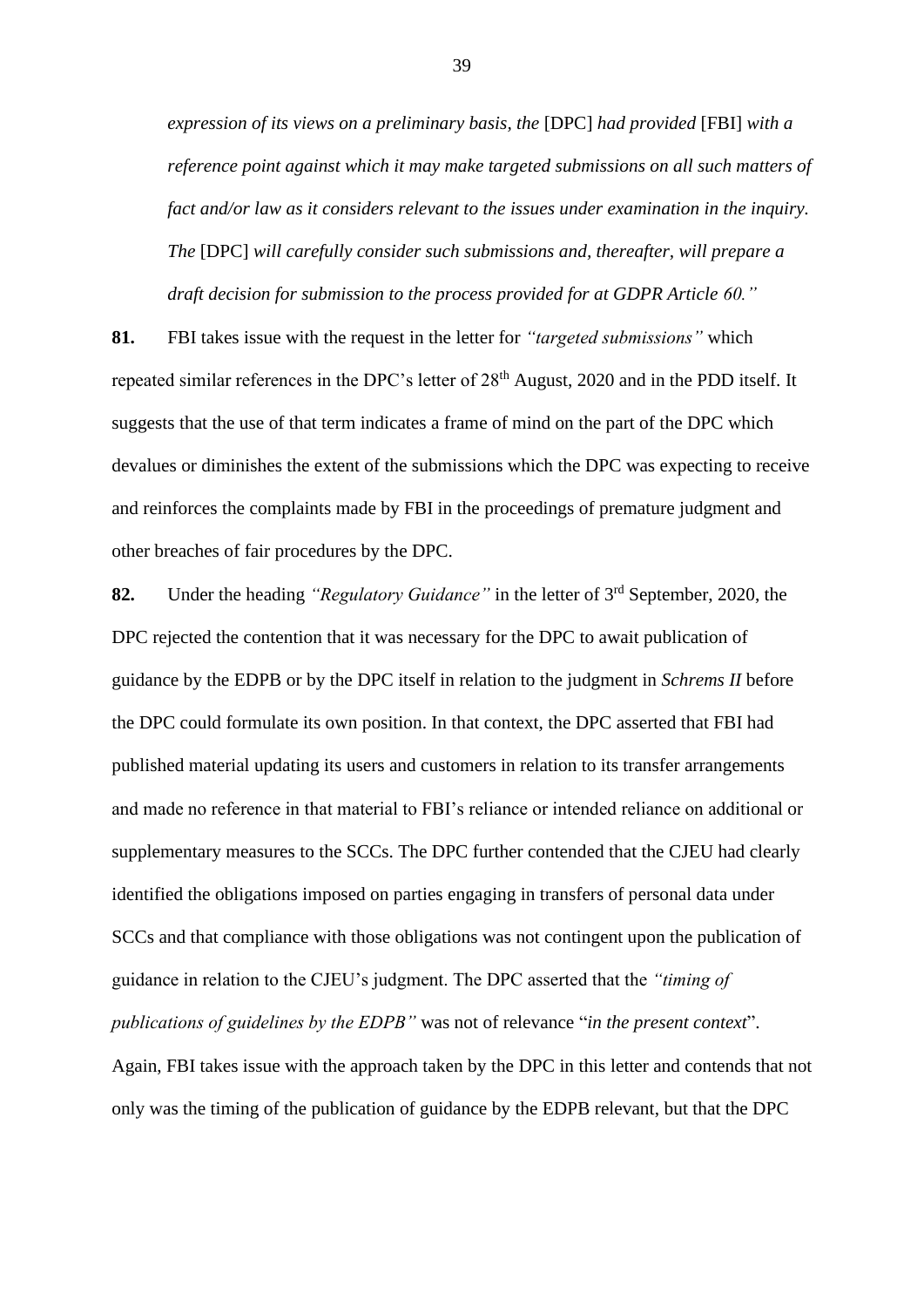ought to have awaited publication of that guidance before commencing and proceeding with the inquiry.

83. The DPC then addressed in the letter of the 3<sup>rd</sup> September, 2020 the assertion by FBI that it could not reasonably be expected to respond to the PDD in any meaningful way within the three-week period set out in the PDD. The DPC referred to the proceedings which culminated in the CJEU's judgment in *Schrems II* and to FBI's active participation in those proceedings. The DPC stated:-

*"It remains the firm view of the* [DPC] *that* [FBI] *should be in a position to furnish its submissions within a period of three weeks."*

**84.** The DPC also rejected the contention that the timing of the publication of guidelines by the EDPB was relevant to the timing of FBI's submissions. FBI contends that the timeframe provided for responding to the PDD was inadequate for several reasons and contends that it requested an extension of time which was refused by the DPC. The DPC maintains that the time period provided was adequate in all the circumstances, that FBI did not seek an extension of time and that the DPC did not refuse any such extension. That was an issue between the parties at the hearing which I address below. I observe at this point that the position of the DPC did shift significantly on this issue at the hearing to such an extent that the DPC confirmed, through its counsel, that, in the event that FBI was unsuccessful in challenging the PDD and the procedures for the inquiry, the three-week period would only start to run from the date of the resumption of the inquiry and that the DPC would consider a reasoned request for further time by FBI.

**85.** The DPC declined the request for a telephone conference and stated that FBI's submission should be made in writing and that the procedures required *"a level of formality"*. The DPC reiterated in the letter that no *"conclusions"* had been drawn by the DPC in respect of the matters the subject of the inquiry and that it expected FBI's response to set out its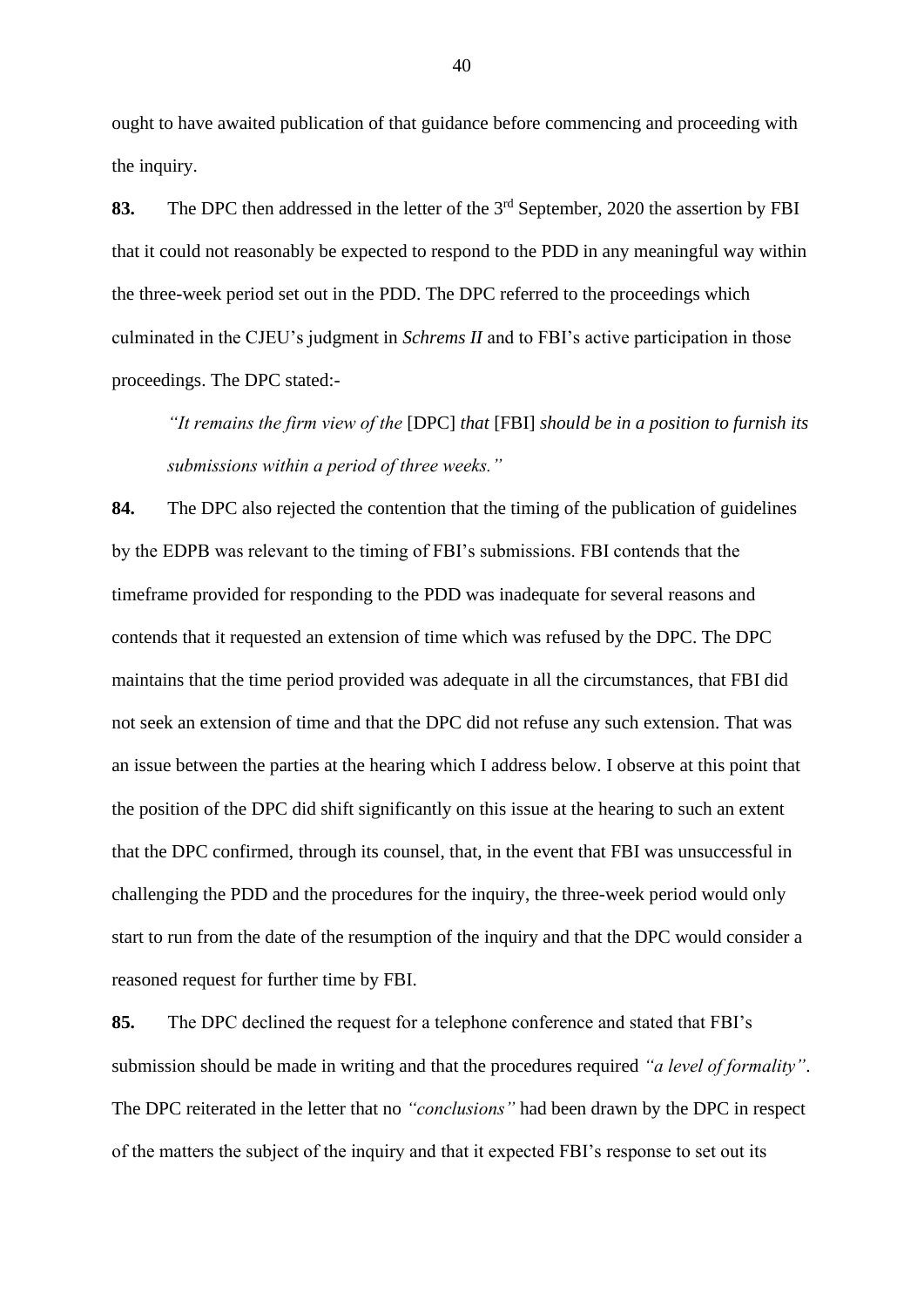position by reference to the judgment in *Schrems II* and the *"preliminary views"* expressed by the DPC in the PDD. It further reiterated that *"having reflected on* [FBI's] *submissions"*, the DPC would prepare a *"draft decision"* for the purposes of the cooperation and consistency procedure in Article 60 of the GDPR.

**86.** The DPC concluded the letter of 3rd September, 2020 by noting the following with respect to the submissions to be made by FBI:-

*"…It will be open to your client to set out its position on all of those matters of fact and/or law it considers relevant to the issues under examination in the inquiry. Equally, and for the avoidance of doubt, it may address such other matters that it believes bear (or ought to bear) on the* [DPC's] *analysis, including issues relating to… 'the potential for a significant disruption* [FBI's] *business that a suspension may cause'."*

87. There was no response from MHC to the DPC letter of 3<sup>rd</sup> September, 2020. Correspondence was exchanged between Philip Lee and MHC on  $11<sup>th</sup>$  and  $12<sup>th</sup>$  September, 2020, prior to FBI's application for leave to bring its judicial review proceedings. In its letter of 11th September, 2020, Philip Lee complained about the absence of a pre-action letter. In response, on 12<sup>th</sup> September, 2020, MHC sent soft copies of the papers in respect of its proposed judicial review proceedings in advance of the application for leave which was to be made on  $14<sup>th</sup>$  September, 2020. In that letter, MHC stated:-

*"Given the clear position expressed by* [the DPC in the letter of 3<sup>rd</sup> September, 2020] *that no change of approach would be made, no engagement with* [FBI] *would be entertained and no pause would be placed on the progress of the inquiry,* [FBI] *reasonably did not consider further correspondence, including a pre-action letter, to be of value in addressing the serious matters that arise from [the DPC's] approach."* 

**88.** MHC then stated:-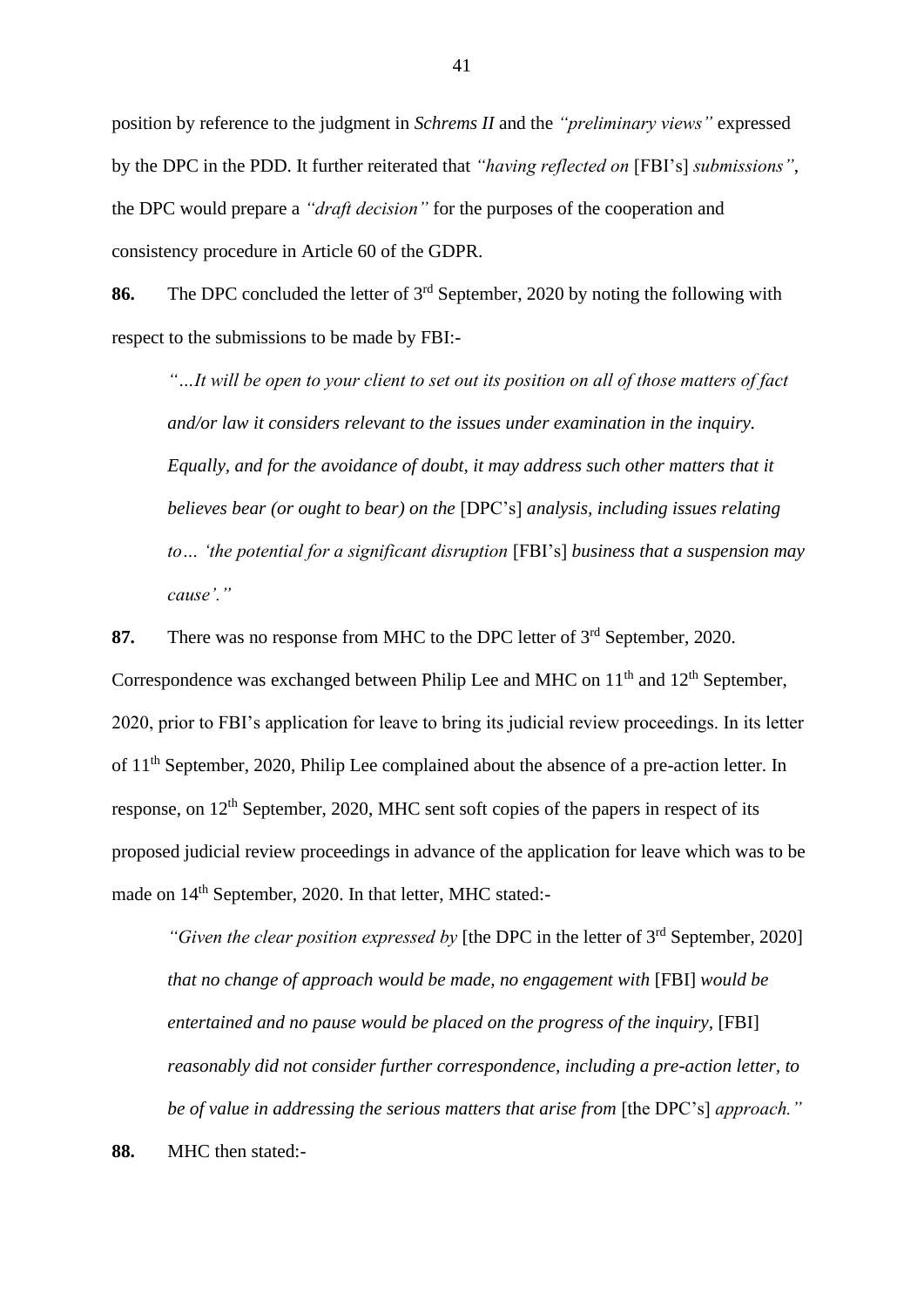*"If* [the DPC] *is in fact willing to restart the inquiry in a manner which follows the steps outlined in the DPC's Annual Report for 25 May 2018 to 31 December 2018 within timelines which are more appropriate for the multiple complex issues to be covered therein and potential consequences of the corrective measures proposed, or indeed declines to proceed with the inquiry,* [FBI's] *need to proceed with the proceedings is removed."*

The letter further asserted that the DPC had refused to extend the time for FBI to make its submissions beyond the three-week period (which was to expire on  $18<sup>th</sup>$  September, 2020).

**89.** FBI applied and obtained leave to bring these proceedings from the High Court (Meenan J.) on  $14<sup>th</sup>$  September, 2020. There was a further exchange of correspondence between MHC and Philip Lee subsequent to the commencement of the proceedings to which it will be necessary to refer when dealing with the procedural background.

**90.** I should also note that in addition to corresponding with MHC, the DPC was also in correspondence with ARQ, Mr. Schrems' solicitors, after the DPC sent its letter of 28<sup>th</sup> August, 2020 and the PDD to FBI. I have referred already to the DPC's letter to Mr. Schrems dated 31<sup>st</sup> August, 2020 and to the complaint made by FBI that the DPC informed Mr. Schrems that it was *"anticipated"* that the DPC's *"draft decision"* would be submitted to the Article 60 procedure within 21 days of receiving FBI's submissions. I do not believe that it is necessary to refer in any detail to the further correspondence exchanged between the DPC and its solicitors, Philip Lee, and ARQ, as such correspondence is more directly relevant to Mr. Schrems' proceedings which have settled. It is fair to say that in that correspondence, ARQ was pressing the DPC to proceed to deal with Mr. Schrems' complaint, was taking issue with the commencement of the own-volition inquiry by the DPC and was contesting the procedures which the DPC proposed applying to that inquiry which it claimed breached Mr.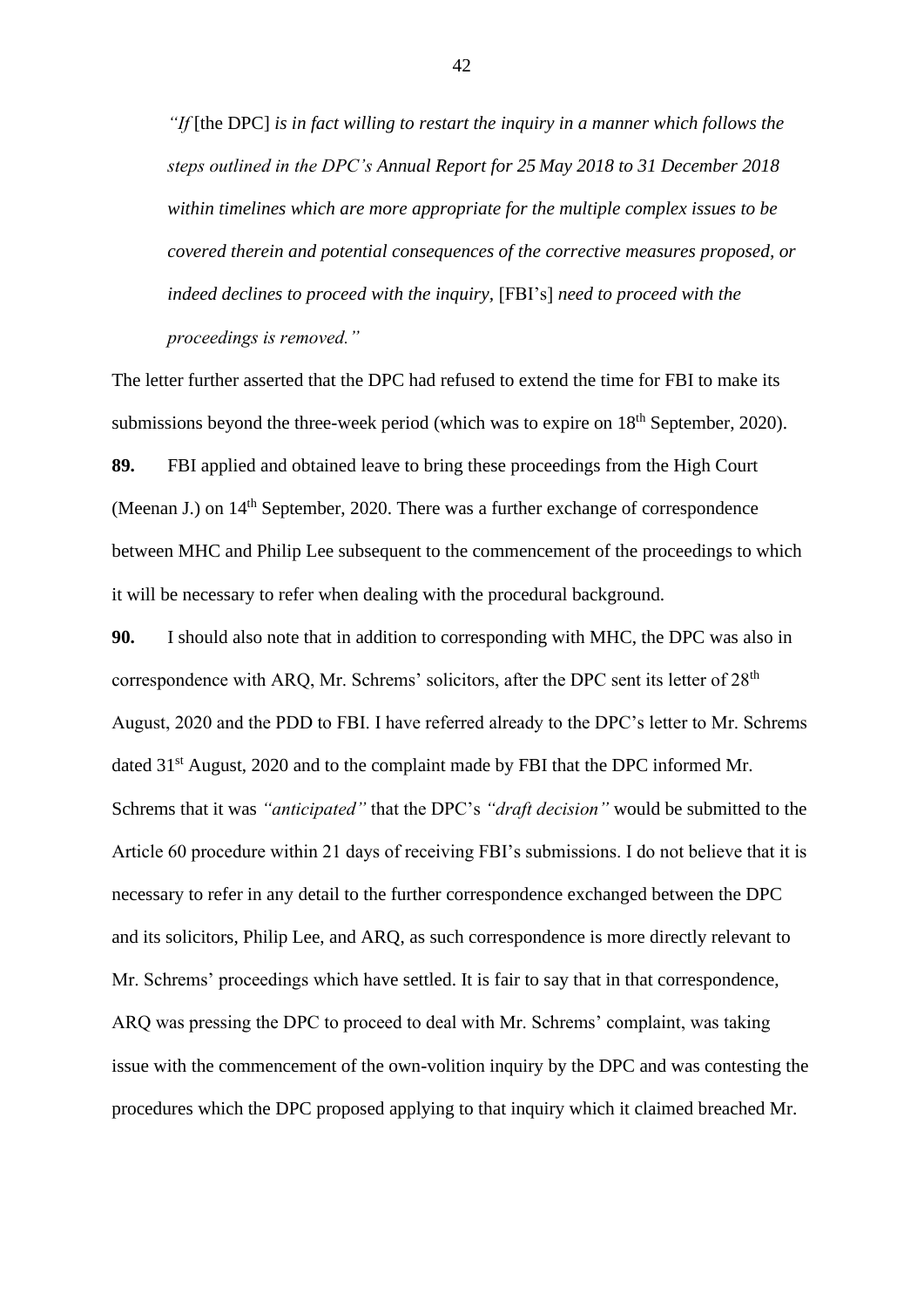Schrems' right to be heard. The DPC rejected those complaints. Mr. Schrems then brought his own judicial review proceedings.

**91.** Meanwhile, as the parties were exchanging correspondence in relation to the PDD, the EDPB issued a press release on  $4<sup>th</sup>$  September, 2020 announcing that it had created a task force to look into complaints filed in the aftermath of the CJEU's judgment in *Schrems II* and that, as a follow-up to the judgment in *Schrems II* and to the FAQ document, another task force to *"prepare recommendations to assist controllers and processors with their duty to identify and implement appropriate supplementary measures to ensure adequate protection when transferring data to third countries"*. The Chair of the EDPB was quoted in the press release as stating that:-

*"…we will prepare recommendations to support controllers and processors regarding their duty in identifying and implementing appropriate supplementary measures of a legal, technical and organizational nature to meet the essential equivalence standard when transferring personal data to third countries. However, the implications of the judgment are wide-ranging, and the contexts of data transfers to third countries very diverse. Therefore, there cannot be a one-size-fits-all, quick fix solution. Each organisation will need to evaluate its own data processing operations and transfers and take appropriate measures."*

The announcement of this second task force and the potential timing of the publication of EDPB guidelines on the issue which the task force was asked to consider is relevant to one of the grounds of challenge advanced by FBI in the proceedings.

**92.** The only further correspondence to which it is necessary to refer at this stage is the exchange of correspondence between MHC and Philip Lee on  $9<sup>th</sup>$  and  $10<sup>th</sup>$  November, 2020, which I touched on earlier. In response to MHC's letter of 9<sup>th</sup> November, 2020, Philip Lee corrected an error in the DPC's letter to MHC of 31<sup>st</sup> August, 2020 and clarified that the DPC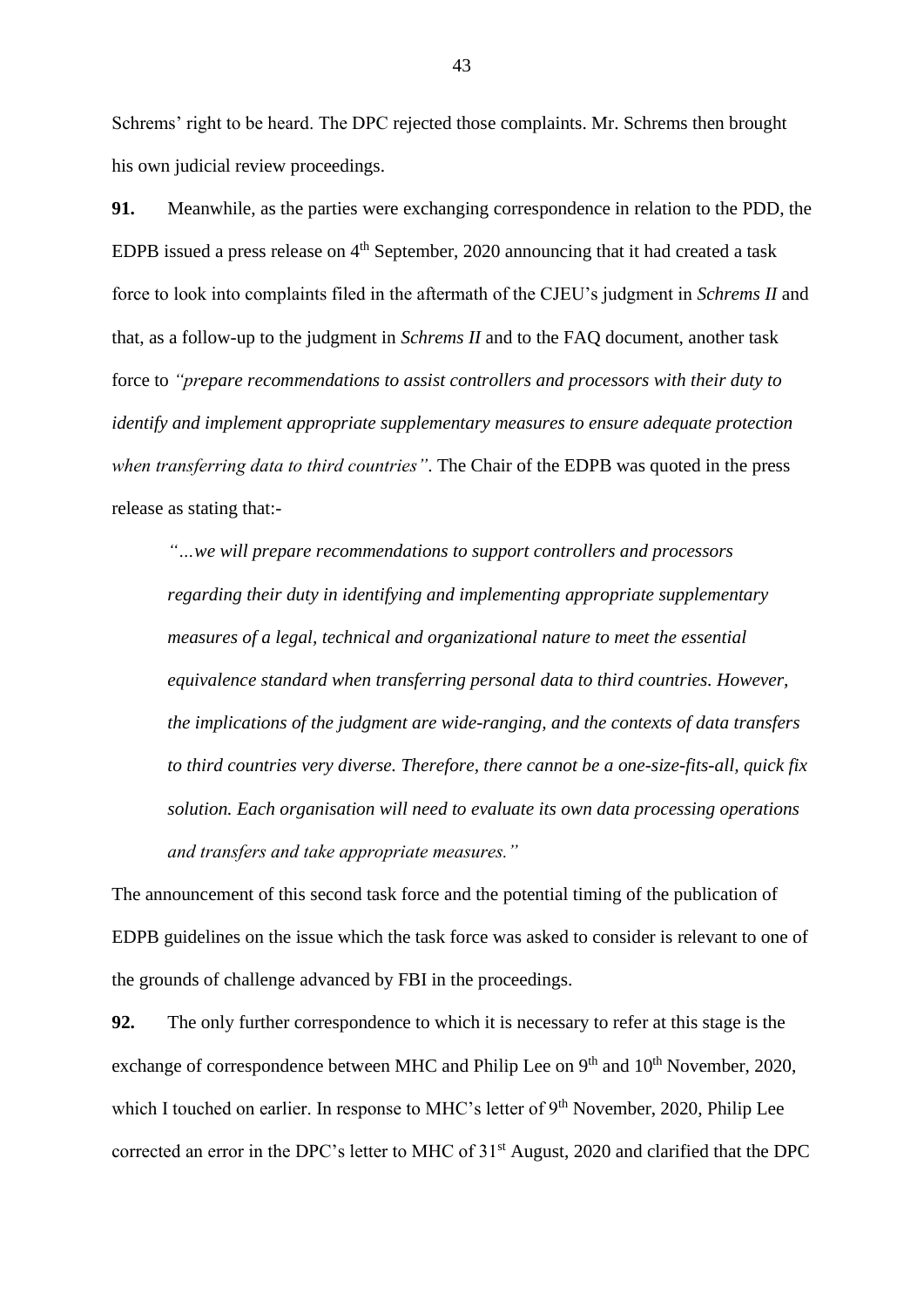had not notified the fact of the inquiry, the issues under examination and the fact that a draft decision would be prepared to the EDPB at that time, but rather it had notified the other supervisory authorities concerned. Further, in that letter, it was confirmed that John O'Dwyer, a deputy DPC commissioner, brought the contents of the notice to the attention of the Chair of the EDPB on 1<sup>st</sup> September, 2020 in advance of a plenary meeting of that body scheduled for the following day and the contents of the notice were in turn brought to the attention of the plenary meeting of EDPB on 2nd September, 2020.

**93.** The relevance of this concerns the timing of the issuance by the EDPB of its guidance, the relevance of that guidance to the DPC's commencement of the inquiry and the DPC's knowledge of the likely timing of the issuance of the guidance. I have referred earlier to the press release published by the EDPB on  $4<sup>th</sup>$  September, 2020 in which it announced that it had established two task forces, one of which was to prepare recommendations to assist controllers and processors with their duty to identify and implement appropriate supplementary measures to ensure adequate protection when transferring data to third countries.

**94.** FBI asserted that the DPC is a member of the EDPB and that it is highly likely that the Commissioner, Ms. Dixon, was aware of the establishment of the task force. In response, in its statement of opposition (the facts of which were verified by Ms. Dixon in her affidavit), it was said that no publication date had been fixed for the publication of guidelines by the EDPB at the time the PDD was issued and that it was *"clear to the* [DPC] *that publication of the guidelines was not imminent"* (para. 123(3) of the DPC's statement of opposition). It was further said that the DPC could not await publication of the EDPB guidelines before carrying out its regulatory functions and duties. At para. 131, it was stated that the DPC was aware, at the time of the issuing of the PDD, that the EDPB would be issuing guidance but that it was not aware when the EDPB guidelines would be issued. The relevance of all of this will have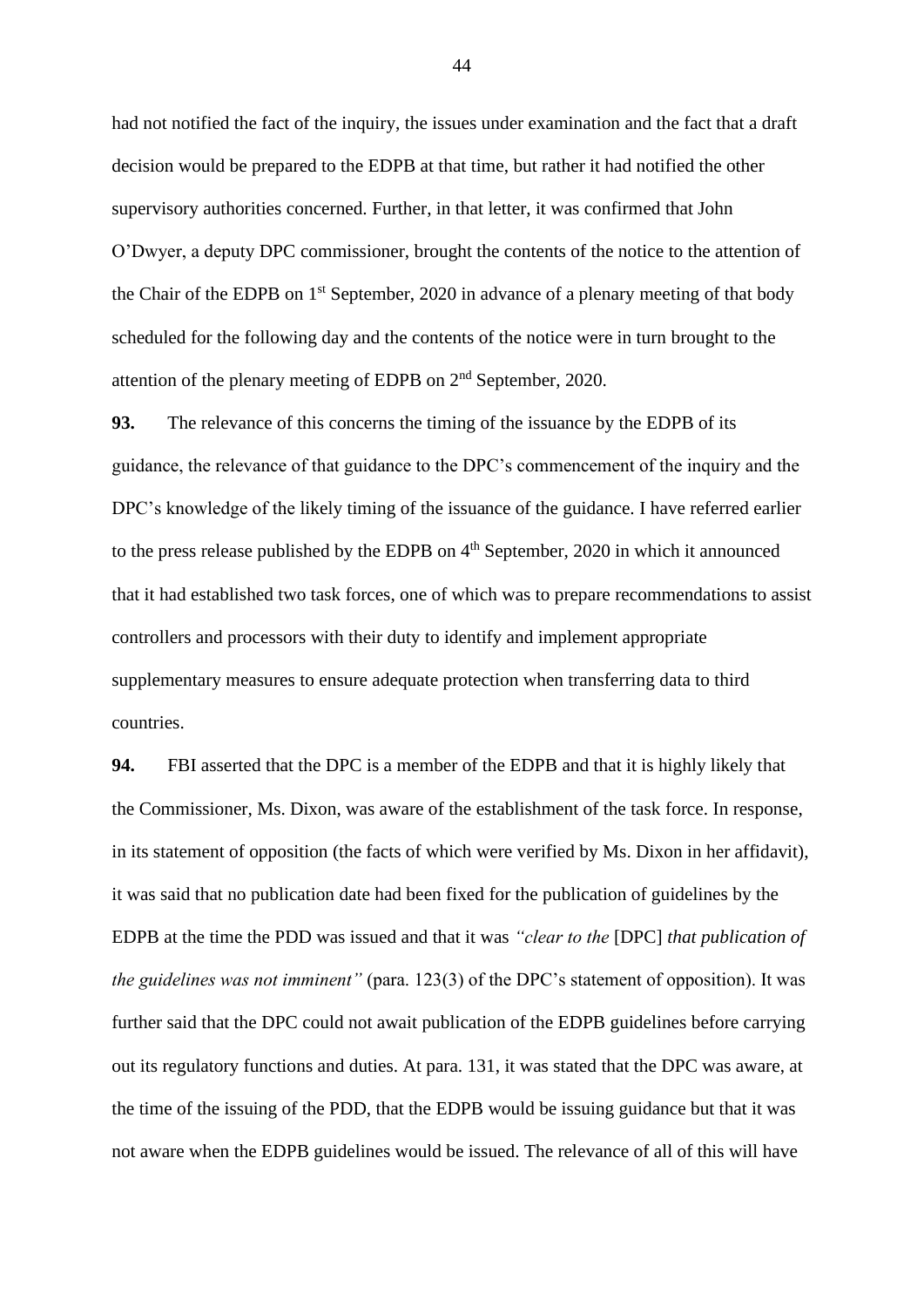to be considered when dealing with the particular ground of challenge advanced by FBI concerning the EDPB guidelines. In advance of the hearing, the Court was informed that the EDPB published recommendations on 10<sup>th</sup> November, 2020 entitled *"Recommendations 01/2020 on measures that supplement transfer tools to ensure compliance with the EU level of protection of personal data"* (the "EDPB recommendations"). The EDPB recommendations were put out for public consultation on  $10<sup>th</sup>$  November, 2020. A copy of the EDPB recommendations were provided to the Court by agreement of the parties. By the time the hearing took place in December, 2020/January, 2021, it appears that the consultation process was ongoing and that no guidelines on the question of supplementary measures were issued by the EDPB by the time of the hearing, at least. I am not aware as to whether any such guidelines have since been issued by the EDPB.

**95.** Finally, in support of a number of its grounds of challenge, FBI has sought to rely on comments made by Ms. Dixon in a keynote address which she made at the "Privacy & Security Forum 2020" on 23rd October, 2020. Ms. Dixon made certain comments at that event on which FBI seeks to rely in the proceedings. The DPC contends that as those comments were made some time after the decision to commence the inquiry was made and the PDD was issued, they are inadmissible and irrelevant. Nonetheless, the DPC did address the comments in the course of its oral submissions at the hearing. I will refer in more detail to the comments made and their potential relevance to the issues in the proceedings when dealing with the relevant ground of challenge later in the judgment.

**96.** The DPC sought to rely on comments made by Nick Clegg, Vice-President of Global Affairs and Communications at Facebook, on Facebook's website on 9<sup>th</sup> September, 2020 and at the "European Business Summit" on 22nd September, 2020 in support of its contention that FBI's proceedings were an abuse of process or issued with an improper purpose. That contention was withdrawn in the course of the DPC's reply at the hearing. As I conclude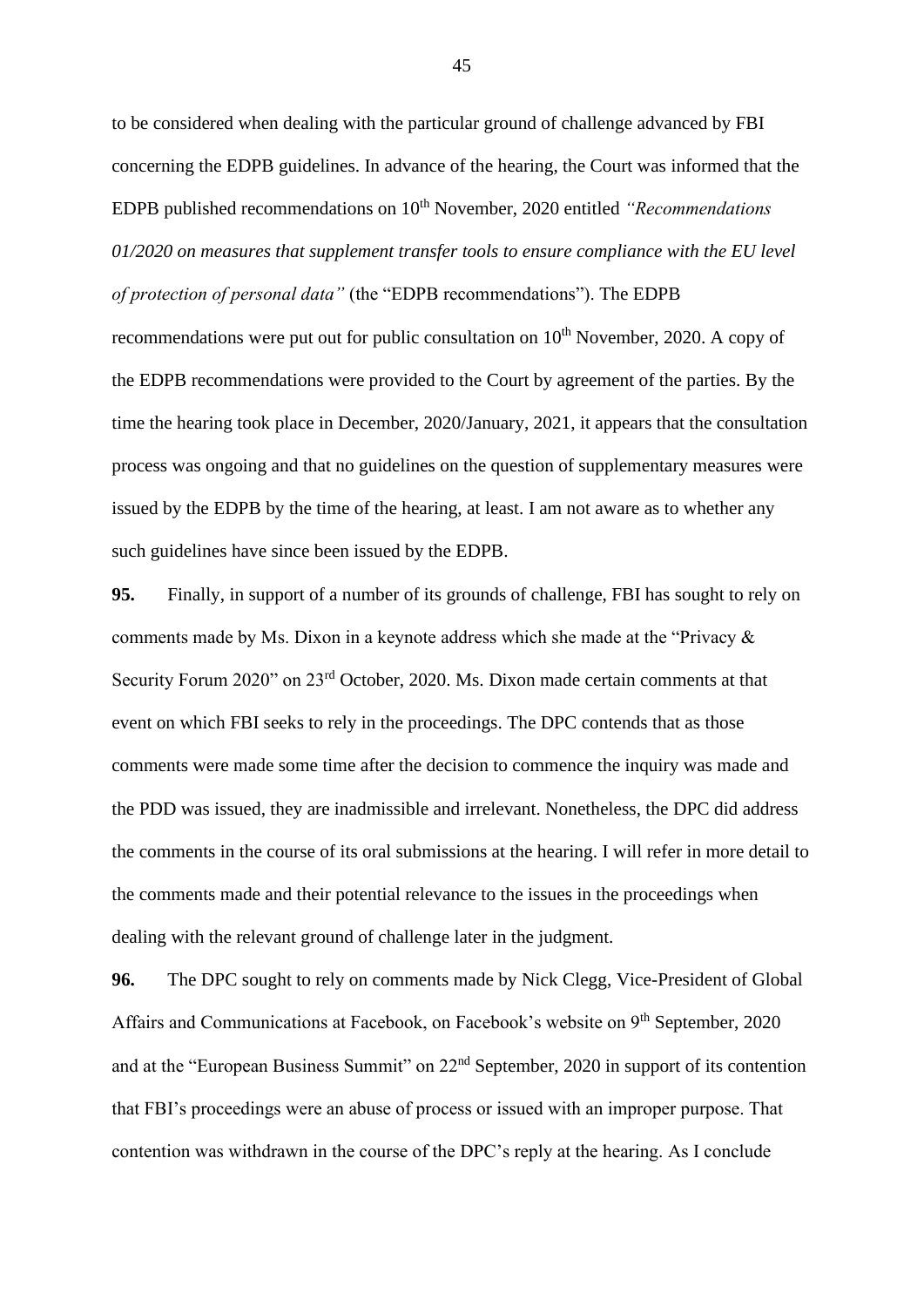when dealing with the point later in the judgment, in my view, there was no basis whatsoever for the allegation of abuse of process or improper purpose.

#### **9. Procedural Background**

**97.** FBI applied to and obtained leave to bring its judicial review proceedings from the High Court (Meenan J.) on 14<sup>th</sup> September, 2020. Its statement of grounds was supported by an affidavit sworn by Ms. Yvonne Cunnane on  $10<sup>th</sup>$  September, 2020. The Court ordered that there be a stay in the taking of any further steps in the inquiry pending the determination of the proceedings.

**98.** On the DPC's application, the proceedings were entered in the Commercial List on 25<sup>th</sup> September, 2020. The DPC delivered its statement of opposition on 23<sup>rd</sup> October, 2020. It was verified by an affidavit sworn by Ms. Dixon on the same date.

**99.** In the meantime, Mr. Schrems obtained leave to bring his judicial review proceedings from the High Court (Barr J.) on  $12<sup>th</sup>$  October, 2020. Those proceedings were entered in the Commercial List on 19th October, 2020, on Mr. Schrems' application. Mr. Schrems applied to be joined as a notice party to FBI's proceedings on 14<sup>th</sup> October, 2020. FBI applied to be joined as a notice party to Mr. Schrems' proceedings on 22nd October, 2020. Ultimately, it was agreed that each of FBI and Mr. Schrems would be joined as a notice party to the other's proceedings and orders in those terms were made on 29<sup>th</sup> October, 2020.

**100.** Mr. Schrems delivered a statement of opposition in FBI's proceedings on 3rd November, 2020 and swore an affidavit verifying that statement on 5<sup>th</sup> November, 2020.

**101.** Ms. Cunnane swore a replying affidavit on behalf of FBI on 11<sup>th</sup> November, 2020. That was the last of the affidavits sworn in these proceedings until a number of further affidavits were sworn at the direction of the court in the break in the proceedings between 21<sup>st</sup> December, 2020 and 13<sup>th</sup> January, 2021. An affidavit was sworn by Colum Walsh on 23<sup>rd</sup> December, 2020 on behalf of the DPC which provided information concerning the number of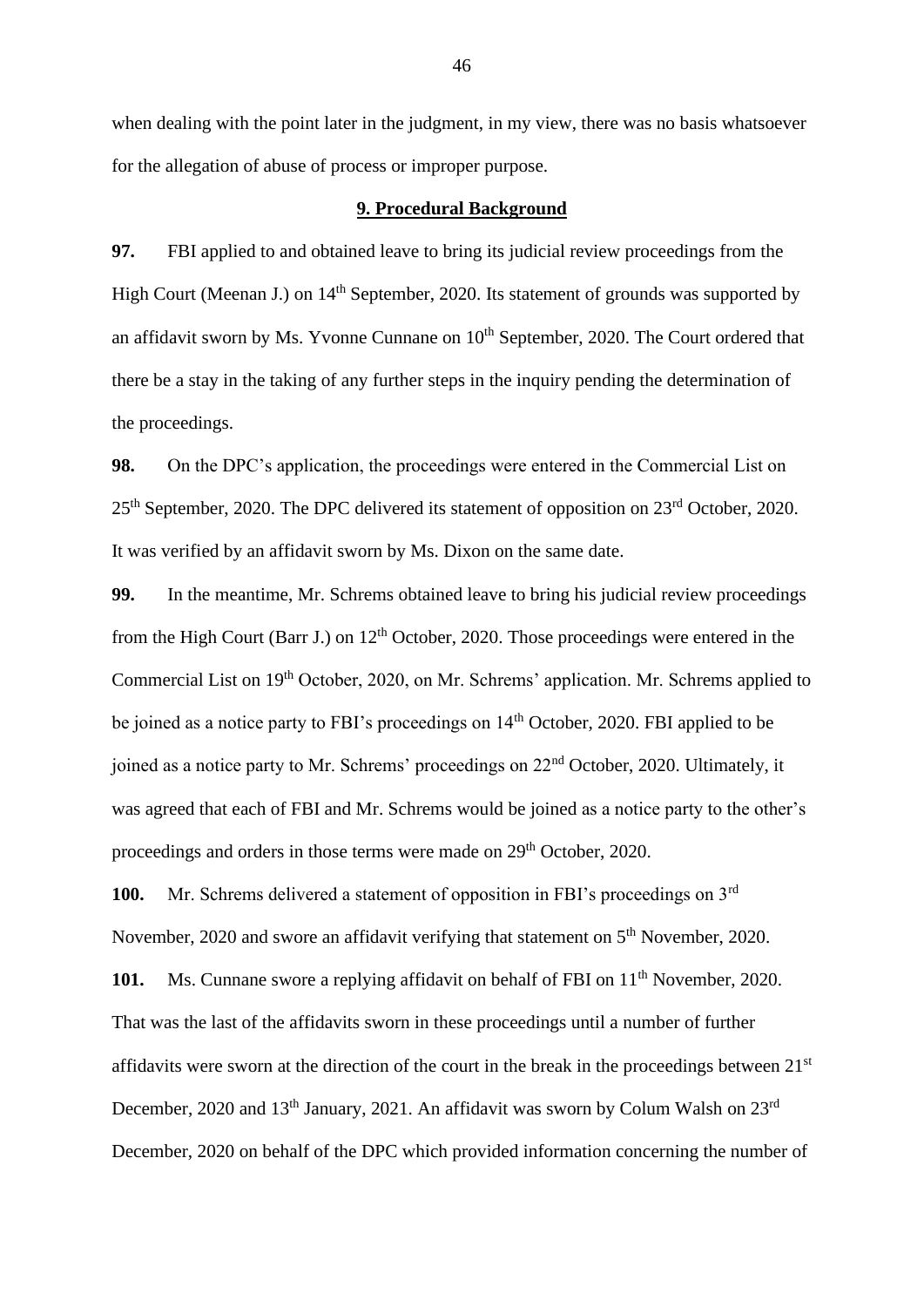complaints based and own-volition inquiries in relation to cross-border processing issues. Mr. Walsh confirmed that the inquiry the subject of these proceedings is the only cross-border inquiry commenced by the DPC by means of the issuing of a preliminary draft decision in substitution for a "notice of commencement of inquiry" letter. A further affidavit was sworn in response by Ms. Cunnane on  $11<sup>th</sup>$  January, 2021 and a second affidavit was sworn by Mr. Walsh on 15<sup>th</sup> January, 2021 in response to a direction made by the Court on 13<sup>th</sup> January, 2021. It will be necessary to refer to the information contained in those affidavits when dealing with a number of the grounds of challenge advanced by FBI.

**102.** A further significant development in the proceedings occurred with an exchange of correspondence between MHC and Philip Lee in late October/early November, 2020. MHC wrote to Philip Lee on 29<sup>th</sup> October, 2020 seeking certain information, having considered the DPC's statement of opposition and Ms. Dixon's affidavit. MHC asserted that the DPC was required to provide the information on foot of its duty of candour. In a series of questions set out in the letter, MHC asked the DPC:-

- (1) Whether the DPC had commenced any inquiries pursuant to s. 110 of the 2018 Act since the publication of the DPC's 2018 Annual Report that did not involve a commencement/notification phase, an information gathering/inquiry phase and a decision-making phase;
- (2) Whether the DPC had commenced any other inquiries pursuant to s. 110 of the 2018 Act since the publication of the 2018 Annual Report by way of a preliminary draft decision that made (even preliminary) findings of infringement of the GDPR and/or that proposed corrective measures;
- (3) Whether the DPC had commenced any other inquiries pursuant to s. 110 of the 2018 Act where a single person conducted the information gathering/inquiry and the decision-making phases;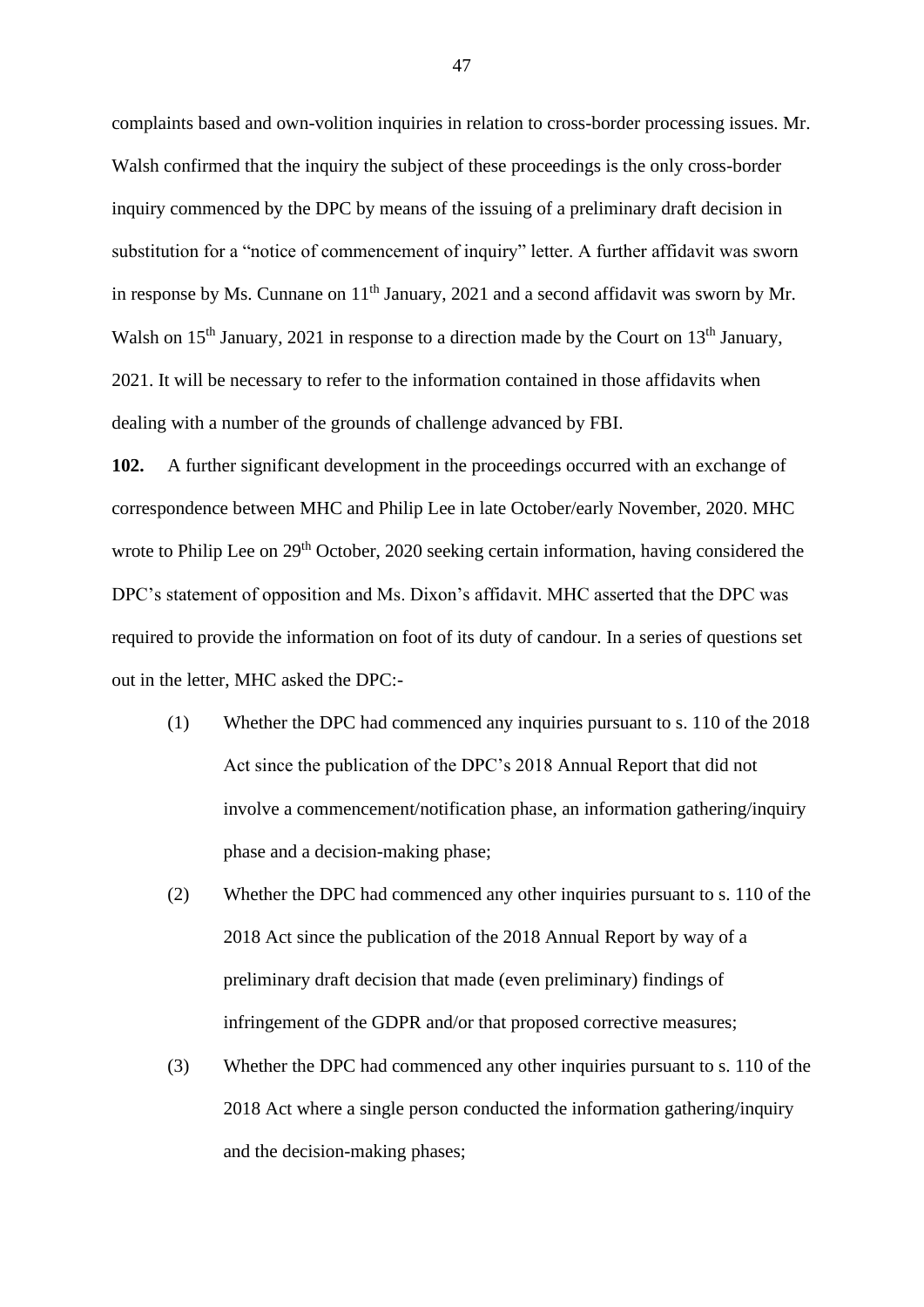- (4) Whether the DPC had commenced any own-volition inquiries into other regulated entities pursuant to s. 110 of the 2018 Act in relation to EU-US data transfers following the judgment in *Schrems II* apart from the present inquiry involving FBI;
- (5) The basis on which it was *"anticipated"* by the DPC that it would be in a position to consider and take into account FBI's submissions in response to the PDD within 21 days and why that anticipated timing was disclosed to Mr. Schrems but not to FBI; and
- (6) Whether the DPC engaged with the EDPB on the proposed guidance to be issued by that body and the nature of that engagement as well as details as to the DPC's understanding concerning the timing of such guidance.

**103.** Philip Lee replied on behalf of the DPC on 5<sup>th</sup> November, 2020. It queried the legal basis on which the questions were raised by MHC and disputed the contention that the questions arose from the statement of opposition. It further asserted that FBI had already some of the information sought. Philip Lee asserted that the DPC was satisfied that it had complied fully with its duty of candour and that the information sought was irrelevant to the PDD and to the matters raised in the proceedings. It then purported to respond to the questions raised but, in reality, in respect of each question, it merely asserted that the information sought was not relevant to the issues raised in the proceedings or proceeded on the basis of an incorrect premise. I would observe at this point that had the information sought in the MHC letter of  $29<sup>th</sup>$  October, 2020, at least that summarised at (1) to (3) above, been provided at the time, it may well have obviated the need for the further affidavits which the Court directed to be sworn in December, 2020/January, 2021. In my view, it would have been much better if the DPC had provided the information sought at the time rather than maintaining that it was irrelevant or based on an incorrect premise. It seems to me that most,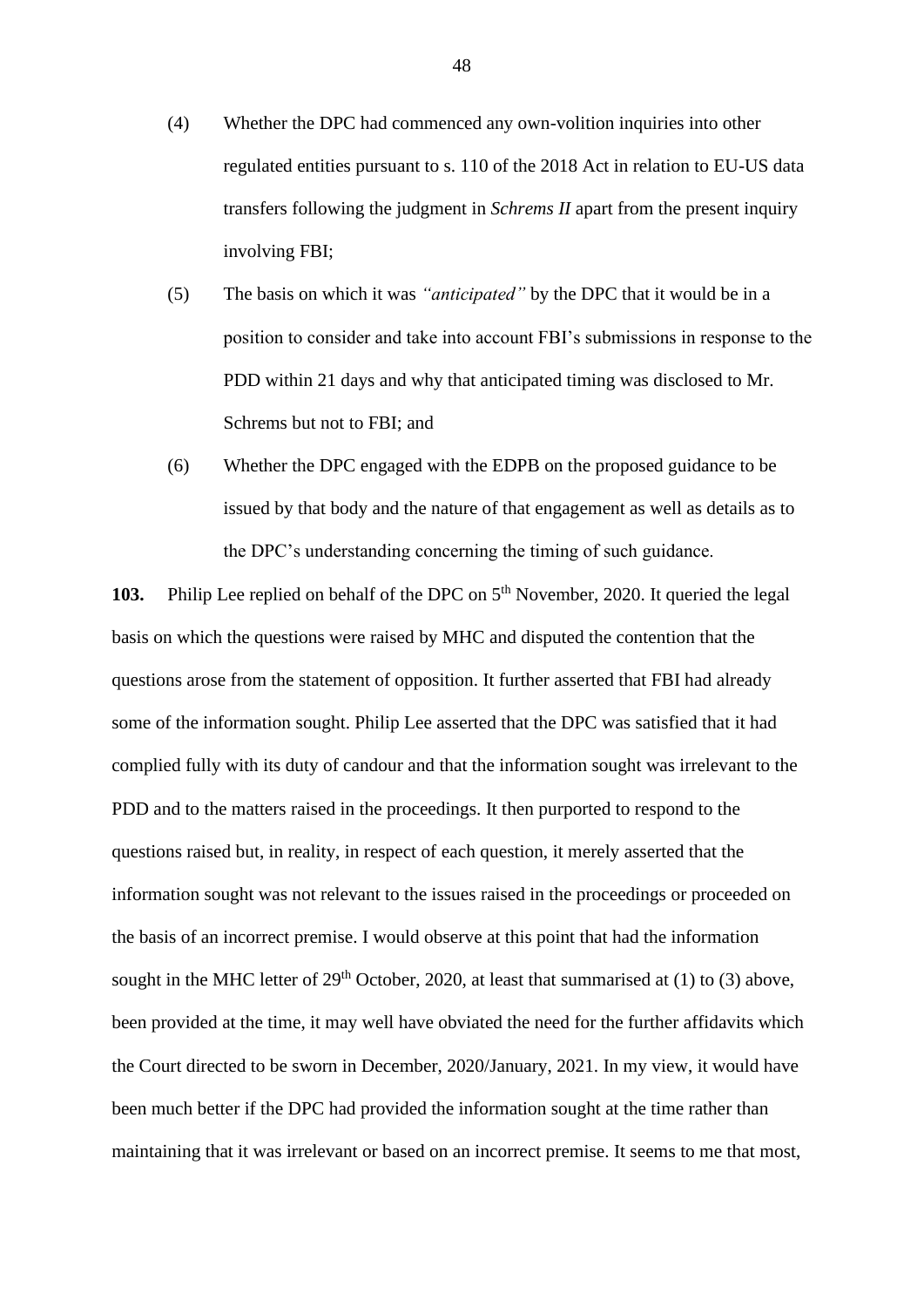if not all, of the information sought in the MHC letter of  $29<sup>th</sup>$  October, 2020 was at least potentially relevant and ought to have been provided by the DPC. That does not, however, mean that the DPC was in breach of its duty of candour and that is an issue which I consider later in the judgment.

### **10. Resolution of Mr. Schrems' Proceedings**

104. FBI's proceedings were listed for hearing to commence on 15<sup>th</sup> December, 2020. Mr. Schrems' proceedings were listed to commence on 13<sup>th</sup> January, 2021. Mr. Schrems participated fully as a notice party at the hearing of FBI's proceedings. Submissions were made on his behalf both in support of and against some of the grounds advanced by FBI. Shortly before the hearing of Mr. Schrems' proceedings were to start on  $13<sup>th</sup>$  January, 2021, I was informed that those proceedings had settled, subject to an outstanding issue between the parties on the question of costs.

**105.** The terms of settlement were set out in a letter from Philip Lee to ARO dated 12<sup>th</sup> January, 2021. Although not directly relevant to the issues which I have to decide in FBI's proceedings, the terms on which Mr. Schrems' proceedings were settled are peripherally relevant and set out how the DPC intends to proceed, depending on the outcome of FBI's proceedings. In brief summary, the Philip Lee letter of  $12<sup>th</sup>$  January, 2021 noted that Mr. Schrems' proceedings were resolved, save as to costs, on the following basis:-

(1) In the event that the Court decides in FBI's proceedings that the DPC can proceed with its own-volition inquiry and, subject to the terms of such orders as may be made in FBI's proceedings, the DPC will *"advance its handling of*  [Mr. Schrems'] *complaint and the own-volition inquiry from the point at which the Court delivers judgment"*. It was agreed that each process would be progressed thereafter *"as expeditiously as possible in accordance with* [the DPC's] *obligations under relevant provisions of the GDPR and the 2018 Act"*.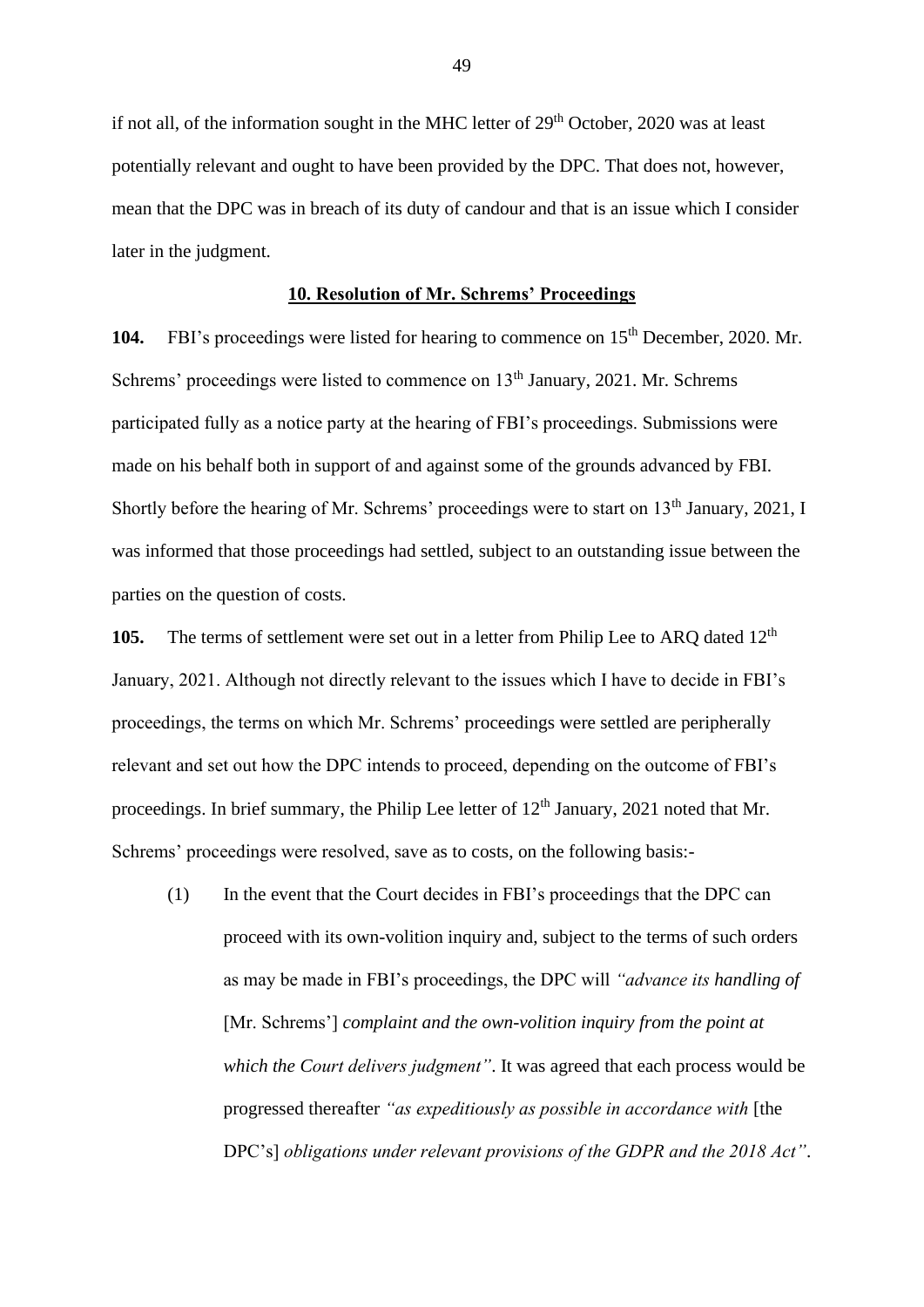- (2) If the Court rules that the DPC's own-volition inquiry may not proceed, or if the Court rules that it can proceed but an appeal is brought and the Court's order is stayed pending such appeal, the DPC will nonetheless advance its handling of Mr. Schrems' complaint under and by reference to ss. 109 and 113 of the 2018 Act.
- (3) If the Court rules that the DPC's own-volition inquiry may proceed (and the stay on that inquiry is lifted), the DPC will *"hear from"* Mr. Schrems in that inquiry on the terms set out in a letter from Philip Lee to ARQ of 4<sup>th</sup> December, 2020. The terms of that letter were reproduced in the Philip Lee letter of 12<sup>th</sup> January, 2021. Essentially, Mr. Schrems would be afforded an opportunity to make submissions to the DPC, initially framed by reference to the issues set out in the PDD but Mr. Schrems would also be invited to set out his views in relation to FBI's submissions in response to the PDD. Mr. Schrems would also separately retain his right to make submissions as part of his reformulated complaint. The parties also agreed to certain disclosure restrictions.
- (4) There was an agreement that certain materials exchanged between the DPC and FBI would be made available to Mr. Schrems on agreed terms.
- (5) The parties agreed that the Court would be asked to rule on the issue of costs in Mr. Schrems' proceedings once it delivered judgment in FBI's proceedings.

**106.** In their written submissions and at the hearing of the proceedings, the DPC and Mr. Schrems also agreed to reserve their rights to make submissions in response to any arguments which might be made by FBI at the hearing of Mr. Schrems proceedings concerning *"simultaneous regulatory investigations"*. In the event, FBI did not make any oral submissions on this issue on  $13<sup>th</sup>$  January, 2021. In light of the terms of settlement agreed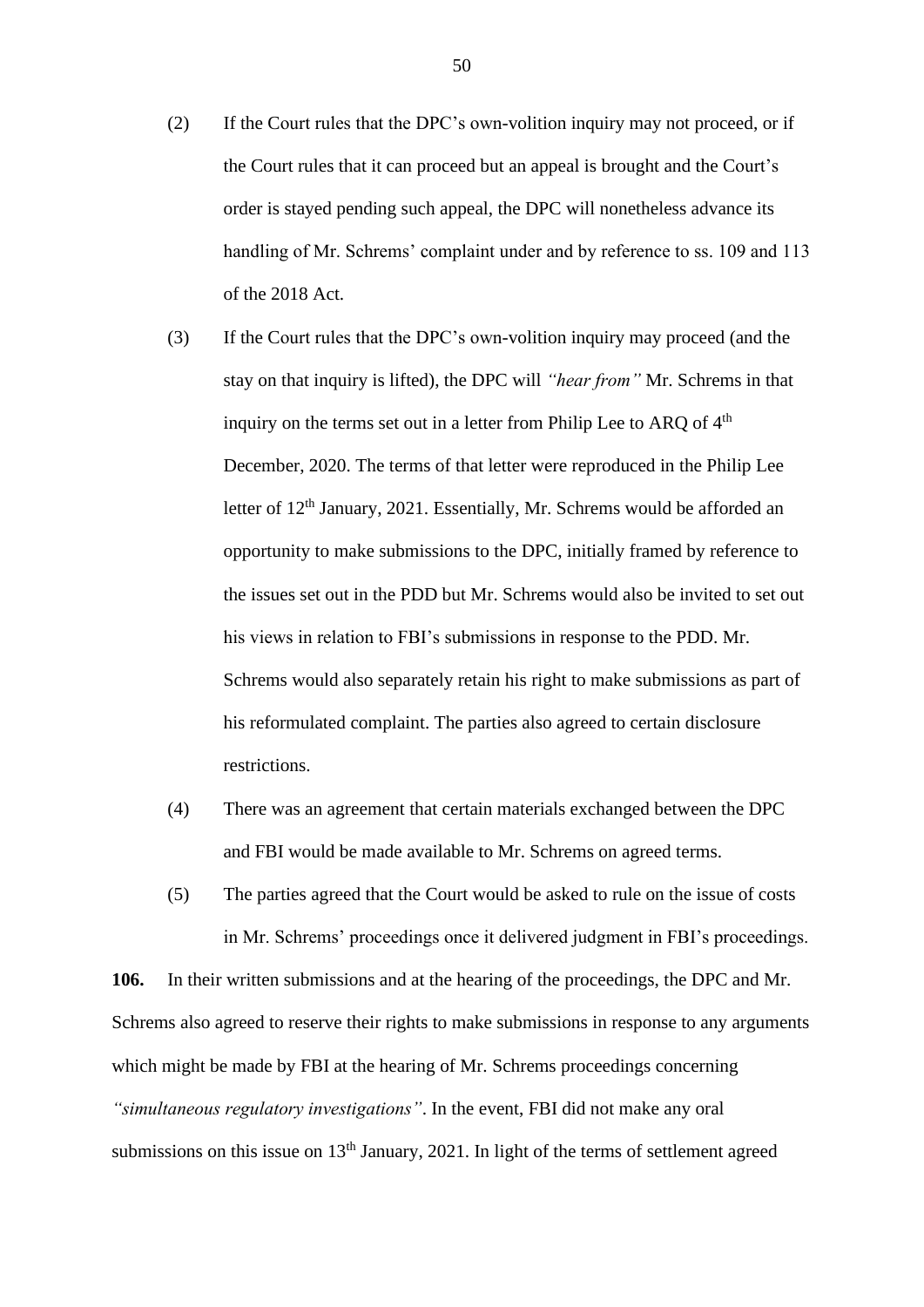between the DPC and Mr. Schrems, to which FBI was not a party, I was informed that FBI was not inviting me to decide this point and that it was reserving its rights in relation to it. As requested by Mr. Schrems and the DPC, I adjourned Mr. Schrems' proceedings for mention to the date of the delivery of judgment in FBI's proceedings.

## **11. Structure for Consideration of the Issues Raised**

**107.** Having reviewed the pleadings, affidavits and submissions (both written and oral), the issues which I must decide on this application are as follows:-

- (1) I must first consider the preliminary issue as to whether the DPC's decision to issue the PDD and the procedures which the DPC has decided to adopt in respect of the inquiry are amendable to judicial review. On the basis that I conclude that the DPC's decision to issue the PDD and to adopt the procedures set out in it and communicated in correspondence to FBI are amenable to judicial review, I must then consider the further issues set out below (or at least most of them).
- (2) Whether the DPC failed to carry out an investigation/inquiry prior to reaching a decision in breach of the 2018 Act, the GDPR and the judgment of the CJEU in *Schrems II*.
- (3) Whether the PDD and the procedure to be adopted by the DPC is a departure from the DPC's published procedures in breach of FBI's legitimate expectations.
- (4) Whether the DPC has breached FBI's right to fair procedures in the inquiry by affording FBI a period of three weeks (21 days) to provide its submissions to the DPC.
- (5) Whether the DPC has breached FBI's right to fair procedures by reaching a premature judgment on the matters the subject of the inquiry.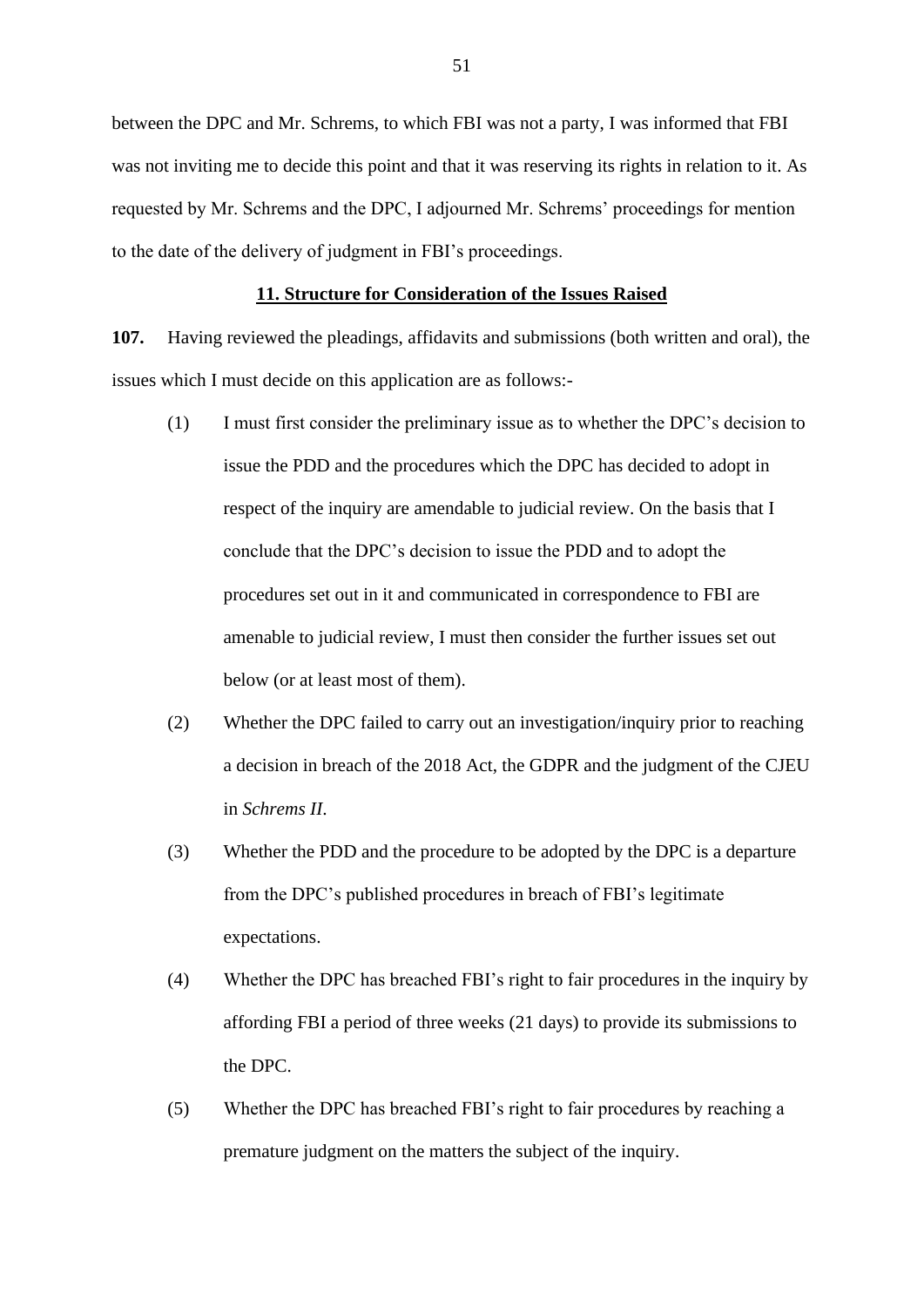- (6) Whether the DPC has breached FBI's right to fair procedures by adopting a procedure in which the Commissioner (Ms. Dixon) is involved in the investigation and is also the sole decision-maker.
- (7) Whether the proposed adoption of a single decision to cover infringement and corrective measures is *ultra vires* s. 111 of the 2018 Act.
- (8) Whether the DPC was required to await the recommendations/guidance from the EDPB before deciding to proceed with the own-volition inquiry and/or whether the DPC failed to take into account the timing of the EDPB recommendations/guidance as a relevant factor in its decision to proceed with the inquiry.
- (9) Whether in deciding to commence an inquiry with respect to FBI and not other persons or bodies involved in EU-US data transfers, the DPC unlawfully discriminated against FBI and/or breached FBI's right to equality under Irish and EU law.
- (10) Whether the DPC acted disproportionality in commencing the own-volition inquiry involving FBI while its consideration of Mr. Schrems' complaint was still ongoing.
- (11) Whether the DPC failed to set out adequate reasons for various decisions which it has taken in connection with the own-volition inquiry involving FBI, including its decision to adopt the particular procedure which it decided to adopt notwithstanding its published procedures for inquiries.
- (12) Whether the DPC was in breach of its duty of candour and, if so, what the consequences of any such breach are.
- (13) Whether the proceedings by FBI are an abuse of process as was originally contended in the DPC's statement of opposition (and verified by Ms. Dixon's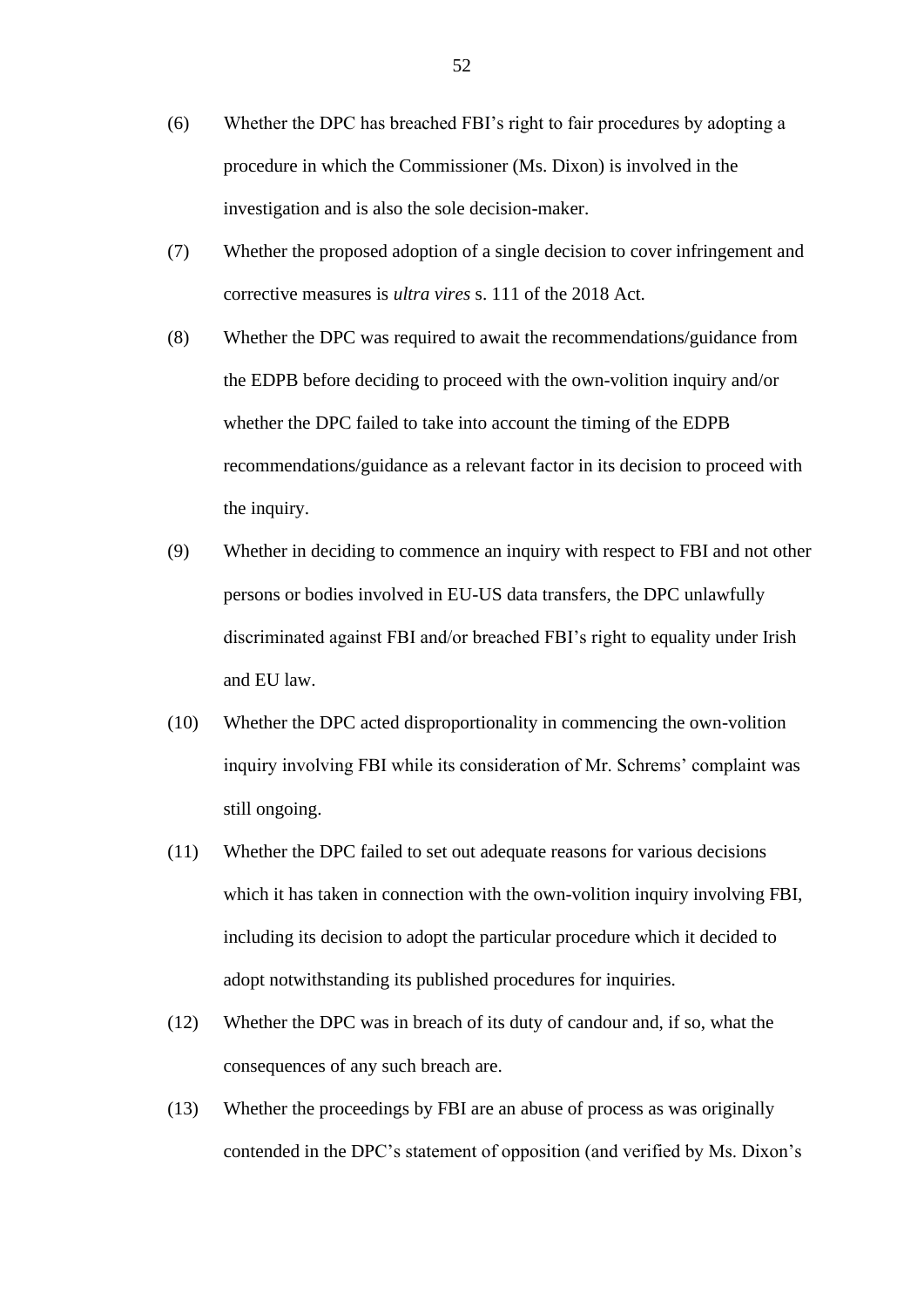affidavit) and submitted in the DPC's written submissions. It should be noted that during the course of the hearing, the DPC withdrew its allegations of abuse of process. It will not, therefore, be necessary to consider and rule on the substance of the allegation, but it will be necessary to make some observations in relation to the allegation later in the judgment.

## **12. Whether PDD/DPC's Procedure is Amenable to Judicial Review**

### **(a) Summary of Parties Positions**

## *(1) The DPC*

**108.** In its statement of opposition, the DPC pleaded, essentially by way of a preliminary objection, that the PDD was not amenable to judicial review as it was a preliminary document and made clear that no action would be taken by the DPC pursuant to its contents (para. 4). The DPC further denied that the Court was entitled to *"supervise decisions of a regulator, such as the* [DPC]*, to commence an inquiry, in particular (and without limitation), given that the commencement of the said inquiry does not have any legally cognisable consequences"* and given the terms of the PDD itself (para. 11). At para. 12, the DPC pleaded that *"discretionary regulatory decisions"* of a regulator, such as the DPC, in deciding which issues or entities to investigate were not amenable to judicial review and, in the alternative, it denied that the Court was entitled to supervise such *"discretionary regulatory decisions"* (para. 12). Finally, in this context, the DPC denied that the Court was entitled to supervise *"the investigatory activities of a regulator"* such as the DPC (para. 14).

**109.** The position adopted by the DPC in its written submissions and in its oral submissions at the hearing was somewhat less ambitious in terms of the amenability to judicial review of the PDD and the procedures determined by the DPC for the own-volition inquiry notified to FBI. In its written submissions, the DPC stressed the preliminary nature of the PDD which it described as a *"preliminary statement of views"* and *"simply an initiating*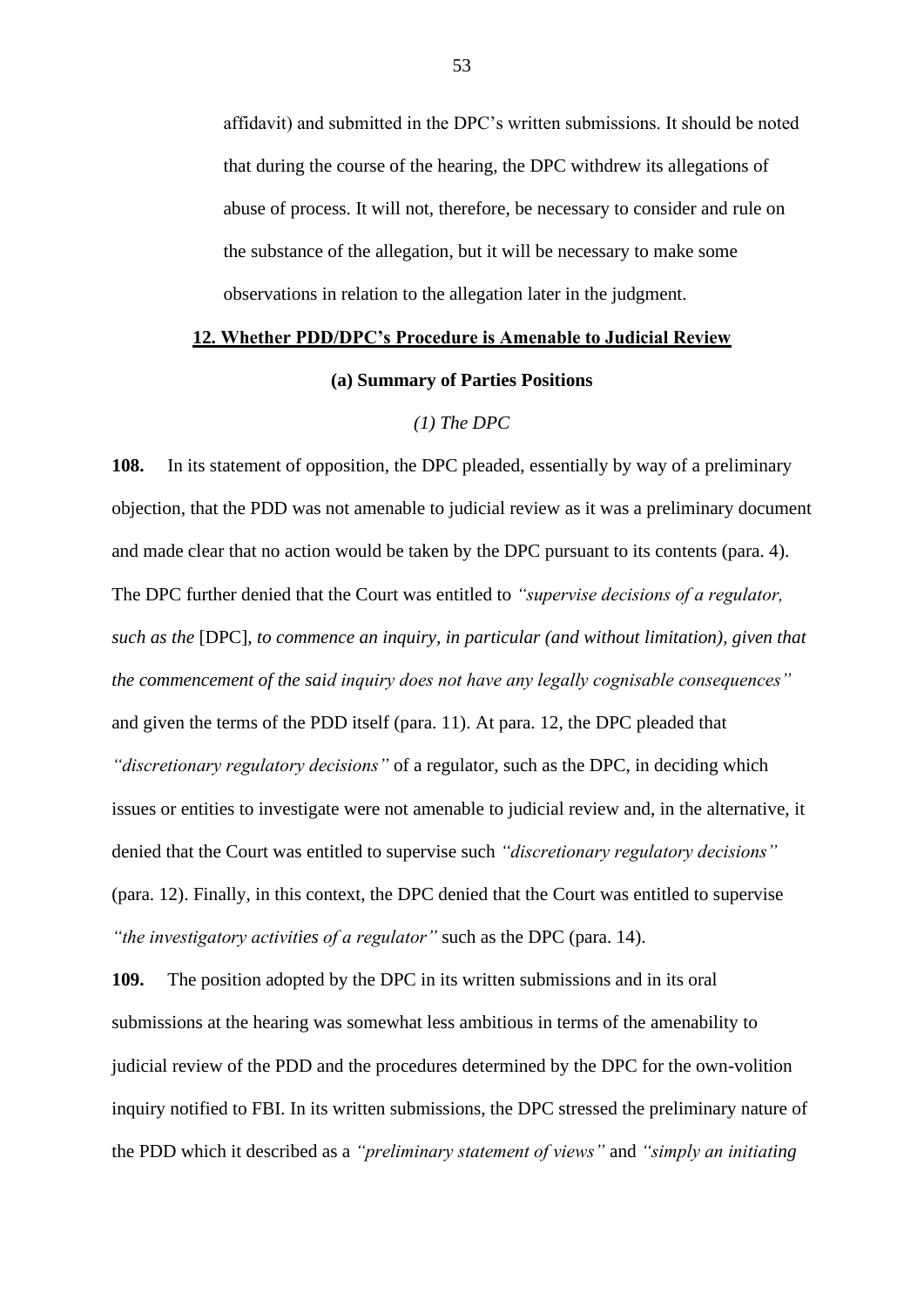*document in an inquiry process"* which is *"plainly (and correctly) described as a preliminary draft decision"* (para. 50). It submitted that it was well established that courts should exercise caution when challenges are brought to preliminary decisions and relied in that regard on *Re National Irish Bank (No. 2)* [1999] 3 IR 190 ("*NIB (No. 2)*"), *Rowland v. An Post* [2017] 1 IR 355 ("*Rowland*") and *Louth/Meath Education and Training Board v. The Quality Tribunal* [2016] IESC 40 ("*Louth/Meath*"). The DPC adopted a similar position in its oral submissions at the hearing. It did not contend that the process put in place by the DPC as a whole was immune to judicial review. It did, however, contend that the PDD was not a decision susceptible to judicial review as it did not affect or alter legal rights. It relied in that regard on the express terms of the PDD, including para. 1.5, where it was stated that the document set out a *"preliminary view only"* and that *"no action will be taken by the* [DPC] *pursuant to its contents"*. The DPC's position, therefore, was that the PDD itself was not a decision susceptible to judicial review but that the process, in terms of the procedures for the inquiry determined by the DPC, could be subject to judicial review, although the Court should be cautious, should be alive to the possibility of endless applications to review the process and should only interfere where the process had gone *"irremediably wrong"* (per Clarke J. in *Rowland*).

## *(2) FBI*

**110.** FBI's position, as set out in its written submissions and in the oral submissions at the hearing, was that the decision by the DPC to commence the inquiry and its decision to issue the PDD are amenable to judicial review and that FBI is entitled to challenge that decision and the procedures set out by the DPC for the inquiry where FBI contends that the inquiry was commenced and is intended to be conducted in breach of the provisions of the 2018 Act, in breach of FBI's legitimate expectations and in breach of its right to fair procedures.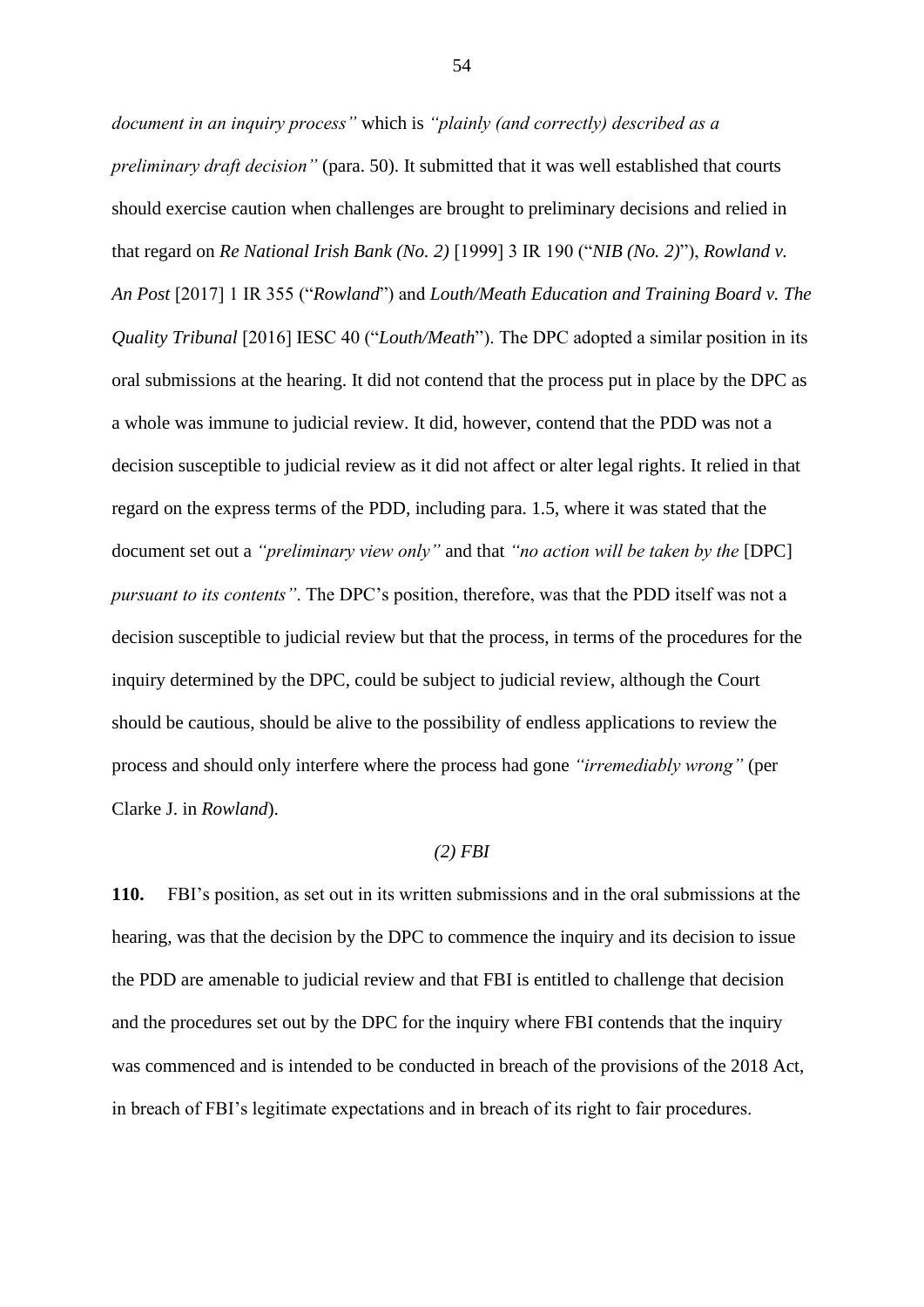**111.** FBI submitted that the decision by the DPC to commence the inquiry and to issue the PDD does have legal consequences both for FBI and for the DPC itself. It relied, in particular, on the fact that commencement of the inquiry entitles the DPC to exercise statutory powers under the 2018 Act. It further submitted that unless the DPC could be persuaded to change its preliminary views, whether by FBI's submissions or by another supervisory authority (under the Article 60 procedure), the views set out in the PDD would become final. It further submitted that even if legal binding consequences did not flow from the PDD itself (which it did not accept), the decision to issue the PDD and the PDD itself would nonetheless be amenable to judicial review. It relied on *Goodman International v. Hamilton (No. 1)* [1992] 2 IR 542 ("*Goodman*") and on a *dictum* of O'Donnell J. in the Supreme Court in *Shatter v, Guerin* [2019] IESC 9 ("*Shatter v. Guerin*") which it is submitted was to the effect that, since the DPC was performing a function *"within the field of public law"*, it was *"at least in principle, justiciable"* and that it was the source of the powers exercised by the DPC which was critical rather than the object of those powers. FBI relied on Article 58(4) of the GDPR and several recitals in the GDPR (such as Recitals (104), (108), (118), (129) and (141)) in support of its contention that FBI had a right to *"appropriate safeguards, including effective judicial review and due process"* as set out in EU law and in the law of Member States, in accordance with the Charter.

**112.** FBI further submitted that it could not be required to await the conclusion of the inquiry and the preparation by the DPC of a *"draft decision"* to be submitted to the Article 60 cooperation and consistency procedure before challenging the decision to commence the inquiry and the procedures set out by the DPC for that inquiry, as it could otherwise be found to have acquiesced in that decision and in those procedures, as was the case for the applicant in respect of part of his case in *Shatter v. Data Protection Commissioner* [2007] IEHC 670 ("*Shatter v. DPC*"). FBI relied on a series of cases including *Ryanair v. Labour Court* [2007]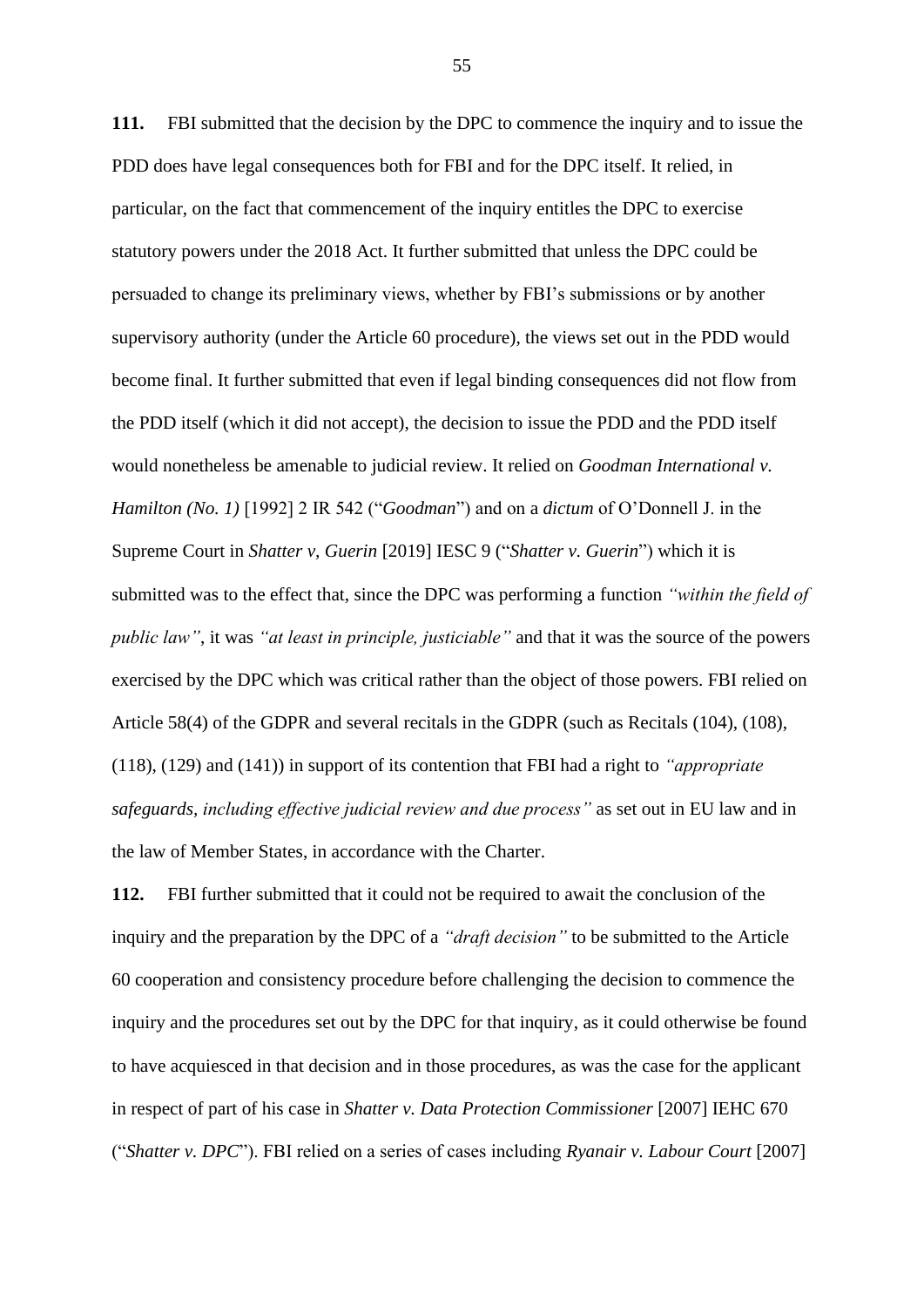4 IR 199 and *Hooper Dolan v. Financial Services Ombudsman* [2011] IEHC 296 in support of its contention that any objection to the jurisdiction of an administrative decision-maker or to that decision-maker embarking on a decision-making process should be raised at the outset of the process and before the process was embarked upon. In those circumstances, FBI submitted that the decision of the DPC to commence the inquiry, to issue the PDD and to adopt the intended procedures for the inquiry were all amenable to judicial review both as a matter of national law and as a matter of EU law.

# *(3) Mr. Schrems*

**113.** Mr. Schrems did not advance submissions on this particular issue, although he did support some of the grounds of challenge advanced by FBI and brought his own proceedings in respect of the DPC's decision to commence the inquiry, to issue the PDD and to adopt the procedures for the inquiry set out in the PDD and in the correspondence.

## **(b) Discussion and Decision on this Issue**

**114.** In order to resolve this preliminary objection raised by the DPC, it is necessary first to outline the statutory context in which the DPC decided to commence the own-volition inquiry the subject of these proceedings and to issue the PDD. There is no real dispute about these.

**115.** The DPC was established under Part 2 of the 2018 Act and, in particular, under s. 10. Section 11 provides that the DPC is the supervisory authority within the meaning of, and for the purposes specified in, the GDPR. Under s. 12, in addition to the functions assigned to the DPC as the supervisory authority for the purposes of the GDPR, the DPC has other general functions, including functions assigned to it by or under the 2018 Act. Section 12(8) provides that, subject to the provisions of the 2018 Act, the DPC *"shall regulate its own procedures"*. Under s. 14, functions that, immediately before the establishment day under the 2018 Act were vested in the Data Protection Controller, were transferred to the DPC.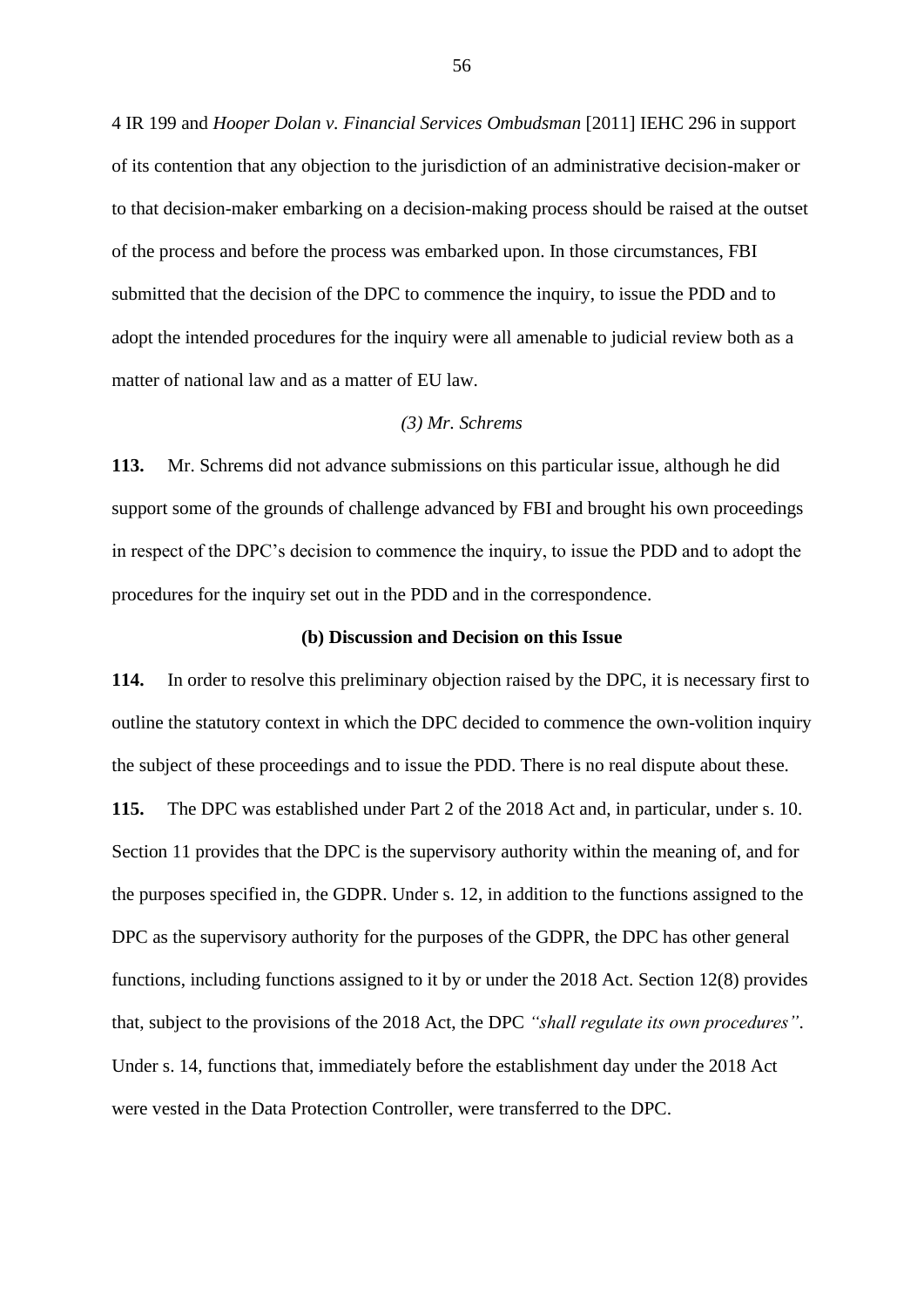**116.** Part 6 of the 2018 Act contains the provisions concerning enforcement of the GDPR. Section 110 of the 2018 Act appears under the heading *"Commission may conduct inquiry into suspected infringement of relevant enactment"*. Section 110 provides as follows:-

- *"(1) The* [DPC]*, whether for the purpose of section 109 (5)(e), section 113 (2), or of its own volition, may, in order to ascertain whether an infringement has occurred or is occurring, cause such inquiry as it thinks fit to be conducted for that purpose.*
- *(2) The* [DPC] *may, for the purposes of subsection (1), where it considers it appropriate to do so, in particular do either or both of the following:*
	- *(a) cause any of its powers under Chapter 4 (other than section 135) to be exercised;*
	- *(b) cause an investigation under Chapter 5 to be carried out."*

**117.** Section 111 of the 2018 Act is under the heading *"Decision of Commission where inquiry under Chapter 2 conducted of own volition"*. Section 111 provides as follows:-

- *"(1)* Where an inquiry has been conducted of the [DPC's] own volition, the [DPC], *having considered the information obtained in the inquiry, shall—*
	- *(a) if satisfied that an infringement by the controller or processor to which the inquiry relates has occurred or is occurring, make a decision to that effect, and*
	- *(b) if not so satisfied, make a decision to that effect.*
- *(2) Where the* [DPC] *makes a decision under subsection (1)(a), it shall, in addition, make a decision—*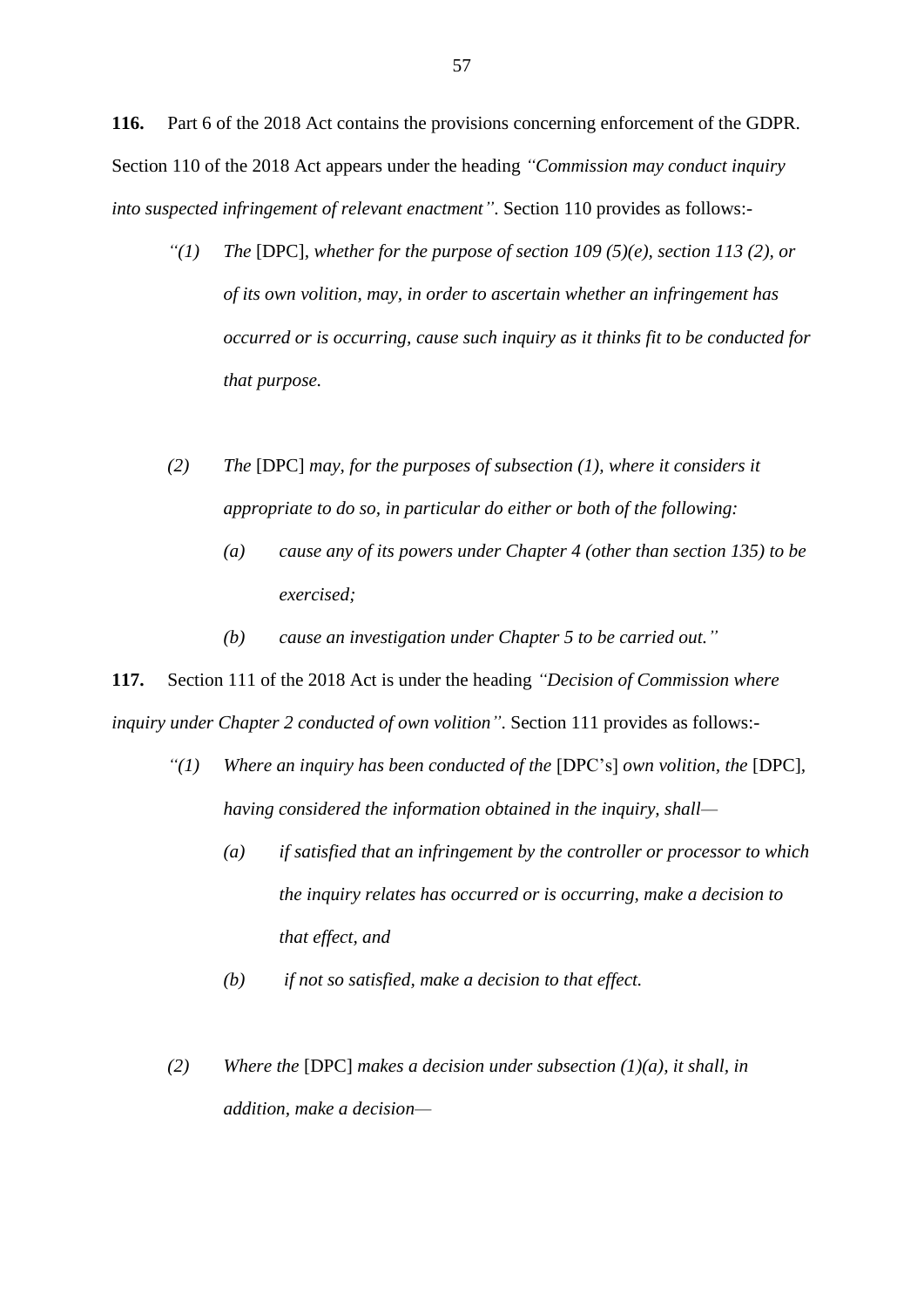- *(a) as to whether a corrective power should be exercised in respect of the controller or processor concerned, and*
- *(b) where it decides to so exercise a corrective power, the corrective power that is to be exercised.*
- *(3) The* [DPC]*, where it makes a decision referred to in subsection (2)(b), shall exercise the corrective power concerned."*

**118.** In this case, the DPC decided of its own volition to cause an inquiry to be conducted under s. 110 of the 2018 Act to consider the two issues set out in the PDD, namely:-

- (1) Whether FBI is acting unlawfully and, in particular, in a manner compatible with Article 46(1) of the GDPR in making transfers of personal data relating to individuals in the EU/EEA who use or otherwise interact with products and services provided by FBI to Facebook Inc. pursuant to SCCs based on the clauses set out in the Annex to the SCC Decision, following the judgment of the CJEU in *Schrems II*; and
- (2) Whether and/or which corrective power should be exercised by the DPC pursuant to Article 58(2) of the GDPR, in the event that the conclusion is reached that FBI is acting unlawfully and infringing Article 46(1) of the GDPR.

119. As stated in the PDD itself and in the DPC's letter to FBI dated 28<sup>th</sup> August, 2020, the PDD has two purposes. The first is to notify FBI of the commencement of the own-volition inquiry to consider those two issues. The second is to set out the *"background and basis"* for the inquiry and (perhaps this is a third purpose) to present the *"preliminary view"* of the Commissioner/Ms. Dixon, as the *"sole decision-maker"* of the DPC, on the issues arising prior to the formulation of any *"draft decision"* for the purposes of Article 60 of the GDPR.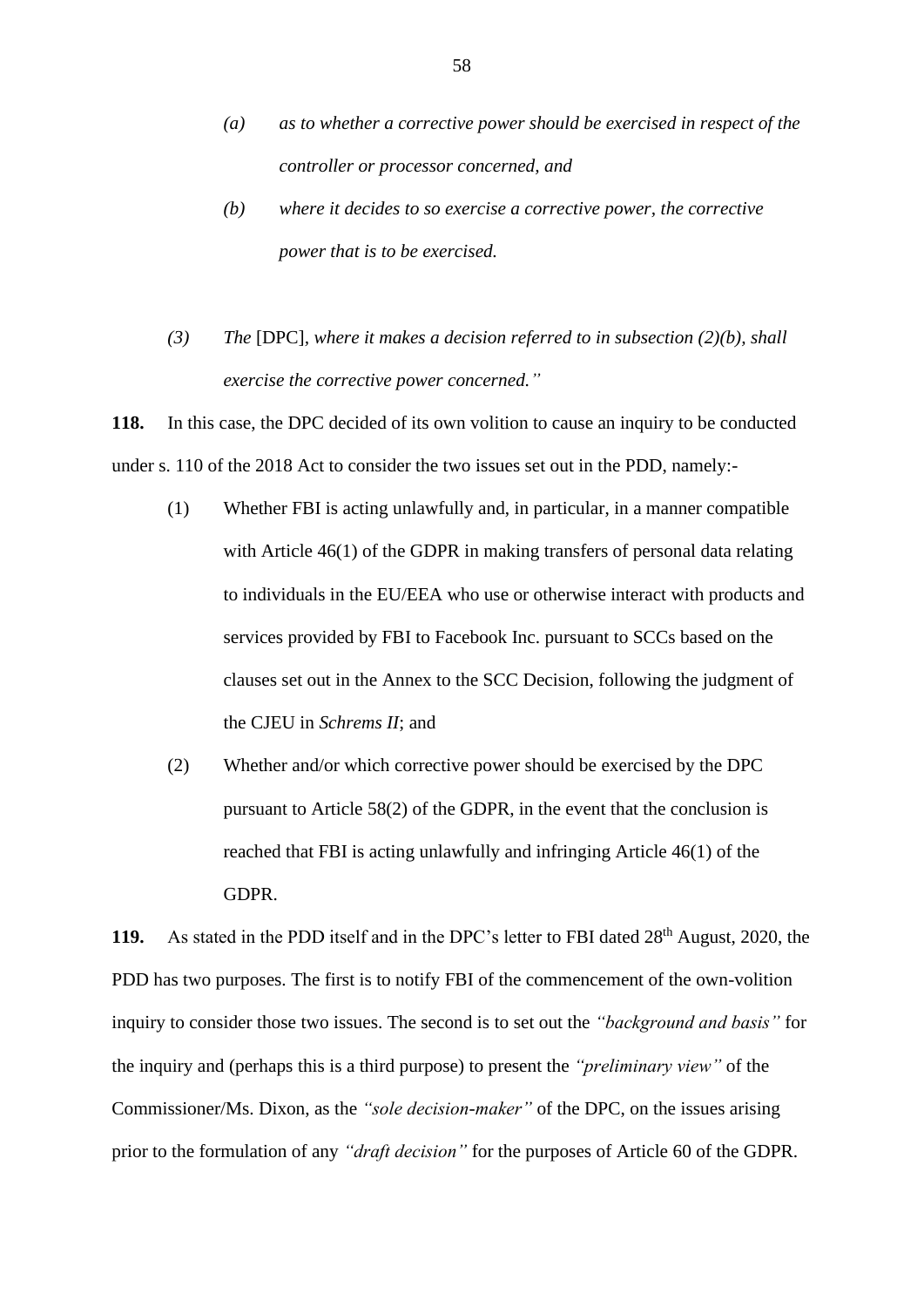As noted earlier, the PDD contains numerous references to the effect that the views set out in the document are *"preliminary"*, that the document is a *"preliminary draft of a draft decision"* and that *"no action will be taken"* by the DPC pursuant to the contents of the PDD (see, for example, paras. 1.3, 1.5, 1.6, 1.10 and 1.11 of the PDD, quoted earlier).

**120.** It is also necessary, in the context of the DPC's submission that the PDD itself is not amenable to judicial review and that the court should be cautious in terms of interfering with the procedures adopted by the DPC for the inquiry, to refer to a small number of provisions of the GDPR.

**121.** Article 58 of the GDPR sets out the powers of each supervisory authority. Article 58(1) lists the *"investigative powers"* of a supervisory authority which include (at Article 58(1)(d)) the power to notify a controller or processor of an alleged infringement of the GDPR. Article 58(2) sets out the *"corrective powers"* of the supervisory authority. They include (at Article  $58(2)(i)$ ) the power to order the suspension of data flows to a recipient in a third country. Article 58(4) provides:-

*"The exercise of the powers conferred on the supervisory authority pursuant to this Article shall be subject to appropriate safeguards, including effective judicial remedy and due process, set out in Union and Member State law in accordance with the Charter."*

**122.** FBI relies heavily on the provisions of Article 58(4) in support of its contention that the decisions of the DPC to commence the own-volition inquiry, to issue the PDD and to adopt the procedures which it decided to adopt are all amenable to judicial review so as to ensure that there are *"appropriate safeguards"* and that FBI has an "*effective judicial remedy"* and *"due process"*, as set out in EU law and in the law of the Member States, in accordance with the Charter. In addition to relying on Article 58(4), FBI relies on a number of the recitals in the GDPR which make reference to the rights of controllers or processors.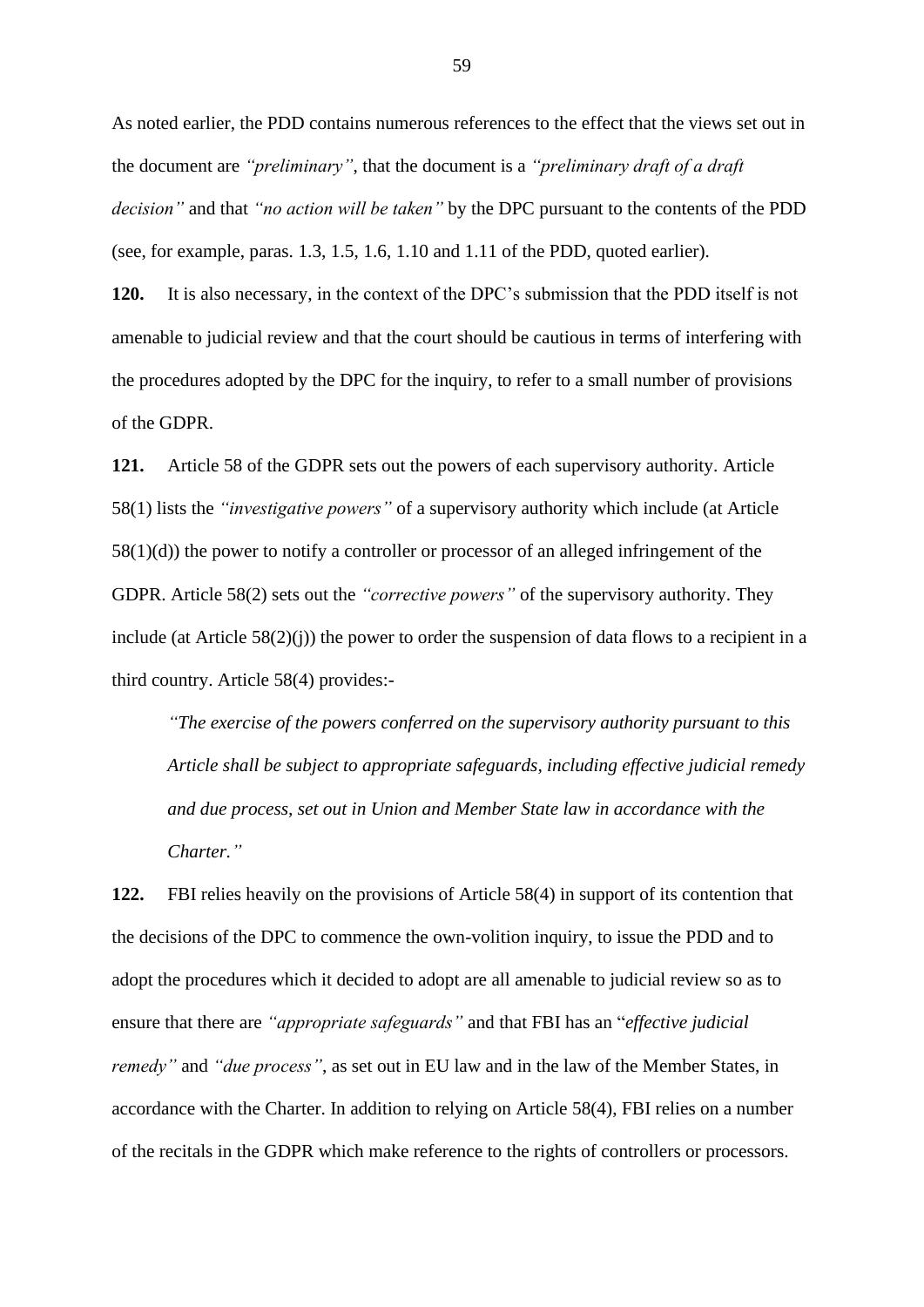**123.** The most relevant of those Recitals, in this context, are Recitals (118), (129) and (141). Recital (118) makes clear that supervisory authorities under the GDPR (which, of course, includes the DPC) are subject to judicial review and that that does not compromise their independence. Recital (129), which refers to the investigative and corrective powers of supervisory authorities, states that such powers *"should be exercised in accordance with appropriate procedural safeguards set out in Union and Member State law…"* and refers to the right of every person to be heard before any individual measure affecting the person is taken. That recital also refers to the availability of judicial review in a relevant Member State in respect of legally binding decisions of the supervisory authority in that state. Finally, Recital (141) also refers to the possibility of judicial review in respect of the investigation by a supervisory authority following a complaint.

**124.** It can, at the very least, therefore, be inferred from these provisions of the GDPR that the possibility of judicial review of decisions taken by national supervisory authorities (including the DPC) is envisaged and may be required in particular circumstances by the GDPR. As just noted, Article 58(4) of the GDPR makes express reference in the context of the need for *"appropriate safeguards"* in respect of the exercise of powers by supervisory authorities to the right to *"effective judicial remedy and due process"* and to the Charter. Article 47 of the Charter confers a right, within the field of application of the Charter, to an *"effective remedy"* before an independent and impartial tribunal.

**125.** It will also be recalled that the various decisions of the DPC in connection with the complaint originally made by Mr. Schrems were the subject of judicial review, a reference to the CJEU which led to the judgment of that court in *Schrems I* and an order of the High Court (Hogan J.) quashing the decision of the DPC to refuse to investigate Mr. Schrems' complaint and remitting the complaint to the DPC.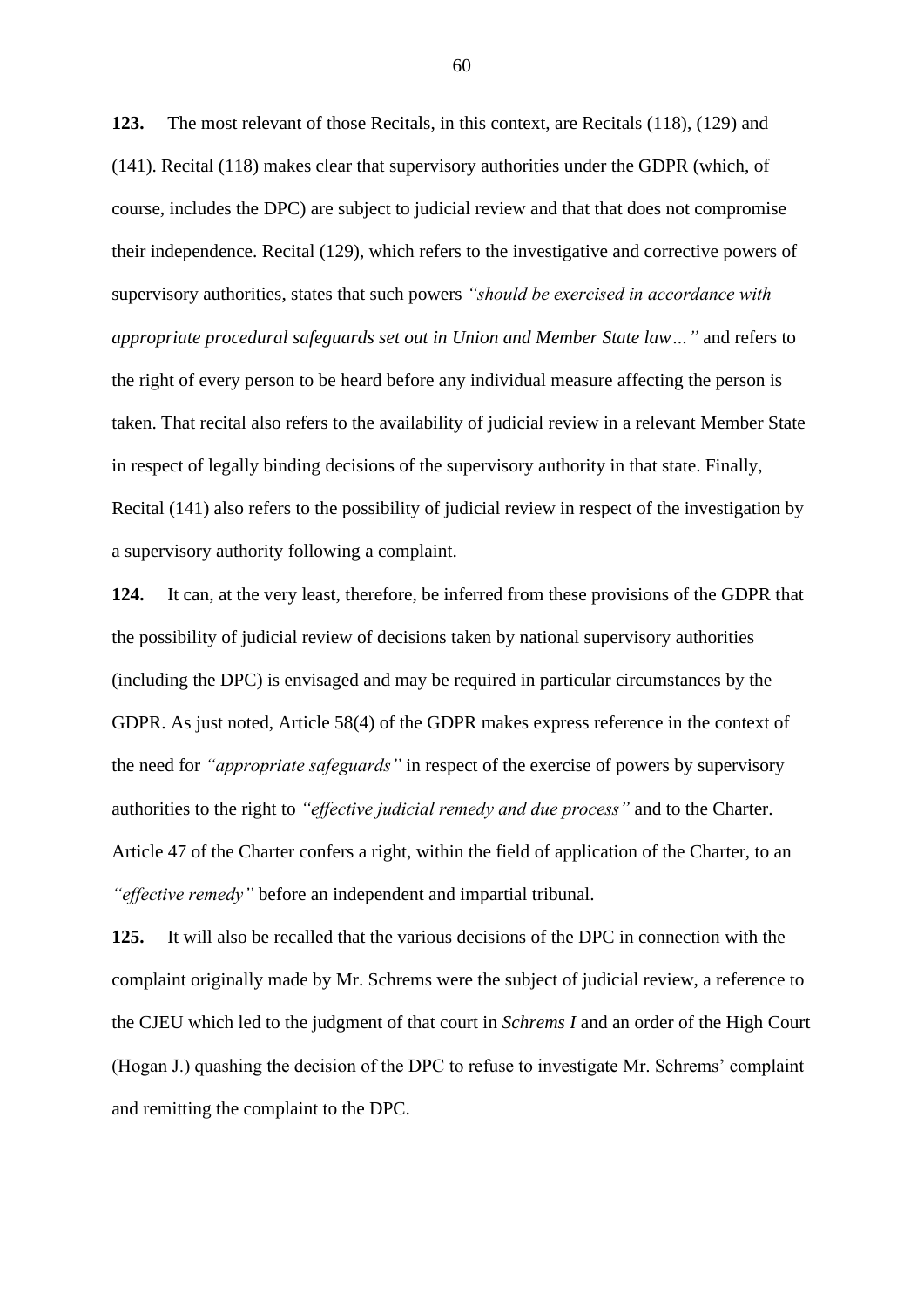**126.** It seems to me that I must consider the submission advanced on behalf of the DPC to the effect that the court should not supervise the exercise of powers by the DPC and should be cautious about interfering with the exercise of those powers in light of these various statutory provisions and the provisions of the GDPR.

**127.** As I have outlined, the PDD is stated to have two purposes. The first is to notify FBI of the commencement of the inquiry to consider the two issues outlined above. The second is to set out the background and basis for the inquiry, to set out the Commissioner/DPC's preliminary view on those issues and to invite submissions from FBI. FBI maintains that the DPC is not entitled to commence the inquiry in this way and to adopt the procedures which it is purported to adopt for various reasons, including that the DPC has acted in breach of the provisions of the 2018 Act and the GDPR and of FBI's legitimate expectations as to the procedures which would be followed in the case of any inquiry and that the PDD and the procedures adopted are in breach of FBI's right to fair procedures for a number of reasons, as well as being unlawful in other respects.

**128.** I am satisfied that FBI must be entitled to challenge the decision to commence the inquiry and to adopt the procedures for the inquiry which have been set out by the DPC. Since the DPC's decision to commence the inquiry is comprised in and notified to FBI by the PDD, I agree that it is open to FBI to seek judicial review in respect of the PDD itself as well as asking the court to judicially review the procedures adopted by the DPC. I do not accept that the court is precluded from doing so on any of the grounds advanced by the DPC in its pleadings or in its written or oral submissions.

**129.** The DPC relies on the statements contained in the PDD to the effect that the document is intended only to set out the preliminary views of the Commissioner, that no action will be taken by the DPC pursuant to its contents and that the PDD itself does not affect or alter legal rights In support of its contention that it should not be amenable to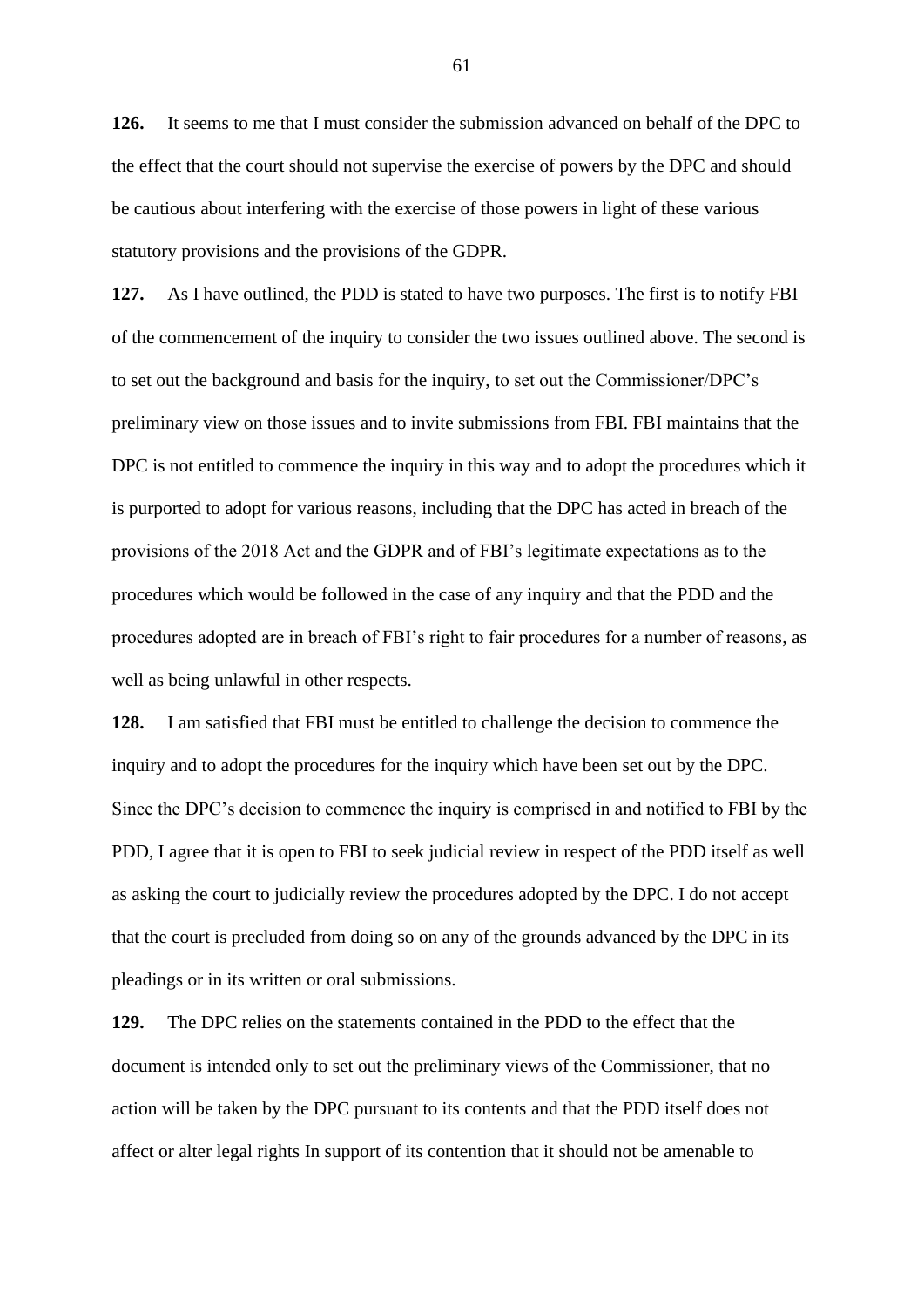judicial review. I do not agree. It is true that the PDD does repeatedly state that the document is a preliminary draft and that the views set out in the PDD are preliminary views only and that no action will be taken on foot of the PDD. However, that does not mean that the commencement of the inquiry and the PDD itself (one of the purposes of which was to notify FBI of the commencement of the inquiry) do not have legal consequences.

**130.** First, as noted above, the commencement of an inquiry by the DPC into suspected infringement of the GDPR does have legal consequences. Once an inquiry is commenced, the DPC may cause any of its powers under Chapter 4 (other than s. 135) to be exercised and/or an investigation under Chapter 5 to be carried out (s. 110(2)). Chapter 4 (ss. 129 to 136) of the 2018 Act provides for a range of powers to be exercised by the DPC, including the appointment of authorised officers, who are given a range of powers, including entry, search and seizure powers, the entitlement to apply for search warrants and to serve an information notice requiring certain information from a controller or processor. Chapter 4 creates various criminal offences to support the DPC and its authorised officers in respect of the powers contained in that chapter. There are other compulsory powers contained in Chapter 5. The DPC may cause those powers to be exercised for the purposes of an inquiry which it has caused to be conducted under s. 110(1) of the 2018 Act. The decision by the DPC to commence an inquiry and the commencement of that inquiry does, therefore, have legal consequences in that those compulsory powers to which I have just referred may be exercised by the DPC for the purposes of such inquiry.

**131.** Second, while the PDD itself does not amount to a *"draft decision"* which the DPC can submit to the Article 60 cooperation and consistency procedure, unless FBI puts in submissions and persuades the Commissioner/DPC that the preliminary views contained in the PDD ought not to be adopted, it is likely that the *"draft decision"* taken by the DPC will reflect those preliminary views which will, therefore, become the DPC's final views for the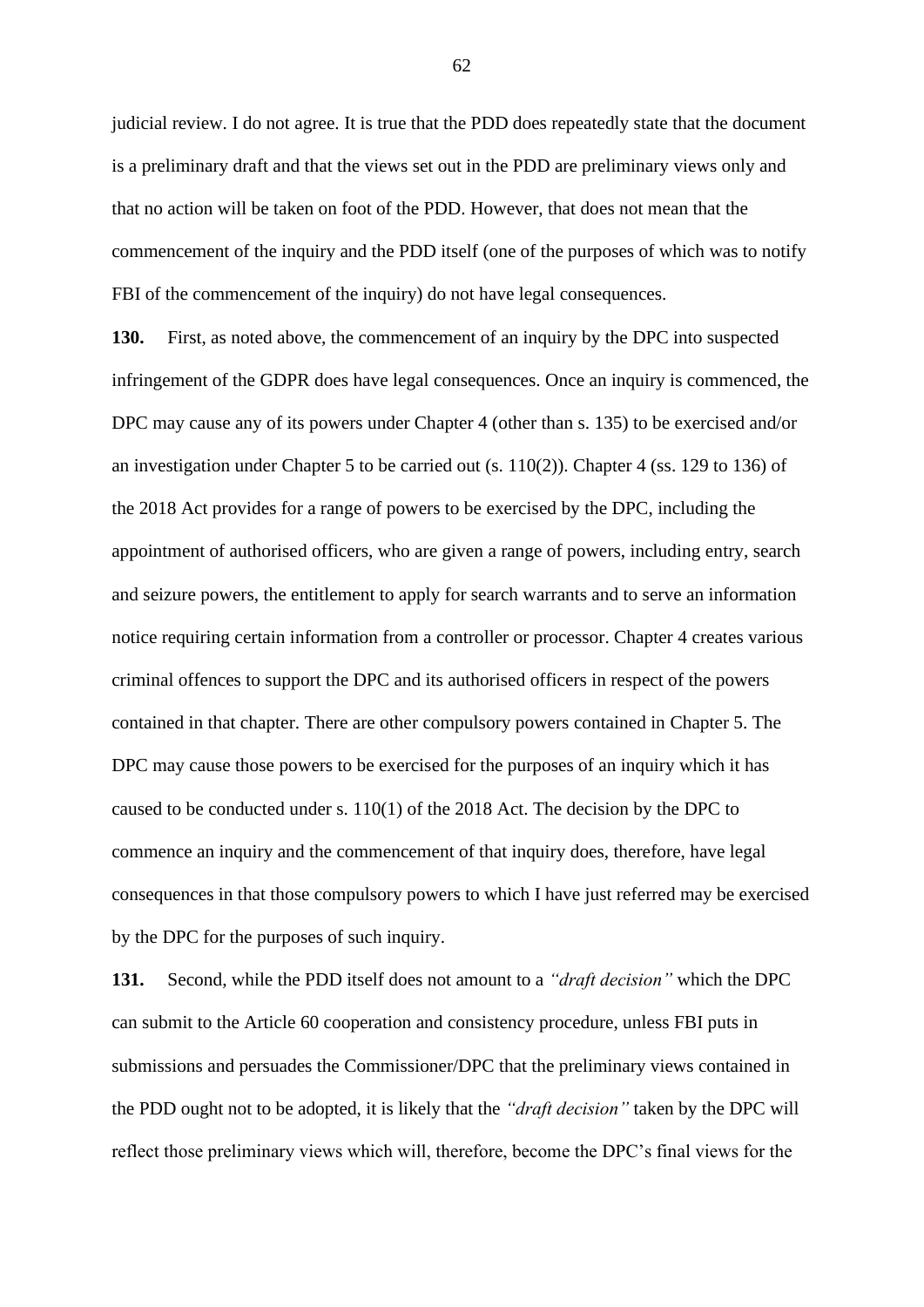purposes of the *"draft decision"* submitted to the Article 60 procedure. In circumstances where one of the complaints made by FBI is that the procedures provided for in the PDD, including the time period within which it was required to put in its submissions were unfair, it would, in my view, be quite wrong to hold that it was not open to FBI to seek judicial review in respect of the PDD which set out those procedures. As Meenan J. confirmed in *National Maternity Hospital v. Minister for Health* [2019] 1 IR 719 ("*NMH*") *"judicial review proceedings are directed against the decision-making process rather than the decision itself"* (para. 15, at 724). In this case, in order to challenge the *"decision-making process"*, FBI has to be entitled to challenge the PDD itself which, not only commenced the inquiry but which also set out the process which would ultimately lead to the *"draft decision"* being submitted by the DPC to the Article 60 procedure.

**132.** There are two further reasons why, in my view, not only the procedures adopted by the DPC for the purpose of its inquiry but the PDD itself must be open to challenge by judicial review, leaving aside the merits of the challenge itself.

**133.** First, FBI's challenge to the PDD is somewhat analogous (although not identical) to a challenge to a resolution by the Houses of the Oireachtas to establish a tribunal of inquiry under the Tribunals of Inquiry (Evidence) Acts. Even though the report of a tribunal does not impose liabilities or affect rights and its conclusions are, in the often-quoted words of Costello J. in *Goodman (No. 1)*, *"devoid of legal consequences"* (at 557) and *"sterile of legal effect*" (at 562) and even though, in the words of Finlay C.J. in the Supreme Court in that case, the tribunal has no power to inflict a penalty and its determinations cannot *"form any basis for the punishment by any other authority of that person"* (at 588) and its function is to *"make a finding of fact, in effect, in vacuo, and to report it to the legislature"* (at 590), nonetheless the resolution(s) establishing the tribunal can be challenged in the courts (albeit unsuccessfully in that case). There are, of course, obvious differences between a resolution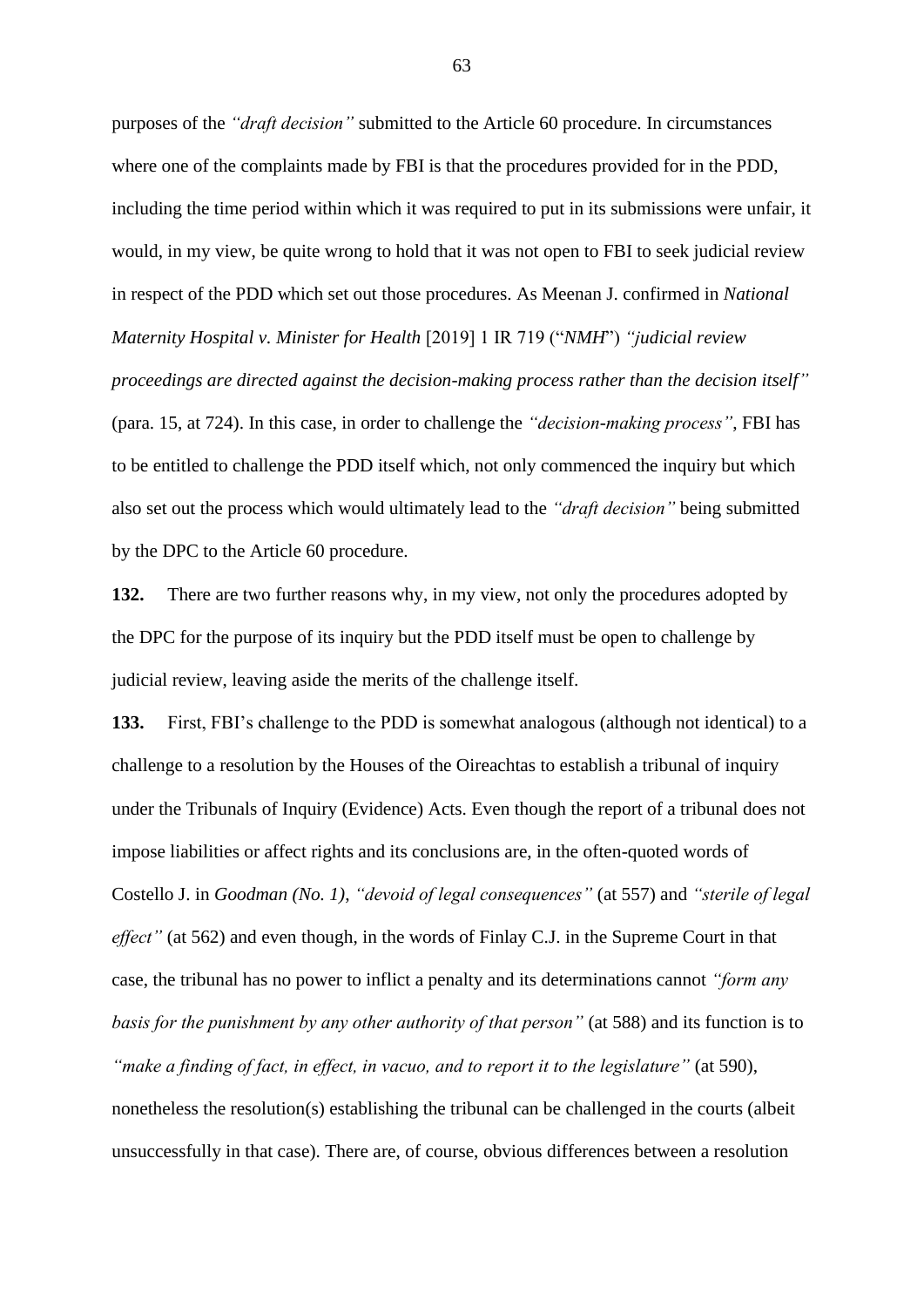establishing a tribunal of inquiry and the DPC's decision to commence the own-volition inquiry at issue in these proceedings in the form of the PDD. However, in my view, the analogy fits and supports the conclusion that even if it were the case that the decision to commence the inquiry and the PDD itself do not themselves, contrary to the conclusions I have just reached, affect rights and liabilities, nonetheless they are open to challenge by way of judicial review.

**134.** Second, I agree with FBI that in determining whether a particular decision (or report) is amenable to judicial review, the *"critical test is the source, rather than the object, of the exercise of any powers"* and that that is what *"justifies the conclusion that the Act is amenable to judicial review"* (per O'Donnell J. in *Shatter v. Guerin* at para. 41). Here, the source of the power of the DPC to commence the inquiry and to issue the PDD is s. 110 of the 2018 Act (as well as the provisions of the GDPR, including Articles 57 and 58). The statutory source of the powers exercised in commencing the inquiry and in issuing the PDD strongly supports the conclusion that the decision to commence the inquiry and the PDD itself, which notified FBI of that decision and of the procedures to be adopted, are amenable to judicial review.

**135.** I do not believe that the cases relied on by the DPC provide support for its contention that the PDD is not amenable to judicial review or that the court should not entertain FBI's challenge to the decision to commence the inquiry, to the PDD and to the procedures adopted by the DPC. I will deal with each of those cases in turn.

**136.** The first case relied on by the DPC is *NIB (No. 2)*. That was an application made in the context of an investigation by court appointed inspectors under the Companies Act, 1990 into National Irish Bank Ltd and a related company. They were the applicants in the proceedings which sought to restrict the inspectors from investigating certain matters on various grounds and to compel the inspectors to provide them with transcripts and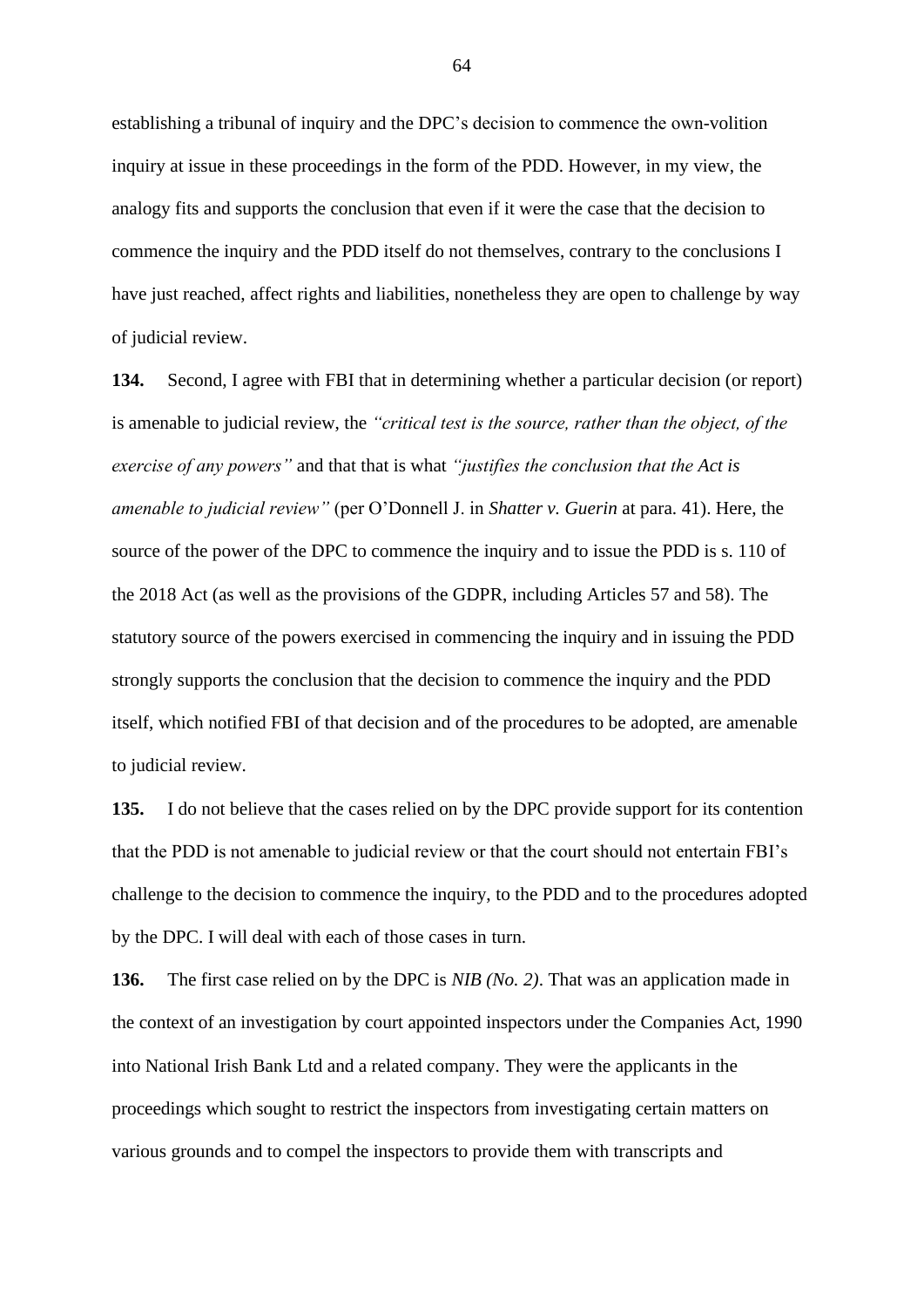documentation relating to interviews carried out by the inspectors. The High Court (Kelly J.) refused to grant the orders sought. In the course of his judgment, Kelly J. observed that to make orders in the terms sought would *"give rise to the possibility of endless applications to the court asking it to in effect second guess decisions made the inspectors as to what steps they consider necessary in order to report upon the issues"* (at 207). Kelly J. then stated that the inspectors *"should not have to carry out their duties while constantly looking over their shoulders at the court in anticipation of decisions made by them in the course of the investigation being the subject matter of a form of judicial review"* (at 207). Those observations were perfectly appropriate in the context of the applications before the court in that case (which was not a judicial review). However, that is not what is at issue in the present case. Here, FBI is seeking to challenge the commencement of the inquiry and the procedures adopted by the DPC on various grounds. This application and the issues raised by FBI cannot fairly be described as one of *"endless applications"* asking the court to *"second guess"* decisions of the DPC. FBI has sought to advance a fundamental challenge to the jurisdiction of the DPC to commence the inquiry in the manner in which it is done and to the procedures which the DPC has adopted in respect of the inquiry. Nor, I believe, could it be said that the nature of the challenge advanced by FBI is such that the DPC has been put in a position where it must *"constantly look over* [its] *shoulders at the court"* as was the case in *NIB (No. 2)*. There is, therefore, in my view, nothing in *NIB (No. 2)* to support the DPC's objections to the amenability of the decisions at issue and the procedures under consideration to judicial review.

**137.** The next case relied upon by the DPC is *Rowland*. That case involved a disciplinary process commenced by the defendant into the plaintiff's conduct as a sub-postmaster. The plaintiff sought to challenge the procedures being followed by the defendant shortly before an oral hearing was due to take place. He failed in his claim before the High Court on the basis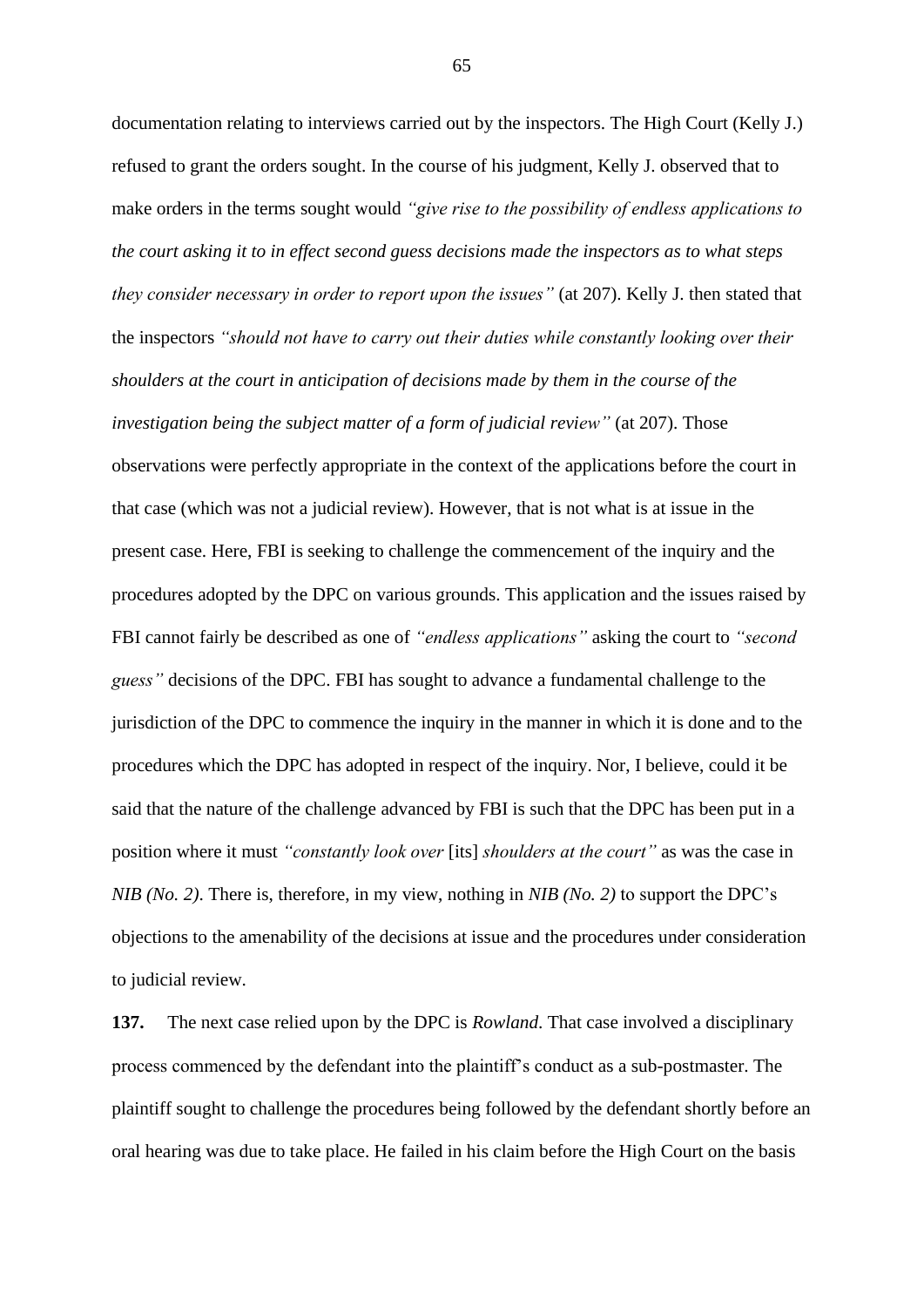that the process was still at an investigative stage and that it was premature to seek an injunction in respect of the process. The Supreme Court dismissed the appeal. In delivering the judgment of the Supreme Court, Clarke J. noted that generally procedural problems in a disciplinary process can be corrected, that there *"may well be a significant margin of appreciation as to the precise procedures to be followed"* and that, therefore, it would in many cases be premature for a court to reach any conclusion on the process until the process had concluded (para. 12, at 360). However, he acknowledged that there may be a limited number of cases where, by the time the court is asked to review the process, it *is "clear that the process has gone irremediably wrong"* and that, in such a case, it would be appropriate for the court to stop the process and save the parties from engaging in *"what must necessarily turn out to be the fruitless exercise of continuing a process whose conclusions if adverse are almost certain to be quashed"* (para. 13, at 361). Clarke J. did, however, state that, in such a situation, the court had to be satisfied that *"it is clear that the process has gone wrong, that there is nothing that can be done to rectify it and that it follows that it is more or less inevitable that any adverse conclusion reached at the end of the process would be bound to be unsustainable in law"* (para. 14, at 361).

**138.** While the DPC relies upon these dicta of Clarke J., I do not think that the decision and procedures under challenge in the present case are similar to the procedures at issue in *Rowland*. The challenge which FBI has sought to mount against the DPC's decisions and procedures in the present case is a fundamental one and goes to the commencement of the inquiry itself, as well as to the procedures adopted by the DPC. In light of the breadth of the challenge, both to the commencement of the inquiry and to the procedures adopted, it seems to me that this case must inevitably fall within the limited number of cases where it is appropriate for the court to intervene at an early stage. If FBI is correct in the grounds of challenge which it has sought to advance, then it would surely be better to have those grounds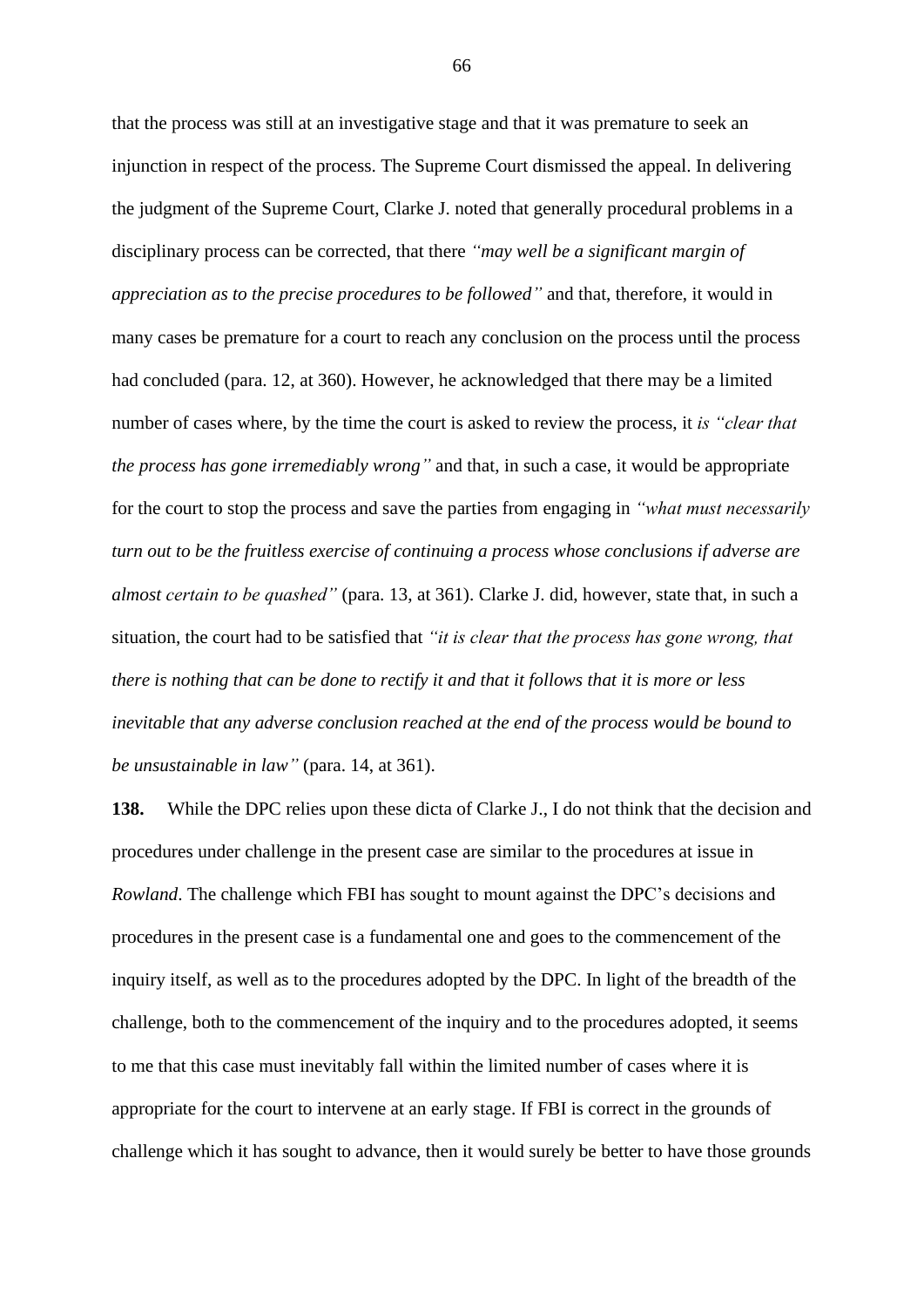considered and determined before the process put in place by the DPC concludes and leads to a *"draft decision"* being submitted to the Article 60 procedure with all that that entails. If FBI is correct, this would be a case in which the process went *"irremediably wrong"* from the start. There is also the real risk from FBI's point of view that a failure to challenge the commencement of the inquiry and the procedures adopted at this point in time could lead to a subsequent finding that it had acquiesced in the inquiry and in the procedures. I do not, therefore, believe that there is anything in *Rowland* which supports the DPC's submission that the Court should not intervene by judicial review at this stage of the process.

**139.** Similarly, the decision in *Louth/Meath* can also be readily distinguished. That case involved an attempt to challenge a decision on jurisdiction in an investigation conducted by an equality officer under the Employment Acts, 1998 to 2004. The High Court dismissed the challenge and that decision was upheld by the Supreme Court on appeal. The Supreme Court held that similar principles applied to those applicable in the case of challenges during the course of a criminal trial. While such challenges by way of judicial review may, in principle, be available, they should only be permitted *"in truly exceptional circumstances"*. The Supreme Court was not satisfied that it had been established as a matter of probability that the equality officer was not acting with jurisdiction or had exceeded her jurisdiction and that the presumption that the decision-making process and the decision itself would have due regard to natural justice and fair procedure had not been dislodged. However, I do not accept that the Supreme Court in that case was attempting to lay down a universal principle to the effect that a challenge to an inquiry such as that commenced by the DPC and to the procedures adopted must always await the conclusion of the inquiry. It must, in an appropriate case, be open to a party to challenge the commencement of the inquiry and the procedures adopted where it seeks to make the fundamental case that there is no jurisdiction to embark on the process and that, if the proposed procedures were followed, the rights of the party would be irreparably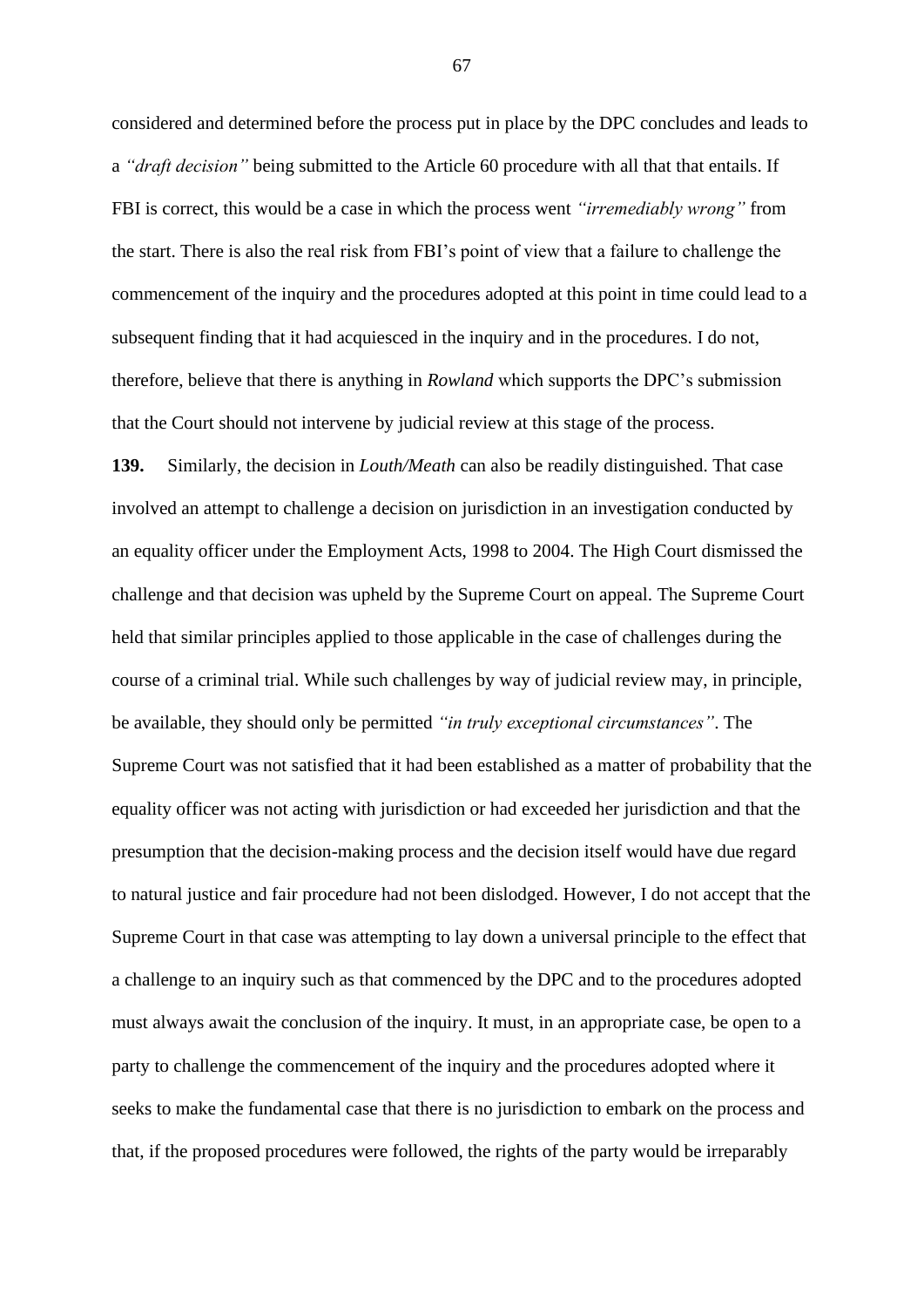adversely damaged. I do not, therefore, accept that the decision of the Supreme Court in *Louth/Meath* supports the submission advanced by the DPC as to the amenability of its decision to commence the inquiry, the PDD and the procedures to judicial review.

**140.** In my view, FBI was faced with a dilemma when considering whether to bring an application for leave to bring these proceedings. By applying when it did, it ran the risk that the DPC would advance the contention which it has, namely, that the PDD is only a preliminary draft decision and is not amenable to judicial review and that any challenge to the procedures is premature. If FBI had waited and sought to challenge the commencement of the inquiry, the PDD and the procedures adopted at a later stage, such as when the *"draft decision"* was ultimately made by the DPC for submission to the Article 60 procedure, FBI could well have been found to have left its challenge too late and to have acquiesced in the inquiry and in the procedures and to have waived its entitlement to bring its challenge. That is precisely what happened in respect of the grounds of challenge in *Shatter v. DPC*. In that case, while the High Court (Meenan J.) held that the DPC had prejudged a central issue in its investigation into whether the appellant had breached the Data Protection Acts, nonetheless, the appellant was found to have acquiesced in the particular procedure and was precluded from relying on that aspect of his appeal (paras. 38 to 40). If FBI did not bring these proceedings when it did, there was a real risk that it might be found to have acquiesced in the inquiry and in the procedures and might well, therefore, have been precluded from advancing its challenge or some of its grounds of challenge as the appellant was in *Shatter v. DPC*. **141.** In conclusion, I am satisfied that, as a matter of Irish law and as a matter of EU law (in particular, the provisions of the GDPR and Article 47 of the Charter to which I have referred), the DPC's decision to commence the own-volition inquiry into the EU/US data

transfers by FBI to Facebook Inc., the DPC's decision to issue the PDD and its decision to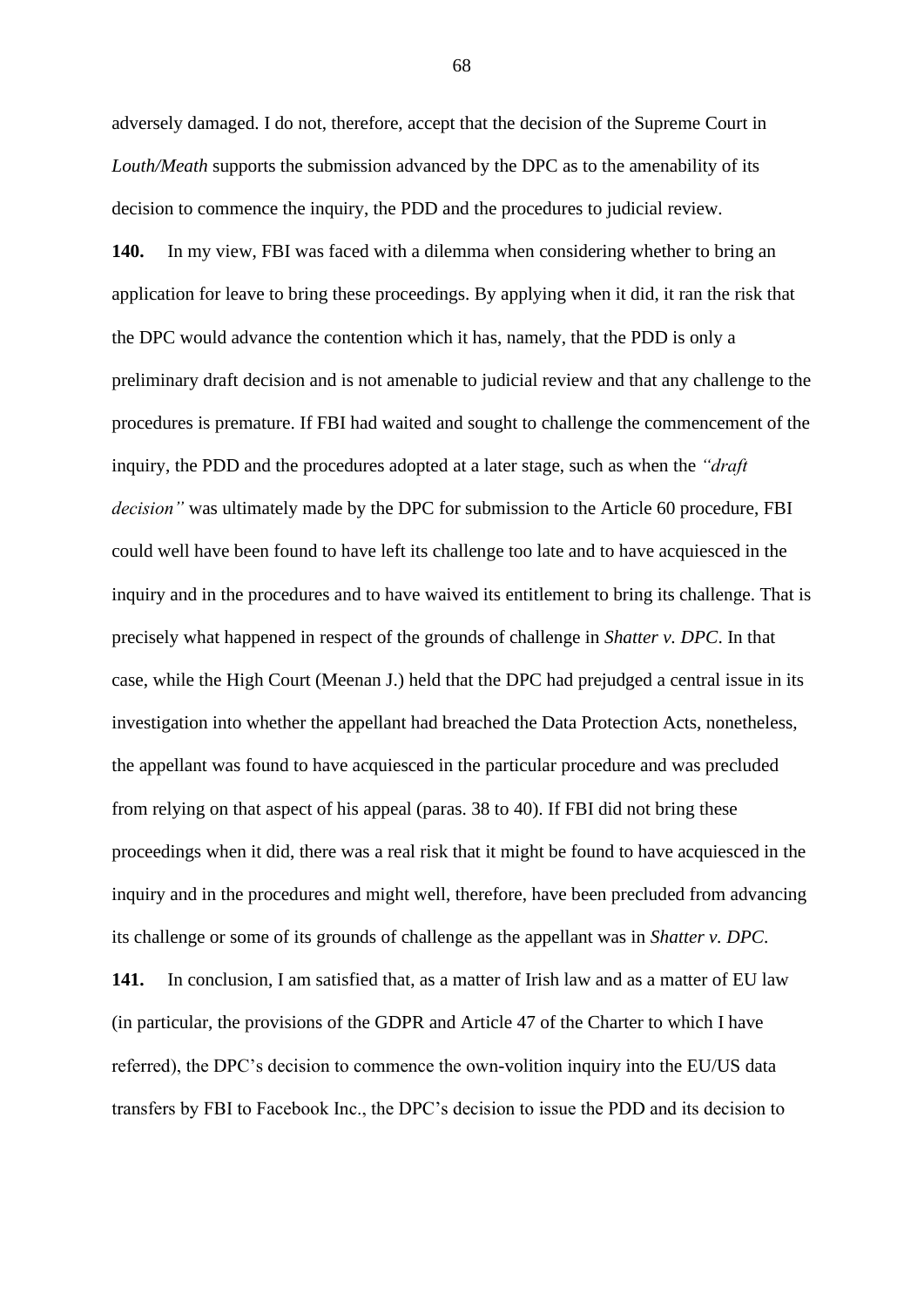adopt the procedures for the inquiry are all amenable to judicial review and the DPC's contentions to the contrary must be rejected.

**142.** I will now turn to consider each of the grounds of challenge advanced by FBI as well as the contention made and then withdrawn by the DPC that FBI's proceedings are an abuse of process.

# **13. Alleged Failure by DPC to Conduct an Investigation/Inquiry Before Reaching a Decision**

#### **(a) Summary of the Parties Positions**

## *(1) FBI*

**143.** FBI contends that the DPC has acted in breach of and *ultra vires* its powers under s. 110 of the 2018 Act, in breach of certain provisions of the GDPR and in breach of a clear requirement in the CJEU's judgment in *Schrems II* to carry out an investigation prior to forming a view as to whether or not a data subject is afforded an adequate level of protection in a third country, by issuing the PDD (containing the *"preliminary views"* of the DPC) without carrying out any inquiry or investigation. It relies on the express terms of s. 110(1) of the 2018 Act which refer to the power of the DPC *"in order to ascertain whether an infringement has occurred or is occurring"* to *"cause such inquiry as it thinks fit to be conducted for that purpose"*. FBI asserts that the DPC must actually inquire into relevant factual and legal matters before reaching a decision. It concludes that that necessarily requires the DPC to carry out a fact-finding exercise and to obtain submissions from FBI before reaching a decision. It relies on various definitions of the word *"inquiry"* in *The Oxford English Dictionary* (2<sup>nd</sup> Ed.) (Volume VII), including the definition of "*inquiry*" as meaning: *"the action, or an act or course, of inquiring"* and *"the action of seeking, spsp. (now always) for truth, knowledge, or information concerning something; research, investigation, examination"*.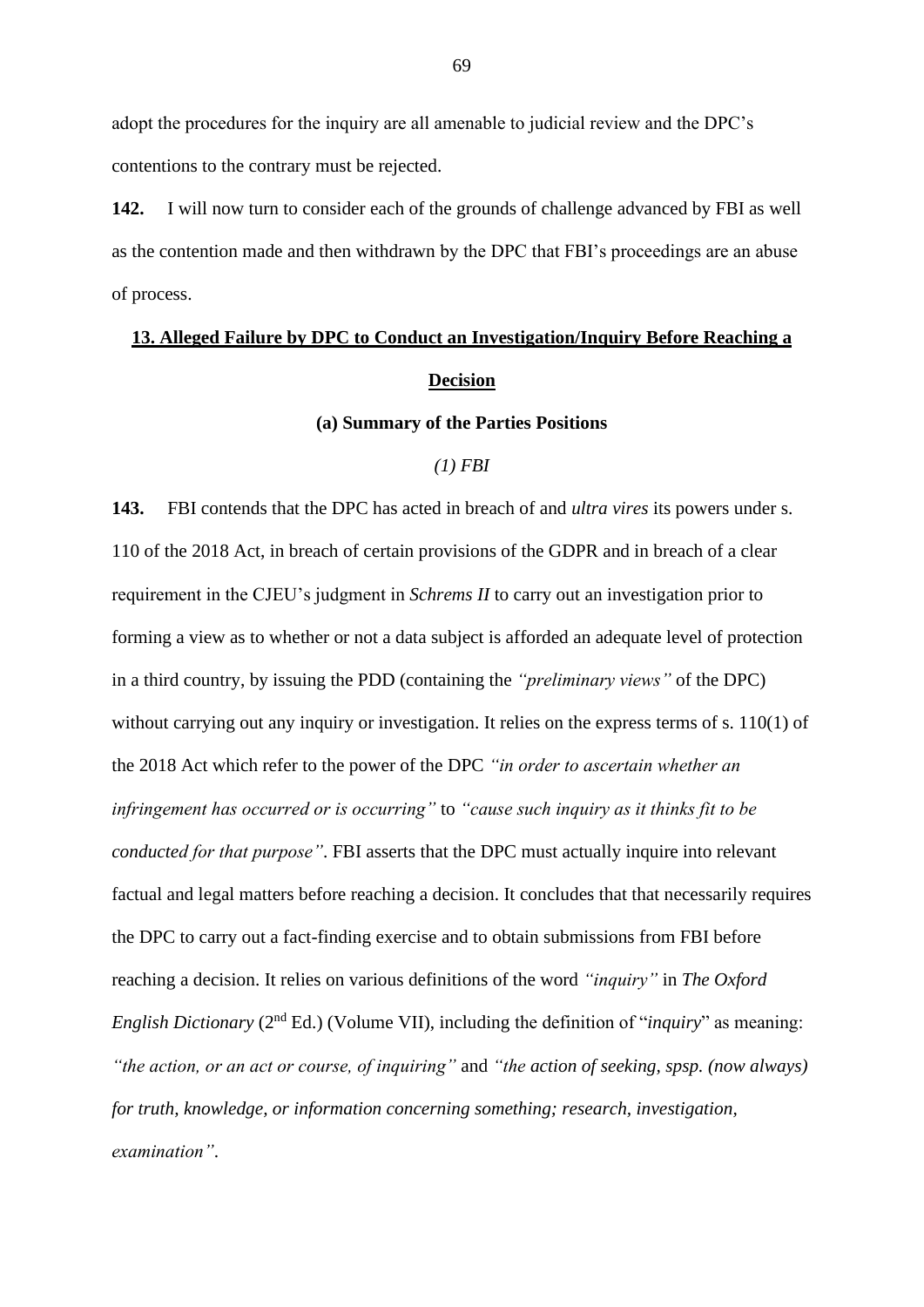**144.** It says that the requirement to carry out such an inquiry before reaching a decision is reinforced by s. 111(1) which refers to the decision to be made by the DPC *"where an inquiry has been conducted"* of the DPC's own commission and *"having considered the information obtained in the inquiry"*.

**145.** FBI submitted that the DPC omitted the crucial step of inquiring into or investigating the relevant factual and legal matters before issuing the PDD and that the opportunity afforded to FBI in the PDD to make *"targeted submissions"* on the issues arising was not sufficient. It pointed to the fact that the DPC did not request any information from or ask any questions of FBI before issuing the PDD. It submitted, therefore, that the DPC did not carry out any proper inquiry before taking a decision in the form of the PDD. It drew attention to para. 84(3) of the DPC's statement of opposition in which the DPC admitted that an *"inquiry"* involves *"a process of gathering information"*. However, it should be noted that para. 84(3) goes on to state that:-

*"In the absence of any prescribed requirements for an 'inquiry' under section 110, it is expressly pleaded that the process of information gathering can take place in many different ways, provided it complies with the requirements of procedural fairness."*

**146.** FBI relied on a number of provisions of the GDPR (which it noted the 2018 Act was intended to give effect to) which makes express reference to the requirement on the part of a supervisory authority to carry out an investigation. In particular, FBI referred to Recital (122) which refers to the powers of and tasks conferred on a supervisory authority under the GDPR including *"handling complaints lodged by a data subject"* and *"conducting investigations on the application of* [the GDPR]". It referred to Article 57(1) which lists the following as among the tasks given to a supervisory authority:-

*"(f) Handle complaints lodged by a data subject…, and investigate, to the extent appropriate, the subject matter of the complaint…*;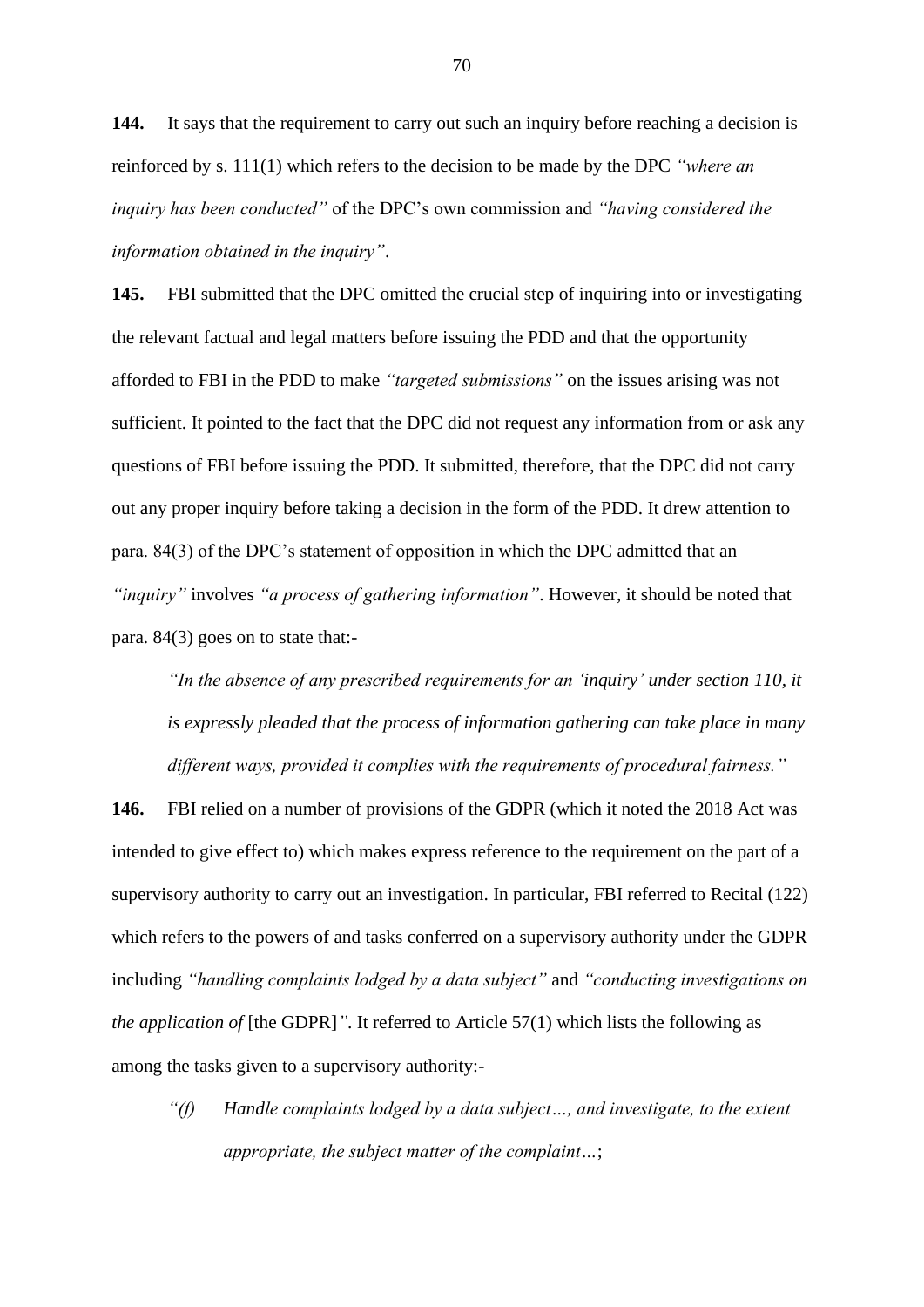*(h) Conduct investigations on the application of this regulation, including on the basis of information received from another supervisory authority or other public authority*;"

**147.** It also referred to Article 58(1) which lists a number of *"investigative powers"* conferred on the supervisory authority including:-

*"(d) To notify the controller or the processor of an alleged infringement of this regulation;"*

**148.** In addition, FBI relied on certain passages in the judgment of the CJEU in *Schrems II* which it said demonstrates that the CJEU envisaged that a supervisory authority, such as the DPC, would have to carry out an investigation into all the circumstances of the data transfers at issue before reaching a decision. It noted that, at para. 111 of its judgment, the CJEU referred to Article 58(1) of the GDPR conferring *"extensive investigative powers on each supervisory authority"* and to the obligation on a supervisory authority, if it takes the view *"following an investigation"* that a data subject whose personal data has been transferred to a third country is not afforded an adequate level of protection, to take appropriate action to remedy that inadequacy, thereby highlighting the requirement to carry out an *"investigation"*. At para. 112, the CJEU referred to a supervisory authority having to take into consideration *"all the circumstances"* of the data transfers at issue and, at para. 113, the CJEU referred to the obligation on the supervisory authority to suspend or prohibit certain data transfers where it formed the view that *"in light of all of the circumstances of* [the] *transfer"*, there was inadequate protection for the data subject. A similar reference to the requirement on a supervisory authority to suspend or prohibit a data transfer *"in light of all the circumstances"* of the transfer is contained in para. 147 of the judgment.

**149.** FBI relied on all of these references and to the press release issued by the DPC on the date of the judgment in *Schrems II* to the effect that the judgment and the case as a whole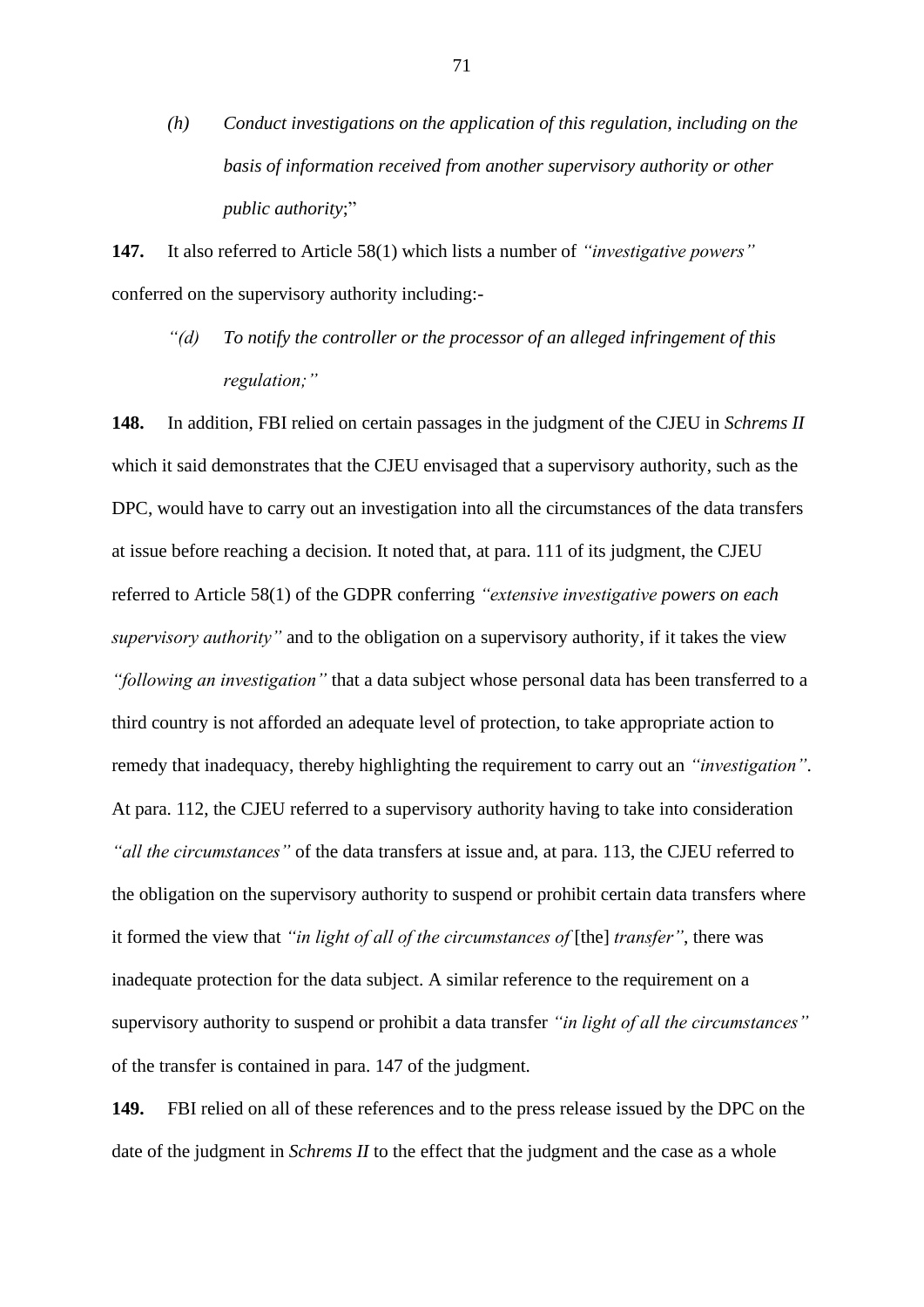*"will require careful consideration in the coming days and weeks"* and that the issue as to the application of SCCs in the case of transfers of personal data from the EU to the US *"will require further and careful examination, not least because assessments will need to be made on a case by case basis"*. FBI submitted that an inquiry meeting the requirements of s. 110 of the 2018 Act and satisfying the provisions of the GDPR and the judgment of the CJEU in *Schrems II* would have to address several issues on which the DPC would have to request information from FBI, which were set out at para. 42 of Ms. Cunnane's second affidavit, of 11th November, 2020 including:-

- (a) The EU-US data transfers made by FBI;
- (b) FBI's assessment of the relevant US law following the judgment in *Schrems II*;
- (c) The nature and extent of US national security requests made to Facebook Inc. in practice;
- (d) FBI's reliance on the SCCs and *"any supplementary measures"*;
- (e) Article 49 derogations on which FBI relies; and
- (f) The effects of any suspension order on FBI and others and the proportionality of any suspension.

**150.** FBI's position is that the steps taken by the DPC to ascertain the factual and legal position in relation to the data transfers as set out in the PDD (at paras. 1.21 to 1.24) and referred to para. 85 of the DPC's statement of opposition were not sufficient and its conclusions were factually incorrect (for the reasons stated at para. 41 of Ms. Cunnane's second affidavit). FBI gave the example of a factual error allegedly made at para. 5.16 of the PDD in which it was stated that FBI had never sought to invoke any of the derogations contained in Article 26(1) of the Directive, being the predecessor to Article 49 of the GDPR.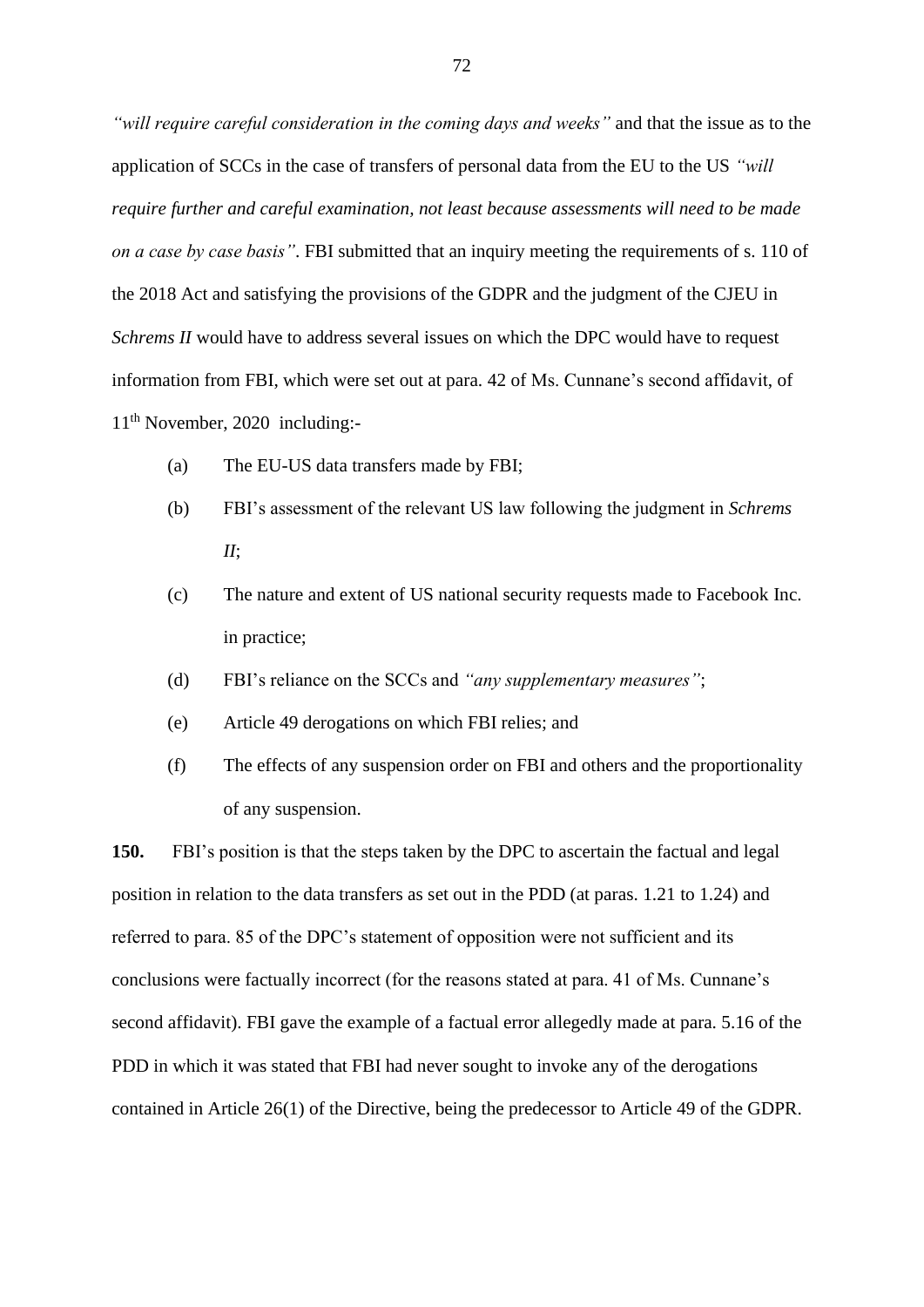FBI submitted that the DPC knew that FBI was, in fact, relying on derogations and it referred to the FBI's submission of  $22<sup>nd</sup>$  January, 2016.

#### *(2) The DPC*

**151.** The DPC disputes the claim that it has reached a decision or formed any conclusions in relation to the own-volition inquiry it has commenced. It relies on the terms of the PDD on foot of which the inquiry was commenced and relies on the express description of the PDD as a "*preliminary draft of a draft decision"* for the purposes of the Article 60 procedure, that it contains preliminary views only and that it makes clear that no action would be taken by the DPC on foot of its contents. It notes that a *"draft decision"* will be made only after submissions have been received from FBI and considered by the DPC. The DPC also rejects the contention that it failed to carry out any investigation before deciding to commence the inquiry and to issue the PDD. It relies on the extensive factual background which preceded the commencement of the inquiry, extending back to the complaint initially made by Mr. Schrems in 2013 and running from that date right up to, and subsequent to, the judgment of the CJEU in *Schrems II*. The DPC contends that it was perfectly reasonable to commence the own-volition inquiry by issuing the PDD and by expressing preliminary views on the relevant issues in that document.

**152.** The DPC relies on the express terms of s. 110 of the 2018 Act and to the reference in s. 110(1) to the entitlement of the DPC to *"cause such inquiry as it thinks fit"* to be conducted. It submitted that there is no statutorily prescribed procedure for the inquiries, including own-volition inquiries carried out by it (leaving aside for present purposes the dispute between the parties on whether FBI had a legitimate expectation based on the DPC's 2018 Annual Report). The DPC stressed that it had invited FBI to make submissions on the facts and on the law and rejected the contention that the reference to *"targeted"* submissions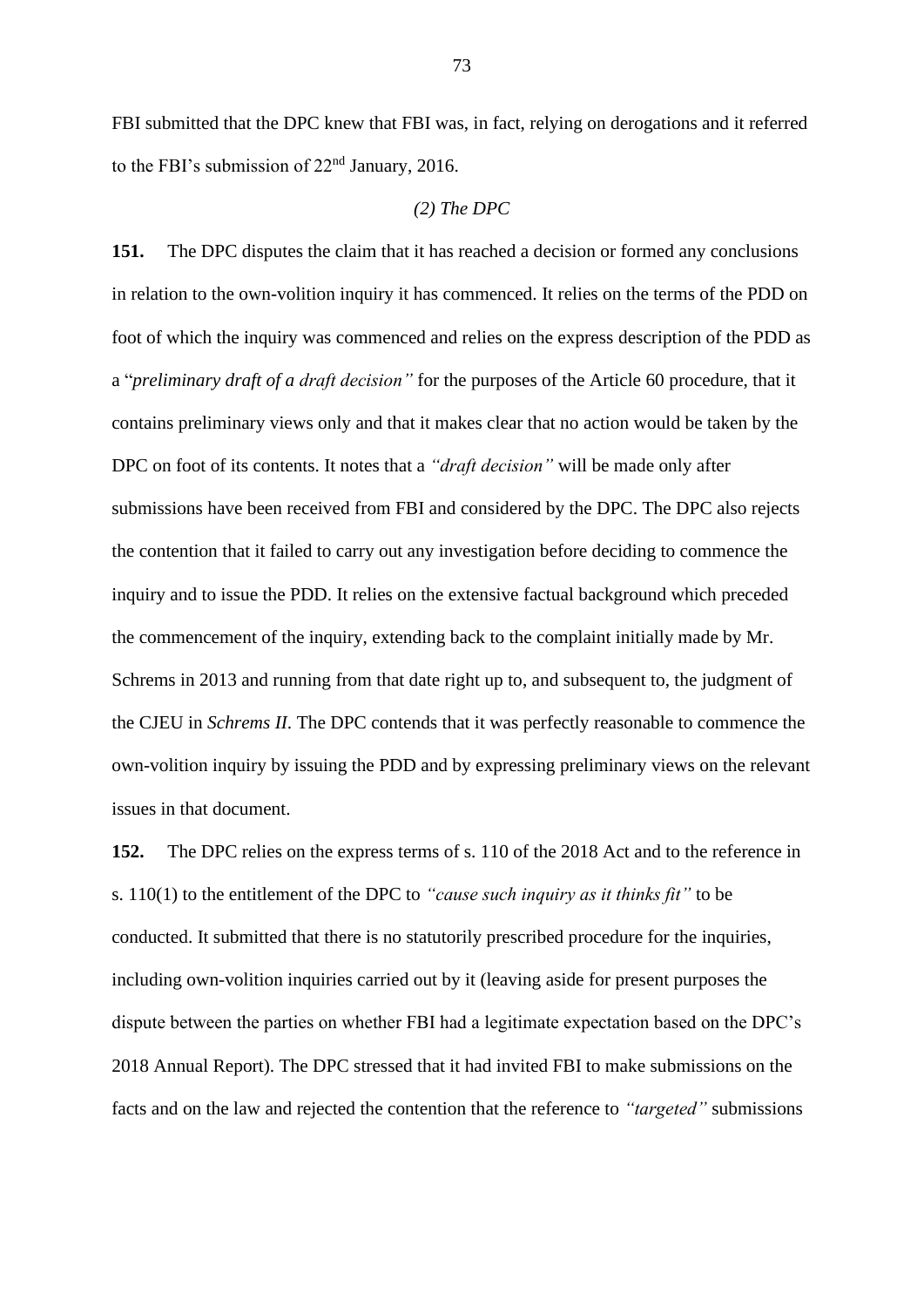in the PDD and in the correspondence was intended in some way to diminish or reduce the significance of the submissions being sought from FBI.

**153.** As regards the claim that information contained in the PDD was incorrect, the DPC submitted that it was entitled to rely on information made publicly available by FBI and on the factual matters set out in the CJEU's judgment in *Schrems II*. With regard to FBI's complaint that the DPC proceeded on the basis that there were no relevant changes to US law and practice, the DPC submitted that it was entitled to rely on the judgment in *Schrems II* and that it had not been said by FBI subsequent to the judgment that US law and practice had changed since then (although I note that counsel for FBI in his reply did mention that there had been recent changes in law and practice and that the US Government had published a white paper in September, 2020 setting out various changes, although he accepted that that information was not on affidavit). Insofar as FBI criticised the DPC for stating in the PDD that it was not aware of any supplementary measures adopted by FBI which would address the inadequate protection provided by US law, the DPC referred to publicly available information and noted that there was no reference to any supplemental measures in FBI's Data Policy or in the communication which it issued on  $17<sup>th</sup>$  August, 2020 after the judgment in *Schrems II*.

**154.** While accepting that there was no reason why the DPC could not have written to FBI in seeking information before commencing the inquiry by means of the PDD, the DPC submitted that it was entitled to proceed as it did and that it was open to FBI to make submissions in response to the preliminary views expressed in the PDD and to correct anything which FBI considered to be inaccurate. It stressed the full entitlement of FBI to make submissions as recorded in the PDD and in the surrounding correspondence.

*(3) Mr. Schrems*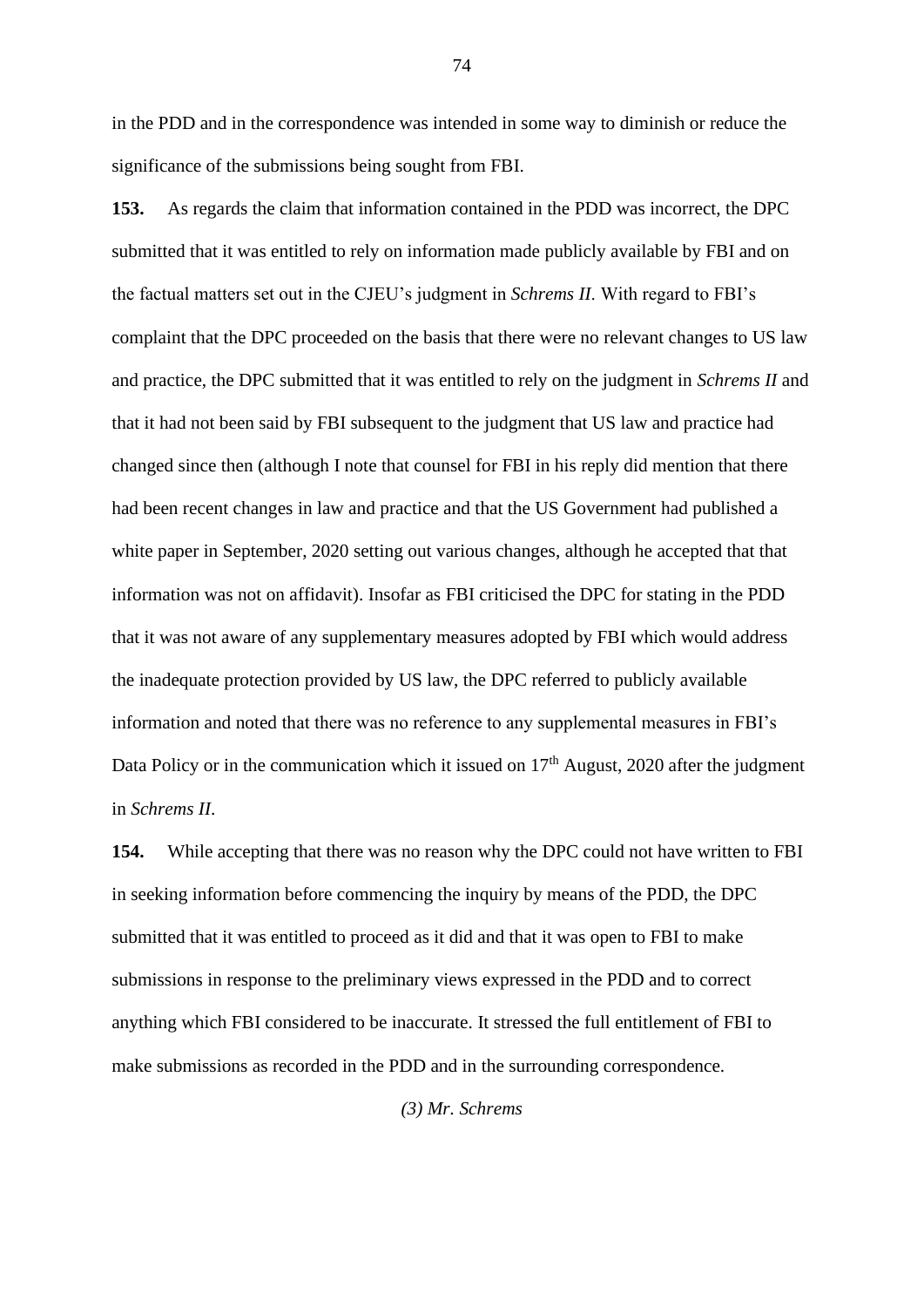**155.** While Mr. Schrems did not expressly address this issue in his submissions, he did stress the obligations on the part of the DPC to proceed expeditiously and with due diligence to consider his complaint and relied on several provisions of the GDPR and on passages from the judgment in *Schrems II* in support of his submissions in that regard. His essential case was that the DPC is under a duty to act expeditiously, to proceed with all due diligence and to make orders (including those suspending or preventing the EU-US data transfers) where those orders ought to be made. His position is that FBI is not entitled to impose obligations which unduly hindered or restricted the DPC in complying with those obligations.

## **(b) Discussion and Decision on This Issue**

**156.** I do not accept that the DPC acted *ultra vires* or in breach of the provisions of the 2018 Act, in breach of its obligations under the GDPR or otherwise in breach of EU law or contrary to the requirements or expectations of the CJEU in *Schrems II* in terms of the investigation or inquiry carried out by the DPC prior to issuing the PDD or in terms of the further investigation and inquiry envisaged by the terms of the PDD. I deal separately with the allegations of breach of fair procedures which have been advanced by FBI and confine this section of my judgment to a consideration of the investigation or inquiry issue.

**157.** In considering this ground of challenge, it is necessary to consider (1) the status and terms of the PDD and (2) the procedures adopted by the DPC, in order to determine whether there is any basis for the contention that the DPC proceeded to make a decision without carrying out an inquiry.

**158.** I have looked earlier at the provisions of ss. 110 and 111 of the 2018 Act. It is clear that under s. 110(1), the DPC is entitled to commence an inquiry and that it has a wide discretion in terms of the nature and extent of that inquiry. It is entitled to *"cause such inquiry as it thinks fit to be conducted"* for the purpose envisaged by the section. Section 12(8) makes clear that subject to the 2018 Act, the DPC is entitled to *"regulate its own*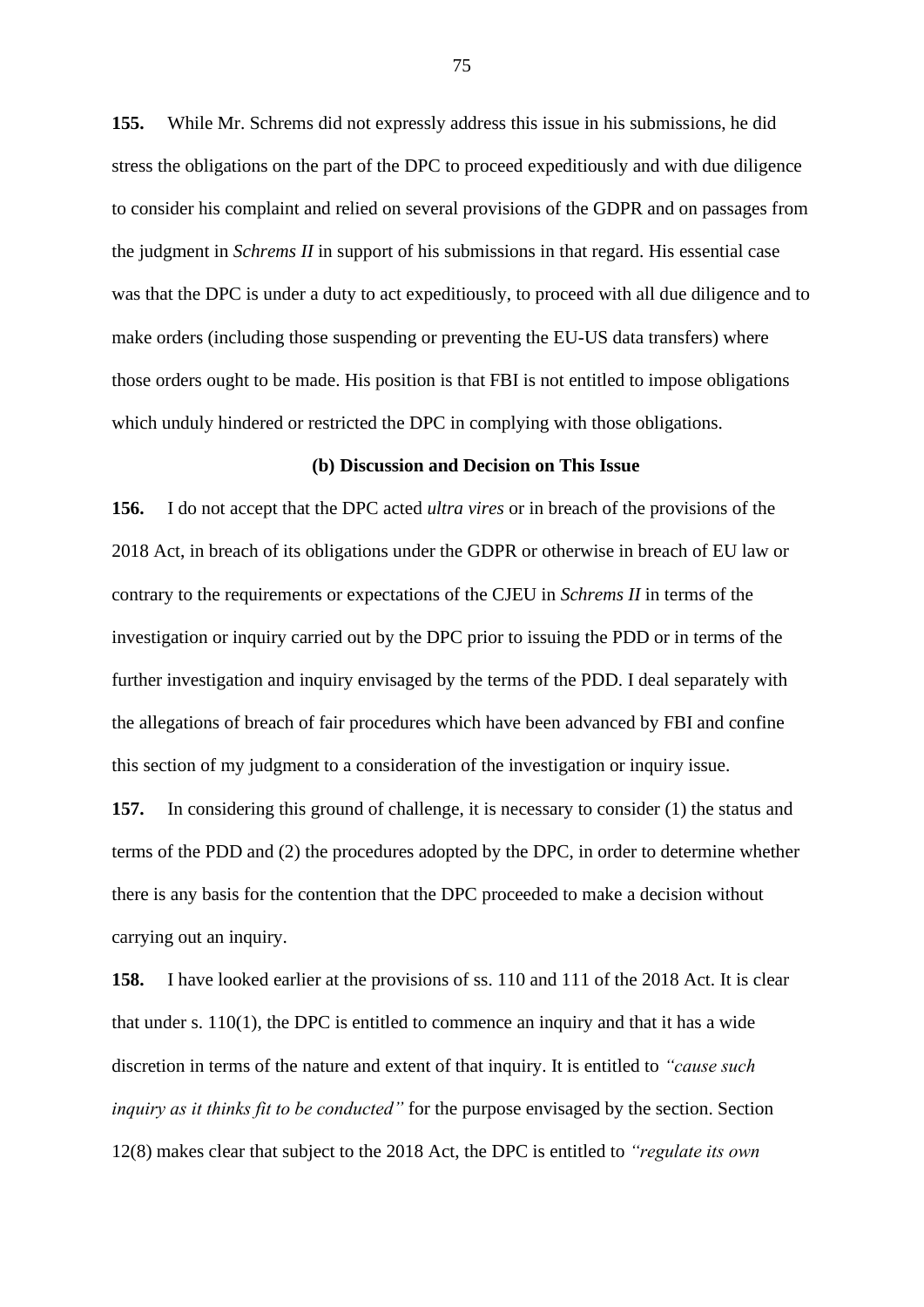*procedures"*. Leaving aside the grounds of challenge advanced by FBI on the basis of legitimate expectation and breach of fair procedures, and assuming that the inquiry does not breach any legitimate expectation of FBI or its right to fair procedures, then the DPC is entitled to carry out the inquiry as it thinks fit. I agree with FBI that an inquiry envisages the search for truth and involves the taking of steps to ascertain the facts and, where relevant (as here), the law. I also agree that an inquiry involves a process of gathering information. However, I accept the DPC's submission that in the absence of prescribed requirements for an inquiry under s. 110 (and leaving aside for the moment any question of an alleged breach of FBI's legitimate expectations in relation to the procedure to be adopted), it is open to the DPC to gather information in a variety of ways, subject at all times to the overriding requirement of fair procedures as well as the other requirements contained in the GDPR concerning the need for expedition and due diligence. It must also be the case that the information gathering and evaluation process which must be inherent in any inquiry must take place before the decision which is the end point of the inquiry is made. In this case, leaving aside any possible changes which may take place under the Article 60 procedure, the end point of the inquiry is a decision under s. 111 of the 2018 Act on infringement and possible corrective power. Even then, since it involves cross border processing, the decision is properly classified as a *"draft decision"* which must then be submitted to the Article 60 procedure.

**159.** I do not accept FBI's contention that the PDD amounts to the decision under s. 111 of the 2018 Act or the *"draft decision"* for submission to the Article 60 procedure. In order to determine the status of the PDD, it is necessary to consider the terms of the document and to read the document as a whole together with the surrounding correspondence. To treat the PDD as the decision under s. 111 or the *"draft decision"* for the purposes of Article 60 is to ignore completely the terms of the PDD and the correspondence. The PDD itself makes clear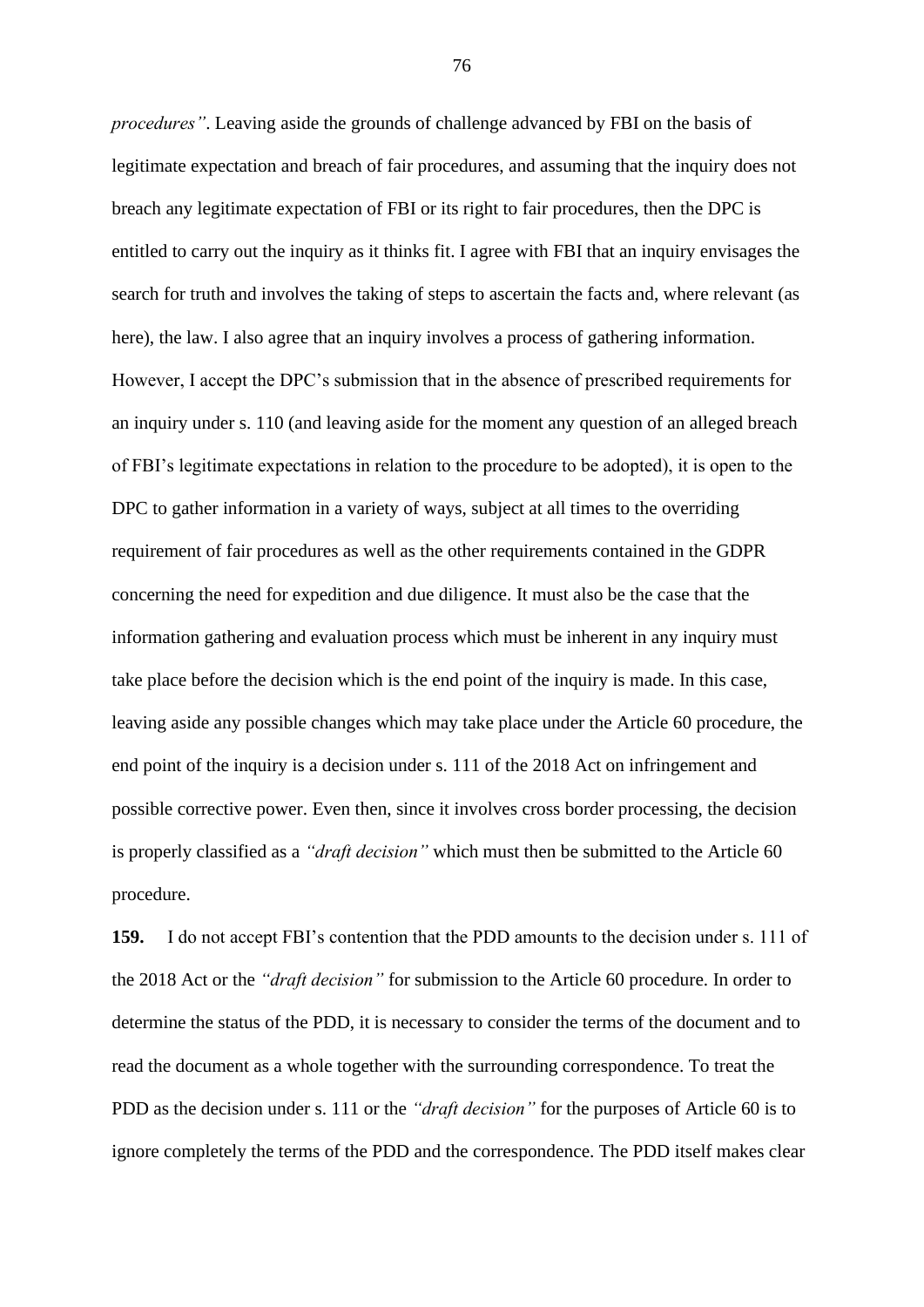what its purposes are, namely, to notify the commencement of the inquiry, to set out the background and basis for the inquiry and to present the Commissioner's preliminary views on the issues arising. The PDD makes clear that insofar as it sets out views, those views are preliminary views and are subject to submissions to be made by FBI on the issues arising. The PDD also makes clear that no action will be taken by the DPC on foot of its contents. All of that is clear from the introductory paragraphs of the PDD. It is, of course, necessary to read not only those introductory paragraphs but the entirety of the document, which I have done. I have attempted to set out the relevant terms of the PDD in an earlier part of this judgment and it is unnecessary to do so again here. It is made repeatedly clear in the PDD that the preliminary views of the DPC are subject to such submissions as FBI may make in respect of various matters set out in the document. The DPC's letter of 28<sup>th</sup> August, 2020 makes that clear as well and, insofar as it refers to the invitation to FBI to submit its written submissions, the letter states that FBI may make submissions in relation to *"any of the factual and legal matters addressed in the document, and in relation to the* [DPC's] *preliminary view on both the lawfulness of the actions of FBI"* in respect of the EU-US data transfers and on the question as to whether any one or more of the corrective powers in Article 58(2) of the GDPR should be exercised. The letter makes clear that the response will be carefully considered by the DPC following which a draft decision will be prepared for the purposes of the Article 60 procedure. That position was confirmed in the DPC's letter of  $3<sup>rd</sup>$  September, 2020 where the DPC confirmed that the preliminary views expressed in the PDD were not *"conclusions"*, that no conclusions at that point had been drawn by the DPC and that, on the contrary, the PDD made clear that the preliminary views expressed in the document were intended to provide FBI with *"a reference point against which it may make targeted submissions on all such matters of fact and/or law as it considers relevant to the issues under examination in the inquiry"* and that those submissions would be carefully considered by the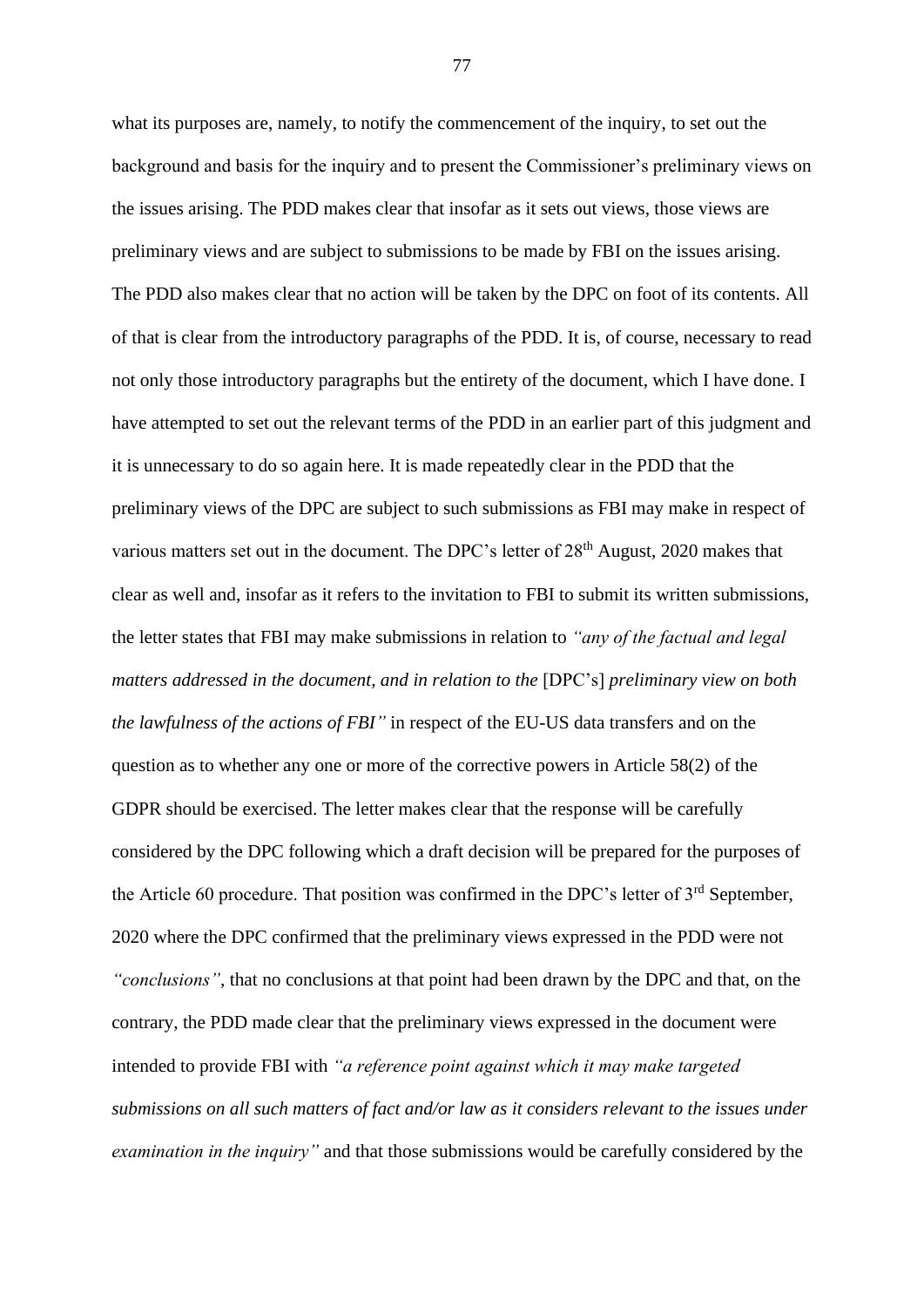DPC prior to the preparation of a *"draft decision"* for submission to the Article 60 process. Similarly, at the end of that letter, the DPC stated that, in the context of the submissions which FBI was invited to make:-

*"…It will be open to* [FBI] *to set out its position on all of those matters of fact and/or law it considers relevant to the issues under examination in the inquiry. Equally, and for the avoidance of doubt, it may address such other matters that it believes bear (or ought to bear) on the* [DPC's] *analysis, including issues relating to… 'the potential for a significant disruption* [FBI's] *business that a suspension may cause'."*

**160.** I am satisfied that the DPC has not reached a decision in the inquiry (or a *"draft decision"* for submission to the Article 60 process) other than a decision to commence the inquiry in the manner set out and explained in the PDD and in the surrounding correspondence. I also accept that, in deciding to commence the inquiry, the DPC was clearly in possession of a vast amount of information, having regard to its involvement, and the involvement of its predecessor, in the complaint originally made by Mr. Schrems in 2013 and in all of the various events which occurred since that complaint was made and extending up to and, indeed, after the CJEU gave judgment in *Schrems II* in July, 2020. I accept too that the DPC did carry out some further investigation before deciding to commence the inquiry by sending the PDD to FBI on  $28<sup>th</sup>$  August, 2020, by considering the publicly available information summarised at paras. 1.21 to 1.25 of the PDD to which I have referred earlier. Insofar as reference was made to the affidavits sworn in the context of the DPC proceedings, it was noted at para. 1.25 of the PDD that FBI would have the opportunity of referring to any additional or updated factual material to which the DPC ought to have regard and that any such updated material would be considered by the DPC.

**161.** While FBI may legitimately disagree with the extent of the investigation or inquiries conducted by the DPC prior to the commencement of the inquiry by issuing the PDD on  $28<sup>th</sup>$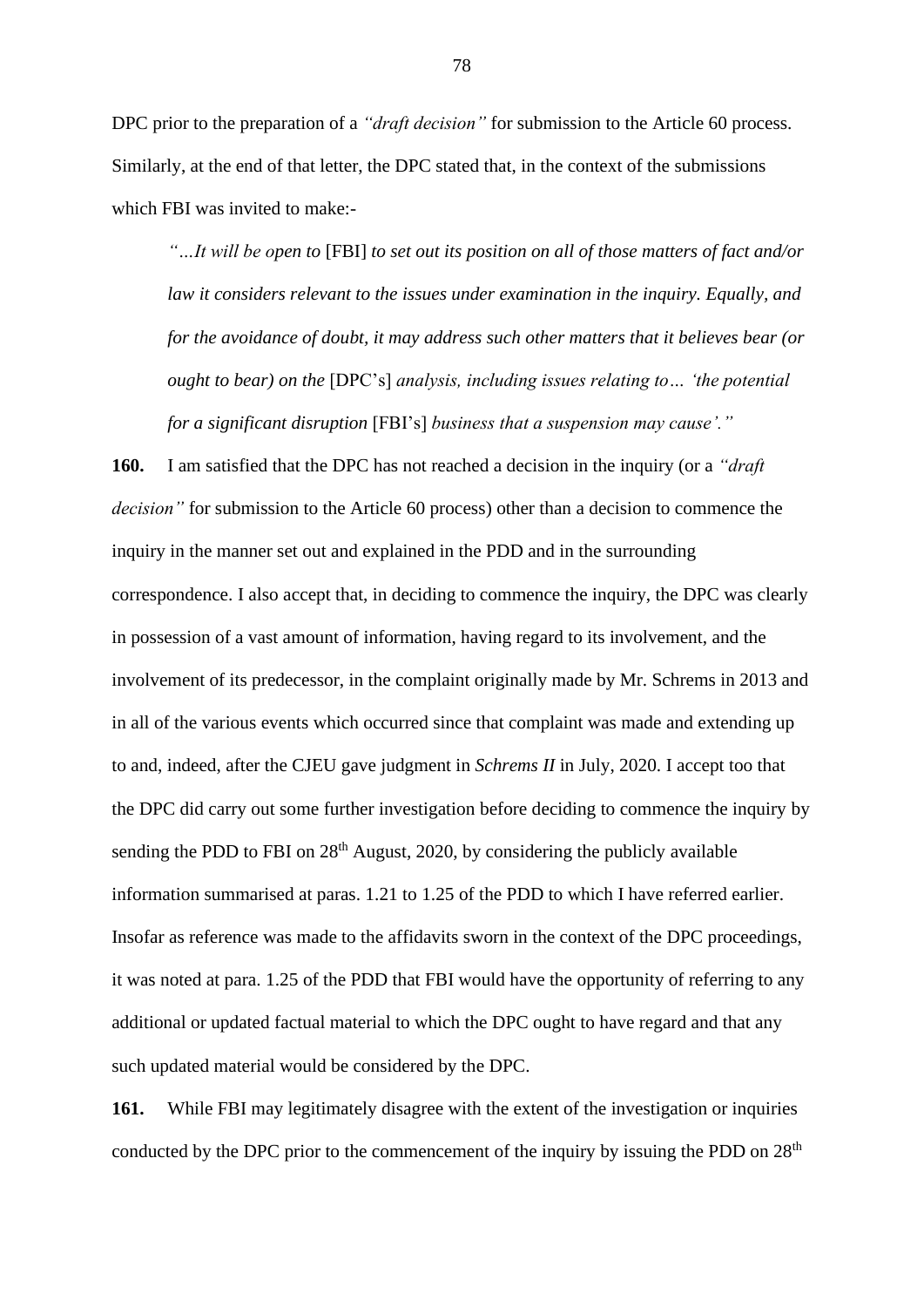August, 2020, in my view, the DPC does have a wide discretion as to how to proceed with its inquiry (leaving aside for the moment FBI's legitimate expectation) provided that it complies with fair procedures and with its obligations under the GDPR.

**162.** It is perhaps unfortunate that the DPC used the word *"targeted"* in the context of the submissions which were invited by FBI in the PDD and in the surrounding correspondence. That term has been seized upon by FBI to suggest that the DPC was not inviting FBI to make detailed submissions or was in some way downplaying the role of those submissions. However, I do not believe that the criticisms made concerning the use of that term are justified. I accept the explanation given by counsel for the DPC that the DPC's letter of 3<sup>rd</sup> September, 2020 made clear that the DPC did not intend to limit the extent of the submissions which were being invited from FBI. On the contrary, that letter made clear in various places that FBI was being invited to furnish submissions on any matters of fact or law which it considered relevant, including on the issue as to the effect of any suspension of data transfers on FBI and its business. That was also clear from the PDD and from the DPC's letter of 28<sup>th</sup> August, 2020.

**163.** FBI contends that the DPC was factually mistaken in respect of various matters set out in the PDD, such as whether FBI relies or has relied on Article 49 derogations in respect of the relevant data transfers or whether it relies on any supplementary measures in addition to the SCCs to ensure protection for data subjects or whether there have been any relevant changes to US law and practice. However, it was open to FBI and (in light of the position taken by the DPC at the hearing) remains open to FBI to make full submissions on the facts and on the law in relation to all of those matters and on any other matters it feels are relevant. The DPC has confirmed in correspondence, in the PDD, in the statement of opposition (which was verified on affidavit) and in its written submissions and oral submissions at the hearing that the Commissioner/the DPC will consider those submissions. I am entitled to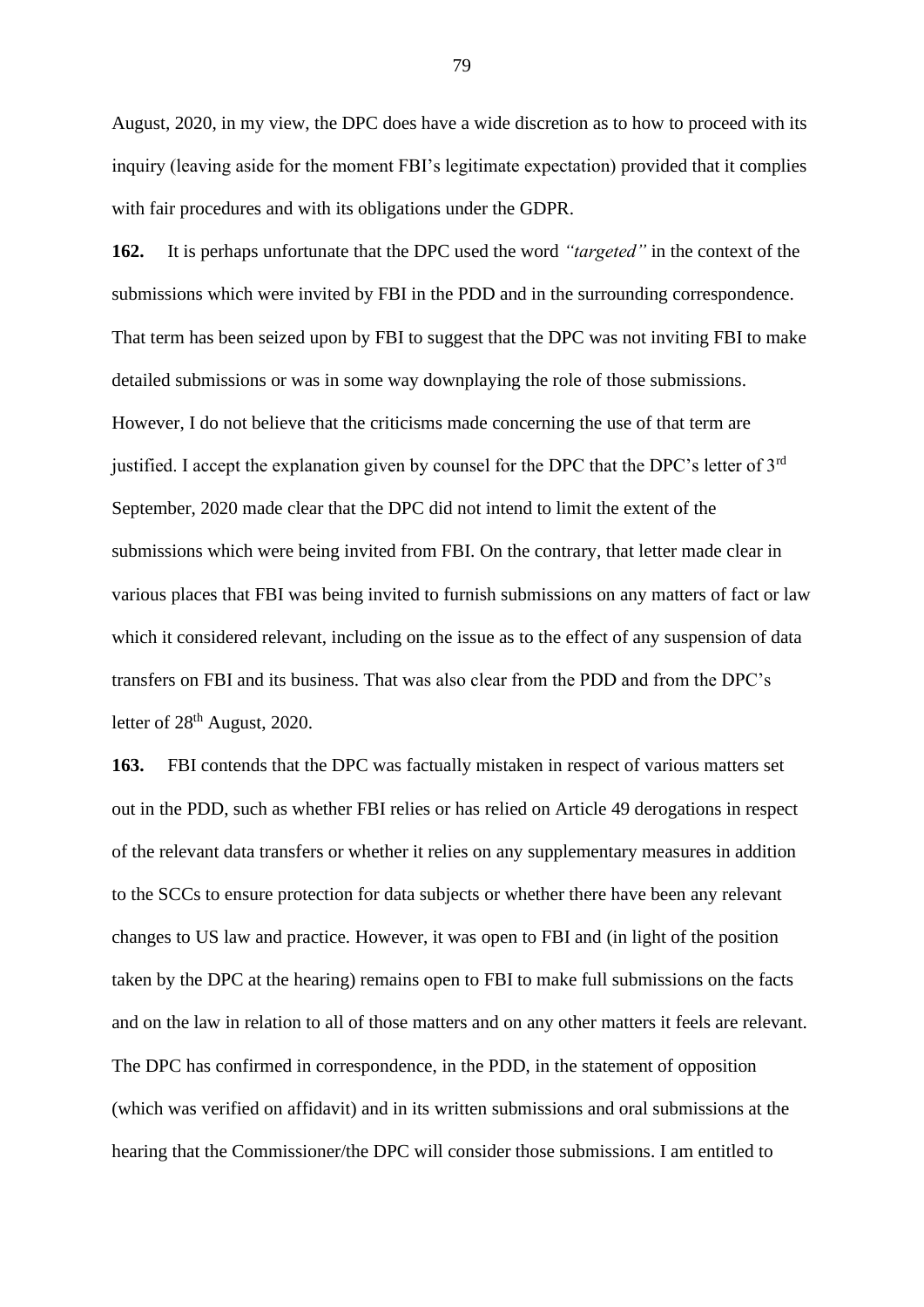proceed on the basis that the Commissioner/DPC will do so. If, having considered any submissions which FBI may make, the DPC proceeds to make a decision, or rather a *"draft decision"* for the purposes of Article 60, which FBI contends is wrong in law (and possibly wrong in fact on the basis of the case law referred to at para. 59 of FBI's written submissions, on which I express no concluded view in this judgment), it will be open to FBI to commence fresh proceedings in respect of that decision.

**164.** In conclusion, I am satisfied that at the time the inquiry was commenced by means of the PDD the DPC was in possession of a vast amount of information by reason of its involvement and the involvement of its predecessor dating back to Mr. Schrems' original complaint in 2013, that further investigations were conducted prior to the DPC's decision to commence the inquiry by issuing the PDD, that its investigations are continuing, that FBI was and is entitled to make submissions on all relevant matters of fact and law and on any other matter it considers relevant, and that the Commissioner/DPC will consider those submissions before reaching her/its decision in the form of the *"draft decision"* to be submitted to the Article 60 procedure. I am satisfied that the DPC had not reached a decision or drawn conclusions in the inquiry at the time the PDD was issued. Therefore, I reject this ground of challenge advanced by FBI.

# **14. Alleged Departure by DPC from Published Procedures/Breach of Legitimate Expectation**

#### **(a) Summary of the Parties' Positions**

# *(1) FBI*

**165.** FBI contends that the procedure adopted by the DPC for the own-volition inquiry notified to FBI and described in the PDD and in the surrounding correspondence differs significantly from the procedures which were published by the DPC in the DPC's Annual Report for the period 25<sup>th</sup> May, 2018 to 31<sup>st</sup> December, 2018 (the "2018 Annual Report") and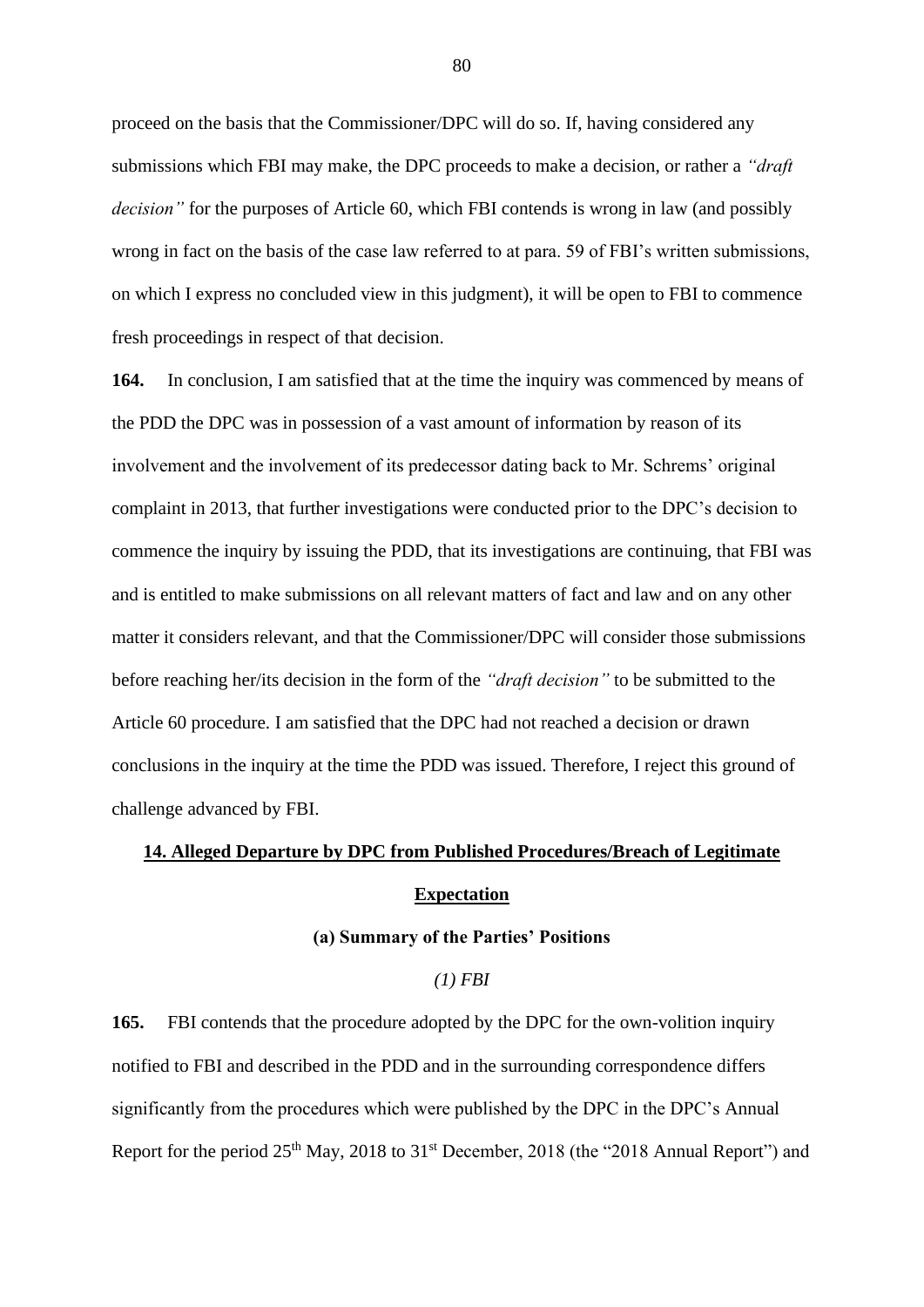which were also published on the DPC's website (on  $16<sup>th</sup>$  April, 2019). FBI accepts that the DPC has a discretion to regulate its own procedures (under s. 12(8) of the 2018 Act) and that, subject to complying with the requirement to ensure fair procedures, the DPC was at large in terms of the procedures which it adopted. However, FBI contends that the DPC proceeded to adopt a procedure for inquiries which it then published in the 2018 Annual Report and on its website. The DPC has, therefore, disseminated the information in relation to its procedures for the purposes of s. 12(6) of the 2018 Act. FBI stresses the fact that the procedures were published in the DPC's 2018 Annual Report and that the report is a formal document which must be prepared on an annual basis by the DPC and copies of which must be laid before each House of the Oireachtas. FBI contends, therefore, that it had and has a legitimate expectation that the DPC would follow those published procedures in the inquiry which the DPC has commenced into FBI's data transfers.

**166.** FBI referred to the specific terms of the published procedures in the 2018 Annual Report (pp. 28-29) and on the DPC's website. It draws attention to several aspects of those published procedures:-

- (1) Statutory inquiries conducted by the DPC are stated *"essentially"* to consist of *"two distinct processes"*, namely, the *"investigatory process, which is carried out by an investigator of the DPC"* and the *"decision-making process"* which is *"carried out by a separate senior decision-maker in the DPC who has had no role in the investigatory process, usually the Commissioner for Data Protection"*.
- (2) The objectives of any inquiry conducted by the DPC are set out and include establishing the facts, applying the facts as found to the provisions of the GDPR and/or the 2018 Act in order to determine whether there has been any infringement, making a formal decision on the question of infringement and,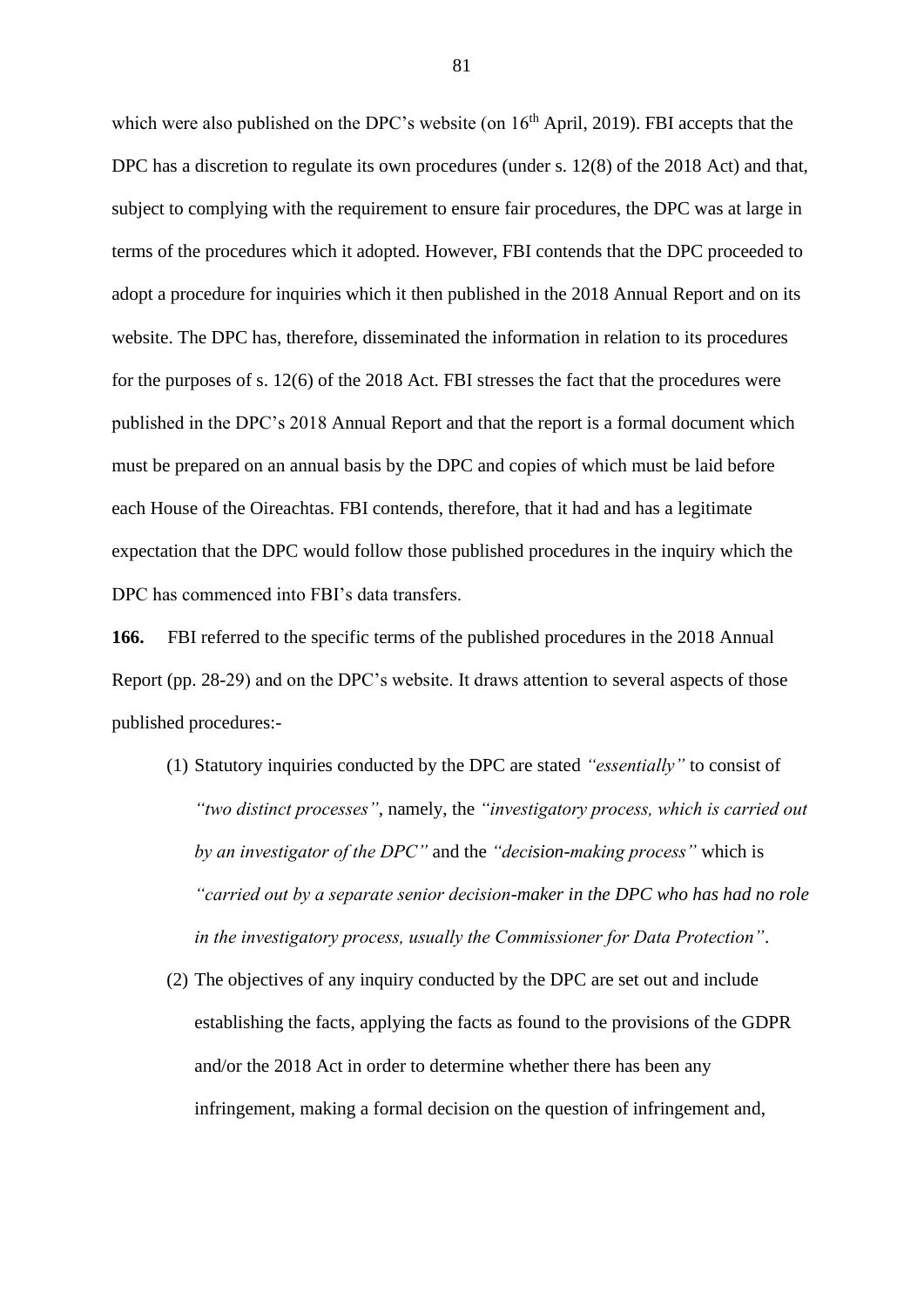where an infringement has been identified, making a formal decision as to whether or not to exercise a corrective power, and if so, which power.

(3) Reference is made to the appointment of authorised officers by the DPC during the *"investigatory process"* who have a broad range of investigatory powers.

**167.** All of the above material, on which FBI relies, is contained in the left-hand column of p. 28 of the 2018 Annual Report. On the right-hand column, under the heading *"General description of the phases of a statutory inquiry"*, FBI relies on the 12 inquiry phases which are set out on the right-hand column and over into p. 29. In summary, those phases are:-

- (1) The commencement/notification phase.
- (2) The information gathering phase.
- (3) The draft inquiry report preparation phase.

(4) The submissions phase (with draft inquiry report).

- (5) The DPC draft decision-making phase (dealing with the question of infringement).
- (6) to (8) Phases under the Article 60 procedure.
- (9) The DPC final decision making (infringement) phase.
- (10) The notification of final decision (infringement) phase
- (11) The decision-making phase (corrective power) if applicable.
- (12) The court confirmation phase if applicable (in the case of an administrative fine only).

**168.** While acknowledging that there is some qualifying wording in respect of the right hand column on p. 28 and in respect of the inquiry phases set out, FBI contends that there are no qualifications in respect of the identification of the two distinct processes for inquiries carried out by the DPC, namely, the investigatory process and the decision-making process. FBI submitted that the qualifying words in the right-hand column referable to the phases of a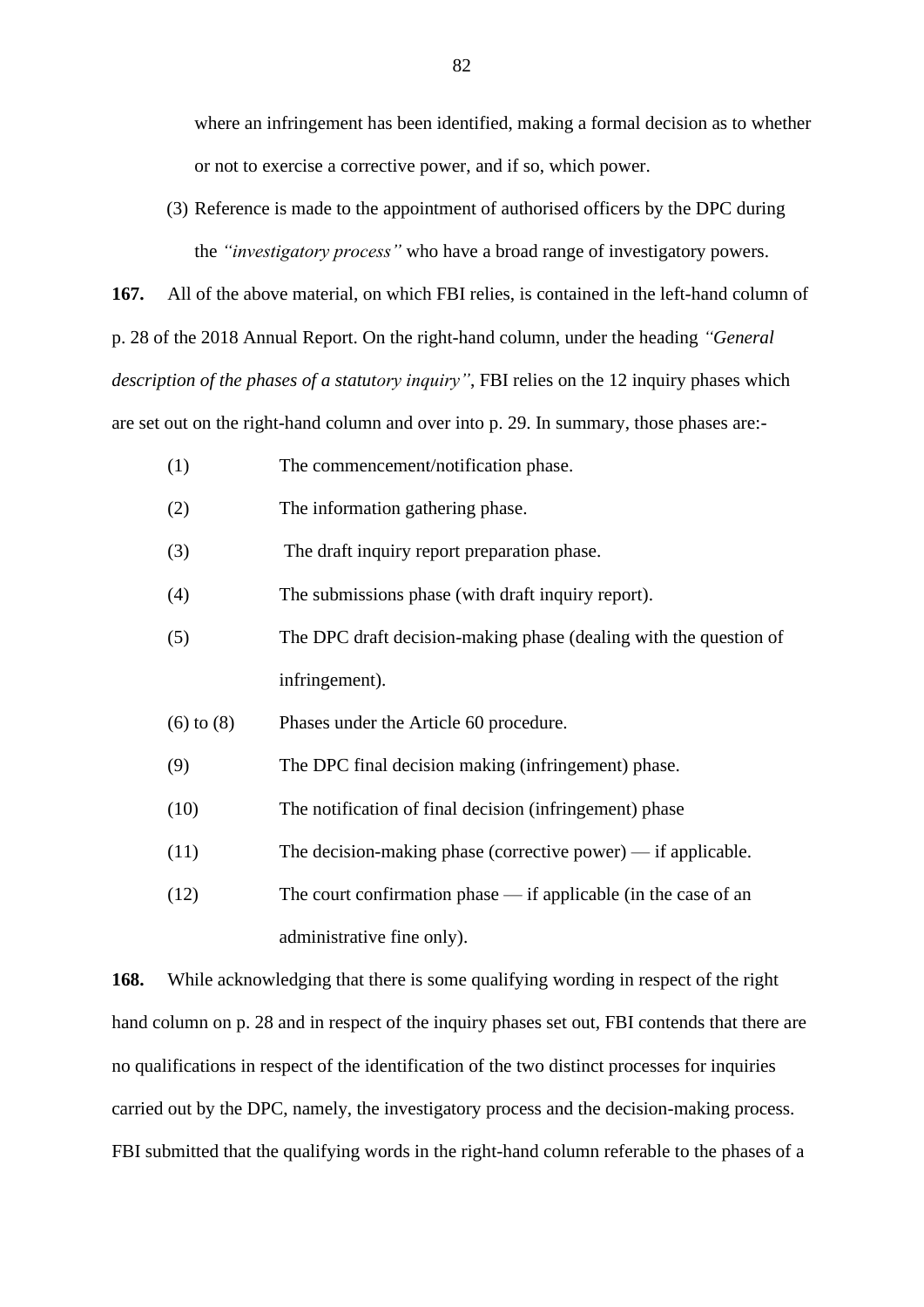statutory inquiry do not undermine the requirement on the part of the DPC to apply the phases referred to.

169. In her second affidavit sworn on 11<sup>th</sup> November, 2020, Ms. Cunnane states that apart from the present inquiry, the DPC has commenced ten other inquiries in respect of FBI under s. 110 of the 2018 Act (five of which are own-volition inquiries, two of which were commenced subsequent to the commencement of the present inquiry). Ms. Cunnane states that in those other inquiries, the procedures set out in the 2018 Annual Report have been followed. In particular, she states (at para. 37 of that affidavit) that in each of those other inquiries, there has been (a) a *"commencement/notification"* phase which involved the issuing of preliminary questions (phase (1)); (b) an *"information gathering/inquiry"* phase by a DPC investigator or inquiry team which made requests for information in relation to the subject matter of the inquiry (phase (2)); and (c) to the extent that the other inquiries have progressed, the DPC investigator or inquiry team prepared an inquiry report in which FBI was given the opportunity of commenting before a final inquiry report is produced (phases  $(3) - (4)$ ). As I outline below, further information in relation to the inquiries carried out to date by the DPC was provided by the DPC in affidavits sworn following the hearing.

**170.** FBI also referred to the description given to the procedures referred to in the 2018 Annual Report by the Commissioner in her keynote address to the "Privacy and Security Forum, 2020" on 23rd October, 2020. FBI drew attention to the Commissioner's reference to the published procedures as being *"a typical set of fair procedures and due process"* and *"a set of processes that describes a basic outline of fair procedures"* in which *"the right to be heard is central in it and that will always be present in the process"* (transcript of keynote address, pp. 40-41). FBI submitted that the procedures adopted by the DPC in the present inquiry very significantly depart from the published procedures in that (1) there is no distinction between the investigatory or investigation stage and the decision-making stage,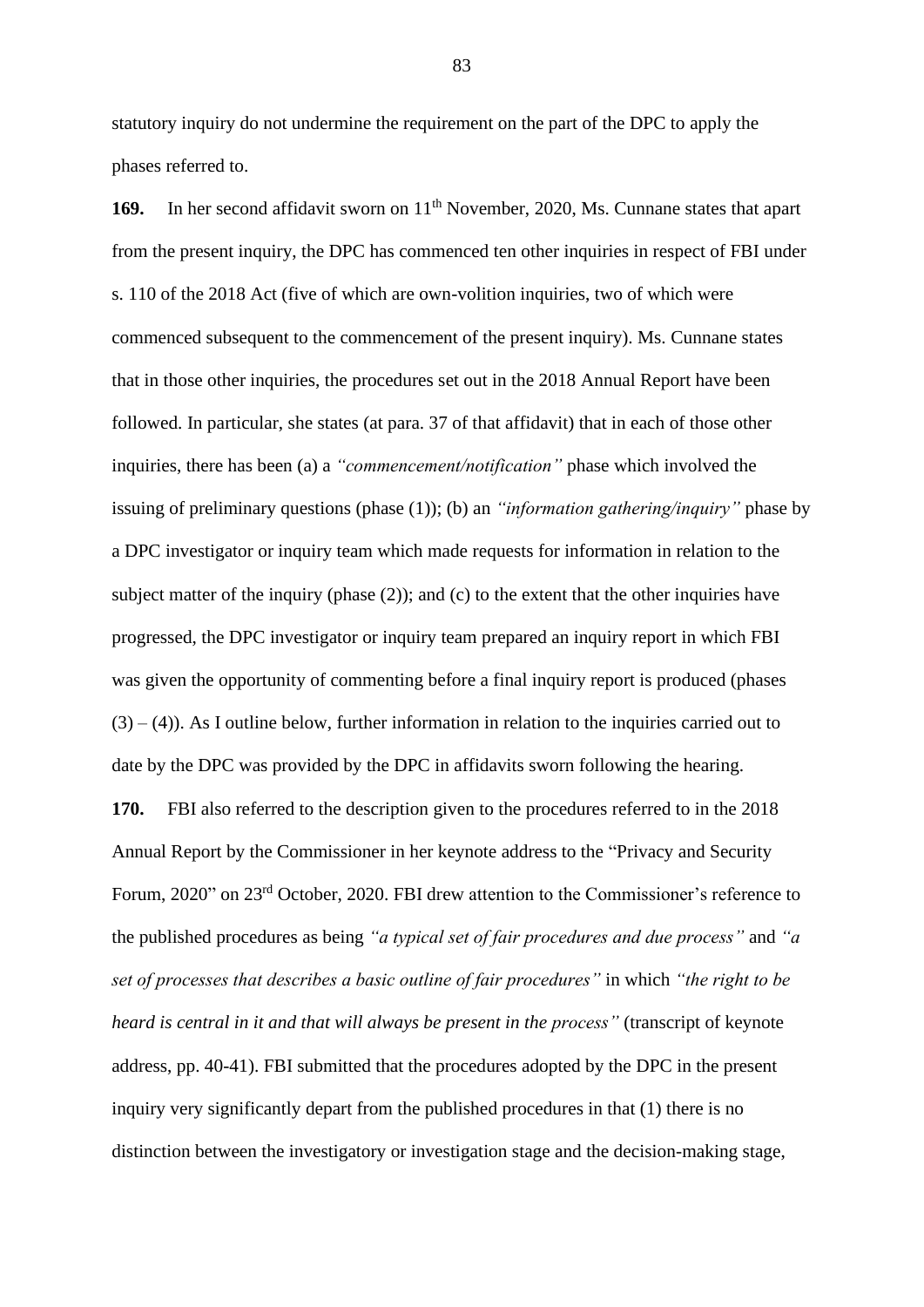with the Commissioner herself being involved in both stages; (2) there has been a conflation of phases (1) to (4) of the published procedures; and (3) there has been a conflation of the decision on infringement and the decision on corrective powers.

**171.** FBI contends that this amounts to a breach of its legitimate expectations and a breach of its right to fair procedures (including its right to be heard and its right to provide relevant information for the purposes of the inquiry). It submitted that there is a significant difference between making submissions and providing information to a decision maker at the commencement of an inquiry and doing so after the decision maker has made a decision, even if that decision is a preliminary provisional one.

**172.** FBI submitted that, on the evidence, this is the only inquiry in which the DPC has departed to such an extent from the published procedures in commencing the inquiry by issuing a PDD setting out preliminary views and inviting targeted submissions in response to the preliminary views. It submitted that no reasons have been given by the DPC for departing from the published procedures.

**173.** FBI relied on a number of authorities in support of this ground of challenge including *Fakih v. Minister for Justice* [1993] 2 IR 406 ("*Fakih*"), *Garda Representative Association v. Minister for Public Expenditure and Reform* [2018] IESC 4 ("*GRA (No. 1)*") and *Cromane Seafoods Ltd v. Minister for Agriculture* [2017] 1 IR 119 ("*Cromane*"). FBI sought to distinguish *Cromane* on the basis that no clear commitment was given in that case and, therefore, the legitimate expectation claim failed.

**174.** In addition to relying on what it says was a clear express representation as to the procedures to be followed in the 2018 Annual Report and on the DPC's website, FBI also relies on what it contends has been the regular practice and course of conduct by the DPC in applying the published procedures to the statutory inquiries which it has carried out to date. FBI further submitted that the DPC's statutory discretion would not be interfered with by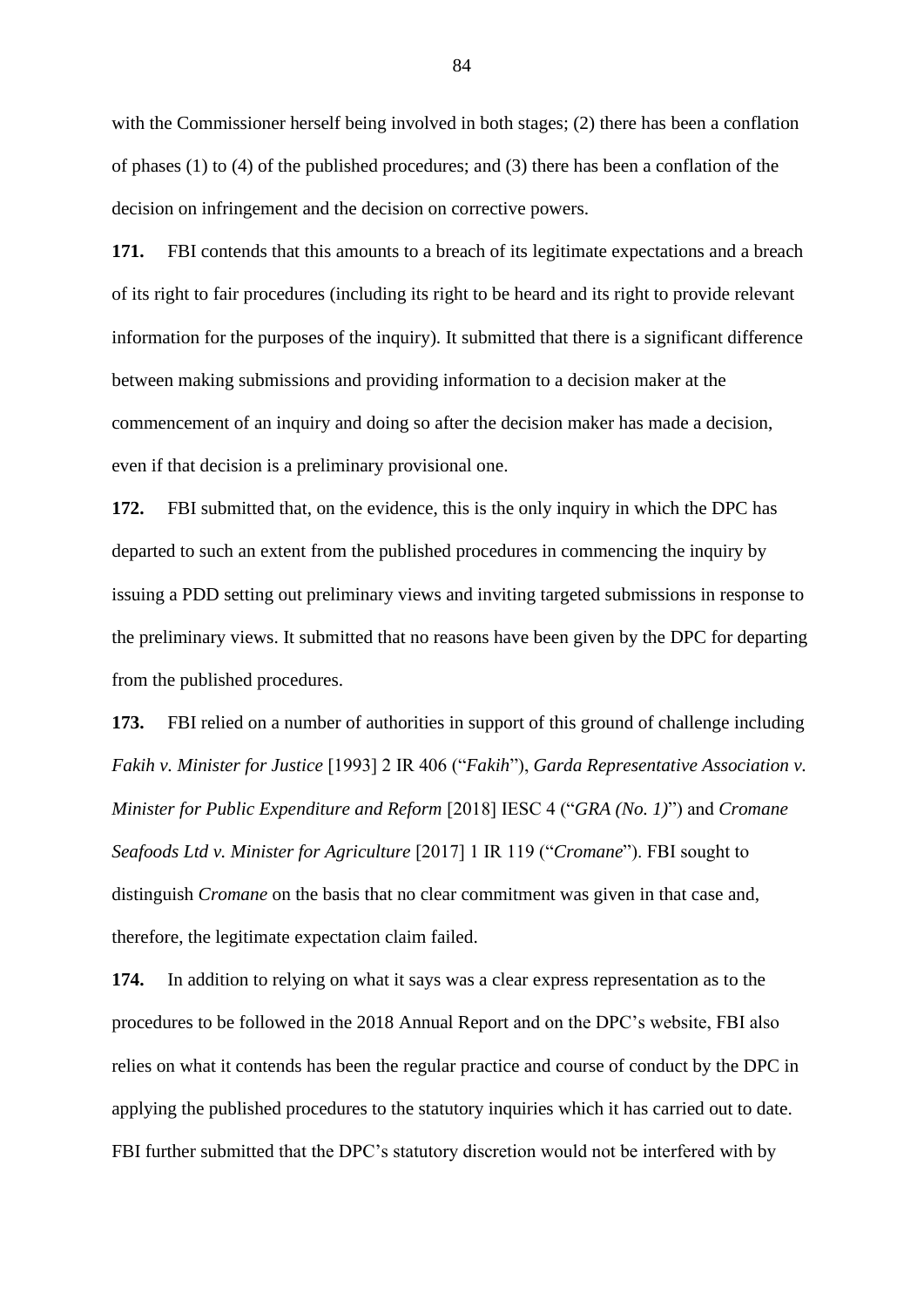enforcing FBI's legitimate expectation on the facts of this case. In that regard, it relied on the judgment of the High Court (McDonald J.) in *Perrigo Pharma International Designated Activity Company v. McNamara & ors* [2020] IEHC 552 ("*Perrigo*").

**175.** Finally, in support of its claim that the DPC did not provide reasons for departing from its published procedure, FBI relied on the judgments of the Supreme Court in *Connelly v. An Bord Pleanála* [2018] IESC 31, [2018] 2 ILRM 453 ("*Connelly*") and *Mallak v. Minister for Justice* [2012] 3 IR 297 ("*Mallak*").

# *(2) The DPC*

**176.** The DPC does not accept that there has been any breach of any legitimate expectation on the part of FBI that the present inquiry commenced by the DPC would be conducted in any particular way. The DPC rejects the contention that the 2018 Annual Report or the material published on the website (which is identical) created any legitimate expectation on the part of FBI that the DPC would conduct the inquiry in the manner described.

**177.** The DPC submitted that this aspect of FBI's challenge is based on the false premise that the DPC did not carry out any investigation before commencing the inquiry. The DPC's position is that it did carry out an investigation prior to commencing the inquiry and that it would be continuing to carry out its investigation, if the inquiry is permitted to continue. The DPC submitted that no precise commitment or unequivocal representation was made by it in the published material that it would, in all cases, carry out an inquiry by following the precise steps referred to in that material. The DPC relied on the express terms of the relevant section of the 2018 Annual Report and drew attention to the qualifying terms used. It noted, for example, that the phases of the inquiry were set out in *"high level terms"*, that the description of those phases was stated to be *"not binding"* on the DPC, that the description was provided *"for general illustrative purposes only"*, that it showed the *"provisional sequencing of phases in an inquiry"*, that it was *"not determinative of the precise steps which will be*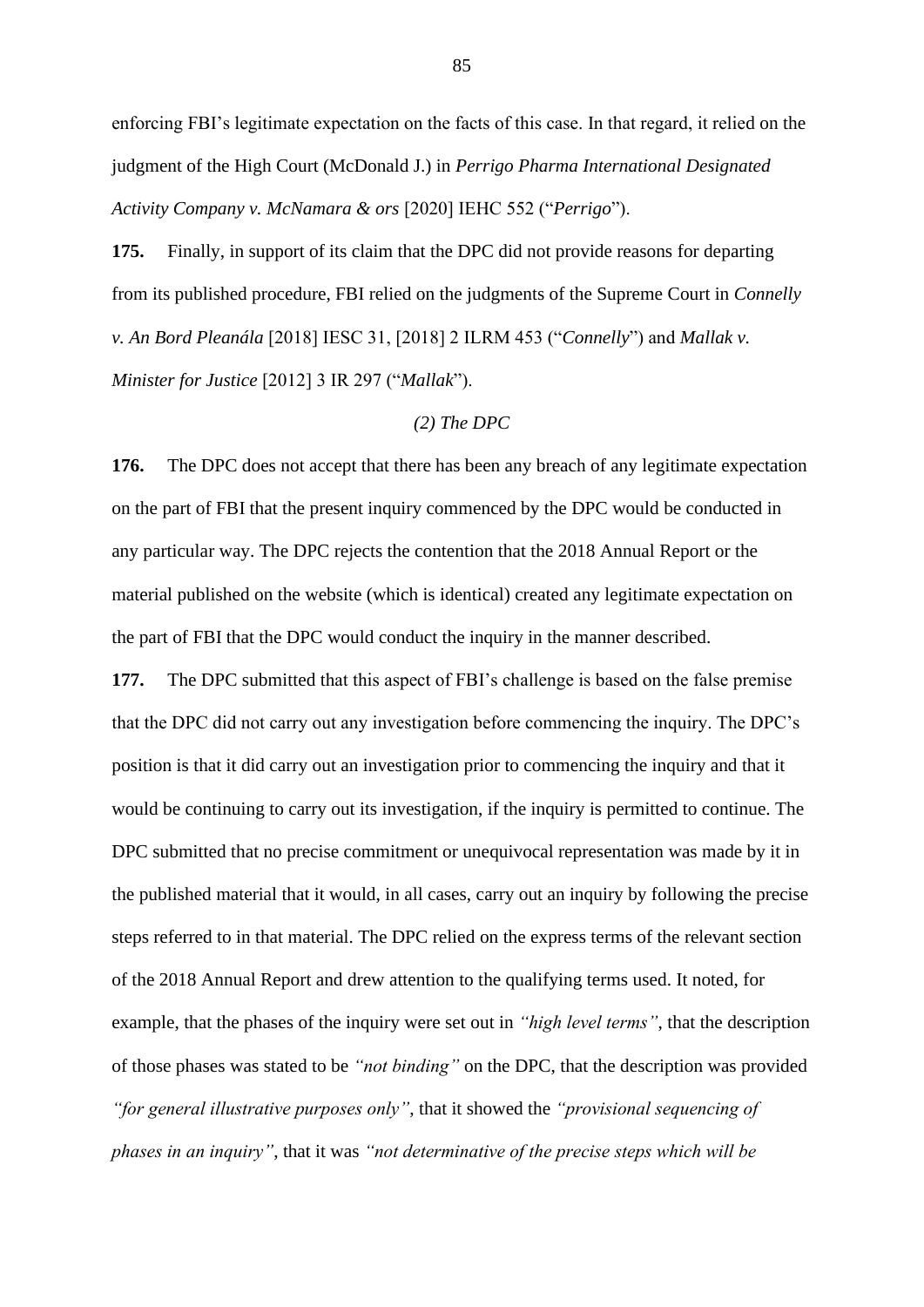*followed in each inquiry"* and that those steps would depend on the *"nature, circumstances, scope and subject matter of the inquiry"*. The DPC further drew attention to the fact that it was stated that the *"provisional sequencing"* set out in the 2018 Annual Report was stated to be *"subject to changes"*.

**178.** The DPC's position is that the description provided in the 2018 Annual Report and the inquiry phases set out there were provided on an illustrative basis, were not intended to bind the DPC in all inquiries and could not, in light of the DPC's discretion under s. 110(1) of the 2018 Act, bind the DPC in the manner alleged by FBI.

**179.** The DPC further submitted that the relevant section in the 2018 Annual Report could not be interpreted as rigidly binding the DPC to a particular form of procedure for a statutory inquiry, including a strict division between an investigation stage and a decision-making stage and that the precise form of inquiry would have to depend on the particular circumstances. It submitted that the material contained on the left-hand column of p. 28 was intended to set out the statutory background and the types of powers available to the DPC in relation to inquiries. The DPC submitted that the description given was not intended to and could not bind the DPC in all cases to adopt a rigid distinction between the investigation stage and the decision-making stage. It submitted that it retained a statutory discretion as to how to conduct the inquiry and that the procedures adopted for the present inquiry were appropriate in light of the history of the matter dating back to Mr. Schrems' original complaint and in light of all of the information which the DPC already had up to and subsequent to the judgment of the CJEU in *Schrems II*.

**180.** The DPC submitted that the real complaint by FBI concerned the information gathering stage and the failure by the DPC rigidly to adopt phases (1) to (3) as set out in the 2018 Annual Report. The DPC's position is that the procedure adopted for the present inquiry is appropriate in the circumstances and that that procedure envisaged that investigations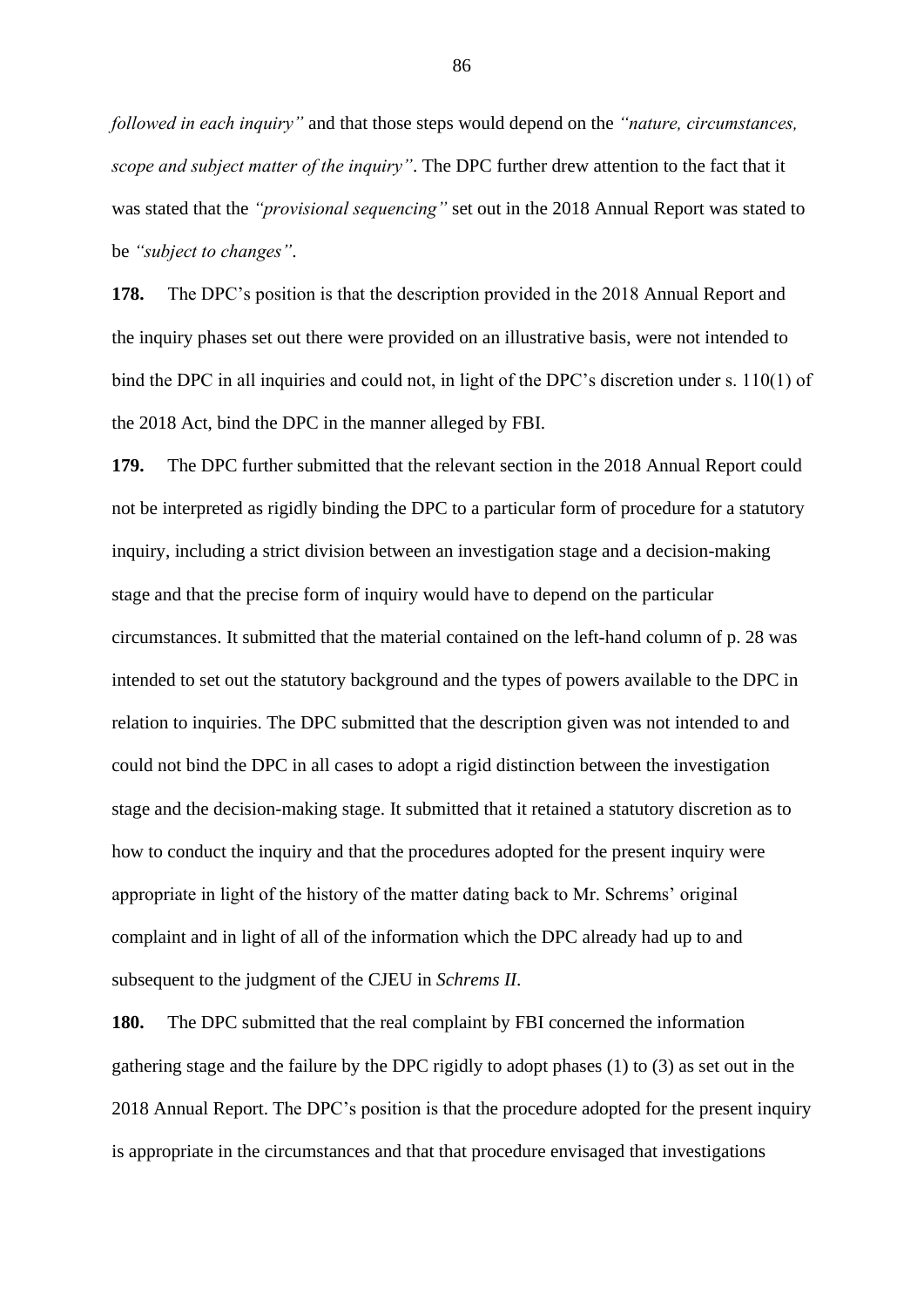would continue in the course of the inquiry and would include the submissions invited from FBI.

**181.** The DPC explained that a different approach was taken to the present inquiry when compared to the approach taken in 2015/2016 prior to the adoption of the draft decision in May, 2016 and the commencement of the DPC Proceedings shortly thereafter. The DPC explained that that was because the present inquiry has been tailored to the particular circumstances of this case and that those circumstances explain why the DPC did not regard itself as being rigidly bound as between the investigation and decision-making stages. The DPC further submitted that it would be totally unreal to suggest that the DPC was required to start with a *"blank sheet"* after the CJEU's judgment in *Schrems II*.

**182.** The DPC submitted that no express or implied representation was made in the published material such as would confer on FBI a legitimate expectation that the present inquiry would be conducted in a particular manner which reflected the inquiry phases set out in the 2018 Annual Report. The DPC further contended that there is no course of conduct or regular practice which could confer such a legitimate expectation on FBI. While the DPC provided very limited information as to the procedures applied in other inquiries prior to the present inquiry in its statement of opposition and in Ms. Dixon's affidavit, and while that information was not provided in response to MHC's letter of 29<sup>th</sup> October, 2020, further information was provided in affidavits sworn on behalf of the DPC after the hearing. I will refer to that affidavit evidence and to the information contained in it below.

**183.** In resisting this aspect of FBI's case, the DPC sought to distinguish *Fakih* and relied on *Glencar Exploration Plc v. Mayo County Council (No. 2)* [2002] 1 IR 84 ("*Glencar*"), *Cromane* and *Perrigo*. It also relied on extracts from Hogan, Gwynn Morgan and Daly *"Administrative Law in Ireland"* (5<sup>th</sup> Ed.)("*Hogan and Morgan*")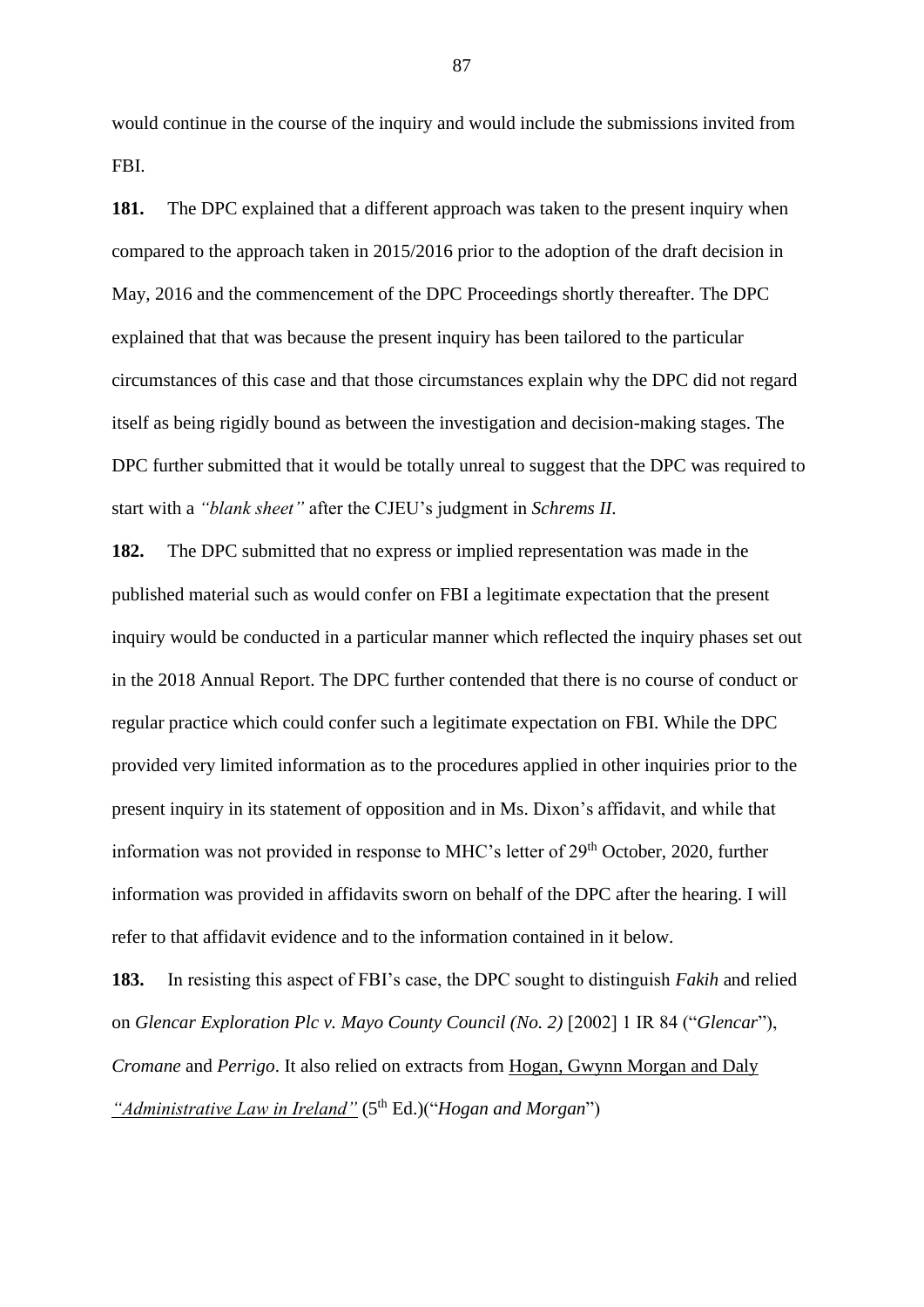**184.** Finally, in the event that the court were to find that the 2018 Annual Report and the material on the DPC website did contain a clear representation that a particular form of procedure would be adopted in all statutory inquiries conducted by the DPC, it was submitted that it was open to the DPC to depart from that process and to resile from the representations made where the circumstances objectively justified it. In that context, the DPC relied on the judgment of Clarke J. in the High Court in *Glenkerrin Homes v. Dun Laoghaire Rathdown County Council* [2011] 1 IR 417 ("*Glenkerrin*"). It should be noted that in reply, FBI disputed the entitlement of the DPC to resile from the representation which it says the DPC made in the 2018 Annual Report without reasonable notice being given.

### *(3) Mr. Schrems*

**185.** Mr. Schrems made written and oral submissions on this point. He submitted that the DPC had a wide discretion in terms of the manner in which the inquiry was conducted under s. 110 of the 2018 Act and under the GDPR. He noted that the GDPR does not provide for any particular type of or form of inquiry or investigation subject to the overriding requirement that the investigation be carried out expeditiously and with due diligence. He further submitted that the DPC could not have fettered its discretion by adopting a set of procedures to be applied in the case of all investigations or inquiries into breaches of GDPR and that since the nature, complexity and subject matter of inquiries will vary from inquiry to inquiry, the DPC could not adopt a set of procedures for all inquiries as some procedures might not be suitable for some inquiries and might lead to impermissible delays in the inquiry or in the adoption of corrective measures.

**186.** Mr. Schrems submitted that if the DPC purported to adopt a fixed set of procedures which would apply to all investigations or inquiries, it would be unlawful under EU law and could, therefore, not give rise to any legitimate expectation. He relied on the decision of the CJEU in Case 316/86 *Hauptzollamt Hamburg-Jonas v. Firma P Krücken* Case [1988] ECR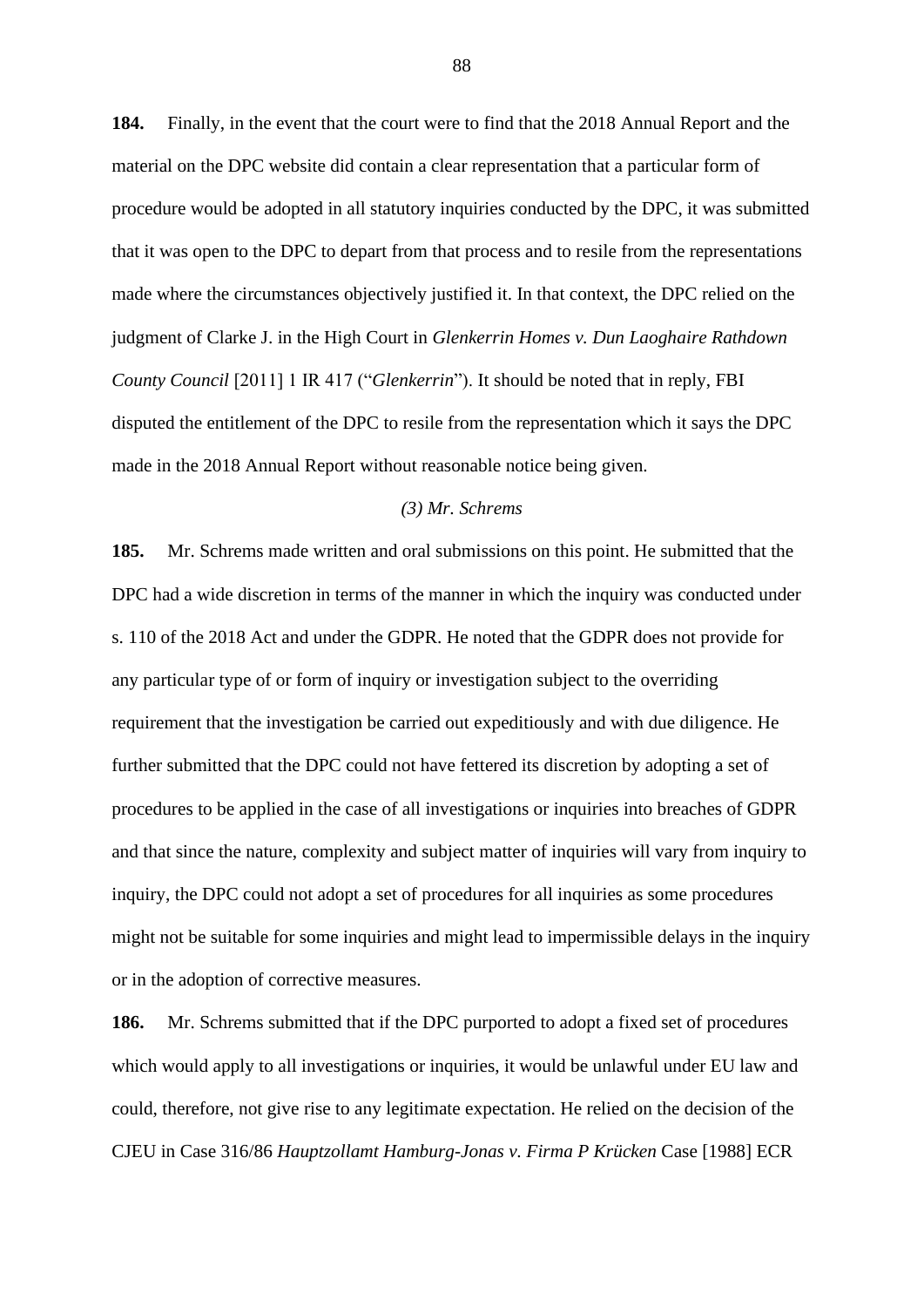2233 ("*Krücken*"). He submitted that that case is authority for the proposition that the protection of legitimate expectations could not be relied upon against *"a precise provision of Community law"* and that this would extend to the obligation on the DPC to carry out its investigations and inquiries expeditiously and with due diligence. Mr. Schrems submitted, therefore, that the alleged legitimate expectation relied upon by FBI would be an impermissible one as it would unlawfully fetter the DPC's discretion in a manner which would impede the exercise of its functions and powers under the GDPR.

**187.** Mr. Schrems submitted that, in any event, the 2018 Annual Report did not give rise to any legitimate expectation that the particular procedures set out would be followed in all cases and noted that the procedures referred to were stated to be *"illustrative"*. He too cited *Glencar* and *Perrigo* in support of his submission that no legitimate expectation arose.

#### **(b) Discussion and Decision on this Issue**

### *(1) Assessment of Relevant Facts*

**188.** In considering this ground of challenge, I should first examine in more detail the factual basis on which FBI claims that it had and has a legitimate expectation that the DPC would carry out any statutory inquiry in the manner set out in the DPC's 2018 Annual Report and in the material published on its website, which is the principal basis on which FBI claims to have such a legitimate expectation. The second basis on which FBI claims to have such a legitimate expectation is the procedure adopted in other inquiries carried out by the DPC (paras. 27 and 33 of FBI's statement of grounds). It will, therefore, be necessary to also consider the evidence in relation to those other inquiries in order to determine whether they can provide a basis for the legitimate expectation claimed by FBI.

**189.** Before turning to consider the relevant part of the DPC's 2018 Annual Report on which FBI relies, I should briefly refer to the relevant statutory context. As previously noted, s. 110(1) of the 2018 Act confers a statutory discretion on the DPC as to the manner in which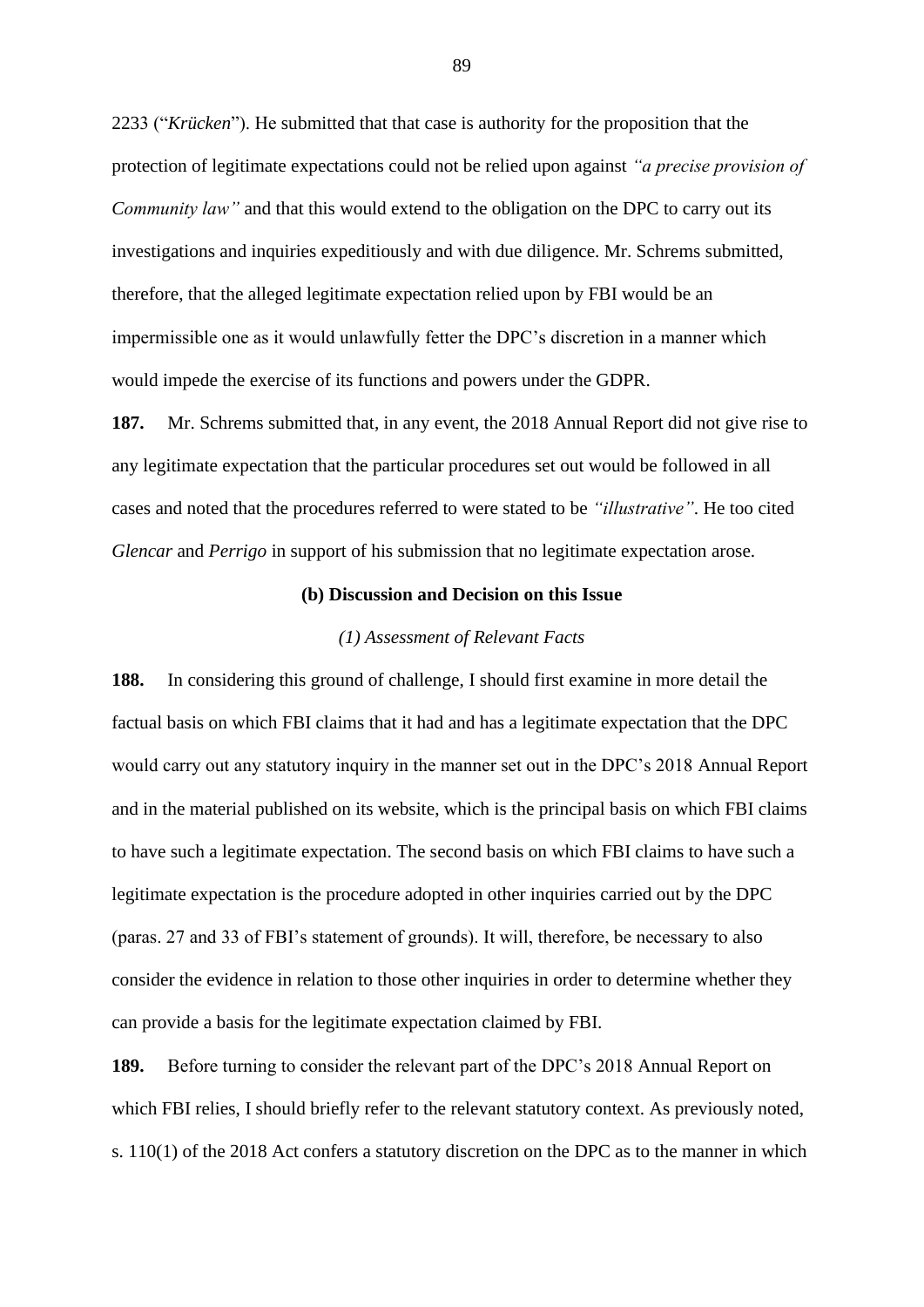it carries out inquiries into suspected infringements of the 2018 Act or of the GDPR (it may *"cause such inquiry as it thinks fit to be conducted…"*). In terms of the procedures to be adopted, s. 12(8) provides that, subject to the 2018 Act, the DPC *"shall regulate its own procedures"*. Under s. 12(6), the DPC is required to *"disseminate, to such extent and in such manner as it considers appropriate, information in relation to the functions performed by it"*. The information contained in the 2018 Annual Report concerning procedures for inquiries conducted by the DPC was presumably published pursuant to that provision as well as pursuant to the DPC's obligation under s. 24 to prepare an Annual Report, copies of which must be laid before each House of the Oireachtas. The 2018 Annual Report covered the period from the date on which the 2018 Act came into force, on  $25<sup>th</sup>$  May, 2018, to 31<sup>st</sup> December, 2018.

**190.** Having regard to the principal basis on which FBI asserts a legitimate expectation that a particular procedure would be adopted, based on the 2018 Annual Report and the material on the website, it is necessary closely to examine the contents of the relevant part of the Report on which FBI relies.

**191.** At pp. 28 to 29 of the Report, there is a section headed *"Statutory Inquiries by the DPC"*. Identical material was placed on the DPC's website on 16<sup>th</sup> April, 2019 and it is unnecessary separately to consider that material. In the relevant section of the 2018 Annual Report, it is stated that the DPC may conduct two different types of statutory inquiry under s. 110 in order to establish whether an infringement of the GDPR or of the 2018 Act has occurred, namely, complaints-based inquiries and own-volition inquiries. The Report then states that a statutory inquiry *"essentially consists of two distinct processes — the investigatory process, which is carried out by an investigator of the DPC, and the decisionmaking process"* which *"is carried out by a separate senior decision-maker in the DPC who has had no role in the investigatory process, usually the Commissioner for Data Protection"*.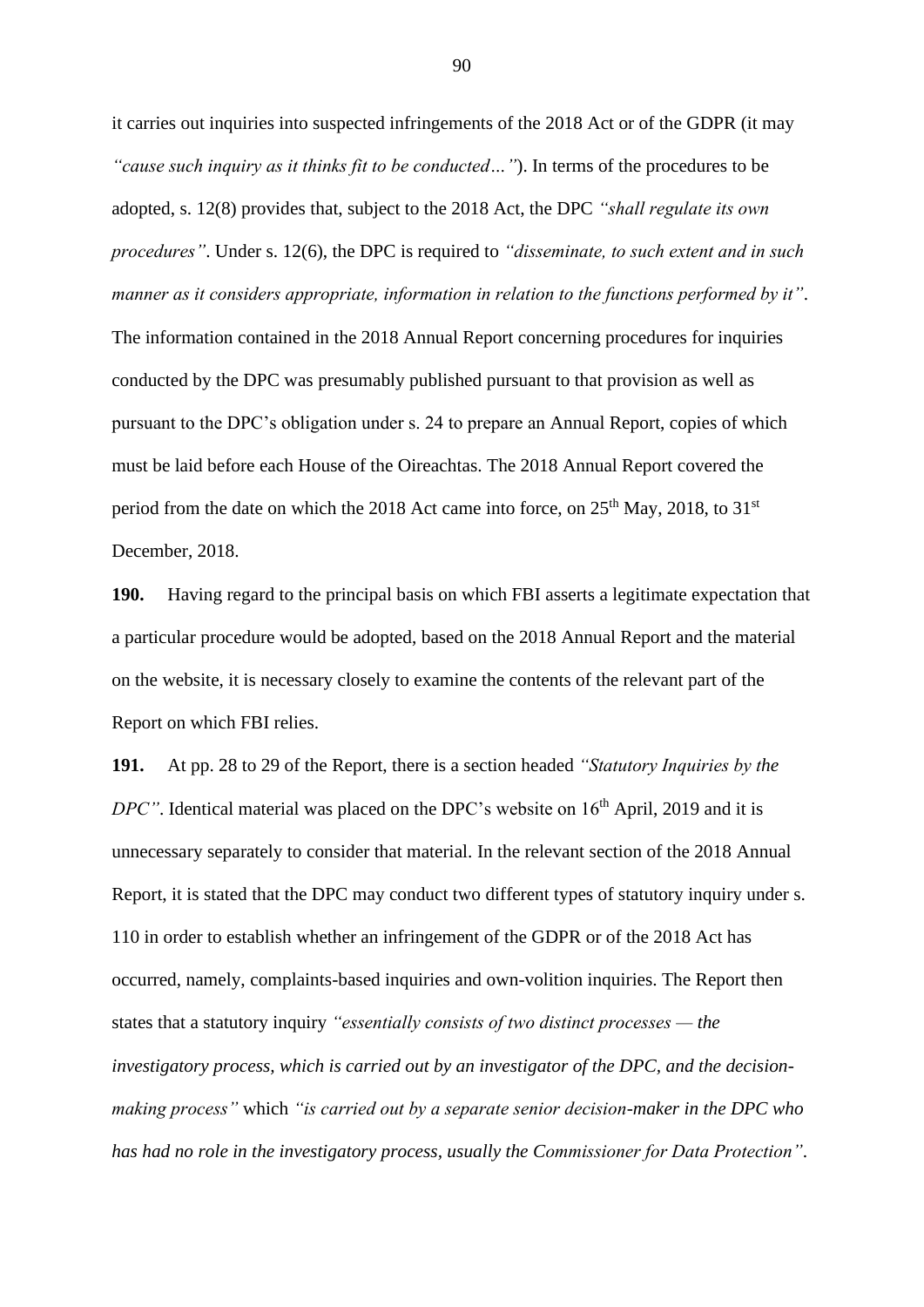The Report then sets out the objective of any inquiry which it says is to (a) establish the facts, (b) apply the facts to the relevant provisions of the GDPR and/or the 2018 Act, (c) make a formal decision of the DPC in relation to infringement, and (d) where an infringement has been identified, make a formal decision in relation to any corrective power. The Report then refers to the range of investigatory powers open to the DPC and any authorised officer which may be appointed by the DPC in carrying out *"the investigatory process of an inquiry"*. All of that material is contained on the left-hand column of p. 28 of the report.

**192.** The right-hand column on p. 28 is headed *"General description of the phases of a statutory inquiry"*. The Report states that what is set out below *"in high level terms"* is a description of various phases of a statutory inquiry carried out by the DPC where the DPC is the lead supervisory authority in relation to a cross-border processing issue in the case of a complaint-based inquiry or where it is carrying out an own-volition inquiry. I note here the use of the term *"general description"* in the heading and the reference to matters being set out in *"high level terms"*. The Report continues:-

*"This description is not binding on the DPC but is for general illustrative purposes only, showing the provisional sequencing of phases in an inquiry. It is not determinative of the precise steps which will be followed in each inquiry, which will depend on the nature, circumstances, scope and subject matter of the inquiry."* (emphasis added)

**193.** The report then refers to the *"first wave"* of inquiries carried out by the DPC which were expected to be completed during 2019. It then says:-

*"As such, the provisional sequencing set out below, may be subject to changes arising from the crystallisation of the inquiry process, at both national and EU level, in those cases."*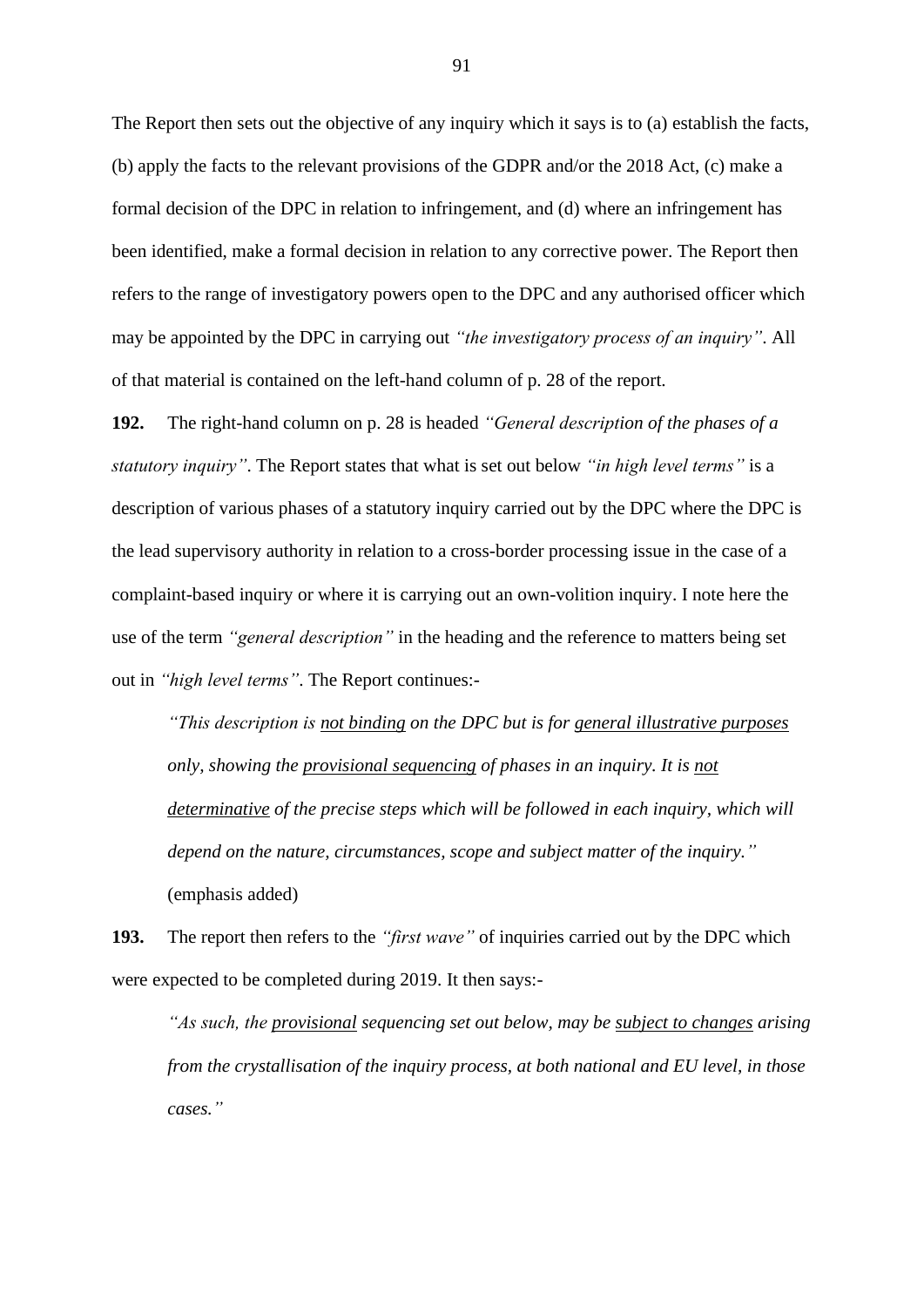**194.** I stress, as the DPC did, the reference to the description being *"not binding"* on the DPC and being *"for general illustrative purposes only"*. I also highlight the reference to the sequencing of phases in the inquiry being *"provisional"* and that it is *"not determinative of the precise steps"* of each inquiry. The Report makes clear that the precise steps to be followed will depend on the particular inquiry. It also makes clear that the *"provisional sequencing"* may be subject to changes.

**195.** The Report then makes the point that in carrying out an inquiry, the DPC must act in accordance with *"due process and fair procedures"*.

**196.** The Report then sets out the *"inquiry phases"* (which stated to be *"provisional"* and for *"general illustration purposes"*) and which the Report again states are for *"illustration purposes"*. The Report sets out twelve such phases. The most relevant ones for present purposes are phases (1) to (5). Phase (1) is described as the *"Commencement/notification phase*" and is stated to include notification to the controller/processor of commencement of the inquiry and the issuing of preliminary questions. Phase (2) is described as the *"Information gathering phase"* in which it is said the DPC investigator gathers relevant information, documents and materials from the parties and notes that it may be *"iterative"*. Phase (3) is described as the *"Draft inquiry report preparation phase"* in which the DPC investigator completes consideration of the information, documents and materials, conducts a factual and legal analysis and drafts an inquiry report setting out findings of fact, the application of the GDPR and/or the 2018 Act to the findings of fact, and draft findings (with reasons) as to whether there has been any infringement. It is said that the draft inquiry report will not deal with the question of corrective powers. Phase (4) is described as the *"Submissions phase (draft inquiry report)"*. In this phase, it is said that the DPC investigator

will issue the draft inquiry report to the parties, that the parties can make submissions on it and that the investigator will consider those submissions and prepare a *"finalised inquiry*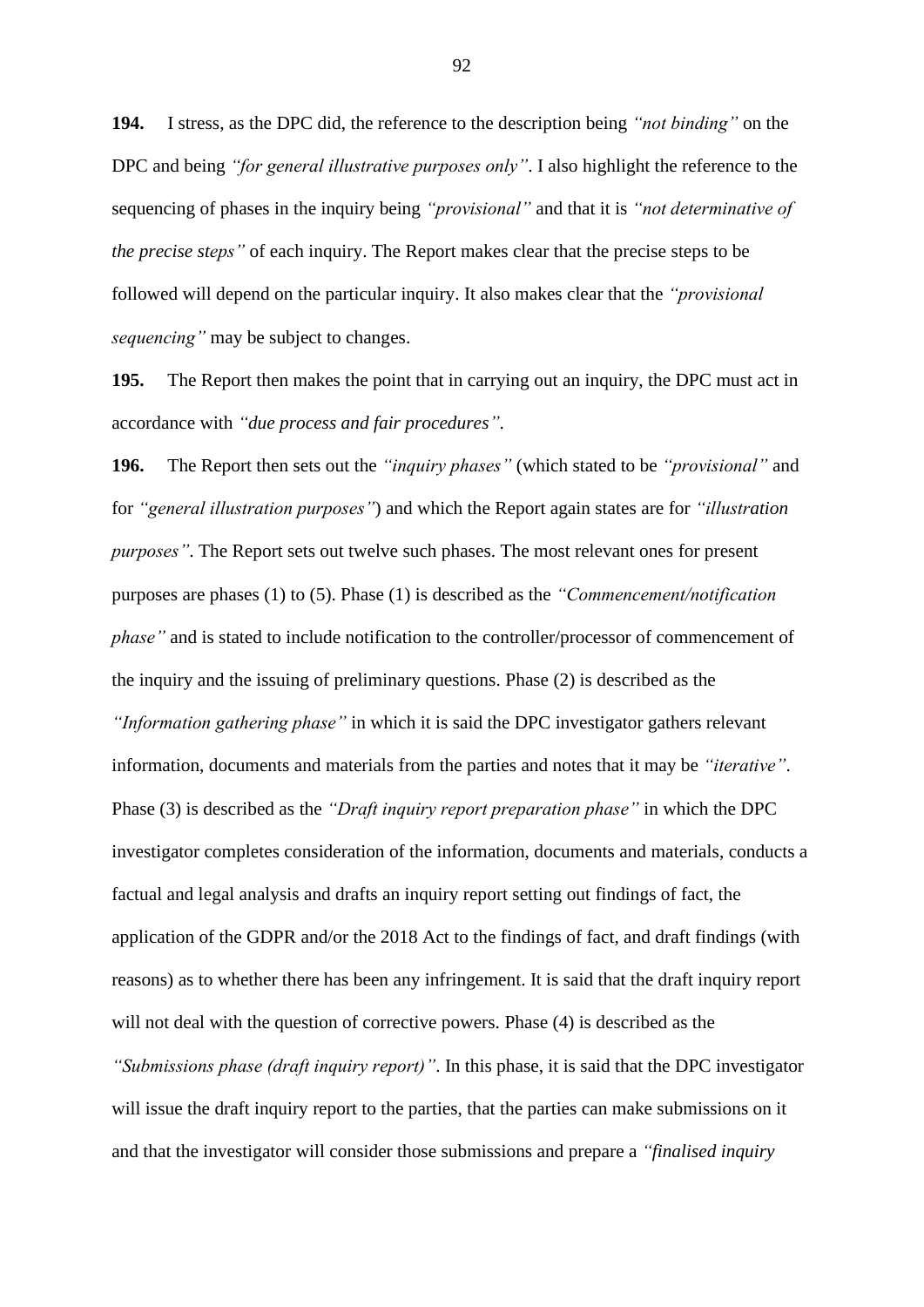*report"* for the *"DPC decision-maker"*. Phase (5) is described as the *"DPC draft decisionmaking phase (infringement)"*. In this phase, it is stated that the *"DPC decision-maker"* will consider the inquiry report, will remedy any deficiencies in the investigation procedure or any outstanding issues and will make a *"draft decision"* as to whether there have been any infringements of the GDPR or 2018 Act. Phases (6) to (8) concern the Article 60 procedure which it is unnecessary to dwell on at this point. Phase (9) is the *"DPC final decision making (infringement) phase"* in which the DPC's decision is finalised (following the Article 60 procedure). It is then notified to the parties under phase (10). Phase (11) is the *"Decisionmaking phase (corrective power)"*, if applicable, where the DPC decision-maker decides what corrective powers apply, may invite submission and then notify its decision to the parties with a right of appeal. Phase (12) concerns court confirmation in the case of administrative fines and is not relevant here.

**197.** In my view, it is quite clear from the terms of the 2018 Annual Report that the inquiry phases set out on pp. 28 and 29 are illustrative only and are not binding on the DPC. In maintaining that they are, FBI has sought to airbrush out completely the qualifying language contained in the Report. The Report is crammed with qualifications which cannot be overlooked. In my view, the qualifications apply not just to the phases set out on the righthand column of p. 28 and into p. 29, but to the entirety of the section dealing with statutory inquiries. The section of the Report must be read in its entirety and it would be entirely artificial, in circumstances where so many qualifications and statements of the non-binding and illustrative nature of the phases are set out in the right-hand column, to ignore those qualifications and statements when considering the material contained on the left hand column of p. 28. I believe that a fair reading of the section of the Report requires the qualifying words to be read across the entire section of the Report and not merely to the description of the phases set out in the right hand column of p. 28 and over into p. 29.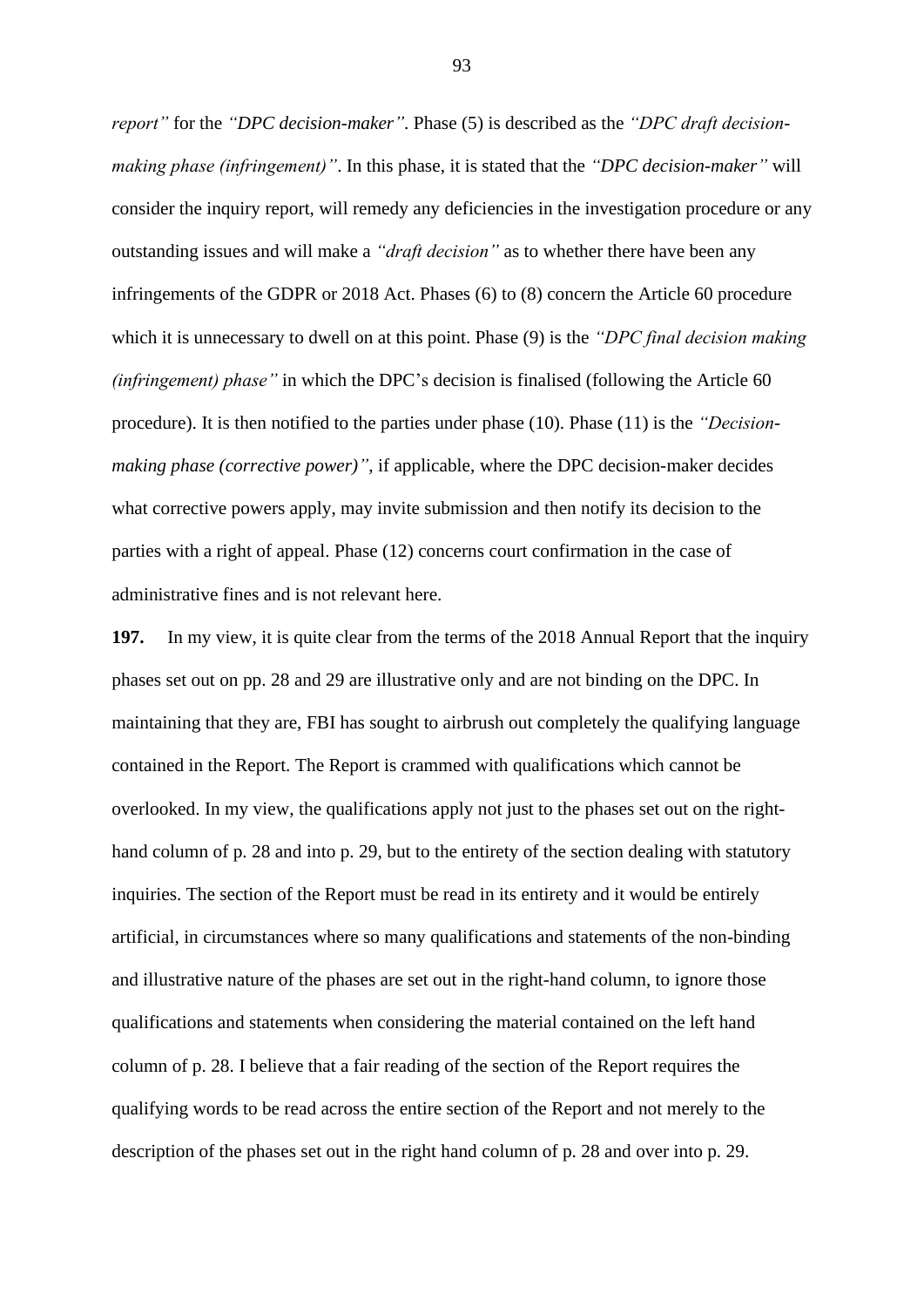**198.** If I am wrong about that, then it seems to me that the only part of the description set out in the left hand column of p. 28 on which FBI could conceivably rely is the description of the statutory inquiry as *"essentially"* consisting of *"two distinct processes"*, namely, the investigatory process and the decision-making process in which both processes are carried out by separate persons. I do not believe that those words can be read as representing or committing the DPC to follow that procedure consisting of two distinct processes with two separate persons involved in all cases. That is particularly so when it is clear from the qualifying language used in the right-hand column that the qualifications apply to the *"illustrative phases"* in which the separation of the investigatory process and the decisionmaking process is fleshed out. Since it is clear from the express terms used in the right hand column that those phases are illustrative only, not binding on the DPC, not determinative of the precise steps to be used and subject to change, I cannot see how a fair reading of the relevant section of the report could take the words used in the left hand column as committing the DPC in all cases to ensure that the inquiry had the two rigidly separate processes, as FBI contends. I reject FBI's submission that the words used in the left-hand column amount to a clear representation that in all cases the DPC would ensure that an inquiry carried out by it will have separate investigation and decision-making processes in which different persons are involved. I am reinforced in that conclusion by the acknowledgement by FBI in its written submissions (at para. 83) that it is not its case that it is *"always unlawful for one decision maker to conclude all stages of a decision making process"*.

**199.** As noted earlier, FBI has drawn attention to some observations made by the Commissioner in her keynote address at the Privacy and Security Forum, 2020 on 23rd October, 2020 in relation to the procedure referred to in the 2018 Annual Report. I have outlined earlier the passages on which FBI relies. However, it is important to note that when introducing her reference to the 2018 Annual Report, that Ms. Dixon expressly stated that the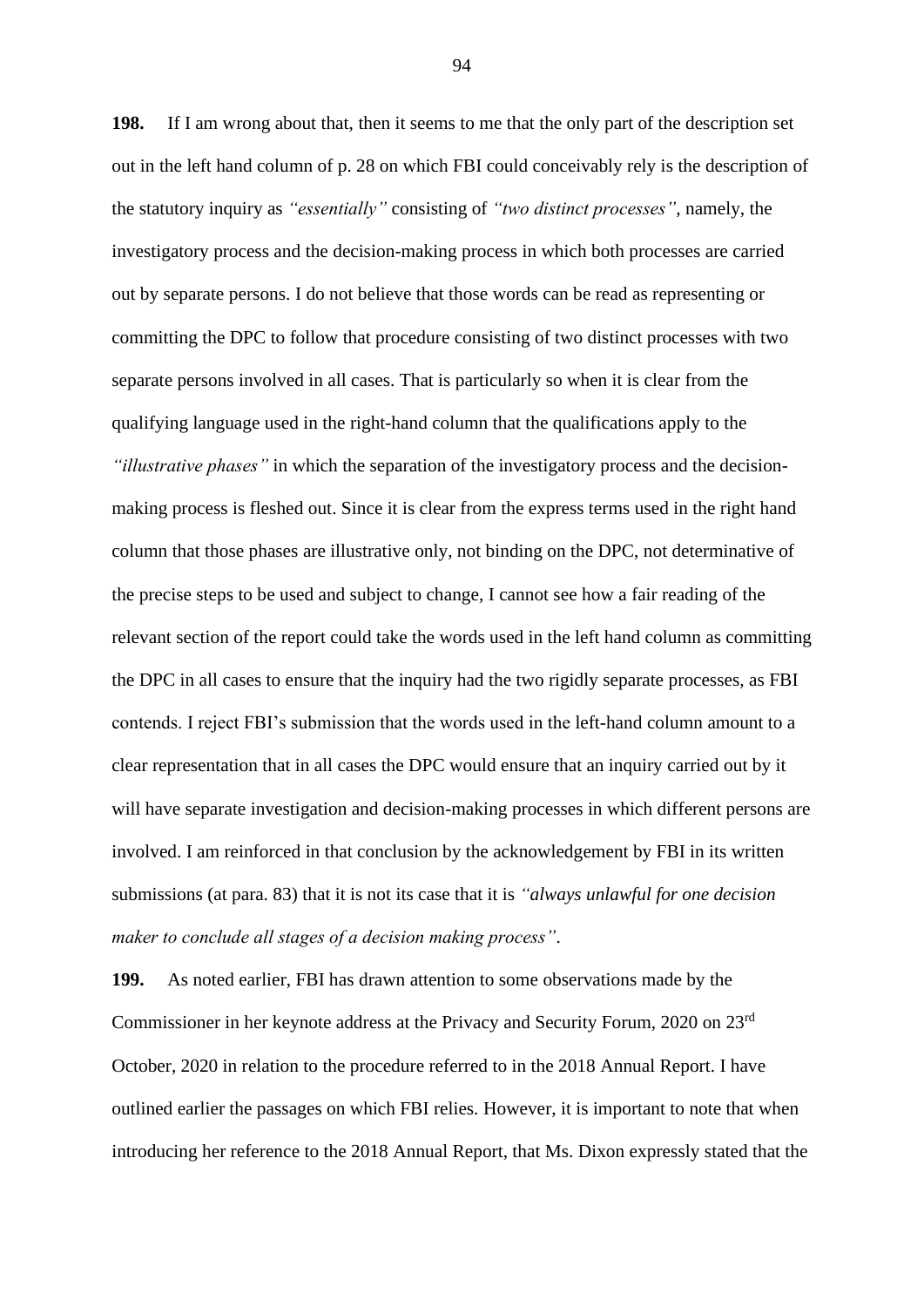procedure referred to in the Report was *"an indicative process relating to inquiries or investigations"* and that it was *"simply describing… a typical set of fair procedures and due process"*. She then referred, in very general terms, to phases of an inquiry in which questions would be posed, facts would be collected and analysed and there would be a right to be heard with submissions being invited before any draft submission is submitted to the Article 60 procedure. Ms. Dixon described the procedure as *"really a set of processes that describes a basic outline of fair procedures"* with the right to be heard being *"central in it and… always… present in the process"* (pp. 40-41 of the transcript of the keynote address). I do not accept that any of the statements made by Ms. Dixon in relation to the procedure referred to in the 2018 Annual Report cut across or contradict what is said in the Report or in any way affect what I believe to be a fair reading of the relevant section of the Report. Nor do I believe that those statements by Ms. Dixon provide any support for FBI's legitimate expectations claim.

**200.** The next relevant factual issue to consider in the context of FBI's legitimate expectations claim is the evidence in relation to the other statutory inquiries carried out by the DPC under the 2018 Act. FBI submitted that it has and had a legitimate expectation that the procedure adopted in respect of those other inquiries would be followed in the case of the present inquiry. Ms. Cunnane provided evidence in relation to the other inquiries in her second affidavit of 11<sup>th</sup> November, 2020 to which I referred earlier when outlining FBI's submissions on this issue. She asserted (at para. 37 of that affidavit) that in each of the other ten inquiries in which FBI was and is involved (aside from the present inquiry), the DPC has adopted a procedure encompassing phases  $(1)$ ,  $(2)$ ,  $(3)$  and  $(4)$  of the phases or stages set out in the 2018 Annual Report. That evidence was not contradicted by the DPC in response to Ms. Cunnane's affidavit.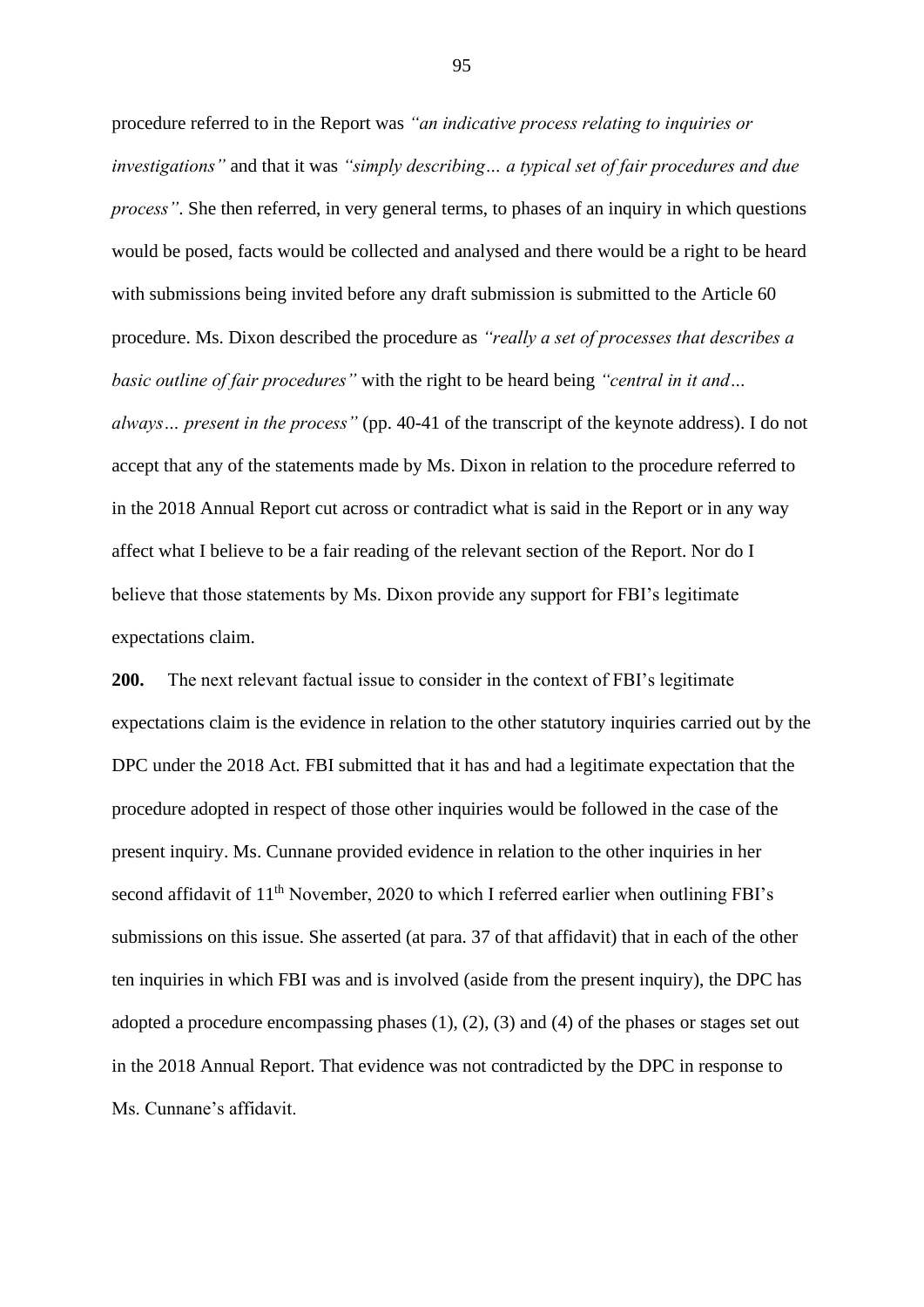201. Further, in their letter of 29<sup>th</sup> October, 2020, MHC, on behalf of FBI, asked a number of questions seeking to ascertain whether the DPC had commenced any inquiries which did not include the phases set out in the 2018 Annual Report, including phases  $(1)$ ,  $(2) - (4)$  and (5) and/or (11). MHC also asked whether the DPC had commenced any other inquiries under s. 110 since the 2018 Annual Report by means of a preliminary draft decision such as the PDD in the present case or which involved the conducting of the *"information gathering/inquiry"* and *"decision-making"* phases by a single person.

202. In its letter of 5<sup>th</sup> November, 2020, Philip Lee, on behalf of the DPC, declined to answer those questions on the basis that the information sought was not relevant or was sought on an incorrect premise. As I have indicated earlier, I believe that those questions ought to have been answered and the information ought to have been given to FBI at that stage. Had that been done, it may well have obviated the need for further affidavits to be sworn on behalf of the DPC in late December, 2020/January, 2021. The circumstances in which those further affidavits came to be sworn were that, in his responding submissions on behalf of the DPC, counsel made reference to the numbers of other own-volition and complaints-based inquiry involving FBI which had been commenced by the DPC prior to the commencement of the present inquiry. It became necessary, however, to clarify the precise number and details of those other inquiries and it was agreed on Day 4 of the hearing on 18<sup>th</sup> December, 2020 that a further affidavit would be sworn on behalf of the DPC setting out that information. There followed a further exchange of affidavits to which I will now briefly turn. 203. Colum Walsh swore an affidavit on behalf of the DPC on 23<sup>rd</sup> December, 2020. Ms. Cunnane responded on behalf of FBI on 11<sup>th</sup> January, 2021. Mr. Walsh swore a further affidavit on behalf of the DPC on  $15<sup>th</sup>$  January, 2021. The relevant information is presented most clearly in Mr. Walsh's final affidavit. Before turning to the material set out in that affidavit, I should point out that in his first affidavit Mr. Walsh explained that at some time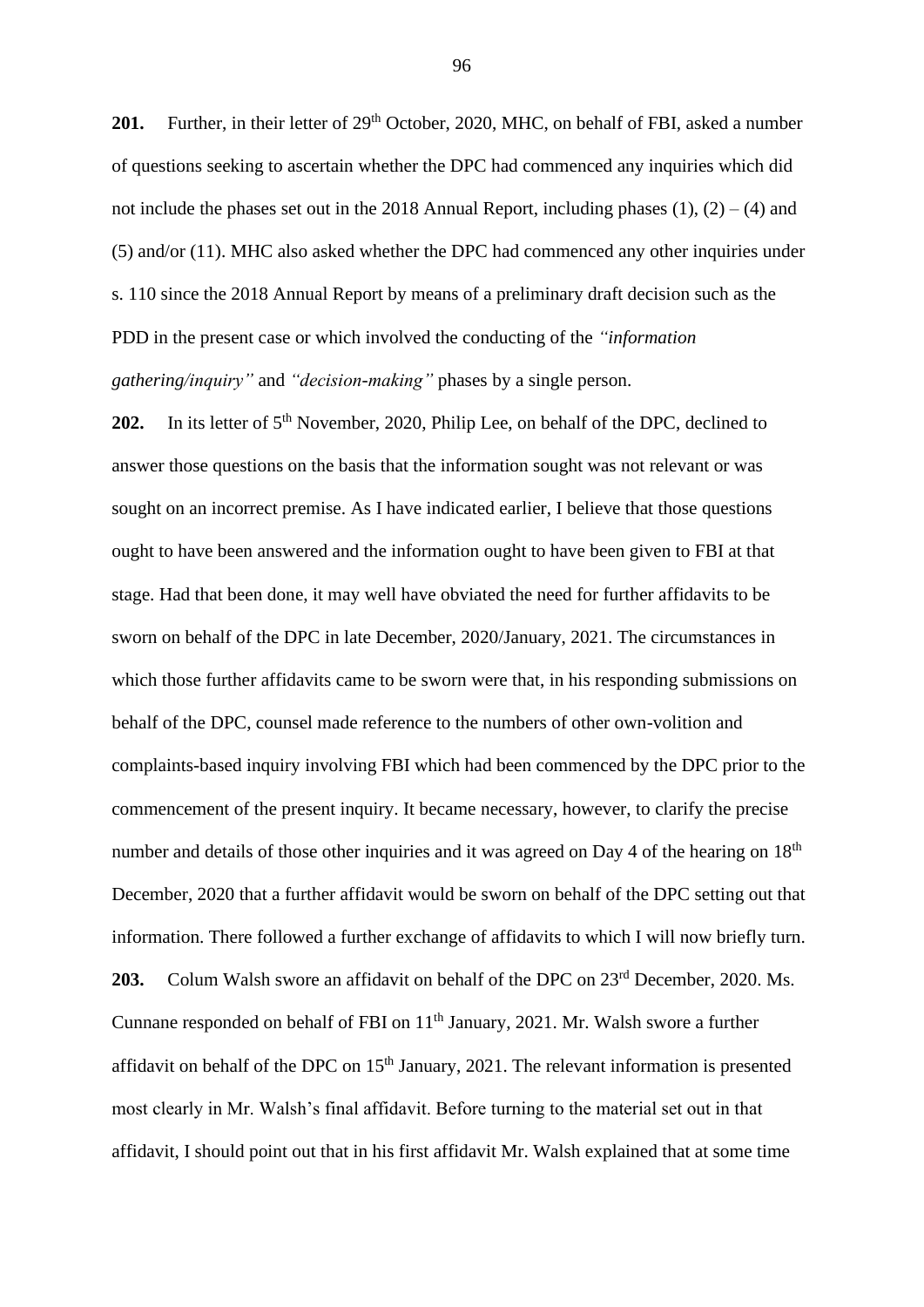prior to the CJEU's judgment in *Schrems II*, the DPC *"had come to the view that elements of the processes by which it had typically conducted inquiries under section 110 up to that point required adjustment*" in light of the increasing number of those inquiries and the need to progress them expeditiously. Mr. Walsh explained that the DPC *"began a process of revisiting its procedures generally"* prior to the judgment in *Schrems II* and that *"that review process remains ongoing"* (para. 28 of Mr. Walsh's affidavit of 23rd December, 2020). Mr. Walsh also confirmed in that affidavit that, when considering the form of procedure to be adopted in respect of the present inquiry, the DPC considered and came to the view that *"in light of the particular and unique circumstances of that case, a bespoke procedure should properly be adopted"* (para. 30). Mr. Walsh confirmed that the present inquiry is the only cross-border inquiry commenced by the DPC by means of the issuing of a preliminary draft decision in substitution for the *"notice of commencement of inquiry"* letter referred to in the illustrative procedures set out in the 2018 Annual Report (para. 30). In his second affidavit (of 15th January, 2021), Mr. Walsh drew together the information contained in his earlier affidavit (and in Ms. Cunnane's affidavits of  $11<sup>th</sup>$  November, 2020 and  $11<sup>th</sup>$  January, 2021) and confirmed the following:-

- (1) The DPC commenced 83 inquiries under s. 110 of the 2018 Act in the period from 25th May, 2018 to the date of that affidavit. 27 of those 83 inquiries involve cross-border processing.
- (2) 21 of those 27 inquiries have been progressed using a procedure *"broadly reflective of the illustrative process"* set out in the 2018 Annual Report.
- (3) Of the six remaining inquiries from the 27 inquiries, FBI is involved in three of those inquiries including the present inquiry. It is involved in two further own-volition inquiries which were both commenced on 21st September, 2020 (after the commencement of the present inquiry) and concern FBI's Instagram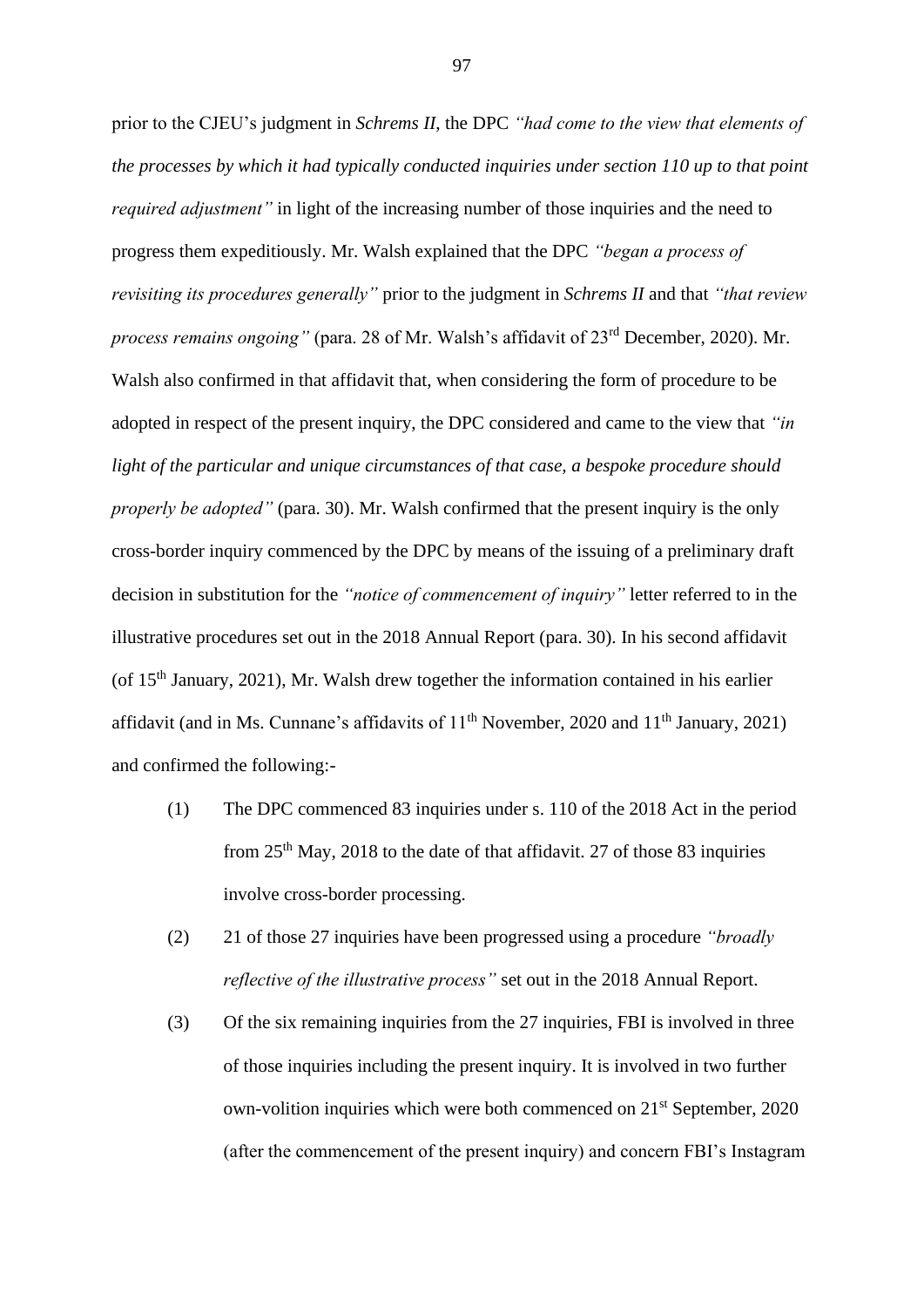service. In respect of those two own-volition inquiries, the procedure adopted by the DPC is as set out at para. 29 of Mr. Walsh's first affidavit. In each of those two inquiries, the DPC adopted a number of *"significant departures"* from the procedures set out in the 2018 Annual Report. Instead of issuing draft and final inquiry reports, the DPC informed FBI of its intention to circulate issues lists and statements of facts in response to which FBI would be invited to submit material, following which preliminary draft decisions would be prepared and FBI would be invited to make submissions in response before draft decisions are prepared and submitted to the Article 60 procedure. In respect of both of those inquiries, the Commissioner, Ms. Dixon, is involved in the investigative and decision-making phases.

- (4) Of the other three of the remaining six inquiries in which FBI is not involved, the procedure adopted was initially *"broadly reflective"* of the process set out in the 2018 Annual Report. However, the procedure was revised along similar lines to the procedure adopted in the case of the two Instagram inquiries just referred to. The relevant parties were informed of the changes in procedure on various dates in September, October and December, 2020. Those revisions were made in the context of the review by the DPC of its procedures which was described in Mr. Walsh's first affidavit.
- (5) Mr. Walsh provided a table identifying the 11 s. 110 inquiries commenced by the DPC since 25th May, 2018 involving FBI which concern cross-border processing. From that table, it can be seen that prior to the commencement of the present inquiry, FBI was involved in eight such inquiries of which four were complaints-based and four were own-volition.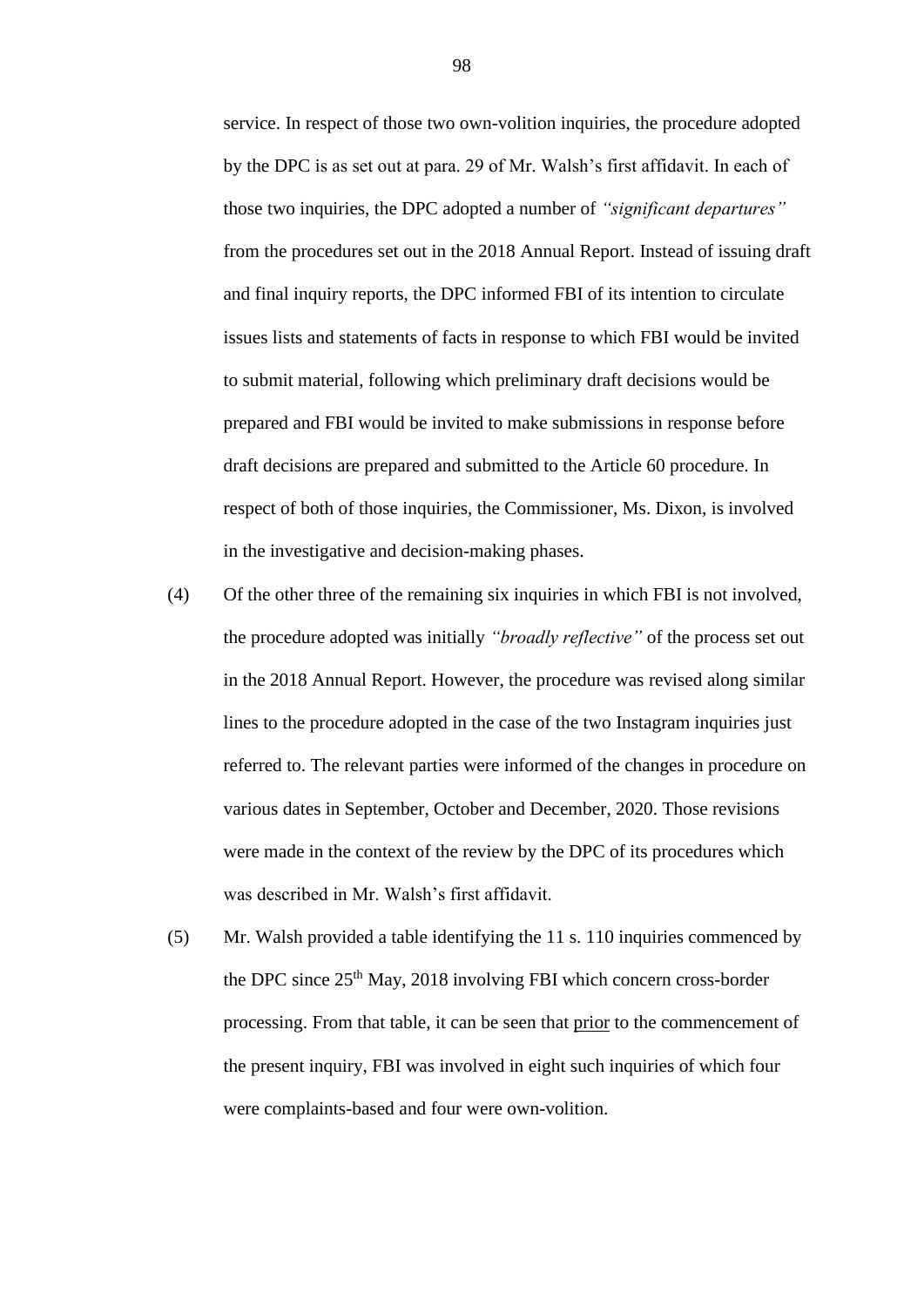**204.** FBI's claims to legitimate expectation based on procedures adopted in earlier inquiries must be viewed in the context of those numbers of inquiries, four complaints-based and four own-volition, in which the procedures consistent with the procedures set out in the 2018 Annual Report were adopted. While noting the point made by Ms. Cunnane in her affidavit of 11<sup>th</sup> January, 2021 that FBI had not been notified of any review of the DPC's procedures, and acknowledging that that information was provided very late in the day by the DPC, I have no reason to doubt that the DPC had put in place such a review and that it was decided that, on the basis of the particular circumstances leading to its decision to commence the present inquiry, the particular procedure decided on should be adopted. Equally, it is clear on the evidence that the present inquiry was the only inquiry commenced by the issuing of a PDD and in which the Commissioner was involved in the investigative stage and will be involved in the decision-making stage. Whether or not all of that is sufficient to give rise to a regular practice or course of conduct to support a claim of legitimate expectation is another issue which I have to decide, having considered the relevant legal principles to which I now turn.

#### *(2) Discussion and Decision on this Issue*

**205.** The starting point in any consideration of the legal principles applicable to legitimate expectation is the following description of the test given by Fennelly J. in the Supreme Court in *Glencar*. He stated that three preconditions had to be satisfied in order to sustain a legitimate expectations claim:-

*"Firstly, the public authority must have made a statement or adopted a position amounting to a promise or representation, express or implied as to how it will act in respect of an identifiable area of its activity. I will call this the representation. Secondly, the representation must be addressed or conveyed either directly or indirectly to an identifiable person or group of persons, affected actually or*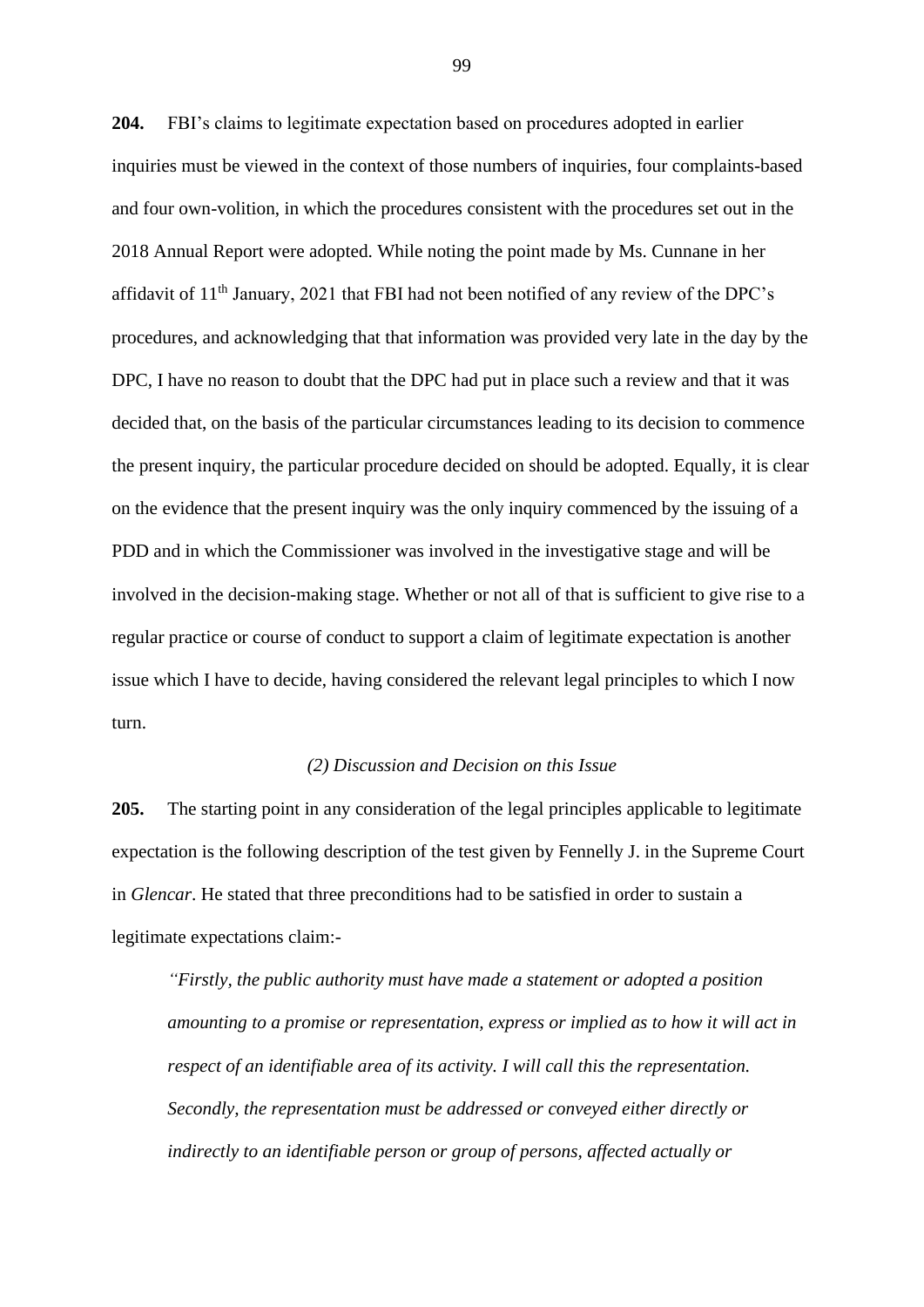*potentially, in such a way that it forms part of a transaction definitively entered into or a relationship between that person and group and the public authority or that the person or group has acted on the faith of the representation. Thirdly, it must be such as to create an expectation reasonably entertained by the person or group that the public authority will abide by the representation to the extent that it would be unjust to permit the public authority to resile from it. Refinements or extensions of these propositions are obviously possible. Equally they are qualified by considerations of the public interest including the principle that freedom to exercise properly a statutory power is to be respected. However, the propositions I have endeavoured to formulate seem to me to be preconditions for the right to invoke the doctrine."* (Per Fennelly J. at pp. 162-163)

**206.** That description of the various preconditions of the test was expressly adopted by the Supreme Court in *Lett & Co Ltd v. Wexford Borough Council* [2014] 2 IR 198 ("*Lett*") and in *Cromane*. As noted by Clarke J. in the Supreme Court in *Cromane*, in addition to the three *"positive elements"* which have to be present in order for a legitimate expectation to arise, there are also *"negative factors"* which, if present, might preclude a legitimate expectation arising. Clarke J. referred in that context to his earlier judgment in the High Court in *Lett*. The "*negative factors*" include the *"need to preserve the entitlement of a decision maker to exercise a statutory discretion within the parameters provided for in the statute concerned or, alternatively, may be necessary to enable… legitimate changes in executive policy to take place"* (per Clarke J. at para. 29, p. 212).

**207.** In *Cromane*, Clarke J. summarised the criteria for establishing a legitimate expectation as follows:-

*"In summary, those criteria are first that there must be an appropriate promise or representation, second, that it must be addressed to an identifiable group of persons*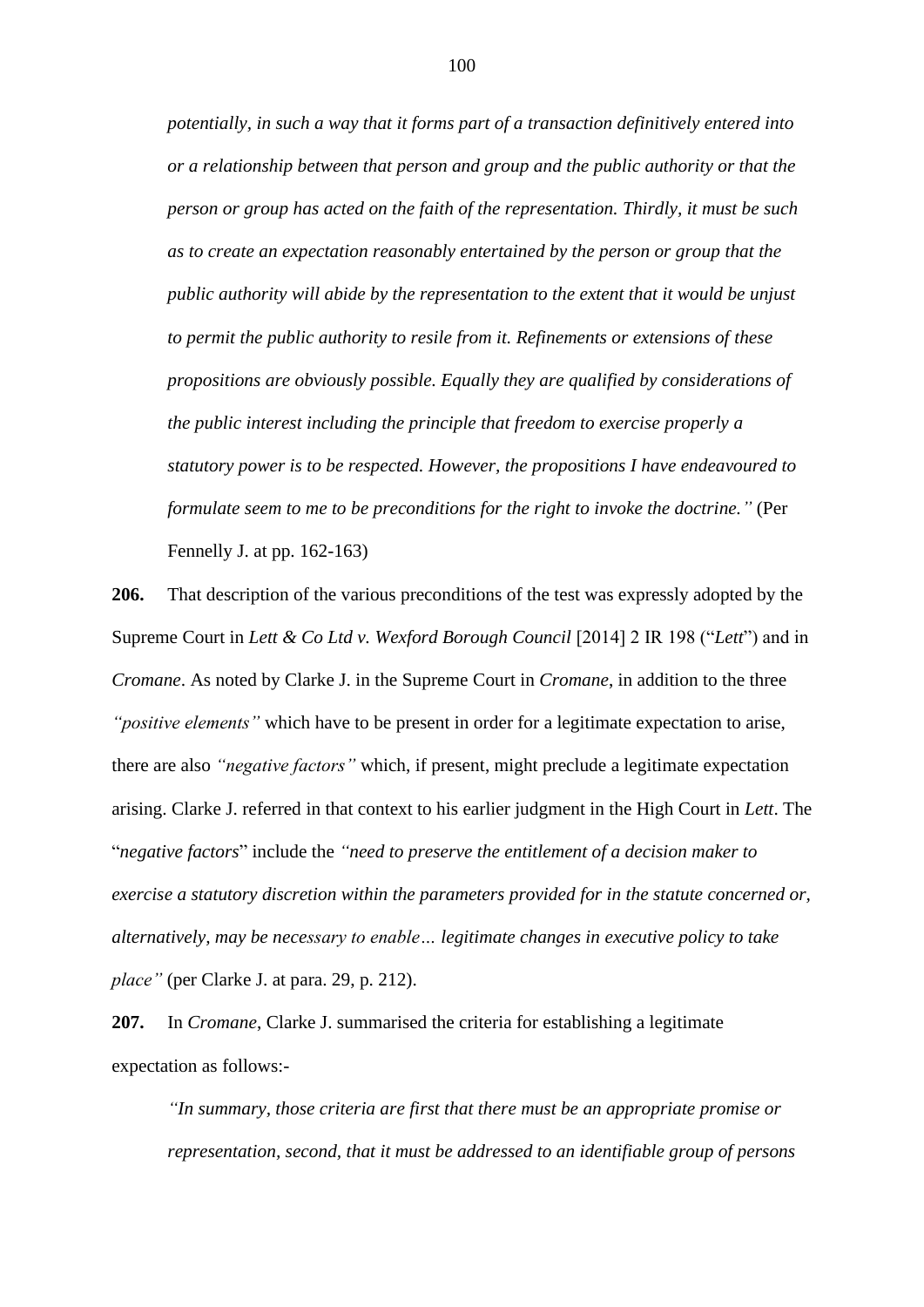*creating a relationship between that group of persons and the public authority concerned, and third, that the expectation created by the promise or representation in question must be such that it would be 'unjust to permit the public authority to resile from it'. It is hardly a surprise that Fennelly J. started with the question of the promise or representation itself, for it is necessary to identify what it is that the public authority said or did (or, perhaps, in an appropriate case, refrained from doing or saying) that amounted to what Fennelly J. described as a 'promise or representation' as to how it would 'act in respect of an identifiable area of its activity'. Therefore the starting point must be an analysis of the actions or statements attributed to the Minister in those circumstances…"* (para. 53, p. 142)

**208.** The Supreme Court in *Cromane* considered the criteria which would have to be met in order for a statement or representation to satisfy the first of the preconditions identified by Fennelly J. in *Glencar*. The representation relied upon in that case was a notice issued on behalf of the Minister to the effect that *"it is not envisaged"* that certain fishing activities would be restricted as a result of the designation of the harbour as a Special Protection Area under the EU Birds Directive. In his judgment, Clarke J. stated that that could not be said to amount to a *"clear commitment"* on the part of the Minister that there *"could never be any adverse consequences"* as a result of the designation. Those consequences (if any) would, of course, be determined as a matter of European law. Clarke J. stated that such an indication by the Minister did not amount to the type of representation which satisfied the criteria identified by Fennelly J. in *Glencar*. He stated that it was *"neither precise"* nor of a nature which could be delivered by the Minister. Clarke J. stated, therefore, that in order to constitute a representation satisfying the first of the preconditions set out by Fennelly J. in *Glencar*, the statement or representation had to involve a *"clear commitment"* and had to be *"precise"*.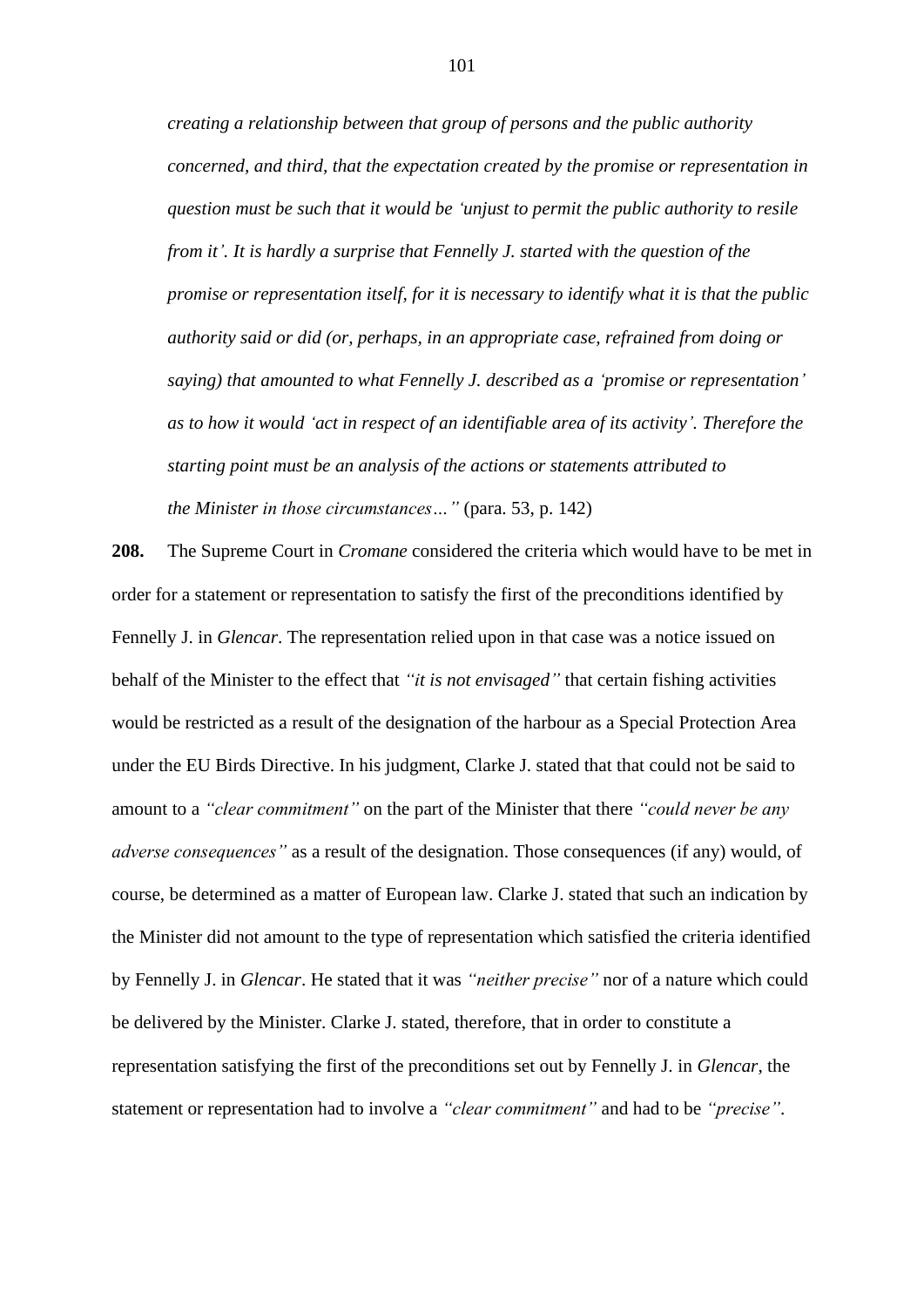**209.** In his judgment on the legitimate expectations issue in *Cromane*, Charleton J. stated that:-

*"In no case is there any warrant for analysing any expectation as legitimate where it is not based upon an unambiguous and unequivocal declaration."*

(per Charleton J. at para. 248, p. 223)

**210.** I might add that in his characteristically impressive and analytical judgment, McDonald J. in the High Court in *Perrigo* drew specific attention to those comments of Clarke J. and Charleton J. in *Cromane* (para. 13, pp. 10-11). He noted that both Clarke J. and Charleton J. had emphasised that *"some degree of precision"* is required in order to establish a representation to the purposes of the first precondition.

**211.** In *Hogan and Morgan*, the authors state (at para. 21-63)(p. 1529) that a representation qualifying under the first of the preconditions in *Glencar*, *"must be unqualified and unambiguous…"*. They cite *Devitt v. Minister for Education* [1989] ILRM 636 (Lardner J.) and *MacDonncha v. Minister for Education and Skills* [2013] IEHC 226 (Hogan J.). The authors sum-up, at para. 21-64, by stating:-

*"The simple point here is that an agreement subject to heavy qualifications will not easily give rise to a legitimate expectation."*

**212.** In light of these clear authorities, I reject the submission made by FBI that the representation relied upon must be unequivocal. I am satisfied that on the authorities, the representation must be clear, precise, unqualified, unambiguous and unequivocal. In light of the conclusions I have reached in relation to a fair reading of the relevant section of the 2018 Annual Report, I do not believe that the statements contained in that section of the Report possess these essential characteristics. In those circumstances, I do not accept that any legitimate expectation can arise or did arise from the statements contained in the 2018 Annual Report (or from the same material on the DPC website).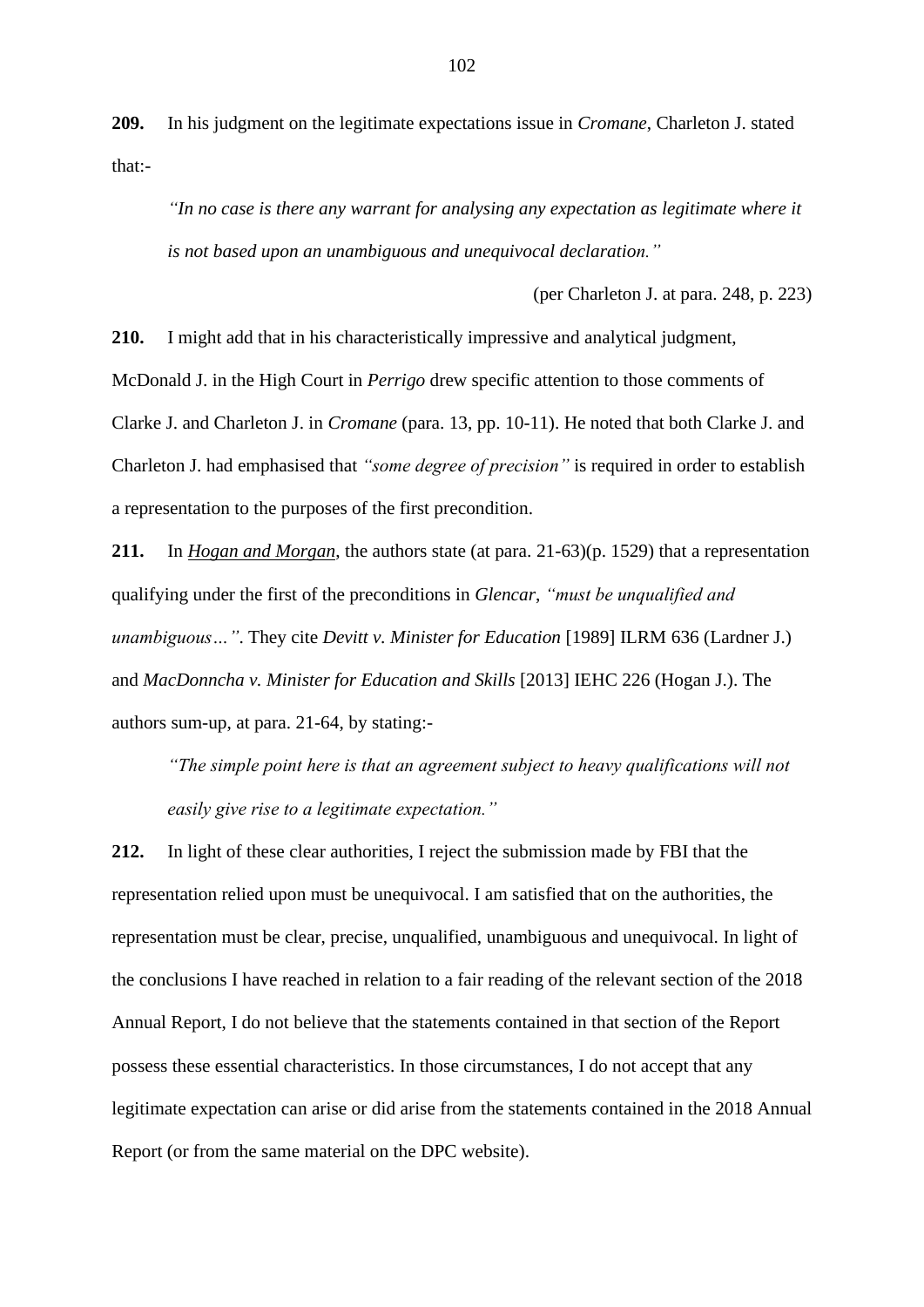**213.** FBI relied strongly on the judgment of O'Hanlon J. in the High Court in *Fakih* in support of its legitimate expectations case. In that case, applicants for refugee status claimed that they had a legitimate expectation to have their applications determined in accordance with the procedures set out in a letter from the Minister for Justice to a representative of the United Nations High Commissioner for Refugees (referred to as the "Von Arnim" letter"). The applicants were unable to make the case that they had altered their position in reliance on the Minister's letter. However, it was held that they had a legitimate expectation that their applications would be considered in accordance with the procedures set out in the letter. O'Hanlon J. approved and adopted the views of Lord Fraser who delivered the advice of the Privy Council in *Attorney General of Hong Kong v. Ng Yuen Shiu* [1983] 2 AC 629 ("*Attorney General of Hong Kong")*. Lord Fraser referred to the case of *R v. Liverpool Corporation*, *ex p. Liverpool Taxi Fleet Operators' Association* [1972] 2 QB 299 which he said illustrated the principle that:-

*"The expectations may be based upon some statement or undertaking by, or on behalf of, the public authority which has the duty of making the decision, if the authority has, through its officers, acted in a way that would make it unfair or inconsistent with good administration for him to be denied such an inquiry."* (at 637)

#### **214.** Lord Fraser continued:-

*"The justification for* [the principle of legitimate expectations] *is primarily that, when a public authority has promised to follow a certain procedure, it is in the interest of good administration that it should act fairly and should implement its promise, so long as the implementation does not interfere with its statutory duty. The principle is also justified by the further consideration that, when the promise was made, the authority must have considered that it would be assisted in discharging its duty fairly by any representations from interested parties and as a general rule that is correct.*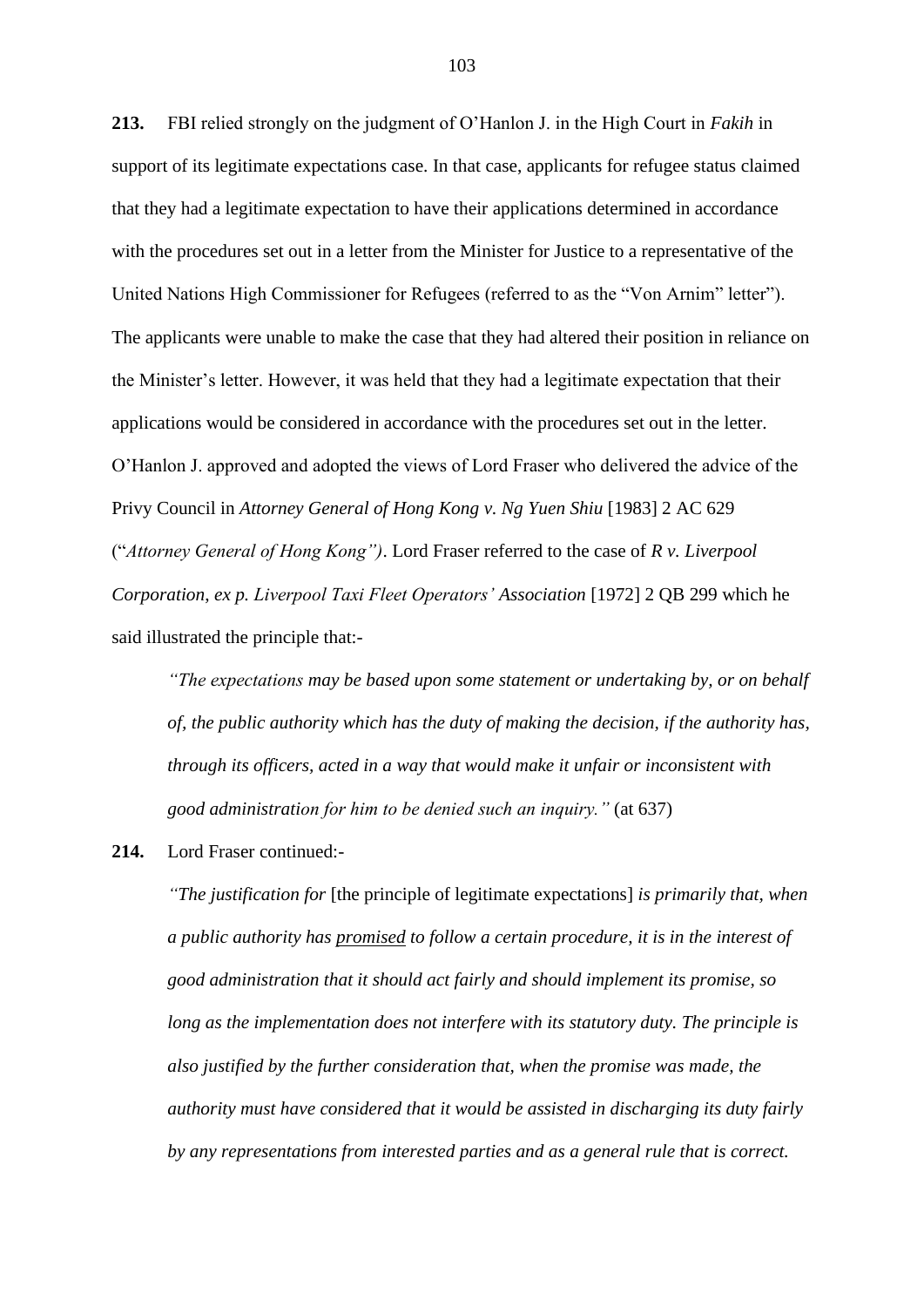*…the principle that a public authority is bound by its undertakings as to the procedure it will follow, provided they do not conflict with its duty, is applicable to the undertaking given by the Government of Hong Kong to the applicant… that each case would be considered on its merits."* (at 638)

**215.** O'Hanlon J. also adopted the view of Lord Fraser in *Council for Civil Service Unions v. The Minister for the Civil Service* [1985] 1 AC 374 ("*CCSU*") on the possibility of a legitimate expectation arising from the existence of a *"regular practice which the claimant can reasonably expect to continue"* (at 401). I will return to this aspect of FBI's legitimate expectations' case in a moment. O'Hanlon J. held that the applicants were entitled to have their applications for refugee status determined in accordance with the procedures set out in the Minister's letter. I note that in the subsequent decision of the Supreme Court in *Gutrani v. Minister for Justice* [1993] 2 IR 427, McCarthy J. was of the view that while there was an obligation to consider the applications for refugee status in accordance with Minister's letter,:-

*"It does not appear… to depend upon any principle of legitimate or reasonable expectation; it is, simply, the procedure which the Minister has undertaken to enforce."* (at 435-436)

**216.** This difference of opinion was subsequently referred to by Keane C.J. in his judgment for the Supreme Court in *Keogh v. Criminal Assets Bureau* [2004] 2 IR 159 where he commented that the divergence of view may reflect the fact that the doctrine of legitimate expectation was a developing one and that its legal parameters could not be regarded as having been *"definitively established as yet"* (para. 39, p. 175), reflecting what Fennelly J. had stated in *Glencar*. In *Keogh*, the Supreme Court held that a specific undertaking contained in the Taxpayers' Charter of Rights issued by the Revenue Commissioners to give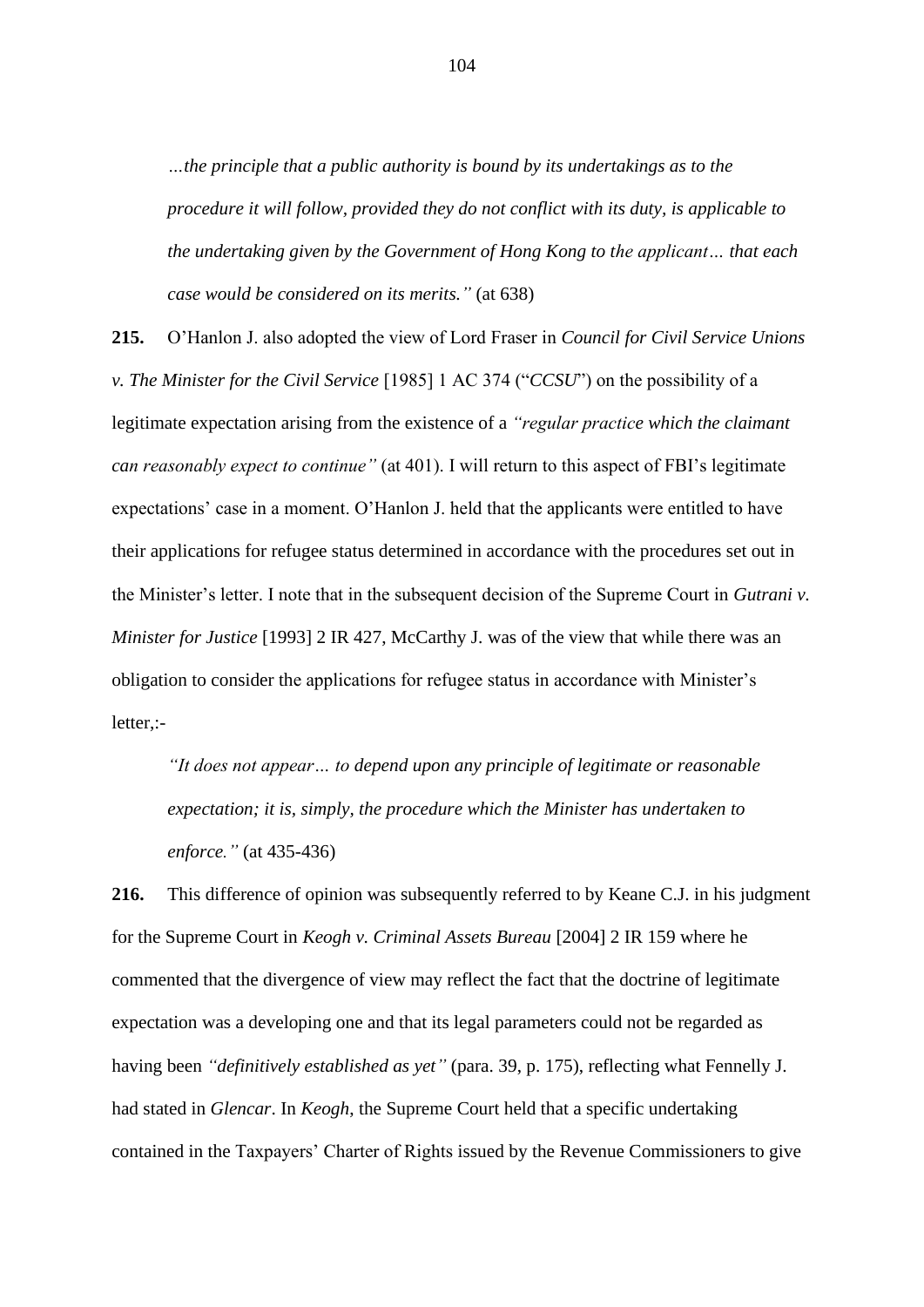taxpayers full, timely and accurate information about Revenue law and their entitlements and obligations under it ought to have been, but had not been, observed.

**217.** In *GRA (No.1)*, another judgment on which FBI relied, Clarke C.J., having referred to *Fakih* as one of the first Irish cases on legitimate expectation, stated:-

*"Thus a legitimate expectation that a public authority will not resile from a procedure to which it has committed is a well recognised type of expectation which can, in appropriate cases, be enforced by the Courts."* (para 8.4)

Later in his judgment, Clarke C.J. contrasted the interactions relied upon in that case as giving rise to a legitimate expectation that there would be consultation or an opportunity to make representations or observations before a new sick pay regime for An Garda Síochána would be introduced with the statements contained in the Minister's letter in *Fakih*. Clarke C.J. stated that in *Fakih*, the Minister's letter specified *"with some precision the procedures which were intended to be followed"* (para. 9.2). There was no such representation or statement made in *GRA (No. 1)*.

**218.** It seems to me that the statements referred to in the 2018 Annual Report (and on the DPC's website) in relation to the illustrative procedure for statutory inquiries conducted by the DPC under s. 110 of the 2018 Act fall far short of the type of statement or representation required to give rise to a legitimate expectation considered in *Fakih*, *Cromane* and in *GRA (no. 1)*. As I have already concluded, it is not possible to read the relevant section of the 2018 Annual Report (and the website) without fully taking into account the qualifying language used. That qualifying language, it seems to me, means that it cannot be said that the statements contained in the Report (and on the website) set out with *"some precision"* the procedures intended to be followed (as Clarke C.J. in *GRA (No. 1)* said was the case in relation to the statements in the Minister's letter in *Fakih*). Nor could it be said that the DPC had *"committed"* to the procedures set out in the Report (and on the website) as Clarke C.J.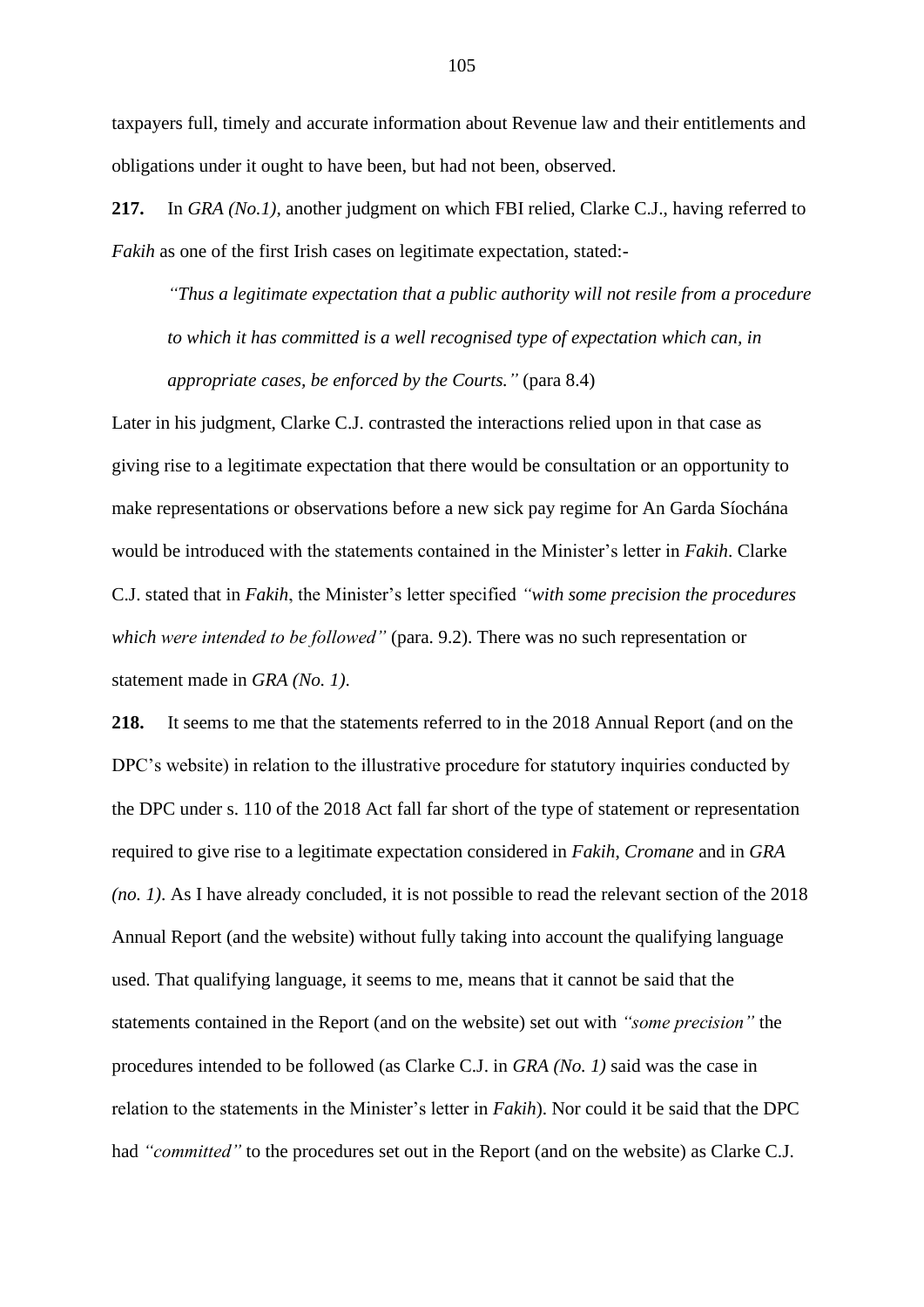suggested in *GRA (No. 1)* was necessary to support a legitimate expectation. To characterise what was said as a commitment by the DPC to follow the illustrative procedures referred to would be to ignore all of the qualifying language used. Moreover, the fact that such qualifying language was used and was there for all to see, in my view, means that it could not be said to be *"unfair or inconsistent with good administration"* (in the words of Lord Fraser in *Attorney General of Hong Kong*) or that is would be *"unjust to permit the public authority to resile from it"* (in the words of Fennelly J. in *Glencar* which were followed and approved in several of the subsequent cases, including *Cromane*). This is so, in my view, as it was clear from the terms of the material contained in the Report (and on the website) that the procedures described were not binding, were for *"general illustrative purposes only"*, were *"not determinative of the precise steps"* which would be taken in every inquiry and were open to change depending on the circumstances. I do not accept that it could be said to be unfair, unjust or inconsistent with good administration for the DPC to be permitted to depart from the illustrative procedures should the circumstances of a particular inquiry require it when that is precisely what the DPC said in the published material that it could do. **219.** The second basis on which FBI contends that it has a legitimate expectation that the procedures set out in the 2018 Annual Report (and on the DPC website) would be followed in statutory inquiries conducted by the DPC and, in particular, in the present inquiry, is that there was a course of conduct or regular practice by the DPC of adopting such procedures in inquiries carried out up to the present inquiry. That claim is expressly pleaded at para. 33 of the statement of grounds. I do note, however, that it is not said anywhere on affidavit on behalf of FBI that it arranged its affairs or took any steps whatsoever on the basis that the

published procedures would be followed in any inquiry involving FBI. While that may not be determinative of the issue or a critical component of a legitimate expectation claim (and I am, of course, aware that the applicants in *Fakih* had no knowledge of the Minister's letter and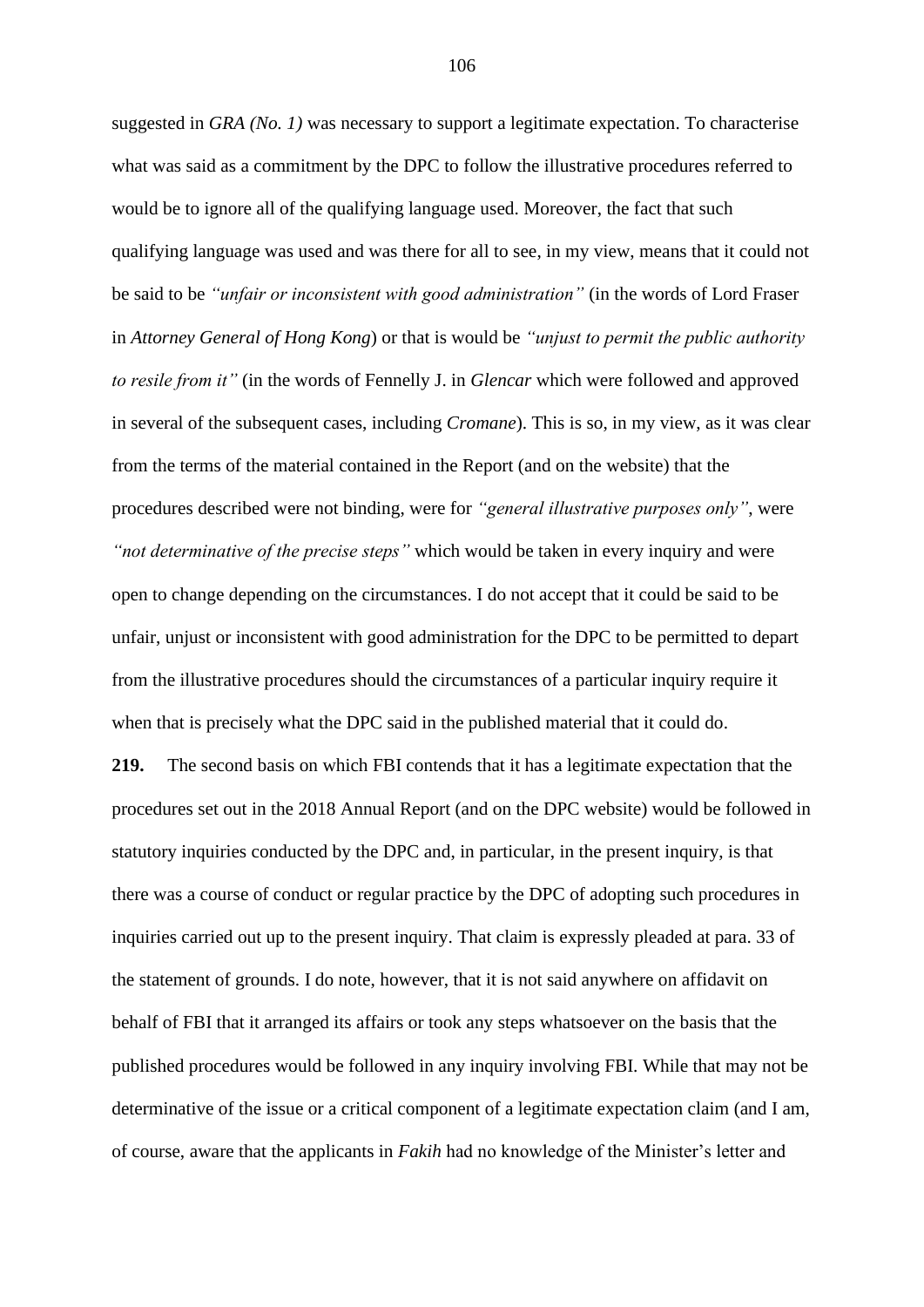did not rely upon it before seeking to invoke its contents in the proceedings), however, it is of some relevance to the question of whether it would be unfair or unjust for the DPC to depart from the published procedures were it the case that FBI had not arranged its affairs or altered its position in any way on the basis that the published procedures would be applied in any inquiry involving it.

**220.** While Fennelly J.'s formulation of the preconditions for a successful claim in legitimate expectation in *Glencar* does not expressly include the existence of a course of conduct or regular practice as sufficing for the purposes of the representation, Fennelly J. does refer to an implied representation which may be sufficient, depending on the facts, to encompass a course of conduct or regular practice. Lord Fraser in *CCSU* did expressly state that a legitimate expectation could arise from *"the existence of a regular practice which the claimant can reasonably expect to continue"* (at 401), a passage cited with approval by O'Hanlon J. in *Fakih*.

**221.** The issue is addressed by the authors of *Hogan and Morgan* at paras. 21-51 to 21-53 (pp. 1255-1256) and subsequent paragraphs deal with the entitlement of a public body to resile from an established practice, which is an issue to which I will shortly turn. The authors refer to *Webb v. Ireland* [1988] IR 353 ("*Webb*"), *Egan v. Minister for Defence* (Unreported, High Court, 24th November, 1988, Barr J.)("*Egan*") and *O'Donoghue v. South Kerry Development Partnership* [2016] IEHC 259 (Barrett J.) and [2018] IECA 10 (Court of Appeal, Hogan J.) ("*O'Donoghue*"). In *Webb*, the Supreme Court did not find it necessary to decide whether a longstanding practice adopted by the National Museum of making *ex gratia* payments to the finders of treasure trove could itself give rise to a legitimate expectation which would be enforceable against the State. In *Egan*, the High Court (Barr J.) held that a longstanding practice, even one which was *"firmly entrenched"*, was not sufficient to give rise to a legitimate expectation that permission to take early retirement would in every case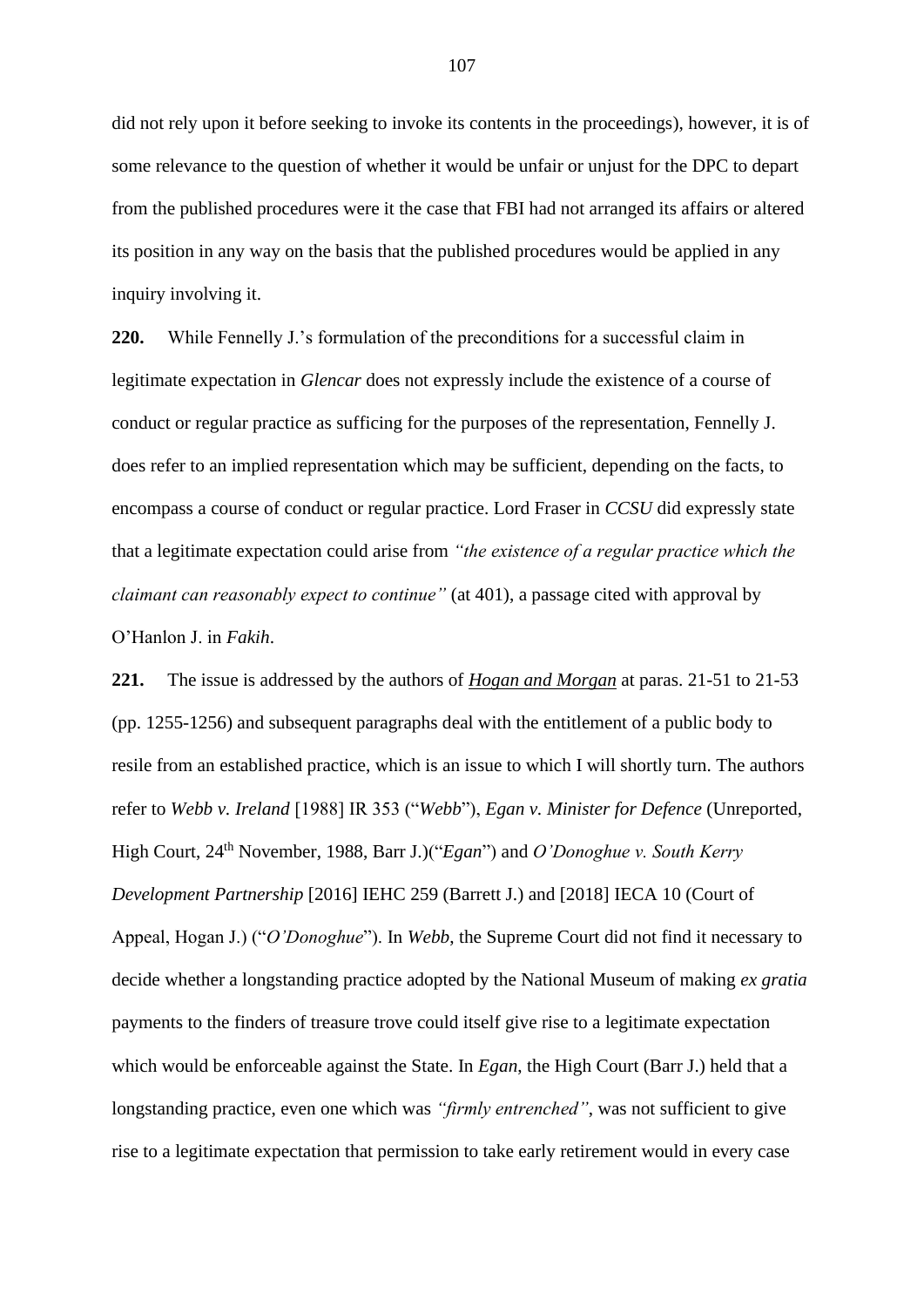be granted as a matter of course. In *O'Donoghue*, both the High Court and the Court of Appeal rejected a legitimate expectations claim based on settled practice. The authors of *Hogan and Morgan* note that this was primarily because the respondent's change of approach was objectively justified by changed conditions. However, Hogan J. in the Court of Appeal went further and held, based on *Egan*, that past practice was not capable of giving rise to a legitimate expectation. He stated:-

*"Generally speaking, a practice - even if it is established and inveterate - cannot amount to an implied promise or representation such as might ground a legitimate expectation…* 

*Even if it could be said that the prior practice of the [respondent] to decide applications by reference to chronological order was well established and inveterate, this in itself did not give rise to a legitimate expectation because – just as in Egan – that practice did not in itself amount to an implied promise or a representation to an applicant."* (at paras. 51 and 53)

The authors of *Hogan and Morgan* note (at para. 21-53, p. 1255-1256) that Hogan J. held that a practice was to be distinguished from a decision of a public body to commit itself to following a particular procedure and that the practice in *O'Donoghue* was *"an internal, almost accidental, practice"*.

**222.** I accept (as the authors of *Hogan and Morgan* do at para 21-56, p. 1256-1257) that it is possible for a well-established practice by a public authority to follow a particular procedure to give rise to a legitimate expectation that the procedure would be followed in all cases unless there was an objective reason for departing from the practice and unless it would be unfair or unjust to a particular person for the practice to be departed from in his or her case.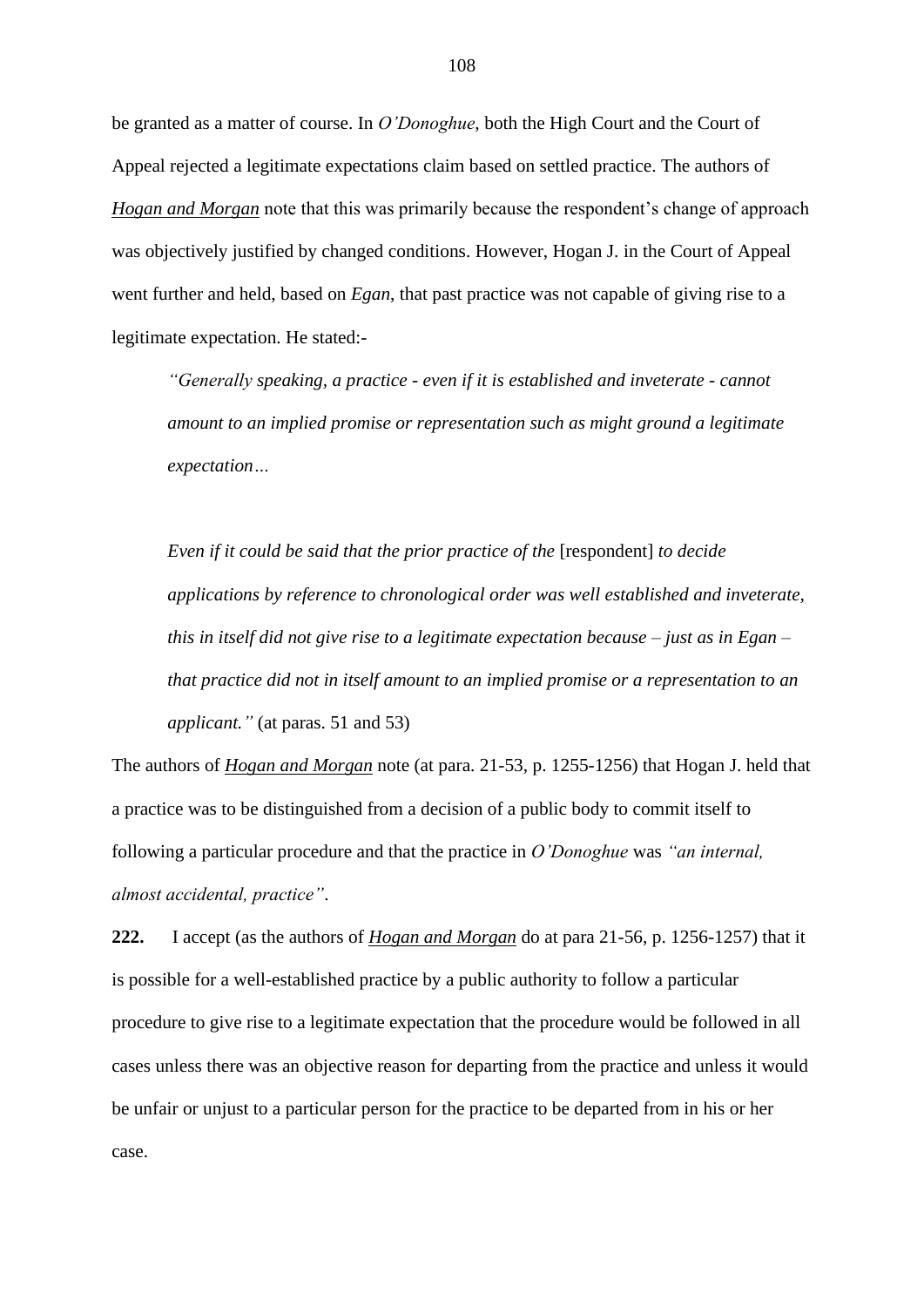**223.** However, I do not accept that the facts of this case support FBI's claim to a legitimate expectation based on the procedures adopted by the DPC in statutory inquiries under s. 110 of the 2018 Act prior to the present inquiry. I am doubtful that the relatively limited number of inquiries referred to in the affidavit sworn by Ms. Cunnane on behalf of FBI and by Mr. Walsh on behalf of the DPC are sufficient to constitute the sort of established procedure or regular practice which could give rise to a legitimate expectation that that practice would in all cases be followed. I have referred to and summarised the relevant evidence earlier. In my view, the numbers of inquiries involved are relatively small and probably insufficient to give rise to anything like an established or a regular practice which could support a legitimate expectation claim. However, I do not have to decide the issue on that point as it would be wrong to focus entirely on the practice in those other inquiries which preceded the present inquiry and to ignore the content of the material published in the 2018 Annual Report (and on the DPC's website) and the qualifying language used. It would, in my view, be entirely unreasonable for a person (such as FBI) to focus on the procedures followed in other inquiries without, at the same time, paying heed to the language used in the Report (and on the website). I do not accept that anyone, still less an entity such as FBI, could reasonably believe that just because particular procedures were adopted in other inquiries, the procedures would be adopted in the present inquiry. Any such belief would, in my view, be entirely unreasonable. In light of the language used in the published material, a body such as FBI could not reasonably expect that the procedure used in those other inquiries, even if they could be described as amounting to a *"regular practice"* by the DPC, would necessarily continue in all cases, including in the present inquiry.

**224.** Another reason why I have concluded that FBI's legitimate expectation case must fail is that to tie the DPC to having to adopt particular procedures in all inquiries would, in my view, amount to a significant and impermissible interference with the DPC's discretion in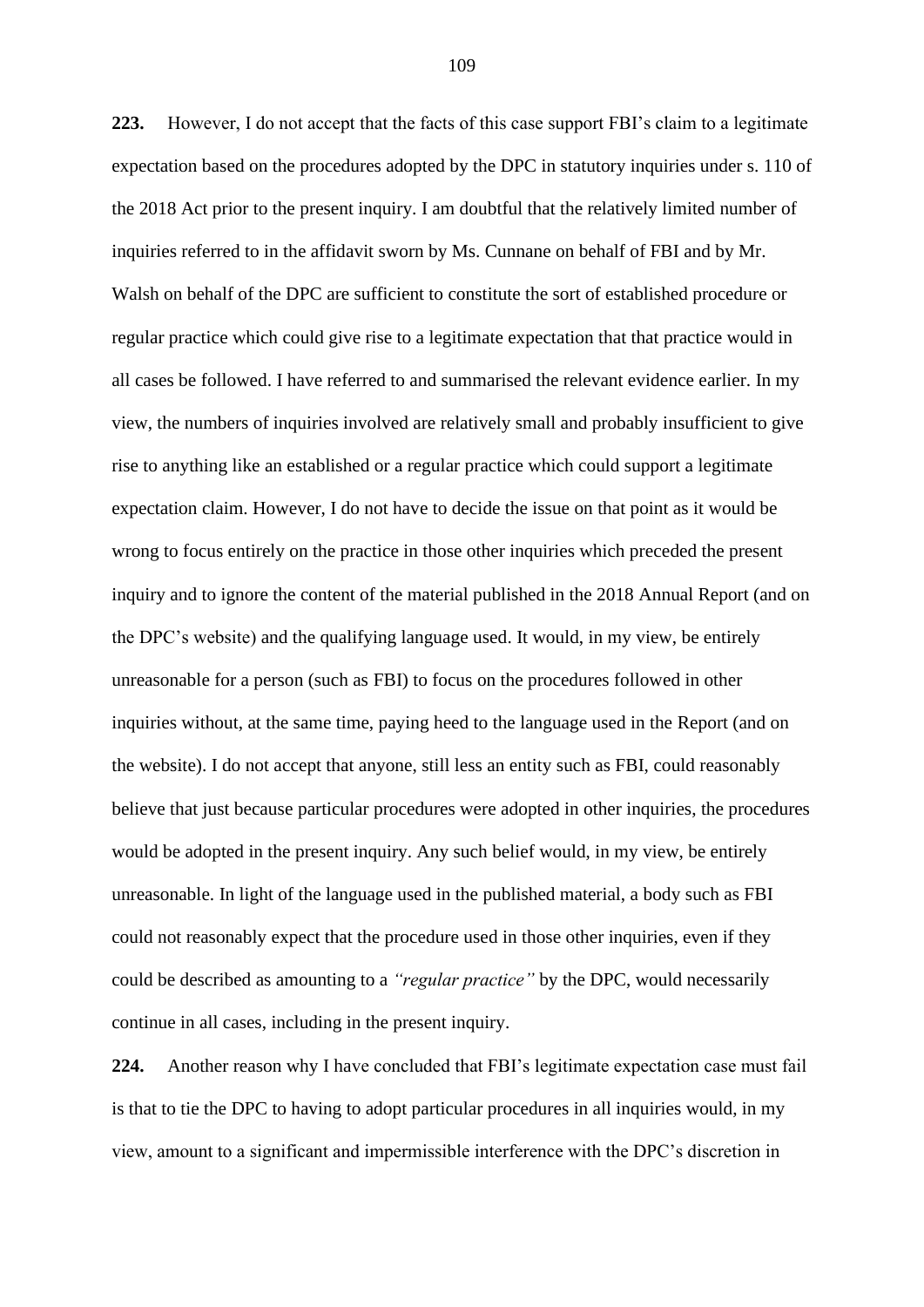terms of the type of inquiry (and the procedures to be followed) which is expressly provided for in s. 110(1) of the 2018 Act. A legitimate expectation of the type which FBI has sought to have recognised and enforced would, in my view, be inconsistent with the DPC's *"freedom to exercise properly a statutory power"* (being the phrase used by Fennelly J. in his statement of the test in *Glencar*). That is one of the *"negative factors*" which might exclude a legitimate expectation referred to by Clarke J. in the Supreme Court in *Cromane* (at para. 52, pp. 141- 142) and prior to that by Clarke J. in the High Court in *Lett* at (para. 29, p. 212) and by McDonald J. in *Perrigo* (at paras. 14-15).

**225.** I do not need to go further and to rule specifically on the additional argument advanced by Mr. Schrems that the legitimate expectation for which FBI contends would be impermissible as a matter of European law by operating against a *"precise provision"* of EU law (as stated by the CJEU in *Krucken* at para. 24). While the legitimate expectation asserted by FBI might potentially adversely affect the DPC's obligations to investigate alleged infringements of GDPR expeditiously and with due diligence, it would not necessarily do so in all cases. In any event, in light of the other conclusions I have reached, it is not necessary for me to reach a definite conclusion on that argument.

**226.** Finally, in this context, I am satisfied that even if FBI had established a legitimate expectation, based on the published procedures and/or the practice followed by the DPC in other inquiries prior to the present inquiry, it would be open to the DPC to depart from the procedures referred to and to adopt a different procedure for its inquiry, provided, of course, that in doing so it complied with fair procedures and with the DPC's obligations under the 2018 Act and the GDPR. Ultimately, the question is whether to depart from the published procedures or practice would be unfair or unjust for those affected (see: Fennelly J. in *Glencar* at 162-163 and Clarke J. in *Cromane* at para. 53, p. 142). As I have already concluded, having regard to the qualifying language used in the published procedures, and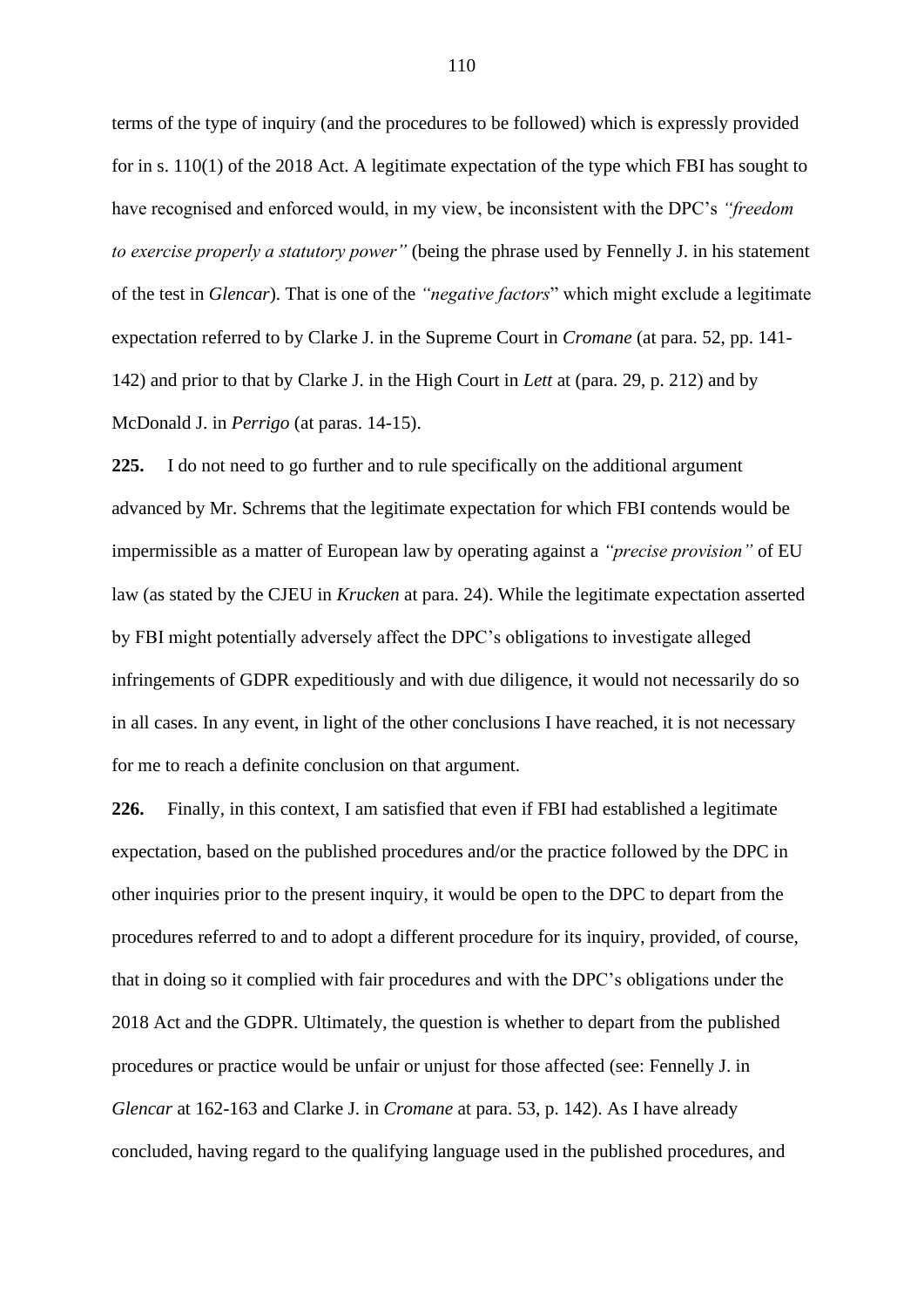having regard to the fact that FBI has not asserted that it made arrangements or altered its position in any way on the basis that the published procedures would be followed in any inquiry involving it, I do not believe that it would be unfair or unjust or inconsistent with good administration for the DPC to depart from the published procedures for the purposes of the present inquiry.

**227.** In *Glenkerrin*, Clarke J. in the High Court held that it was open to the local authority to change a practice which had existed for a prolonged period of time and that a legitimate expectation could not arise to the effect that a policy would never be changed. The local authority had changed a long-established practice of issuing "letter of compliance" in relation to the payment of financial contributions required under planning permissions granted to developers. The local authority maintained that in the absence of an agreement on various other matters, it was under no obligation to provide letters of compliance. The plaintiff contended that it had a legitimate expectation that such letters would issue. The plaintiff succeeded in part in its claim. However, Clarke J. held that *"the existence of a longstanding practice does not give rise to any legitimate expectation that that practice will not change"* (para. 22, p. 426). He went on to state:-

*"However where third parties reasonably arrange their affairs by reference to such a practice it seems to me that such third parties are entitled to rely upon an expectation that the practice will not be changed without reasonable notice being given. The notice that would be required is such as would reasonably allow those who have conducted their affairs in accordance with the practice to consider and implement an alternative means for dealing with the issues arising…"* (para. 22, p. 426)

**228.** The DPC relied on this case as entitling it to adopt a different procedure for the present inquiry. FBI contended that the DPC could not do so without giving reasonable notice to FBI and that no notice was given. It learned of the different procedure when it received the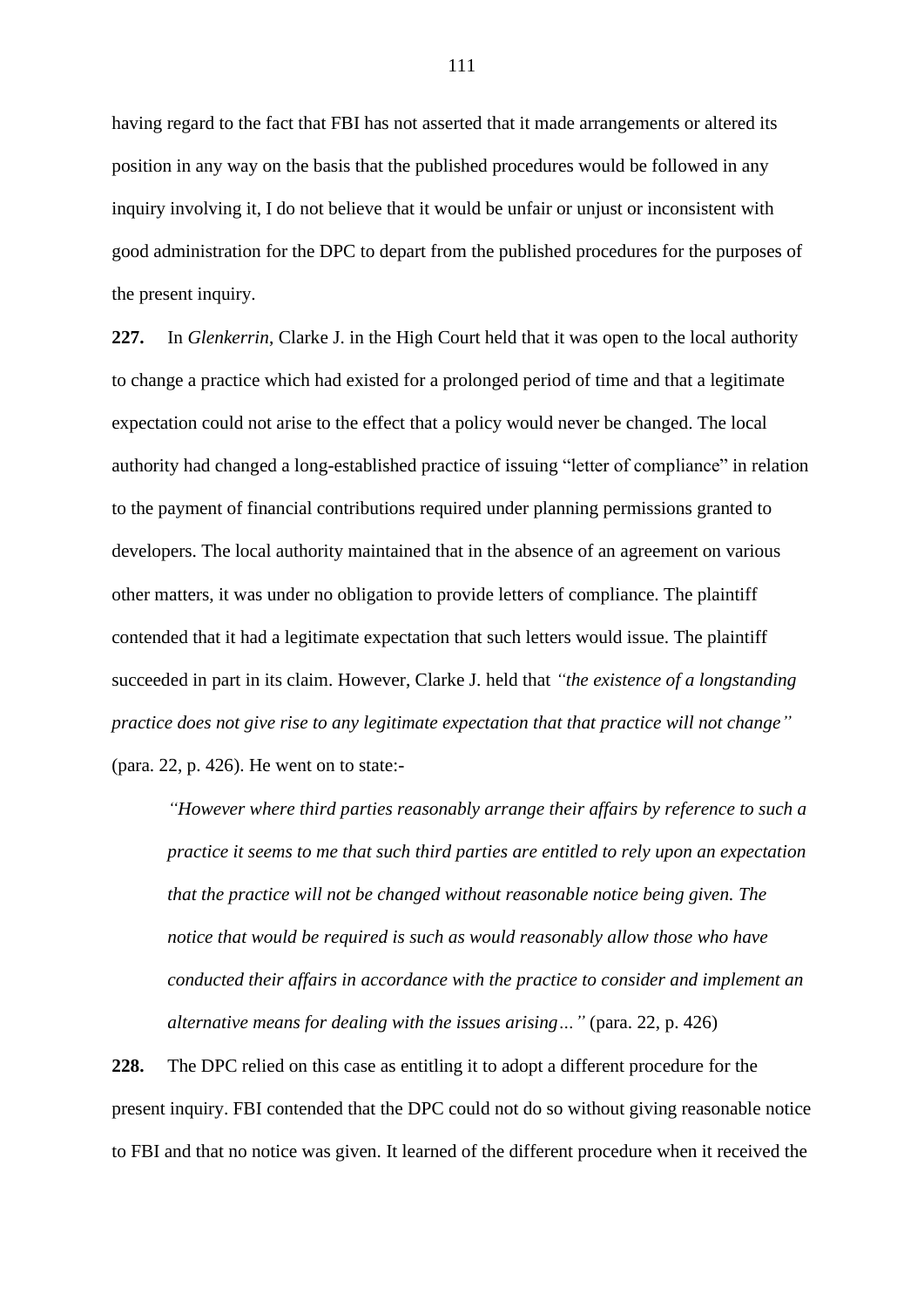PDD. However, it seems to me that the circumstances of *Glenkerrin* were fundamentally different to those at issue in the present case. In *Glenkerrin*, there was evidence that parties had arranged their affairs by reference to the long-established pre-existing practice of the local authority of issuing letters of compliance. There is no such evidence in the present case. FBI did not say that it had arranged its affairs by reference to anything stated in the published procedures or by reference to the procedures adopted by the DPC in previous inquiries. Furthermore, I do not see how FBI could reasonably have arranged its affairs or altered its position in any way by reference to the published material or by reference to the procedures adopted in earlier inquiries, having regard to the clear qualifying language contained in the published material. In my view, therefore, there is no basis for FBI's contention that the DPC was required to provide some form of notice before putting in place a different procedure for the present inquiry to those referred to in illustrative terms in the published material and to the procedures adopted in previous inquiries. *Glenkerrin* is clear authority for the principle that the existence of a longstanding practice does not give rise to any legitimate expectation that the practice will not change and that it is only where parties have reasonably arranged their affairs by reference to that practice that the question of notice may arise. That is not so in the present case.

**229.** For all of these reasons, I am satisfied that FBI's case based on legitimate expectations must fail.

**230.** As regards FBI's contention that the DPC gave no reasons for its decision to depart from the published procedures and from the practice adopted in respect of other inquiries prior to the commencement of the present inquiry, I address the question of reasons separately later in this judgment but will deal with this point here. I have concluded that the DPC did reserve to itself the right to adopt different procedures to the illustrative procedures set out in the published material and that it adequately explained the procedures which it had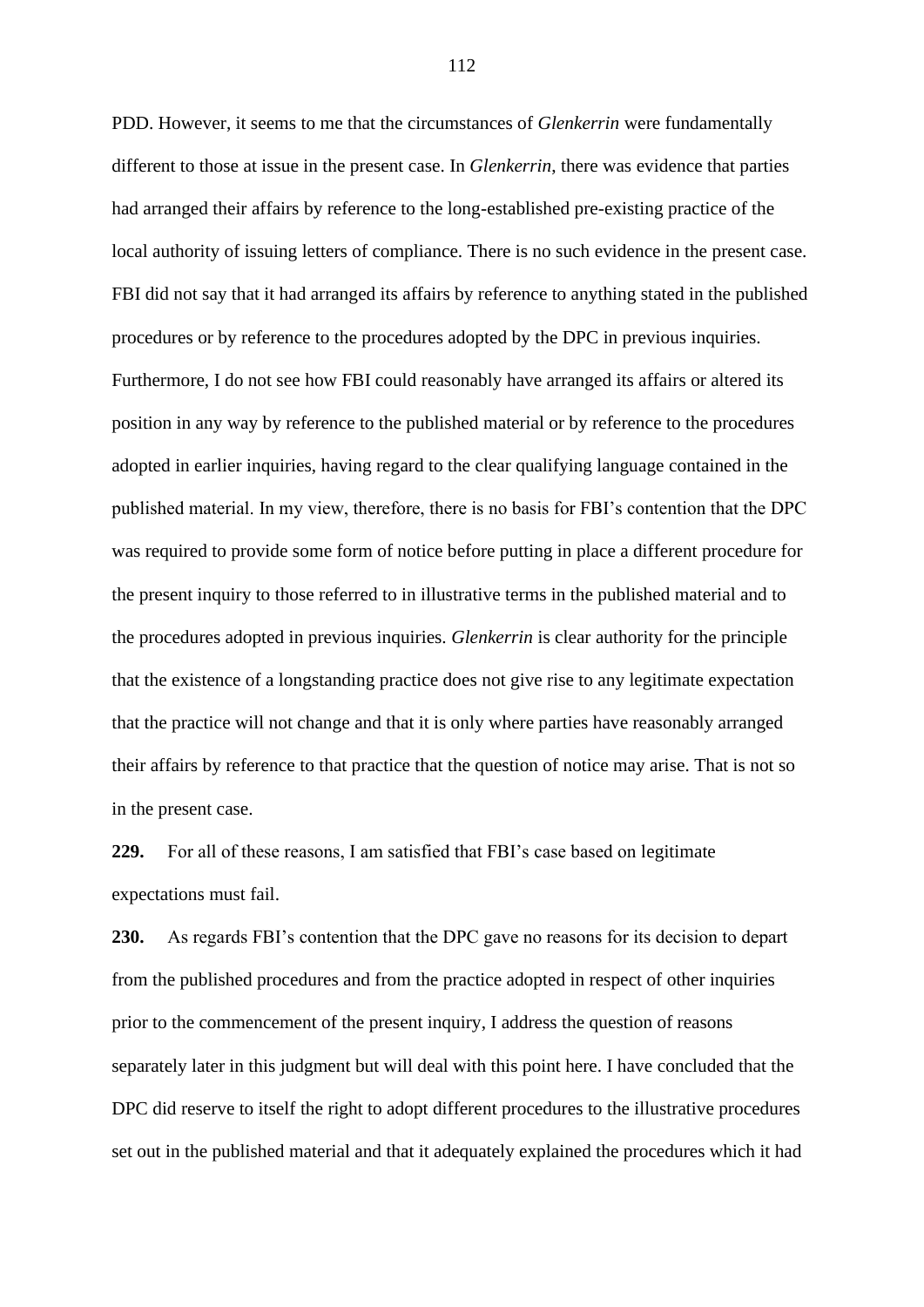decided to adopt in respect of the inquiry in the PDD itself and in the surrounding correspondence and, in particular, in the letters of  $28<sup>th</sup>$  August, 2020 and  $3<sup>rd</sup>$  September, 2020. I do not accept that the DPC was required to set out reasons as to why it chose not to adopt the illustrative procedures set out in the published material in circumstances where the language used in that published material made clear that it was reserving an entitlement to adopt different procedures depending on the nature, circumstances, scope and subject matter of the particular inquiry. Further, while it would have been much better if the DPC had, through its solicitors, responded to the queries raised in MHC's letter of  $29<sup>th</sup>$  October, 2020 and made the point that it had decided, as it was entitled to do, to adopt the procedures for the present inquiry set out in the PDD and to have explained (as Mr. Walsh did at para. 28 of his first affidavit of 23rd December, 2020) that the DPC had begun a process of reviewing its procedures in relation to inquiries in light of its experience, which review was ongoing, I do not accept that the failure to do so amounted to any breach by the DPC to provide reasons in respect of its decision to adopt the procedures set out in the PDD for the present inquiry. The PDD and the surrounding correspondence enabled FBI to know the nature of the inquiry and the procedures being applied by the DPC and enabled FBI to decide whether to seek a judicial review of the decision to commence the inquiry, of the PDD itself and of the procedures adopted and enabled the court to engage properly in that review, those being the essential requirements for adequate reasoning set out in *Connelly* and *Mallak* (see also: *Crekav Trading GP Ltd v. An Bord Pleanála* [2020] IEHC 400 ("*Crekav*") (at paras. 156 to 165) and *Cork Harbour Alliance for a Safe Environment v. An Bord Pleanála* [2021] IEHC 203 ("*CHASE (No. 2)*")(at paras. 394 to 408)). I am not, therefore, satisfied that there is any basis for the claims advanced by the applicant with respect to the reasoning for the DPC's decision to proceed on the basis of the PDD and to adopt the procedures which it has done for the present inquiry. Accordingly, I reject this aspect of FBI's claim also.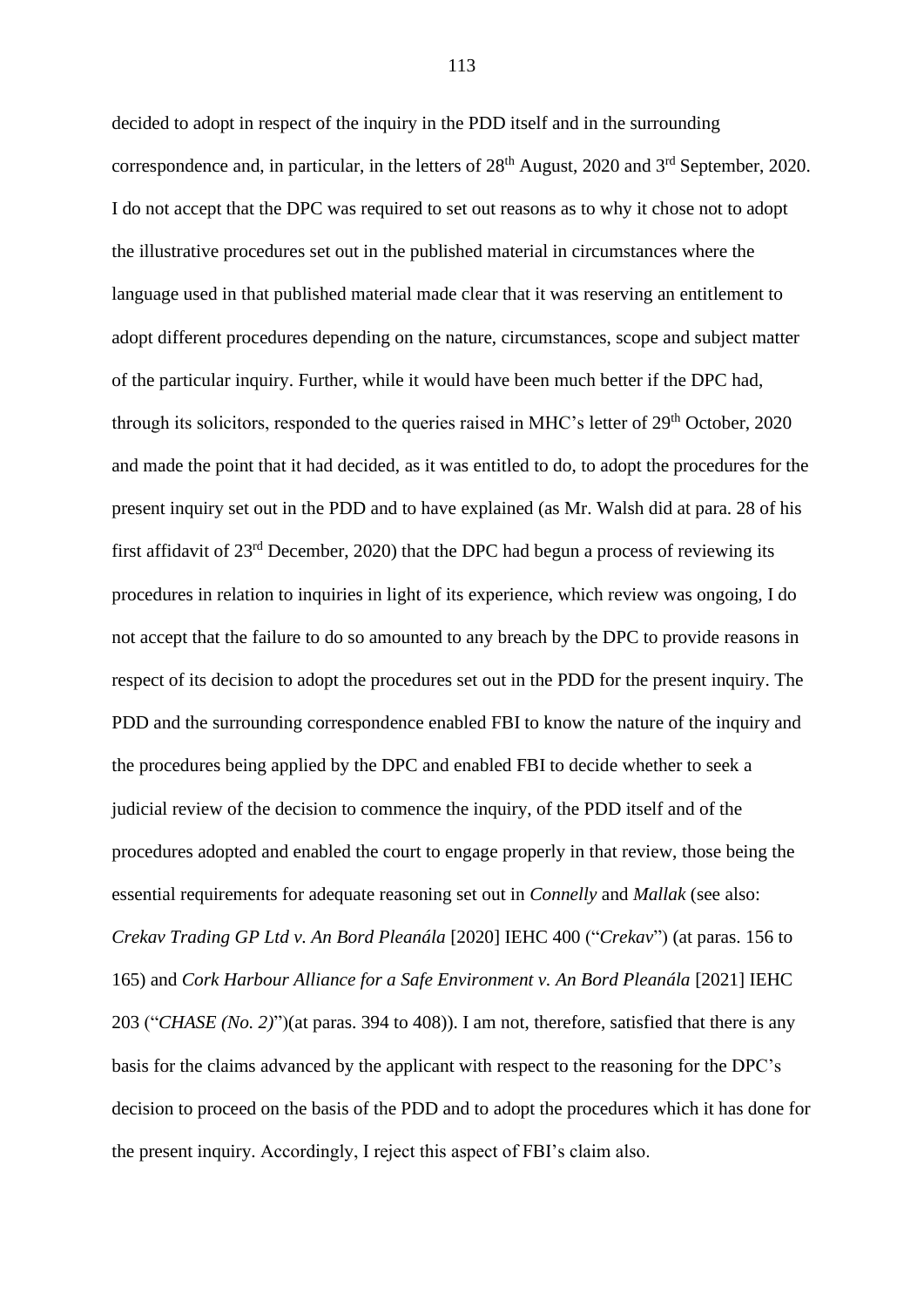# **15. Alleged Breach of Fair Procedures: 21-Day Period for Submissions (a) Summary of Parties' Positions**

## *(1) FBI*

**231.** FBI contends that the DPC failed to comply with its obligation to provide fair procedures to FBI (including its rights to be heard, to make representations and for those representations to be considered and taken into account by the DPC) by affording an inadequate time to FBI to make submissions in response to the PDD.

**232.** FBI submitted that the DPC was obliged to provide fair procedures in the conduct of the inquiry under s. 110 of the 2018 Act and relied in that regard on the obvious cases such as *East Donegal Cooperative Ltd v. Attorney General* [1970] IR 317 ("*East Donegal*") and *Dellway Investments v. NAMA* [2011] 4 IR 1 ("*Dellway*"). It maintained that the obligation to afford fair procedures to FBI stems not only from Irish law, but also generally under EU law and, particularly, under the GDPR. It relies on the judgment of the CJEU in Case C-46/16 *Valsts ieņēmumu dienests v. LS Customs Services*, 9th November, 2017, ECLI:EU:C:2017:839 ("*Valsts*") in which the CJEU referred to the *"right to good administration"* being a general principle of EU law which must be complied with by Member States when implementing EU law. It also relied on Case C-349/07 *Sopropé v. Fazenda Puplica* [2008] ECR I-10369 ("*Sopropé*") and case C-277/11 *MM v. Minister for Justice*, judgment of 22<sup>nd</sup> November, 2012, ECLI:EU:C:2012:744 ("*MM*") in which the CJEU referred to the rights of defence and the right to be heard as fundamental principles of EU law.

**233.** FBI also relied on the provisions of Recital (129) and Article 58(4) of the GDPR which refer specifically to the right to be heard and to due process and makes specific reference to the Charter. FBI relied on Article 47 of the Charter and the right to an effective remedy in the case of a breach of its rights under EU law.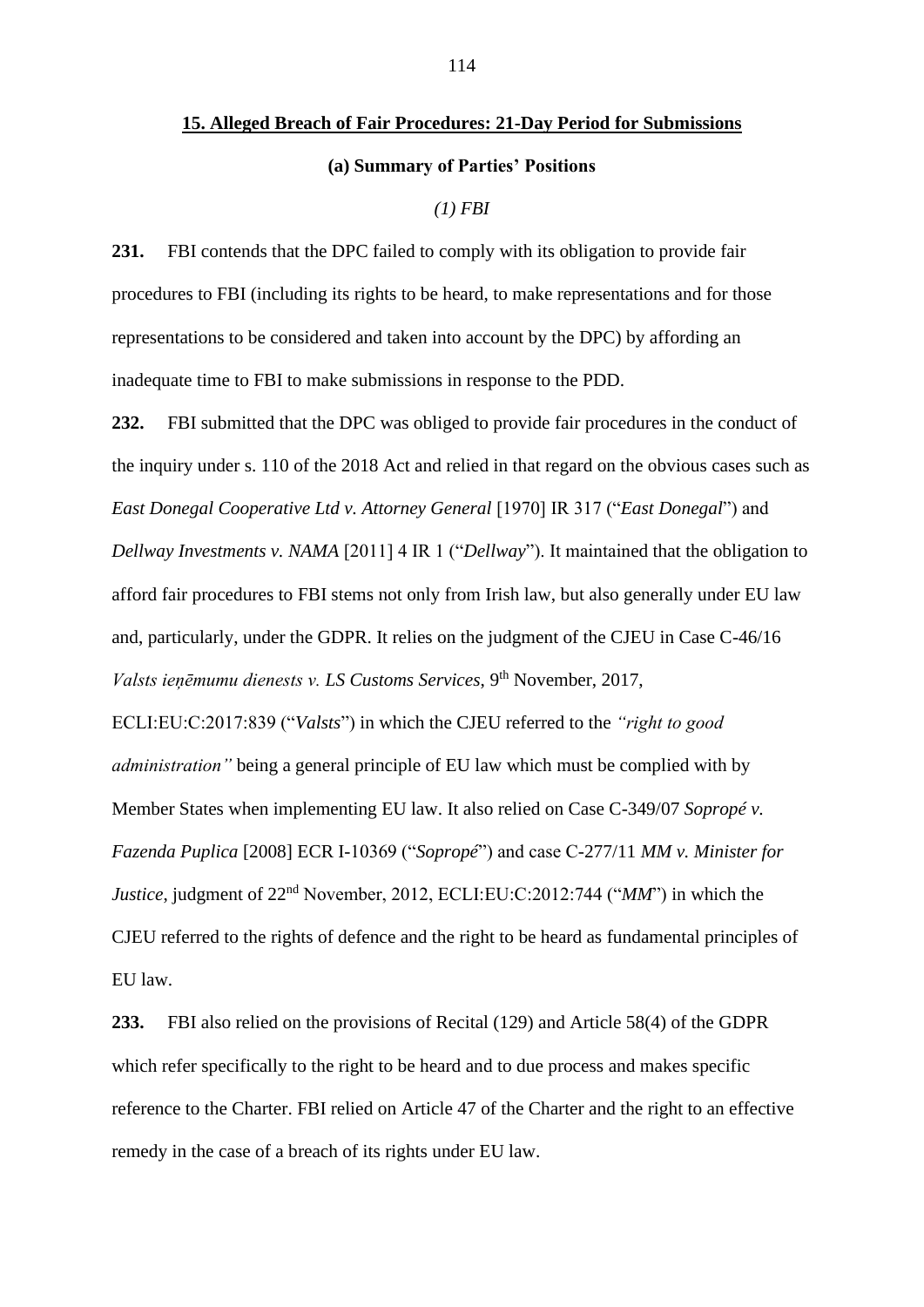**234.** FBI's position is that the DPC's decision to afford it only 21 days to make submissions (described as *"targeted"* submissions) in response to the PDD breaches its rights to fair procedures in that the time period afforded was manifestly inadequate in light of the complexity of the issues involved and the areas which FBI would have to address in its submissions. FBI relied on the fact that, in correspondence with ARQ, Mr. Schrems' solicitors, the DPC more than once described the judgment of the CJEU in *Schrems II* as being *"transformative"* of the law relating to EU-US data transfers. It also relied on the comments made by the DPC in the press release issued immediately following the CJEU's judgment in which a number of references were made to the issues arising from the judgment requiring *"careful consideration"*.

**235.** Counsel for FBI listed several areas relevant to the question of infringement which FBI would have to address in its submissions, in order to demonstrate the alleged inadequacy of the time period allowed. Those issues included the following:-

- (i) The data transfers which are in fact being made by FBI;
- (ii) The legal bases in Chapter V of the GDPR on which FBI relies for those data transfers;
- (iii) The implications of the judgment of the CJEU in *Schrems II* for those legal bases;
- (iv) Any changes to US law and practice since 2016/2017 to enable FBI to complete an updated equivalent assessment in terms of the protection for data subjects;
- (v) The particular facts and circumstances of the transfers by FBI;
- (vi) Whether, in accordance with Article 46 of the GDPR, FBI has provided appropriate safeguards;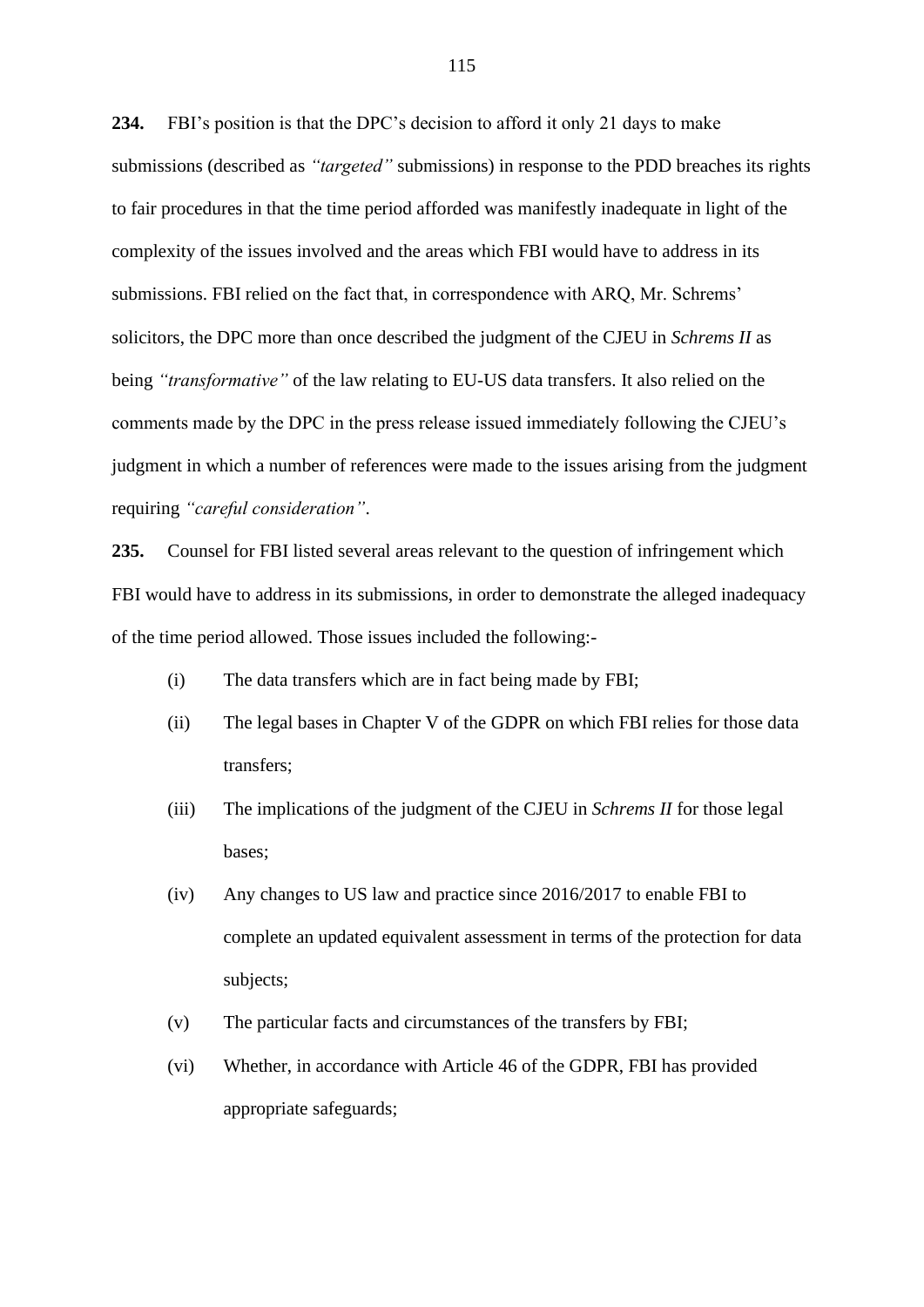- (vii) Whether the SCCs in themselves constitute adequate safeguards within the meaning of Article 46 of the GDPR, when relied on by FBI;
- (viii) The alleged differences in the adequacy assessment between Article 45 and Article 46 of the GDPR having regard to the alleged differences between Recital (104) and Recital (108);
- (ix) Whether the SCCs have been supplemented by additional measures considered necessary by FBI or whether additional adequate measures can be identified over and above those already implemented which could provide adequate safeguards; and
- (x) Whether FBI relies on any of the derogations contained in Article 49 of the GDPR and how those derogations are said to arise.

**236.** Counsel for FBI submitted that the submissions would also have to address issues of the appropriateness and proportionality of the data transfers in light of what was said by the CJEU in *Schrems I* and in *Schrems II* and in light of various provisions of the GDPR referring to proportionality, such as Recitals (4) and (129) as well as the effects of the suspension of data transfers on FBI and its business and on the users of its services.

**237.** These matters were relied on in order to demonstrate the extent and breadth of the submissions which FBI would have to make in response to the PDD in order to support FBI's contention that the period allowed was manifestly inadequate.

**238.** FBI submitted that it made clear to the DPC that the period of time allowed was inadequate and that it sought an extension of time which was refused by the DPC, in that the DPC made clear in its letter to MHC of 3rd September, 2020 that it was its *"firm view"* that FBI should be in a position to furnish its submissions within the three-week period. FBI also relied on the fact that, unbeknownst to FBI, the DPC informed ARQ, Mr. Schrems' solicitors, on 31st August, 2020 that it anticipated that it would be in a position to submit a *"draft*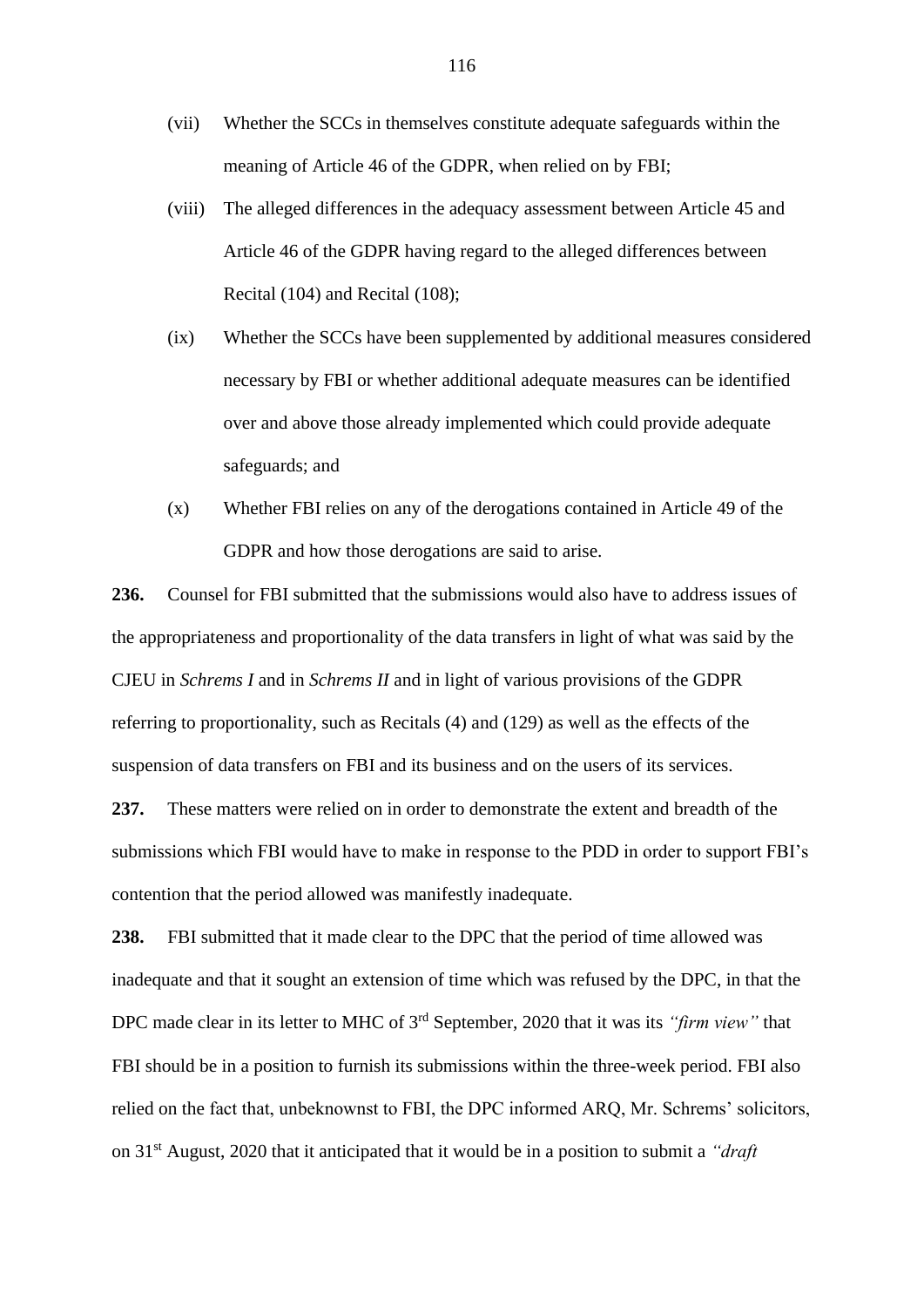*decision"* to the Article 60 procedure within 21 days of receipt of FBI's submissions. As this last point was made primarily with reference to the premature judgment ground advanced by FBI, I will consider it in the context of that ground in the next section.

# **(2) The DPC**

**239.** While understandably the DPC accepts that it is obliged to comply with the requirements of fair procedures both in Irish law and under EU law, it submitted that the particular requirements of fair procedures must depend on the circumstances of the case: *International Fishing Vessels Ltd v. Minister for Marine (No. 2)* [1991] 2 IR 93 (per McCarthy J. at 102) ("*International Fishing Vessels*"); *Keady v. Commissioner of An Garda Síochána* [1992] 2 IR 197 ("*Keady*") (per O'Flaherty J. at 213); and *Mooney v. An Post*  [1988] 4 IR 288 ("*Mooney*") (per Barrington J. at 298). The DPC further submitted that it would be wrong to focus on one part of the procedure which it had adopted and that the entirety of that procedure had to be considered: *Rowland* (per Clarke J. at para. 11, p. 360); and *Crayden Fishing Co v. Sea Fisheries Protection Authority* [2017] 3 IR 785 (per O'Donnell J. at paras. 33-44, pp. 805-806) ("*Crayden*").

**240.** The DPC's position is that the court must look at all of the circumstances leading up to the commencement of the inquiry and the entirety of the procedures afforded to FBI, including the procedural background to the commencement of the inquiry (dating back to Mr. Schrems' original complaint in 2013), the involvement of FBI since then, the terms of the PDD itself and the fact that it was afforded a full opportunity to make submissions in response. The DPC also suggested that the court should take into account the Article 60 procedure when considering the fairness or otherwise of the procedures afforded to FBI in the inquiry.

**241.** The DPC submitted that a 21-day period was an adequate period of time for FBI to make its submissions in light of its extensive involvement prior to the commencement of the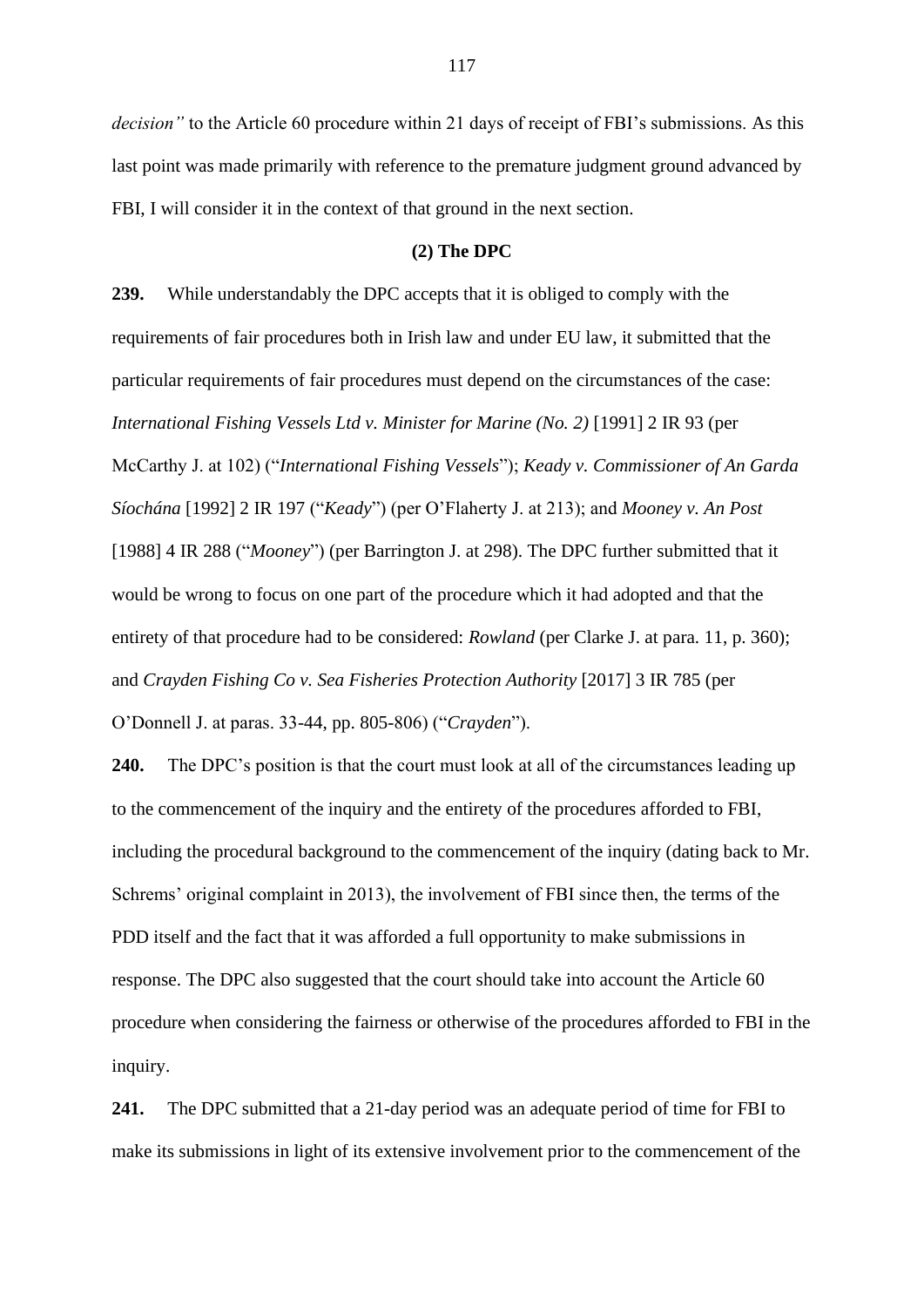inquiry and that the DPC's view that that period was adequate was a reasonable one to hold in the circumstances. The DPC noted that while MHC in its letter of  $1<sup>st</sup>$  September, 2020 contended that FBI could not reasonably be expected to make meaningful submissions within that time period, it did not specify any period within which it would be in a position to provide its submissions and did not request any specific extension of time. The DPC maintained that the request contained in the MHC letter of  $1<sup>st</sup>$  September, 2020 was, in effect, a request for an indefinite postponement of the requirement to make submissions until regulatory guidance was issued by the EDPB or by the DPC. The DPC asserted that that was not a reasoned request for an extension of time and that, in its response of  $3<sup>rd</sup>$  September, 2020, the DPC made it clear that its *"firm view"* was that FBI should be in a position to provide its submissions within the three-week period and that it was not necessary to await publication of guidance by the EDPB or by the DPC.

**242.** The DPC submitted that no reasoned application for any extension of time was sought by FBI and that there had, therefore, been no refusal of any such application. Although the DPC's letter of 3rd September, 2020 referred to its *"firm view"* that FBI should be in a position to furnish its submissions within the three-week period, that view was expressed in response to what was, in effect, an application for an indefinite postponement of the inquiry pending the adoption of guidelines by the EDPB or by the DPC. The DPC was not asked to extend the time for FBI's submissions on the basis of any reasoned request.

**243.** The DPC further submitted that it was open to FBI to make submissions on all of the issues referred to by Ms. Cunnane in her second affidavit of  $11<sup>th</sup>$  November, 2020 (at para. 42) and on any of the additional matters referred to in FBI's counsel's list of issues. The DPC submitted that FBI did not make any argument for an extension of time based on the need to address all of these issues and did not specify how much longer it would need to do so.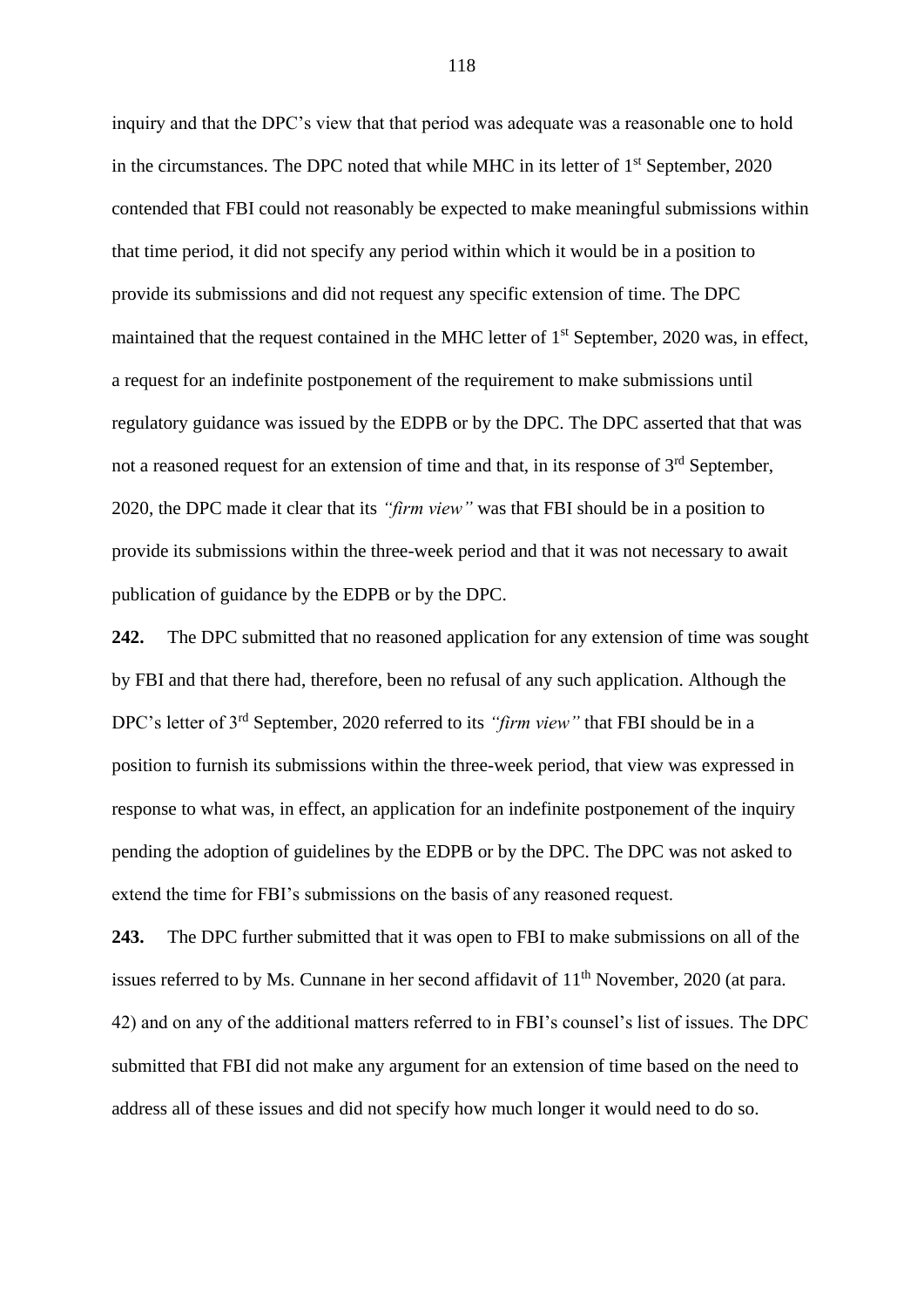**244.** The DPC confirmed, through its counsel, that in the event that the court were prepared to permit the inquiry to resume, the 20 days would start afresh from that resumption and that, if FBI put forward a reasoned basis on which further time was required, the DPC would consider such a request. It was contended, therefore, that the issue has become moot in that several months have passed from the date of the PDD with further time now being afforded by the DPC for FBI's submissions, in the event that the inquiry is permitted to resume.

**245.** In contending that the 21-day period was adequate to allow FBI to provide its submissions the DPC relied on the extent of FBI's involvement in the issues dating back several years and on the extensive resources available to FBI.

**246.** The DPC also relied on the extracts from the judgment of Kelly J. in *NIB (No. 2)* and from the judgment of Clarke J. in the Supreme Court in *Rowland* to which reference has been made earlier. The DPC's submission appeared to be that the Court should be reluctant to interfere with the time period afforded by the DPC for FBI's submissions on the basis that this would encourage *"endless applications"* to the court, asking it *"in effect to second guess decisions"* made by the DPC in relation to the steps to be taken in the inquiry and that the DPC should not have carry out its duties *"whilst constantly looking over* [its] *shoulders at the court*" in anticipation of its decisions being challenged by way of judicial review (the words in quotation being those of Kelly J. in *NIB (No. 2)*). It further urged caution on the part of the Court in interfering with the time period afforded to FBI for its submissions on the basis that it could not be said that the process had gone *"irremediably wrong"* (in the words of Clarke J. in *Rowland*).

## *(3) Mr. Schrems*

**247.** In his submissions to the court, Mr. Schrems contended that the 21-day period afforded by the DPC was sufficient. He contended that it was open to the DPC to set tight timelines for the steps in the inquiry and that this was consistent with the emphasis given in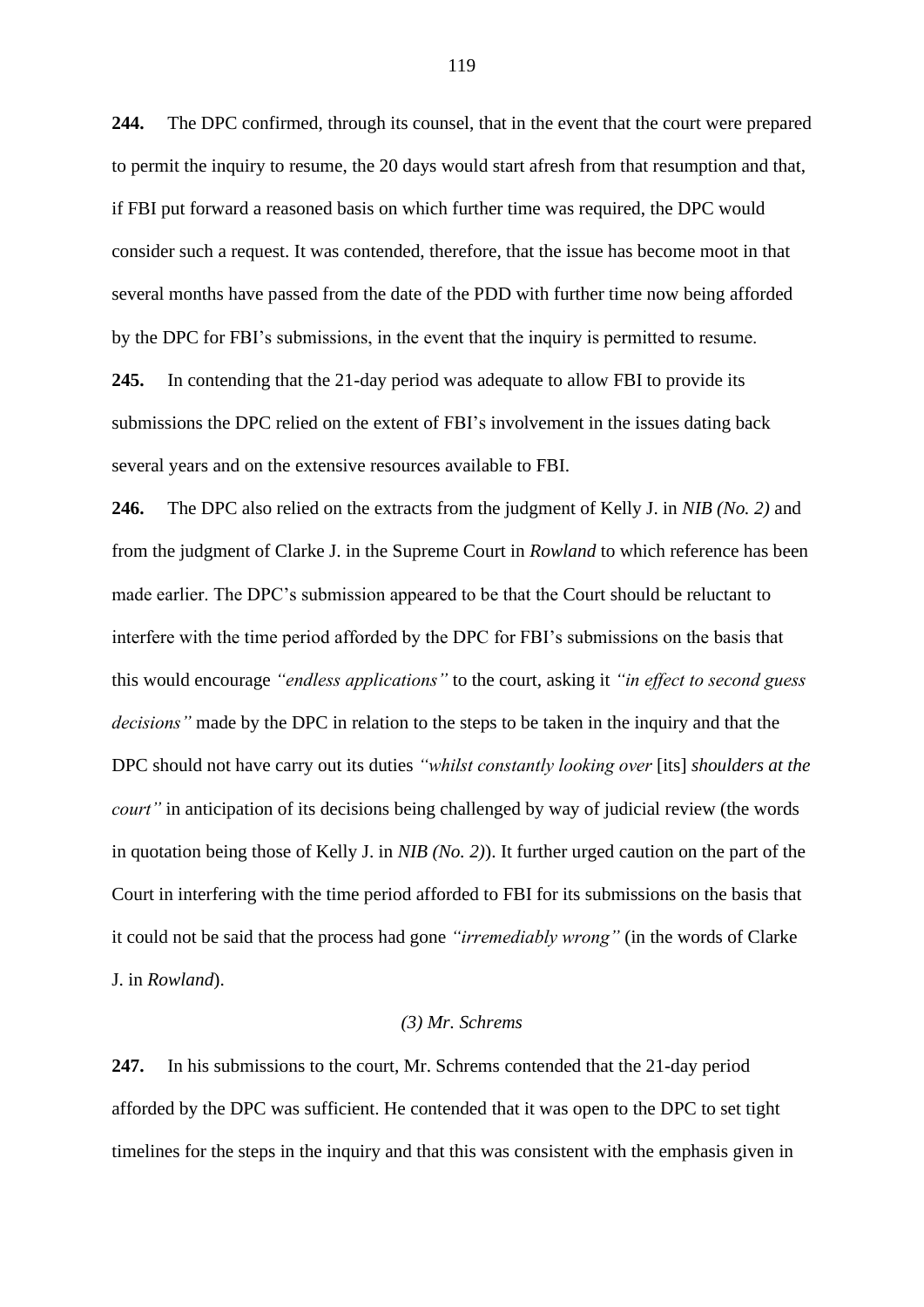the judgment of the CJEU in *Schrems II* and in the GDPR on the need for expedition in the conduct of investigations into alleged infringement of the GDPR by supervisory authorities, such as the DPC. He relied, in particular, on paras. 109 and 112 of the CJEU's judgment in *Schrems II* and on Article 57(1) and Recitals (129) and (141) of the GDPR to support that submission. He further drew attention to correspondence exchanged between his solicitors, ARQ, and FBI's solicitors, MHC, in August, 2020 to make the point that FBI was in a position to set out the legal bases on which it was relying for the data transfers and did so by reference to its Data Policy and the SCCs and not by reference to additional or supplementary measures. Mr. Schrems submitted that the court should take with a *"pinch of salt"* FBI's contention that the 21-day period was inadequate to enable it to make its submissions.

### **(b) Discussion and Decision on this Issue**

**248.** In considering FBI's ground of challenge based on the alleged inadequacy in the time period within which FBI's submissions were invited, the following principles are relevant. **249.** There is no doubt (and the parties were agreed) that the DPC is obliged to afford fair procedures to those affected by the exercise of its statutory powers. The right to fair procedures necessarily involves a right on the part of those who are the subject of an inquiry conducted by the DPC under s. 110 of the 2018 Act to make submissions and for those submissions to be taken into account by the DPC before reaching any concluded view in the inquiry. The DPC's obligation to comply with fair procedures and the corresponding rights of those involved in the inquiry arises under (a) Irish law: *East Donegal*, *Dellway* and *Perrigo*; (b) generally under EU law, as the rights of the defence, including the right to be effectively heard are fundamental principles of EU law: Case C-7/98 *Krombach* [2000] ECR I-1935, para. 42, *Sopropé*, para. 36, and *MM*, para. 81. So too is the right to good administration: *Valsts*, para. 39; and (c) under the GDPR, as interpreted by the CJEU in *Schrems II*.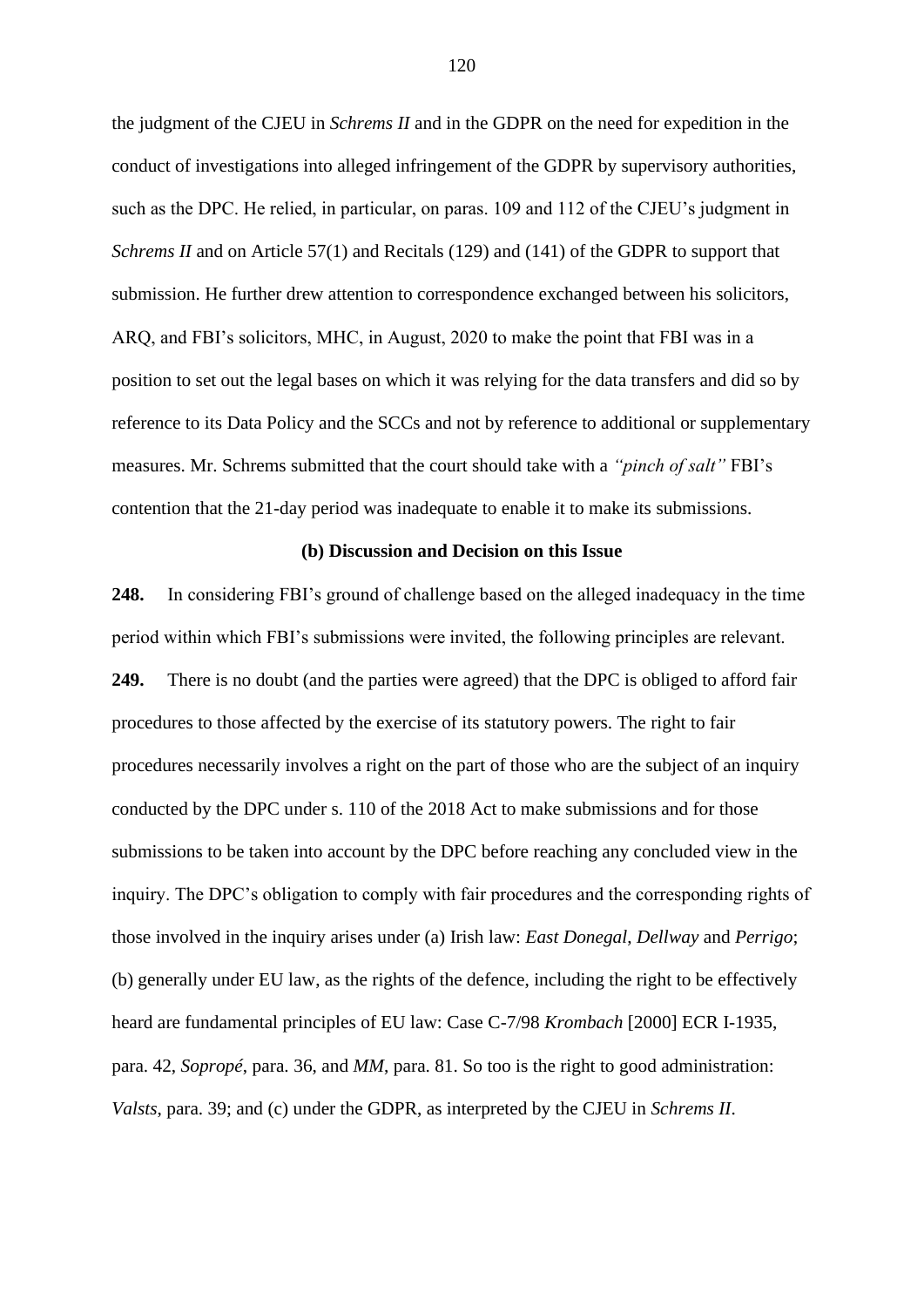**250.** I will return in a moment to consider some aspects of the right to fair procedures under Irish law. Before doing so, I should refer briefly to the principles set out in the jurisprudence of the CJEU to which I have just referred.

**251.** In *Sopropé*, the issue was whether the period of time afforded to an importer who was suspected of having committed a customs offence to submit observations complied with the requirements of Community law. The period of time allowed was between 8 and 15 days. The CJEU held that that period did comply in principle with the requirements of Community law. However, it held that it was for the national court to ascertain, having regard to the specific circumstances of the case, whether the period allowed to the particular importer made it possible for it to be given a proper hearing by the customs authorities. It was also for the national court to ascertain whether, in light of the period which had elapsed between the time when the customs authorities concerned received the importer's observations and the date on which they took their decision, they could be deemed to have taken due account of the observations sent to them. In the course of its judgment, the CJEU stated that:-

*"Observance of the rights of the defence is a general principle of Community law which applies where the authorities are minded to adopt a measure which will adversely affect an individual."* (para. 36)

**252.** The court continued:-

*"In accordance with that principle, the addressees of decisions which significantly affect their interests must be placed in a position in which they can effectively make known their views as regards the information on which the authorities intend to base their decision. They must be given a sufficient period of time in which to do so…"*

(para. 37)

**253.** Later in its judgment, the CJEU held that it was for the Member States to establish the periods within which particular steps had to be taken:-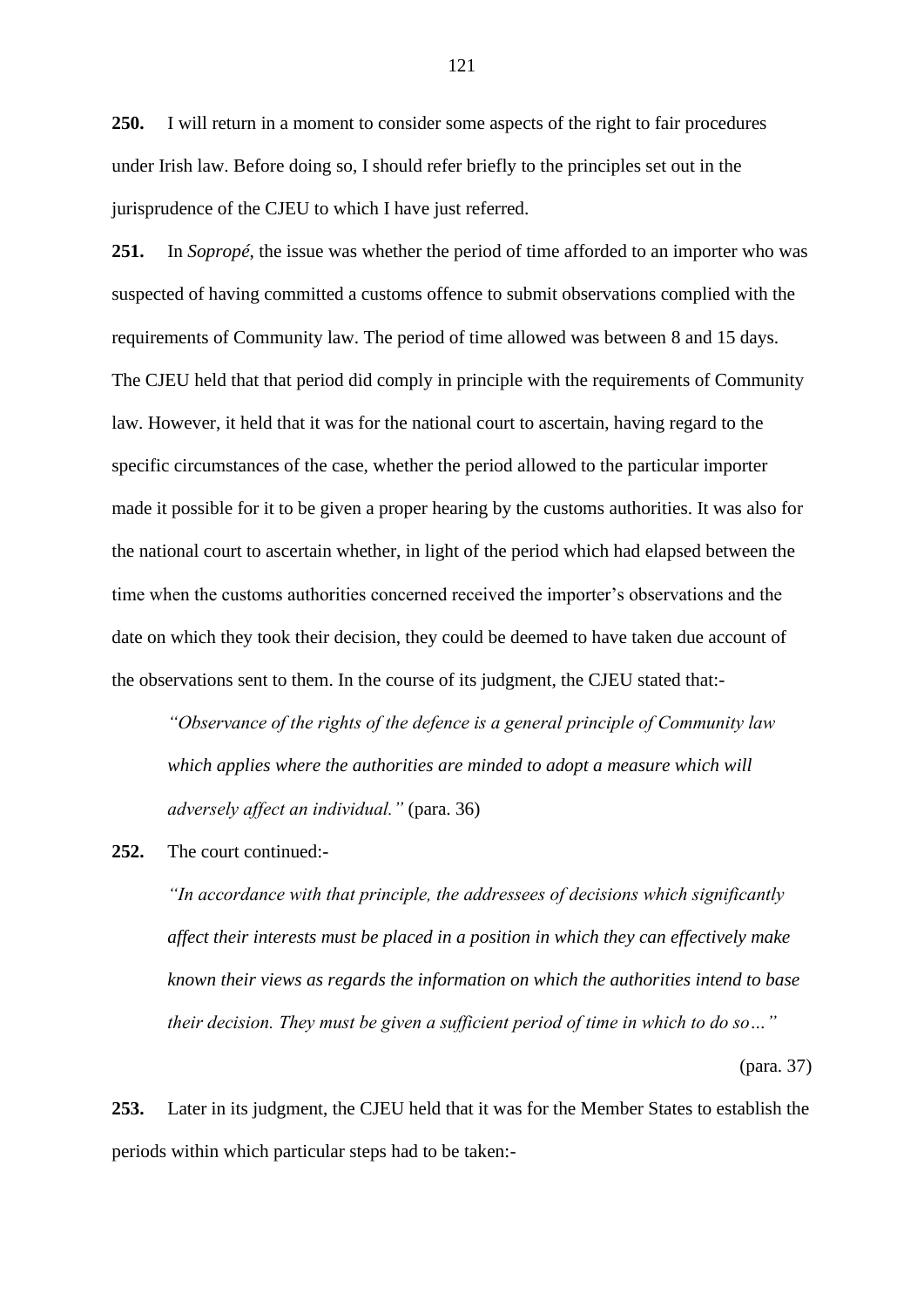*"…in the light of, inter alia, the significance for the parties concerned of the decisions to be taken, the complexities of the procedures and of the legislation to be applied, the number of persons who may be affected and any other public or private interests which must be taken into consideration."* (para. 40)

**254.** As regards the period provided for in the Portuguese legislation at issue (which, as was noted earlier, was between 8 days and 15 days), the CJEU held that that period did not *"as a matter of principle, make it impossible in practice or excessively difficult to exercise the rights of defence conferred by the Community legal order"* (para. 41). Among the matters taken into account by the CJEU was that the undertakings which may be affected by the procedure at issue were *"professionals which have recourse to importation on a regular basis"* (para. 41).

**255.** Two further paragraphs of the judgment in *Sopropé* are relevant. At para. 49, the CJEU stated:-

*"The purpose of the rule that the addressee of an adverse decision must be placed in a position to submit his observations before that decision is adopted is to enable the competent authority effectively to take into account all relevant information. In order to ensure that the person or undertaking concerned is in fact protected, the purpose of that rule is, inter alia, to enable them to correct an error or submit such information relating to their personal circumstances as will argue in favour of the adoption or non-adoption of the decision, or in favour of its having a specific content."*

**256.** At para. 50, the CJEU stated:-

*"Accordingly, respect for the rights of the defence implies that, in order that the person entitled to those rights can be regarded as having been placed in a position in which he may effectively make known his views, the authorities must take note, with*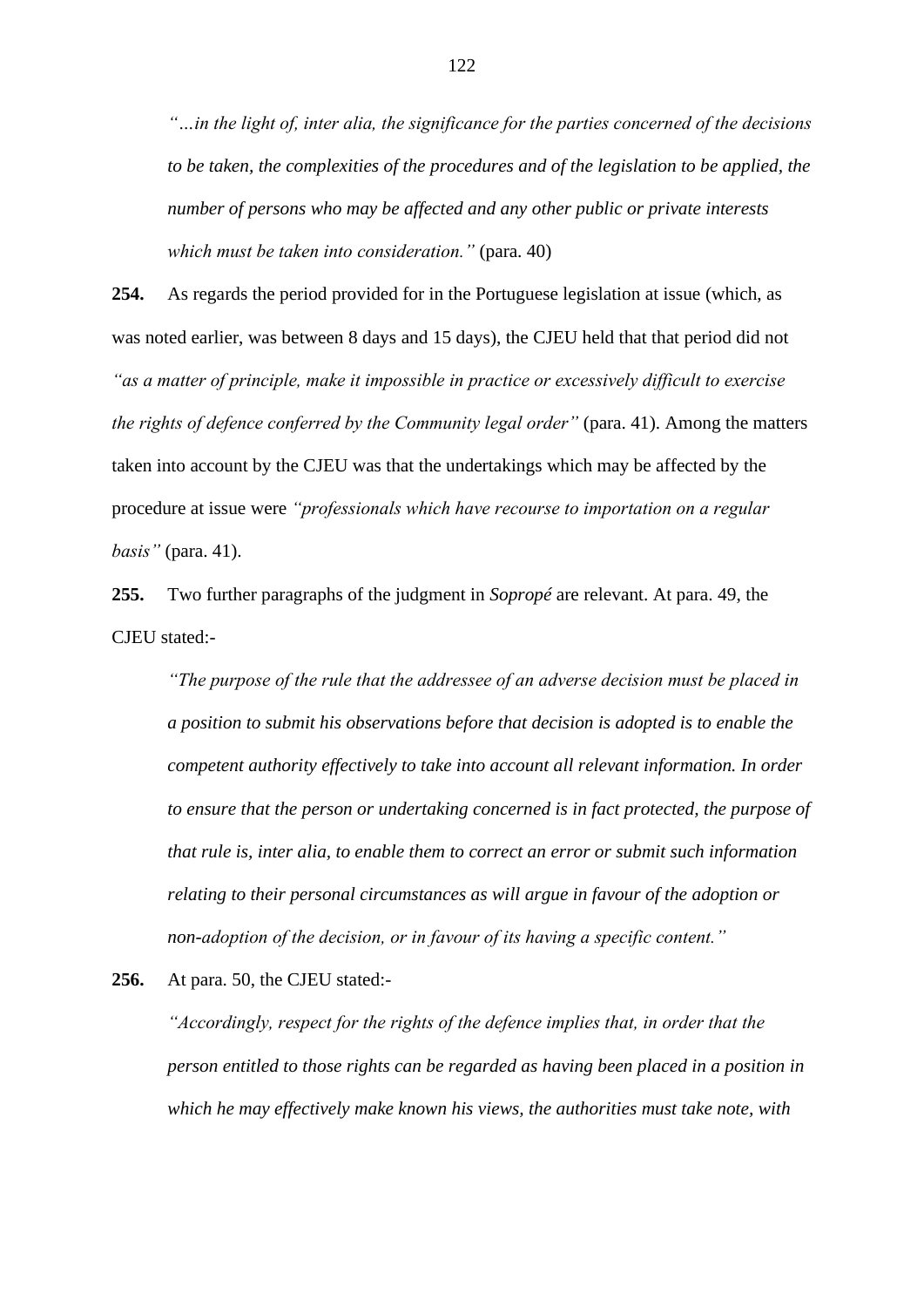*all requisite attention, of the observations made by the person or undertaking concerned."*

**257.** These were all stated to be part of the general principle of Community law requiring observance of the rights of the defence. It seems to me that they are entirely consistent with Irish law on fair procedures.

**258.** In *MM*, the CJEU reiterated its earlier finding that the observance of the rights of the defence as a fundamental principle of EU law (citing, *inter alia*, *Sopropé*). The court noted (at para. 82) that the right to be heard is *"inherent in that fundamental principle"* and is affirmed not only in Articles 47 and 48 of the Charter, but also in Article 41 (which guarantees the right to good administration) (para. 82). It was noted that the CJEU *"has always affirmed the importance of the right to be heard and its very broad scope in the EU legal order, considering that that right must apply in all proceedings which are liable to culminate in a measure adversely affecting a person…"* (para. 85), citing, among other cases, *Sopropé*. The CJEU also reaffirmed that:-

*"The right to be heard guarantees every person the opportunity to make known his views effectively during an administrative procedure and before the adoption of any decision liable to affect his interests adversely…"* (para. 87)

**259.** At para. 88, the CJEU confirmed that:-

*"That right also requires the authorities to pay due attention to the observations thus submitted by the person concerned, examining carefully and impartially all the relevant aspects of the individual case and giving a detailed statement of reasons for their decision…; the obligation to state reasons for a decision which are sufficiently specific and concrete to allow the person to understand why his application is being rejected is thus a corollary of the principle of respect for the rights of the defence."*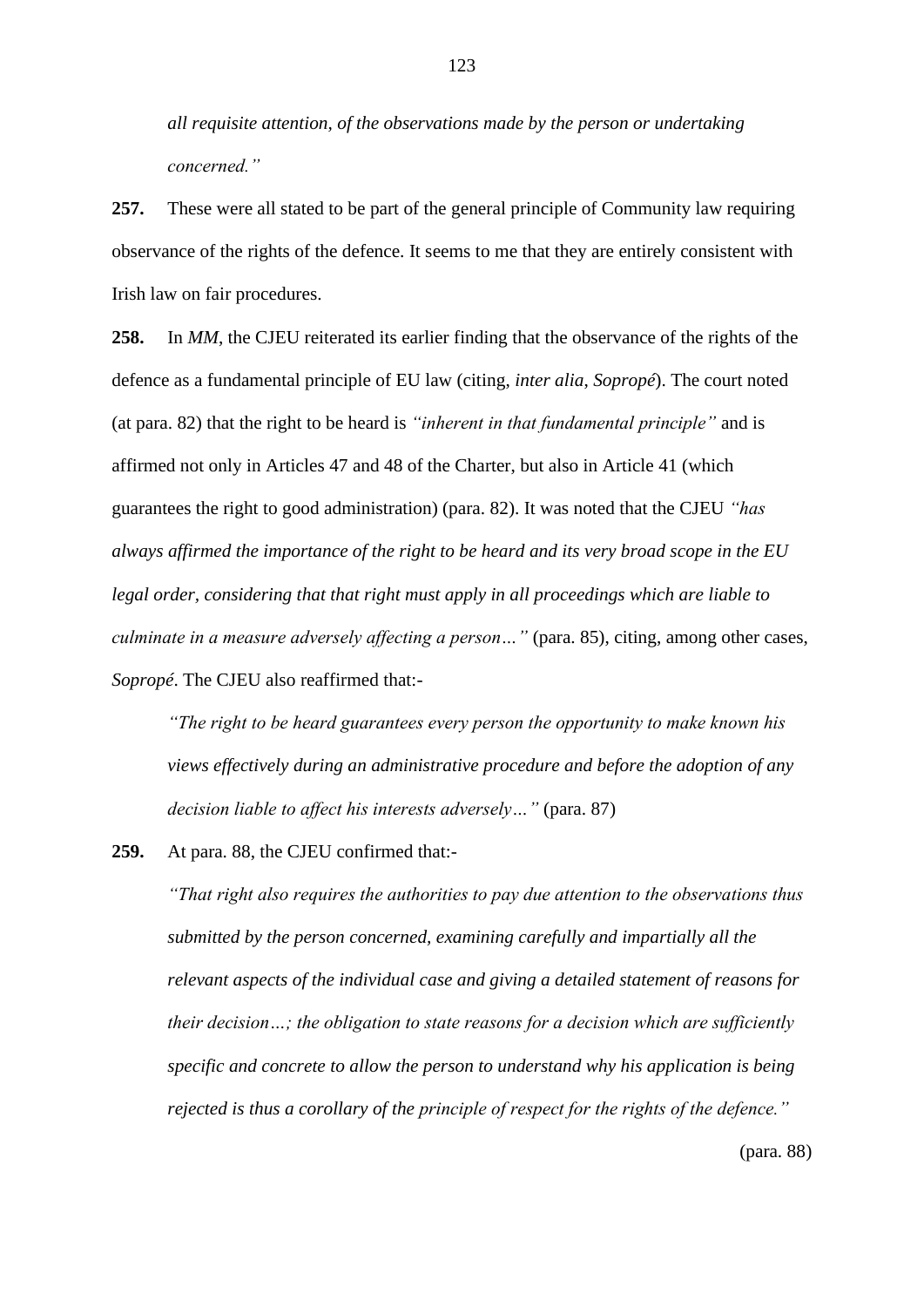Again, these principles are entirely consistent with Irish law on fair procedures.

**260.** Both *MM* and *Valsts* make reference to the right of good administration as a general principle of EU law as well as being guaranteed under Article 41 of the Charter. However, it does not seem to me that as least as far as the facts of this case are concerned, the right to good administration is any more extensive than the rights of the defence to which I have just referred. I do not believe, therefore, that it requires any separate examination or analysis in considering this ground of challenge advanced by FBI.

**261.** As already noted, both the GDPR itself and the CJEU's judgment in *Schrems II* are also relevant in terms of FBI's rights as the subject of the DPC's inquiry. I have referred earlier to the most relevant provisions of the GDPR itself which are Article 58(4) and Recitals (129) and (141). It is unnecessary to repeat the contents of those provisions, save to note that Article 58(4) expressly provides for *"appropriate safeguards"* including *"effective judicial review and due process"*, as set out in EU law and in the law of Member States in accordance with the Charter, as being necessary where the supervisory authority seeks to exercise its investigative and/or corrective powers under Article 58. Recital (129) expressly refers to the right of persons to be heard before adverse decisions are taken by the relevant supervisory authority. These provisions give effect to the general principles of EU law to which I have just referred.

**262.** It must, however, also be borne in mind, as Mr. Schrems submitted, that in addition to its obligation to respect the rights of the defence and to afford fair procedures, including the right to be heard, to those who are subject to an inquiry commenced by the DPC, the DPC also has significant obligations under the GDPR to act expeditiously in the exercise of its powers. A number of the recitals (for example, Recitals (129) and (141)) require the supervisory authority to act *"within a reasonable time"*. Article 57 imposes such a requirement on the supervisory authority in terms of handling complaints (and it is hard to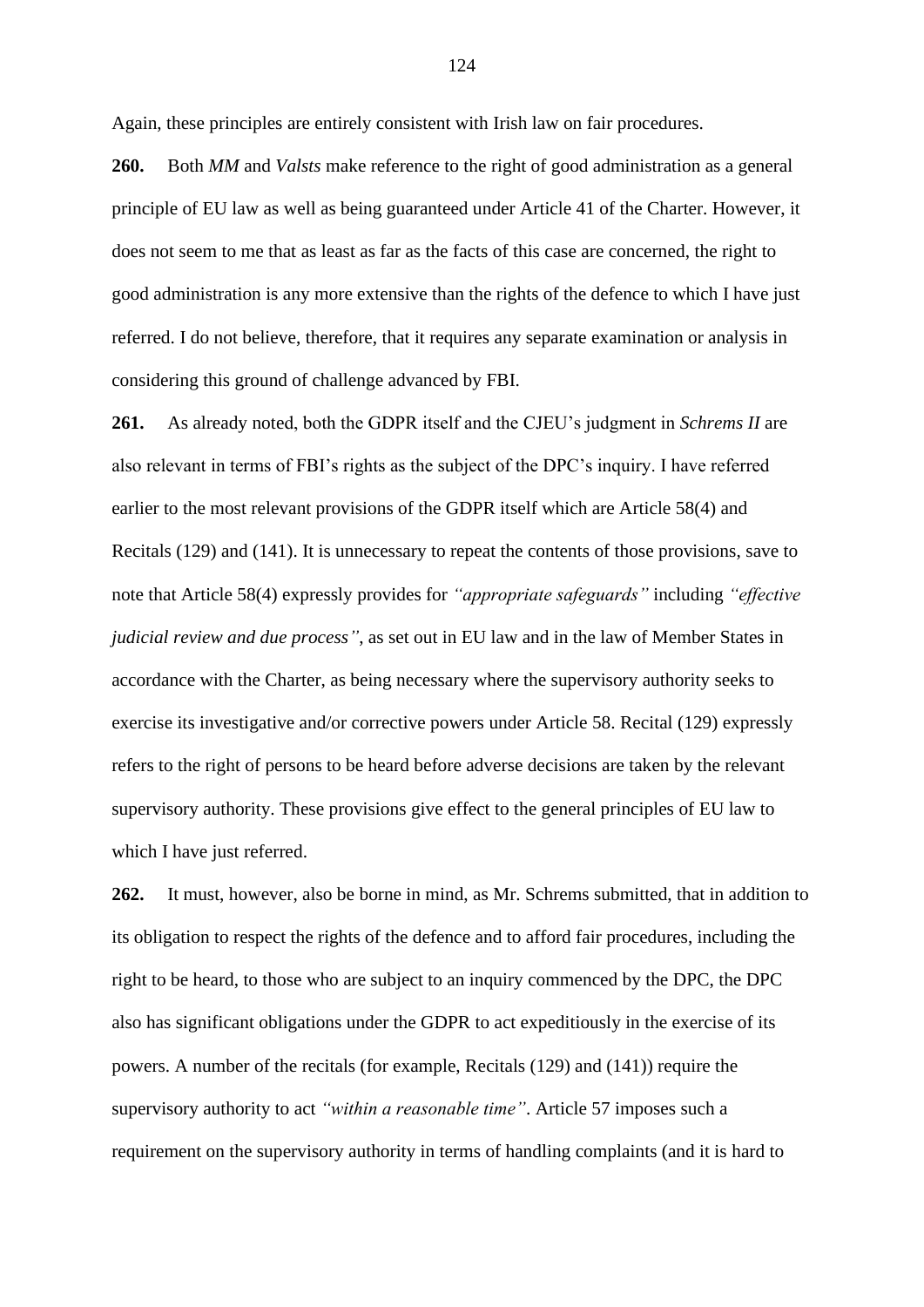see how that obligation would not also apply to investigations carried out by the supervisory authority of its own volition which are envisaged under Article 57(1)(h), although no express reference is made to the obligation to conduct those investigations *"within a reasonable time"*). The CJEU in *Schrems II* made a number of references to the obligation on the supervisory authority to handle complaints *"with all due diligence"* (for example, at paras. 109 and 112). At para. 112, the CJEU stated:-

*"Although the supervisory authority must determine which action is appropriate and necessary and take into consideration all the circumstances of the transfer of personal data in question in that determination, the supervisory authority is nevertheless required to execute its responsibility for ensuring that the GDPR is fully enforced with all due diligence."*

That requirement was stressed by the DPC and by Mr. Schrems.

**263.** It is clear from the GDPR and from the judgment of the CJEU in *Schrems II* that it is necessary for the supervisory authority to balance and attempt to reconcile the right to be heard and to fair procedures on the part of those who are the subject of an investigation or inquiry conducted by a supervisory authority against the obligations on the supervisory authority to act within a reasonable time and with due diligence in determining whether the GDPR has been infringed and in determining what, if any, corrective powers should be exercised. That can be a difficult balance for the supervisory authority and, in this case, the DPC, to achieve, but both rights and obligations must be properly taken into account by the supervisory authority in terms of the procedures which it applies. One does not necessarily trump the other and individual assessment will be required to be made by the supervisory authority in each case.

**264.** The precise content and extent of the fair procedures, including the right to be heard, which must be afforded to a person, such as FBI, who is the subject of an inquiry commenced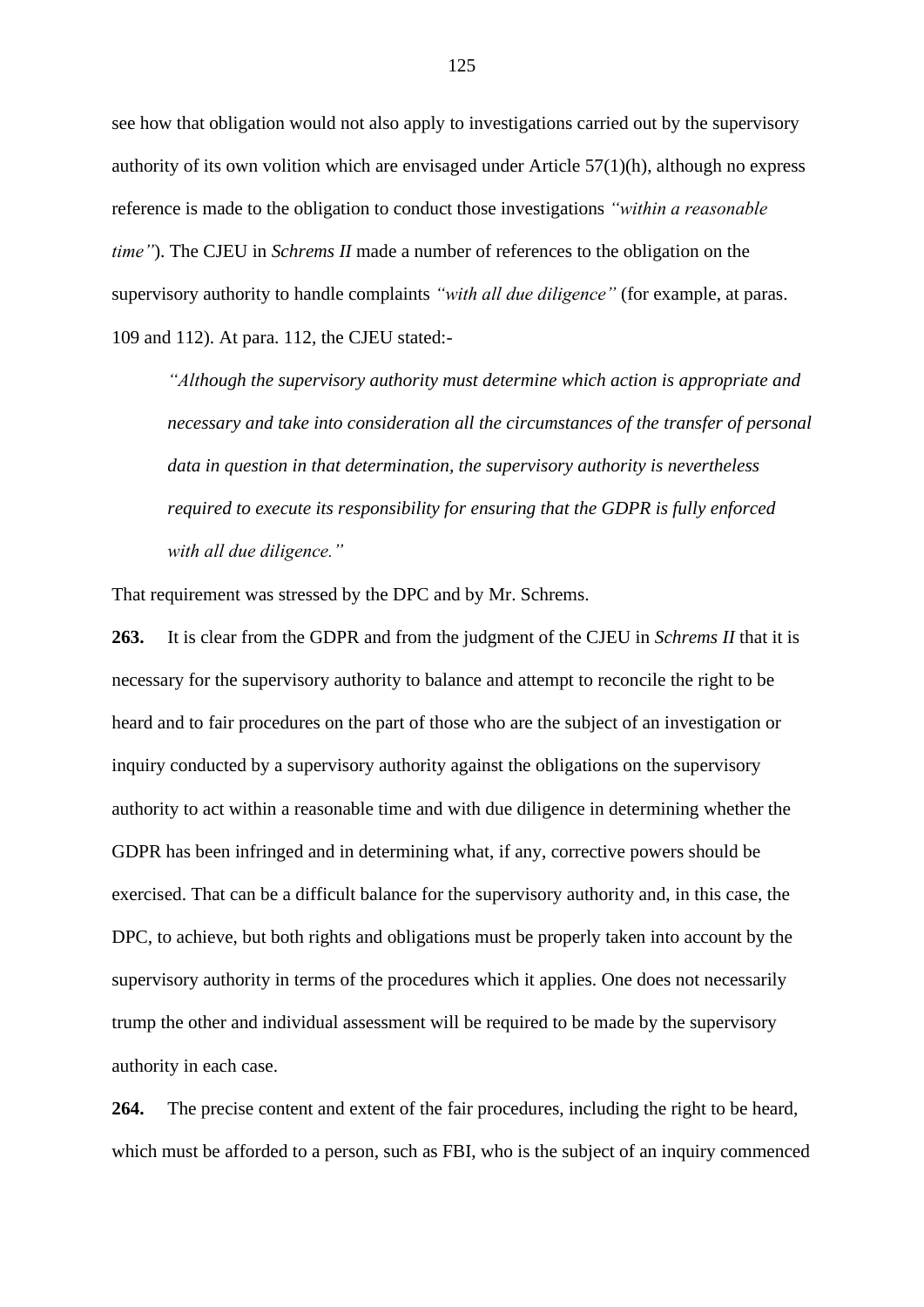by the DPC will depend on the particular circumstances and context of the process at issue. In *International Fishing Vessels*, McCarthy J. in the Supreme Court stated:-

*"The requirements of natural justice must depend on the circumstances of the case, the nature of the inquiry, the rules under which the tribunal is acting, the subjectmatter that is being dealt with, and so forth."* (at 102)

Similar observations were made by O'Flaherty J. in *Keady* (at 213) and by Barrington J. in *Mooney*. (at 298)

**265.** It is also necessary, in considering an allegation of a breach of fair procedures in the course of a statutory process, to look at the entirety of the procedure and to consider the process as a whole. That principle has been expressly confirmed recently on a number of occasions by the Supreme Court.

**266.** In *Rowland*, Clarke J. stated that when considering the fairness of a particular process, the proper approach for a court to take is:-

*"…to look at the entirety of the procedure and determine whether, taken as a whole, the ultimate conclusion can be sustained having regard to the principles of constitutional justice."* (at 360)

**267.** The principle was succinctly stated by O'Donnell J. in the Supreme Court in *Crayden* where, in considering the fairness of a procedure in an inquiry, he stated:-

*"… it is critical to consider if the procedure as a whole has been fair to the individual concerned."* (para. 33, p. 806)

He observed that it is necessary to analyse *"the entirety of the process"* and to consider *"the overall fairness of a process"* (para. 34, p. 806).

In considering FBI's complaints as to the fairness of the procedures adopted by the DPC in its inquiry and, in particular, in relation to the time period allowed for FBI's submissions, I must consider the particular context and circumstances of the inquiry and do so by reference to the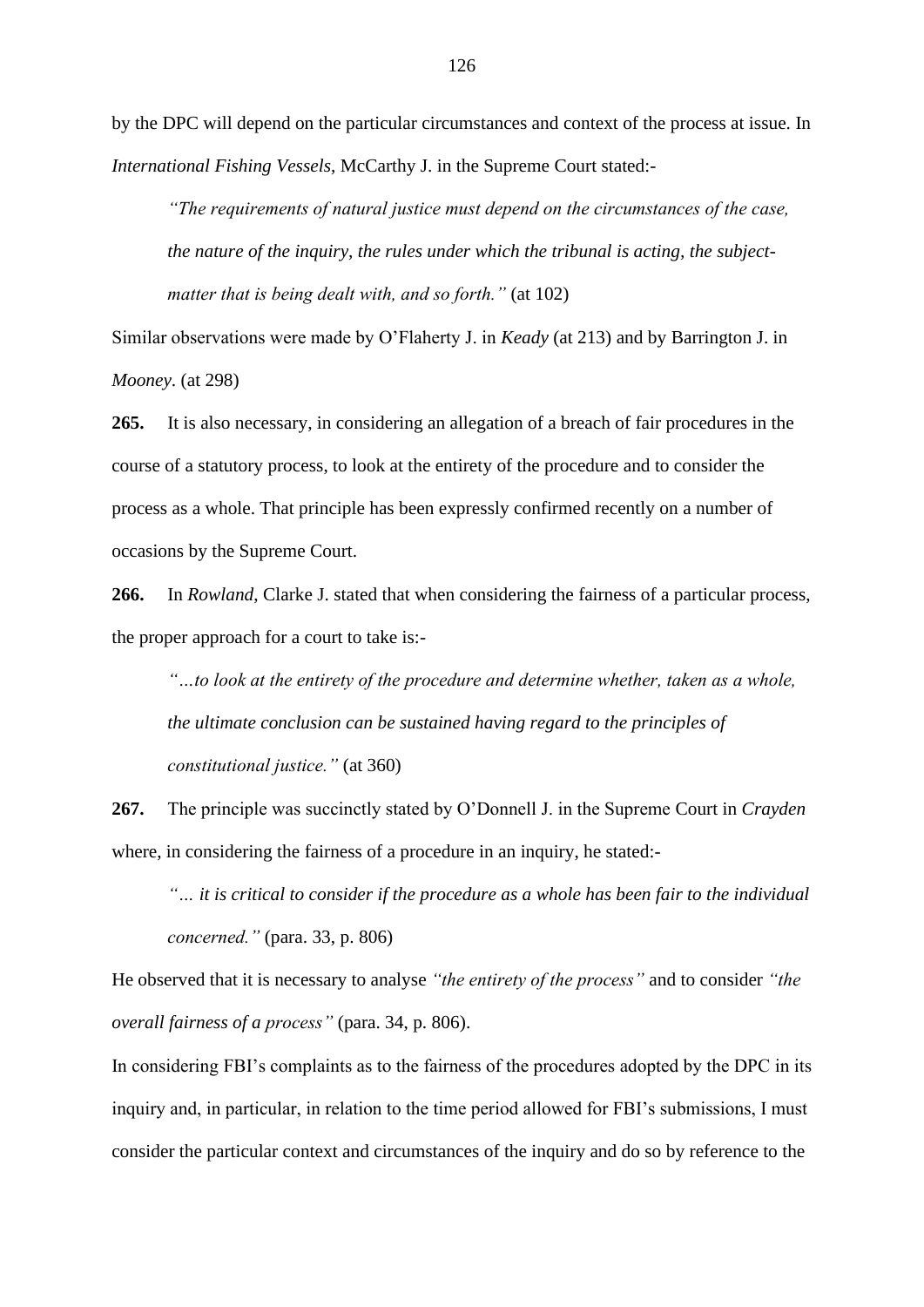entirety of the process. The object of this exercise must be to assess the *"overall fairness"* of the process, as stated by O'Donnell J. in *Crayden*.

**268.** While at one point during the hearing it appeared to FBI, at least, that the DPC was advocating that the court should adopt a rationality standard in considering the DPC's assessment of the 21-day period as affording adequate time for FBI's submissions, the DPC's counsel expressly disavowed any such submission following FBI's reply. Counsel clarified that the DPC was not maintaining that the court should adopt a rationality standard but was contending that the Court should not supervise the precise steps in the procedure adopted by the DPC for the inquiry. In that regard, the DPC was relying on *NIB (No. 2)* and *Rowland*. FBI is correct that it is not appropriate to apply the rationality standard in considering FBI's complaint of a lack of fair procedures. The court does not consider a complaint of lack of fair procedures by reference to the standard of rationality set out in *O'Keeffe v. An Bord Pleanála* [1993] 1 IR 39. That is very clear. Examples of cases where courts have rejected a submission to the effect that deference should be afforded to a decision-maker in terms of the fairness of the procedures afforded in a process or that a margin of appreciation should apply include *Hyde v. Financial Services Ombudsman* [2011] IEHC 422 (Cross J.) and *Somague Engenharia SA v. Transport Infrastructure Ireland* [2016] IEHC 435 (Baker J.). The court's assessment as to the fairness of the procedures adopted as part of a statutory process does not depend on a rationality assessment of the decision-maker's decision as to those procedures. However that said, the fairness of the procedures at issue must be considered by reference to the context and circumstances in which they are applied. The court must determine the overall fairness of the process, albeit that it does not do so by reference to a rationality standard. While the court should be astute in weeding out frivolous or insignificant applications of the type to which Kelly J. was referring in *NIB (No. 2)* and which would have the DPC *"constantly looking over* [its] *shoulders"* at the court, I do not see the case made by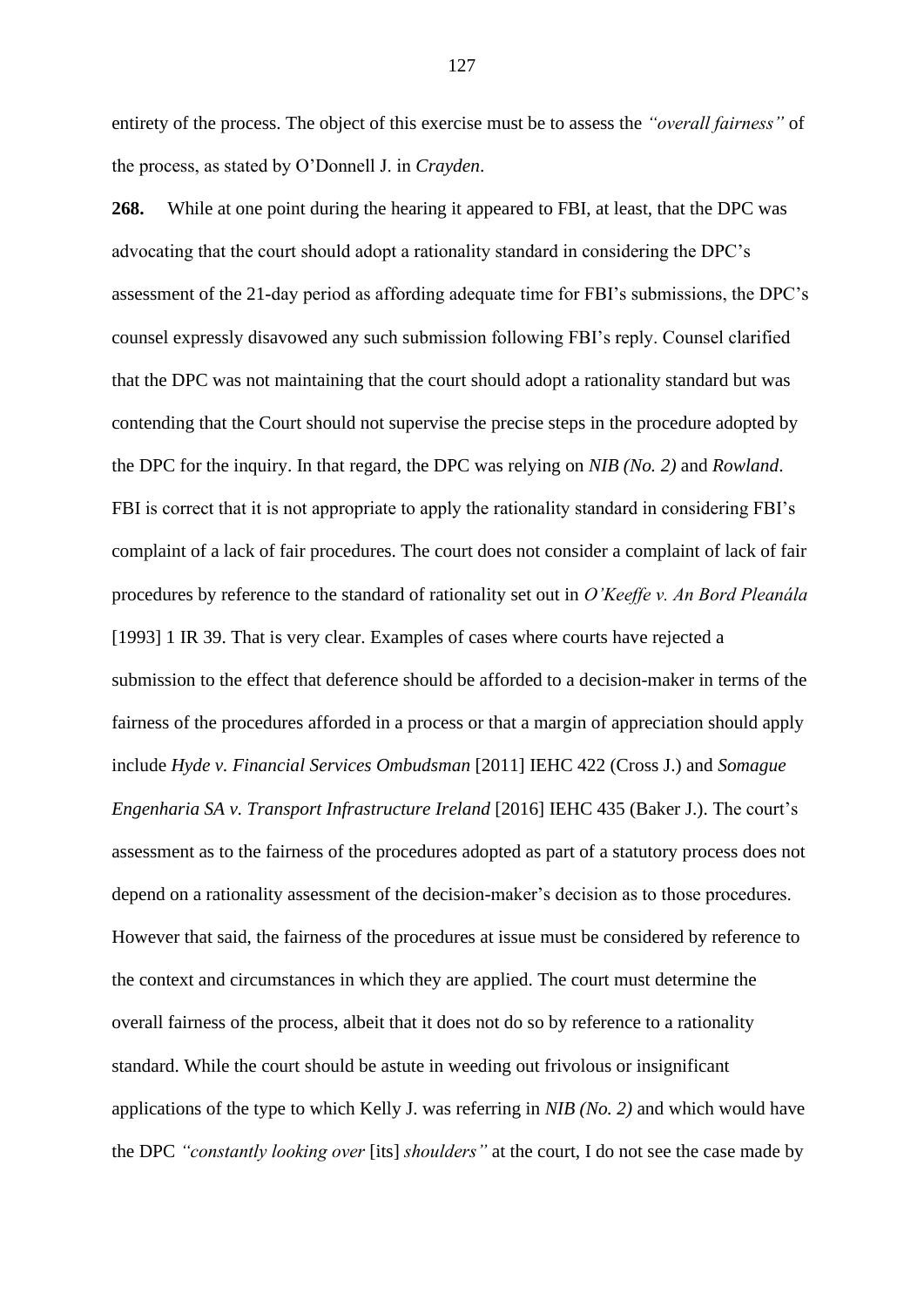FBI on this ground as being such an application. Nor do I believe that the Court should decline to consider the issue on the basis that it has not been demonstrated that the process before the DPC has *"gone irremediably wrong"*. FBI is and was entitled to challenge the appropriateness of the time period within which its submissions were required and a failure to do so when it did could well have left it without recourse at a later stage, either on the basis that it was simply too late and the damage was done or on the basis that it might be seen to have acquiesced in the procedures adopted.

**269.** While the DPC sought to rely on the Article 60 process, and the opportunity which might be afforded to FBI to make submissions in that process, as part of the context which the Court should take account in assessing the overall fairness of the procedures adopted by the DPC, I do not believe that much, if any, weight can be afforded to the procedures available in that process. It is fair to say that while the point was made in the DPC's statement of opposition and in its written submissions, it was not pressed strongly in oral submissions at the hearing. The main reason why I do not believe that it is particularly relevant to an assessment of the fairness of the procedures adopted by the DPC for the inquiry is that FBI would only have the opportunity of making further submissions under that procedure in very limited circumstances. Those arrangements are where the other supervisory authorities concerned, to whom the draft decision is furnished, express *"a relevant and reasoned objection*" to the draft decision and the DPC agrees with that objection and prepares a revised draft of a draft decision on which FBI would be afforded the opportunity of making submissions, but only in relation to the revisions or amendments in question. That seems to me to be a very limited and restricted opportunity for FBI to make further submissions and even then it would only allow it to make very limited and confined submissions. In the circumstances, very limited, if any, weight could be afforded to any entitlement by FBI to make further submissions in the course of the Article 60 process. Its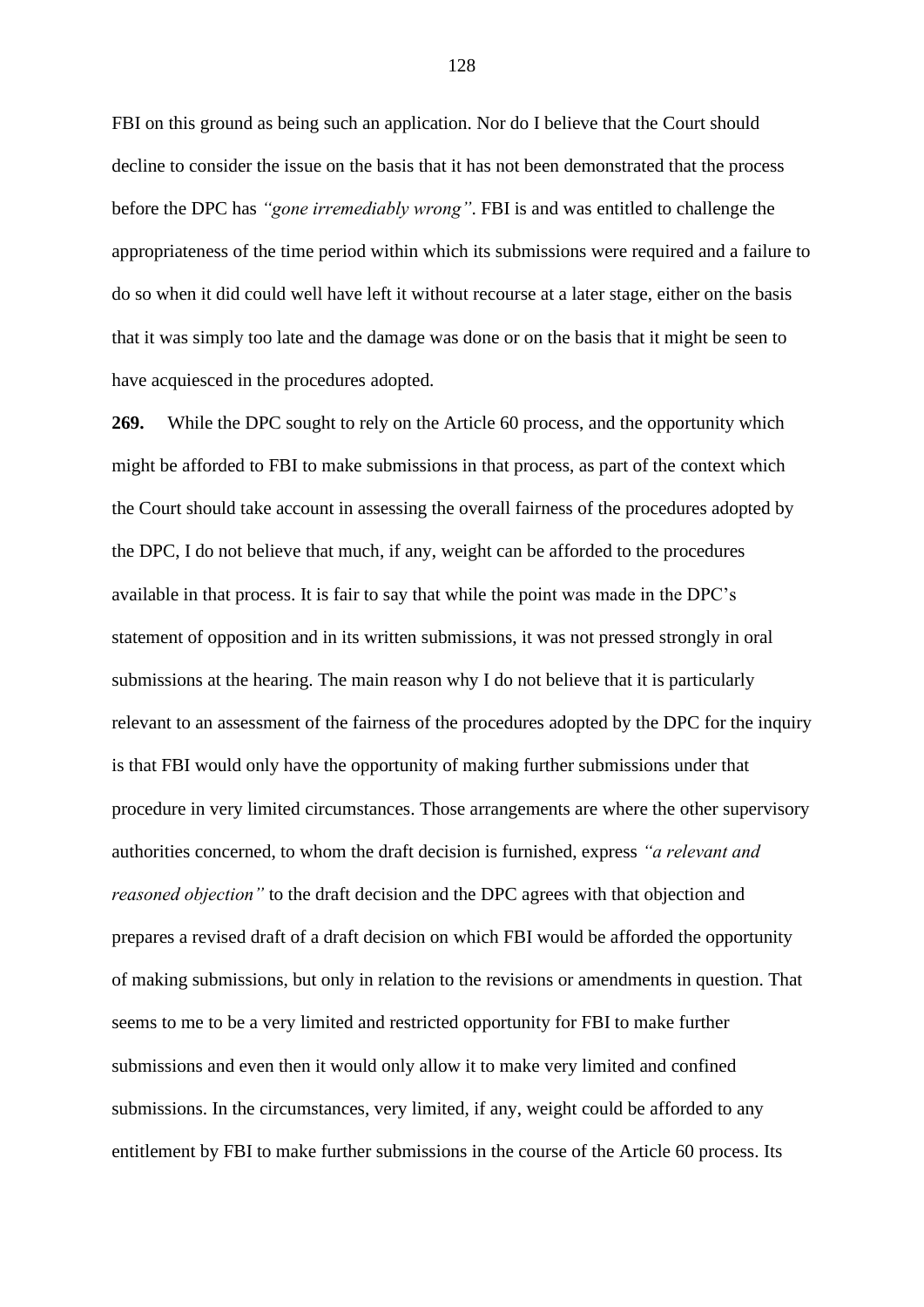real opportunity to make submissions is in the course of the inquiry and prior to the preparation by the DPC of the *"draft decision"* for submission to the Article 60 procedure. **270.** Applying those principles to the particular context and circumstances of the present inquiry, I am not persuaded that the 21-day time period for FBI's submissions was inadequate or amounted to a breach of FBI's right to fair procedures under Irish law, under EU law (whether under the general principles of Community law or under Article 47 or any other provision of the Charter) or under the provisions requiring fair procedures in the GDPR itself. While I accept that the judgment of the CJEU in *Schrems II* was, as the DPC stated to Mr. Schrems on more than one occasion, *"transformative"* of the law in relation to EU-US data transfers, I must take into account the central involvement which FBI had with the DPC following Mr. Schrems' reformulated complaint in December, 2015, including its central involvement in the procedures leading up to the decision by the DPC to commence proceedings in late May, 2016, in the DPC Proceedings before the High Court and before the Supreme Court and in the reference to the CJEU in *Schrems II*. I accept the evidence given by the DPC as to the extent of the FBI's central involvement over that entire period. I must also have regard to the knowledge which FBI must have about its own business and about the legal bases on which the EU-US data transfers are made and the means of protection available for data subjects, as well as the substantial resources undoubtedly available to FBI to deal with the inquiry commenced by the DPC in late August, 2020. Taking all of that into consideration, I am not satisfied that the time period provided for in the PDD was inadequate. **271.** I do not accept that FBI could not have dealt with all of the issues referred to at para. 42 of Ms. Cunnane's second affidavit of 11<sup>th</sup> November, 2020 or in FBI's counsel's list of issues in its submissions within the required timeframe. If anyone has the necessary information to deal with those issues, it is FBI and its parent, Facebook Inc. I am not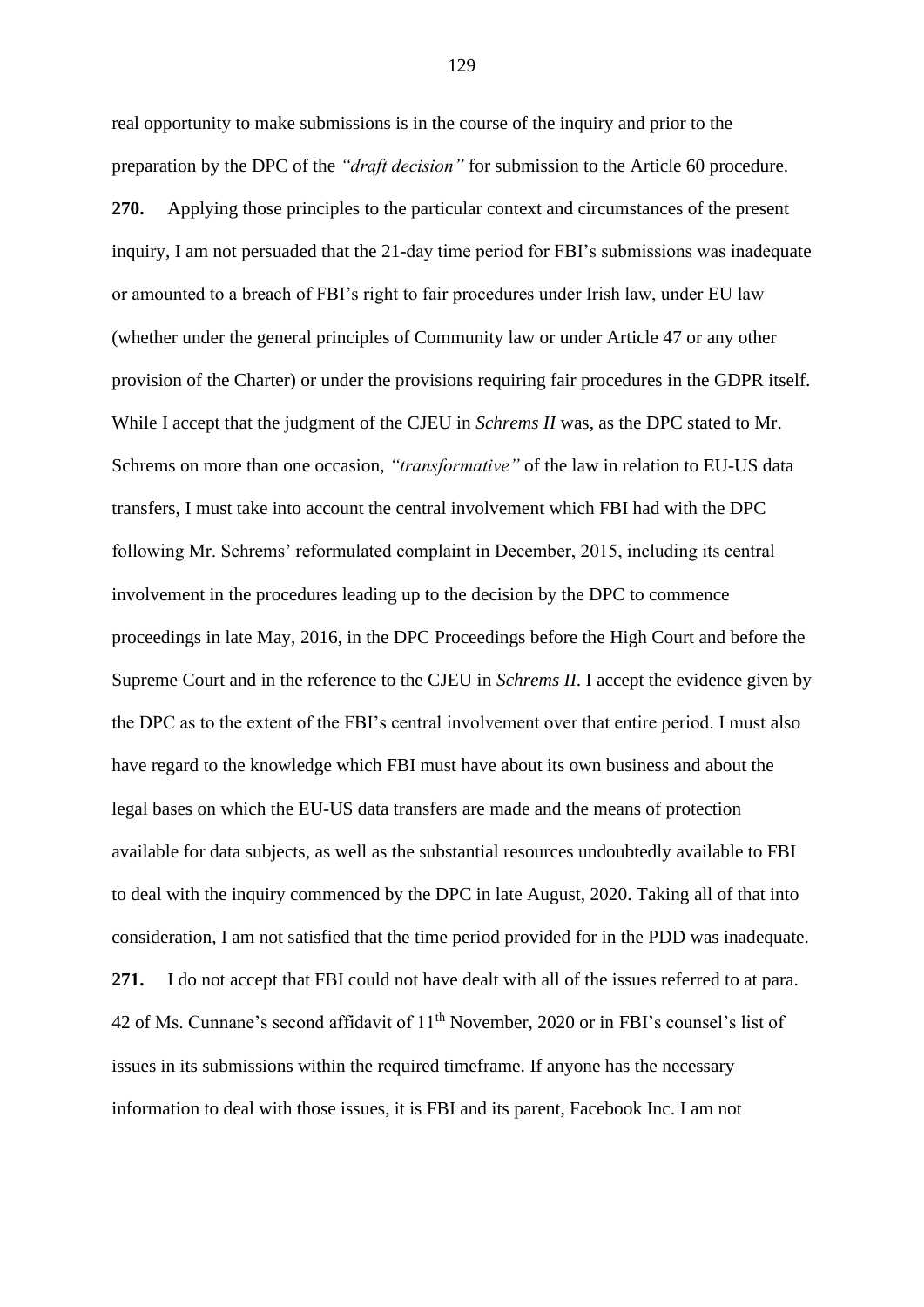persuaded that FBI could not have made a very extensive submission on those issues within the prescribed time period.

**272.** FBI has referred to a number of errors in the PDD and was extremely critical as to how those errors were made by the DPC in light of the information available to it. However, it was open to FBI to point all of that out in its submissions (and, as a result of what has transpired since August/September, 2020, it will still have the opportunity of doing so). If FBI was of the view that it would not be able to deal with all of those issues in its submissions within the prescribed time period, it was open to it to make a reasoned request for an extension of the time period and if such a request was made and not properly considered by the DPC, it would have been open to FBI to challenge the DPC's decision on that basis. However, I am not satisfied that MHC's letter of 1<sup>st</sup> September, 2020 was a properly reasoned request for an extension of time for FBI to make its submissions. I agree with the DPC that the letter was more in the nature of a request for an indefinite postponement of the time limit for putting in submissions until guidance was published by the EDPB or by the DPC. While MHC did make the point in that letter that the judgment in *Schrems II* made a number of *"novel and complex findings"* on which guidance had not, to that point, been provided by the EDPB or by the DPC in terms of the supplementary measures which should be adopted to support data transfers pursuant to SCCs and while it did refer to the very significant implications for FBI if the PDD was adopted as a final decision by the DPC, it was not said on behalf of FBI that it required any particular extended period of time to deal with the particular issues referred to by Ms. Cunnane in her later affidavit and by FBI's counsel in its submissions.

273. I do not read the MHC letter of 1<sup>st</sup> September, 2020 as a reasoned request for an extension of time for FBI to put in its submissions in order to deal with all of those issues. Nor do I read the DPC's letter of 3<sup>rd</sup> September, 2020 as a rejection of a properly reasoned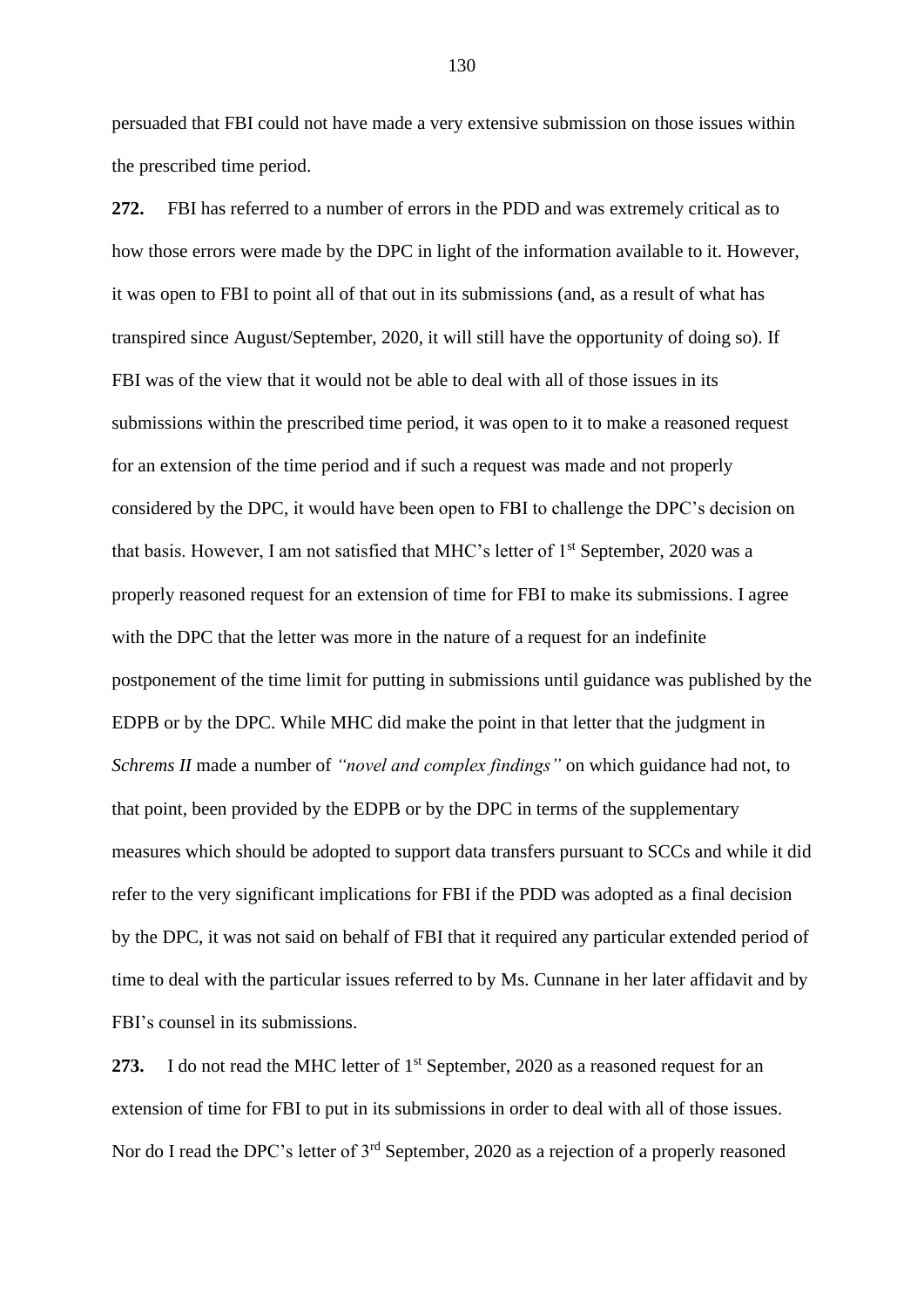request for an extension of time. In my view, the DPC was entitled to interpret FBI's request as in effect a request for a postponement of the inquiry until guidance was issued by the EDPB or by the DPC. While the DPC did state in that letter that it remained of the *"firm view"* that FBI should be in a position to furnish its submissions within the three-week period, it did so in the context of the request contained in the MHC letter of  $1<sup>st</sup>$  September, 2020 and not in the context of a reasoned request for an extension of time to deal with the several issues which FBI has said it would have to address in its submissions. It seems to me to be likely that no request for a specific extension of time was made as FBI did not accept that the DPC had any entitlement to commence the inquiry at all, or at least in the way in which the DPC sought to do so. In my view, the DPC quite properly explained that it could not await publication of the EDPB guidance (or guidance from the DPC itself) before seeking to comply with the obligations on it under the GDPR as interpreted by the CJEU in *Schrems II*. I am satisfied that that was a proper approach for the DPC to adopt in light of the obligations upon it in conducting an investigation into an alleged infringement of the GDPR and that the refusal to extend time for FBI to put in its submissions until after the EDPB guidance was issued was not in breach of FBI's right to fair procedures, in the very particular circumstances of this case and having regard to the various factors to which I have referred. In those circumstances, I reject the ground of challenge advanced by FBI based on an alleged breach of fair procedures by the DPC in terms of the time period within which submissions were required from FBI.

**274.** It is, of course, the case that having regard to the existence of these proceedings and to the time which it has taken for the preparation of this judgment, FBI has now had several months to work on its submissions. I acknowledge the DPC's confirmation, in the course of the hearing, that in the event that it is permitted to resume the inquiry, the 21-day period will run from the date of the resumption of the inquiry and that any reasoned request for an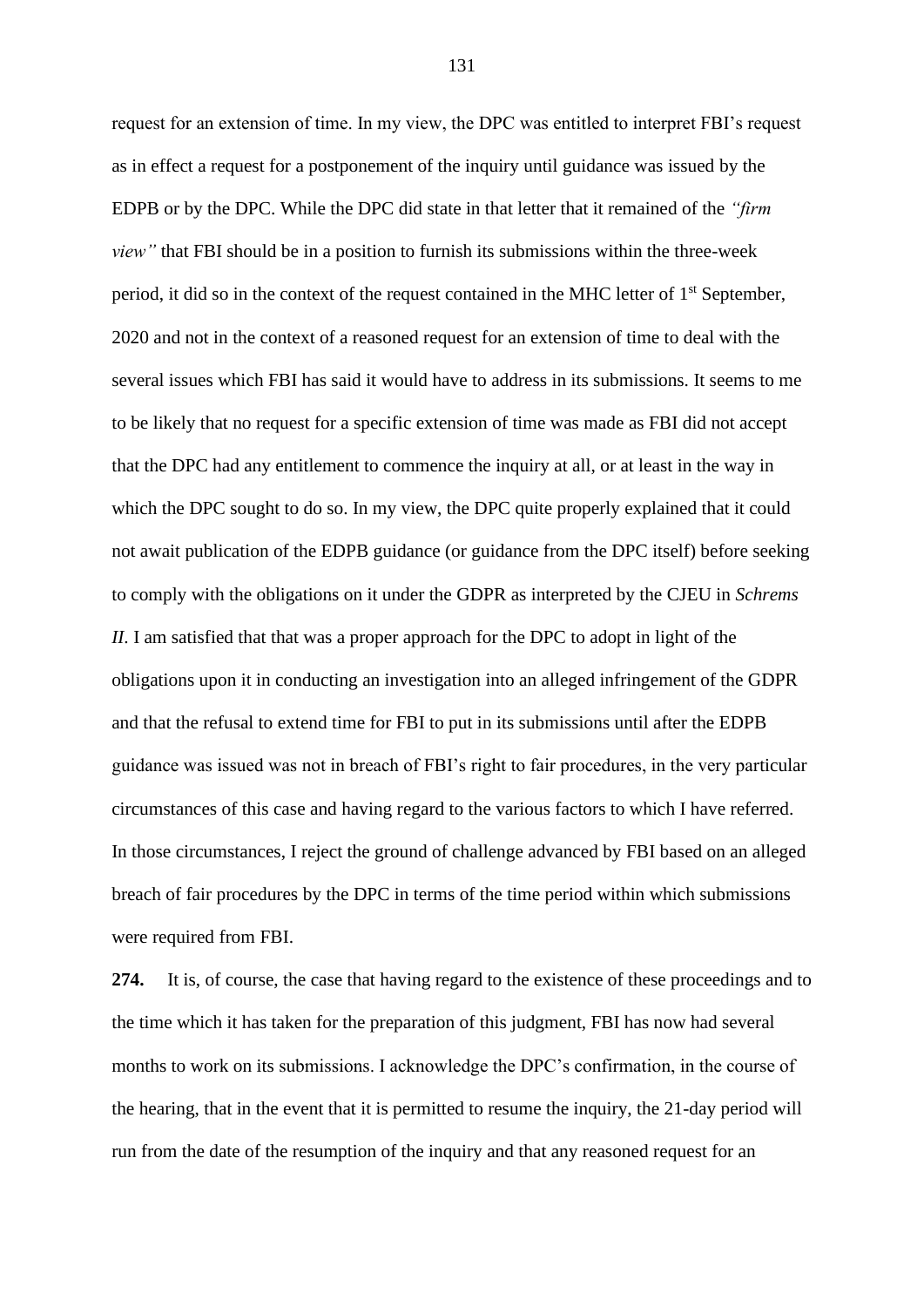extension of time will be considered by the DPC (obviously, taking into account the obligations on the DPC under the GDPR, as discussed above).

# **16. Alleged Breach of Fair Procedures: Premature Judgment**

# **(a) Summary of Parties Positions'**

## *(1) FBI*

**275.** FBI contends that although the PDD is stated to be a *"preliminary"* decision and although many of the views expressed in it are stated to be *"preliminary"*, a reasonable observer would reasonably conclude that the DPC had reached a premature judgment on all of the important issues and that it did not have an open mind as to the ultimate conclusion to be reached on those issues. FBI submitted that that was the conclusion a reasonable observer would reach having read the entirety of the PDD. It submitted that the process started with a *"decision"* which was made by the DPC before FBI was even aware that the process had commenced. The procedure adopted by the DPC put the onus on FBI to attempt to persuade the DPC to change the views which it had already expressed on all of the important issues. **276.** FBI relied not only on the terms of the PDD itself, but also on various other matters including (a) the previous views expressed by the DPC in its draft decision in May, 2016 and in the DPC Proceedings; (b) the fact that the DPC only afforded FBI a period of 21-days to put in its submissions in response to the PDD; (c) the fact that the DPC was seeking *"targeted"* submissions only from FBI; and (d) the fact that the DPC had informed ARQ, Mr. Schrems' solicitors, that it anticipated that it would be submitting a *"draft decision"* to the Article 60 procedure within 21-days of receipt of FBI's submissions.

**277.** While relying on the entirety of the PDD, FBI did refer to particular provisions of the document in support of its case under this ground. By way of example, it referred to the manner in which the PDD referred to certain of the findings of the CJEU in *Schrems II* and stated that those findings were binding on the DPC (s. 7 of the PDD). It also relied on the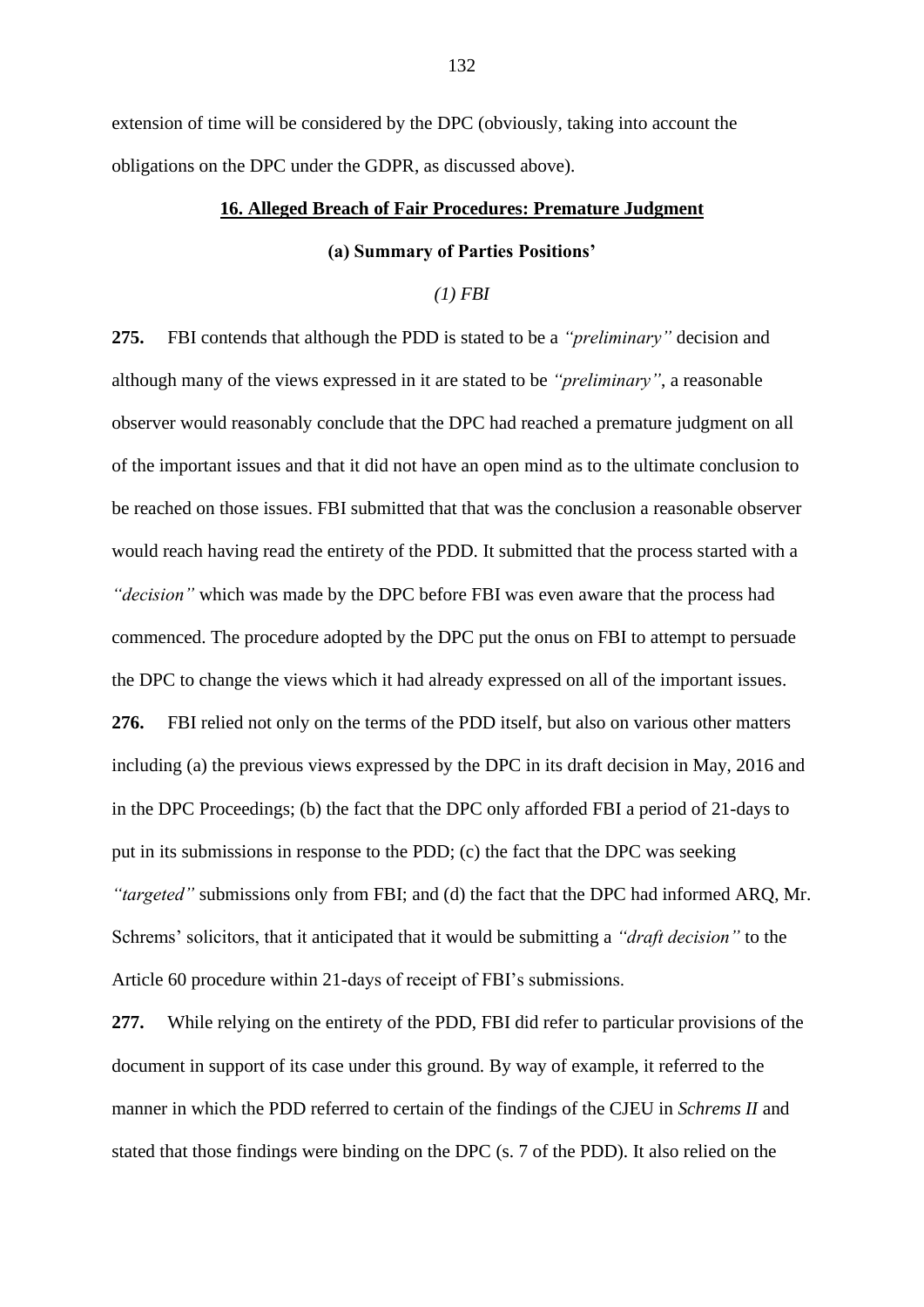contents of s. 6 of the PDD which addresses the DPC's view as to the current factual position relating to the relevant data transfers. FBI made the point that the PDD did not take into account changes in US law and procedures since the findings of the High Court (Costello J.) in 2017. It also contended that the PDD failed to take into account any difference between the adequacy assessment required to be carried out by the European Commission in making an adequacy decision under Article 45 and the adequacy assessment by a controller or processor under Article 46, in light of what FBI described as significant differences between the terms of Recitals (104) and (108) of the GDPR. FBI noted the reference at para. 7.61 of the PDD that the DPC was not aware of any supplementary measures adopted by FBI but pointed out that the DPC never asked FBI for that information (see also para. 7.65(3)). FBI also criticised the references in the PDD to the effect that it did not appear to the DPC that Article 49 of the GDPR (which provides for derogations) did not appear to be relevant or applicable in circumstances where FBI had not sought, in the course of the DPC Proceedings, to invoke Article 26(1) of the Directive which contained a broadly equivalent set of derogations. As noted earlier, FBI asserted that the DPC was aware that FBI was relying on derogations (and referred to its submissions of 22nd January, 2016 in the process leading up to the draft decision which was adopted by the DPC in May, 2016).

**278.** FBI relied on a number of the leading cases which establish that the test to be adopted in determining objective bias and, in this case, premature judgment, is an objective test viewed from the perspective of the reasonable objective person: including, *Goode Concrete v. CRH Plc* [2015] 3 IR 493 ("*Goode Concrete*") and *Commissioner of An Garda Síochána v. Penfield Enterprises Ltd* [2016] IECA 141 ("*Penfield Enterprises*"). On the specific issue of premature judgment, FBI relied principally on the judgment of Clarke J. in the High Court in *A.P. v. McDonagh* [2009] IEHC 316 ("*A.P.*") and the judgment of Meenan J. in the High Court in *Shatter v. DPC*. FBI submitted that, in light of the principles discussed and applied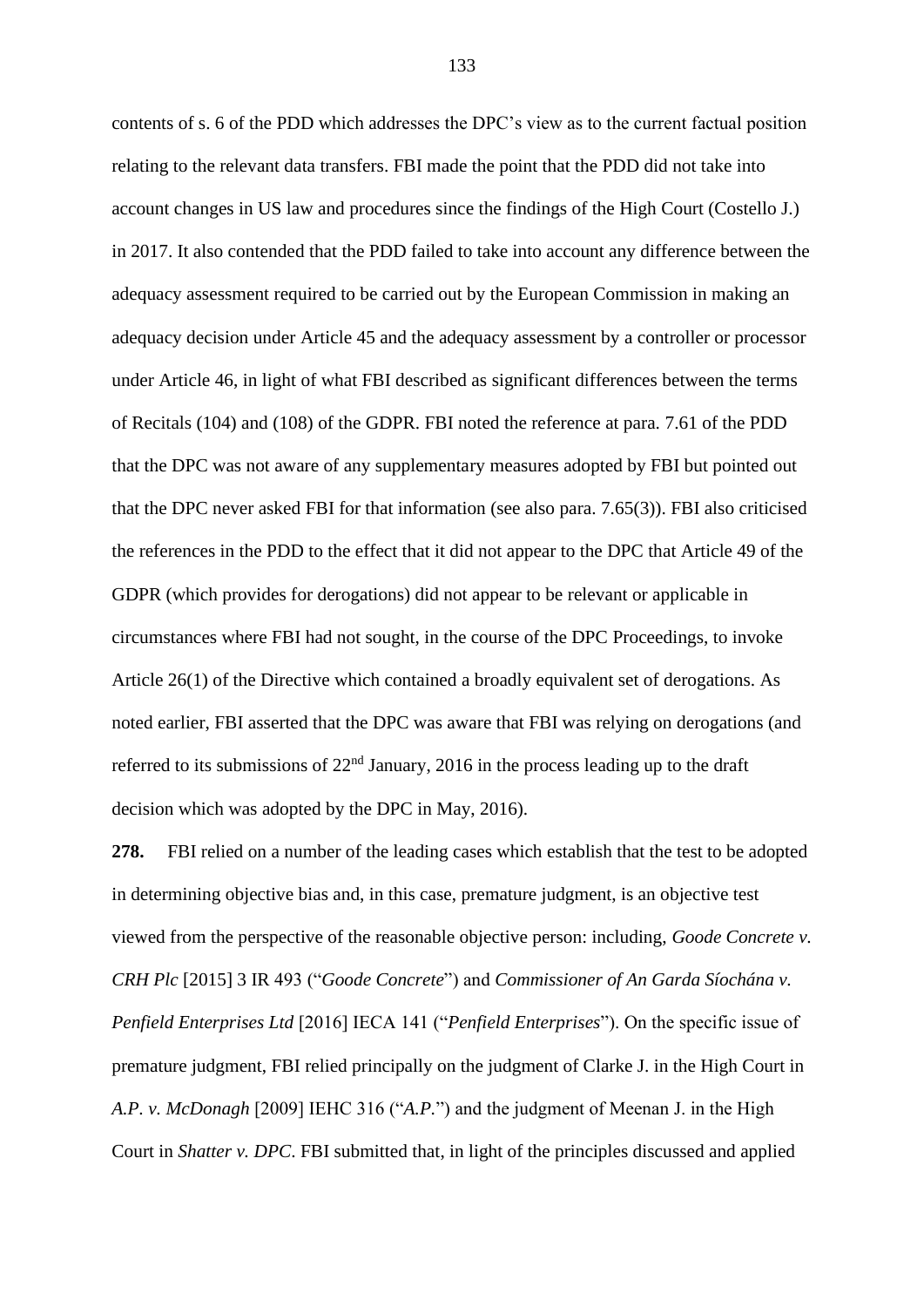in those cases, this was a very clear case of premature judgment. Counsel went so far as to describe the process as being a *"parody of justice"*.

**279.** In terms of what a reasonable objective person would be aware of in considering whether such a person would have a reasonable apprehension that the DPC had reached a premature decision on the issues, counsel relied on ten factors which I do not propose to list here. However, they included the contention that FBI was *"singled out"* by the DPC in terms of this inquiry, that the DPC had departed from published procedures, that it had not sought any information from the FBI, that it had refused an extension of time and that the Commissioner herself had made certain comments in the keynote address in October, 2020 to the effect that, in her view, the judgment of the CJEU in *Schrems II* gave her no room for manoeuvre in terms of the steps required to be taken in relation to EU-US data transfers. Finally, FBI relied on a passage from the judgment of O'Donnell J. in the Supreme Court in *Balz v. An Bord Pleanála* [2020] 1 ILRM 367 ("*Balz*") where he stated:-

*"However, some aspects of the decision* [of An Bord Pleanála] *give the impression of being drafted with defence in mind, and to best repel any assault by way of judicial review, rather than to explain to interested parties, and members of the public, the reasons for a particular decision."* (at 385)

FBI submitted that the qualifying language used throughout the PDD should be seen in a similar light, as having been drafted with the likely future defence of these judicial review proceedings in mind.

# *(2) The DPC*

**280.** The DPC rejects the contention that it has prematurely judged any of the relevant issues. It maintained that the PDD contains:-

- (a) The areas or issues of concern identified by the DPC;
- (b) The DPC's preliminary views on those areas of concern;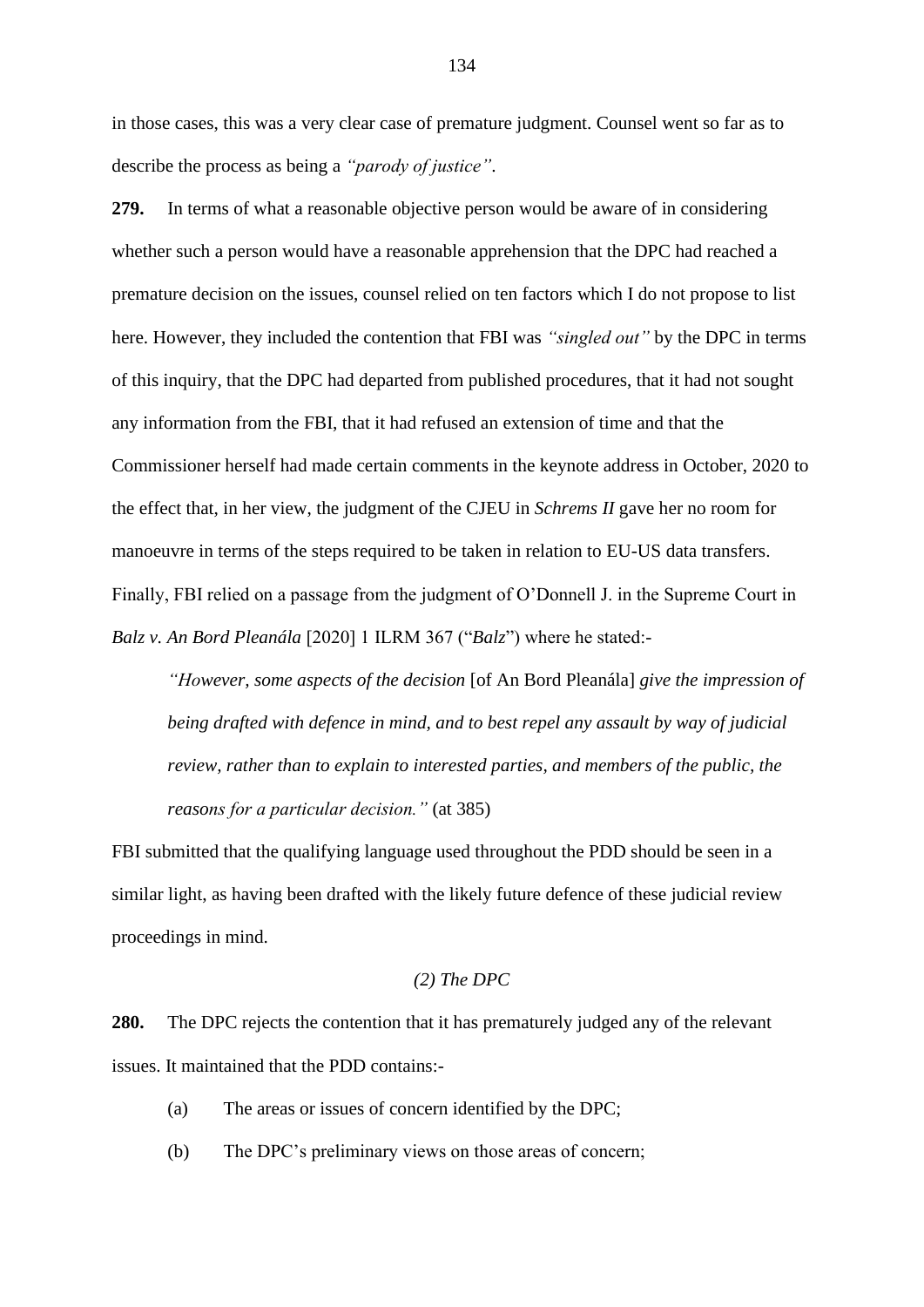- (c) A request for submissions from FBI; and
- (d) A commitment that those submissions will be carefully considered before any decision is made.

**281.** The DPC submitted that the words used in the PDD and in the surrounding correspondence are critical and that, in contending that the PDD amounts, in effect, to a final decision prematurely taken by the DPC, FBI has sought to airbrush out important words used in the PDD. The DPC submitted that the PDD makes clear that no decision has been made by the DPC and that any decision which will be made will be subject to and will take account of the submissions made by FBI. As regards the criticism of the term *"targeted"* in terms of the submissions requested by the DPC from FBI, it was submitted that this term was not used to downplay the significance of the submissions being requested by the DPC and that the correspondence made clear what FBI was being asked for in terms of submissions. Reference was made, in particular, to the DPC's letter of 3<sup>rd</sup> September, 2020 (referred to earlier).

**282.** Counsel for the DPC drew attention to several references in the PDD to the preliminary views of the DPC being subject to any submissions received from FBI, that those submissions would be carefully considered and that no action would be taken on foot of the PDD. The DPC stressed the qualifying language used throughout the PDD, such as the repeated references to the views of the DPC being *"preliminary"* and subject to submissions from FBI.

**283.** There was no real difference between the DPC and FBI in terms of the relevant case law on objective bias or on the particular species of objective bias relied on by FBI, namely, premature judgment. The DPC also relied on the judgment of Clarke J. in *A.P.*. It sought to distinguish *Shatter v. DPC* on the basis that that case did not involve the expression of any preliminary view by the DPC, but rather what the Court held was the expression of a final view on a critical issue the subject of the complaint. The DPC relied on the judgment of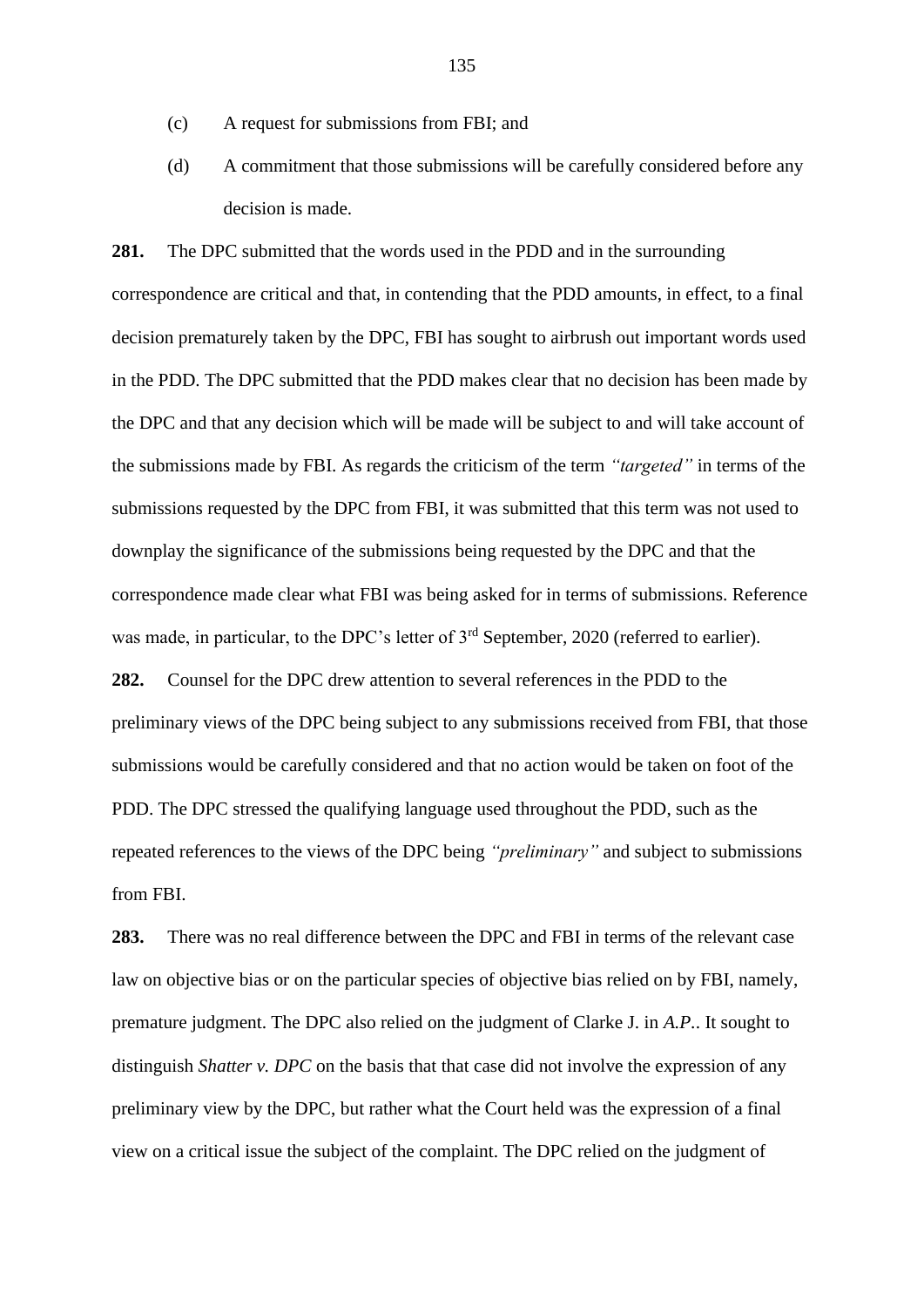Collins J. in the Court of Appeal in *Permanent TSB Group Holdings Plc v. Skoczylas* [2020] IECA 1 ("*Permanent TSB*") where the Court of Appeal held that the views expressed by the High Court judge, which were alleged to give rise to a reasonable apprehension that the judge had prejudged the relevant issue, were held to be *"merely preliminary or provisional in nature"* as was clear from the terms in which they were expressed (para. 63). The DPC also relied on *NIB (No. 2)* (which was not an objective bias or premature judgment case) to demonstrate the weight to be attached to the words used by the decision-maker (in that case the High Court inspectors).

**284.** In terms of what a reasonable person would be aware of in assessing whether a reasonable apprehension of bias exists, counsel for the DPC took issue with the ten points put forward by FBI and contended that many of those points were not pleaded and were, in any event, in dispute between the parties. It further submitted in that context that the court should not have regard to the comments made by the Commissioner in her keynote address in October, 2020 as those comments were made after the decision to commence the inquiry was made and the PDD issued by the DPC. In any event, the DPC submitted that the words used had to be seen in their context and did not give rise to any reasonable apprehension of premature judgment.

**285.** Finally, the DPC disputed the relevance of the observations made by O'Donnell J. in *Balz* on which FBI relied. The DPC pointed out that that case was not an objective bias case and concerned a review of a final decision of An Bord Pleanála. The DPC strongly disputed the contention that the PDD was worded with the principal purpose of repelling a judicial review. The DPC stood over the wording of the PDD as demonstrating what it said, namely, that no decision had been taken by the DPC, that submissions were requested from FBI, that those submissions would be carefully considered and that, having done so, the DPC would make a *"draft decision"* for submission to the Article 60 process.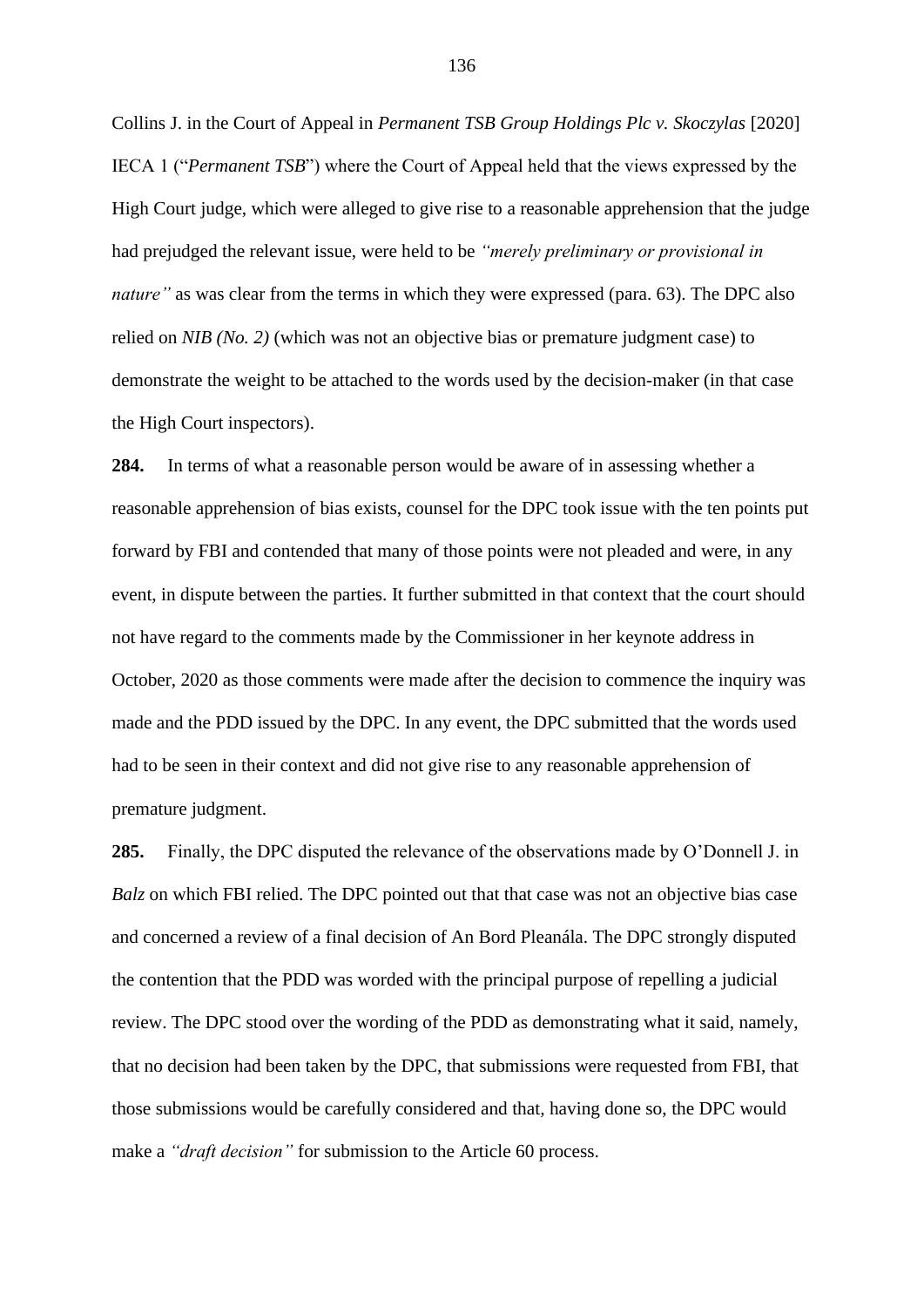## *(3) Mr. Schrems*

**286.** Mr. Schrems did not advance any specific submissions on this issue. I have referred earlier to the overall tenor of the submissions he made in writing and at the hearing. They did not specifically address the question of premature judgment.

## **(b) Discussion and Decision on this Issue**

**287.** In considering this ground of challenge, I will refer first to the now well-established general legal principles on objective bias. I will then consider the specific principles applicable to premature judgment. Premature judgment is a form of objective bias and a close relation of prejudgment.

**288.** There is no dispute between the parties as to the general legal principles on objective bias. I recently had cause to summarise those principles in my judgment in *CHASE (No. 2)* (at paras. 95 to 143). In *Bula Ltd v. Tara Mines Ltd (No. 6)* [2004] 4 IR 412 ("*Bula*"), Denham J. said that the well-settled test for objective bias was *"whether a reasonable person in the circumstances would have a reasonable apprehension that the applicants would not receive a fair trial of the issues"* (at 439). In *O'Callaghan v. Mahon* [2008] 2 IR 514, Fennelly J. in the Supreme Court stated that *"objective bias is established, if a reasonable and fair-minded objective observer, who is not unduly sensitive, but who is in possession of all the relevant facts, reasonably apprehends that there is a risk that the decision-maker will not be fair and impartial"* (at para. 551). Fennelly J. described the *"hypothetical reasonable person"* as being someone who is not *"either over-sensitive or careless of his own position"* (para. 532). As I noted in *CHASE (No. 2)*:-

*"O'Callaghan makes clear, therefore, that the reasonable fair-minded objective person is someone who is not 'unduly sensitive' and who is in possession of 'all the relevant facts'. It is the reasonable apprehension of that reasonable and fair-minded*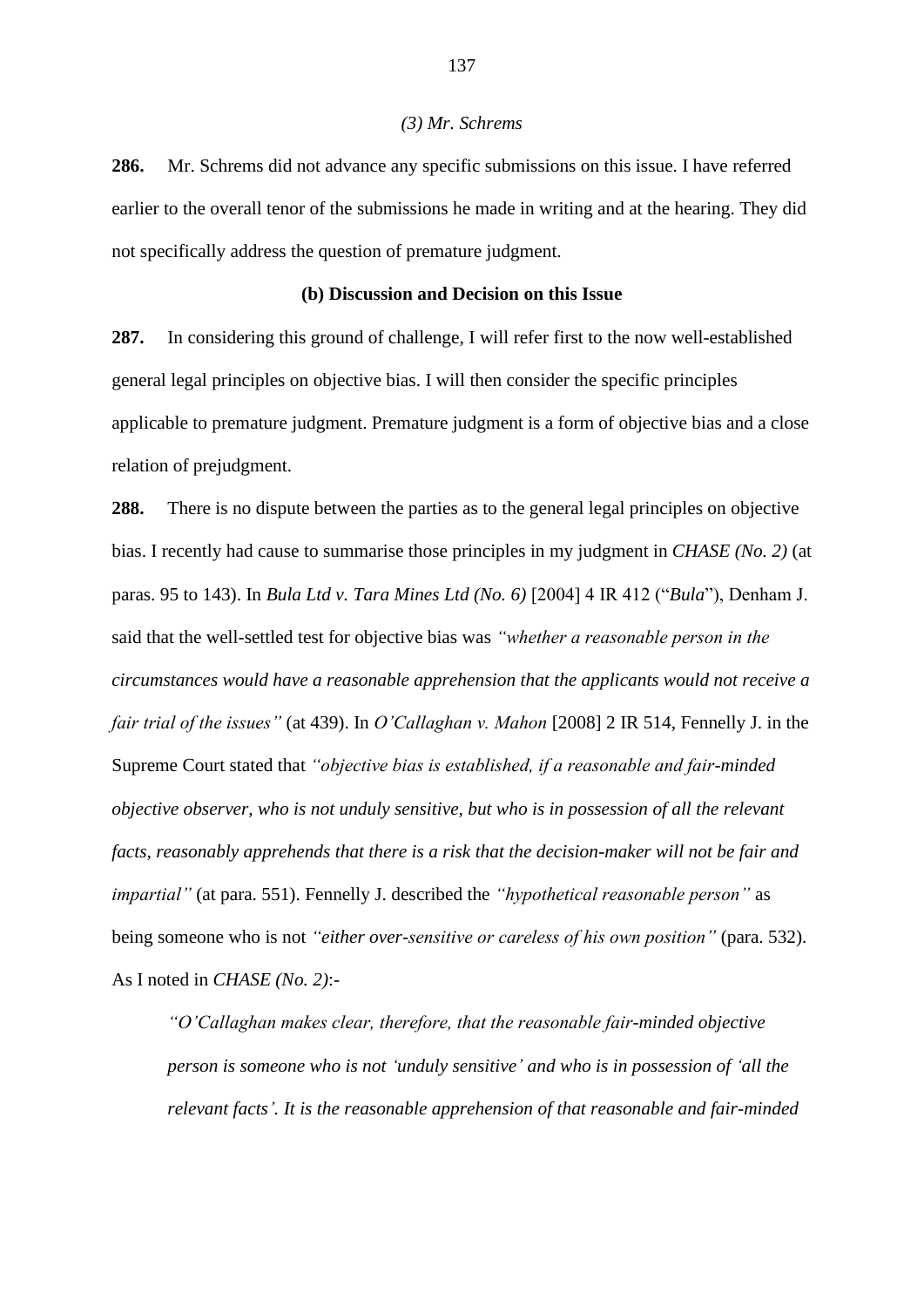*objective observer that is relevant. The reasonable apprehension must be that there is a 'risk that the decision-maker will not be fair and impartial'."* (para. 119)

**289.** In Kenny *v. Trinity College Dublin* [2008] 2 IR 40 ("*Kenny*"), Fennelly J. again considered the hypothetical reasonable person. He stated:-

*"The hypothetical reasonable person is an independent observer, who is not oversensitive, and who has knowledge of the facts. He would know both those which tended in favour and against the possible apprehension of a risk of bias."* (para. 20)

**290.** The principles discussed in *Bula* and *O'Callaghan* were again considered and applied by the Supreme Court in *Goode Concrete* and by the Court of Appeal in *Penfield Enterprises*. In *Goode Concrete*, Denham C.J. stated:-

*"The test to be applied when considering the issue of perceived bias is objective. It is whether a reasonable person, in all the circumstances of the case, would have a reasonable apprehension that there would not be a fair trial from an impartial judge. As it is an objective test, it does not invoke the apprehension of a judge, or any party; it invokes the reasonable apprehension of a reasonable person, who is in possession of all the relevant facts."* (para. 54)

**291.** In *Penfield Enterprises*, Irvine J., commenting on the attributes of the hypothetical objective reasonable person, stated:-

*"I am, of course, conscious of the fact that a judge faced with the recusal application does not treat the 'reasonable person' as somebody who is over-sensitive or overscrupulous. The apprehension relied upon by the applicant must be reasonable and realistic rather than fanciful or vague…"* (para. 66)

**292.** These are the principles which I will apply, together with the principle discussed specifically in the context of that sub-species of objective bias at issue in this case, namely, premature judgment. That issue was considered by Clarke J. in the High Court in *A.P.* As in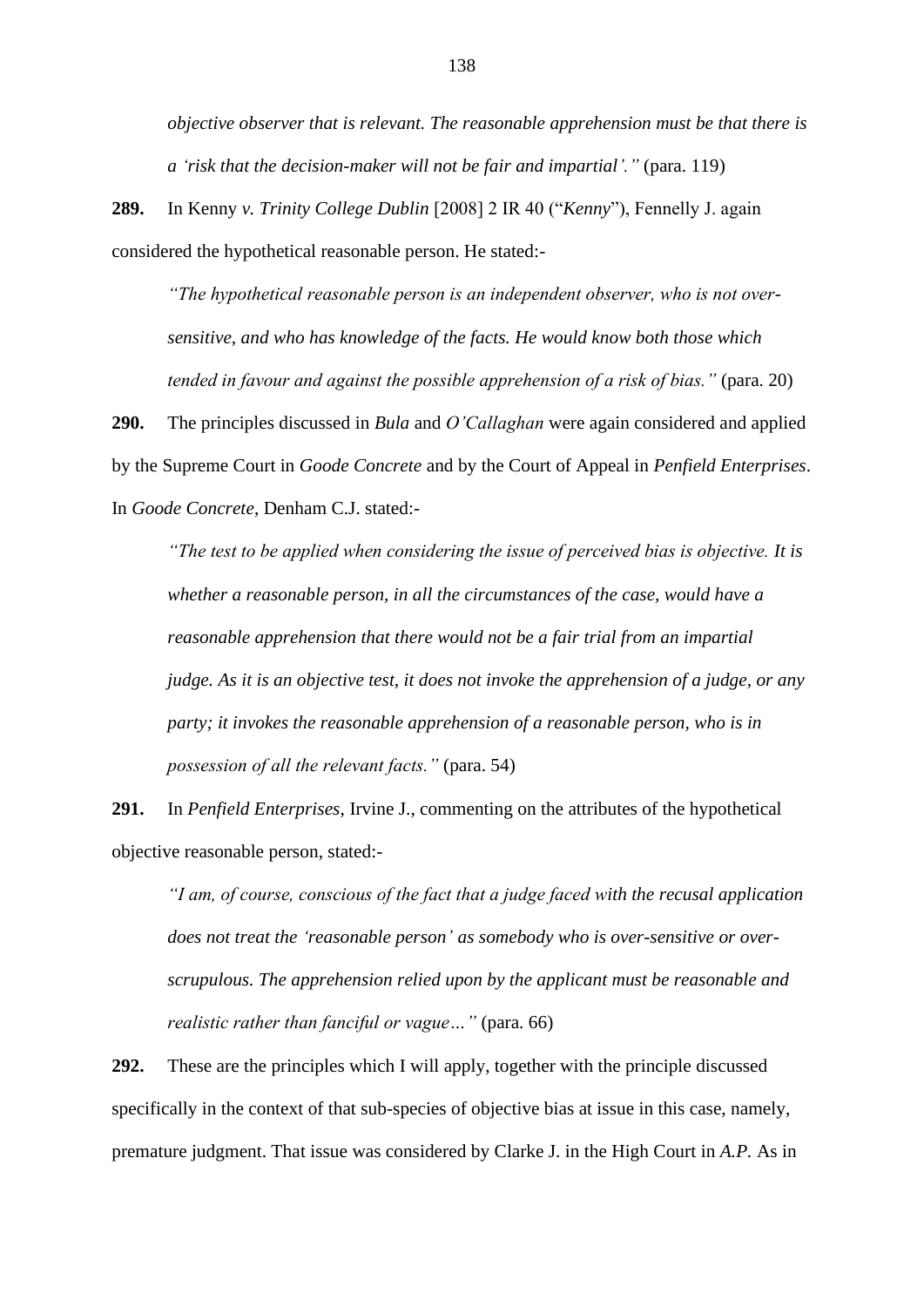all cases concerning alleged objective bias, the facts are of critical importance and the exercise of assessing objective bias is very much fact dependant. The case arose out of family law proceedings in which it was contended that the interventions of the Circuit Court judge gave rise to a reasonable apprehension of bias in the form of prejudgment or premature judgment. On the facts, Clarke J. held that they did and made an order precluding the Circuit judge from further hearing the family law proceedings. Having considered the general principles applicable to objective bias, Clarke J. then turned to consider the principles applicable to the form of pre-judgment known as premature judgment *"where the adjudicator indicates that the adjudicator has reached a conclusion on a question in controversy between the parties, at a time prior to it being proper for such adjudicator to reach such a decision…"* (para. 7.4). He said that a reasonable apprehension of bias in the form of prejudgment could arise where:-

*"…comments were made by the adjudicator which made it clear that the adjudicator had reached a decision on some important point in the case at a time when no reasonable adjudicator could have, while complying with the principles of natural justice, reached such a conclusion."* (para. 7.4)

**293.** Clarke J. stressed that nothing which he said should be considered as presenting a barrier to adjudicators (including judges) *"giving indications as to questions, whether of fact or law, which are causing concern to the adjudicator even though such indications may be given in the course of a hearing"* (para. 7.5). He noted that if such were not permitted, parties would be in a difficult position of not being able to address any issues which were causing concern to the adjudicator. Clarke J. continued:-

*"There is a difference, however, between a judge or adjudicator indicating matters that may be causing concern, on the one hand, and using language which, on the other hand, might cause a reasonable and informed observer to believe that the judge*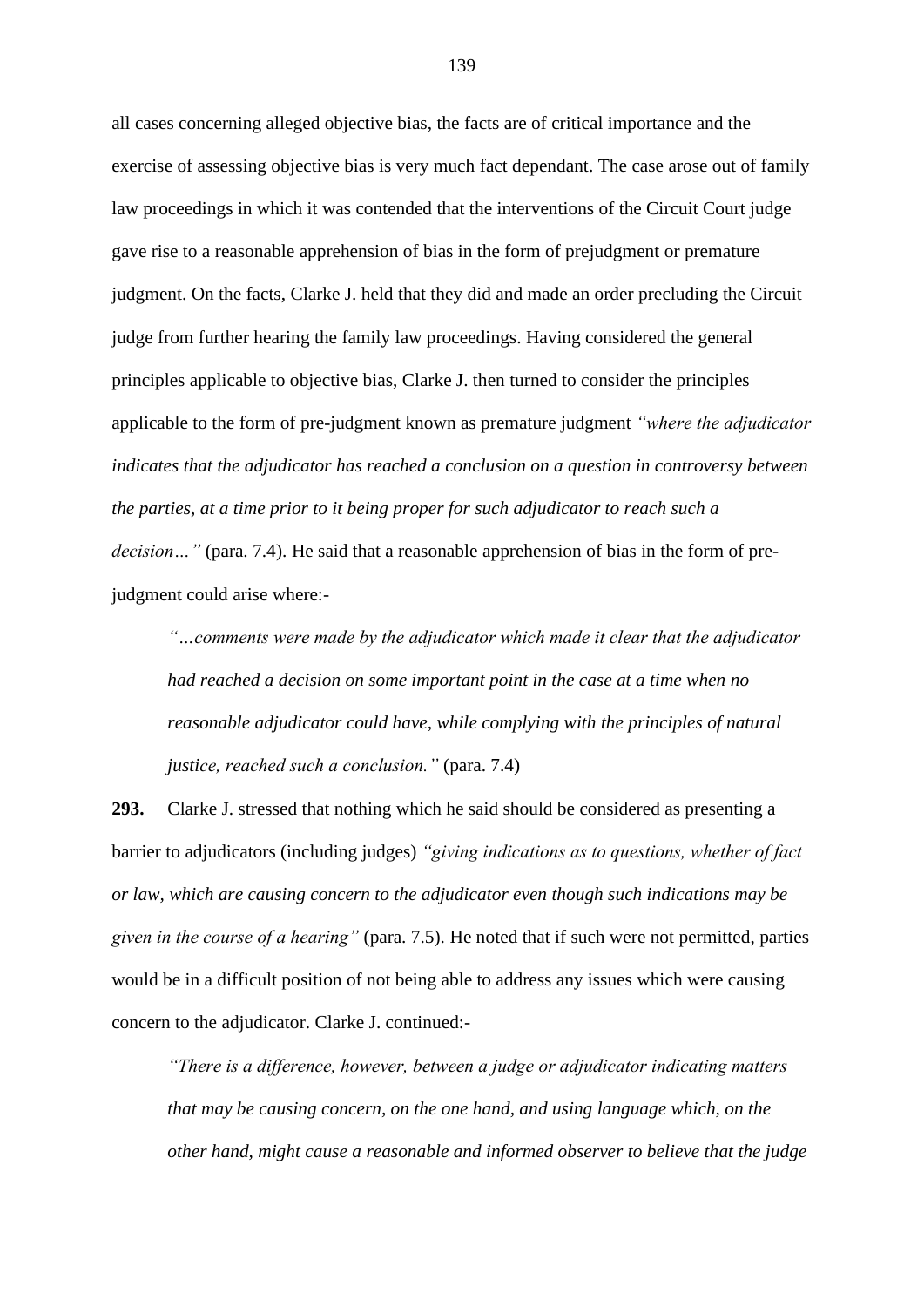*or adjudicator concerned had excluded any realistic possibility of coming to anything other than one conclusion at a time when, in the context of the process being followed, further evidence or argument was to be expected in relation to the issue concerned."* (para. 7.5)

**294.** It is clear from this passage that the language used by the adjudicator, or other decision-maker, is highly relevant to the assessment of premature judgment. The language used must have given the reasonable impression to the reasonable and informed observer that the decision-maker *"had excluded any realistic possibility"* of coming to any other conclusion, even though the process was ongoing.

**295.** Using the phrase *"rush to judgment"*, Clarke J. elaborated as follows:-

*"The form of pre-judgment which I have sought analyse can only happen at a hearing and arises from the adjudicator creating, in the minds of reasonable and informed people, an impression that a premature rush to judgment has occurred. Such a rush to judgment does not necessarily depend on the adjudicator having a particular animus towards one of the parties concerned, but rather stems from the fact that a reasonable apprehension has been created that the adjudicator has not considered all appropriate matters before reaching what appears to be a final view on the issue."*

(para. 7.6)

It is clear, therefore, that in order for there to be an impermissible premature judgment or *"rush to judgment"*, there has to be a reasonable apprehension that the decision-maker has not considered everything before reaching what appears to be a *"final view"* on the relevant issue. The reference here to *"final view"* seems to me to be particularly relevant in the context of the present case.

**296.** In *Shatter v. DPC*, Meenan J. discussed and applied the principles on premature judgment outlined in *A.P.* He held that in making statements in correspondence and by way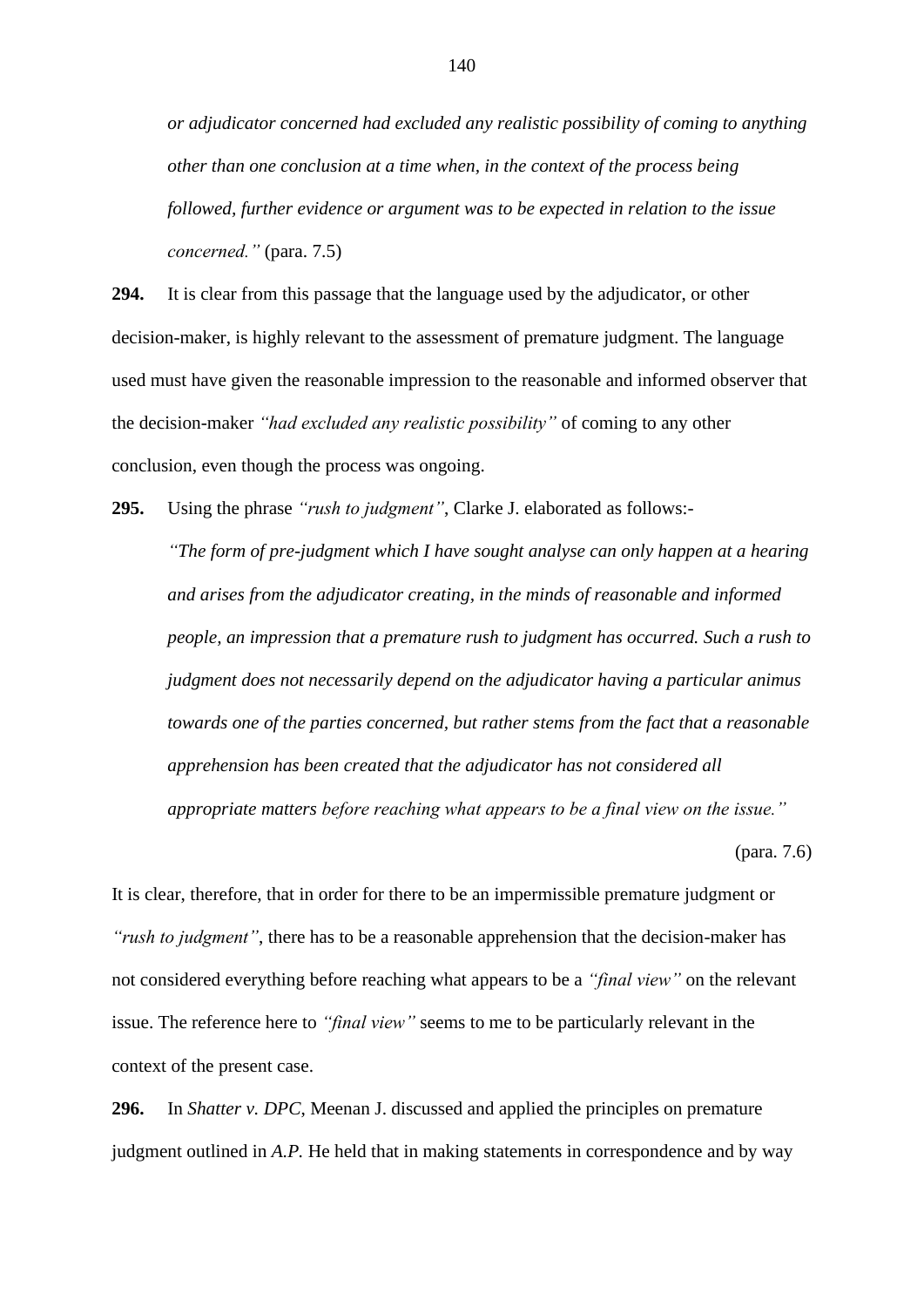of a public statement to the media, the DPC had prejudged a central issue in the complaint before it, namely, that the Data Protection Acts applied to the circumstances of the complaint. Meenan J. held that that amounted to pre-judgment in the form of premature judgment of a central issue. This is very much consistent with Clarke J.'s reference to the decision-maker prematurely coming to a *"final view"* in *A.P.*

**297.** In *Permanent TSB*, one of the appeals before the court was an appeal from the decision of the High Court judge refusing to recuse himself from dealing with the substantive application. The appellant was indisposed when the substantive application before the court was listed for hearing and was not present in court for the hearing. The respondent was pressing for the matter to be heard, notwithstanding his absence. The High Court judge made certain observations in relation to the appellant's case on the substantive application to the effect that the arguments he was relying on had been rejected previously by the High Court and by the CJEU that *"on paper"* the appellant's objections did not seem to be *"ones that will find favour with the court"*, that if the appellant was present, he would or *"might well have something to say about it"* and that that was *"the view that* [the judge] *presently took"*. In dismissing the appellant's appeal from the judge's refusal to recuse himself, Collins J. extensively considered the principles applicable to pre-judgment by reference to Irish and international authorities. Included in the authorities discussed were *O'Callaghan* and *Penfield Enterprises*. In *O'Callaghan*, the applicant had contended that the Mahon Tribunal had prejudged an issue as to the credibility of a witness by reason of the manner in which it had dealt with a disclosure of documents. Fennelly J. (Geoghegan J. and Finnegan J. agreeing) considered *"the quality or extent of prejudicial statements required to satisfy the test for prejudgment"*. As noted by Collins J. in *Permanent TSB* (at para. 46), Fennelly J. referred to several common law authorities which emphasised the value of judicial interventions *"even where expressed in strong terms, provided that any views expressed were understood to*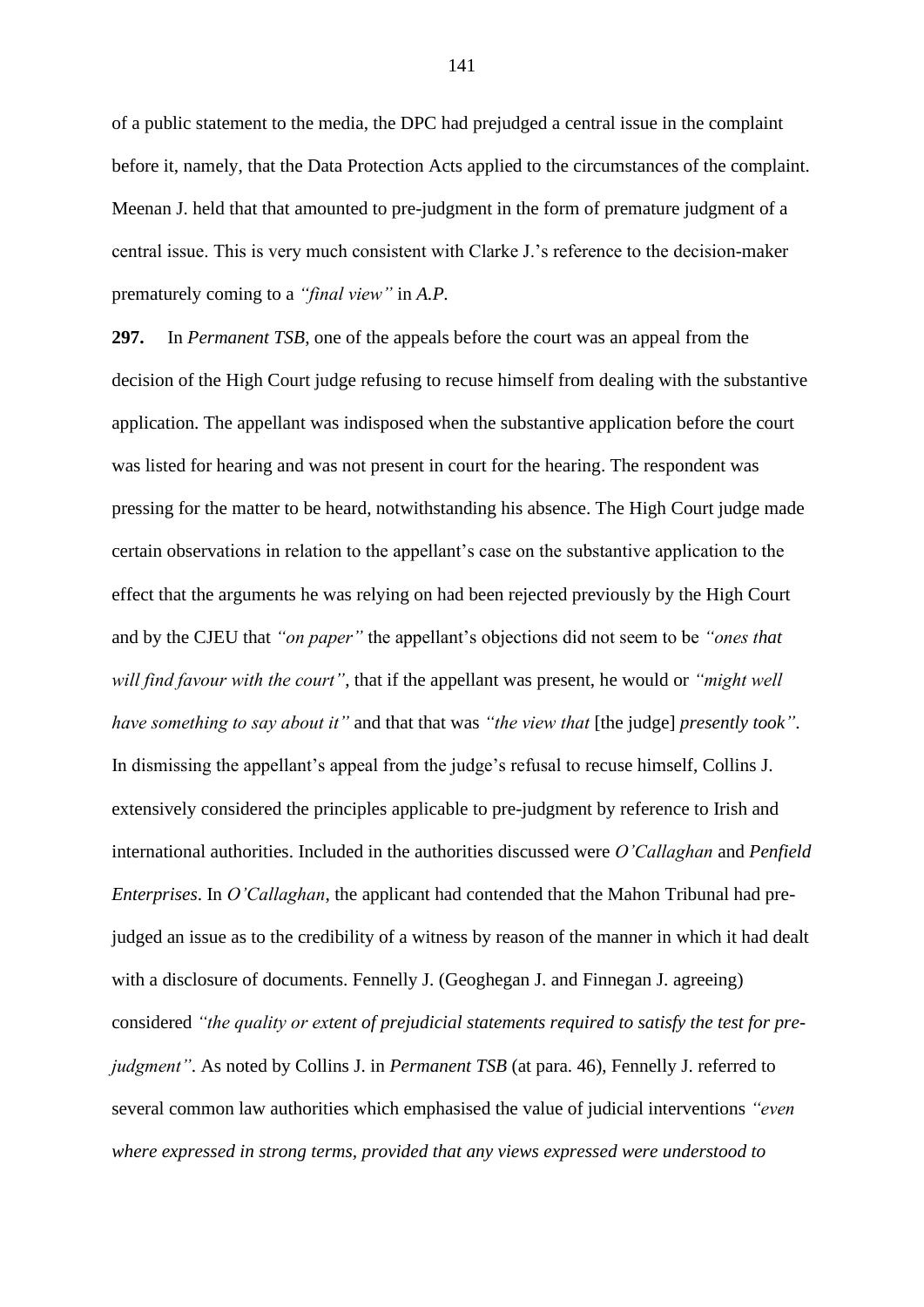*be 'provisional' and did not suggest that the judge had formed a 'settled view'"* (per Collins J. at para. 46). Then at para. 47, Collins J. quoted in full from what Fennelly J. had stated at para. 548 of his judgment in *O'Callaghan* on this issue. Fennelly J. said the following:-

*"…It is an inherent and invaluable part of the common-law system of justice that open sometimes even vigorous argument takes place between bar and bench. Judges, on a daily basis, express opinions in the form of questions, statements or argument in the course of a hearing. The whole purpose of these exchanges is to enable the parties to address doubts or difficulties raised by the judge. Arguments are tested and contested. This can, and frequently does, enable counsel to change the judge's mind. On other occasions, the weakness of an argument is exposed. If judges did not come to the process with some clear, even strongly-held, views, based on the experience they bring to the judicial process, they would be of little value as judges… Of course, a judge may so behave that he steps outside his judicial role. If he does, it will be obvious. In my view, that is what is required, something quite outside the bounds of proper judicial behaviour to establish objective bias, based on judicial statements."*

(per Fennelly J. at para. 548 of *O'Callaghan*)

As noted by Collins J., *O'Callaghan* was considered by the Court of Appeal in *Penfield Enterprises* where, in her judgment, Irvine J. had expressed some concerns about the impact which *"strongly worded criticism"* or the *"forceful expression of* [an] *opinion"* on issues to be decided may have on litigants (paras. 44 and 48).

**298.** Having considered several other Irish and international authorities, Collins J. dismissed the appellant's appeal on the recusal issue. In a paragraph that has particular relevance to the present case, he said:-

*"That the views formed by the Judge were merely preliminary or provisional in nature is, in my opinion, evident from the terms in which they were expressed.*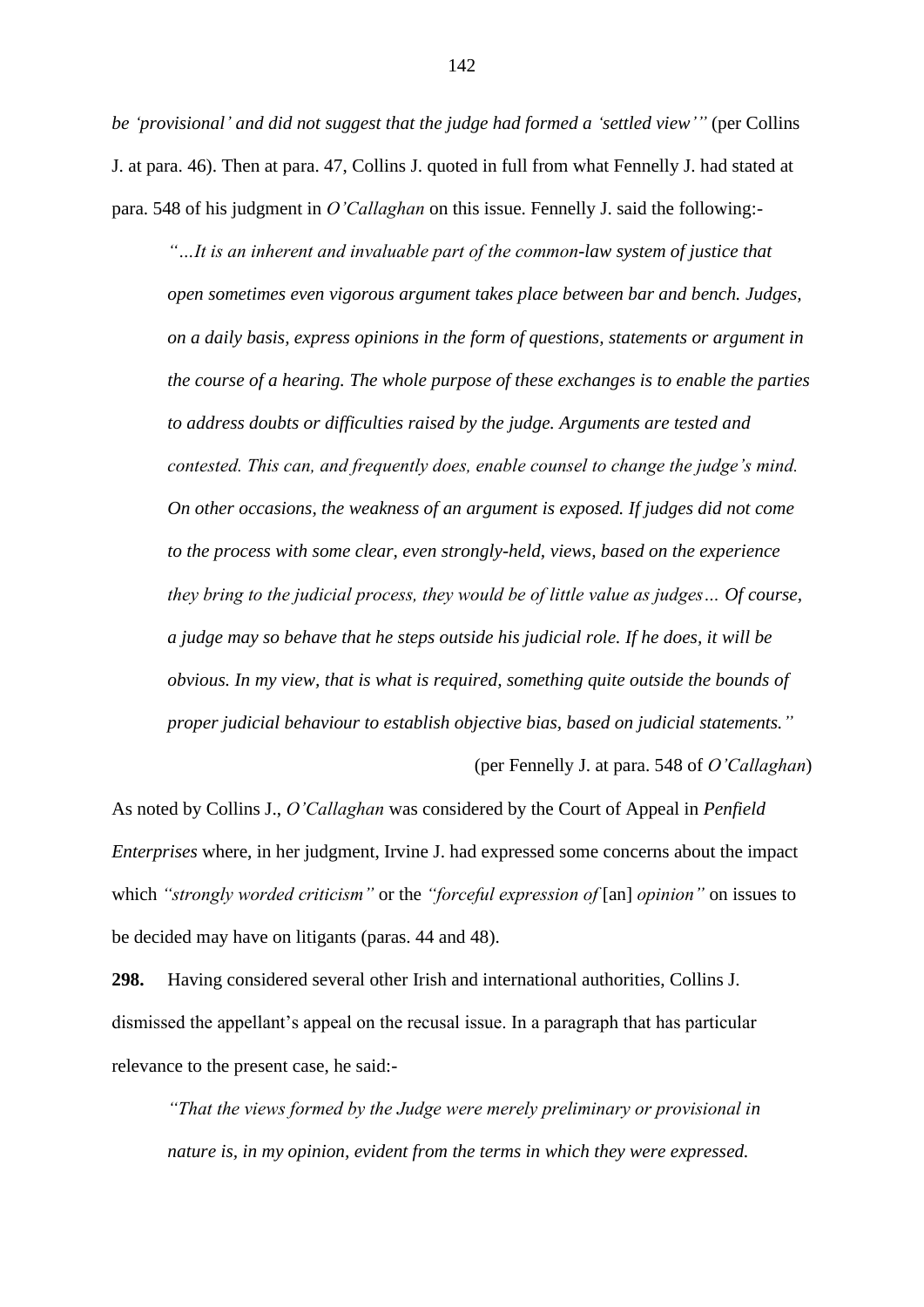*Furthermore, the Judge clearly indicated that he understood that* [the appellant] *would have arguments to make to the contrary effect and made it clear that he would hear those arguments and, against the opposition of the Company, adjourned the Confirmation Hearing to a later date so as to enable* [the appellant] *to attend. He also gave him liberty to deliver a further affidavit in advance of the adjourned hearing. A reasonable observer would, in my opinion, attach importance both to the terms of the Judge's statements and also to the concrete steps that the Judge took to ensure that*  [the appellant] *would have an opportunity to be heard, steps which would have had no purpose if the Judge had made up his mind."* (para. 63)

**299.** The cases on pre-judgment or premature judgment all stress the importance of the language used by the decision-maker and the stage of the process at which the premature judgment is said to arise. The relevance of the precise words used by the decision-maker and the time at which those words were used can also be seen in *NIB (No. 2)*. In that case, there was an allegation that the inspectors may have pre-judged the conduct of members of the bank's staff without providing them with an opportunity to defend themselves. That allegation was rejected by Kelly J. He found that the words used by the inspectors in their second interim report to the court were *"highly relevant"*. In the final paragraph of that report, the inspectors stated that, in setting out details of the evidence given to them, they wished to emphasise *"that we have not yet formed any concluded view on these matters"* and that they could not do so until officials of the bank had been given an opportunity of giving evidence. Until that was done, the inspector stated that it was not possible even to commence the process of considering whether the evidence should be accepted or not (pp. 198-199). Kelly J. reiterated the relevance of the words used on various occasions later in his judgment. He stated that that paragraph *"makes it clear that the inspectors emphasised that they had not yet formed any concluded view… nor could they do so"* until the relevant officials were given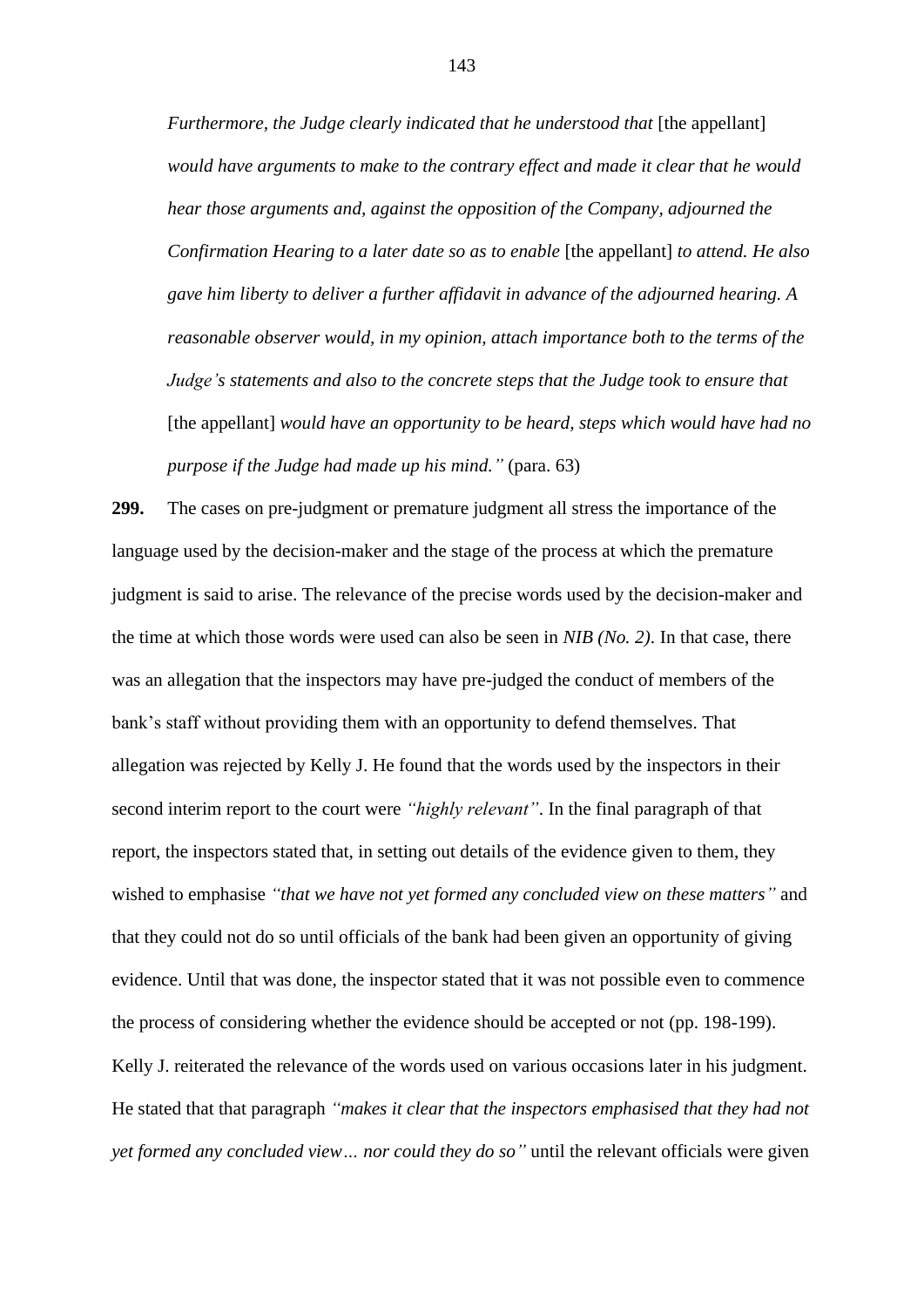an opportunity of giving evidence (at 211). He further stated that the allegations of prejudgment and lack of fair procedures appeared to be written as though that paragraph of the report *"did not exist"* (at 212). Later, Kelly J. stated that he could find *"no conclusions drawn in the inspectors' report"* and that *"the contrary is the case"* since the inspectors were *"careful to indicate that they have not even yet made a decision on whether the evidence outlined… should be accepted or not"* (at 213). He could see no justification for the allegation of pre-judgment *"having regard to the clear statements contained"* in the relevant paragraph of the inspectors' report (at 213). He found that there was no basis for the allegations of pre-judgment and lack of balance and objectivity in the report and that such allegations could only have been made if the relevant paragraph of the inspector's report was *"ignored in its totality"* (at 213).

**300.** It seems to me that these principles and the consistent reliance by the courts in the case discussed on the words actually used by the decision-maker who is alleged to have improperly prematurely judged an issue are the principles by which I must assess FBI's allegations of premature judgment in this case.

**301.** In those circumstances, the words used in the PDD are highly relevant. In my view, it is clear for a number of reasons that the PDD is not the final decision or *"draft decision"* for the purpose of the Article 60 process of the DPC. It is expressly stated to be a *"preliminary draft decision"* and to be a *"preliminary draft of a draft decision"* (at para. 1.3 of the PDD). The views expressed by the DPC in the PDD are almost invariably qualified by the word *"preliminary"*: see, for example, paras. 1.3, 1.5, 1.9, 1.10, 1.12, 1.13 and 1.26. A similar pattern can be seen throughout the PDD, including in s. 7 (paras. 7.1 to 7.66) where the DPC sets out the *"preliminary view on the lawfulness of the data transfers"* and in s. 8 where the DPC sets out its *"preliminary view on appropriate corrective power"*: see, for example, paras. 7.65, 8.7 and 8.15. If all of that was not clear enough, it is reiterated at para. 9.1 that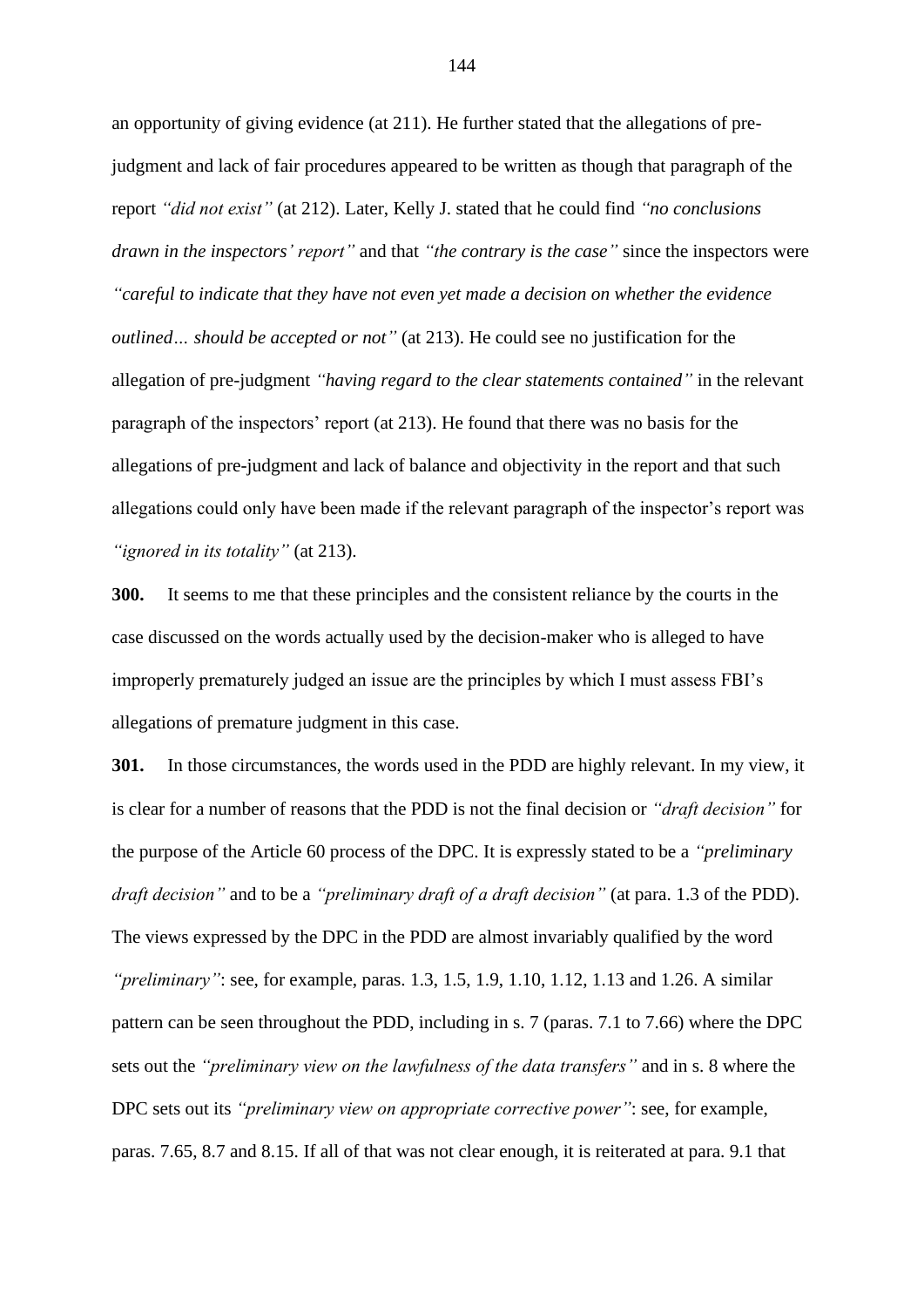the PDD *"involves a preliminary view only and is subject to such submissions as FBI may make"*.

**302.** As well as repeatedly stating that the views expressed in the PDD are *"preliminary views"*, the PDD also makes clear on countless occasions that the *"preliminary views"* are subject to the submissions being invited from FBI which it is stated will be considered or *"carefully"* considered by the DPC: see, for example, paras. 1.3, 1.6, 1.8, 1.10, 1.11, 1.12 and 1.25. Similar references are contained throughout the document: see, for example, para. 4.1, 5.16, 7.18, 7.60, 7.65, 8.6, 8.7, 9.1 and 9.3.

**303.** It is also clear from the PDD that it has a number of purposes: first, to commence the own-volition inquiry; second, to set out the background and basis for the inquiry; and, perhaps third, to set out the DPC's preliminary view on the issues. It is made clear (at para. 1.5) that *"no action will be taken"* by the DPC pursuant to the contents of the PDD. It seems to me that the language used throughout the PDD makes very clear that the PDD does not contain the DPC's final views on the issues raised and that the preliminary views set out in the document are subject to submissions from FBI which will be considered by the DPC. The PDD is the opposite to the type of decision which Clarke J. in *A.P.*, Meenan J. in *Shatter v. DPC* and Collins J. in *Permanent TSB* were considering could amount to premature judgment. The PDD does not contain the *"final view"* of the DPC on the various issues, as envisaged by Clarke J. in *A.P.* It does not amount to a decision on the *"central issue"* amounting to pre-judgment, as was the case in *Shatter v. DPC*. It is much more like the expression of preliminary and provisional views which was considered by Collins J. in *Permanent TSB*.

**304.** The PDD does contain some statements which might suggest that the view expressed by the DPC is more than merely a provisional view. Examples of this can be seen in s. 7 of the PDD where the DPC makes reference to certain findings of the CJEU in its judgment in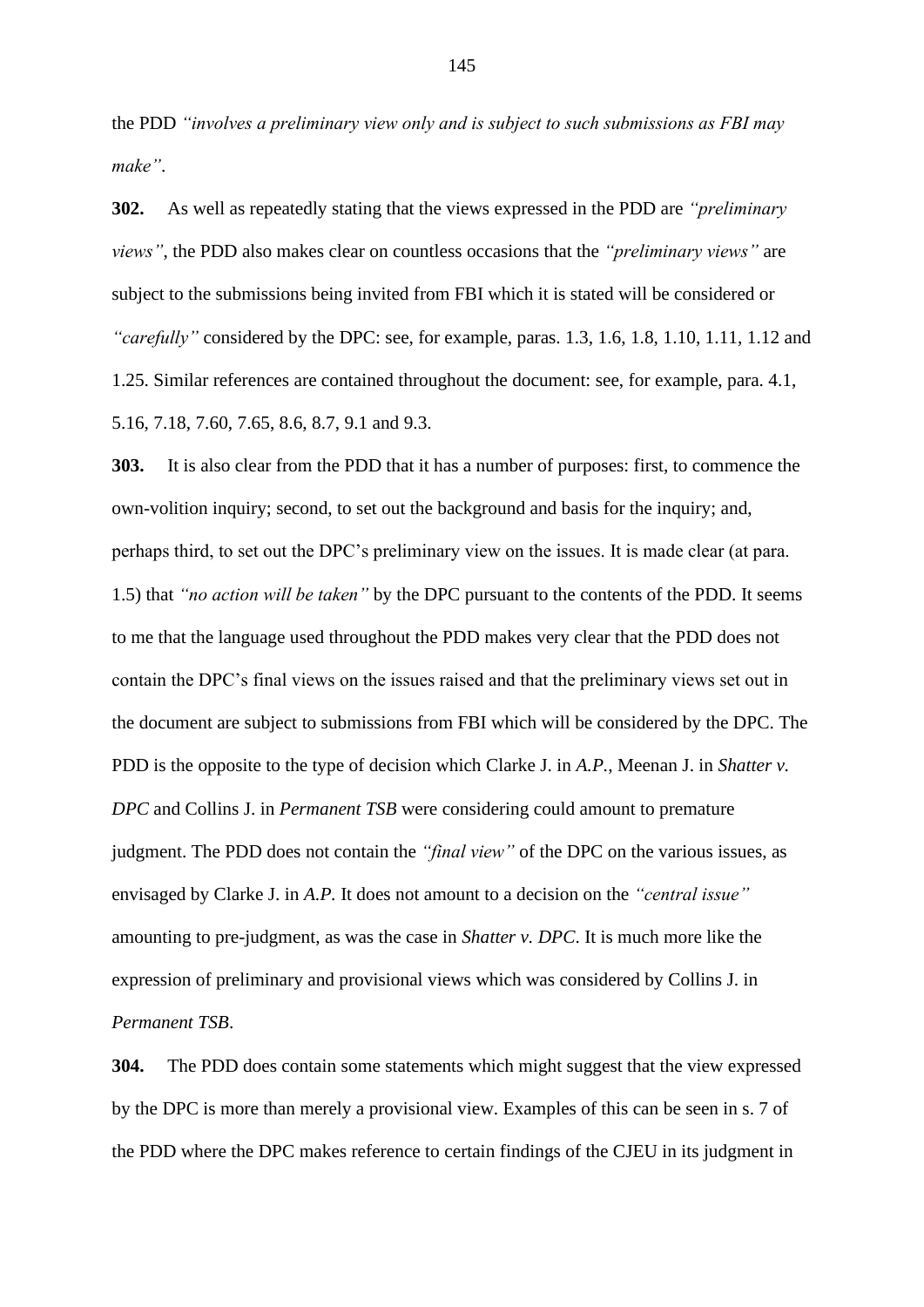*Schrems II*. However, it does so in a section which is expressly headed *"Preliminary View"* of the DPC on the lawfulness of the data transfers. Where the PDD refers to findings of the CJEU, it expressly refers to particular paragraphs in the judgment. Having done so, when summarising the issues which must be considered by the DPC arising from the judgment of the CJEU, it is made clear (at para. 7.18) that this is all subject to such submissions as FBI may make. At para. 7.18, the PDD states:-

*"In summary, therefore, arising from these findings in the judgment, it appears to me – subject to such submissions as FBI may make – that I must consider…"*

**305.** In making reference to further findings of the CJEU which the PDD says are binding on the DPC, it does so by reference to particular paragraphs of the judgment. At paras. 7.48 and 7.49, it stated that the DPC is bound by the relevant findings of the CJEU and bound to conclude that US law does not provide protection which is essentially equivalent to that provided by EU law. Similar conclusions are drawn with reference to the question as to whether SCCs can remedy the alleged inadequate protection afforded by US law. The DPC's conclusions on that issue are expressly stated to be *"preliminary"* and subject to submissions from FBI. Similarly, in relation to the issue of whether there are supplementary measures which could address the alleged inadequate protection provided by US law, the PDD states that the DPC is not aware of any such measures (paras. 7.61). The PDD then goes on to set out a summary of the DPC's *"preliminary"* view on those issues subject to FBI's submissions (paras. 7.65 and 7.66).

**306.** In my view, reading the PDD in its entirety, as a reasonable objective observer would do, I am satisfied that it makes sufficiently clear that it is open to FBI to make such submissions as it wishes on any of the views set out in the PDD, including on what the PDD says are the relevant findings of the CJEU. It is open to FBI to make submissions to the effect that the DPC is wrong in relation to its views including its views on the findings of the CJEU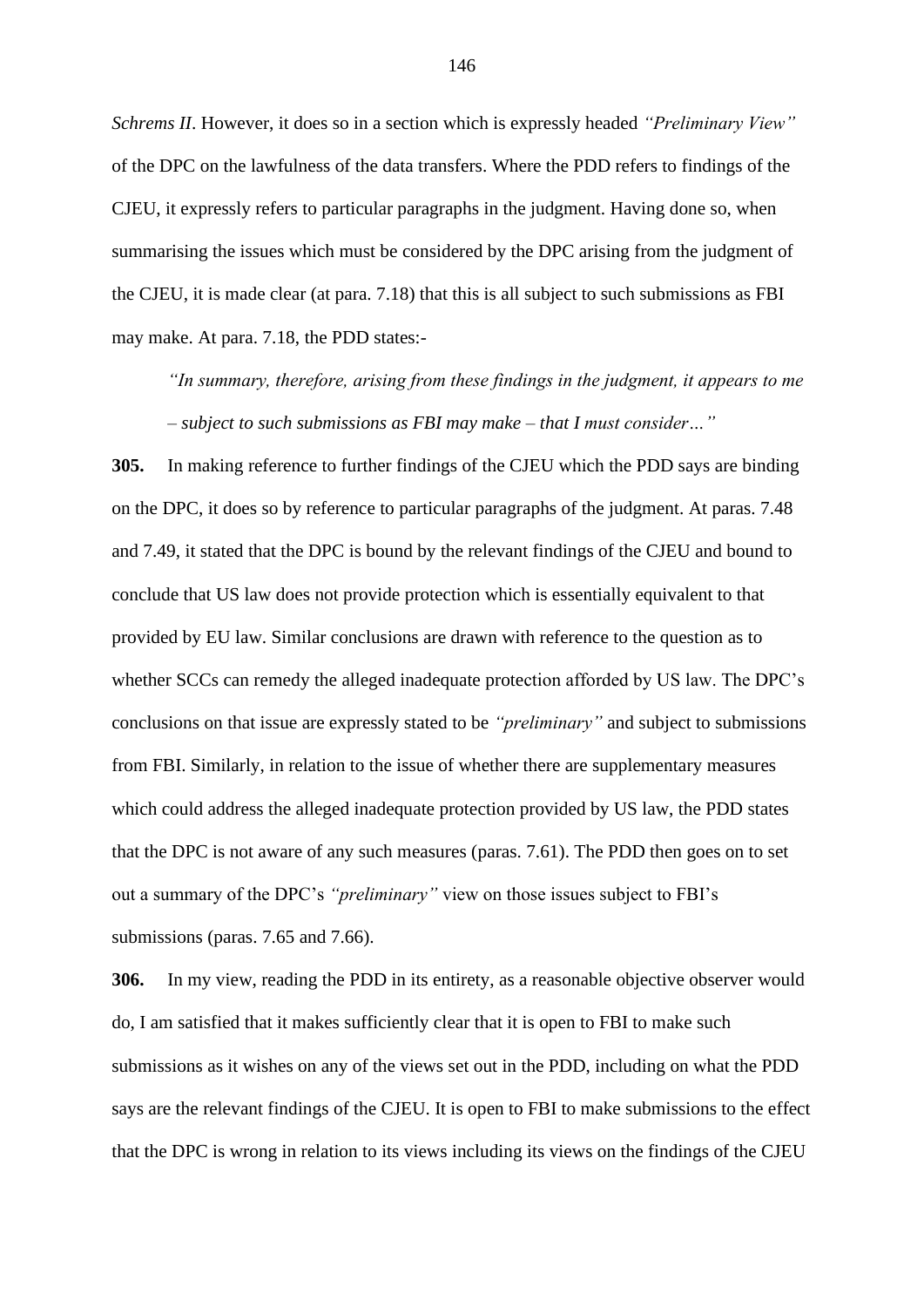and on the implications of those findings for the issues addressed in the PDD. I do not agree with FBI that this was an impermissible way for the DPC to proceed by putting the onus on FBI to persuade the DPC that it is wrong in the views which it has expressed in the PDD. **307.** In light of the entire procedural history extending back as far as Mr. Schrems' original complaint in 2013 and in light of the extensive involvement of FBI up to and including in the proceedings before the CJEU in *Schrems II*, it was permissible for the DPC to structure the process as it did and it was, and is, open to FBI to make submissions to the effect that the DPC has got it wrong in the PDD in all of the areas on which it wishes to so contend. This would include all of the areas referred to in submissions by FBI including whether or not there have been any relevant changes in US law and practice since the findings of the High Court in 2017/2018 and/or since the hearing before, and the judgment of, the CJEU in *Schrems II* in July, 2019 and July, 2020; whether or not FBI has adopted or does adopt any supplementary measures addressing the alleged inadequate protection provided by US law and practice; whether or not FBI has relied, or does rely, on any derogations under Article 49 of the GDPR; whether or not there is any difference between the adequacy assessment which the European Commission is required to carry out compared to that which a controller or processor must carry out in light of the difference in the terms of Recitals (104) and (108) (and I note in that regard that the DPC contends that the CJEU, at para. 92 of its judgment in *Schrems II*, did not appear to accept any such difference in the required level of protection – I express no view on the correctness or otherwise of that contention) and on any other issues on which it wishes to make submissions.

**308.** As I have already concluded, the issue as to whether premature judgment arises must be assessed objectively by reference to the reasonable hypothetical objective person and not by reference to the subjective views of any of the protagonists, whether FBI or the DPC. However, I do not accept the submission made by counsel for the DPC that the evidence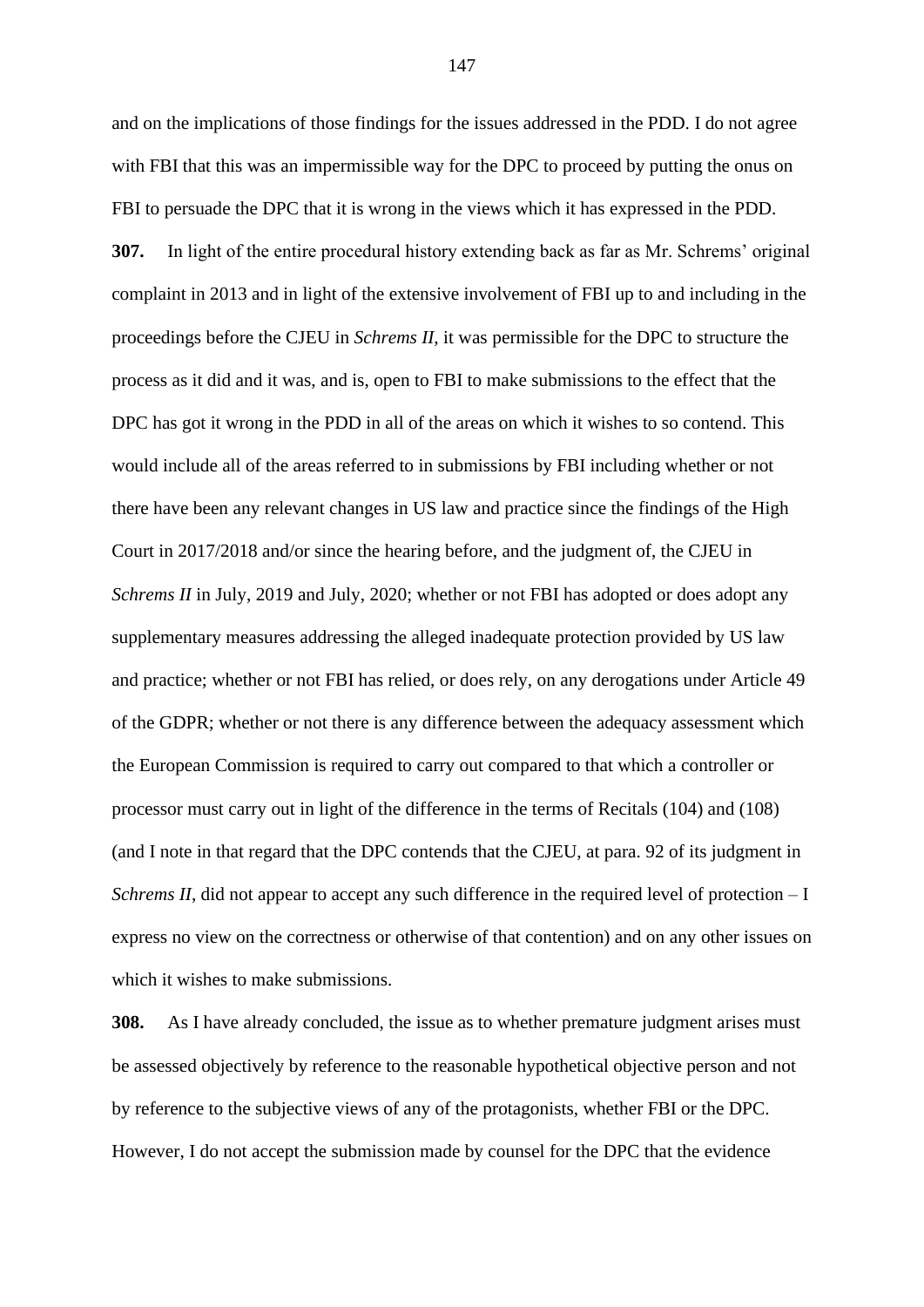given by Ms. Dixon that the views expressed in the PDD are *"preliminary"*, subject to such submissions as FBI may make and that she would give careful and full consideration to those submissions is irrelevant. Ms. Dixon gave that evidence on affidavit (at para. 7 and in verifying the matters set out in the statement of opposition). She was not cross-examined on her evidence. I accept that as a matter of fact that it was the intention of the DPC/the Commissioner that the views set out in the PDD were preliminary views only and were subject to submissions from FBI which would be carefully considered before any final decision was taken. However, what is irrelevant is the view of the DPC/the Commissioner that, notwithstanding those facts, premature judgment does not arise. Whether it does or does not is a matter to be determined in accordance with the well-established objective test. **309.** In my view, the reasonable objective person would be aware not only of the terms of the PDD itself but also of most, if not all, of the other facts listed by counsel for FBI. I do not accept that those facts were not properly pleaded or put in evidence in the course of the proceedings, as was argued by the DPC. However, I am not satisfied that a reasonable objective person with knowledge of the facts (many of which are contested), being those in favour of and against the possible apprehension of premature judgment, would reasonably apprehend that there is a risk that the DPC would not be fair and impartial in the preparation of the *"draft decision"* for submission to the Article 60 process. I have touched on some of those facts when referring to the FBI's submissions on this issue. I do not propose to go through them separately here. It is sufficient to note that some of the facts relied on by FBI are contested. Indeed, I have found against FBI on some of them, including that the DPC was not entitled to depart from its published procedures, and that it refused an extension of time (none was sought). I have, however, considered each of the alleged facts relied on by FBI and have concluded that, read with the terms of the PDD, none of the facts relied on by FBI, in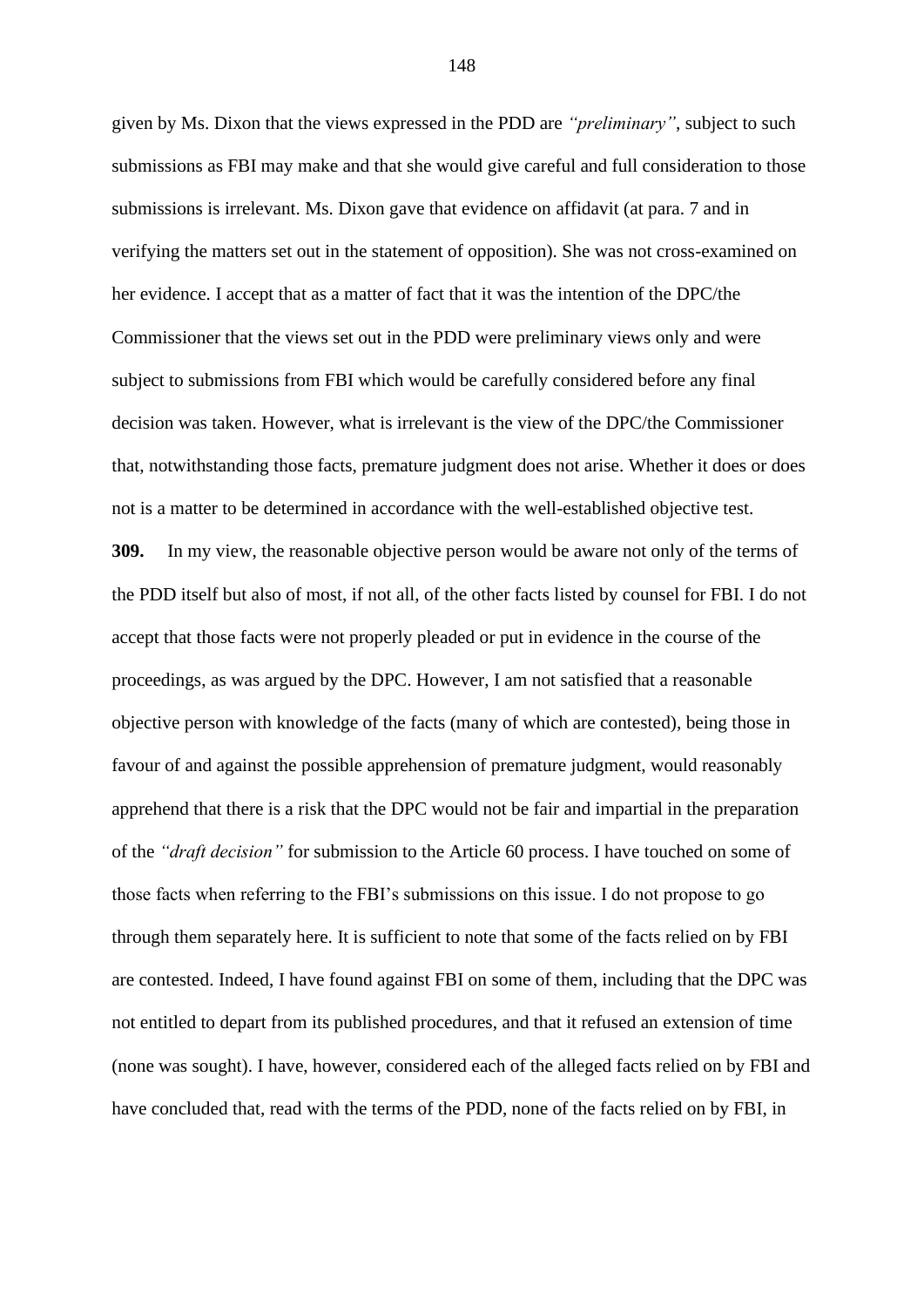my view, gives rise to a reasonable apprehension of objective bias in the form of premature judgment on the part of a reasonable person.

**310.** I should now refer to the dispute between the parties as to the relevance or otherwise of what was said by Ms. Dixon in her keynote address on 23rd October, 2020. I do not agree with the DPC that the evidence of what Ms. Dixon said in that keynote address is inadmissible or irrelevant to the question of premature judgment. It is potentially relevant as being something which a reasonable objective observer might factor into his or her assessment as to whether a reasonable apprehension of premature judgment could arise. However, while I accept that what Ms. Dixon said may be relevant, and while it might have been wiser to be more circumspect in what she said during the currency of these proceedings (although I can appreciate that the issues are of such significant international interest that it may not have been possible to avoid comment on the issue), I do not believe that what she said affords support to FBI's case on premature judgment. Her comments must be read in context (and, in particular, in the context of what was said at pp. 17-19 and 21-22 of the transcript of the keynote address). The Commissioner did express the view in that address that the CJEU required a *"case by case analysis"* to be carried out and she noted that the inquiry which she conducted was stayed as a result of these proceedings and that another *"litigation chapter"* had been opened up. While it is possible to read what she said at p. 22 as meaning that it is an *"inevitable"* consequence of the CJEU's judgment in *Schrems II* that EU-US data transfers would have to be halted, it is not clear that she was talking about the PDD at issue in this case or that she was attempting to row back from anything said in the PDD or in the surrounding correspondence or in her affidavit (which was sworn on the same date). I am satisfied that a reasonable person would conclude that it remains open to FBI to make submissions on the effect of the CJEU judgment in *Schrems II* and that the DPC/the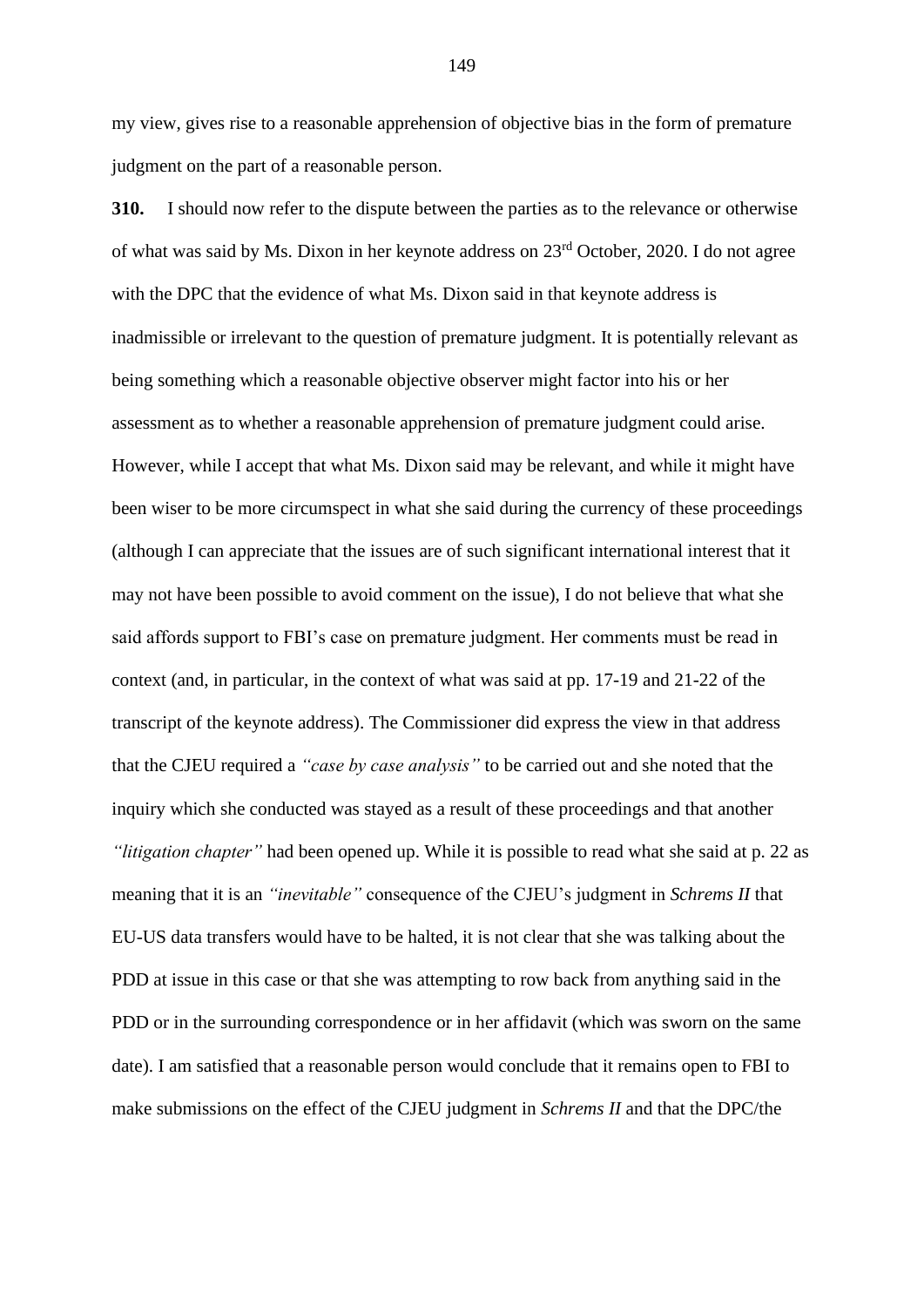Commissioner has not closed its or her mind to the issues or rowed back from what was said in the PDD, in the surrounding correspondence and in Ms. Dixon's affidavit.

**311.** It is necessary finally and briefly to address a number of other points made by FBI in support of its case on this ground. First, I do not accept that the timeframe of 21 days for FBI to put in its submissions is supportive of a case on pre-judgment, for all of the reasons addressed earlier in relation to the 21-day period. Second, I do not accept that the reference to *"targeted"* submissions can reasonably be read as downplaying the scope of those submissions or the weight which would be attached to them by the DPC. While the use of the term *"targeted"* may have given rise to some scope for argument as to its meaning, it seems to me, for the reasons outlined earlier, that the PDD itself and the surrounding correspondence make clear that FBI is not limited in any way in terms of the submissions which it makes and that the reference to *"targeted"* was not intended to limit the scope of the submissions. That is particularly clear from the terms of the DPC's letter to MHC of 3<sup>rd</sup> September, 2020. Finally, I do not accept that the fact that the DPC informed ARQ, Mr. Schrems' solicitors, in its letter of 31<sup>st</sup> August, 2020 that it was *"anticipated"* that a *"draft decision"* would be submitted to the Article 60 procedure within 21 days of receipt of FBI's submissions supports FBI's case on premature judgment. While I believe that it was unwise of the DPC to make such a statement to Mr. Schrems' solicitors without drawing that to the attention of FBI and its solicitors, and that ought to have been done, it does not suggest or support the allegation of premature judgment. The DPC was stating that it *"anticipated"* that a *"draft decision"* would be submitted within 21 days. It was not giving a commitment that that would be done. It is hard to see how it could have given such a commitment when it had not, at that stage, seen any submissions give any such commitment from FBI and I do not accept that it did. It could be said that its statement was a recognition of its obligation to proceed expeditiously and with due diligence in relation to an investigation into alleged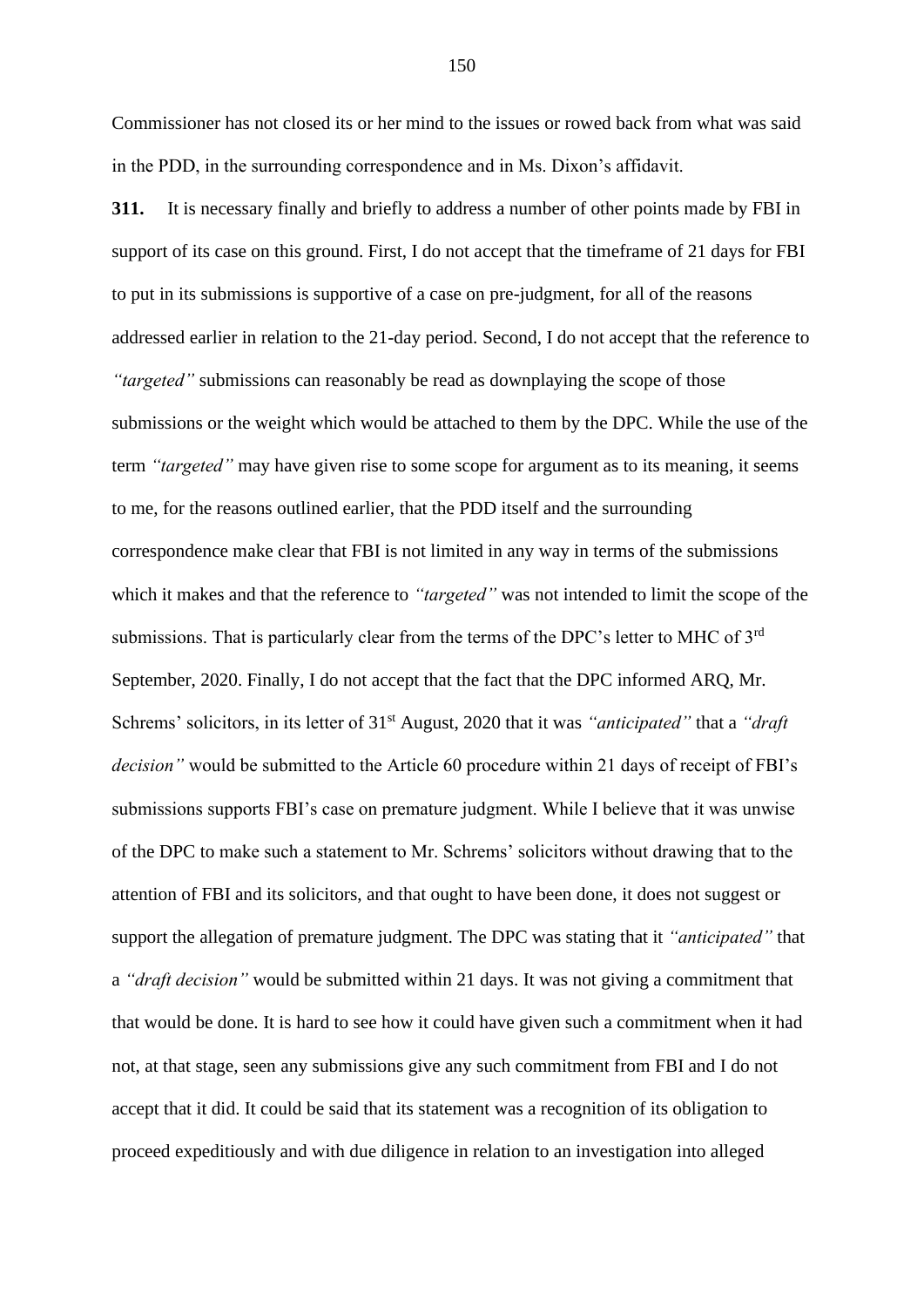infringements of GDPR. In any event, it was not a commitment to submit the *"draft decision"* within 21 days of receipt of FBI's submissions. Nor do I believe that the statement can reasonably be read as such or as suggesting that the DPC would not do what it said it would do in the PDD and in the correspondence, and subsequently in Ms. Dixon's affidavit, namely, carefully consider the submissions made by FBI. Of course, if FBI does now avail of the opportunity to make submissions in response to the PDD and if the DPC does not carefully consider and take those submissions into account when deciding on the *"draft decision"* for the Article 60 process, or if FBI believes that any such *"draft decision"* is incorrect as a matter of law or perhaps even as a matter of fact, the possibility of further judicial review proceedings does arise.

**312.** In conclusion, therefore, I do not accept that a reasonable person would reasonably apprehend premature judgment on the part of the DPC in deciding to commence the inquiry and in issuing the PDD. Therefore, I reject this ground of challenge.

## **17. Alleged Breach of Fair Procedures: Involvement of Commissioner at Investigation and Decision-Making Stages**

## **(1) Summary of Parties' Positions**

### *(1) FBI*

**313.** FBI contends that under the procedure adopted by the DPC in the PDD, the Commissioner, as the sole member of the DPC, will be involved in all stages of the inquiry and, in particular, in the investigative and decision-making stages. It noted that the PDD was made by the Commissioner, as the sole member of the DPC, and that that is apparent from the use of the first person throughout the document and from the statement at para. 1.3 of the PDD that the Commissioner, as the *"sole decision-maker of the* [DPC]*"* was presenting *"my preliminary view on the issues arising…"* (para. 1.3). It further noted that the DPC's letter of 28th August, 2020 enclosing the PDD was signed by the Commissioner. FBI contends that the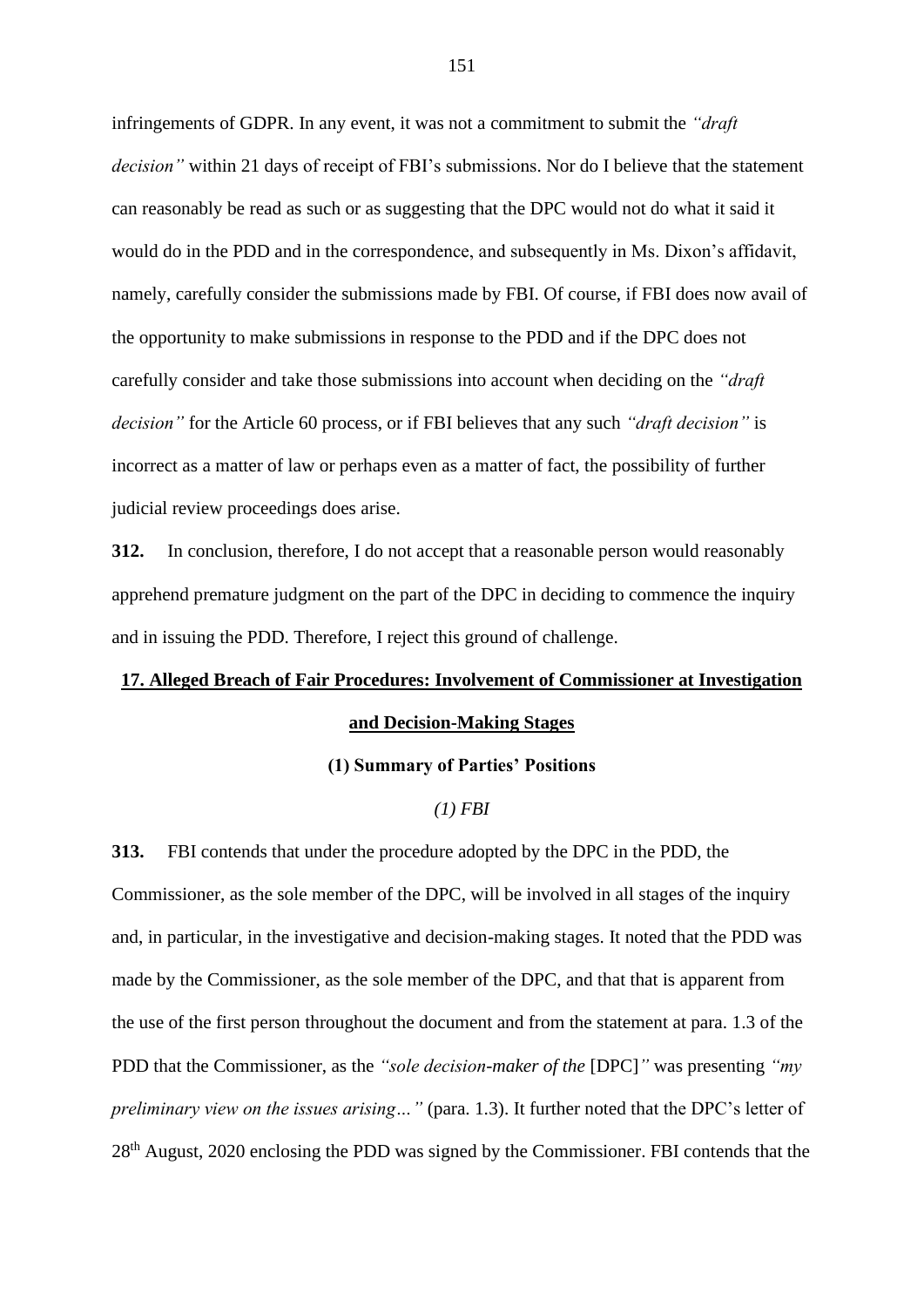involvement of the DPC at all stages of the process is not in accordance with the procedures published in the 2018 Annual Report (and on the DPC website) or with FBI's previous experience of DPC inquiries, in which provision is made for a careful division of the role of the investigator from the role of the decision-maker. The DPC investigator/inquiry team is responsible for information gathering, considering the information, preparing a draft inquiry report and inviting submissions. Once the draft inquiry report is finalised, it is passed to the DPC decision-maker for the decision-making phase on infringement and, if applicable, for making a decision on corrective powers. It is contended that not only is the procedure adopted in this inquiry inconsistent with the DPC's published procedures and FBI's experience with previous inquiries and, therefore, in breach of FBI's legitimate expectations, but also that it is in breach of FBI's right to fair procedures and gives the appearance of prejudgment.

**314.** In its letter of 29<sup>th</sup> October, 2020, one of the questions raised by MHC was whether the DPC had commenced any other inquiries pursuant to s. 110 of the 2018 Act where the investigative and decision-making phases of the inquiry were conducted by a single person (Question 3). As noted earlier, Philip Lee, on behalf of the DPC, declined to provide that information contending that the question was not relevant for the reasons set out in its letter of 5<sup>th</sup> November, 2020. In her second affidavit of 11<sup>th</sup> November, 2020, Ms. Cunnane confirmed that FBI's experience in all other inquiries prior to the present inquiry involved a division between the investigation and decision-making stages of the inquiry with the decision-making process being carried out by a decision-maker in the DPC who had had no role in the investigatory process.

**315.** In its written submissions, FBI made clear that it was not submitting that it is always unlawful for one decision-maker to conclude all stages of a decision-making process, although it did note that the courts have expressed concern where one decision-maker *"is*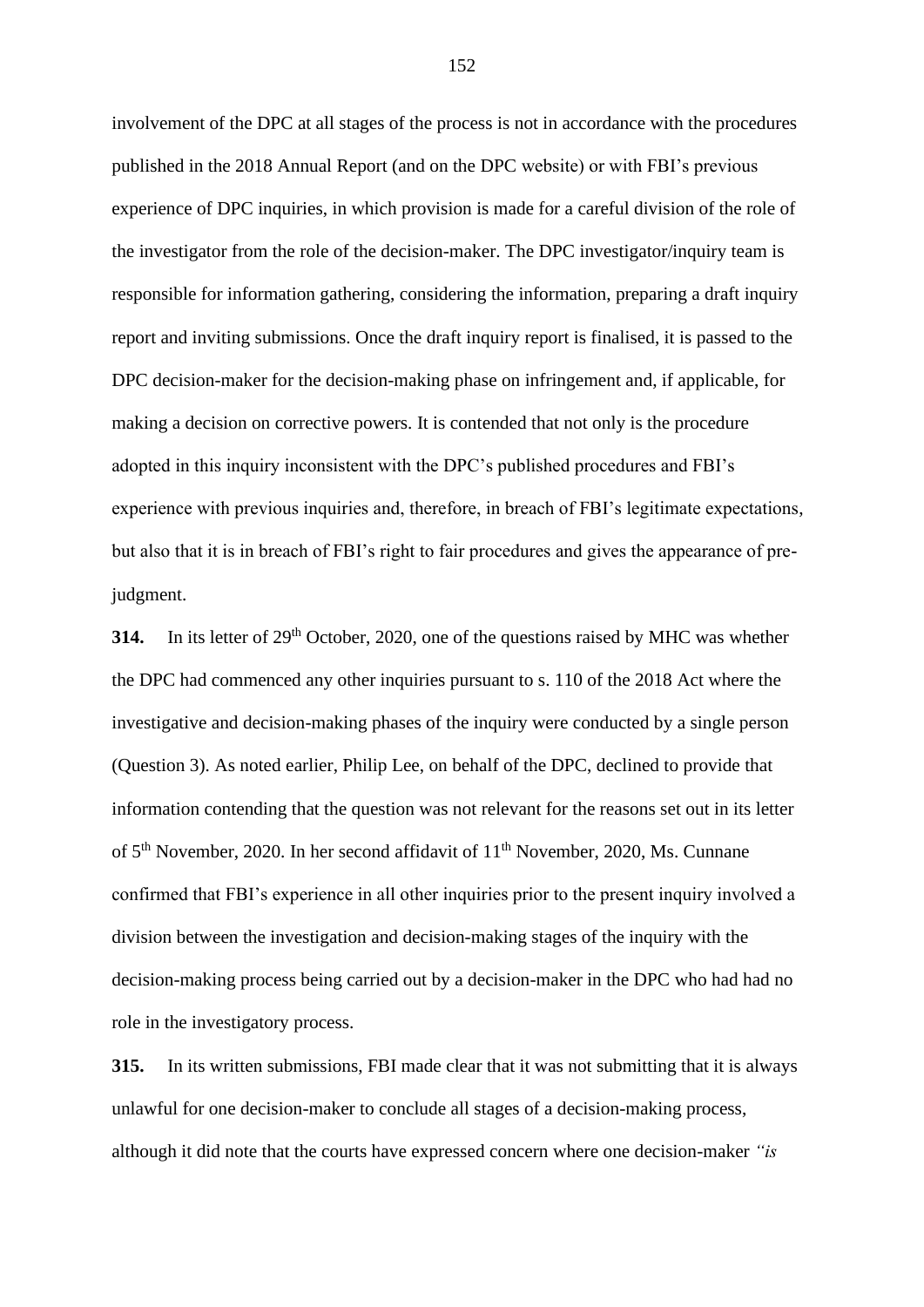*seen to dominate all stages of a process"* and referred in that context to the decision of the High Court (Carroll J.) in *Heneghan v. Western Regional Fisheries Board* [1986] ILRM 225 ("*Heneghan*") (para. 83 of FBI's written submissions).

**316.** FBI did not advance oral submissions on the involvement of the Commissioner in the investigative and decision-making stages as being in breach of its rights to fair procedures but dealt with it as part of its legitimate expectations case by reason of the departure by the DPC from its published procedures. FBI did not, however, drop its case under this ground based on an alleged breach of its rights to fair procedures and so I must address it.

## *(2) The DPC*

**317.** In response, the DPC pointed out that the Commissioner is the sole decision-maker of the DPC on the basis that no other Commissioner has been appointed. It asserted that following the judgment of the CJEU in *Schrems II*, and, having considered the contents of the judgment, the inquiry was proposed and scoped and the steps to be taken in the inquiry were adopted in the course of deliberations by the DPC's senior executive team with other employees of the DPC assisting with the relevant information. It was not disputed that the Commissioner, as the sole decision-maker of the DPC, set out her preliminary views on behalf of the DPC in the PDD. Nor was it disputed that the Commissioner herself was and will be involved in the investigative stage of the inquiry. On the contrary, the DPC contended that it is appropriate that she be involved having regard to the knowledge acquired in the course of the history of the issue concerning EU-US data transfers.

**318.** I have noted earlier the DPC's response to the contention that the procedure provided for in the present inquiry is a breach of FBI's legitimate expectations as to the procedures to be followed and have expressed my conclusions on that ground of challenge.

**319.** The DPC also denied that the procedure adopted, including the involvement of the Commissioner at the investigative and decision-making stages, amounts to a breach of FBI's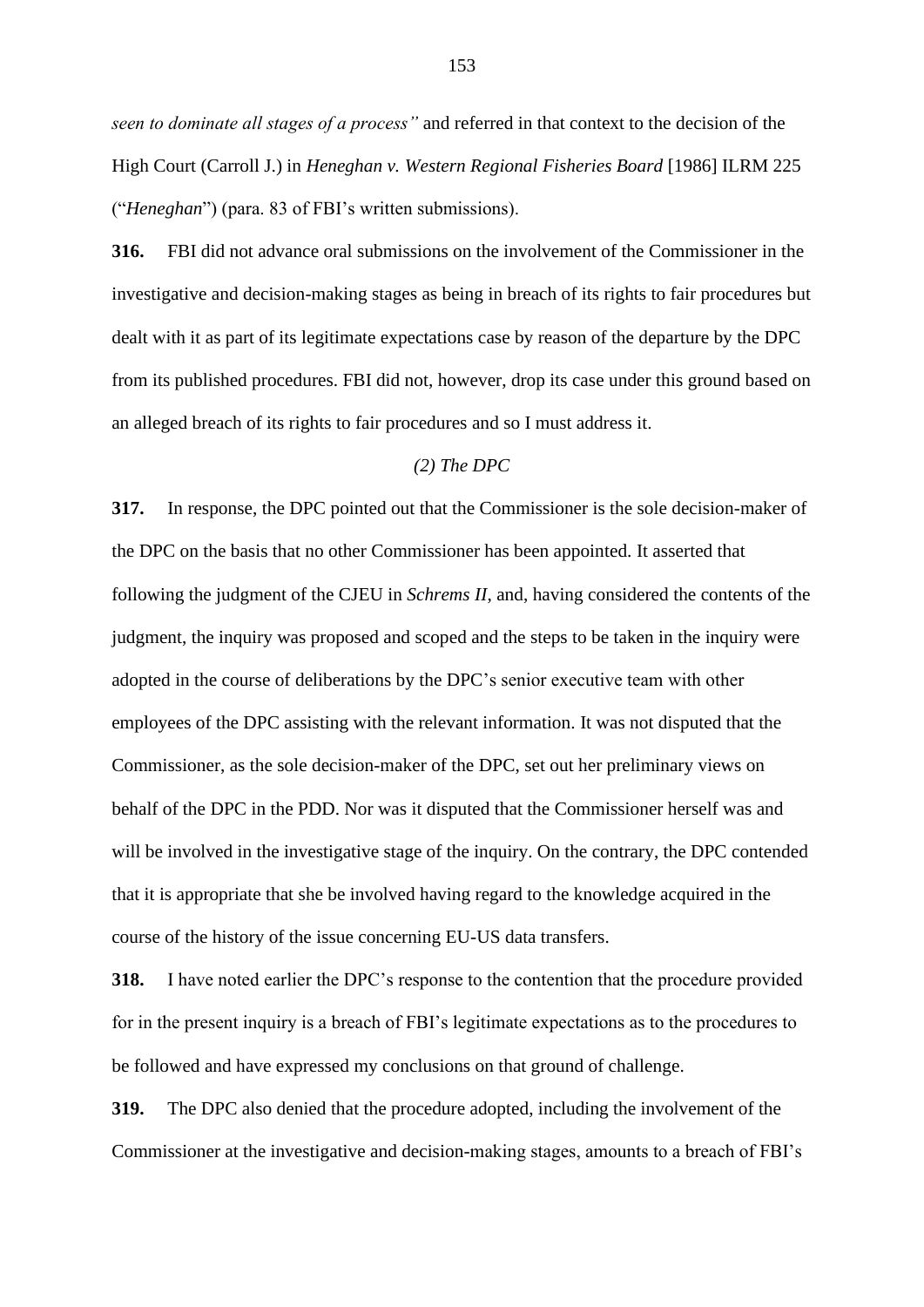right to fair procedures. The DPC did, however, in its statement of opposition and in Ms. Dixon's affidavit of 23<sup>rd</sup> October, 2020 sidestep that part of FBI's case under this ground of challenge based on FBI's experience in previous inquiries conducted by the DPC. In its statement of opposition, the DPC asserted that FBI's reference to its previous experience of DPC inquiries was not adequately pleaded or particularised. The DPC did not address that issue in Ms. Dixon's affidavit.

**320.** As part of its response to this ground of challenge, the DPC relied on the Article 60 process and noted that a decision on the issues the subject of the inquiry will never be reached by the DPC alone but will be taken collectively with other national supervisory authorities as part of the cooperation provisions contained in Article 60 of the GDPR. **321.** The DPC did not respond to Ms. Cunnane's second affidavit of 11<sup>th</sup> November, 2020 until it did so in the affidavits sworn by Mr. Walsh in December, 2020 and January, 2021, in circumstances described earlier. Nor, as I have indicated, did the DPC provide information in response to the relevant question contained in the MHC letter of 29<sup>th</sup> October, 2020 concerning any other inquiries in which the investigative and decision-making stages were conducted by a single person (Question 3). However, Mr. Walsh's affidavits of December, 2020 and January, 2021 make clear that the present inquiry was the first inquiry in relation to cross-border data processing in which the investigative and decision-making stages were not distinct stages and in which the Commissioner was involved in both stages. She is involved in both stages in the present inquiry and in two other inquiries involving Facebook and three other inquiries involving unrelated controllers since the present inquiry was commenced. The procedure being followed in those other five inquiries are not the same as the procedure adopted in the present inquiry, although the Commissioner is involved in the investigative and decision-making stages of those inquiries (para. 29 of Mr. Walsh's affidavit of 23rd December, 2020 and paras. 6 to 9 of Mr. Walsh's affidavit of 15<sup>th</sup> January, 2021).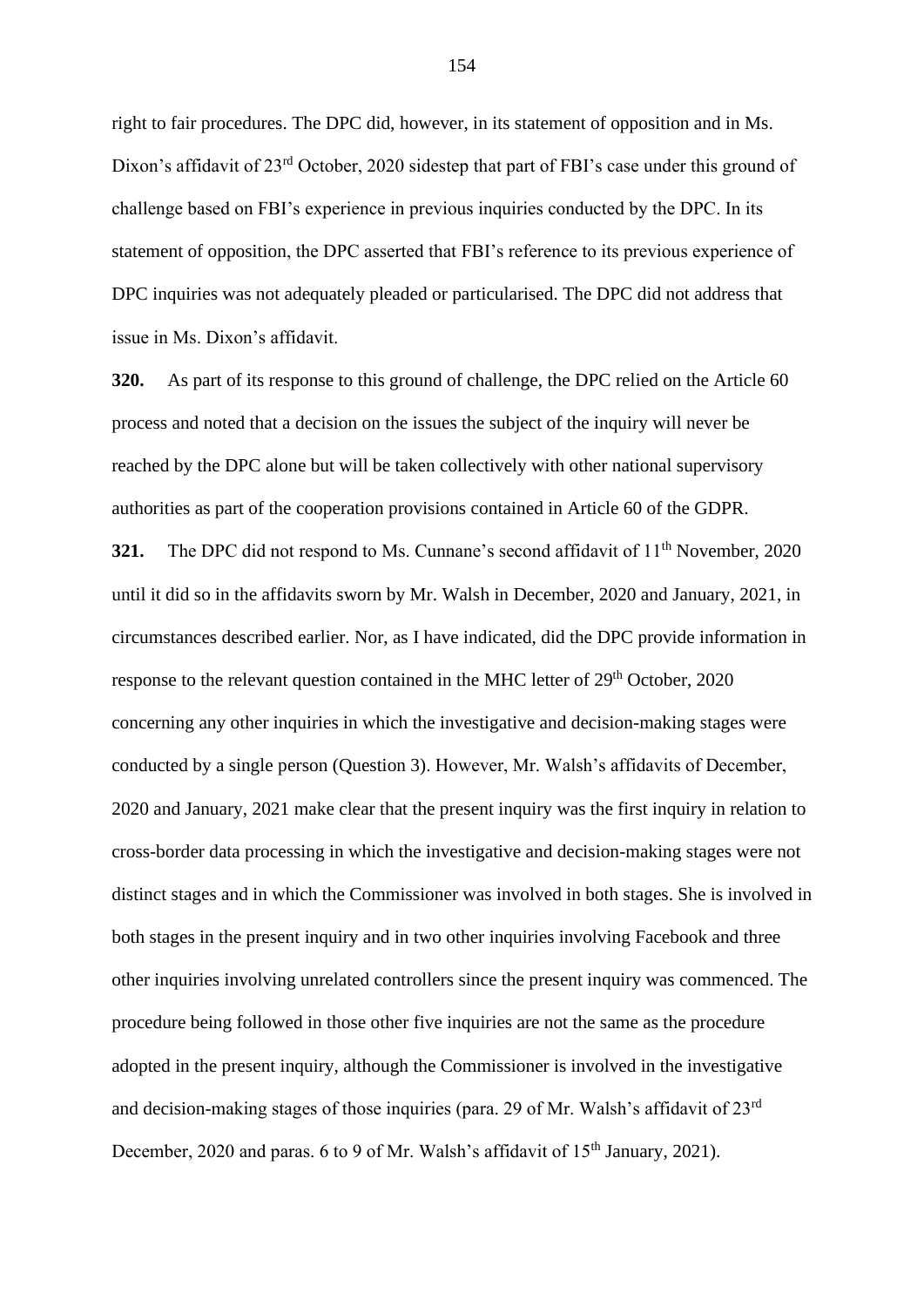#### *(3) Mr. Schrems*

**322.** Mr. Schrems did not advance separate submissions directed to this specific ground of challenge. He did, however, advance submissions on the case made by FBI arising from the departure by the DPC from the procedures published in the 2018 Annual Report (and on the DPC website). I have referred to Mr. Schrems' submissions on that issue earlier.

### **(b) Discussion and Decision on this Issue**

**323.** Insofar as this ground is primarily based on the departure by the DPC from the published procedures, I have already fully dealt with that aspect of FBI's case when considering its case based on legitimate expectations.

**324.** Insofar as a part of this ground of challenge alleges objective bias in the form of an appearance of pre-judgment or premature judgment on the part of the DPC, I have addressed FBI's case on that issue earlier.

**325.** The balance of FBI's case under this ground of challenge is that it is a breach of its rights to fair procedures for the Commissioner to be involved at the investigative and decision-making stages of the inquiry. I do not accept that that is the case. There is no general principle that the same person cannot be involved at different stages of an inquiry or adjudicative process. Whether or not that is unacceptable as being a breach of a person's right to fair procedures will very much depend on the circumstances and will be very fact dependent. As I have found earlier, it will be necessary to look at the entirety of the procedure followed or to be followed in the particular inquiry and to consider the overall fairness of the process: *Rowland* and *Crayden* and the other cases discussed earlier. There are undoubtedly some cases in which it is inappropriate and would be a breach of fair procedures for one person to be involved at all stages of a particular inquiry or adjudicative process. One example of that is *Heneghan*. In that case, Carroll J. held that the purported dismissal of the plaintiff was in breach of natural justice. A particular person was the *"prosecutor in the*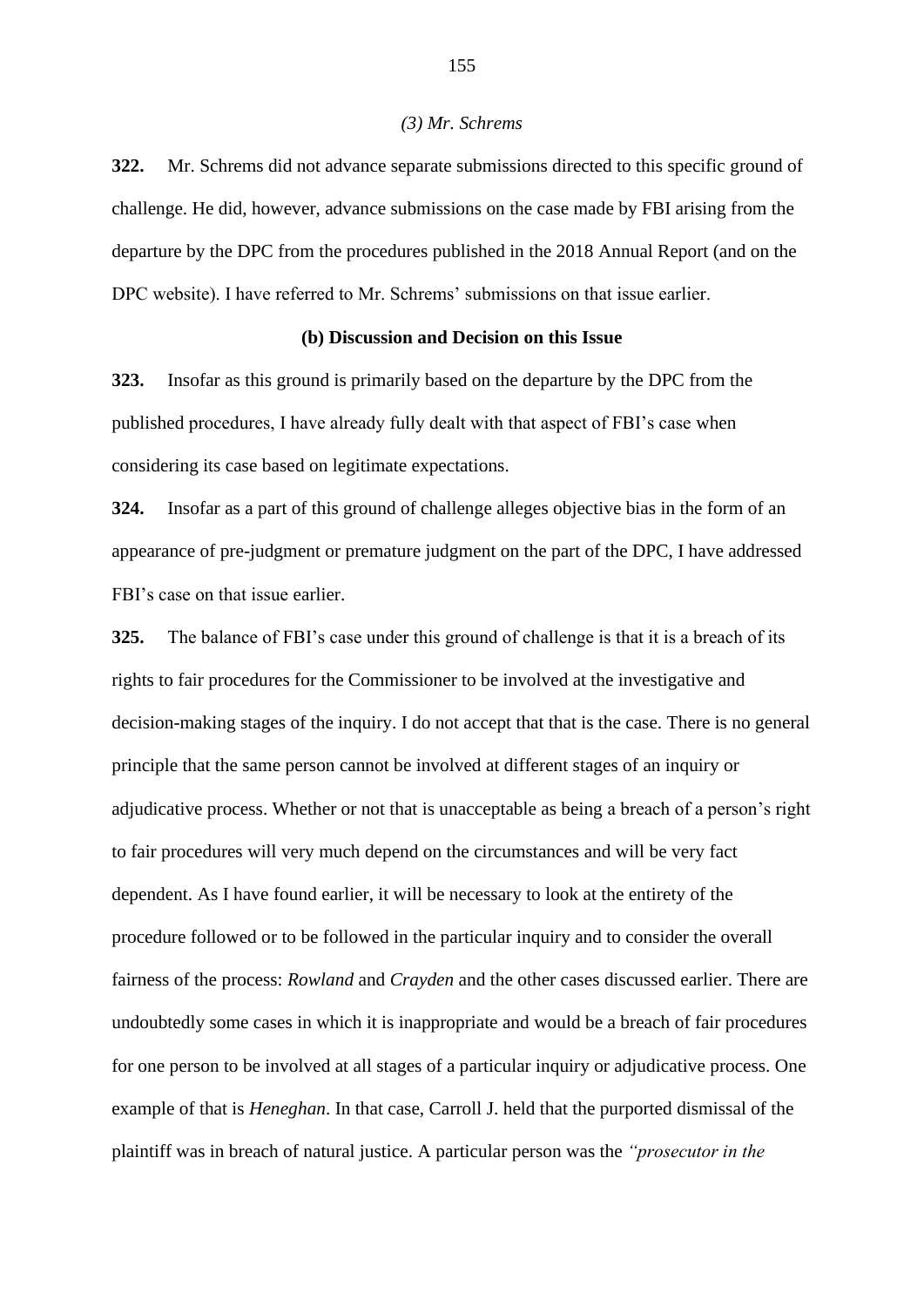*dismissal"* of the plaintiff. That person sought to dismiss the plaintiff as a result of the alleged behaviour of the plaintiff to him personally. The person concerned was also himself responsible for gathering the evidence. He heard representations from the plaintiff and then *"acted as judge on the allegations which he himself made and he then decided to dismiss"* (per Carroll J. at 228). Carroll J. held that that person was *"the prime mover in the dismissal process, one of the main reasons for which was the element of personal antagonism and whose version of facts was challenged by* [the plaintiff]*"*. The court held that the person concerned should have disqualified himself and referred the matter back to the defendant to decide in another way. Carroll J. described the person concerned as being the *"witness, prosecutor, judge, jury and appeal court"*. The facts of that case rendered the result very clear. However, those facts are radically different from the facts at issue in the present case. FBI correctly accepted that it is not always unlawful for the same person to be involved at all

unlawful. However, it seems to me that that case turned very much on its facts. Those facts are radically different from the present case. In no sense could the position of the Commissioner be equated or seen as similar to the person whose conduct was at issue in *Heneghan*.

stages of a decision-making process. *Heneghan* was an example of a case where it was

**326.** I have concluded that where there is no question of any breach of any legitimate expectation and where no issue of objective bias in the form of pre-judgment or premature judgment arises, it is not a breach of FBI's right to fair procedures for the Commissioner to be involved in the investigative and decision-making stages of the DPC's inquiry. Her involvement in those different stages makes sense and seems to me to be entirely reasonable given the history of the issues concerning EU-US data transfers which are the subject of the inquiry. It would be unreal and entirely unrealistic to maintain that the Commissioner should step back from any involvement in the investigative stage of the inquiry bearing in mind her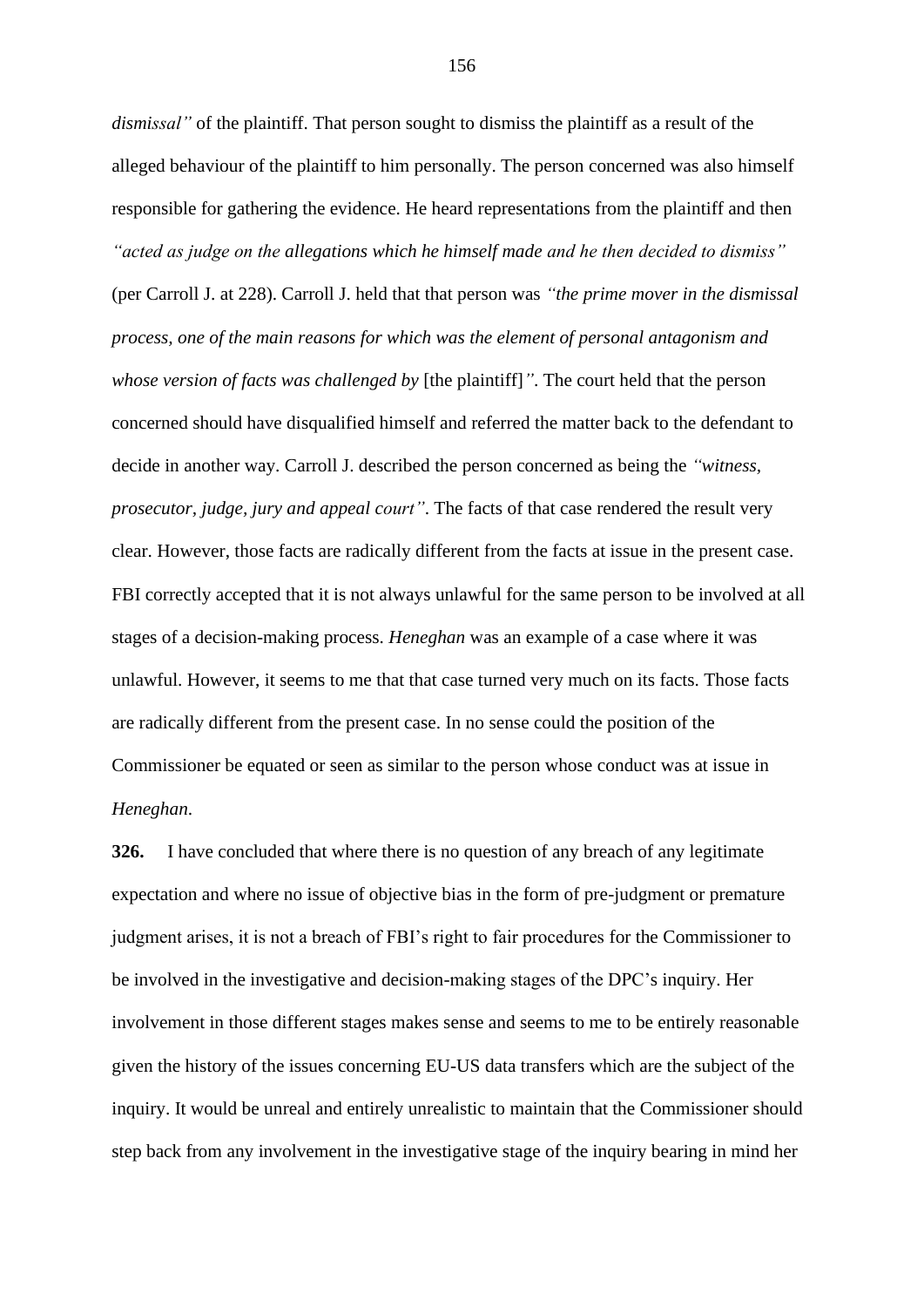involvement and the involvement of her office in the EU-US data transfer issues over the past several years and the knowledge and experience built up in this area over that period. I do not accept that fair procedures require that she do so.

**327.** For these reasons, I reject the ground of challenge advanced by FBI under this heading.

# **18. Single Decision to Cover Infringement and Corrective Measures:** *Ultra Vires* **Section 111 of 2018 Act**

**328.** FBI initially contended that the DPC was acting *ultra vires* its powers under s. 111 of the 2018 Act by proposing in the PDD that the *"draft decision"* which would be made, following receipt and consideration of FBI's submissions in response to the PDD, would set out the DPC's provisional view as to whether or not an infringement has occurred or is occurring and as to any action which should be taken, including whether any corrective powers should be exercised. It was contended that ss. 111(1) and (2) require separate decisions by the DPC, one as to infringement of the GDPR and the other as to corrective measures and that that was the approach which the DPC had previously stated it would adopt in other own-volition inquiries.

**329.** This ground of challenge was opposed by the DPC. The parties exchanged written submissions addressing this ground. However, this ground of challenge was dropped by FBI during the course of its application at the hearing. It is, therefore, unnecessary to address this ground any further.

# **19. Failure to Await Guidance from EDPB and/or Failure to Take Timing of EDPB Guidance into Account**

**(a) Summary of the Parties' Positions**

*(1) FBI*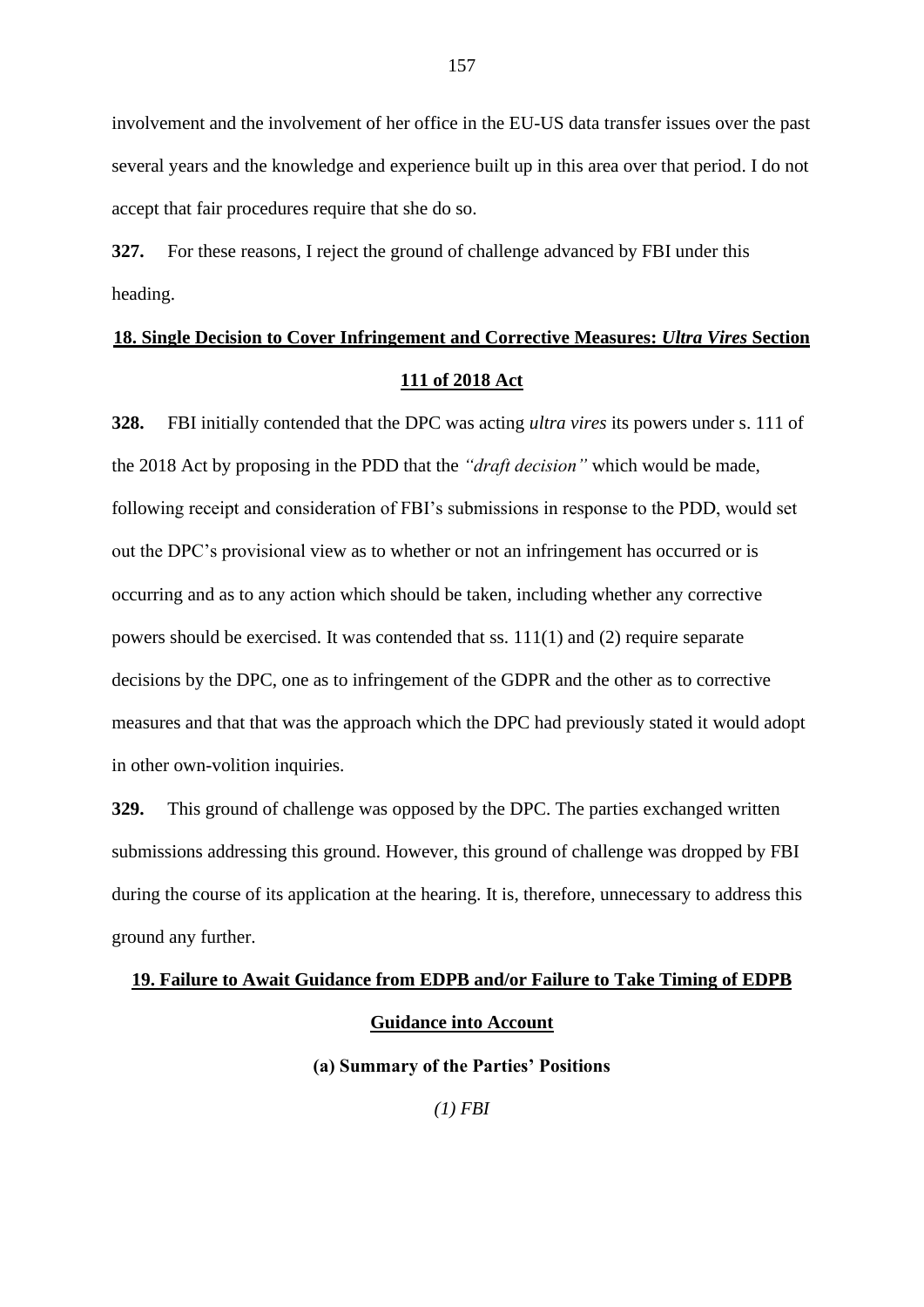**330.** FBI contends that the DPC acted unlawfully in commencing and maintaining the present inquiry in circumstances where the EDPB had indicated, following the judgment of the CJEU in *Schrems II*, that it would be issuing guidance arising from the judgment, including guidance on supplementary measures. FBI maintains, in the alternative, that in maintaining the inquiry, the DPC failed to take into account a relevant consideration, namely, that the EDPB was examining the judgment in *Schrems II* and would be issuing guidance. As a further alternative, FBI contends that the DPC failed to provide adequate reasons as to why the inquiry was being maintained or was not paused in light of the guidance which was to be issued by the EDPD.

**331.** In support of this ground, FBI relied on various matters including: the press release issued by the DPC on 16<sup>th</sup> July, 2020 following the judgment in *Schrems II* and, in particular, on the reference in that statement to the fact that it was looking forward to developing a *"common position"* with other European supervisory authorities to give effect to the judgment; the EDPB's FAQ document issued on 23<sup>rd</sup> July, 2020 in which reference was made to the fact that the EDPB was analysing the judgment in *Schrems II* and considering the type of supplementary measures that may be required and that it would be providing more guidance on these issues; the announcement by the EDPB on 4th September, 2020 that two task forces had been created by the EDPB following the *Schrems II* judgment and that one of those task forces would prepare recommendations to assist controllers and processes on appropriate supplementary measures to ensure adequate protection in the case of data transfers to third countries and the statement by the chair of the EDPB that such recommendations would be issued; and the DPC's membership of the board of the EDPB and its alleged knowledge of the timeframe for the publication of guidance by the EDPB.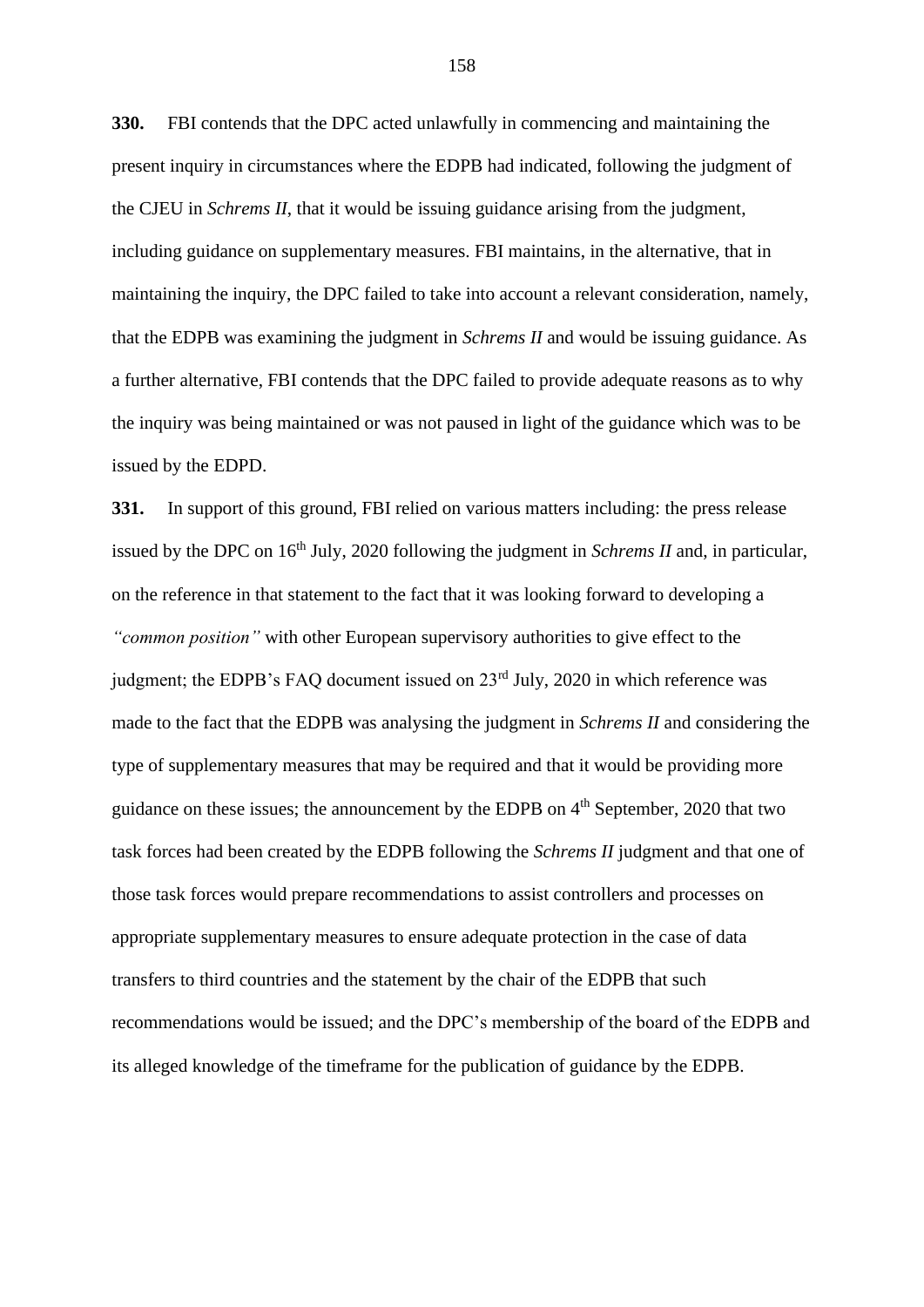**332.** FBI also drew attention to the establishment of the EDPB under Article 68 of the GDPR and the tasks entrusted to it under Article 70, including the issuing of guidelines and recommendations to ensure *"consistent application"* of the GDPR (Article 70(1)(e)).

**333.** FBI submitted that at the time of the issuance of the PDD and the commencement of the proceedings, it was understood that the EDPB taskforce would be making recommendations concerning the use of SCCs and providing guidance on supplementary measures. After the commencement of the proceedings and before the hearing, the EDPB adopted recommendations on  $10<sup>th</sup>$  November, 2020 on supplementary measures which were then made available for public consultation. No submissions were addressed at the hearing in relation to the content of those recommendations.

**334.** FBI submitted that it was contrary to the purpose and intent of the GDPR and, in particular, Article 64(2) for the DPC to pursue the inquiry in circumstances where the EDPB was going to publish guidance on the issues covered by the inquiry. It submitted that the inevitable effect of the inquiry would be to undermine the consistent application of the GDPR. It further maintained that, to the extent that the DPC was aware, prior to the issue of the PDD, that EDPD guidance would be forthcoming, the decision to commence and maintain the inquiry amounted to an improper exercise by the DPC of its discretion and a failure to take into account relevant considerations, namely, the forthcoming EDPB guidance. FBI further maintained that in proceeding with the inquiry, the DPC has acted unfairly and disproportionately by singling out FBI for investigation where other regulated entities will have the benefit of the guidance issued by the EDPB and will be able to assess their activities and ensure that they are conducted in light of that guidance. While maintaining the case that the DPC was precluded from proceeding with the inquiry until the EDPB issued its guidance, the primary focus of FBI's submissions on this ground was directed to the alleged failure by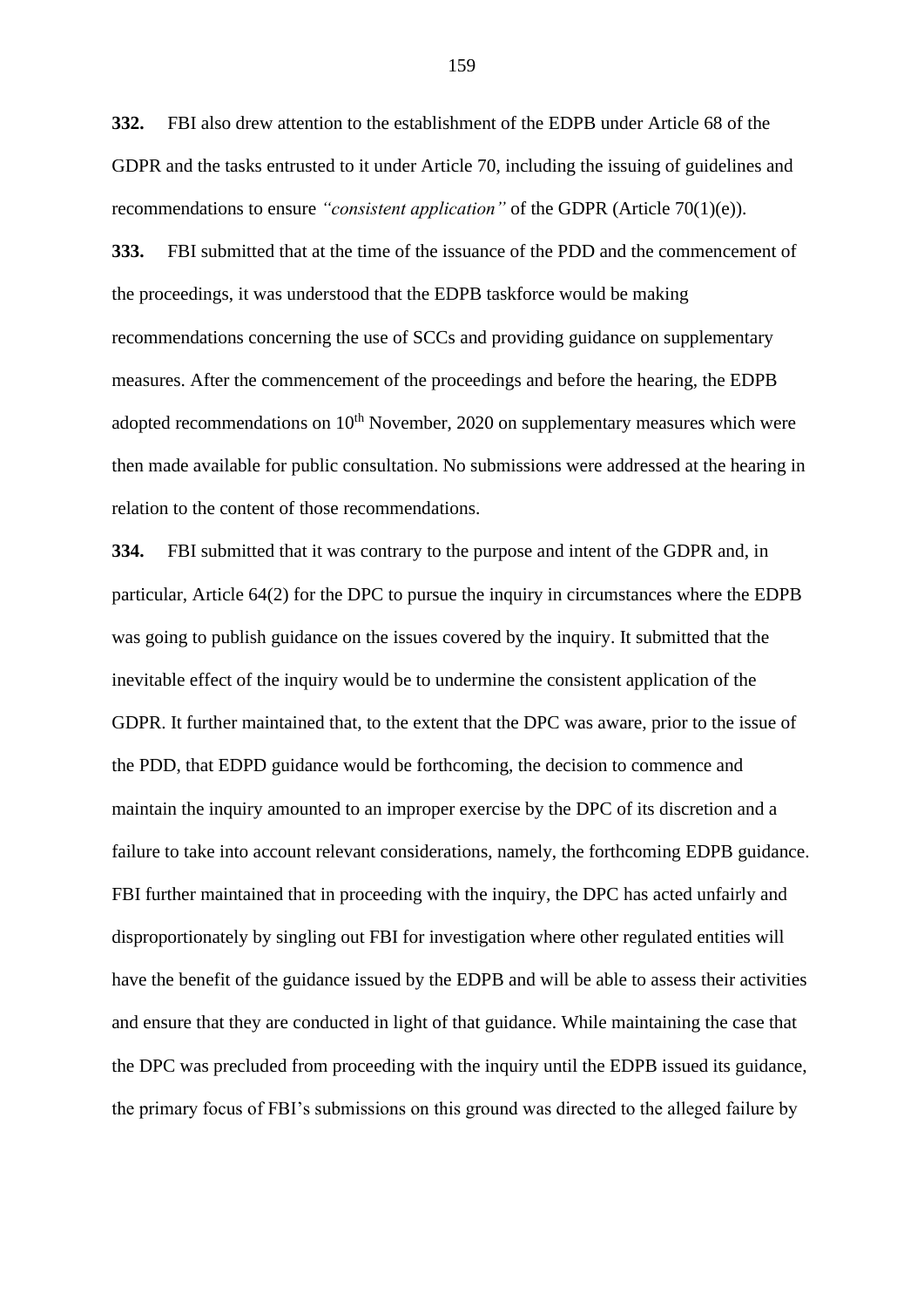the DPC to take into account as a relevant consideration, in deciding whether or not to proceed with the inquiry, the fact that the EDPB would be issuing guidance.

**335.** FBI contended that there was an inconsistency between what the DPC said in its letter of 3rd September, 2020 to MHC (that the DPC did not consider the timing of the publication of guidance by the EDPB to be of relevance) and what was said by the Commissioner in her keynote address on 23rd October, 2020 (that *"the area where the EDPB can be very effective in harmonising… is in producing that harmonised guidance…"*) and in the DPC's written submissions that the DPC would *"obviously"* consider the EDPB guidance and have regard to any observations which FBI may wish to make concerning it prior to adopting a *"draft decision"* (para. 131).

**336.** FBI was critical of the absence of evidence from the DPC as to its knowledge of the timeframe within which the EDPB was to issue its guidance and also referred to the fact that, although MHC's letter of 29<sup>th</sup> October, 2020 had asked (at Question 6) about the extent of any engagement between the DPC and EDPB in relation to the proposed guidance and the DPC's understanding concerning the timing of such guidance. Such information was not provided by the DPC in Philip Lee's letter of 5<sup>th</sup> November, 2020. It should, however, be noted that the DPC did address the question of timing at paras. 123(3) and 131 of the statement of opposition and in Philip Lee's letter of 10<sup>th</sup> November, 2020 (to which reference will be made below).

**337.** FBI also relied on the description by Philip Lee (on behalf of the DPC) of the CJEU's judgment in *Schrems II* as being *"transformative"* of the law in relation to EU-US data transfers, making it all the more important for the DPC to await EDPB guidance on the issue. **338.** It also submitted that, having regard to the attendance of a Deputy Commissioner of the DPC at the plenary meeting of the EDPB on 2nd September, 2020, following which the establishment of the two task forces referred to earlier was announced by the EDPB, it was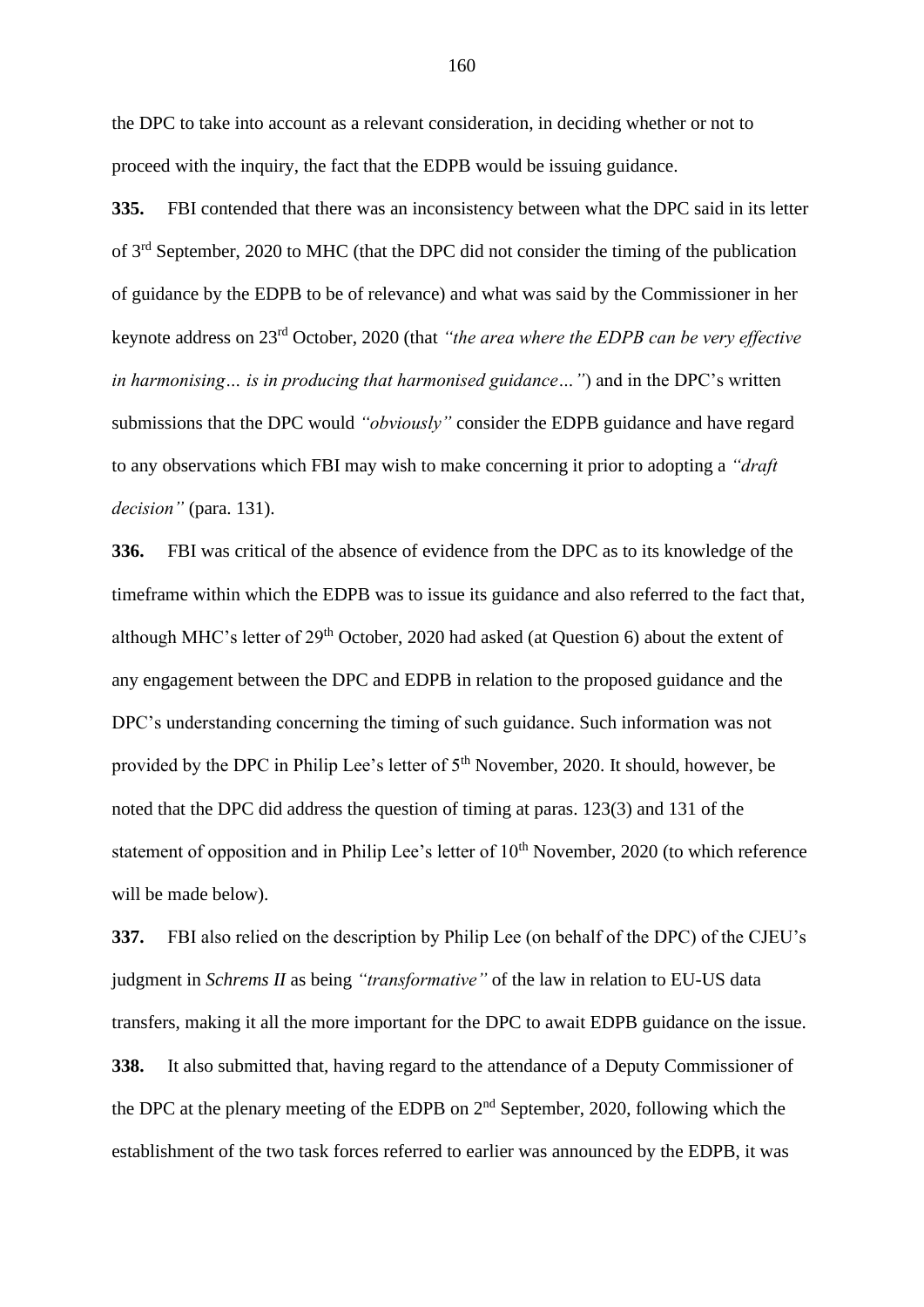difficult to see how the DPC could maintain (as it did in its letter of  $3<sup>rd</sup>$  September, 2020) that the timing of the publication of the EDPB guidance was not relevant. FBI contended that the timing of when the EDPB would be publishing its guidance was clearly relevant to any decision taken by the DPC to commence an inquiry when it did on 28<sup>th</sup> August, 2020. It contended, therefore, that the DPC had failed to consider a relevant consideration. FBI also contended that the DPC did not provide any reason for not awaiting publication of the EDPB guidance and contrasted the way other regulated entities were treated by the DPC.

## *(2) The DPC*

**339.** The DPC maintains that it was not obliged to await publication of the EDPB guidance before deciding to commence and proceed with the inquiry or that it failed to take into account any relevant consideration in that regard. The DPC confirmed (in its written submissions) that since the EDPB recommendations were issued for public consultation, the DPC would take them into account as well as any submissions which FBI made in relation to them.

**340.** The DPC referred to its obligation to enforce the requirements of the GDPR as referred to throughout the judgment of the CJEU in *Schrems II*. It made express reference to para. 108 of the judgment where the CJEU made reference to the *"supervisory authorities' primary responsibility* [being] *to monitor the application of the GDPR and to ensure its enforcement"*. The DPC maintained that it could not delay in commencing and proceeding with the inquiry and that it was under no obligation to do so. It maintained that it was obliged to proceed to give effect to the judgment of the CJEU.

**341.** The DPC further relied on (i) the fact that EDPB guidelines are not binding on the DPC and address data transfers not by reference to any specified third country but in the abstract; (ii) the fact that no date for publication of the EDPB guidance had been fixed at the time the PDD was issued, that the DPC was aware at that time the EDPB would be issuing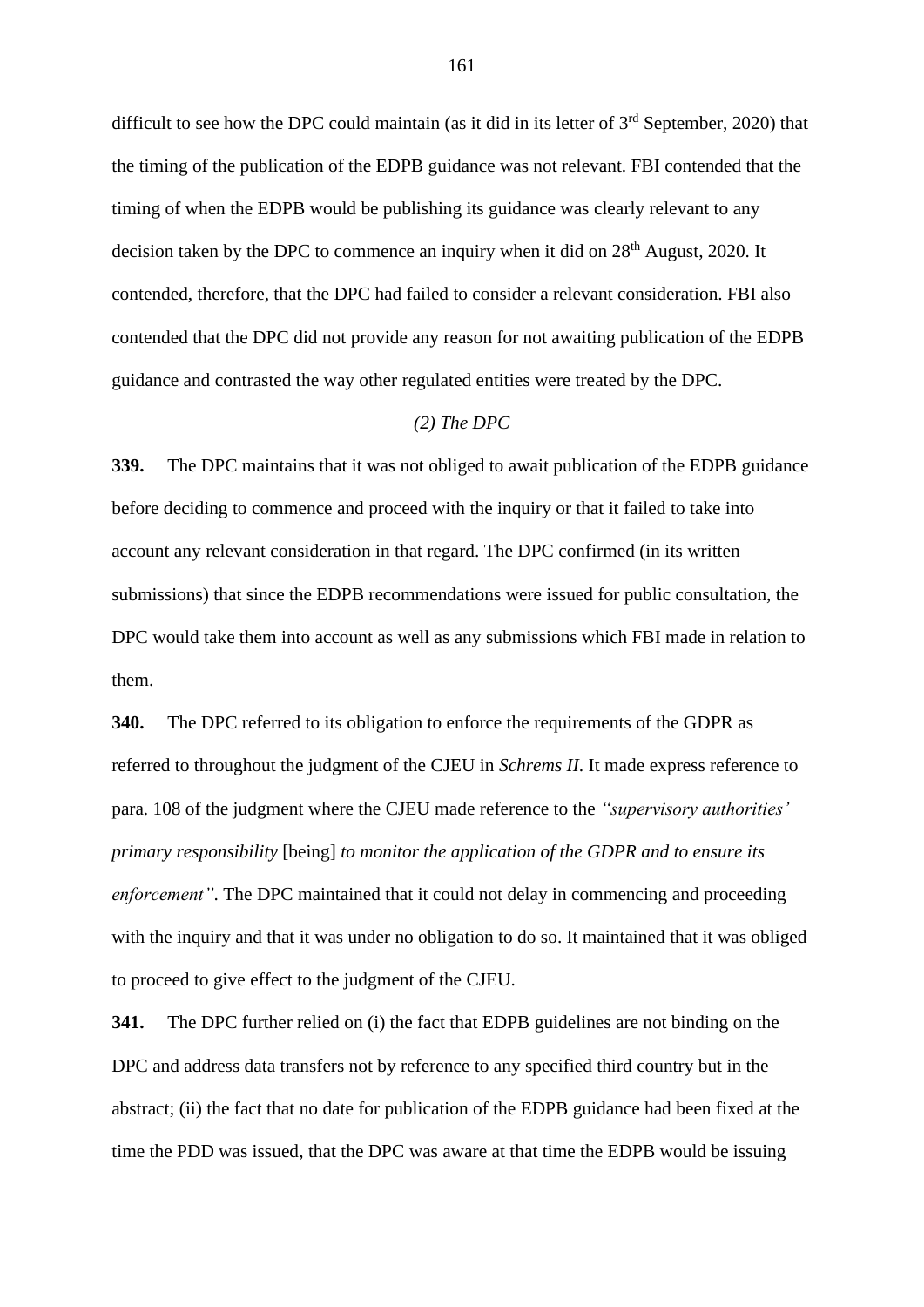guidance but not when that guidance would be issued and that it was clear that publication of the guidelines was not imminent (paras. 123(3) and 131 of the DPC's statement of opposition); (iii) that the DPC was required to act independently and free from *"external influence*" under Article 52(1) and 52(2) of the GDPR; and that (iv) the absence of guidance does not mean that supervisory authorities cannot perform their regulatory functions and duties.

**342.** The DPC relied on the terms of its letter of 3rd September, 2020 to MHC in which it explained why it disagreed with FBI that it was necessary to await publication of guidance by the EDPB before proceeding with the inquiry. It submitted that that letter set out clearly the reasons for the DPC's decision to proceed. It further referred to the Philip Lee letter of 10<sup>th</sup> November, 2020 which put in context the timing of the plenary meeting on  $2<sup>nd</sup>$  September, 2020 and the establishment of the task forces which was announced on 4<sup>th</sup> September, 2020. It noted that the EDPB recommendations were only published and put out for public consultation on  $10<sup>th</sup>$  November, 2020. It rejected the contention that there was anything illogical or inconsistent about the DPC's confirmation that it would take into account the EDPB recommendations and FBI's submissions on them as those recommendations were now in existence.

**343.** Finally, the DPC drew attention to the fact that supervisory authorities in other jurisdictions had taken action in respect of EU data transfers following the CJEU's judgment in *Schrems II*, notwithstanding the absence of EDPB guidance. It relied in particular on actions taken by the supervisory authorities in France and Finland.

### *(3) Mr. Schrems*

**344.** Submissions were made on behalf of Mr. Schrems in respect of this ground. He submitted that the DPC was obliged to proceed with the inquiry and was not obliged or entitled to await publication of guidance by the EDPB. He relied on the obligations imposed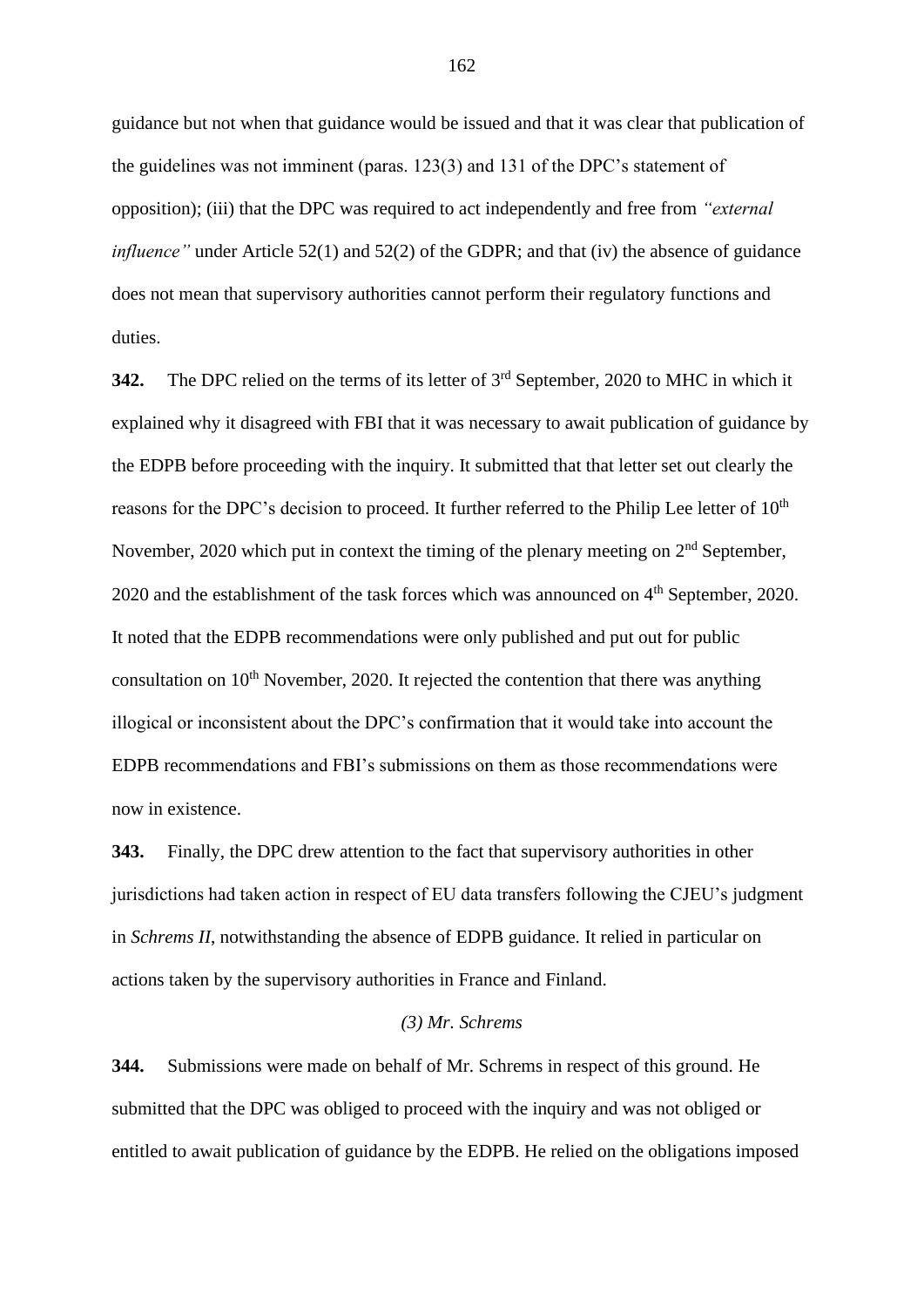on the DPC under the GDPR to proceed expeditiously and with due diligence and on the findings of the CJEU in *Schrems II*, including the finding made at para. 121 which he contended meant that, in the particular circumstances, the DPC was required to suspend or prohibit the relevant data transfers. Not only was the DPC not obliged to await the EDPB guidance, it was obliged to proceed with the inquiry, in Mr. Schrems' submission.

### **(b) Discussion and Decision on this Issue**

**345.** I have concluded that FBI must also fail on this ground of challenge. I do not accept that the DPC was obliged to await the publication of guidance by the EDPB before deciding to commence and to proceed with the inquiry or that it was precluded from doing so until the EDPB guidance was published. FBI has advanced no good legal basis for the existence of any such obligation. On the contrary, in my view, it was at the very least reasonable for the DPC to take the view that it was obliged to proceed with an inquiry consequent upon the judgment of the CJEU in *Schrems II*.

**346.** There is nothing in the GDPR concerning the establishment and functions of the EDPB which would impose such an obligation upon the DPC or preclude it from proceeding with the inquiry. On the contrary, I am satisfied that there is nothing in the GDPR which would support the contention that the absence of guidance from the EDPB amounted to a bar on the DPC commencing and proceeding with the inquiry. There is nothing in s. 2 of Chapter VII of the GDPR under which the EDPB was established and which sets out its functions which could be read as imposing such an obligation on the DPC. Article 70(1) of the GDPR provides that the EDPB *"shall ensure the consistent application"* of the GDPR. To that end, it has the power under Article 70(1)(e) to issue *"guidelines, recommendations and best practices in order to encourage consistent application"* of the GDPR. Article 70 does not provide that a supervisory authority must refrain from acting under the GDPR pending the issuance of any such guidelines, recommendations or best practices. Nor does it provide that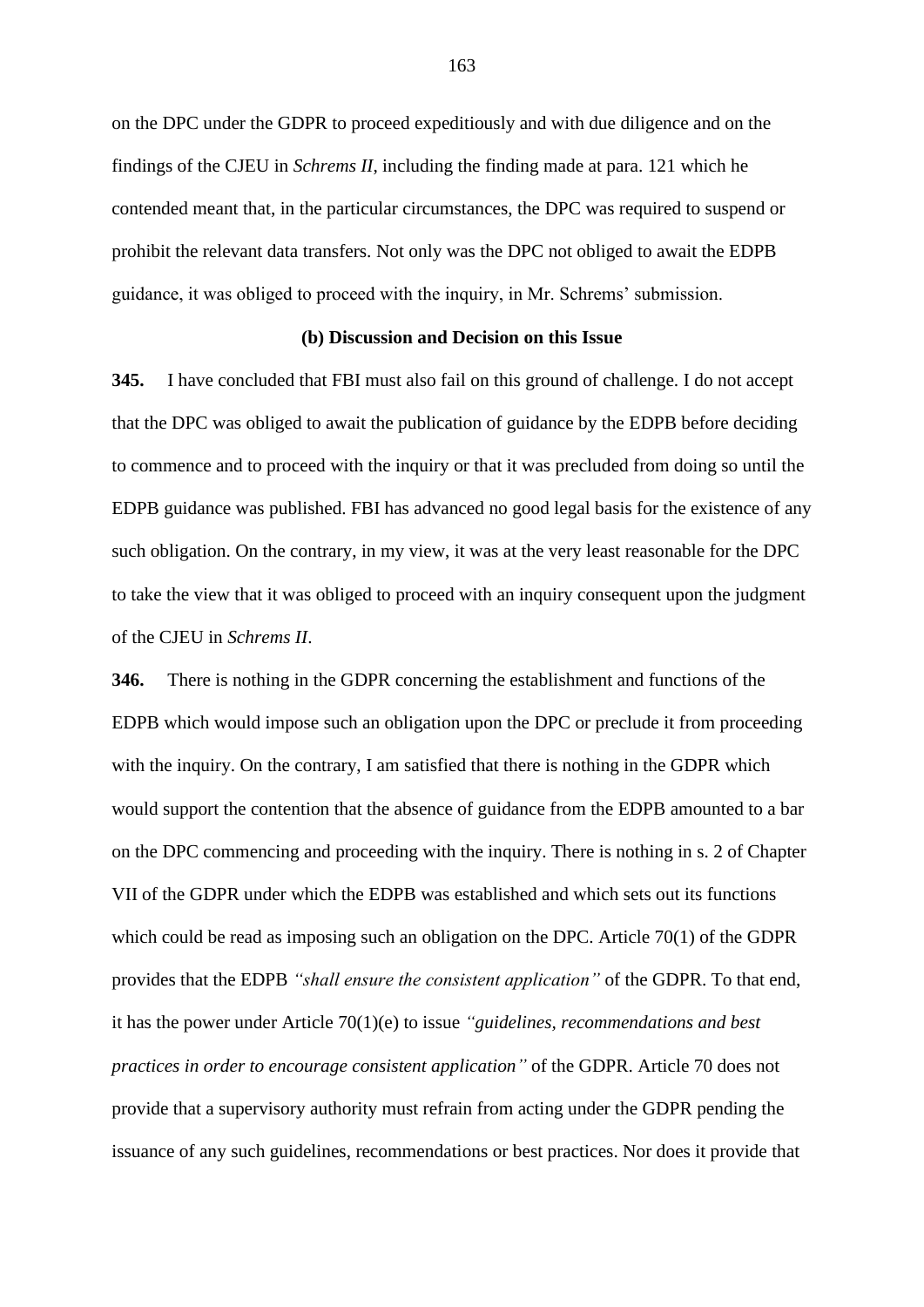those guidelines, recommendations and best practices are binding on the supervisory authority. While the EDPB clearly has a very important role in seeking to ensure the consistent application of the GPDR and while the guidelines and recommendations which it issues are undoubtedly extremely influential, they are not binding on supervisory authorities. **347.** Chapter VI of the GDPR deals with *"independent supervisory authorities"*. Section 1 of that chapter provides for the *"independent status"* of those authorities. Article 51 makes express reference to the independence of the supervisory authorities provided for by Member States which are responsible for monitoring the application of the GDPR *"in order to protect the fundamental rights and freedoms of natural persons in relation to processing and to facilitate the free flow of personal data within the Union"*. Article 52(1) provides that *"each supervisory authority shall act with complete independence in performing its tasks and exercising its powers in accordance with* [the GDPR]*"*. Article 52(2) requires members of supervisory authorities to *"remain free from external influence, whether direct or indirect"* and *"*[to] *neither seek nor take instructions from anybody"* in performing their tasks and exercising their powers under the GDPR. An obligation to await EDPB guidance before proceeding to exercise powers under the GDPR (or under the 2018 Act), where it believes it is required to act, would not be consistent with the independence of the DPC under the GDPR or with the non-binding nature of the guidance which the EDPB is empowered to issue in accordance with its provisions.

**348.** I am also satisfied that any requirement to await EDPB guidance before proceeding would be inconsistent with the obligations imposed on the DPC by the GDPR to act within a reasonable period of time and with due diligence and to take action where required under the GDPR, as provided for in the provisions of the GDPR and as discussed in the CJEU's judgment in *Schrems II* in provisions and passages referred to earlier in this judgment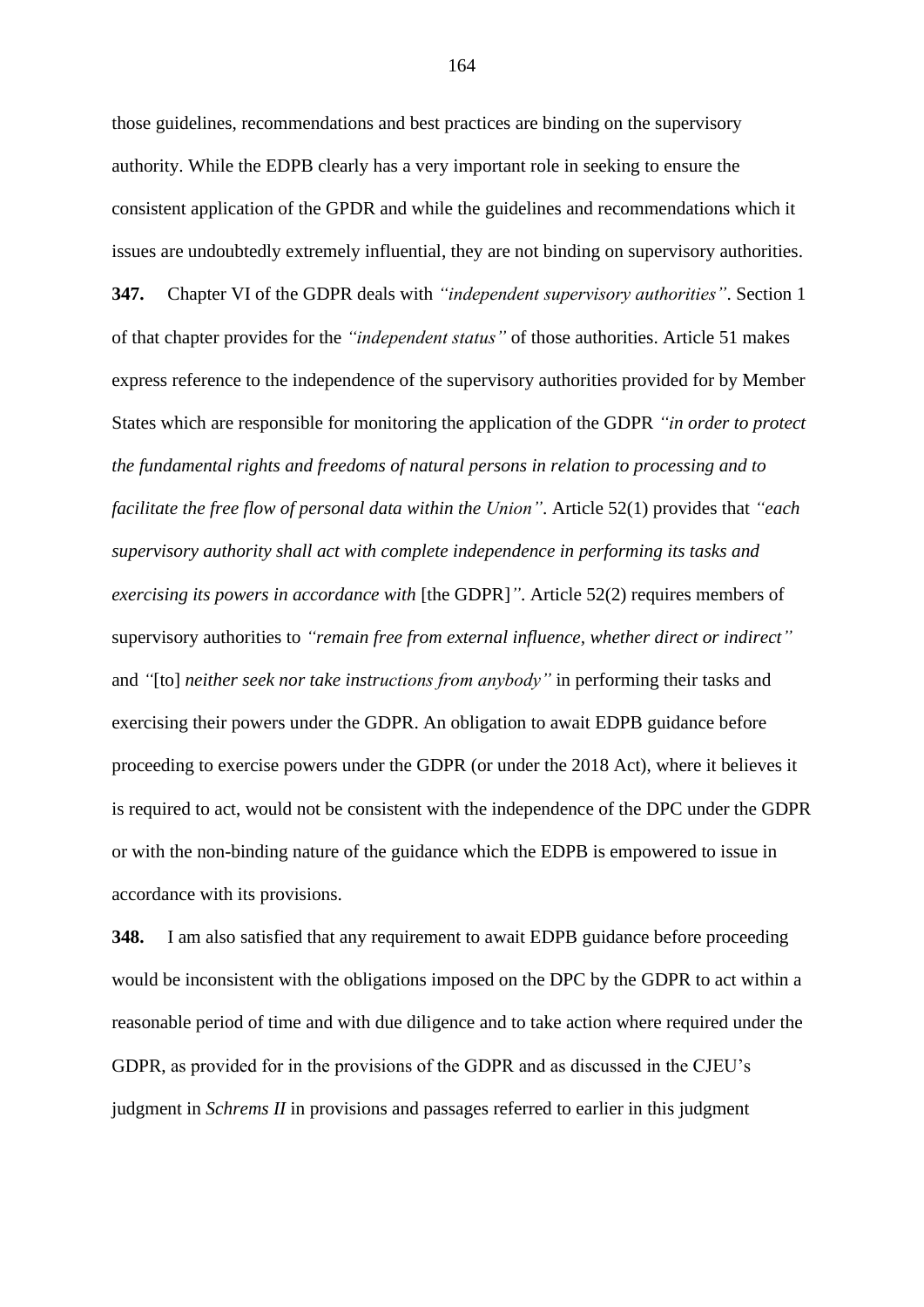(including Recitals (129) and (141) and Article 57 of the GDPR and paras. 109, 112 and 121 of the judgment in *Schrems*).

**349.** I am satisfied that there is no basis for FBI's contention that the DPC was obliged to await EDPB guidance before commencing and proceeding with the inquiry or that it was precluded from so acting until that guidance was issued.

**350.** Nor am I satisfied that the DPC failed to take into account, as a relevant consideration, in its decision to commence and proceed with the inquiry the fact that the EDPB would be issuing guidance arising from the judgment in *Schrems II*. It is, of course, the case that the DPC was obliged to take into account relevant considerations and to disregard irrelevant considerations and that a failure to do so would leave its decision to proceed with the inquiry open to challenge: see, for example, *State (Lynch) v. Cooney* [1982] IR 337 (per Henchy J. at 381); *P&F Sharpe Ltd v. Dublin City and County Manager* [1989] IR 701 (per Finlay C.J. at 717-718); and *F.D. v. Minister for Education and Skills* [2019] IEHC 643 (per Allen J. at para. 38). However, I do not believe that the DPC failed to take into account any relevant considerations.

**351.** I accept the position set out in the DPC's statement of opposition and verified in Ms. Dixon's affidavit that at the time the PDD was issued, the DPC was aware that the EDPB would be issuing guidance but that it was not aware of when such guidance would be issued, although it was clear that this was not imminent.

**352.** In its letter to MHC of 3rd September, 2020, the DPC explained why it was proceeding with the inquiry and why it was not required to await publication of guidance from the EDPB. The DPC was of the view that it was obliged to proceed by reason of the judgment of the CJEU in *Schrems II* and that compliance with its obligations was not contingent on the publication of guidance by the EDPB. I am satisfied that it was reasonable for the DPC to take the view that it was obliged to act on foot of the CJEU's judgment. It is,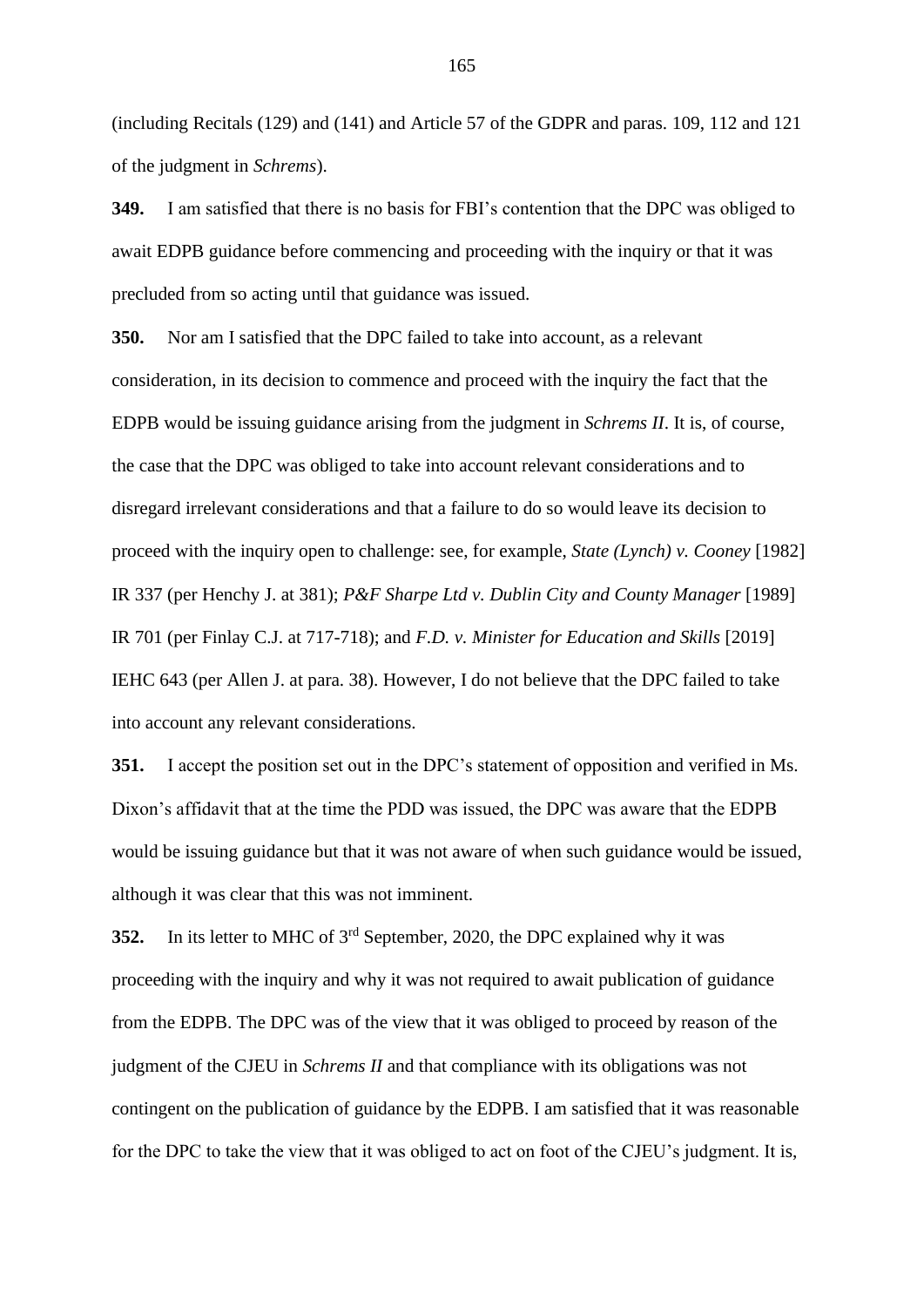however, somewhat unfortunate that on two occasions in the letter, it was stated that the DPC did not consider that the *"timing"* of the publication of guidance by the EDPB was relevant either to the decision to proceed with the inquiry or as to the time period for receipt of submissions from FBI. The timing of the publication of the guidance was relevant in the sense that, while the DPC was not aware of the timeframe within which the guidance would be issued, it was aware that this was not imminent. It would have been better if the DPC had made that clear in the letter. However, the letter was clear in stating that the DPC felt obliged, by virtue of the CJEU's judgment, to proceed with the inquiry and that it was not obliged to await guidance from the EDPB. The position might well have been different if publication of the guidance was imminent when the PDD was issued. However, that was not the case. The DPC has now confirmed that it will take into account the recommendations issued by the EDPB in November, 2020 and any submissions from FBI based upon those recommendations. Despite the somewhat confusing wording used in the letter, I am satisfied that the DPC did not fail to take into account any relevant consideration and its belief that it was not only entitled, but obliged to proceed with the inquiry was a reasonable one. **353.** I am also satisfied that the DPC's letter of 3rd September, 2020 set out the reasons why it decided to proceed with the inquiry at that stage, notwithstanding that the EDPB had indicated that it would be publishing guidance. I reject the contention by FBI that no reasons were given by the DPC for its decision to proceed with the inquiry in those circumstances. **354.** As I have indicated elsewhere, I believe that it would have been preferable for the DPC to have responded to the information sought at Question 6 of the MHC letter of  $29<sup>th</sup>$ October, 2020, although I accept that some further information was provided in the subsequent letter from Philip Lee of  $10<sup>th</sup>$  November, 2020. It was, in my view, unnecessarily defensive of the DPC not to have provided the information sought concerning the extent of its engagement with the EDPB in relation to the EDPB's guidelines or recommendations.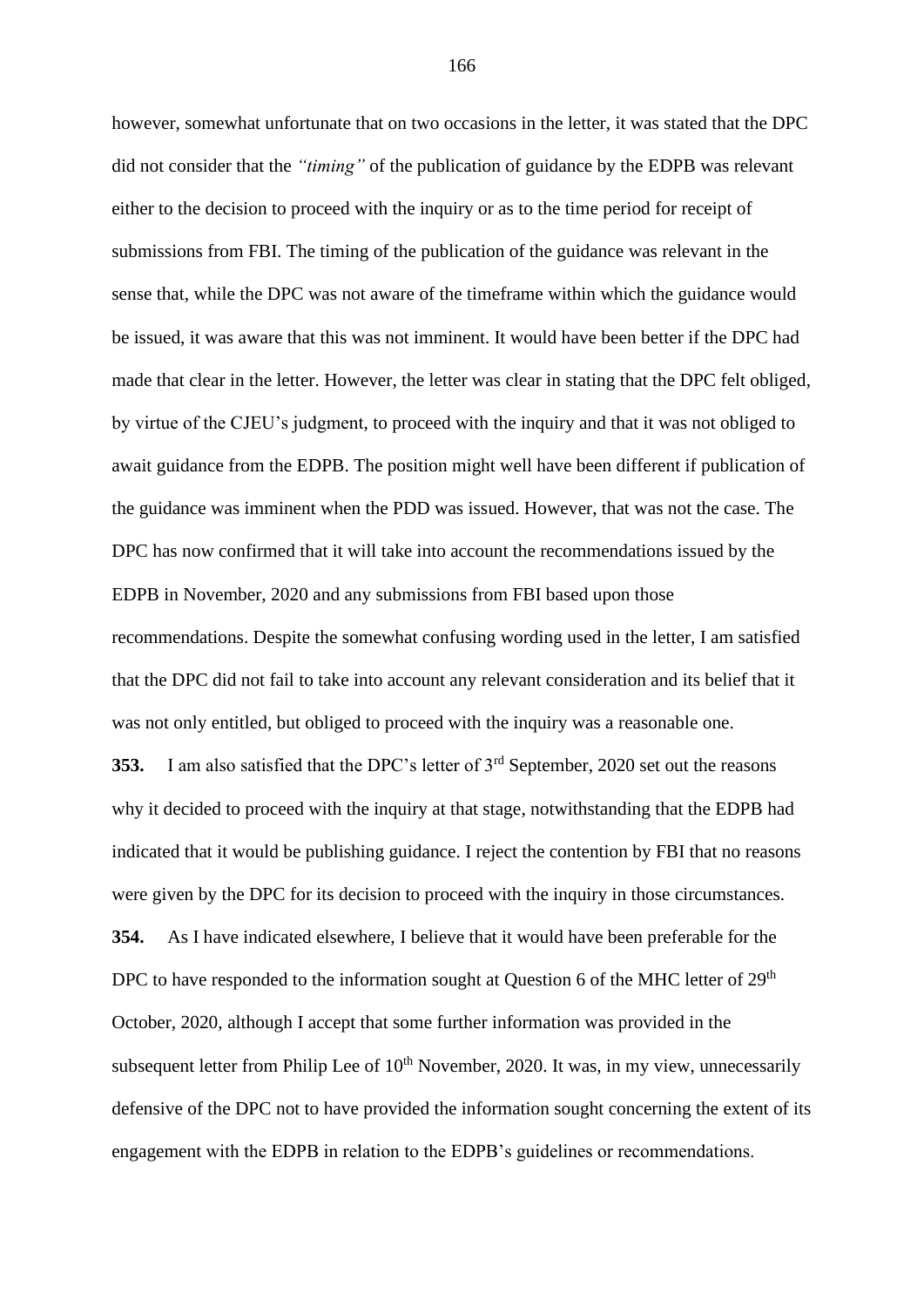**355.** As regards the argument made by FBI that it was unlawful and disproportionate to inquire into FBI prior to the publication of the EDPB guidance in circumstances where other regulated entities would be assessed by reference to that guidance and could conduct their activities by reference to it, I do not accept that that is so. I will consider this argument further under the separate ground of challenge advanced on this basis by FBI based on alleged inequality and discrimination.

**356.** Finally, I should say that I do not attach much, if any, weight to the actions taken by the supervisory authorities in France or Finland on which the DPC relied. I accept what Ms. Cunnane said about this at para. 51 of her second affidavit of  $11<sup>th</sup>$  November, 2020. The French supervisory authority did not commence any inquiry but rather was invited by the Conseil d'État (Council of State) to submit observations in the context of proceedings brought by other parties. I also accept that the DPC provided very little information concerning the action of the supervisory authority in Finland. Although Ms. Cunnane made that point at para. 5.1 of her affidavit, the DPC did not provide any further information in any further affidavit. However, I have been in a position to consider this ground without reference to what may have happened in France or in Finland.

**357.** For the reasons set out above, I have concluded that FBI is not entitled to succeed on this ground of challenge.

# **20. Alleged Discrimination/Breach of FBI's Right to Equality: Inquiry into FBI Only (a) Summary of the Parties' Positions**

## *(1) FBI*

**358.** In its statement of grounds, FBI pleaded that as the PDD and the relevant correspondence from the DPC to FBI did not indicate that an inquiry had been commenced by the DPC into EU-US data transfers by any other entities within its jurisdiction, it was a breach by the DPC of FBI's rights to equality and non-discrimination arising from various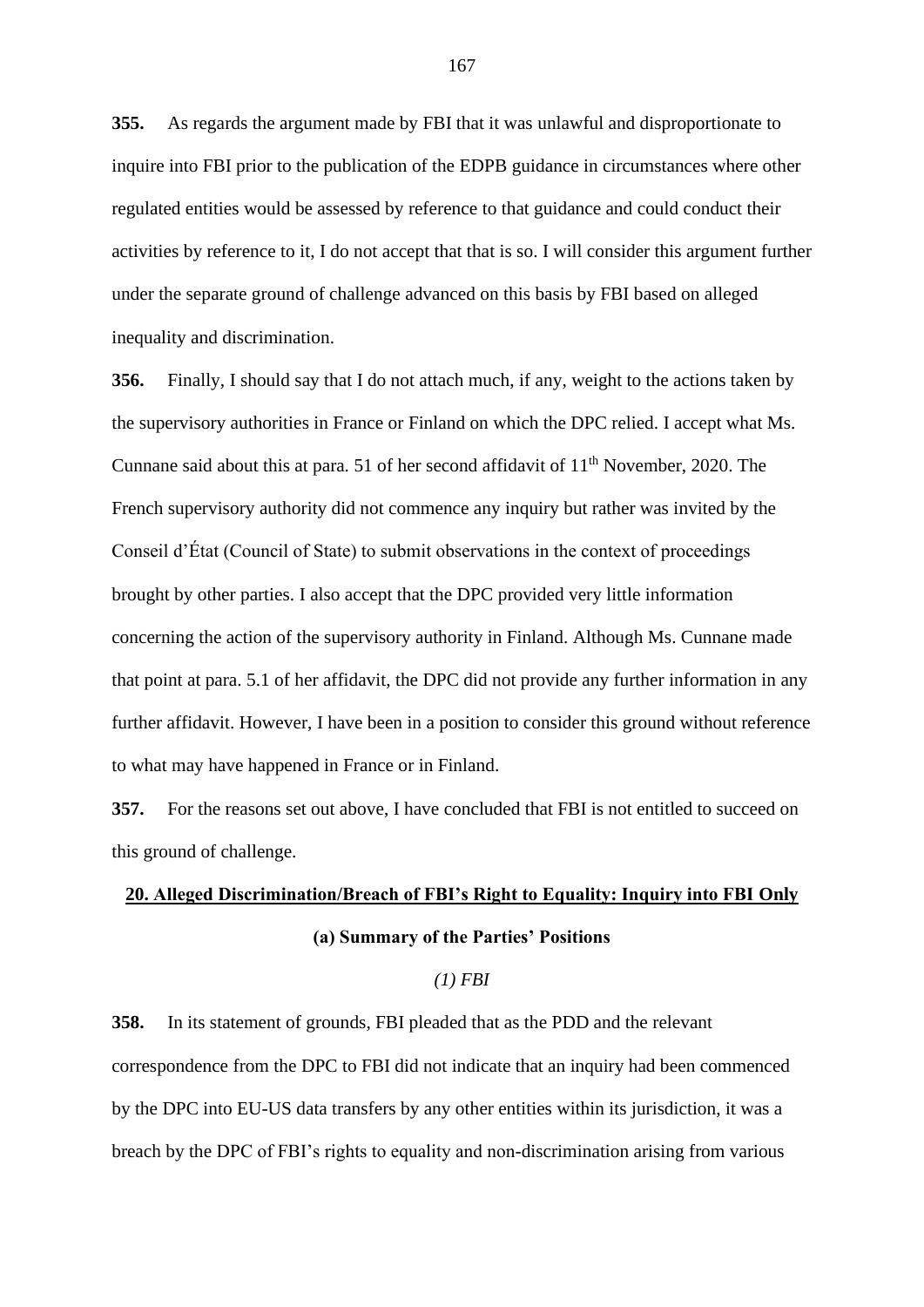sources for the DPC to commence an inquiry into FBI's transfers and to do so by means of the PDD. Reference was made to Article 20 of the Charter, the principle of equality as a general principle of EU law, Article 40.1 of the Constitution of Ireland and Article 14 of the European Convention on Human Rights (ECHR). It was also alleged that the commencement of the inquiry into FBI, but not into other similar entities, was disproportionate, *ultra vires* and a misuse by the DPC of its discretion. FBI contended that the proposed suspension of its data transfers (by means of the proposed corrective measure set out in the PDD) would give rise to an unfair distortion of free competition breach of the Treaty on the Functioning of the EU (TFEU).

**359.** In its replying submissions at the hearing, it was clarified by FBI's counsel that its case is not that DPC is under an obligation to inquire into all similar companies and that, if it does not, it is precluded from carrying out the inquiry in respect of FBI. Counsel clarified that FBI's case is that, having regard to the potential outcome of the inquiry which may lead to the proposed suspension of its EU-US data transfers, the DPC ought not to have commenced an own volition inquiry into FBI's data transfers as it could lead to unfair distortion of competition but that, in any event, the commencement of such an inquiry in respect of FBI only required an explanation. It was said that that was particularly so in light of the position previously adopted by the DPC (prior to the CJEU's judgment in *Schrems II*).

**360.** FBI submitted that the DPC was obliged to give reasons for the *prima facie* inequality of treatment of FBI and for the absence of consistency in the enforcement of the GDPR by the DPC. It submitted that by proceeding as it has done, the DPC has infringed FBI's rights under Irish law and EU law in relation to equality and non-discrimination and that it has done so without providing any explanation. FBI noted that Question 4 in the MHC letter of  $29<sup>th</sup>$ October, 2020 enquired as to whether the DPC had commenced any own volition inquiry into other regulated entities pursuant to s. 110 of the 2018 Act in relation to EU-US data transfers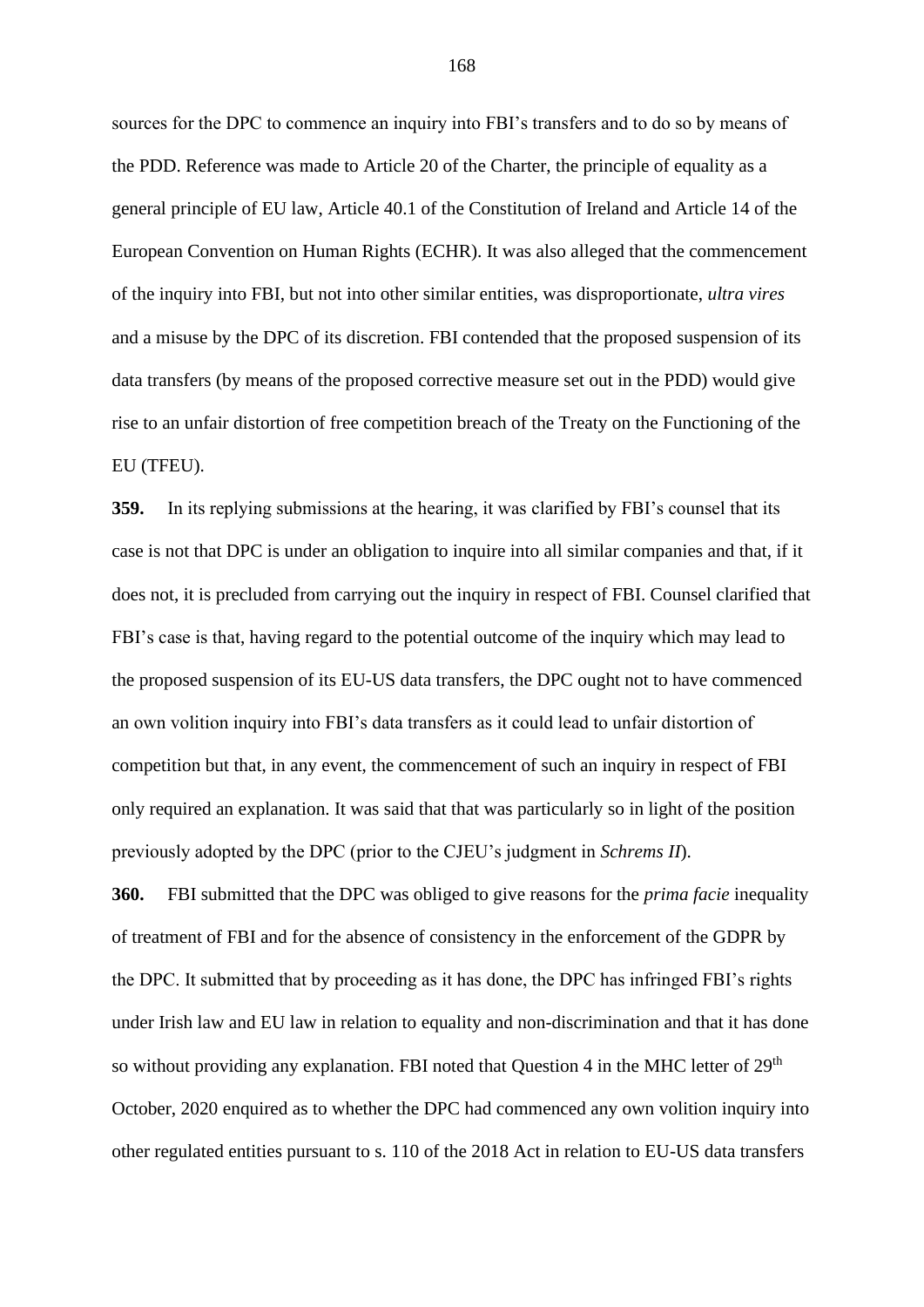following the judgment in *Schrems II* and that the DPC failed to answer that question in the Philip Lee letter of  $5<sup>th</sup>$  November, 2020. The answer given was that the question did not arise from the pleadings and was not relevant.

**361.** In support of this ground of challenge, FBI relied principally on cases which it contended demonstrated that administrative decision makers have an obligation to maintain consistency in their decisions in similar situations. In that regard it referred to cases such as *Cassidy v. Minister for Industry and Commerce* [1978] IR297 ("*Cassidy*"): *PPA v. Refugee Appeals Tribunals* [2007] 4 IR 924 ("*PPA*"); *COI v. Minister for Justice* [2007] 2 ILRM 471 ("*COI")* and *Udaras Uchtala v. M. & Ors* [2020] IESC 64 ("*Udaras Uchtala*"*).* While accepting that it might be possible for a decision maker to depart from consistency in a particular case, it had to give reasons for doing so: *J.N. v. Minister for Justice* [2009] 1 IR 146 ("*J.N.*"). The main case on which FBI relied in its oral submissions was the decision of Meenan J. in *NMH.* FBI also sought to distinguish the European cases on which the DPC relied in support of its entitlement to proceed against FBI (to which I will refer below).

#### *(2) The DPC*

**362.** In response, the DPC maintains that it is entitled to carry out an own volition inquiry in respect of FBI's EU-US data transfers and that it has explained why it has proceeded in respect of FBI. The DPC pleaded in its statement of opposition (para. 133) and stated in Ms. Dixon's affidavit (para. 26) that it has ongoing investigations into EU-US data transfers involving four other controllers following receipt of complaints (from NOIB-European Centre for Digital Rights, an organisation in which Mr. Schrems is involved). The DPC submitted, therefore, that it was not the case that it was only investigating FBI's transfers. However, it submitted that even if that was the case, there would nonetheless be no breach of any of the equality or non-discrimination provisions relied upon by FBI (to the extent that it was entitled to rely on such provisions).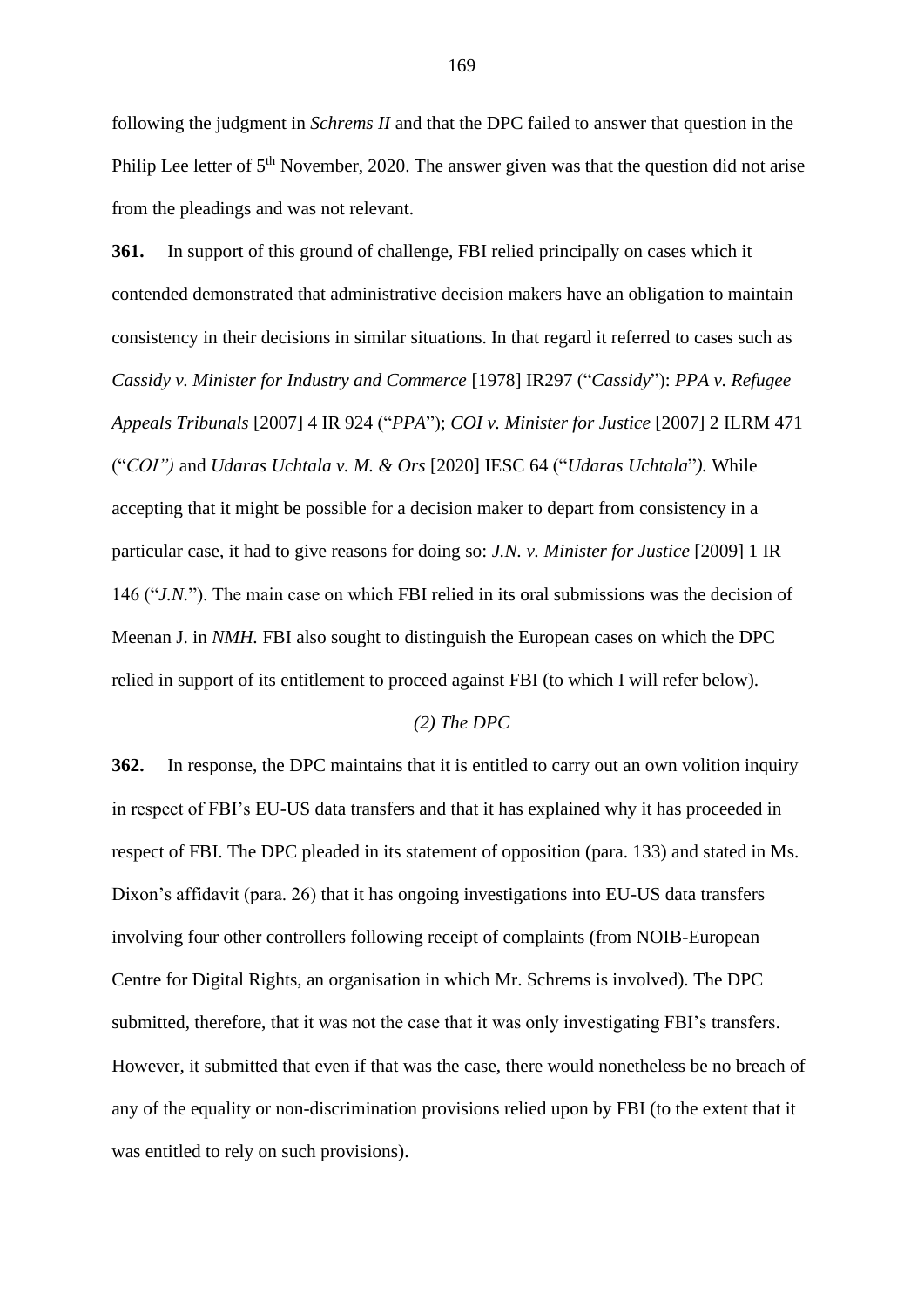**363.** The DPC characterised FBI's case as being that it was not permissible for the DPC to carry out an inquiry in respect of FBI, in circumstances where it did not carry out an inquiry into other entities in a similar position which are subject to its jurisdiction. However, as noted earlier, FBI refined its case somewhat in the course of the oral argument at the hearing and confirmed that it was not making that case.

**364.** The DPC relied on a number of decisions of the CJEU in support of its entitlement to proceed against one but not all similar entities: such as, for example, Case C-89/85 *Ahlström v. Commission* [1993] ECR I-01307 ("*Ahlström*")*;* Case 247/87 *Star Fruit Company SA v. Commission* [1989] ECR 291 ("*Star Fruit*")*;* Case T-24/90 *Automec srl v. Commission* Case [1992] ECR II-02223 (*"Automec II*"); and *Case C-119/97 Ufex v. Commission* [1999] ECR I-01341("*Ufex*").

**365.** The DPC sought to distinguish the Irish cases on which FBI relied and contended that they did not concern cases involving the exercise of regulatory functions. The DPC relied on the judgment of Donnelly J. in the High Court in *Coleman v. The Revenue Commissioners*  [2014] IEHC 662 (*"Coleman*"). The DPC sought to distinguish *NMH* on the basis of the facts and statutory provisions at issue in that case.

**366.** The DPC contended that the fact that other entities might be in a similar position to FBI did not preclude the DPC from commencing an inquiry in respect of FBI and that it was not required to commence an own volition inquiry into every entity in a similar position. Finally, insofar as it was contended that the DPC had not given reasons as to why it had only decided to commence an own volition inquiry in respect of FBI's transfers, the DPC contended that it was not required to explain why it had not commenced own volition inquiries into other entities and that it had adequately explained why it had decided to commence such an inquiry in respect of FBI.

*(3) Mr. Schrems*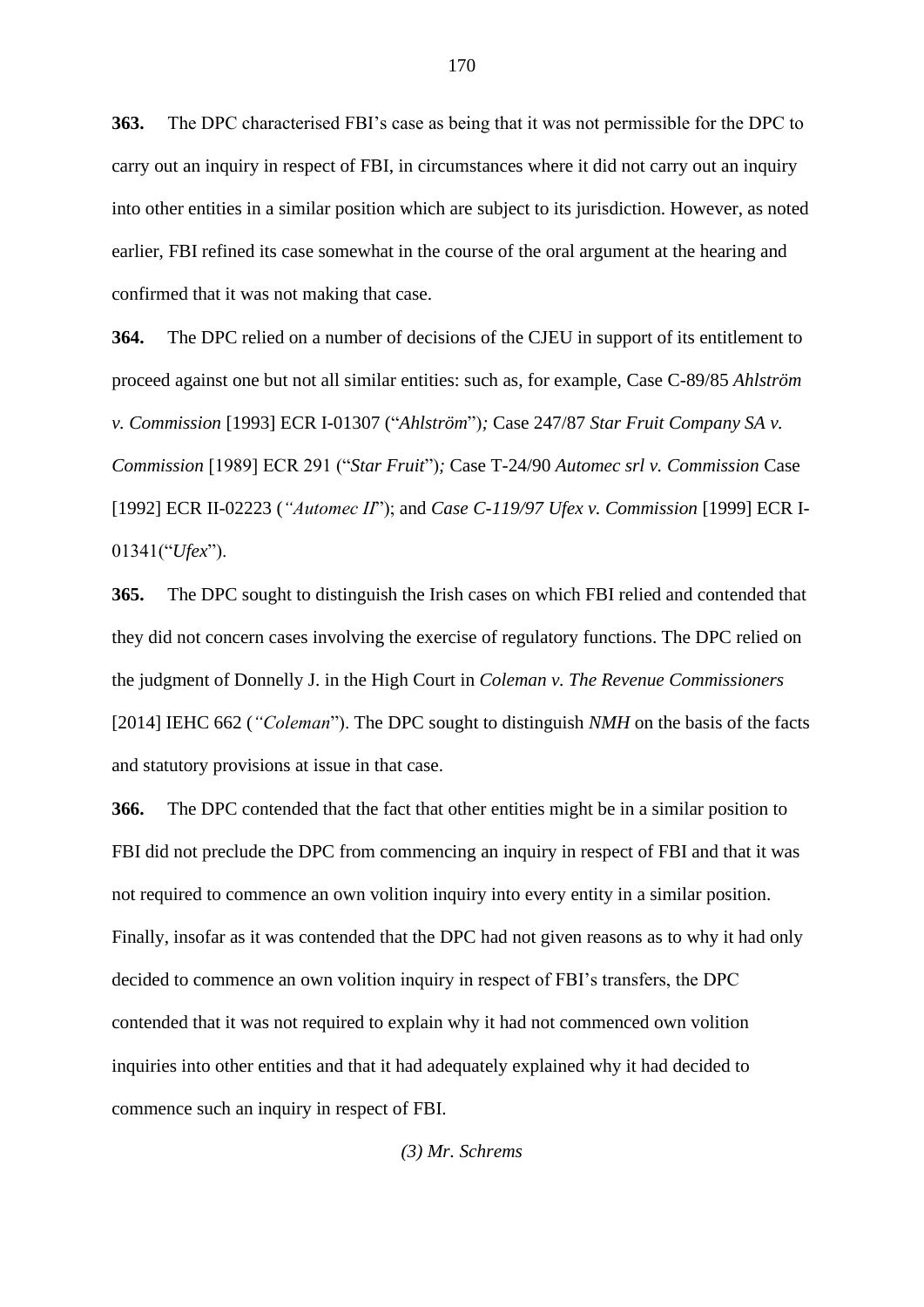**367.** Mr. Schrems did not address specific submissions on this issue.

### **(b) Discussion and Decision on this Issue**

**368.** The essential issue raised by this ground is whether it is open to the DPC to commence and proceed with an own-volition inquiry in respect of FBI's EU-US data transfers in circumstances where there are other entities which fall within the jurisdiction of the DPC and which are continuing to make EU-US data transfers using SCCs in respect of which the DPC has not commenced any own-volition inquiry. At a basic level, this issue raises the question as to whether for the DPC to proceed in this way breaches any right to equality or to non-discrimination which may be enjoyed by FBI under Irish or EU law, including Article 40.1 of the Constitution, Article 20 of the Charter, the principle of equality as a general principle of EU law and Article 14 of the ECHR. In truth, as the hearing of the case evolved, it became clear that FBI's case had become more refined and did not really focus on these legal sources for equality and non-discrimination. FBI's case really boiled down to the contention that if the DPC decided to *"single out"* FBI by commencing an ownvolition inquiry into FBI's relevant data transfers, with the potentially very serious consequences at the end of the process for FBI's business, without doing so in respect of other entities, then the DPC had to explain why it had chosen to so proceed.

**369.** I have concluded that it is very clear why the DPC has decided to proceed in respect of FBI at this stage and that it has adequately explained in the PDD and in its correspondence with FBI and its solicitors, MHC, why it has decided to commence and proceed with an ownvolition inquiry in respect of FBI. I do not accept that there is any legal obligation, whether arising under any of the equality provisions on which FBI relies or by virtue of any principle of consistency in decision-making or of good administration, to explain why it has not commenced any own-volition inquiry against other entities who are also involved in making or directing EU-US data transfers using SCCs. Nonetheless, it appears to me to be very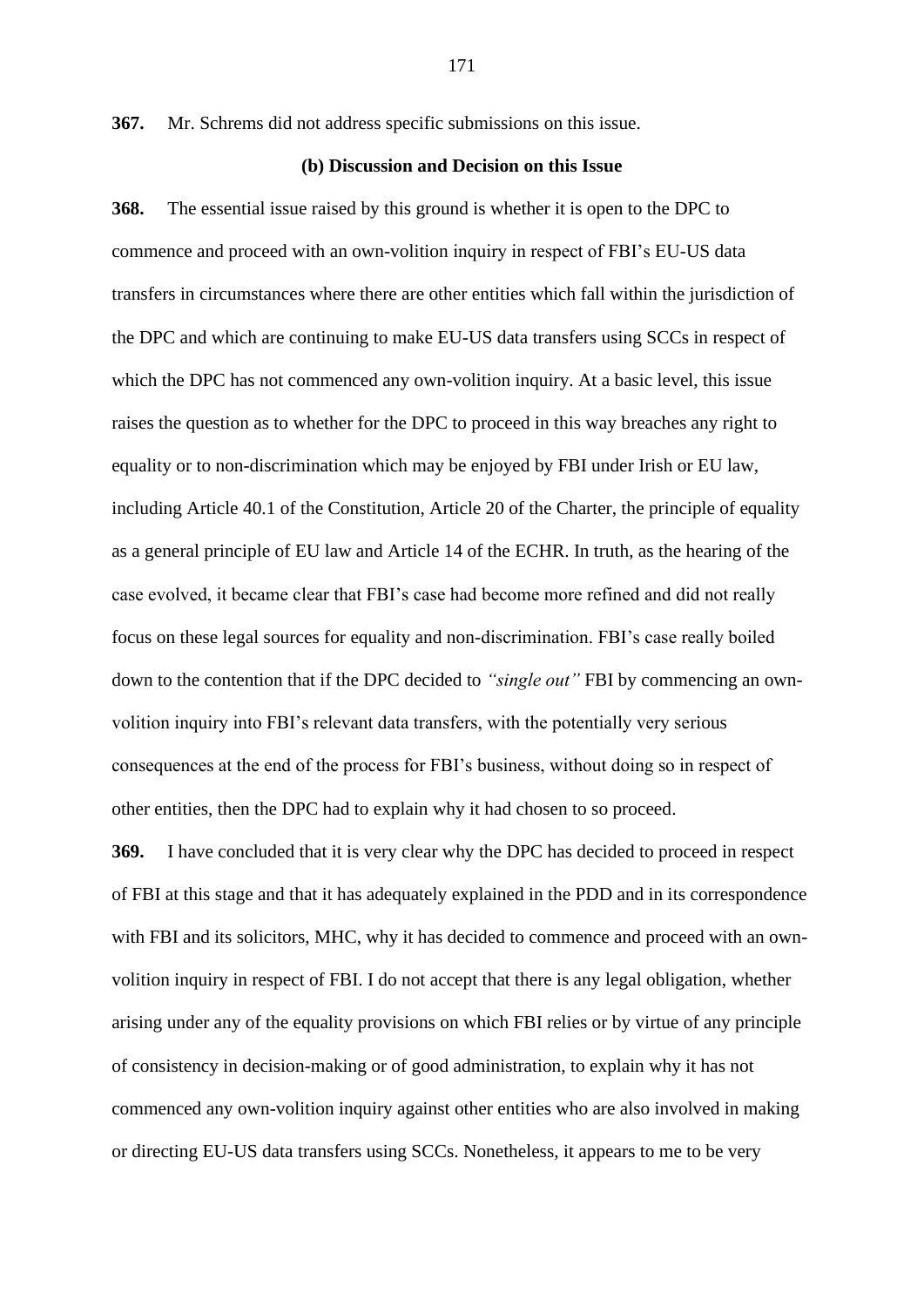obvious why the DPC has chosen to proceed in respect of FBI at this stage. FBI was the subject of Mr. Schrems' complaint and his reformulated complaint, was named as a defendant and fully participated in the DPC Proceedings and was a party to and fully participated in the Article 267 reference to the CJEU in *Schrems II*. While the findings of the CJEU in *Schrems II* extend beyond the individual facts of the case and its conclusions apply in the case of all controllers or processors who are involved in EU-US data transfers using SCCs, it is, however, understandable that since the judgment was given in a case involving FBI, the DPC would initially, at least, consider the obligations imposed on it by the judgment with respect to FBI's EU-US data transfers.

**370.** The evidence does establish that, as of the hearing of the case in December, 2020/January, 2021, the DPC had not commenced an own-volition inquiry into any other entity in respect of EU-US data transfers, it had received complaints in respect of four other controllers who are involved in such transfers and its investigations on foot of those complaints were at that time ongoing. The fact that those complaints were made by NOYB-European Centre for Digital Rights, a body in which Mr. Schrems is involved, does not seem to me to be relevant or to undermine the fact that other investigations and potential regulatory action is ongoing in respect of other controllers engaged in such transfers. That in itself would, in my view, be sufficient to dispose of any alleged breach of FBI's right to equality under any of the provisions on which it relies.

**371.** If there is a duty on a decision-maker, such as the DPC, to act consistently (and such a duty appears to be in its infancy as appears from *Hogan and Morgan* at para. 17-50, pp. 899- 900, by reference to the judgment of McGovern J. in the High Court in *COI*), such a duty cannot mean that a regulator such as the DPC is obliged to act against all entities involved in similar conduct at the same time, unless, of course, the statutory provisions under which the regulator acts so require. Again, subject to any statutory provisions to the contrary, regulators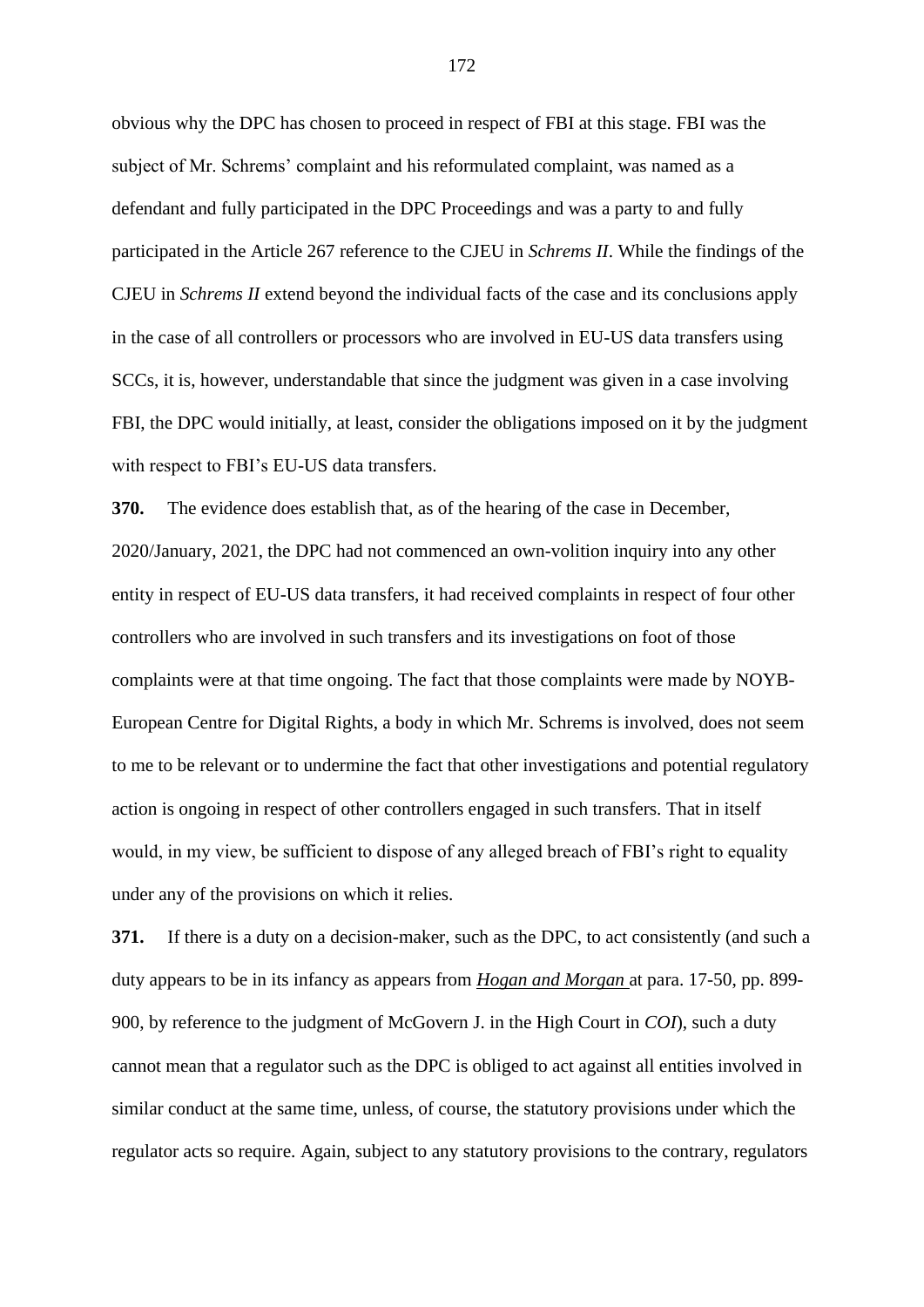must be entitled to prioritise their actions and will generally have to do so, in any event, by reason of resource constraints. I accept that a regulator or decision-maker who decides to commence regulatory action, such as by issuing the PDD in the present case, should explain why it has decided to proceed against the relevant entity but I do not agree that it is necessary to explain why it is not proceeding against all other similar entities who may be in the same or in a similar position. I have considered all of the cases on which FBI relies and I cannot find support in any of those case for the existence of any such obligation. It may, of course, be the case, as Birmingham J. noted in *J.N.*, that if a decision in a particular case differs from decisions in *"apparently like cases"*, fairness requires the decision-maker to explain where the point of departure was and that an applicant *"should not be left perplexed as to why he or she failed, and someone else succeeded on the same facts"* (per Birmingham J. at para. 16, p. 152). However, that is not what is at issue here. The DPC has not made any decision which differs from decisions made in *"apparently like cases"* as in *J.N.* It has decided to commence an own-volition inquiry and to proceed against one entity, FBI, at this stage in circumstances which are understandable in light of the history of its engagements with FBI and their joint travels through the Irish Courts and the CJEU and which have been adequately explained, in my view, in the PDD and in the surrounding correspondence. Nor is this an equivalent situation to that which arose in *Udaras Uchtala*, where the Supreme Court was considering the apparently different treatment in terms of recognition of identical foreign adoptions and where real issues of equality under Article 40.1 of the Constitution arose. That is radically different to the present case, as is implicitly acknowledged by FBI in the more refined case which it made in respect of this ground of challenge at the hearing.

**372.** I am satisfied that the PDD and the surrounding correspondence (and, in particular, the DPC's letters of  $28<sup>th</sup>$  August, 2020 and  $3<sup>rd</sup>$  September, 2020) did explain why the DPC had decided to commence the own-volition inquiry in respect of FBI's transatlantic data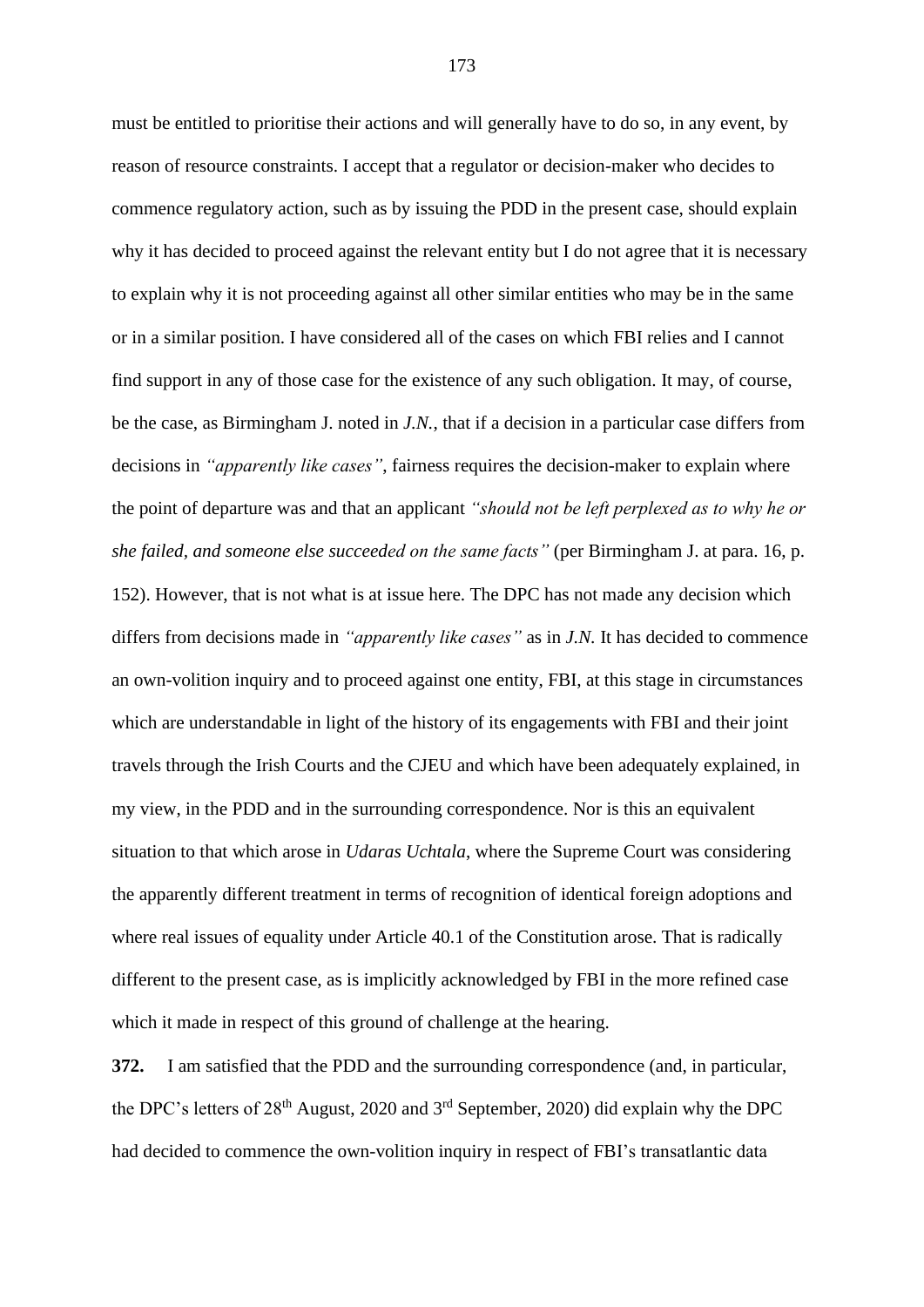transfers. For the reasons discussed in respect of a number of the earlier grounds of challenge, it is open to FBI to make full and detailed submissions in respect of what is said in the PDD and to attempt to persuade the DPC that it should not proceed to make a draft decision in the form proposed on a preliminary basis in the PDD for whatever reasons FBI considers relevant. I do not accept that the DPC was obliged to go further and to explain in the PDD or in the surrounding correspondence why it had chosen not to commence an own-volition inquiry into other controllers or processors engaged in similar transfers.

**373.** It is, I believe, only necessary briefly to address some of the cases relied on by the parties in respect of this ground. The judgments of the CJEU on which the DPC rely do, in my view, support the DPC's entitlement to proceed as it has done.

**374.** In *Ahlström*, a number of groups of applicants sought to challenge a decision of the European Commission which found that several wood pulp producers and their trade associations had infringed the competition provisions of the Treaty by engaging in concerted action on pricing. One of the grounds of challenge to a part of the contested decision brought by one of the groups of applicants was that they had been discriminated against by comparison with another entity which they contended had engaged in more egregious conduct which had not been sanctioned in the contested decision. That argument was rejected by the CJEU. It stated:-

*"The fact that a trader who was in a position similar to that of an applicant was not found by the Commission to have committed any infringement cannot in any event constitute a ground for setting aside the finding of an infringement by that applicant, provided it was properly established."* (para. 146)

**375.** A similar conclusion was reached in an Irish context by Donnelly J. in the High Court in *Coleman*. In addressing an argument based on the Taxpayers' Charter under which the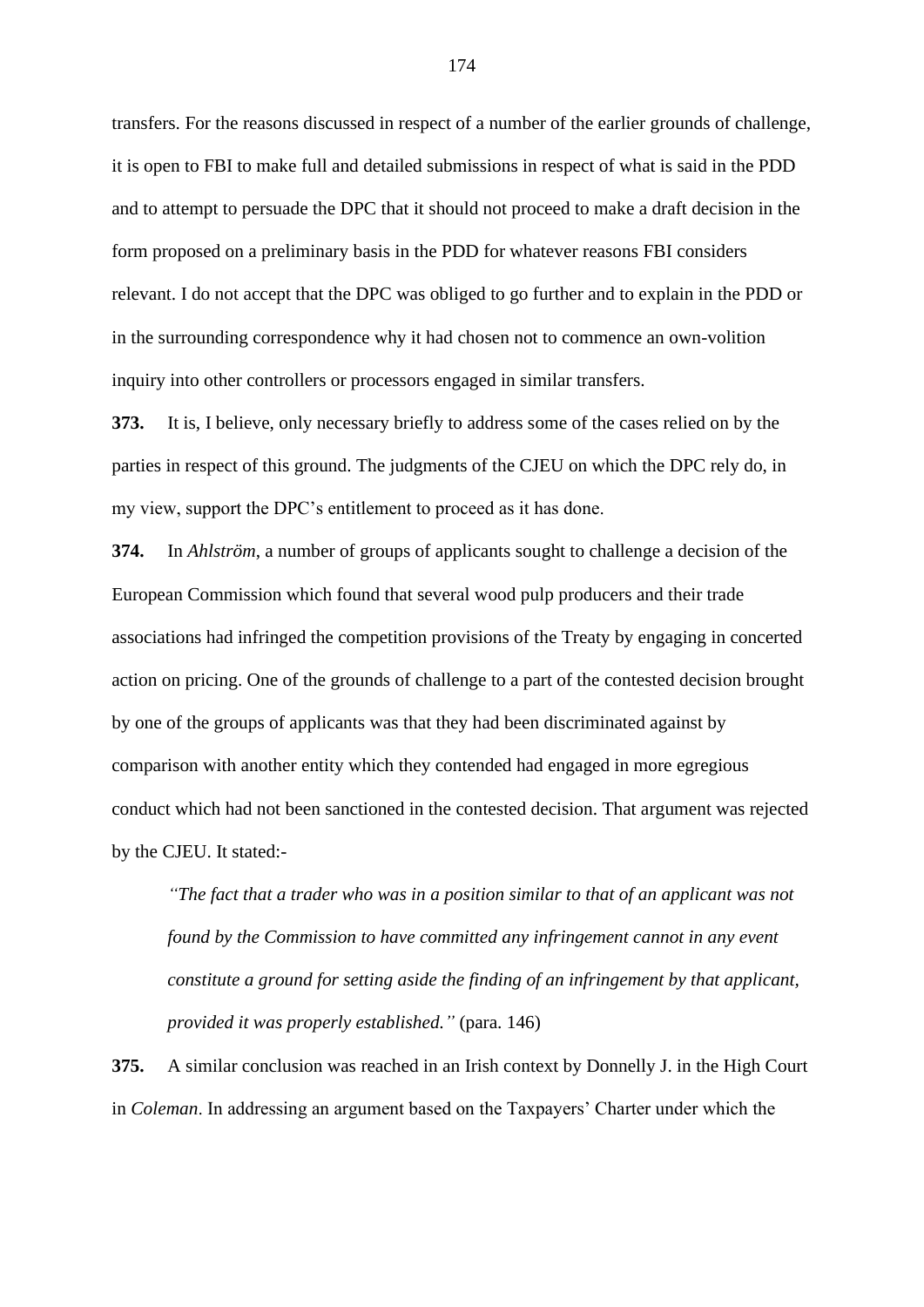Revenue Commissioners have agreed to administer the law fairly, reasonably and consistently, Donnelly J. stated:-

*"Undoubtedly the Revenue Commissioners should apply the law in a fair, reasonable and consistent manner. That will be the result of applying the relevant statutory provisions as to tax due or exemption payable. In my opinion, a commitment to fair, reasonable and consistent application of the law does not permit the clear provisions of a statute to be disregarded in favour of perceived consistency. Thus, the focus must always be on the implementation of the statutory code rather than a comparative analysis of cases."* (at para. 33)

**376.** Therefore, the proper focus should be on whether the relevant decision-maker has correctly applied the relevant statutory provisions in respect of the person in question, rather than how it has done so with respect to other persons who may be in a similar position. I accept that that is not a universal principle and there may be nuances to it. However, it does seem to me that both *Ahlström* and *Coleman* are of some relevance to even the more refined case made by FBI at the hearing on this ground.

**377.** Another CJEU judgment relied on by the DPC was *Star Fruit*. FBI submitted that that case had no relevance to the issue here. I disagree. In *Star Fruit*, the applicant was a Belgian company involved in the importation and exportation of bananas. It made a complaint to the European Commission that the system for supplying the banana market in France was incompatible with the Treaty. It requested the Commission to commence infringement proceedings against France. The Commission did not do so and the applicant then brought proceedings before the CJEU seeking a declaration that the Commission had acted unlawfully in failing to commence proceedings against France. The Court held that the application was inadmissible in its entirety on various grounds. However, in the course of its short judgment,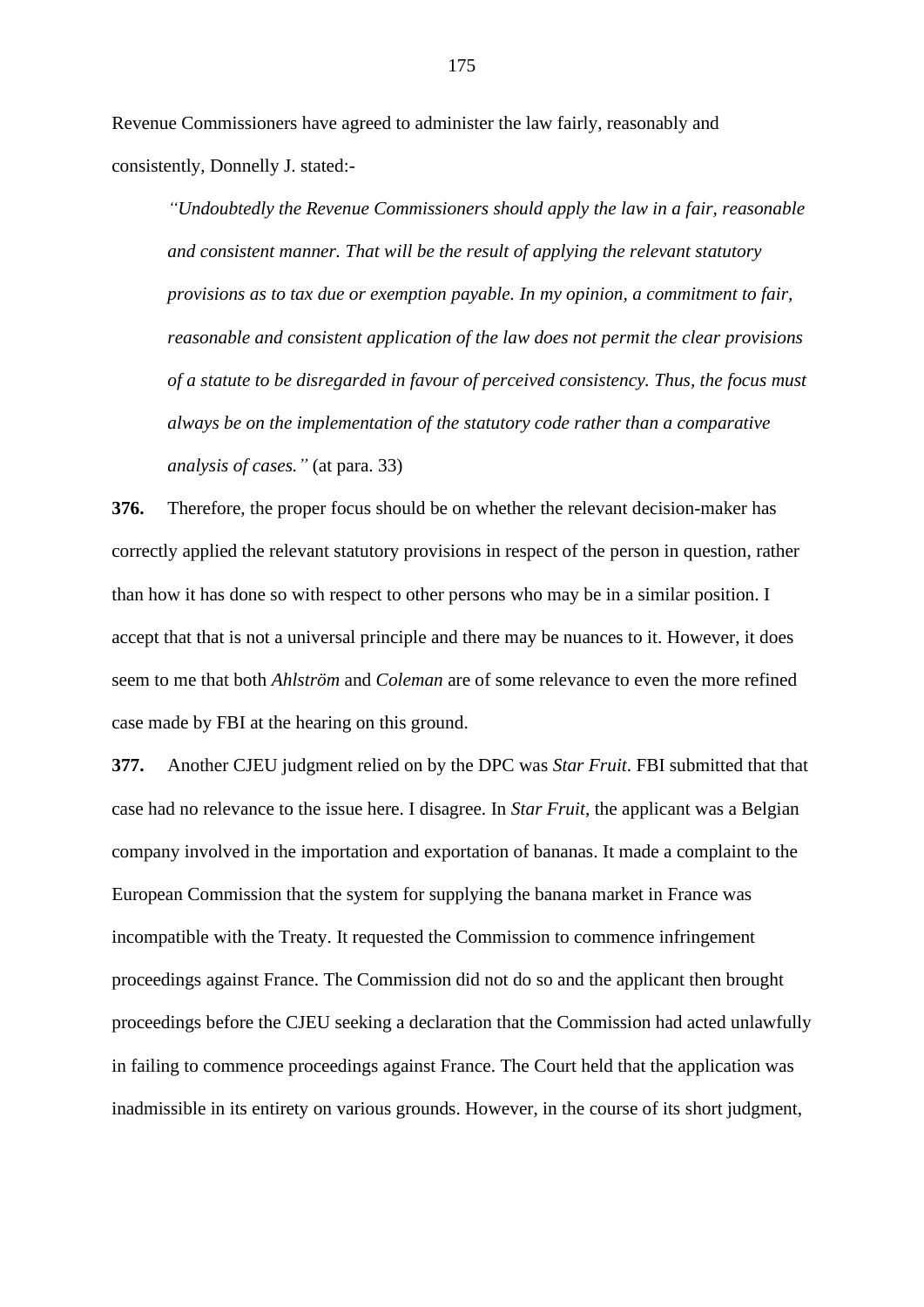the Court stated that it was clear from the scheme of (what was then) Article 169 of the Treaty:-

*"…that the Commission is not bound to commence the proceedings provided for in that provision but in this regard has a discretion which excludes the right for individuals to require that institution to adopt a specific position."* (para. 11)

**378.** The CJEU reached a similar conclusion Case C-87/89 *Sonito v. Commission* [1990] ECR I-01981 ("*Sonito*") (at paras. 6-7). The CJEU again concluded that the European Commission had no obligation to commence proceedings under that provision of the Treaty and had a discretionary power to do so.

**379.** The CJEU reached a similar conclusion in *Automec II,* holding that the European Commission was not bound to commence infringement proceedings. In that case, the applicant had made a complaint to the Commission arising from the non-renewal of a motor vehicle distribution agreement. The applicant alleged that the non-renewal was a breach of the competition provisions of the Treaty. It requested the Commission to take a decision ordering the manufacturer to bring the alleged infringement to an end and to continue supplying the distributor. The Commission declined to do so. The applicant sought annulment of that decision before the CJEU. In rejecting the application, in addition to holding that the Commission was not bound to commence infringement proceedings, the CJEU held that neither the Treaty nor the relevant secondary legislation required the Commission to make a decision as regards alleged infringement. The Court held that the Commission was under no obligation to do so and could not be compelled to carry out an investigation (para. 75 and 76). The Court further observed that:-

*"In the case of an authority entrusted with a public service task, the power to take all the organizational measures necessary for the performance of that task, including setting priorities within the limits prescribed by the law - where those priorities have*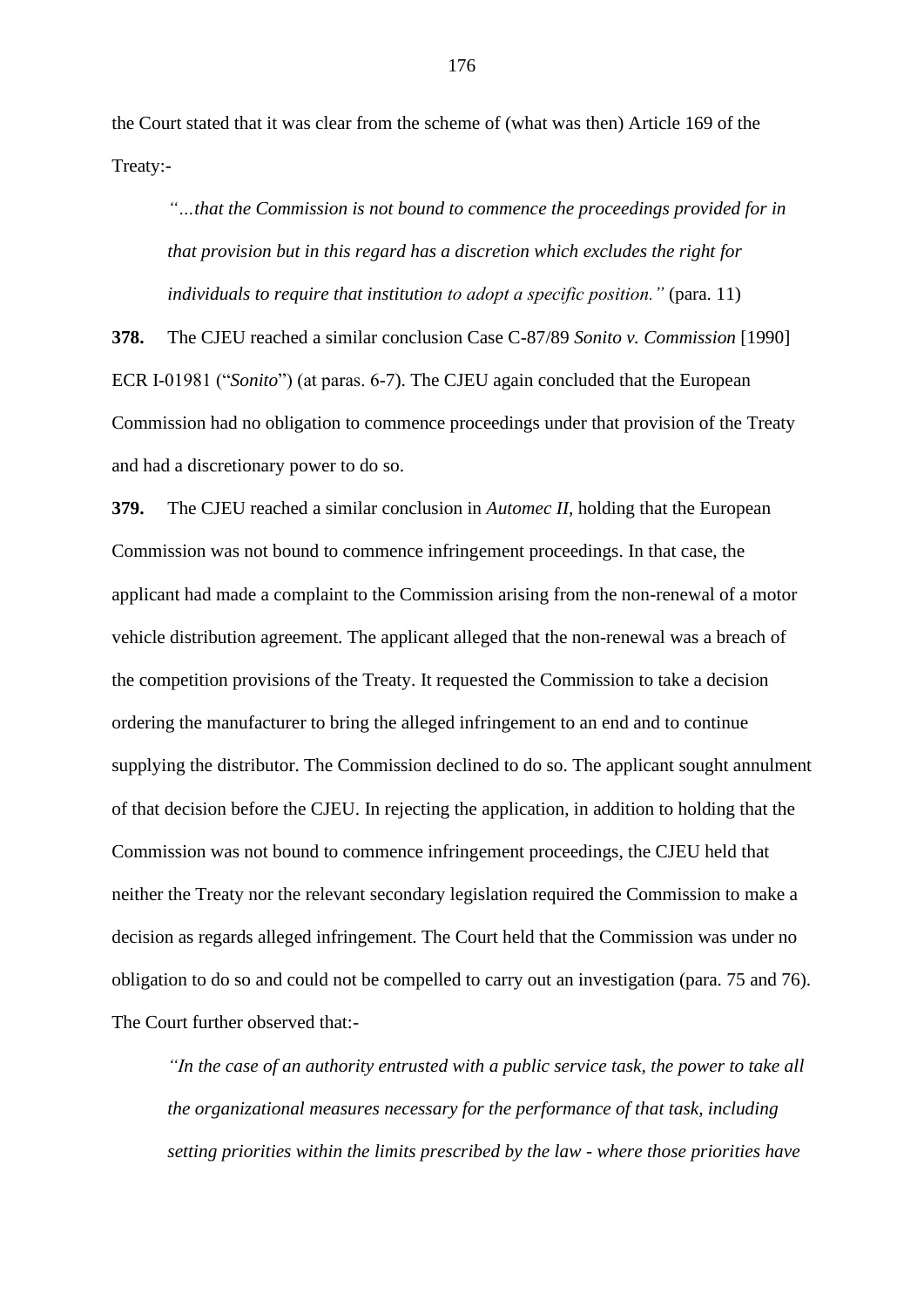*not been determined by the legislature - is an inherent feature of administrative activity. This must be the case in particular where an authority has been entrusted with a supervisory and regulatory task as extensive and general as that which has been assigned to the Commission in the field of competition. Consequently, the fact that the Commission applies different degrees of priority to the cases submitted to it in the field of competition is compatible with the obligations imposed on it by Community law."* (para. 77)

**380.** While accepting the facts and the legal provisions at issue in *Automec II* were different to those at issue in the present case, the observations of the CJEU set out in the paragraph just quoted are relevant and of assistance in considering this ground of challenge by FBI. The judgment does provide support for my earlier comment that it must be open to a regulatory and decision making body, such as the DPC, to prioritise the exercise of its investigative and decision making functions, unless its governing legislation provides otherwise (which is not the case here). As I have already indicated, I do not believe that any of the Irish cases relied upon by FBI provide support for the proposition that if decision makers are subject to an obligation to act in accordance with the principle of consistency (and they may well be, in certain circumstances, the precise parameters of which it is unnecessary for me to decide in this case), that does not preclude the DPC from deciding to proceed, at this point, against one entity but not against others, provided that it explains why it is proceeding against that entity. The cases relied on by FBI do not suggest otherwise. **381.** To take one example, *NMH* does not provide support for FBI's case under this ground. In that case the Minister for Health directed the Health Information and Quality Authority (the "Authority") to commence an investigation under s. 9 of the Health Acts, 2007

Minister was empowered to require the Authority to carry out such an investigation if he or

into the safety of the services provided by the applicant hospital. Under that section, the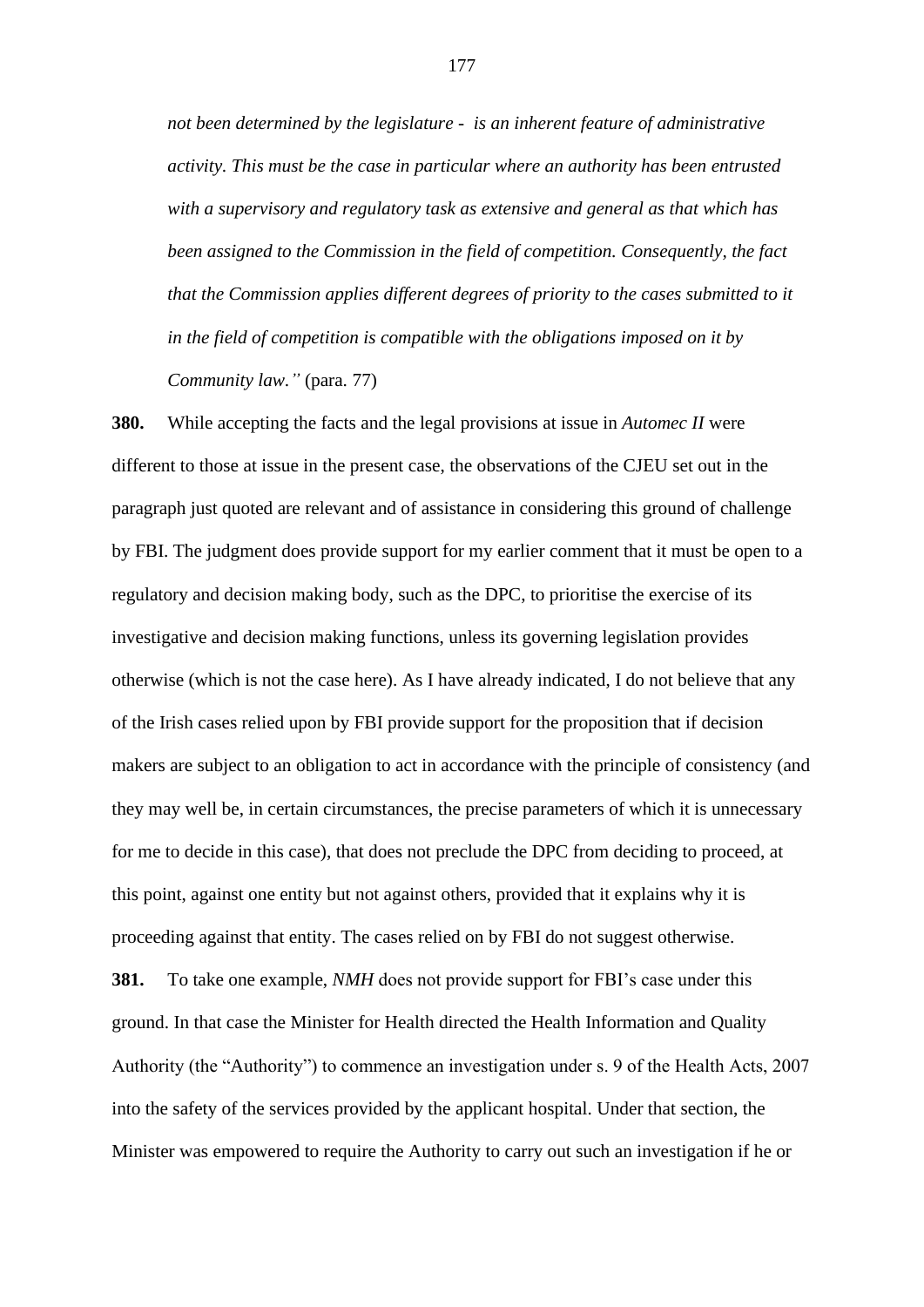she believed *"on reasonable grounds"* that there was a *"serious risk"* to the *"health or welfare"* of a person receiving services at the hospital. The court had to consider the basis for the decision of the Minister in order to determine whether he had reasonable grounds for believing that there was a serious risk to the health or welfare of persons receiving services at the hospital. The Minister accepted that the risk which he claimed to have identified also existed in other hospitals across the health service. Meenan J. held that it was irrational and unreasonable for the Minister to direct an investigation under that section into a hospital in circumstances where the practices the subject of the investigation exist in many other hospitals. In other words, the court held that the belief which the Minister was required to hold under the relevant section was not a reasonable one. That case, therefore, turned on a consideration of the statutory precondition which had to be established before the Minister could require the Authority to carry out the investigation, i.e. that the Minister held a particular belief on reasonable grounds. The court held that the belief held by the Minister was not a reasonable one. Therefore, the Minister was not entitled to require the investigation to be undertaken.

**382.** While FBI relied on the decision in *NMH* to support its contention that it was unfair and unlawful for the DPC to commence an inquiry into FBI but not into other entities engaged in transatlantic data transfer or, at least, to do so without some explanation, the decision does not afford support for that proposition. The decision in *NMH* turned on the reasonableness of the Minister's opinion to direct an inquiry into the services in the applicant hospital, notwithstanding that the same practices were in existence in other hospitals, because that was what was required by the relevant section. There is no equivalent statutory provision at issue in this case. Nor did FBI actually make the case that the decision of the DPC to commence the inquiry at issue was unreasonable or irrational in the sense considered in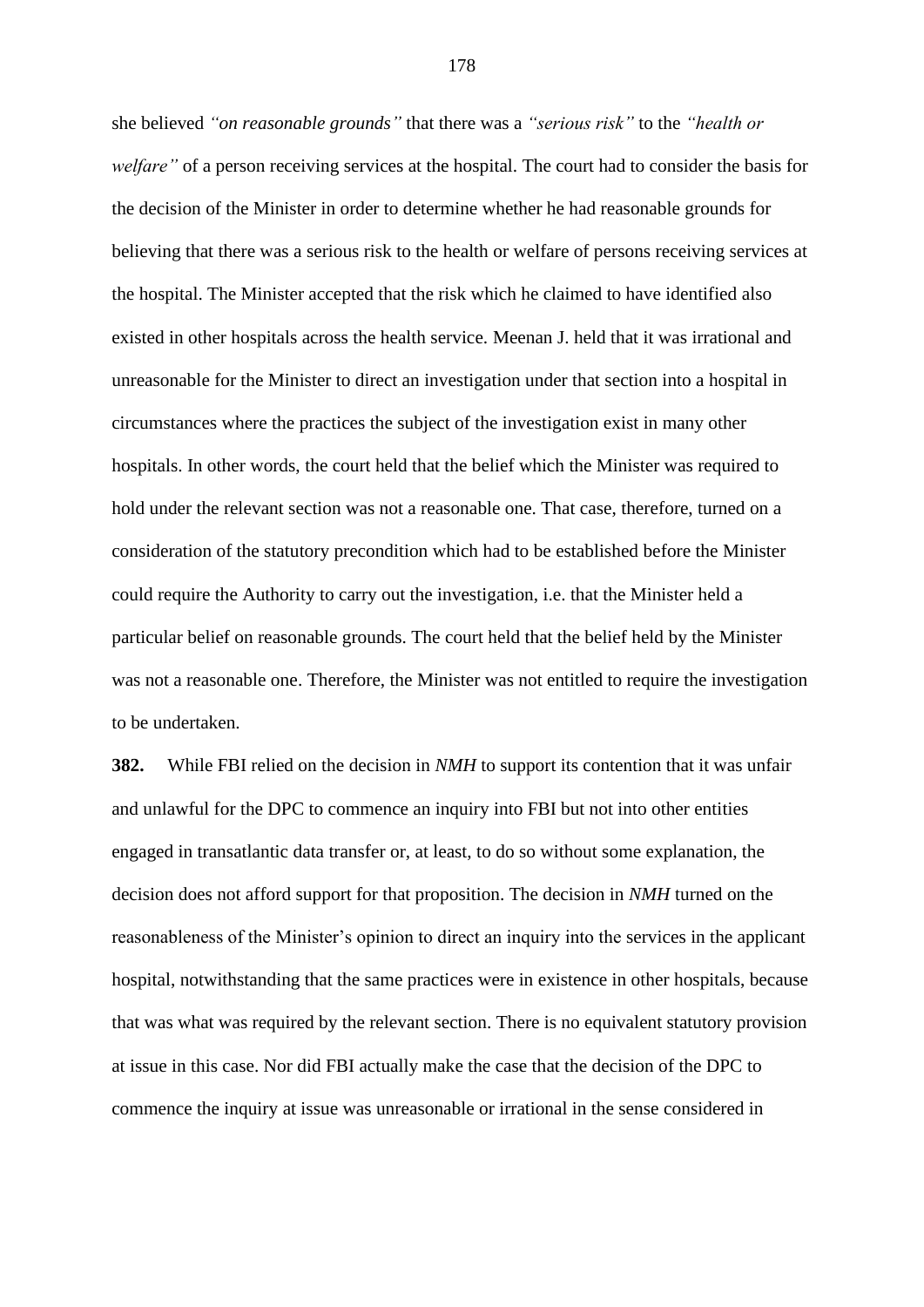*O'Keeffe v. An Bord Pleanála* [1993] 1 IR 39 and *Meadows v. Minister for Justice* [2010] 2 IR 701.

**383.** In summary, therefore, I do not accept that FBI has established that in commencing the inquiry at issue, the DPC acted in breach of FBI's rights to equality under any of the legal basis relied upon by FBI. The DPC was entitled to commence and proceed with the inquiry in respect of FBI's data transfers without having to carry out inquiries into other entities involved in similar transfers. The reason why the DPC commenced the inquiry in respect of FBI's data transfers is clear from the context in which the decision was made (including obviously the judgment of the CJEU in *Schrems II* in proceedings to which FBI was a party) as well as from the contents of the PDD itself and from the surrounding correspondence. I am satisfied that the PDD and that correspondence clearly set out the reasons why the DPC decided to conduct an inquiry in respect of FBI's data transfers. I do not accept that principles of equality or of consistency or good administration, whatever their source, required the DPC to explain why it had decided to commence an inquiry in respect of FBI and not in respect of other entities. The DPC was entitled to do so and provided that it explained why it had decided to commence an inquiry in respect of FBI, it did not have to provide an explanation as to why it was not commencing inquiries into other entities.

**384.** I have concluded that the case law of the CJEU on which the DPC relied provides support, by way of analogy, for the approach taken by the DPC. I do not accept that any of the cases on which FBI relies provides support for the case originally made or for the refined case which FBI made in respect of this ground of challenge. It remains open to FBI to make such submissions as it feels are appropriate in response to the matters addressed in the PDD. Nothing in my judgment is intended to operate as a constraint on the content and extent of those submissions.

**385.** For these reasons, I reject this ground of challenge advanced by FBI.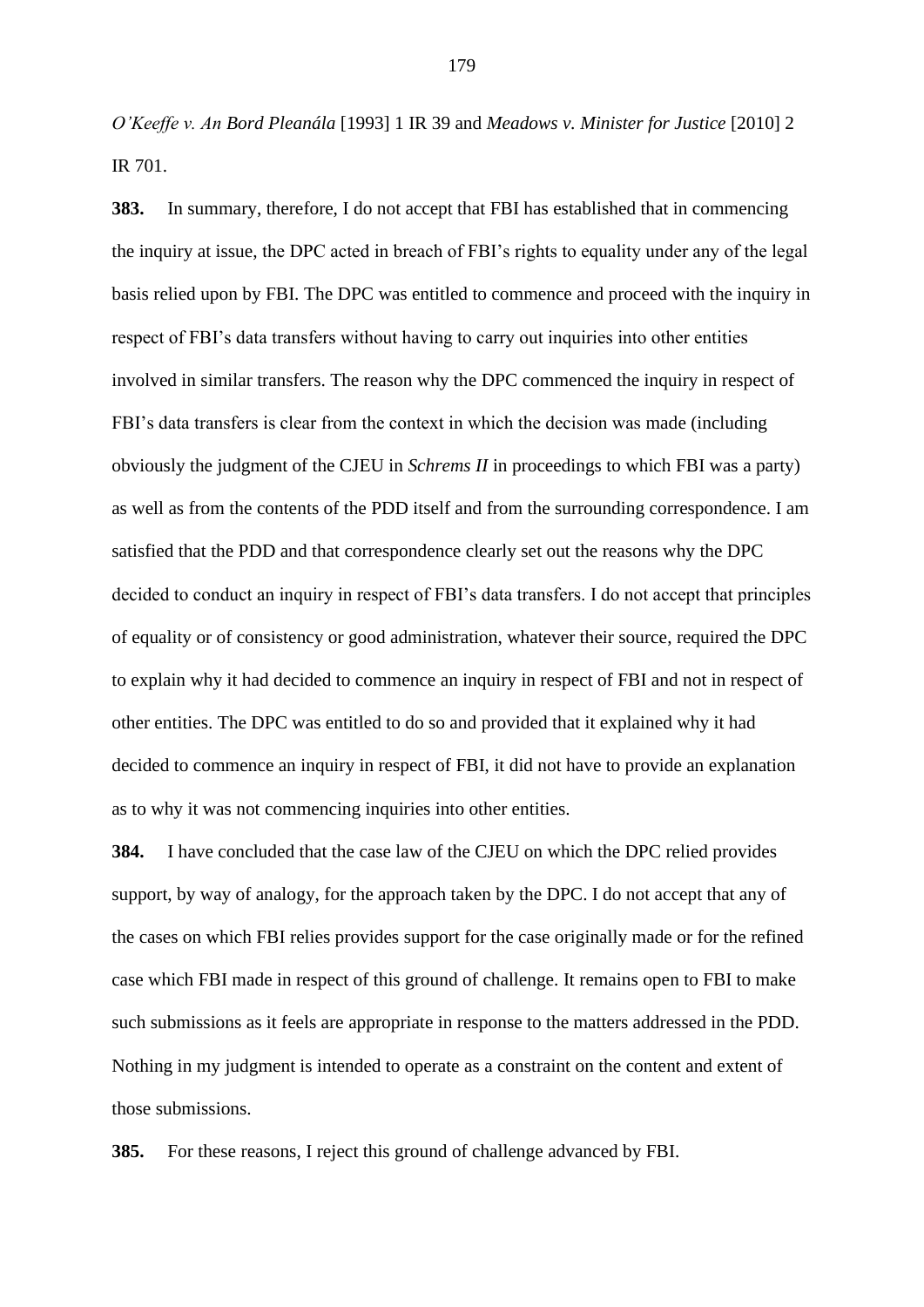#### **21. Alleged Disproportionality of Simultaneous Inquiries:**

**386.** FBI originally contended that it was disproportionate for FBI to be subjected to two simultaneous inquiries in relation to substantially the same subject matter, namely, the DPC's own volition inquiry and its ongoing consideration of Mr. Schrems' reformulated complaint. While raised as an issue in these proceedings in respect of which specific grounds were pleaded in the statement of grounds and addressed in Ms. Cunnane's first affidavit of  $10<sup>th</sup>$ September, 2020, FBI took the position in its written submissions that this issue should be addressed in the context of Mr. Schrems' proceedings.

**387.** The DPC rejected the contention that there was any disproportionality in the approach taken by the DPC. It did not accept that being subjected to parallel processes, one a complaints-based process and the other an own volition inquiry, in itself, gave rise to any disproportionality. It noted that the GDPR and the 2018 Act envisaged that both forms of inquiry were available to the DPC. However, it was also satisfied to deal with the issue in the context of Mr. Schrems proceedings.

**388.** Mr. Schrems did not object to this issue being addressed in the context of his proceedings.

**389.** At the hearing of these proceedings it was agreed that the issue would be left over to be addressed in Mr. Schrems' proceedings. However, in the period between the conclusion of the hearing of these proceedings and the date on which Mr. Schrems' proceedings were due to commence, Mr. Schrems' proceedings were compromised as between the DPC and Mr. Schrems. FBI was not a party to the arrangements agreed between the DPC and Mr. Schrems. FBI informed me that it was reserving its rights and that it was not asking me to decide this outstanding issue. In the circumstances, I do not propose to address this issue any further.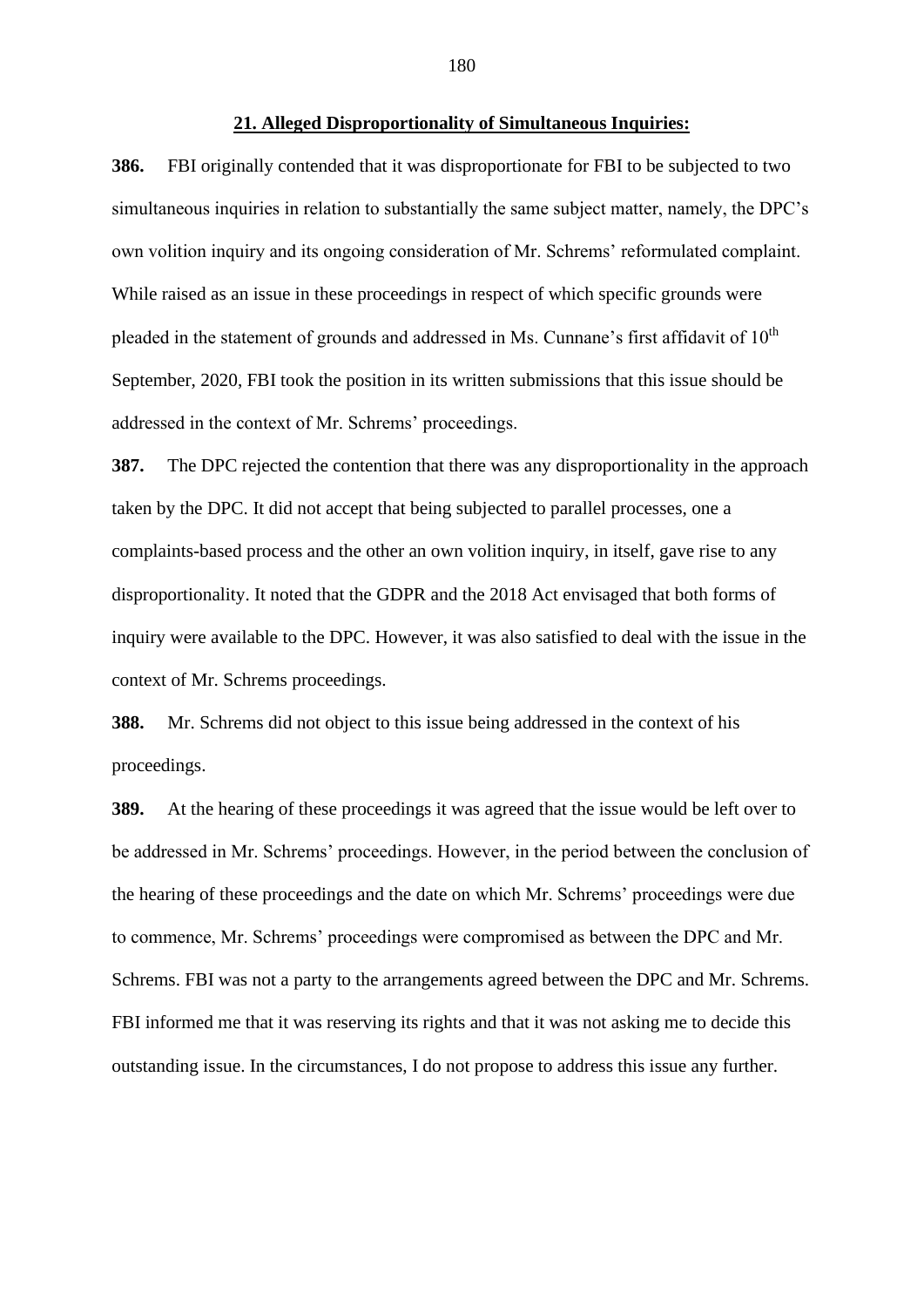### **22. Adequacy of DPC's Reasons**

### **(a) Summary of the Parties' Positions**

# *(1) FBI*

**390.** One of the reliefs which FBI seeks is a declaration that the DPC did not provide adequate or sufficient reasons in respect of the commencement of the own volition inquiry in respect of FBI's EU-US data transfers, the PDD, the inquiry process and the progressing of the inquiry (relief 10 in s. D of the statement of grounds). At para. 81 of the statement of grounds, FBI pleaded that no reasons, or inadequate reasons, were provided by the DPC for a number of decisions of or proposed courses of action by the DPC. Many of the issues referred to in that paragraph overlap with earlier substantive grounds of challenge advanced by the FBI. They include issues such as why the inquiry was commenced while the investigation into Mr. Schrems' reformulated complaint was ongoing, why the inquiry was commenced into FBI's transfers only, why the DPC chose not to await guidance from the EDPB, why the procedures published in the 2018 Annual Report were not followed, why FBI was only afforded three weeks for its submissions and why an extension was refused and why the DPC had an undisclosed intention to invoke the Article 60 procedure within three weeks of receipt of FBI's submissions.

**391.** FBI relied on the well-known judgments of the Supreme Court *Connelly* and *Mallak* in support of its case that the DPC's decision to commence the inquiry and to issue the PDD was not supported by adequate reasons. It also relied on *Mallak* in support of its contention that the DPC failed adequately to explain the decision making process itself.

## *(2) The DPC*

**392.** The DPC did not dispute that it was obliged to provide reasons but contended that the reasons for the DPC's decision to commence the inquiry were apparent from the PDD and from its letter of 28<sup>th</sup> August, 2020. It submitted that at no stage did FBI raise any complaint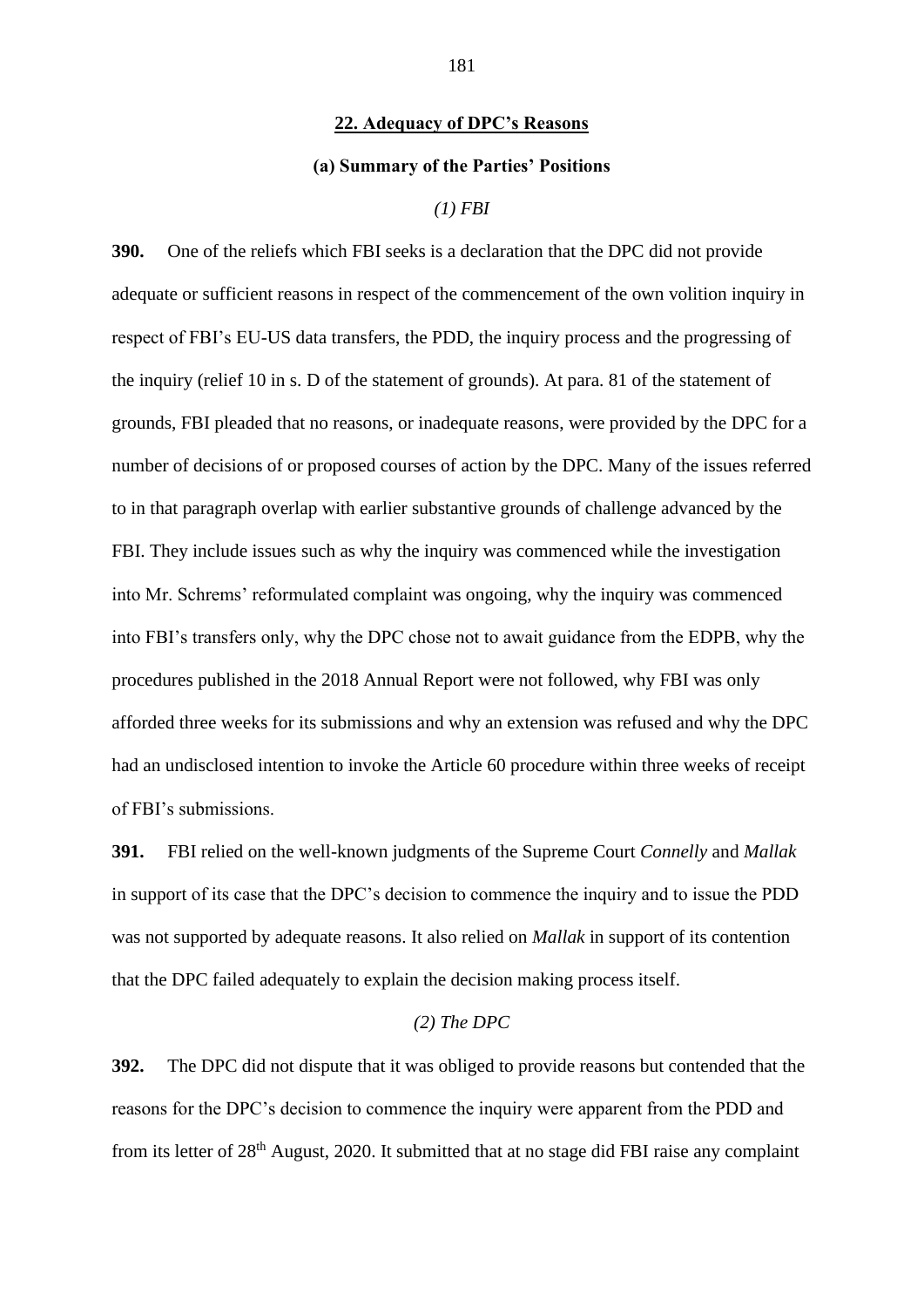that it did not know why the DPC was proceeding as it was or seek an explanation for the DPC's approach.

### *(3) Mr. Schrems*

**393.** Mr. Schrems did not make any discreet submissions on this issue.

### **(b) Discussion and Decision on this Issue**

**394.** This ground of challenge can be addressed briefly. Insofar as FBI made complaints concerning the adequacy of the reasons given by the DPC for its decision to commence the inquiry and to adopt the procedure which it did, I have addressed those arguments in the context of earlier grounds of challenge advanced by FBI. I am not satisfied that there is any deficiency in terms of the reasoning given by the DPC for its decision to commence the inquiry, to adopt the procedure which it adopted and to take the various procedural steps and decisions which it took up until the inquiry was stayed by the order of Meenan J. on 14<sup>th</sup> September, 2020.

**395.** I can deal very briefly with the relevant legal principles concerning reasoning. As noted earlier, they were summarised recently in *Crekav* and *CHASE (No. 2)* in which the leading cases, including *Connelly* and *Mallak*, were discussed in some detail. I summarised earlier the essential requirements to be considered in determining the adequacy of reasons given for a decision. To recap, they are: first, the person affected by the decision must be able to know, at least in general terms, why the decision was made; second, that person should be provided with enough information to consider whether he or she could appeal or seek to judicially review the decision; and, third, the reasons given for the decision must allow the court or other body hearing the appeal or conducting a review of the decision to do so properly. Those are the principles which I have applied in considering FBI's case on reasons. **396.** I am satisfied that the DPC has complied with its obligation to give reasons for (1) its decision to commence the inquiry and (2) the decision to adopt the particular procedure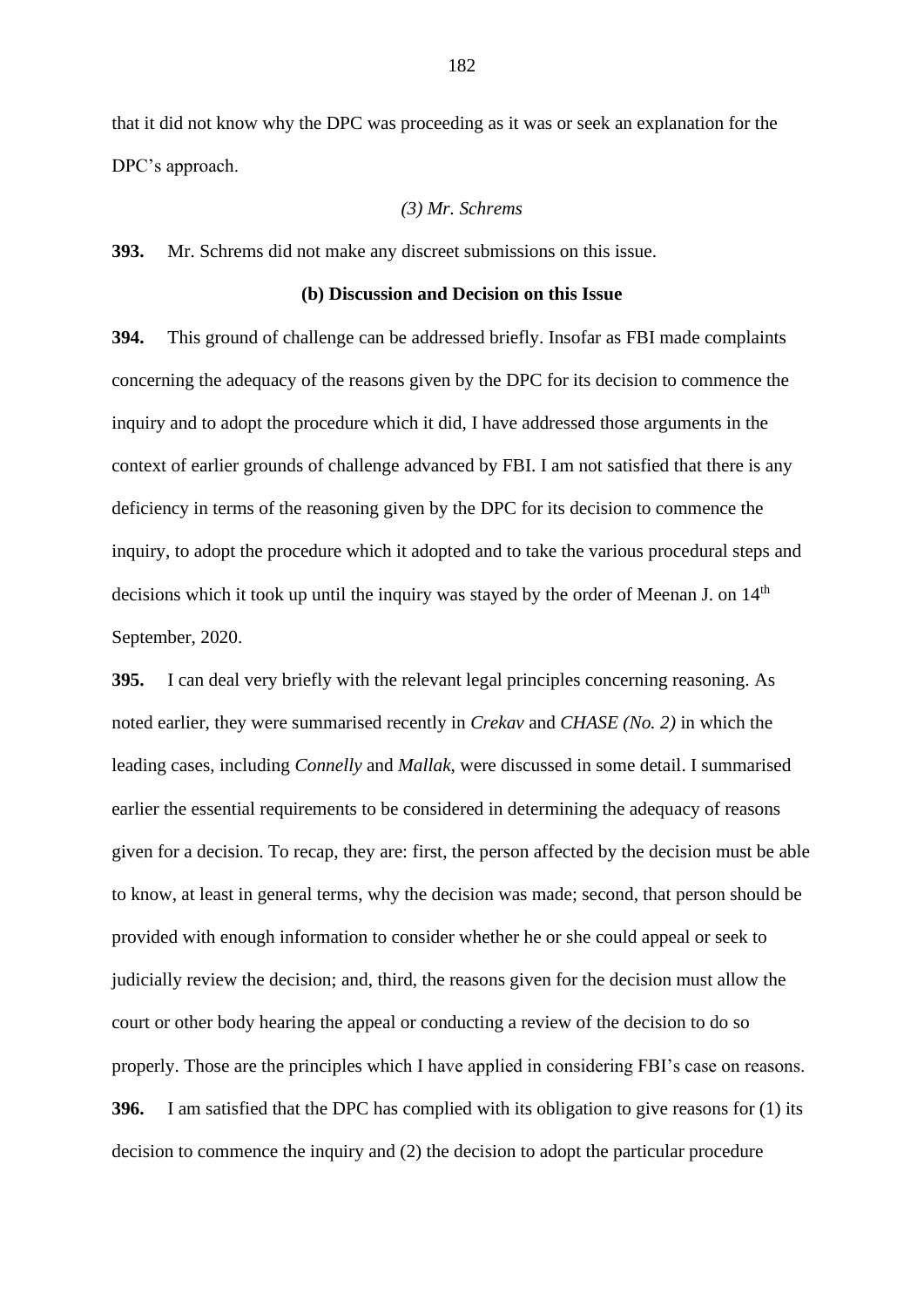which it adopted and the decisions taken in the course of that procedure until the inquiry was stayed.

**397.** I am satisfied that the PDD and the surrounding correspondence and, in particular, the DPC's letter of 28<sup>th</sup> August, 2020 and 3<sup>rd</sup> September, 2020 provide adequate reasons for the DPC's decision to commence the inquiry and to do so by means of the PDD. While FBI may be unhappy with the substance of the reasons, in considering this ground of challenge, the court is only concerned with the adequacy of the reasons given and not with the merits underlying those reasons. I am satisfied that in its letters of  $28<sup>th</sup>$  August, 2020 and  $3<sup>rd</sup>$ September, 2020 and in the PDD itself, the DPC did explain why it had decided to commence the own volition inquiry in respect of FBI's EU-US data transfers and why it had adopted the procedure which it adopted.

**398.** I am satisfied that the correspondence explains why, for example, the DPC decided not to await guidance from the EDPB and why it felt that twenty-one days was a sufficient time for FBI's submissions. I have already concluded that the DPC was entitled to adopt the procedure it adopted and the published procedures were illustrative only and envisaged the DPC departing from them in an appropriate case and I am satisfied that the correspondence and the PDD adequately explained the particular procedure which it had decided to adopt in respect of this inquiry.

**399.** As regards the contention that if the DPC did not disclose its intention to invoke the Article 60 procedure within three weeks of FBI's submissions, I have addressed this point earlier. The DPC ought to have informed FBI that it had indicated to Mr. Schrems' solicitors that it anticipated being in a position to invoke the Article 60 procedure within three weeks of the receipt of the receipt of FBI's submissions. However, I do not see this as an issue of reasons. Nor do I believe that it invalidates the decision to commence the inquiry or to adopt the particular procedure adopted.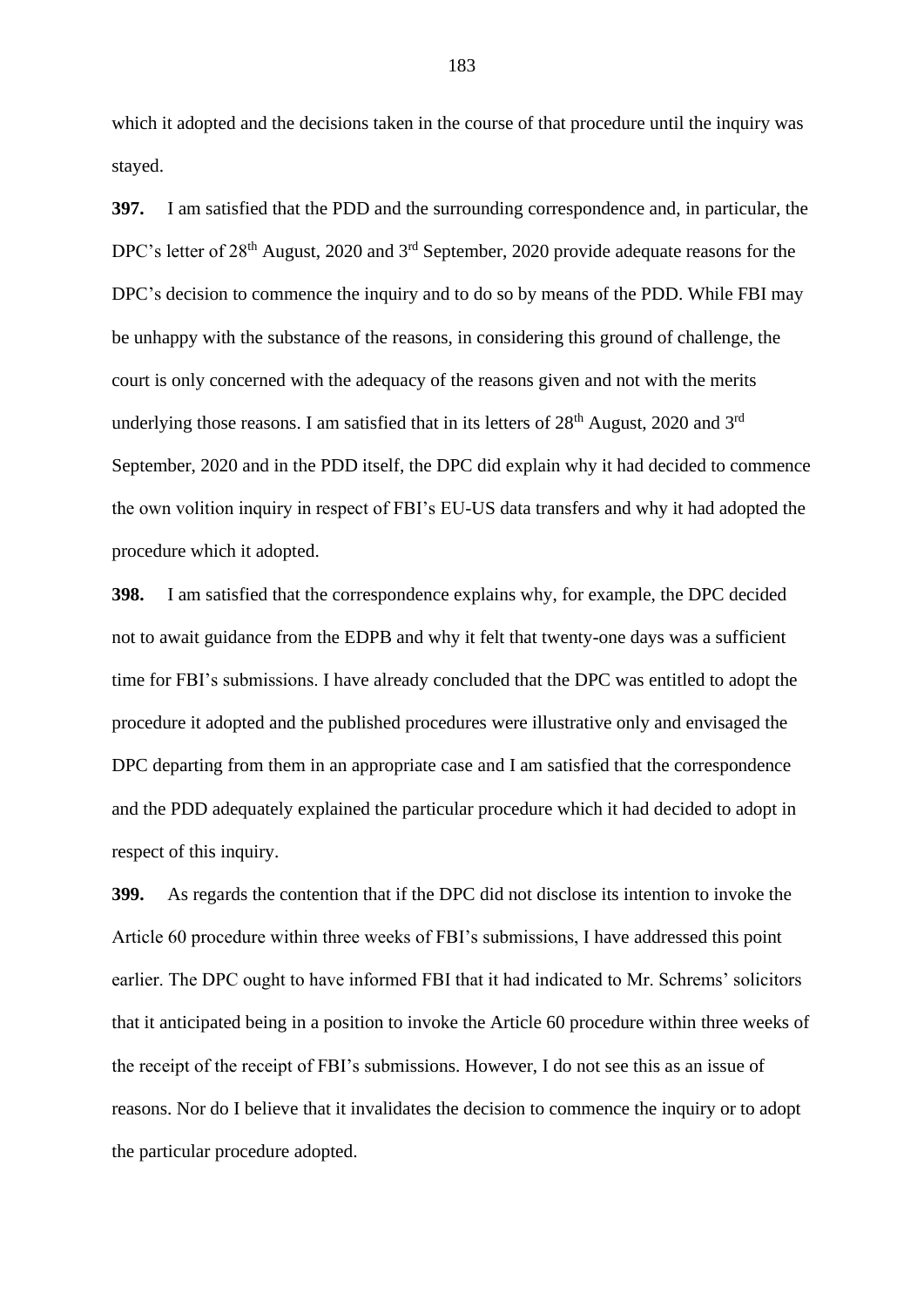400. I accept that FBI raised a series of relevant questions in the MHC letter of 29<sup>th</sup> October, 2020 which ought to have been answered more fully at the time by the DPC. However, again, I do not see that as a reasons issue. In my view, the failure to respond more fully to the questions raised in the MHC letter of 29<sup>th</sup> October, 2020 does not detract from the adequacy of the reasons given in the earlier correspondence and in the PDD itself.

**401.** As regards the requirement to give reasons for the decision making process, in my view the DPC complied with its obligation to do so. In *Mallak*, Fennelly J. stated:-

*"In the present state of evolution of our law, it is not easy to conceive of a decision maker being dispensed from giving an explanation either of the decision or of the decision making process at some stage. The most obvious means of achieving fairness is for reasons to accompany the decision."* (para. 68, p. 322)

I am satisfied that the letters of 28<sup>th</sup> August, 2020 and 3<sup>rd</sup> September, 2020 and the PDD itself did adequately explain the decision making process and that FBI was in no doubt about what that process was.

**402.** In summary, therefore, I am satisfied that the DPC did provide adequate reasons for its decision and for the decision making process. In those circumstances, I reject this ground of challenge.

## **23. Duty of Candour**

# **(a) Summary of the Parties' Positions**

# *(1) FBI*

**403.** While it was not a pleaded issue in the case and while no relief was sought in respect of it, FBI contended in correspondence and in its written submissions and in the oral submissions at the hearing that the DPC was in breach of its duty of candour in refusing to answer the questions raised in the MHC letter of 29<sup>th</sup> June, 2020. I have referred earlier to the questions raised in that letter and to the response to the letter provided by Philip Lee on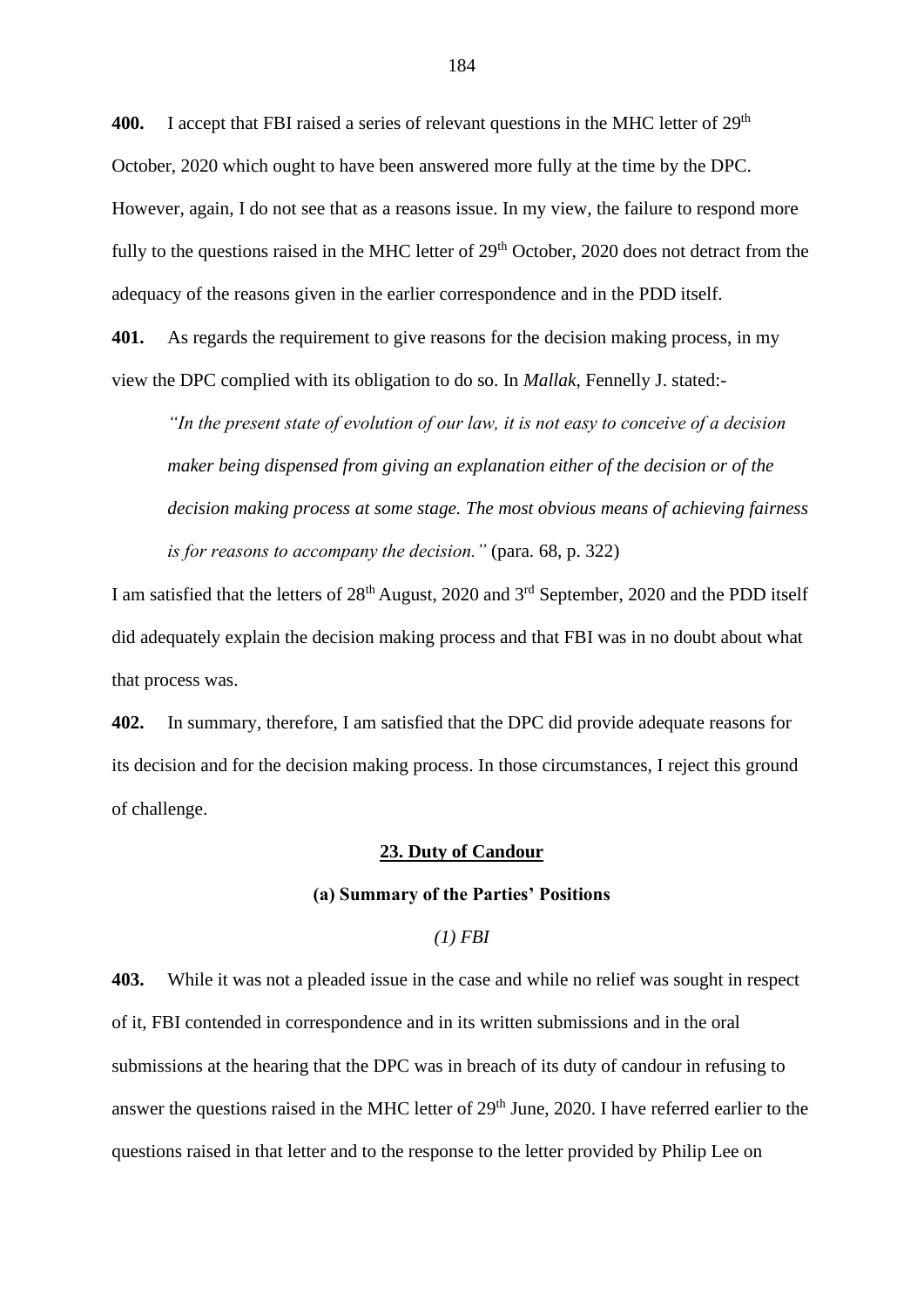behalf of the DPC on 5<sup>th</sup> November, 2020. FBI submitted that the questions raised in the letter of 29<sup>th</sup> October, 2020 were relevant and sought information which the DPC was required to provide as a public body whose decision was being challenged in these judicial review proceedings.

**404.** While not seeking any relief arising from the alleged breach by the DPC of the duty of candour, FBI submitted that it was relevant in two respects. First, it contended that the alleged breach of candour *"fed into"* and contributed to the alleged unfairness of the process put in place by the DPC for its inquiry in respect of FBI, to the alleged appearance of prejudgment/premature judgment, to the departure by the DPC from published procedures, to the knowledge possessed by the DPC as to the imminence or otherwise of the EDPB guidance when the PDD was issued and to the issue as to why FBI was *"singled out"* by the DPC by means of this inquiry. Second, FBI contended that the failure by the DPC to provide the information sought in the letter of  $29<sup>th</sup>$  October, 2020 provided a basis for the court to draw certain inferences, such as that the present inquiry is the only inquiry which has been commenced by the DPC by adopting a provisional draft decision and by adopting the procedure set out in the PDD. It should be noted that this latter submission was advanced by FBI's counsel prior to the exchange of further affidavits in the course of late December, 2020/early January, 2021 which dealt with this issue.

**405.** In support of its submissions based on the alleged breach of the duty of candour, FBI relied on the judgment of Barrett J. in *Murtagh v. Judge Kilrane* [2017] IEHC 384 (*"Murtagh"*) and the ruling on costs given by the Supreme Court in *GRA v. Minister for Public Expenditure and Reform (No. 2)*(ruling delivered 10<sup>th</sup> May, 2018 by Clarke C.J.) ("*GRA No. 2*"). FBI also relied on the dictum of O'Donnell J. in the Supreme Court in *Balz* which I referred to earlier.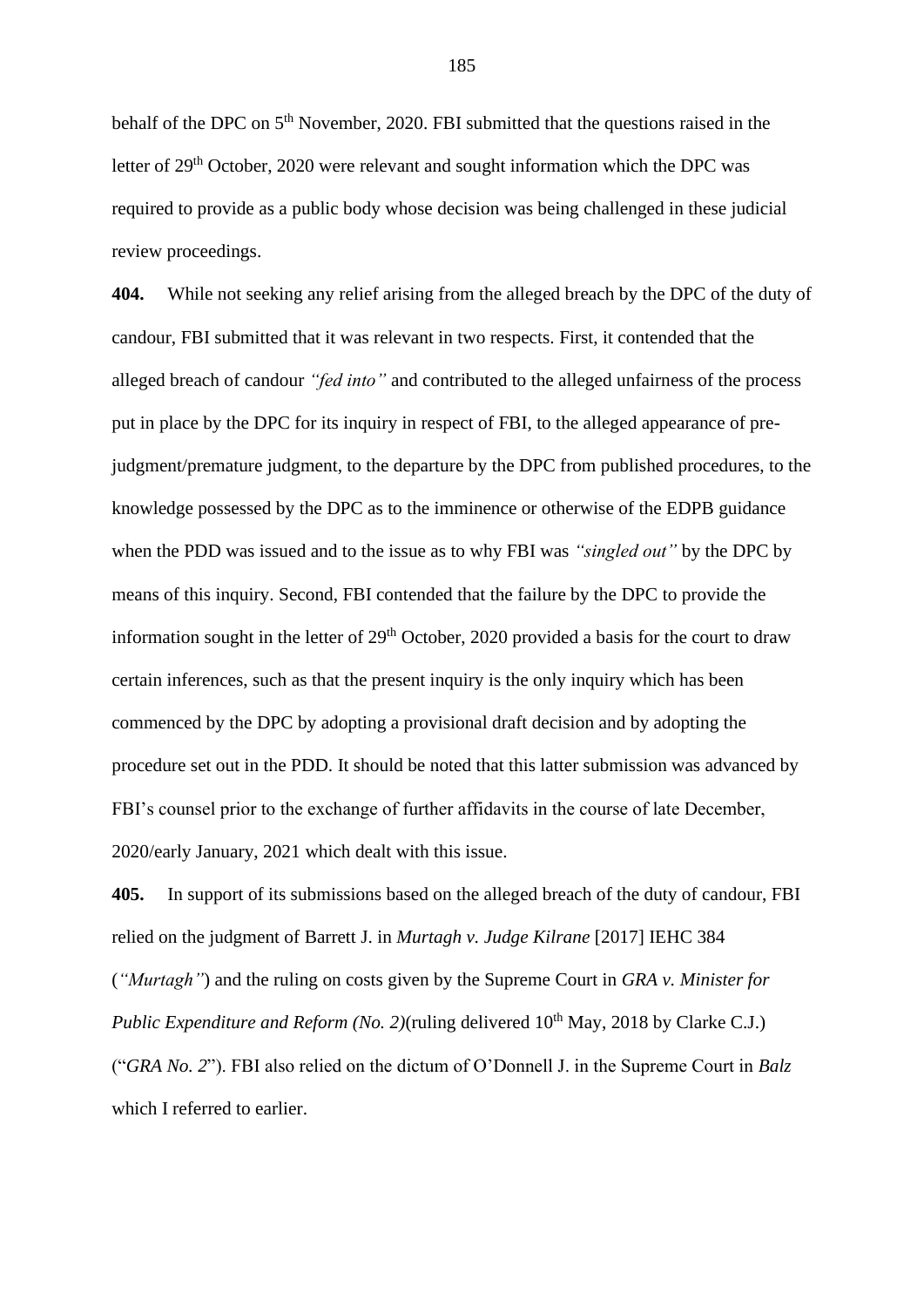#### (2) *The DPC*

**406.** In response, the DPC denied that it had breached its duty of candour. It referred to the detailed and extensive statement of opposition served by the DPC in the proceedings as well as Ms. Dixon's affidavit which exhibited all of the relevant correspondence between FBI, Mr. Schrems and the DPC. With regard to the Philip Lee letter of  $5<sup>th</sup>$  November, 2020 in response to the MHC letter of 29<sup>th</sup> October, 2020, the DPC submitted that the questions raised and the information sought did not arise from the statement of grounds and were not relevant to the issues in the proceedings, as explained in that correspondence.

**407.** The DPC further queried the basis on which and the purpose for which FBI had raised the alleged breach of the duty of candour. It submitted that this was not a case like *GRA (No. 2)*, where the decision at issue had not been properly explained by the decision maker. The DPC did fully explain its decision to commence the inquiry in the PDD and in the surrounding correspondence. It further submitted that the correspondence relied by FBI in support of its allegation of a breach of the duty of candour was sent after the DPC's statement of opposition and Ms. Dixon's affidavit were served. It further noted that while the information sought in the letter might have provided a basis for seeking discovery of documents from the DPC, no discovery was sought by FBI. It further contended that all of the issues on which FBI was relying in the proceedings were addressed in the correspondence and all of that correspondence was exhibited. It submitted that no adverse consequences should arise or inferences drawn on foot of the matters alleged under this heading.

### (3) *Mr. Schrems*

**408.** Mr. Schrems did not advance any submissions on the issue of the alleged breach by the DPC of the duty of candour.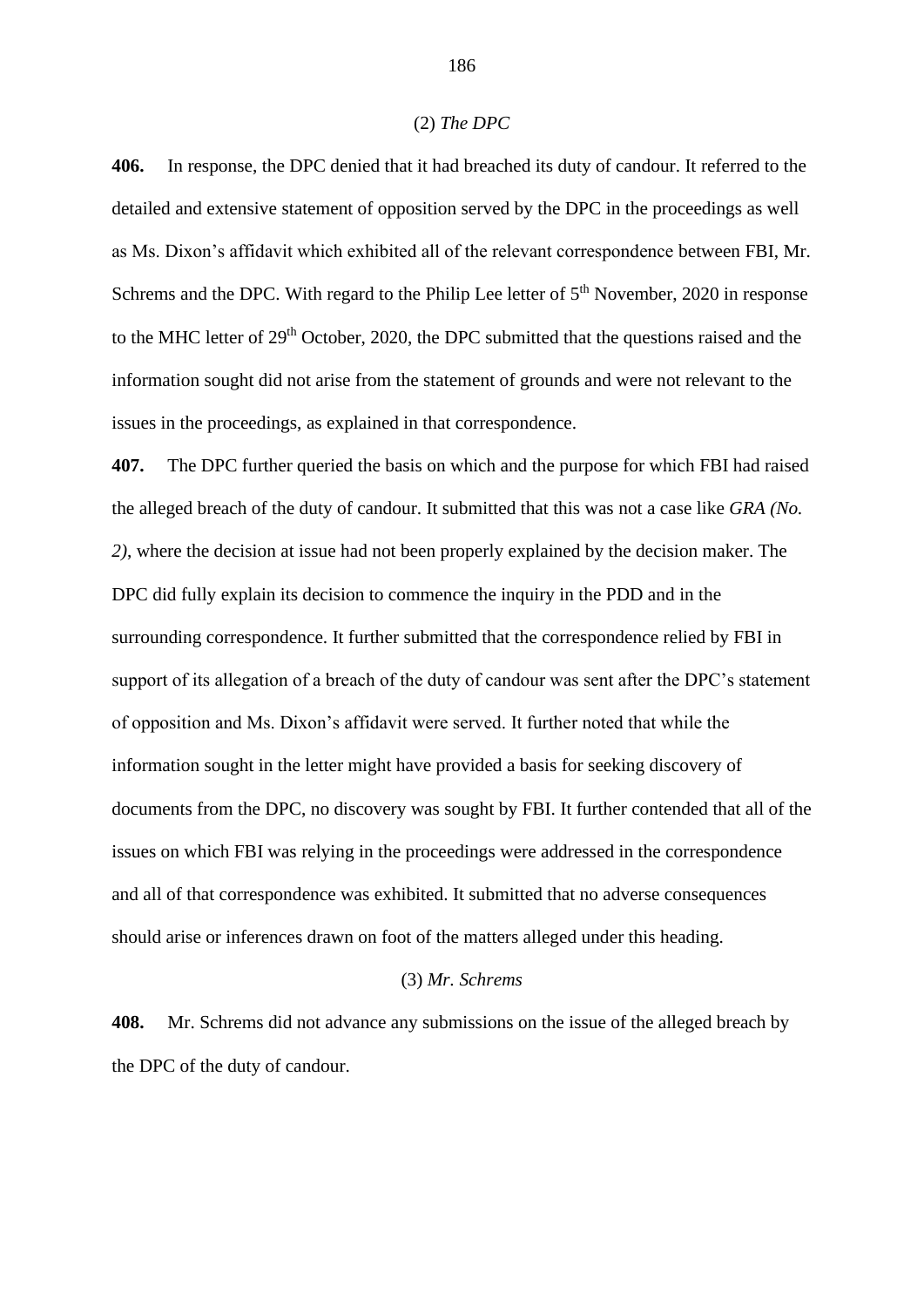### **(b) Discussion and Decision on this Issue**

**409.** While I do not accept that there was any breach by the DPC of the duty of candour, I do have some misgivings about the failure by the DPC to respond more fully to the information sought in the MHC letter of  $29<sup>th</sup>$  October, 2020. Before outlining my reasons for that conclusion and for those misgivings, I will refer briefly to the legal principles referable to the duty of candour.

**410.** Public bodies whose decisions are subject to judicial review have a duty of candour in the manner in which they defend those proceedings. They are required to be upfront in the manner in which they do so. In *RAS Medical Limited T/A Parkwest Clinic v. Royal College of Surgeons in Ireland* [2019] IESC 4, Clarke C.J. stated:

*"As was noted by Lord Donaldson M.R. in R. v. Lancashire County Council Ex p. Huddleston [1986] 2 All E.R. 941, such parties (i.e. public authorities) should conduct public law litigation 'with all cards face upwards on the table'."* (para. 6.9)

**411.** In *Cork Harbour Alliance for a Safe Environment v. An Bord Pleanála* [2019] IEHC 85 (*"Chase (No. 1)"*), I considered the duty of candour on public authorities in defending judicial review proceedings and noted that Barrett J. had helpfully summarised the principles derived from the Irish and English cases on the issue in *Murtagh*. I agreed with the principles set out at para. 25 of Barrett J.'s judgment in that case and do so again here.

**412.** The Supreme Court did not expressly refer to the duty of candour in the costs ruling in *GRA (No. 2)* but the ruling did cover very similar territory. The Supreme Court was dealing with a costs application arising from the dismissal of the appeal in its judgment in *GRA (No. 1)*. The Court had to consider the extent to which it would have been appropriate for the State parties, when giving a narrative of the circumstances leading to the decision which was challenged, to have made reference to the central role played by a particular senior trade union official. The Court ultimately concluded that the State parties ought to have given a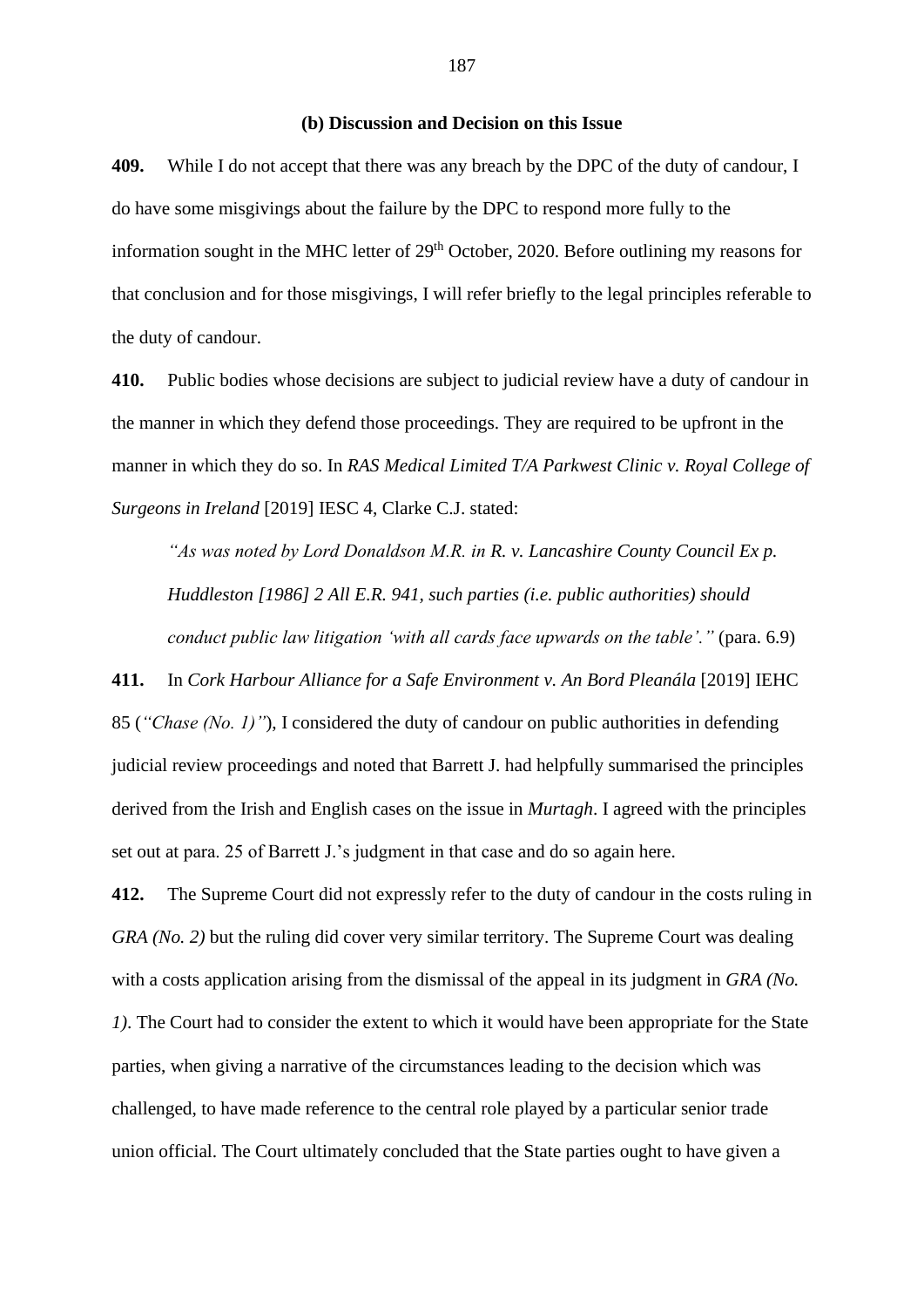more complete account and that the account initially given on its behalf *"fell short of the standard required"* and that, therefore, it was open to the trial judge to take the view that the account of the decision making process given in the initial affidavits filed by the State was incomplete. The Supreme Court upheld the decision of the High Court awarding the costs of the proceedings to the GRA and the decision of the Court of Appeal dismissing the State's appeal from that decision and also awarded the GRA its costs of resisting the further cross appeal to the Supreme Court. In the course of its ruling, the Supreme Court made some observations which are relevant to the issue which I am now considering. Clarke C.J. stated:-

*"However, it seems to the court that there is an obligation on a respondent public law decision maker to give to the court an account of at least the central features of the decision making process under challenge so as to enable the court to be properly informed about that process. While there may be a particular onus in respect of issues specifically raised in the challenge, it must be acknowledged that a challenger will not necessarily be aware of everything that occurred within the decision making process. It might well be otherwise where the decision under challenge took place as a result of a formal process resulting in a reasoned determination. But that was not the case here.*

*It should be recalled that there is an obligation on the part of a decision maker to provide the court with a reasonable account of the decision and the decision making process. The decision maker must, of course, be entitled to take into account the precise nature of the challenge made. However, the decision maker should err on the side of caution in giving the court any information which might reasonably be considered as being potentially relevant…"* (pp. 5-6) (emphasis added)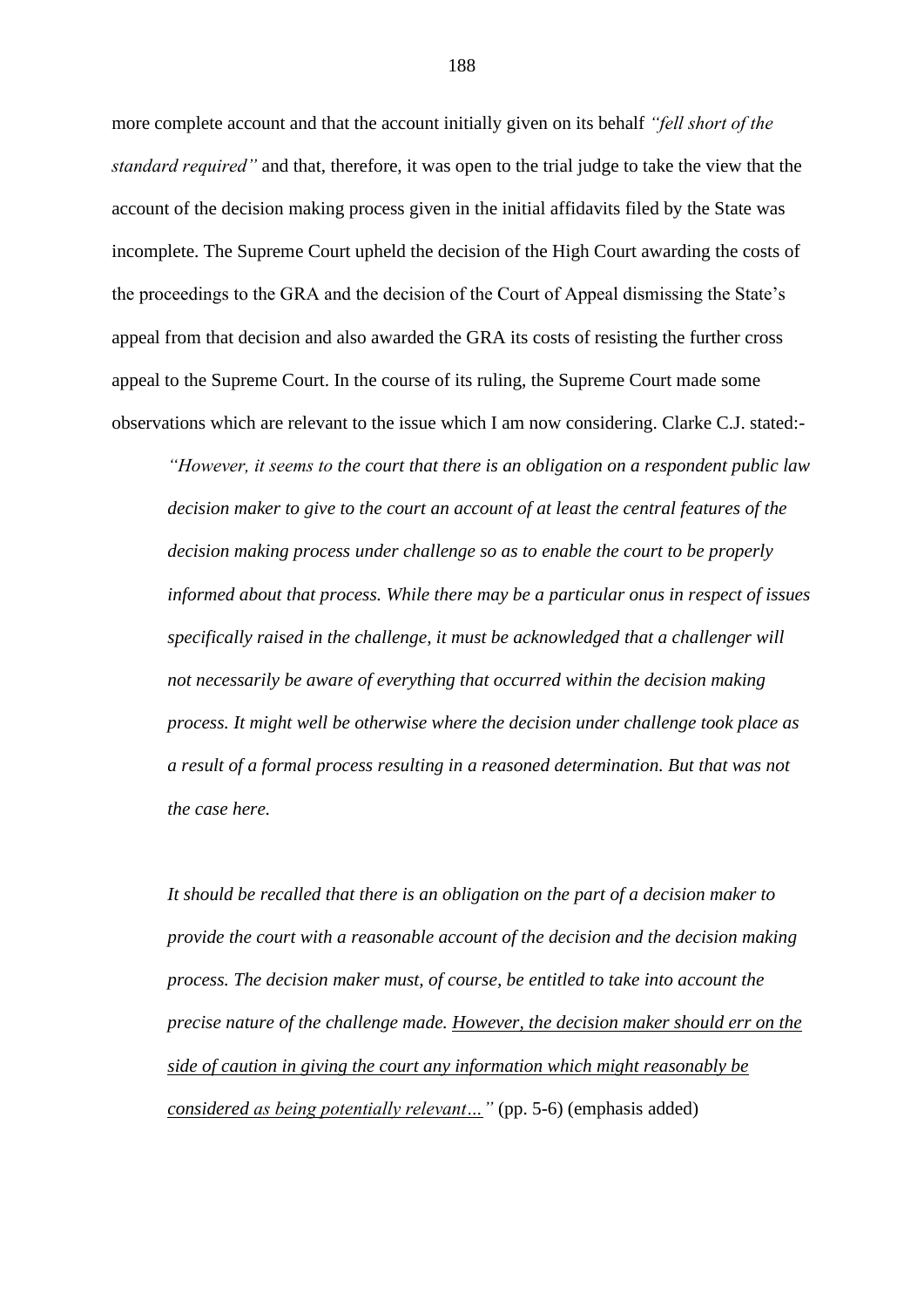**413.** I should also refer here to the comments of O'Donnell J. in the Supreme Court *Balz* on which FBI relied. It should be immediately noted that the Supreme Court was not concerned in that case with any alleged breach of a duty of candour. It was dealing with an appeal from the High Court in judicial review proceedings on an issue relating to the proper approach to be taken by the Board to ministerial guidelines issued under the Planning and Development Act, 2000. In the course of this judgment, O'Donnell J. commented on the form of the Board's decision. He stated:

*"…some aspects of the decision give the impression of being drafted with defence in mind, and to best repel any assault by way of judicial review, rather than to explain to interested parties, and members of the public, the reasons for a particular decision."*  (at 385).

**414.** FBI relied on these comments in support of an earlier substantive ground of challenge. It is also relied on them in support of its contention that there has been a breach of the duty of candour by the DPC. However, I do not believe that they provide any support for such a suggestion. I have already concluded that the PDD and the surrounding correspondence did adequately explain the reasons for the decision to commence the inquiry and the decision making process. I have also rejected the suggestion that the PDD was drafted in a boiler plate form and in an overly defensive format. But that is not what I am directly concerned with in this part of my judgment, namely, that is whether the DPC has breached its duty of candour. O'Donnell J.'s observations in *Balz* were not directed to the issue of whether any breach of a duty of candour arose. That was not an issue in that case.

**415.** I accept that the DPC provided a great deal of information relevant to its decision and to the decision making process in the PDD and in the correspondence, including the letters of  $28<sup>th</sup>$  August, 2020 and  $3<sup>rd</sup>$  September, 2020. I also accept that the statement of opposition was a lengthy and detailed document which set out the facts relevant to the decision and the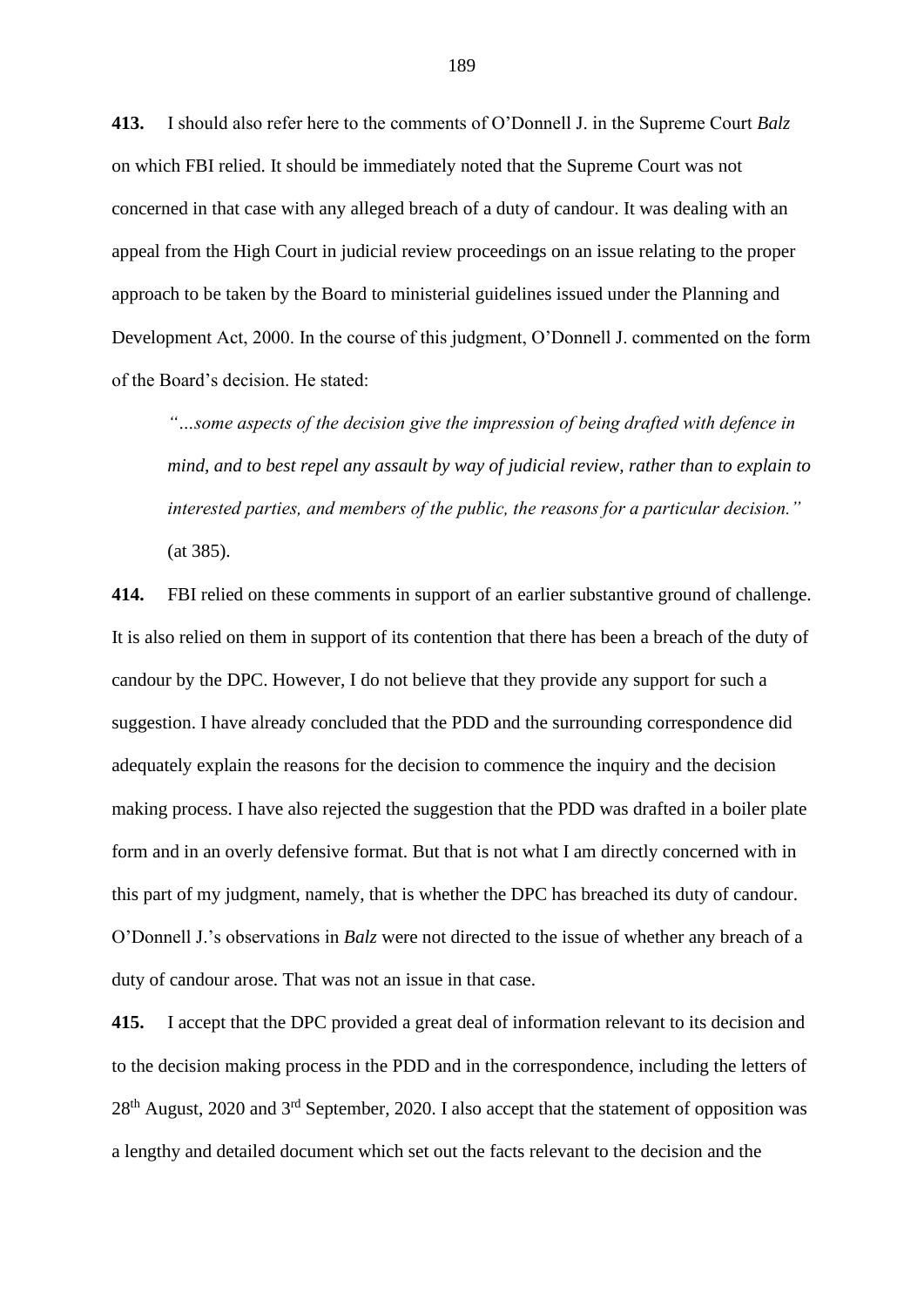decision making process which were verified by Ms. Dixon in her affidavit. This was not a case where the statement of opposition served by the DPC was a mere denial of the allegations contained in the statement of grounds. Further, all of the relevant correspondence between the DPC, FBI and Mr. Schrems was exhibited by Ms. Dixon, including the DPC's letter to Mr. Schrems of 31<sup>st</sup> August, 2020 which contained the reference to the DPC's anticipation that a *"draft decision"* would be submitted to the Article 60 procedure within twenty-one days of receipt of FBI's submissions, to which issue has been taken by FBI. Quite properly that letter and all of the relevant correspondence was exhibited by the DPC to Ms. Dixon's affidavit.

**416.** The directions agreed between the parties following the entry of the proceedings in the Commercial List did not include any provision for discovery. The parties were undoubtedly keen to have the proceedings determined as expeditiously as possible. However, there was nothing to prevent the FBI from seeking discovery from the DPC in the event that it felt that there were other documents which might be relevant to the issues raised in the proceedings and which ought, therefore, to be provided by the DPC. There was no question, therefore, of the DPC refusing to provide documents requested by FBI by way of discovery. **417.** In light of all of this, I do not believe that it could reasonably be concluded that the DPC was in breach of a duty of candour in the manner in which it has defended these proceedings. However, that is not the end of the matter. As the Supreme Court made clear in the costs ruling in *GRA (No. 2)*, a decision maker *"should err on the side of caution"* in giving to the court (and to the party who has challenged the decision) *"any information which might reasonably be considered as being potentially relevant"* (per Clarke C.J. at p. 6). In my view, the questions raised in the MHC letter of 29<sup>th</sup> October, 2020 were reasonable questions to ask and sought information which, at the very least, *"might reasonably be considered as being potentially relevant"* to the issues in the proceedings. That is the case, in my view, with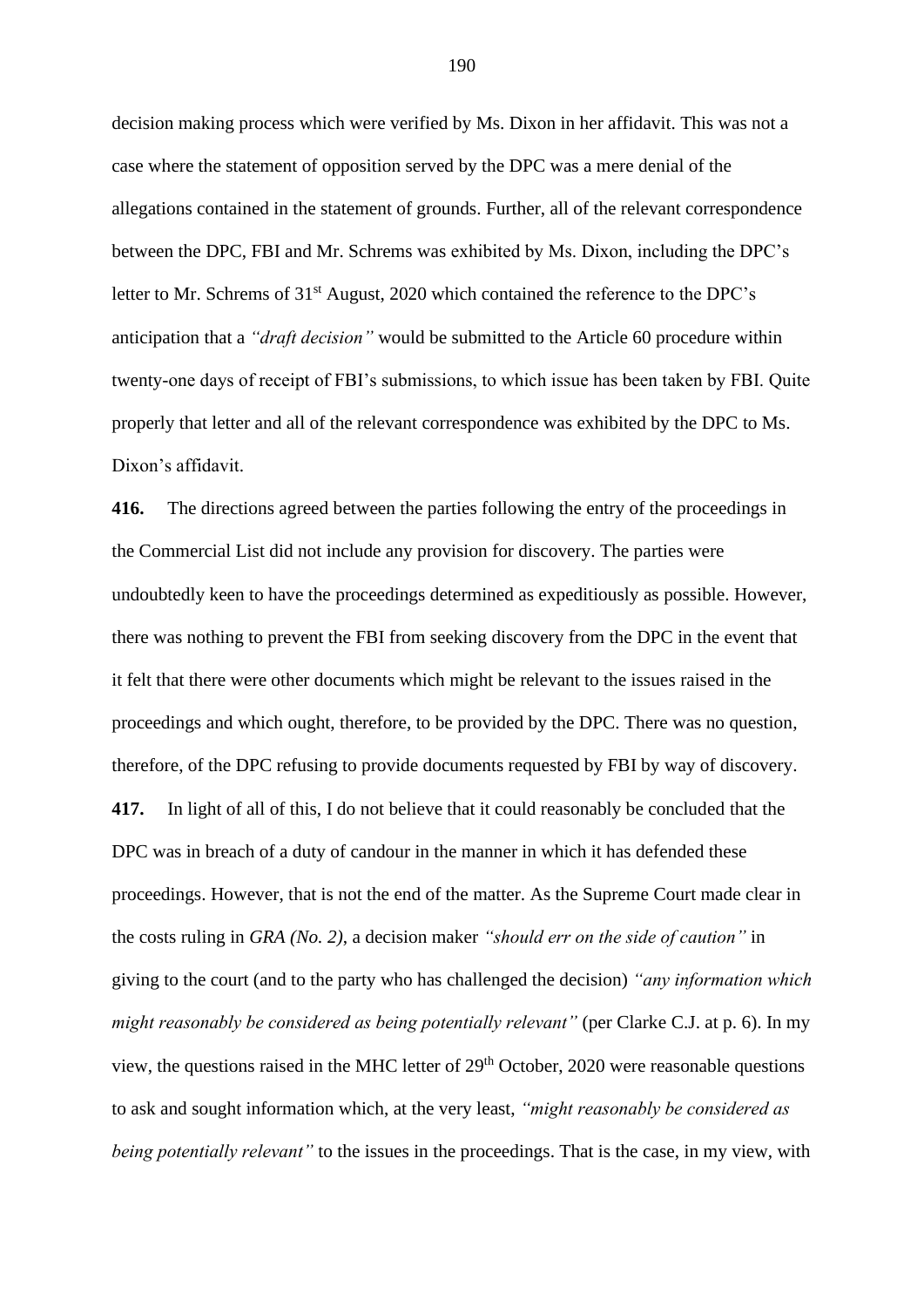respect to Questions 1-4 and Question 6 in that letter. I do not necessarily share the same view with respect to Question 5 which seems to me to have been more in the nature of an interrogation or an attempt to cross-examine the DPC on what it had said in the letter to Mr. Schrems of 31<sup>st</sup> August, 2020. However, with respect to the other questions, they did seek, at the very least, potentially relevant information. In its letter in response of  $5<sup>th</sup>$  November, 2020, Philip Lee, on behalf of the DPC, refused to provide the information sought contending that the information was not relevant to the grounds of challenge advanced by FBI. I regard that response on behalf of the DPC as being unnecessarily overly defensive. It was a very rigid and inflexible approach. The information sought in all but one of the questions was, as I have indicated, at the very least potentially relevant to the issues in the proceedings and it was only by adopting a very strict analysis of the pleadings that the DPC refused to provide the information sought on the grounds that it was not relevant. However, in my view, the DPC ought to have erred on the side of caution, as stated by the Supreme Court in *GRA (No. 2)* by providing the information and ought not to have acted in an overly defensive manner by refusing to do so. Had the answers been given to at least some of those questions (and in particular, Questions 1-4), it may well have obviated the need for the further exchange of affidavits between the parties in late December, 2020/early January, 2021, after the conclusion of the hearing. Two further affidavits were sworn by Mr. Walsh on behalf of the DPC and one by Ms. Cunnane on behalf of FBI. Those affidavits may well not have been required had answers and information been provided by the DPC in response to the questions raised.

**418.** Having said that, it was open to FBI to follow up with the DPC after the Philip Lee letter of 5<sup>th</sup> November, 2020. It could, for example, have sought discovery of documents referable to the issues raised. It could have sought further directions from the court as to how best to proceed in the event that the information was truly required by FBI, rather than merely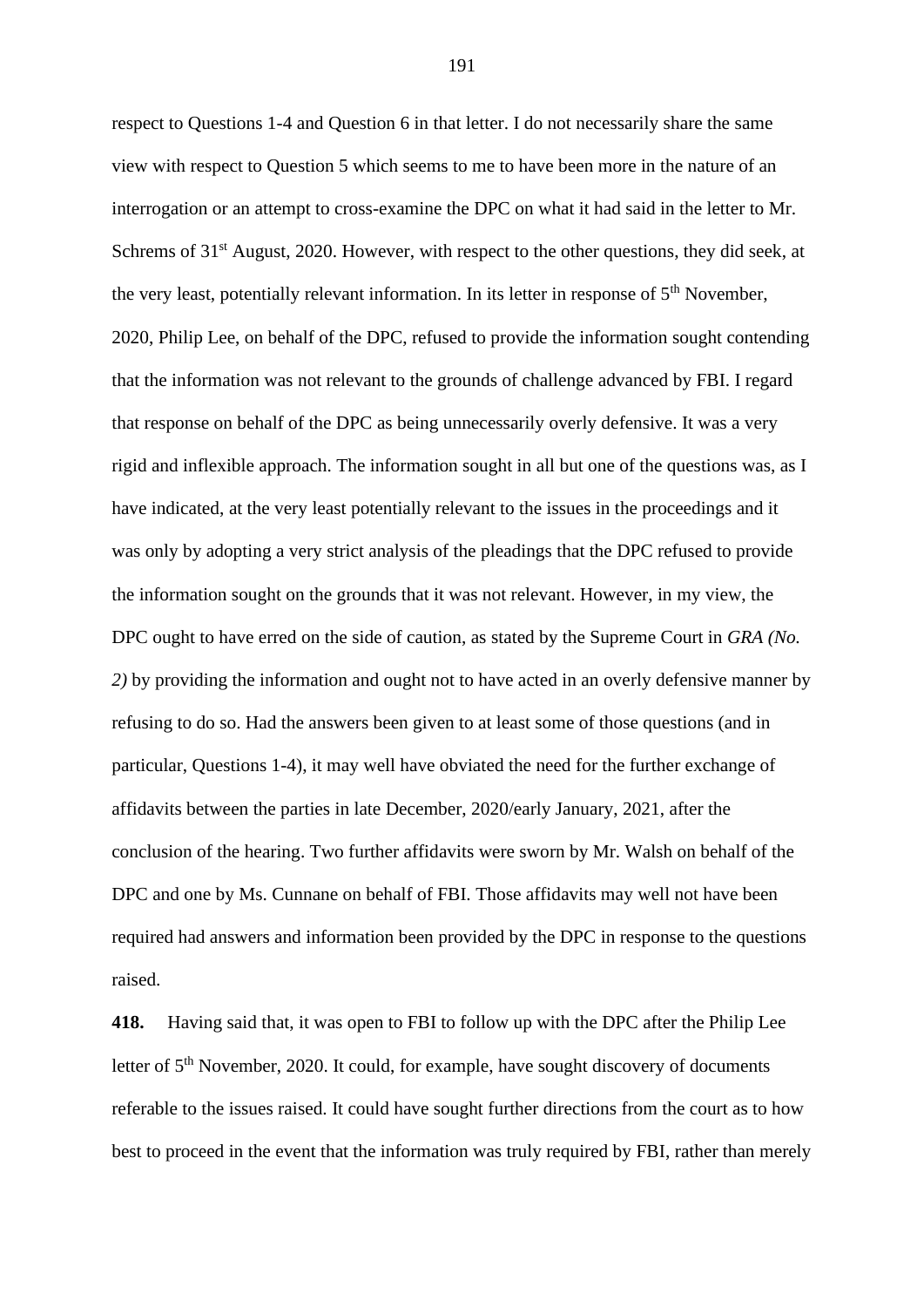being used as a stick to beat the DPC at the hearing. FBI did none of those things. It does not even appear to have pursued the issue in further correspondence.

**419.** Having carefully considered the position, I am satisfied that there was no breach by the DPC of its duty of candour in the defence of these proceedings. I do, however, believe that, acting within the spirit of what the Supreme Court stated in *GRA (No. 2)*, all but one of the questions raised in the MHC letter of  $29<sup>th</sup>$  October, 2020 should have been answered by the DPC. Its failure to so do, however, did not amount to a breach of the duty of candour. It was open to FBI to take further steps arising from the failure of the DPC to answer the question. Those further steps were not taken. Had the questions been answered and the information been provided, it may well have avoided the need for further affidavits to be exchanged after the hearing.

**420.** It follows that I am not satisfied that there was any breach of a duty of candour and that the failure to provide the information requested does not feed into or contribute in any way to the allegations of pre-judgment or premature judgment or any of the other grounds of challenge advanced by FBI. Nor is it necessary for me to draw any inferences from the failure to provide the information in response to the questions raised as the further affidavits exchanged between the parties after the hearing did yield that further information and I have set out my findings and conclusions arising from that information earlier in this judgment. I will hear further submissions from counsel as to what, if any consequences should follow from the findings and conclusions reached in this section of my judgment.

# **24. Abuse of Process/Improper Purpose**

**421.** In its statement of opposition, the DPC pleaded that FBI's proceedings were an abuse of process and were issued for an improper purpose (para. 19). The DPC provided particulars of that plea and referred to comments made by Mr. Clegg, Vice President for Global Affairs for Facebook Inc., at a European Business Summit debate/webinar on 22nd September, 2020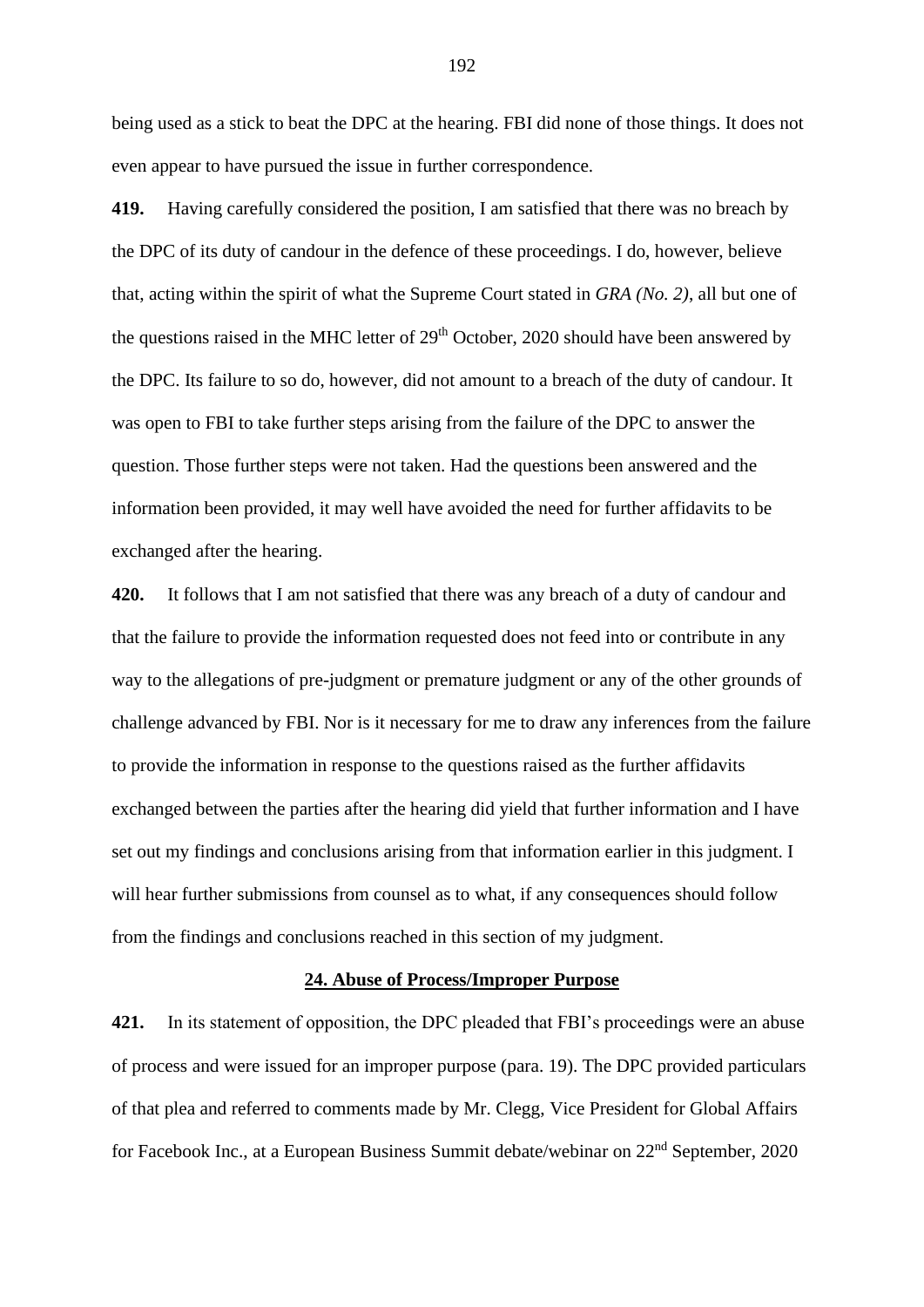and in a statement published on Facebook's website on 9<sup>th</sup> September, 2020. It was pleaded (at para. 19(6)) that it appeared that FBI had brought the proceedings *"for the purpose of preventing any decision being taken regarding its EU-US data transfers until such time as the European Commission and the US"* had negotiated a replacement for the Privacy Shield Decision which had been invalidated by the CJEU in its judgment *Schrems II.* The facts underlying that serious allegation were verified by Ms. Dixon in her affidavit of 23rd October, 2020. She exhibited the documents on which the DPC relied in making the allegation. **422.** FBI responded to the allegation in Ms. Cunnane's second affidavit of 11<sup>th</sup> November, 2020. She made clear that FBI was rejecting, as unfounded, the allegation of abuse of process and improper purpose. She disputed the contention that Mr. Clegg had indicated that the application was aimed at *"buying time"* and asserted that at all times FBI had and has an *"entirely proper purpose"* in bringing the proceedings, namely, to secure *"the vindication of its rights to fair and proper procedures and ensuring that it is not subjected to an unlawful inquiry"* (para. 77). Ms. Cunnane then set out a number of matters on which FBI relied to dispute the allegation of abuse of process and improper purpose. She noted, for example, that a number of the concerns raised by FBI in the proceedings were shared by Mr. Schrems who had brought his own proceedings. She also asserted that FBI's conduct in the proceedings was inconsistent with the allegation made and pointed out that FBI consented to the entry of the proceedings in the Commercial List and agreed to an accelerated timetable for the proceedings.

**423.** As the allegation of abuse of process and improper purpose remained in issue between the parties until the hearing, the written submissions exchanged between FBI and the DPC each dealt with the allegation and set out the parties' respective positions on the issue and referred to the legal principles and cases on which they would be relying.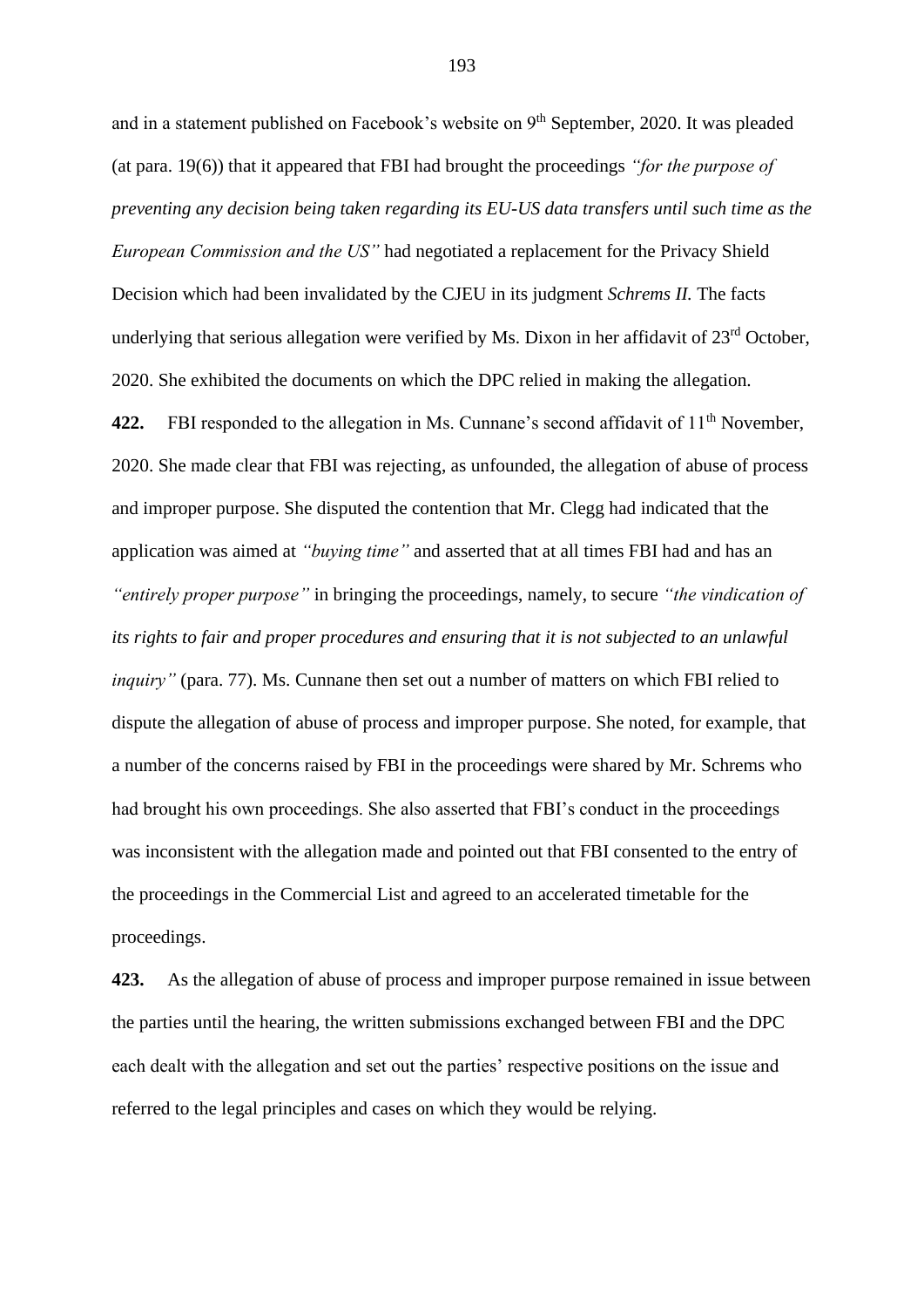**424.** Mr. Schrems did not make any submissions on this issue and, as already noted, brought his own proceedings which have since been compromised on terms already mentioned.

**425.** As the DPC maintained the allegation up to the hearing, it had to be addressed by FBI's counsel in his opening submissions. It was not until the end of the third day of the hearing that the DPC, through its counsel, informed FBI and the Court that the allegation of abuse of process and improper purpose was not being "*pressed*" and that the DPC was not relying on Mr. Clegg's comments in support of any defence based on abuse of process or improper purpose. The allegation was, therefore, abandoned at that point and it was unnecessary for FBI to deal with it any further in its reply. It was, however, submitted by the DPC that the court could take a "*more jaundiced view of the arguments*" made by FBI in light of the comments of Mr. Clegg which were relied on by the DPC. I have already addressed the arguments made by FBI on their merits and have not considered it appropriate to take a *"jaundiced view"* of those arguments by reference to the comments made by Mr. Clegg on the Facebook website or at the webinar referred to.

**426.** In light of the effective withdrawal of the DPC of the allegation of abuse of process and improper purpose by FBI in bringing the proceedings, it is not necessary for me to deal in any detail with the substance of the allegation. However, it is necessary for me to say something more about this.

**427.** The allegation that the proceedings were an abuse of process or brought for an improper purpose was a serious allegation to make. It was squarely made in the DPC's statement of opposition and had to be dealt with by FBI in a replying affidavit, in its written submissions and in oral submissions made in opening the case at the hearing. It was only at the end of the third day of the hearing that FBI and the Court were informed that the allegation was not being maintained.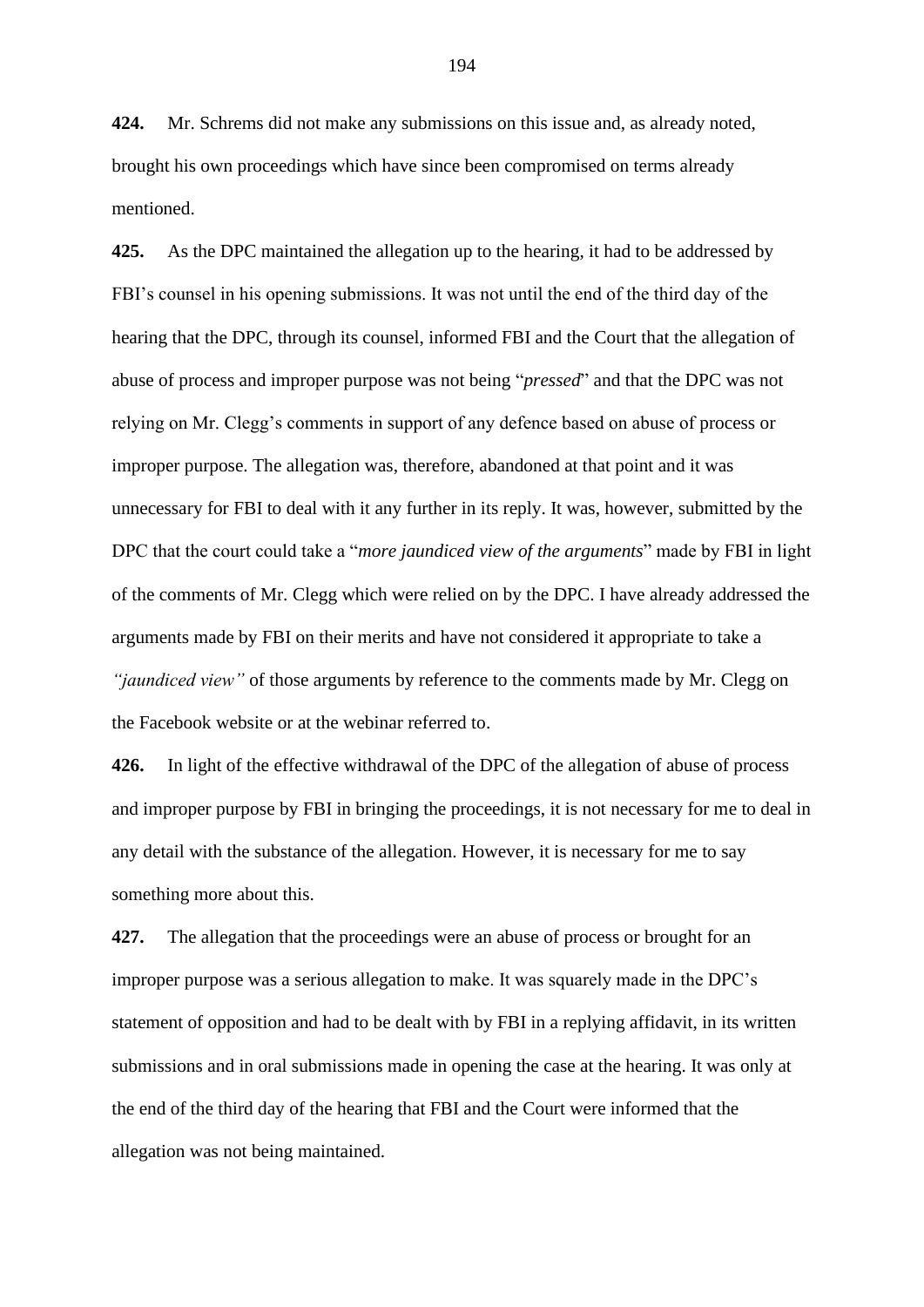**428.** I should make clear that, in my view, there is and was no basis for the allegation that the proceedings amounted to an abuse of process or that they were brought for an improper purpose. The relevant legal principles applicable to determining whether there is an abuse of process, or whether proceedings have been brought for an improper purpose, are summarised in *Biehler, McGrath and Egan McGrath "Delany and McGrath on Civil Procedure"* (4<sup>th</sup> Ed.)

(paras. 16-43–16-58, pp. 692-696). The principles derived from the leading cases such as *Grant v. Roche Products (Ireland) Ltd* [2008] 4 IR 679 and *Sean Quinn Group Ltd v. An Bord Pleanála* [2001] 1 IR 505 were very helpfully summarised by Barrett J. in *Dunnes Stores v. An Bord Pleanála* [2015] IEHC 716 (*"Dunnes Stores")* at paras. 64 to 80. I agree with the judge's summary of those principles. Applying them here, even if there were a collateral purpose for FBI's proceedings (and I do not have to so decide), I am perfectly satisfied that there was a proper purpose for bringing the proceedings, in that the proceedings were brought with a view to enforcing and vindicating what FBI believed were its rights and restraining what FBI believed were the unlawful actions of the DPC. I have found against FBI on all of the substantive grounds of challenge advanced by it. However, I am quite satisfied that the proceedings were brought for a proper purpose. FBI raised weighty and difficult legal issues on which very extensive written and oral submissions were exchanged by the parties. FBI undoubtedly raised arguable grounds of challenge and that was recognised by the High Court (Meenan J.) in giving leave to FBI to bring the proceedings. Some of the grounds relied on by FBI were supported by Mr. Schrems who brought his own proceedings, making some of the same arguments (as well as a number of other arguments). I have no doubt that even if FBI had a collateral purpose in bringing the proceedings (and I am not so deciding), it had a proper purpose and objective in bringing the proceedings. Moreover, it cooperated in the expeditious and efficient conduct of the proceedings by consenting to the entry of the proceedings in the Commercial List, to an expedited timetable for the exchange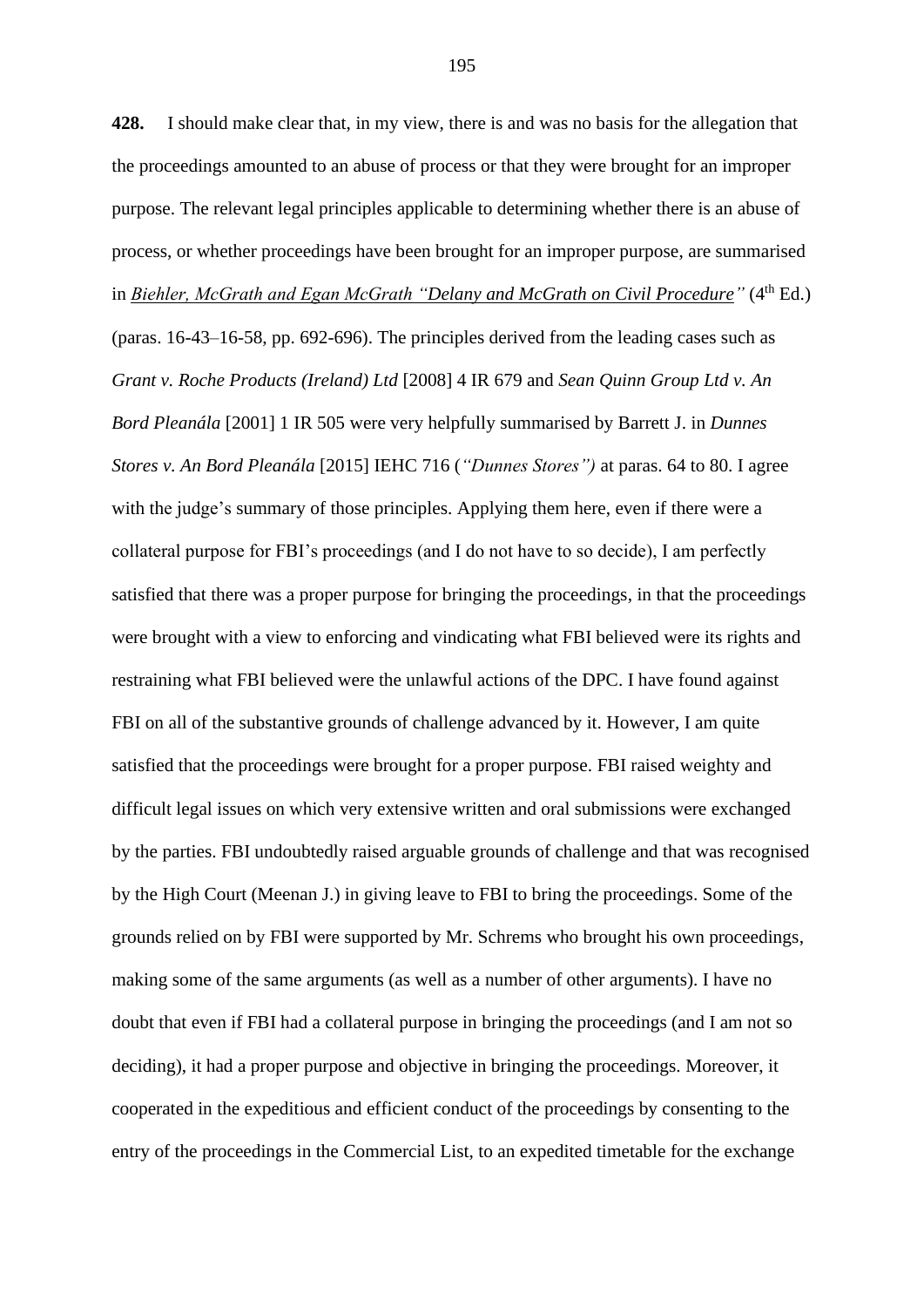of evidence and submissions and to the joinder of Mr. Schrems as a notice party to the proceedings. Had it been necessary for me to decide the issue as to whether FBI's proceedings were an abuse of process or brought for an improper purpose, I would certainly have decided that they were not.

**429.** I would go so far as to say that the allegation (which was not a mere tactical plea in the statement of opposition but was verified on affidavit, addressed in the written submissions and maintained up to and until the end of the third day of the hearing) ought not to have been made and, having been made, ought to have been withdrawn much sooner than it was. I am, of course, not blind to the pressures of complex litigation such as this and to the greatly abbreviated timeframe within which pleadings, affidavits and submissions had to be exchanged. I am prepared to accept that this may well have been a contributory factor to the late withdrawal of the allegation. I will hear further from counsel as to what, if any, consequences should follow from the making and withdrawal of this allegation and from the findings and conclusions set out in this section of my judgment.

### **25. Summary of Conclusions**

**430.** In summary, I have reached the following conclusions in this judgment:-

- (1) I have concluded that the decisions of the DPC on  $28<sup>th</sup>$  August, 2020 to commence the own volition inquiry under s. 110 of the Data Protection Act, 2018 in respect of FBI's EU-US data transfers, to issue the Preliminary Draft Decision and to adopt the procedures set out in that document and in the surrounding correspondence are all amenable to judicial review.
- (2) Having reached that conclusion, I have then considered each of the grounds of challenge advanced by FBI in respect of the DPC's decision and in respect of the procedures adopted by it. FBI did not maintain two of the grounds of challenge. Of the remaining grounds of challenge, I have concluded that those